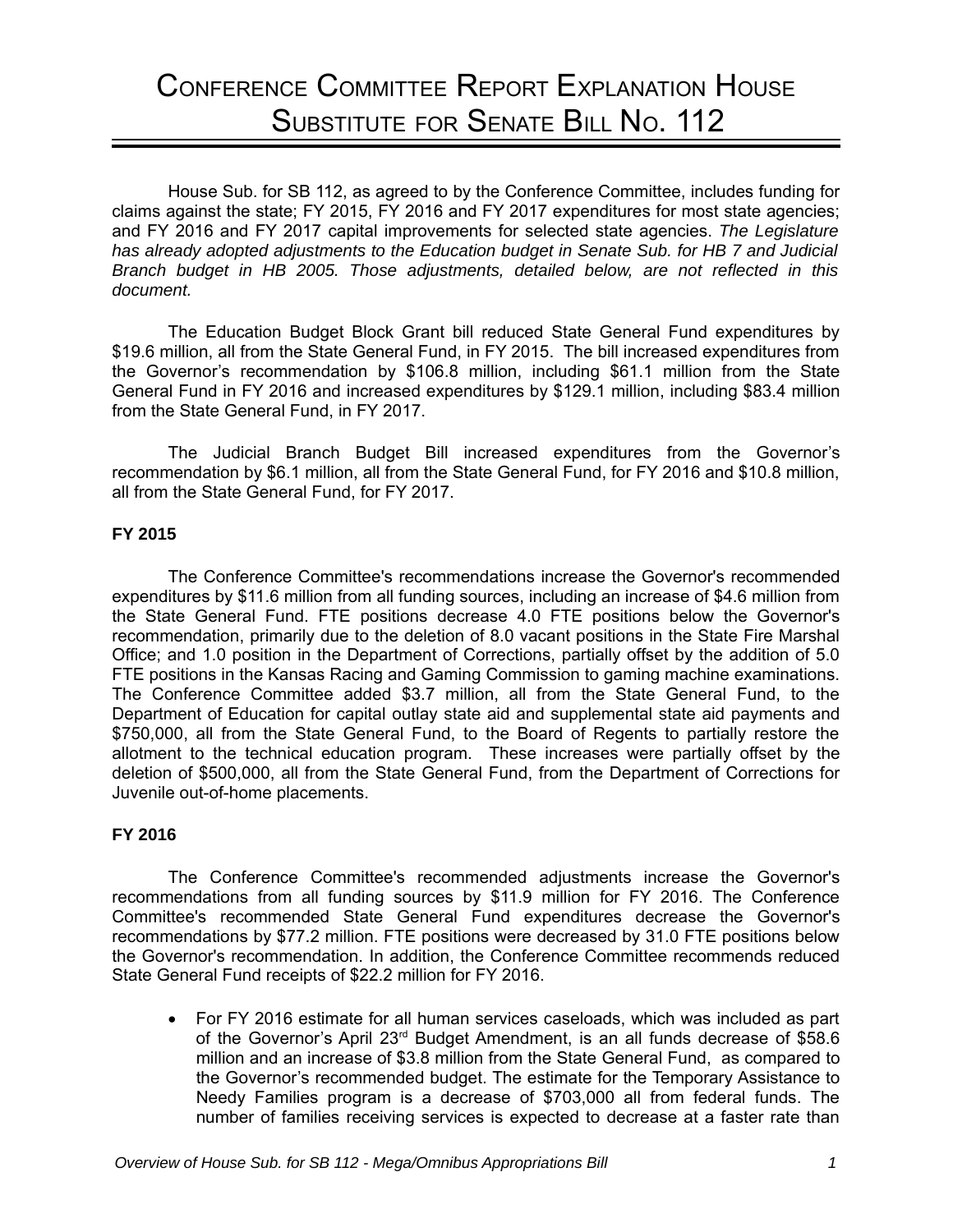had been anticipated in the fall estimate. Expenditures for Foster Care are increased by \$3.8 million from all funding sources, including \$16.7 million from the State General Fund. The increase in all funds is attributable to an increase in the cost of the contract, while the number of children anticipated to be in the foster care system is unchanged from the fall estimate. The current estimate for FY 2016 includes the addition of \$12.0 million, all from the State General Fund, to provide for adequate cash flow for the program. The estimate for the Department of Corrections/Juvenile Services Out of Home Placements is decreased by \$1.3 million, including \$400,000 from the State General Fund, resulting from fewer children in the program.

## *FY 2016 Expenditure Adjustments*

- Added, \$26.0 million, all from the State General Fund, to reflect the difference between the Governor's original estimate of savings for bonding \$1.5 billion in KPERS unfunded liability with SB 228, as passed, which bonds \$1.0 billion. The bill, as passed, reduces State General Fund expenditures by \$13.6 million in FY 2016.
- Added \$18.7 million, all from the State General Fund, to reject Governor's Budgetr Amendment (GBA) No. 1, Item 7 for the Health Care Access Improvement Fund for the increase the health care provider assessment from 1.83 percent to 2.55 percent for FY 2016.
- Added \$17.5 million, all from the State General Fund, to ensure the block grant general state aid to school districts remains as estimated in Sen. Sub. for HB 7 for FY16.
- Added \$3.0 million, all from the State General Fund, for the Legislature to procure professional consulting services to assist in a review and evaluation of state government, examining agency core functions, procedures, and efficiencies for FY 2016.
- Added \$750,000, all from the State General Fund, for the Incentive for Technical Education for FY 2016.
- Added \$770,000, all from the State General Fund, for a new forensic program at Washburn University for FY 2016.
- Added \$500,000, all from the State General Fund, for operational expenditures at Osawatomie State Hospital for FY 2016.
- Deleted \$11.3 million, all from the State General Fund, to suspend employer contributions to the Kansas Public Employee Retirement System Group Insurance Fund, or Death and Disability Fund, for the final seven pay periods for FY 2016.
- Deleted \$62.0 million, including \$133.4 million from the State General Fund, and added \$44.3 million for the Medical Assistance fund to adjust funding to implement the HMO privilege fee changes at 3.31 percent and deleted the expenditures contained in the Governor's Recommendation.
- Deleted \$1.2 million, all from the State General Fund, for estimated savings in the Department of Corrections for implementation of HB 2051 which increases the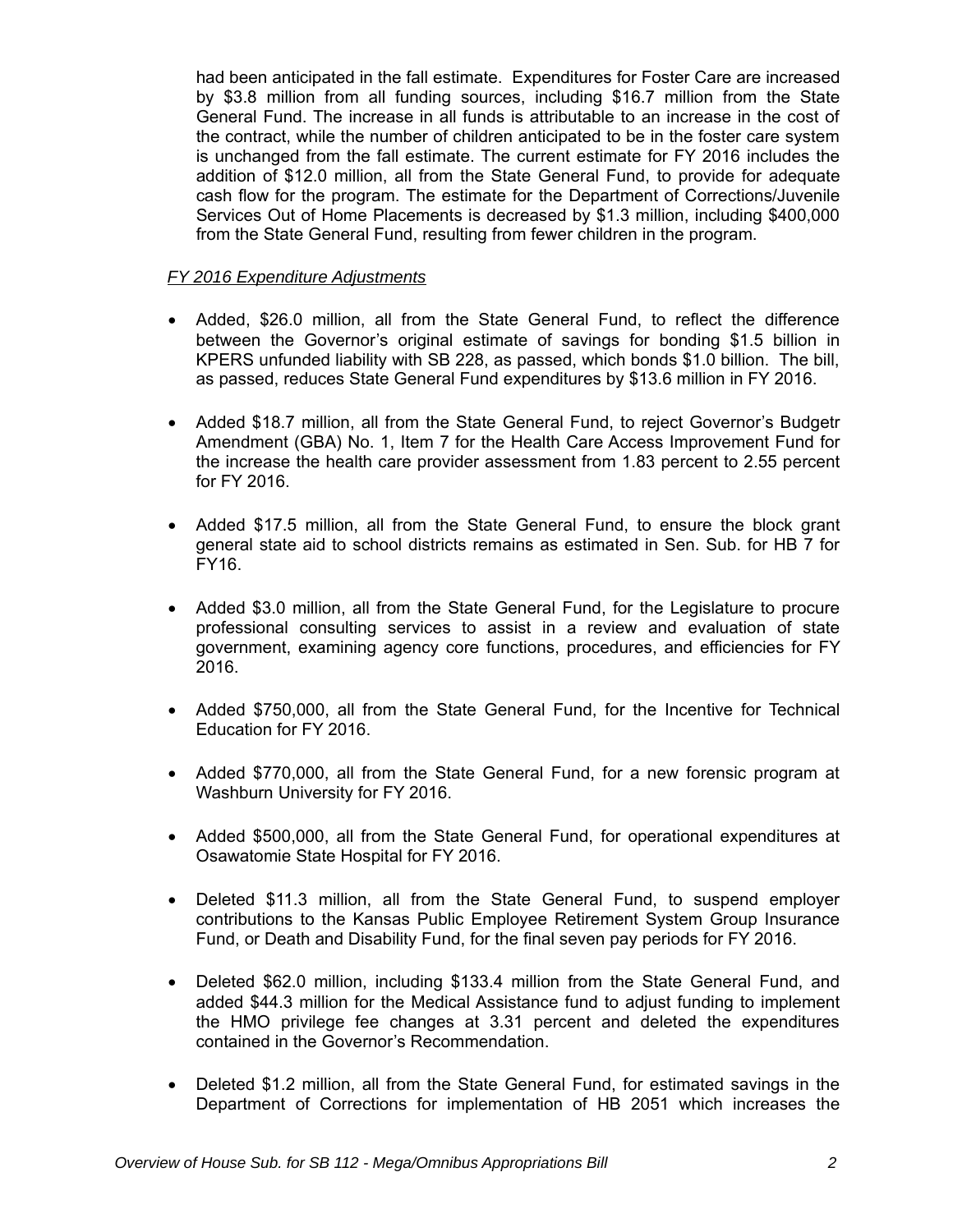amount of program credit any offender can earn from 60 days to 90 days for FY 2016.

## *FY 2016 Revenue Adjustments*

- The Legislature increased transfers into the State General Fund by \$6.9 million above the FY 2016 Governor's recommendation. Major adjustments include:
	- Reduced transfer for proposed MCO privilege fee by \$29.2 million;
	- Increased transfer from the Kansas Lottery by \$2.5 million;
	- Increased transfer from the Kansas Corporation Commission by \$2.0 million;
	- Increased transfer for Debt Service payments in GBA #1, Item 11 by \$2.8 million;
	- Transferred fund balances from various special revenue funds by \$1.9 million;
	- Eliminated increase from 10 percent to 20 percent of amount captured from revenue to special revenue funds for services rendered by the state reducing State General Fund revenue by \$1.7 million.
	- Reduced transfers from the Department of Revenue and Judicial Branch by \$863,000.

## *FY 2016 Fiscal Policy Adjustments*

- Added language limiting Regents Institutions tuition increase at the 2015 school year rate adding the Consumer Price Index plus 2.0 percent for FY 2016.
- Added language directing the Office of Information Technology Services to report the agency budget separately from the Department of Administration for FY 2016.
- Added language to reduce information technology expenditures by \$15.0 million as contained within the Governor's recommendation for FY 2016.
- Added language to deposit the first \$2.0 million received from Kansas v. Nebraska, No. 126, including any money credited, received, and deposited in FY 2015 and FY 2016, into the Interstate Water Litigation Fund, and deposit the remaining amount into the Republican River Water Conservation Projects - Nebraska Moneys Fund of the Kansas Water Office, for FY 2016.
- Added language requiring the Department on Children and Families to submit a report regarding Executive Reorganization Order (ERO) No. 43 implementation and transition of eligibility responsibilities and staff from the Department on Children and Families to determine if changes were effective in decreasing the eligibility error rate to be reviewed by the 2017 Legislature.
- Added language barring the Department of Administration from selling the real property on which the Docking State Office Building is located for FY 2016.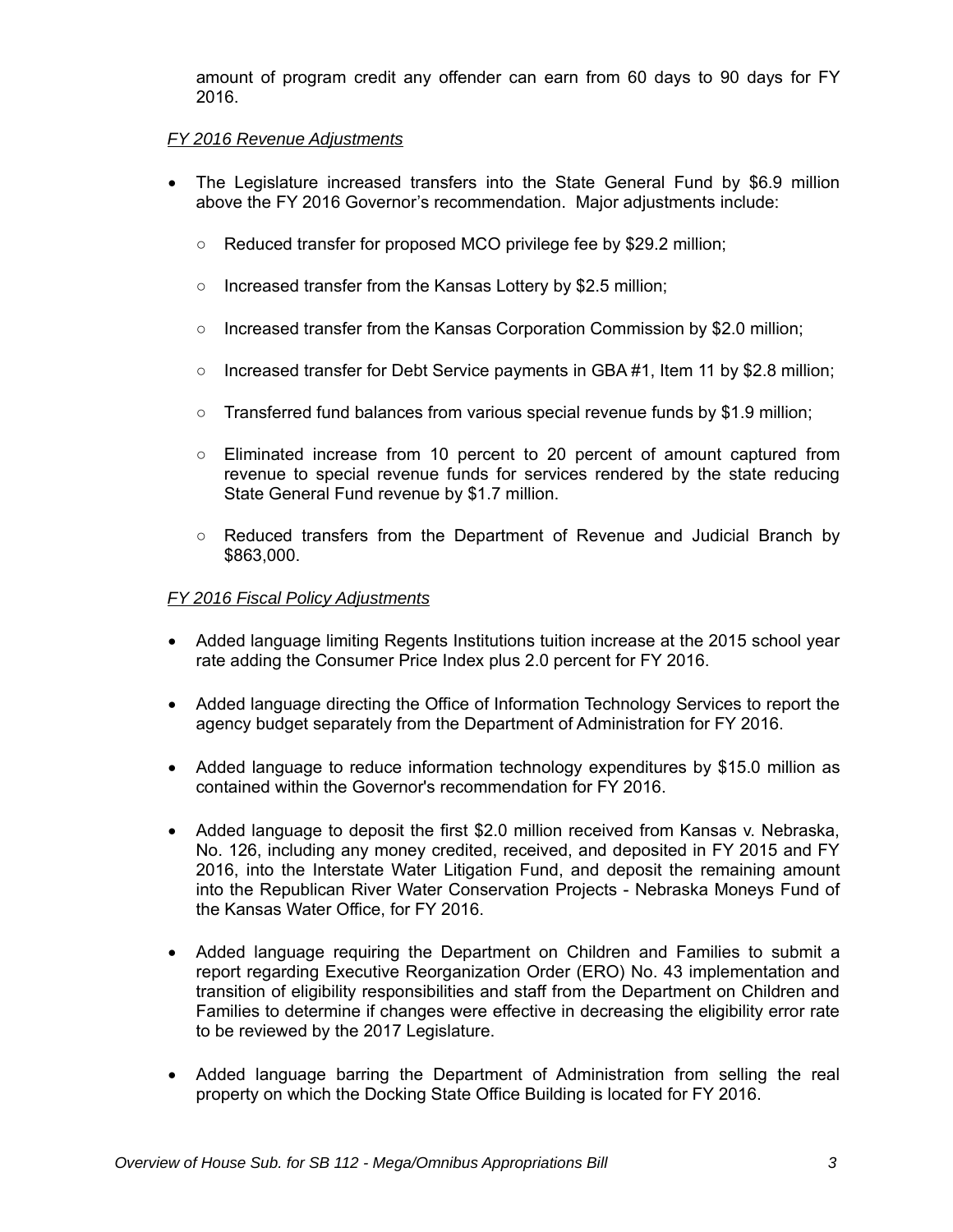Added language to prohibit executive branch agencies, excluding regents institutions, the Historical Society, and the State Library from making expenditures on newspapers and magazines, including electronic subscriptions, for FY 2016.

## **FY 2017**

The Conference Committee's recommended adjustments increase the Governor's recommendations from all funding sources by \$21.4 million for FY 2017. The Conference Committee's recommended State General Fund expenditures decrease the Governor's recommendations by \$71.9 million. FTE positions were decreased by 31.0 FTE positions below the Governor's recommendation. In addition, the Conference Committee recommends decreased State General Fund receipts of \$24.6 million for FY 2017.

 The estimate for human services caseloads, which was included as part of the Governor's April 23<sup>rd</sup> Budget Amendment, is an all funds decrease of \$71.0 million from all funding sources and \$6.4 million from the State General Fund, as compared to the Governor's recommended budget. The estimate for the Temporary Assistance to Needy Families program is a decrease of \$503,000 all from federal funds. The number of families receiving services is expected to decrease at a faster rate than had been anticipated in the fall estimate. Expenditures for Foster Care are increased by \$7.1 million from all funding sources and \$7.5 million from the State General Fund. The increase in all funds is attributable to an increase in the cost of the contract and a slight increase in the number of children anticipated to be in the foster care system. The estimate for the Department of Corrections/Juvenile Services Out of Home Placements is increased by \$224,000, including \$154,000 from the State General Fund, to reflect a slightly higher cost per child.

## *FY 2017 Expenditure Adjustments*

- Added \$57.3 million, all from the State General Fund, to reflect the difference between the Governor's original estimate of savings for bonding \$1.5 billion in KPERS unfunded liability with SB 228 as passed which bonds \$1.0 billion in liability. The bill as passed reduces State General Fund expenditures by \$35.6 million in FY 2017.
- Added \$18.7 million, all from the State General Fund, to reject GBA No. 1, Item 7 for the Health Care Access Improvement Fund for the increase the health care provider assessment from 1.83 percent to 2.55 percent for FY 2017.
- Added \$750,000, all from the State General Fund, for the Incentive for Technical Education for FY 2017.
- Added \$770,000, all from the State General Fund, for a new forensic program at Washburn University for FY 2017.
- Added \$500,000, all from the State General Fund, for operational expenditures at Osawatomie State Hospital for FY 2017.
- Deleted \$59.2 million, including \$136.6 million from the State General Fund, and added \$51.5 million from the Medical Assistance fee fund, adjusted funding to implement the HMO privilege fee changes at 3.31 percent and deleted the expenditures contained in the Governor's Recommendation.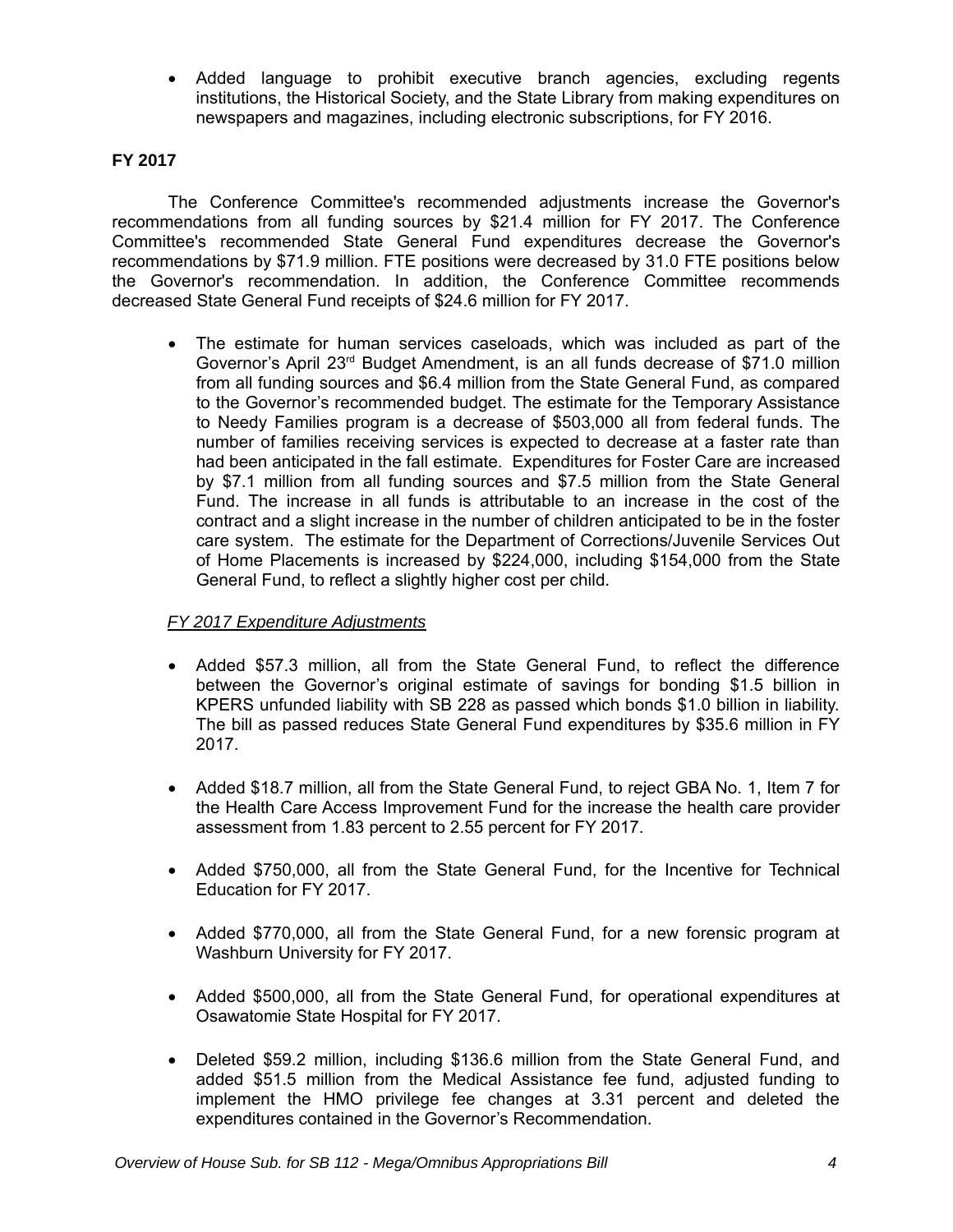- Deleted \$13.6 million, including \$11.5 million from the State General Fund, to suspend employer contributions to the Kansas Public Employees Retirement System Group Insurance Fund, or Death and Disability Fund, for the final seven pay periods for FY 2017.
- Deleted \$2.5 million, all from the State General Fund, in the Department of Corrections for estimated savings for implementation of HB 2051 for FY 2017.
- Deleted \$301,222 from all funding sources including an addition of \$355,460 from the State General Fund from the Department of Children and Families to implement the provisions of Senate Sub. for HB 2258 for FY 2017.

## *FY 2017 Revenue Adjustments*

- The Legislature increased transfers into the State General Fund by \$5.9 million above the FY 2016 Governor's recommendation. Major adjustments include:
	- Reduced transfer for proposed MCO privilege fee by \$30.5 million;
	- Increased transfer from the Kansas Lottery by \$3.6 million;
	- Increased transfer for Debt Service payments in GBA #1, Item 11 by \$3.9 million;
	- Eliminated increase from 10 percent to 20 percent of amount captured from revenue to special revenue funds for services rendered by the state reducing State General Fund revenue by \$1.7 million.

## *FY 2017 Fiscal Policy Adjustments*

- Added language limiting Regents Institutions tuition increase at the revised 2016 school year rate adding the Consumer Price Index plus 2.0 percent for FY 2017.
- Added language directing the Office of Information Technology Services to report the agency budget separately from the Department of Administration for FY 2017.
- Added language to reduce information technology expenditures by \$15.0 million as contained within the Governor's recommendation for FY 2017.
- Added language to deposit the first \$2.0 million received from Kansas v. Nebraska, No. 126, including any money credited, received, and deposited in FY 2015 and FY 2016, into the Interstate Water Litigation Fund, and deposit the remaining amount into the Republican River Water Conservation Projects - Nebraska Moneys Fund of the Kansas Water Office, for FY 2017.
- Added language barring the Department of Administration from selling the real property on which the Docking State Office Building is located for FY 2017.
- Added language to prohibit executive branch agencies, excluding regents institutions, the Historical Society, and the State Library from making expenditures on publications, including electronic subscriptions, for FY 2017.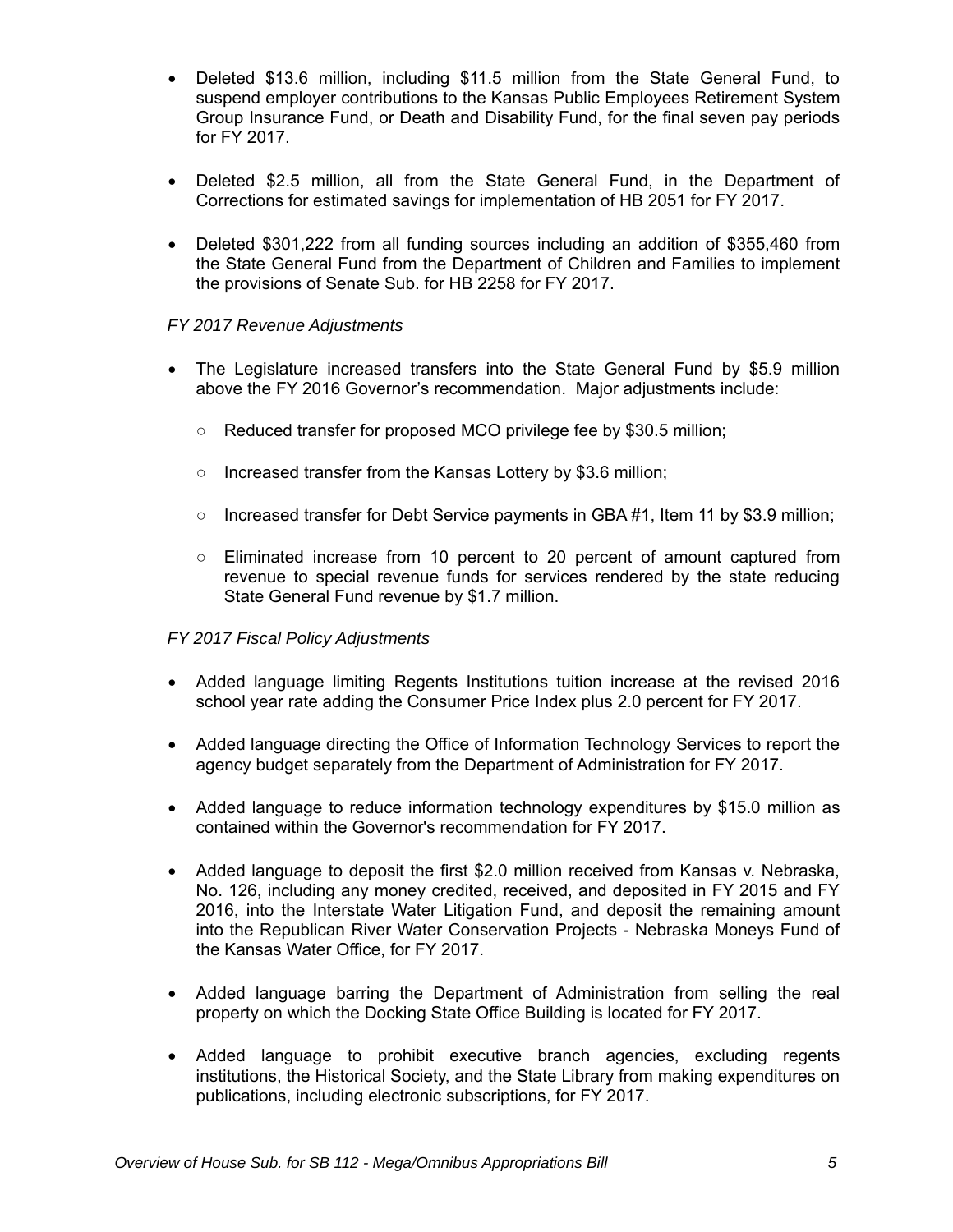## **COMPARISON OF FY 2015 - FY 2017 RECOMMENDED EXPENDITURES**

## **Adjustments Include: House Sub. for SB 4 (Supp Bill); House Sub. for SB 7 (Education Block Grant); HB 2005 (Judiciary Bill); House Sub. for SB 112 (Mega\Omni Bill) As of Tuesday, June 02, 2015**

| FY 2015:                                           |    | <b>State General Fund</b> |     | All Funds      | <b>FTE Positions</b> |
|----------------------------------------------------|----|---------------------------|-----|----------------|----------------------|
| Governor's Recommendation (Inc. Gov. Allotments)   | \$ | 6,268,011,796             | S   | 15,474,003,851 | 36,969.4             |
| <b>Conference Estimate FY 2015 Budget</b>          |    | 6,252,735,709             |     | 15,455,555,500 | 36,960.4             |
| Difference From Governor's Recommendation          | \$ | (15,276,087)              | \$  | (18, 448, 351) | (9.0)                |
|                                                    |    |                           |     |                |                      |
| FY 2016:                                           |    | State General Fund        |     | All Funds      | <b>FTE Positions</b> |
| <b>Governor's Recommendation</b>                   | \$ | 6,381,285,284             | \$. | 15,282,139,594 | 36,955.7             |
| <b>Conference Recommendation FY 2016 Budget</b>    |    | 6,371,349,100             |     | 15,400,883,092 | 36,924.7             |
| Difference From Governor's Recommendation          | S. | (9,936,184)               | \$  | 118,743,498    | (31.0)               |
| FY 2017:                                           |    | <b>State General Fund</b> |     | All Funds      | <b>FTE Positions</b> |
|                                                    |    |                           |     |                |                      |
| <b>Governor's Recommendation</b>                   | \$ | 6,374,291,189             | S   | 15,696,420,607 | 36,947.6             |
| <b>Conference Recommendation FY 2017 Budget</b>    |    | 6,396,603,387             |     | 15,846,897,259 | 36,916.6             |
| Difference From Governor's Recommendation          | S  | 22,312,198                | \$  | 150,476,652    | (31.0)               |
| Three - Year Change from Governor's Recommendation | \$ | (2,900,073)               | S   | 250,771,799    |                      |

## **As of Tuesday, June 02, 2015 STATE GENERAL FUND RECEIPTS, EXPENDITURES AND BALANCES House Sub. for SB 4; House Sub. for SB 7; HB 2005; House Sub. for SB 112**

|                                           | Actual<br>FY 2014 |     | Conf Rec.<br>FY 2015 | Conf Rec.<br>FY 2016 |     | Conf Rec.<br>FY 2017 |
|-------------------------------------------|-------------------|-----|----------------------|----------------------|-----|----------------------|
| <b>Beginning Balance</b>                  | \$<br>709.3       | \$  | 379.8                | \$<br>73.4           | \$  |                      |
| Receipts (April 2015 Consensus)           | 5,653.2           |     | 5,925.7              | 5,713.2              |     | 5,775.8              |
| Governor's Revenue Adjustments            |                   |     | 17.0                 | 258.7                |     | 354.9                |
| Governor's Recommended Tax Adjustments    |                   |     |                      |                      |     |                      |
| Legislative Receipt Adjustments           |                   |     | 3.6                  | (22.2)               |     | (24.6)               |
| <b>Adjusted Receipts</b>                  | 5,653.2           |     | 5,946.3              | 5,949.7              |     | 6,106.1              |
| <b>Total Available</b>                    | \$<br>6,362.5     | \$  | 6,326.1              | \$<br>6,023.1        | \$  | 6,106.1              |
| Less Expenditures                         | 5,982.7           |     | 6,252.7              | 6,371.3              |     | 6,396.6              |
| Adjustments for a Positive Ending Balance | 0.0               |     | 0.0                  | 0.0                  |     | 0.0                  |
| <b>Ending Balance</b>                     | 379.8             | \$. | 73.4                 | (348.2)              | \$. | (290.5)              |
| Ending Balance as a % of Expenditures     | 6.3%              |     | 1.2%                 | $-5.5%$              |     | $-4.5\%$             |

*\*Includes funding for Judicial Branch Budget and Education Block Grant.*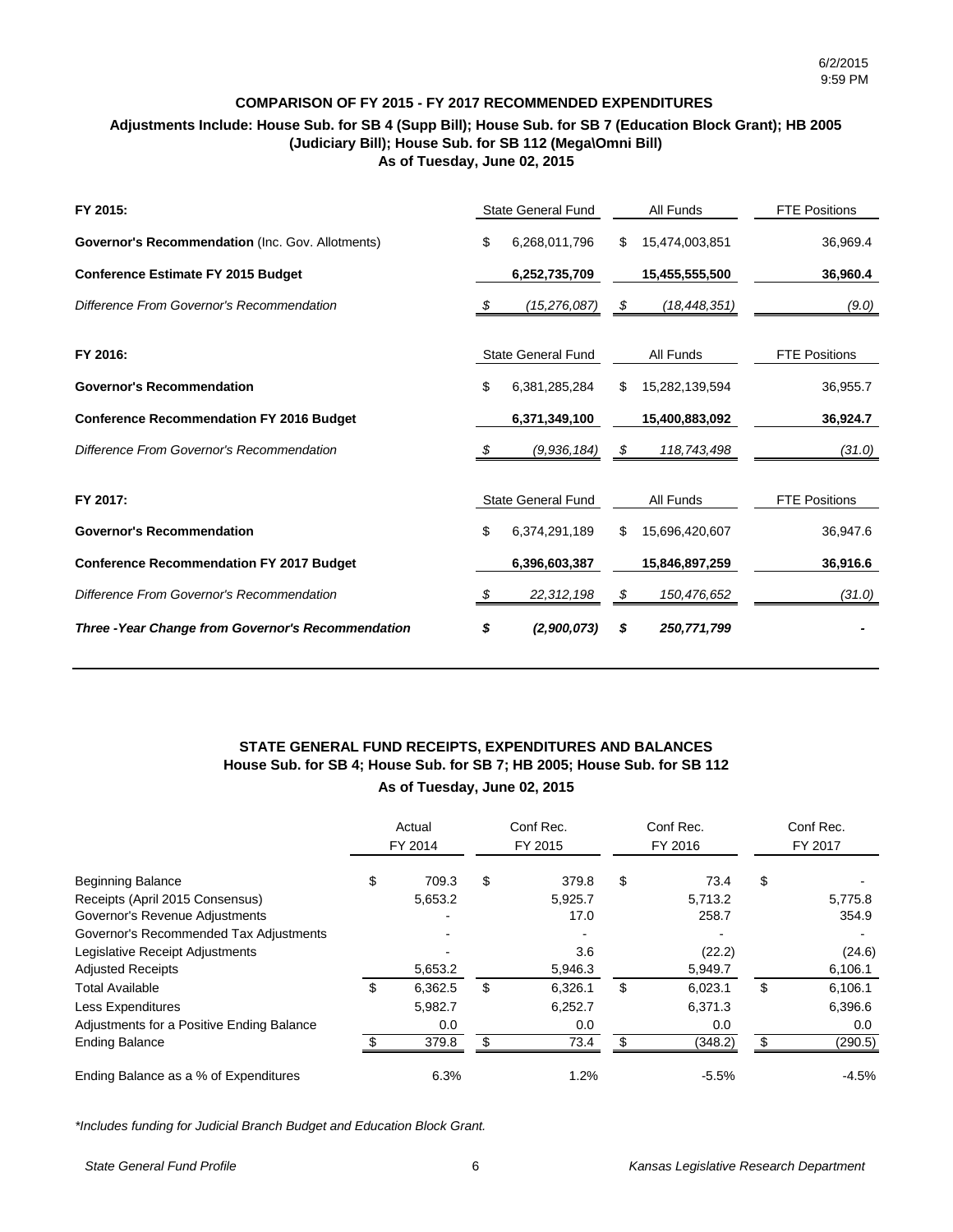## **State General Fund Revenue Adjustments House Sub. for SB 4; House Sub. for SB 7; HB 2005; House Sub. for SB 112 As of Tuesday, June 02, 2015**

## **FY 2015:**

| <b>Department of Administration</b><br>Transfer from ELARF Public Broadcasting Fund (GBA)<br>Transfer from State Highway Fund - Statehouse Capital Restoration (GBA) | \$<br>26,540<br>245,212 |
|----------------------------------------------------------------------------------------------------------------------------------------------------------------------|-------------------------|
| Transfer from Kansas Water Office for John Redmond Debt Service (GBA)                                                                                                | 131,382                 |
| <b>Department of Education</b><br>Lapse Unspent Extraordinary Needs Fund                                                                                             | 3,220,443               |
| Total FY 2015                                                                                                                                                        | \$<br>3,623,577         |
| FY 2016:                                                                                                                                                             |                         |
| <b>Kansas State Fair</b><br><b>Transfer to Capital Improvements Fund</b>                                                                                             | \$<br>(100,000)         |
| Kansas Department for Wildlife, Parks and Tourism<br><b>Transfer from Central Aircraft Fee Fund</b>                                                                  | 100,000                 |
| Transfer from Prairie Spirit Rails/Trails Fee Fund                                                                                                                   | 25,000                  |
| Transfer from Bridge Maintenance Fund                                                                                                                                | 150,000                 |
| Transfer from Department Access Road Fund                                                                                                                            | 250,000                 |
| <b>Kansas Department for Aging and Disability Services</b><br><b>Transfer from KEY Fund</b>                                                                          | 378,000                 |
| Kansas Public Employee Retirement System<br><b>KEY Fund</b>                                                                                                          | 378,000                 |
| <b>Department for Children and Families</b><br><b>Transfer from Other State Fee Fund</b>                                                                             | 500,000                 |
| Kansas Department for Health and Environment                                                                                                                         |                         |
| Transfer from Environmental Response Fund                                                                                                                            | 50,000                  |
| Transfer from Sponsored Program Overhead Fund                                                                                                                        | 500,000                 |
| <b>MCO Privilege Fee</b>                                                                                                                                             | (29, 167, 710)          |
| <b>Kansas Corporation Commission</b><br>Additional transfer to the State General Fund                                                                                | 2,000,000               |
| <b>Judicial Branch</b><br>Reduce transfers from Fines, Penalties and Foreitures                                                                                      | (254, 885)              |
| <b>Kansas Department of Revenue</b><br>Reduce transfer from Division of Vehicles Operating Fund                                                                      | (837,085)               |
| <b>Kansas Lottery</b>                                                                                                                                                |                         |
| Increase transfer from the State Gaming Revenues Fund                                                                                                                | 1,000,000               |
| Transfer from ELARF (GBA)                                                                                                                                            | 1,490,000               |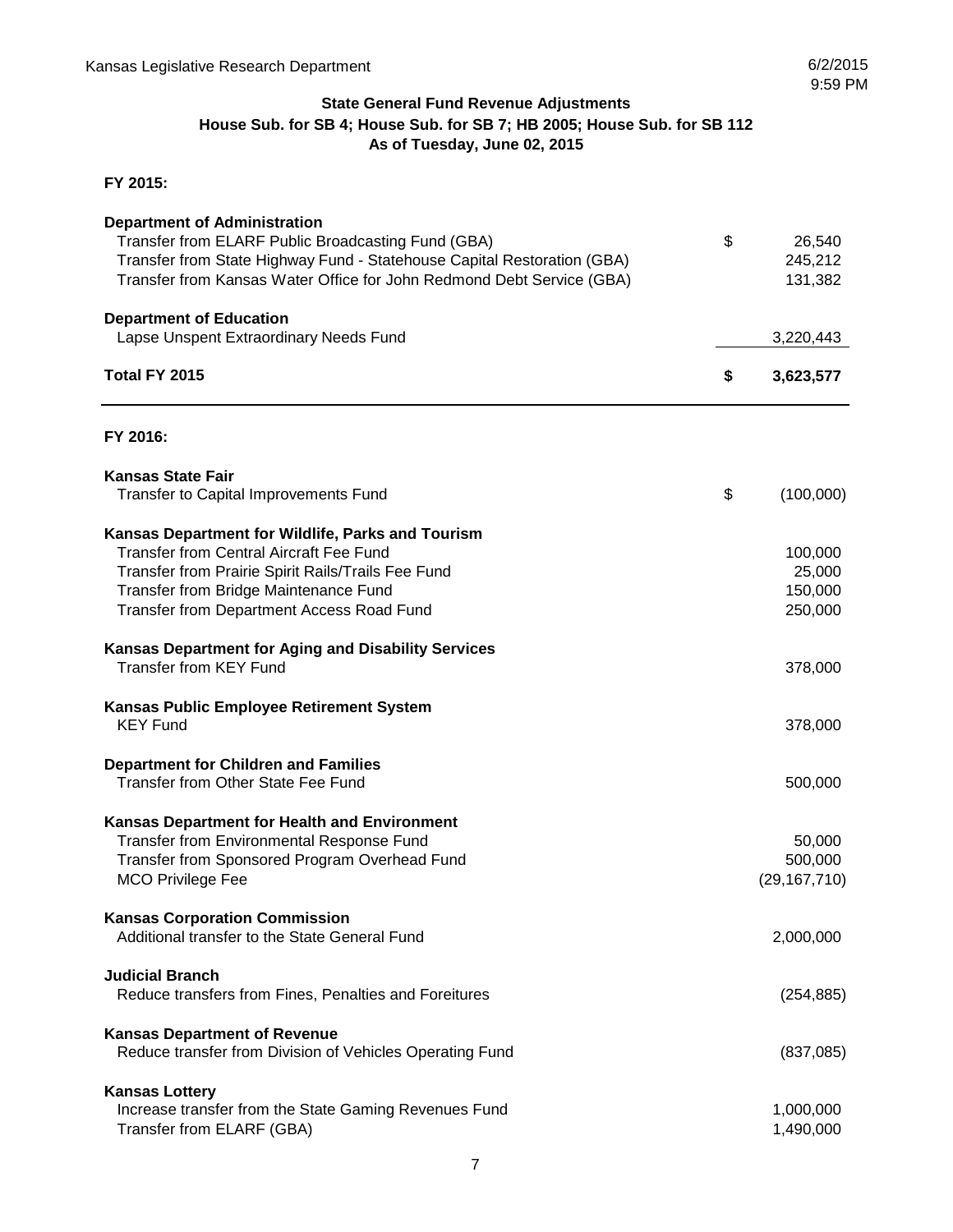| FY 2015 - FY 2017 TOTAL                                                                                                                                                                                                                                                            | \$<br>(43, 201, 903)                       |
|------------------------------------------------------------------------------------------------------------------------------------------------------------------------------------------------------------------------------------------------------------------------------------|--------------------------------------------|
| Total FY 2017                                                                                                                                                                                                                                                                      | \$<br>(24, 624, 411)                       |
| <b>Various Agencies</b><br>Delete transfer increase from 10% to 20%                                                                                                                                                                                                                | (1,700,000)                                |
| <b>Department of Administration</b><br>Transfer from ELARF Public Broadcasting Fund (GBA)<br>Transfer from State Highway Fund - Statehouse Capital Restoration (GBA)<br>Transfer from Kansas Water Office for John Redmond Debt Service (GBA)                                      | 134,082<br>2,086,819<br>1,673,000          |
| <b>Judicial Branch</b><br>Reduce transfers from Fines, Penalties and Foreitures                                                                                                                                                                                                    | (254, 885)                                 |
| <b>Kansas Lottery</b><br>Transfer from ELARF (GBA)                                                                                                                                                                                                                                 | 3,602,000                                  |
| <b>Kansas Department for Health and Environment</b><br><b>MCO Privilege Fee</b>                                                                                                                                                                                                    | (30, 492, 420)                             |
| <b>Kansas Department for Aging and Disability Services</b><br>Transfer from Problem Gambling and Addictions Grant Fund (GBA)                                                                                                                                                       | 426,993                                    |
| <b>Kansas State Fair</b><br>Transfer to Capital Improvements Fund                                                                                                                                                                                                                  | \$<br>(100,000)                            |
| FY 2017:                                                                                                                                                                                                                                                                           |                                            |
| Total FY 2016                                                                                                                                                                                                                                                                      | \$<br>(22, 201, 069)                       |
| <b>State Treasurer's Office</b><br>Reduce transfer from Operating Fund                                                                                                                                                                                                             | (100,000)                                  |
| <b>Department of Corrections</b><br><b>Transfer from General Fee Fund</b>                                                                                                                                                                                                          | 46,950                                     |
| <b>Department of Administration</b><br>Transfer from ELARF Public Broadcasting Fund (GBA)<br>Transfer from State Highway Fund - Statehouse Capital Restoration (GBA)<br>Transfer from Kansas Water Office for John Redmond Debt Service (GBA)<br>Transfer from Purchasing Fee Fund | 133,081<br>982,980<br>1,674,600<br>300,000 |
| <b>Various Agencies</b><br>Delete transfer increase from 10% to 20%                                                                                                                                                                                                                | (1,700,000)                                |
| Kansas Legislative Research Department                                                                                                                                                                                                                                             | 6/2/2015<br>9:59 PM                        |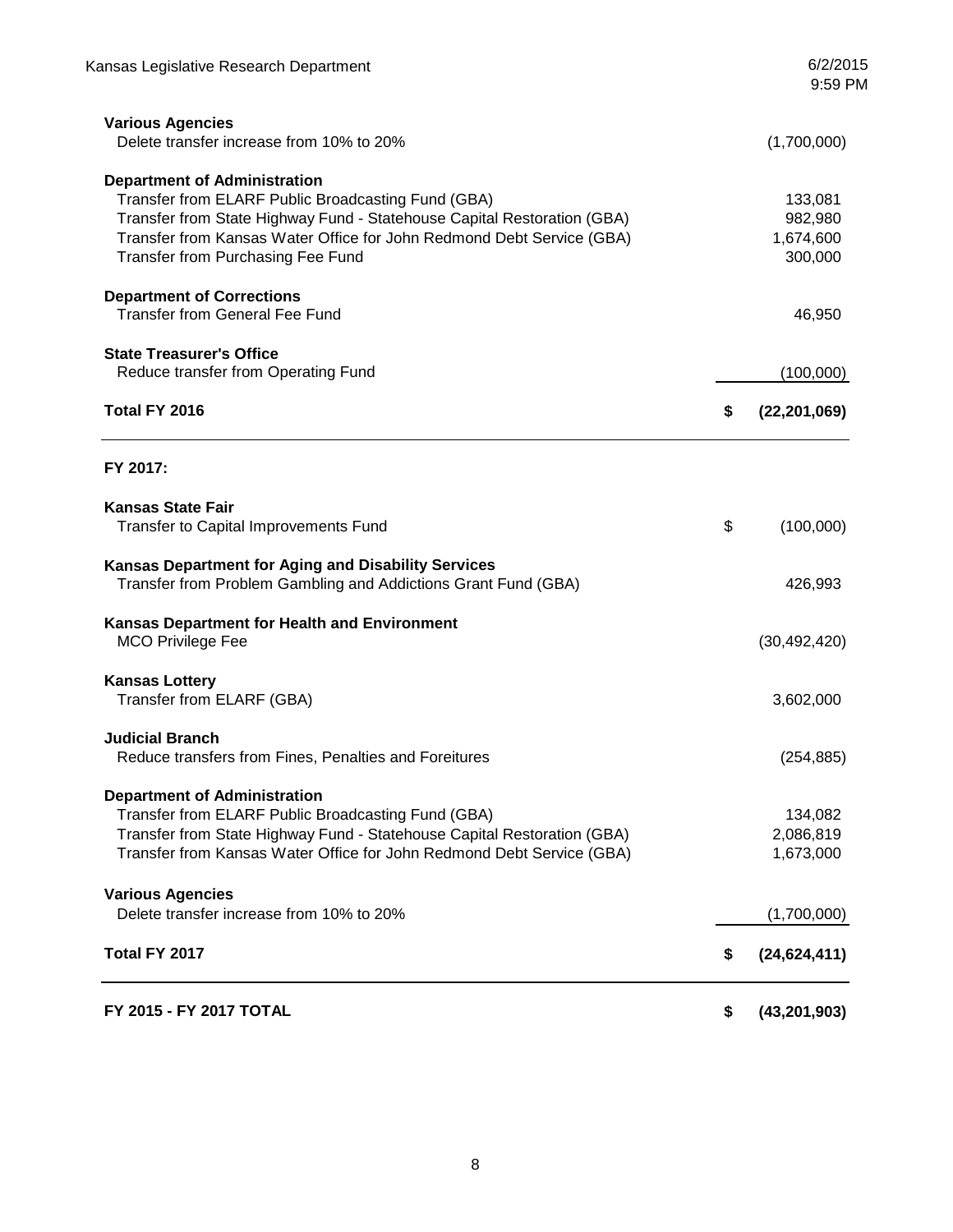## **Conference Appropriations Bill - House Sub. for SB 112 (Reflects Conference Committee Adjustments for FY 2015, FY 2016, FY 2017, FY 2018 and FY 2019)**

|    | Agency/Item                                                                                                                                                                                                                 | <b>State General Fund</b> | All Other Funds  | All Funds        | <b>FTEs</b> |
|----|-----------------------------------------------------------------------------------------------------------------------------------------------------------------------------------------------------------------------------|---------------------------|------------------|------------------|-------------|
|    | <b>FY 2015</b>                                                                                                                                                                                                              |                           |                  |                  |             |
|    | <b>State Bank Commissioner</b><br>1. Add \$99,636, all from the Bank Commissioner Fee Fund, for administration in FY<br>2015.                                                                                               | $\overline{0}$            | 99,636           | 99,636           | 0.0         |
|    |                                                                                                                                                                                                                             |                           |                  |                  |             |
|    | <b>Agency Subtotal</b><br>Board of Barbering                                                                                                                                                                                | \$0                       | \$99,636         | \$99,636         | 0.0         |
| 1. | Add \$3,985, all from the Board of Barbering Fee Fund, for health insurance for an<br>inspector position for half of FY 2015.                                                                                               | $\mathbf{0}$              | 3,985            | 3,985            | 0.0         |
|    | <b>Agency Subtotal</b><br><b>Behavioral Sciences Regulatory Board</b>                                                                                                                                                       | \$0                       | \$3,985          | \$3,985          | 0.0         |
|    | 1. Add language increasing the expenditure limitation for official hospitality from the<br>Behavioral Sciences Regulatory Board Fee Fund by \$500 to \$1,000 in FY 2015.                                                    | $\mathbf{0}$              | $\mathbf{0}$     | $\mathbf{0}$     | 0.0         |
|    |                                                                                                                                                                                                                             |                           |                  |                  |             |
|    | <b>Agency Subtotal</b><br><b>Board of Healing Arts</b>                                                                                                                                                                      | \$0                       | \$0              | \$0              | 0.0         |
|    | 1. Add \$35,000, all from the Medical Records Maintenance Trust Fund, and delete<br>\$35,000, all from the Healing Arts Fee Fund, to reflect the Governor's<br>recommendation in FY 2015.                                   | $\mathbf{0}$              | $\mathbf{0}$     | $\mathbf{0}$     | 0.0         |
|    | Agency Subtotal                                                                                                                                                                                                             | \$0                       | \$0              | \$0              | 0.0         |
|    | Board of Mortuary Arts                                                                                                                                                                                                      |                           |                  |                  |             |
|    | 1. Add \$1,891, all from special revenue funds, for potential Office of Information<br>Technology Services rate increases in FY 2015.                                                                                       | $\overline{0}$            | 1,891            | 1,891            | 0.0         |
| 2. | Add \$4,355, all from special revenue funds, to increase the Executive Secretary's<br>salary in FY 2015.                                                                                                                    | $\Omega$                  | 4,355            | 4,355            | 0.0         |
|    | <b>Agency Subtotal</b>                                                                                                                                                                                                      | \$0                       | \$6,246          | \$6,246          | 0.0         |
|    | Kansas Board of Examiners in Fitting and Dispensing of Hearing Instruments                                                                                                                                                  |                           |                  |                  |             |
|    | 1. Add \$2,500, all from the Hearing Instrument Litigation Fund, and delete \$2,500, all<br>from the Hearing Instrument Board Fee Fund, to reflect the Governor's<br>recommendation for litigation expenditures in FY 2015. | $\mathbf{0}$              | $\mathbf{0}$     | $\boldsymbol{0}$ | 0.0         |
|    | <b>Agency Subtotal</b>                                                                                                                                                                                                      | \$0                       | \$0              | \$0              | 0.0         |
|    | <b>Board of Nursing</b><br>1. Delete \$318,433, all from special revenue funds, to correct an error in House Sub. for<br>SB 4 and implement the Governor's Recommendation in FY 2015. (Technical<br>adjustment)             | $\boldsymbol{0}$          | $\mathbf{0}$     | $\mathbf{0}$     | 0.0         |
|    | <b>Agency Subtotal</b>                                                                                                                                                                                                      | \$0                       | \$0              | \$0              | 0.0         |
|    | Real Estate Commission                                                                                                                                                                                                      |                           |                  |                  |             |
|    | 1. Add language to prevent the agency from expending moneys approved for<br>information technology expenditures for any other purpose in FY 2015.                                                                           | $\overline{0}$            | $\theta$         | $\mathbf{0}$     | 0.0         |
|    | <b>Agency Subtotal</b>                                                                                                                                                                                                      | \$0                       | \$0              | \$0              | 0.0         |
|    | Securities Commissioner                                                                                                                                                                                                     |                           |                  |                  |             |
| 1. | Add \$139,760, all from special revenue funds, for investor education and protection<br>in FY 2015.                                                                                                                         | $\overline{0}$            | 139,760          | 139,760          | 0.0         |
|    | <b>Agency Subtotal</b><br>Legislature                                                                                                                                                                                       | \$0                       | \$139,760        | \$139,760        | 0.0         |
|    | 1. Add language that the Legislature procure professional consulting services to assist in<br>a review and evaluation of state government, examining agency core functions,<br>procedures, and efficiencies in FY 2015.     | $\boldsymbol{0}$          | $\boldsymbol{0}$ | $\mathbf{0}$     | 0.0         |
|    | <b>Agency Subtotal</b>                                                                                                                                                                                                      | \$0                       | \$0              | \$0              | 0.0         |
|    | <b>Division of Post Audit</b>                                                                                                                                                                                               |                           |                  |                  |             |
| 1. | Add \$9,949, all from the State General Fund, in FY 2015 to correct an inadvertent<br>omission in the Governor's Recommendation.                                                                                            | 9,949                     | $\mathbf{0}$     | 9,949            | 0.0         |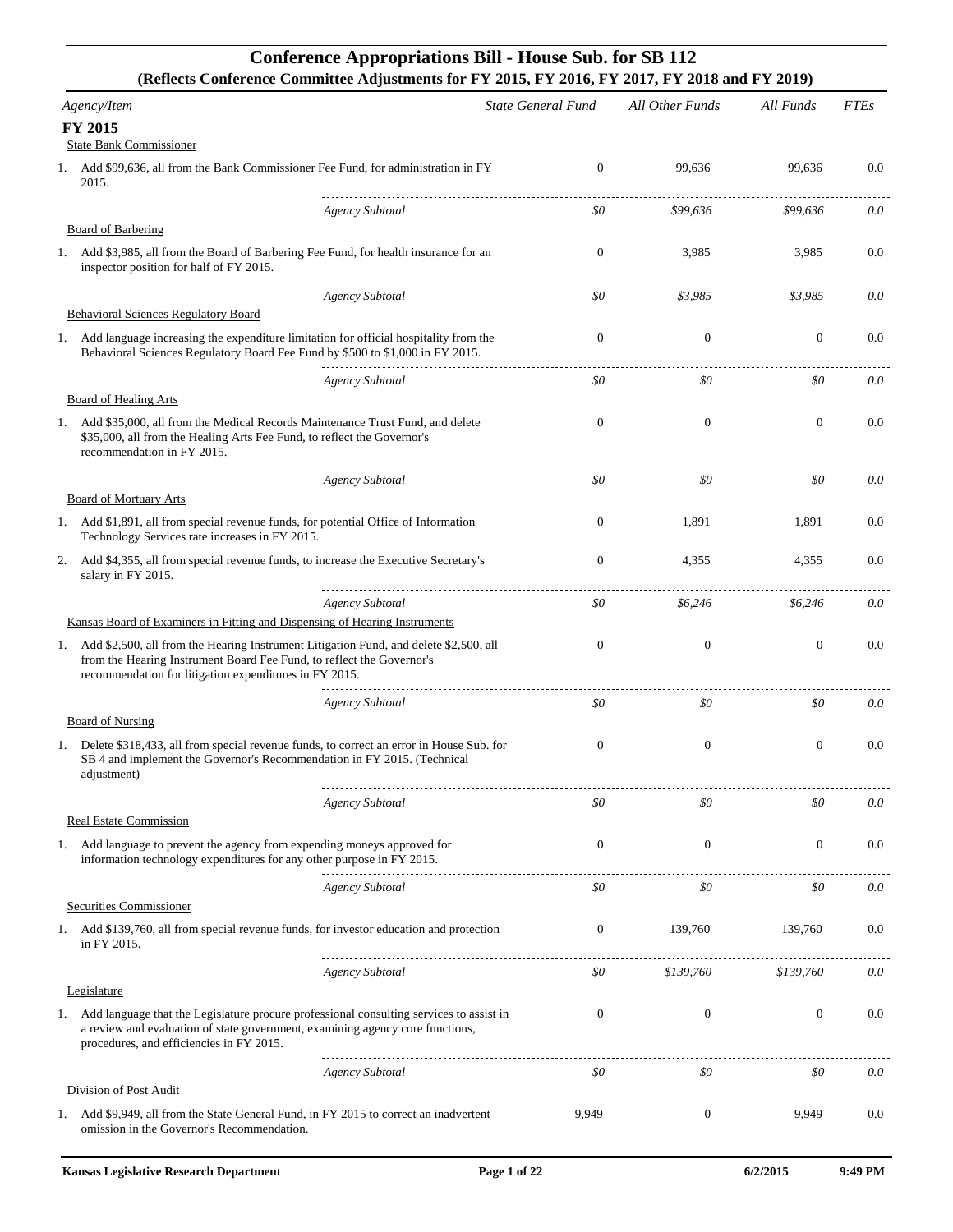|    | Agency/Item                                                                                                                                                                                                                                                                                                                           | State General Fund | All Other Funds  | All Funds         | <b>FTEs</b> |
|----|---------------------------------------------------------------------------------------------------------------------------------------------------------------------------------------------------------------------------------------------------------------------------------------------------------------------------------------|--------------------|------------------|-------------------|-------------|
|    | <b>Agency Subtotal</b>                                                                                                                                                                                                                                                                                                                | \$9,949            | \$0              | \$9,949           | 0.0         |
|    | <b>Attorney General</b>                                                                                                                                                                                                                                                                                                               |                    |                  |                   |             |
|    | 1. Add \$77,527, all from special revenue funds, for 2.0 non-FTE Cooperative Disability<br>Investigators in FY 2015.                                                                                                                                                                                                                  | $\boldsymbol{0}$   | 77,527           | 77,527            | 0.0         |
| 2. | Add \$150,000, all from special revenue funds, for current litigation in FY 2015.                                                                                                                                                                                                                                                     | $\boldsymbol{0}$   | 150,000          | 150,000           | 0.0         |
|    | <b>Agency Subtotal</b>                                                                                                                                                                                                                                                                                                                | \$0                | \$227,527        | \$227,527         | 0.0         |
|    | <b>Water Litigation Settlement Funds</b>                                                                                                                                                                                                                                                                                              |                    |                  |                   |             |
| 1. | Add language to deposit the first \$2.0 million received from Kansas v. Nebraska, No.<br>126, into the Interstate Water Litigation Fund, and deposit the remaining amount into<br>the Republican River Water Conservation Projects - Nebraska Moneys Fund of the<br>Kansas Water Office, in FY 2015.                                  | $\mathbf{0}$       | $\boldsymbol{0}$ | $\mathbf{0}$      | 0.0         |
| 2. | Add language transferring any money, in excess of \$2.0 million, that has been<br>received from Kansas v. Nebraska, No. 126 and deposited into the Interstate Water<br>Litigation Fund of the Attorney General, to the Republican River Water Conservation<br>Projects - Nebraska Moneys Fund of the Kansas Water Office, in FY 2015. | $\mathbf{0}$       | $\mathbf{0}$     | $\mathbf{0}$      | 0.0         |
|    | <b>Agency Subtotal</b>                                                                                                                                                                                                                                                                                                                | \$0                | \$0              | \$0               | 0.0         |
|    | <b>Board of Indigents' Defense Services</b>                                                                                                                                                                                                                                                                                           |                    |                  |                   |             |
|    | 1. Add \$315,955, all from the State General Fund, to a newly created litigation support<br>State General Fund account for assigned counsel expenditures in FY 2015.                                                                                                                                                                  | 315,955            | $\boldsymbol{0}$ | 315,955           | 0.0         |
|    | <b>Agency Subtotal</b>                                                                                                                                                                                                                                                                                                                | \$315,955          | \$0              | \$315,955         | 0.0         |
|    | Department of Administration                                                                                                                                                                                                                                                                                                          |                    |                  |                   |             |
|    | 1. Add language to reduce information technology expenditures by \$3.8 million as<br>contained within the Governor's recommendation in FY 2015.                                                                                                                                                                                       | $\mathbf{0}$       | $\boldsymbol{0}$ | $\mathbf{0}$      | 0.0         |
| 2. | Add \$169,517, all from the State General Fund, for debt service on the KU Medical<br>Education Building in FY 2015.                                                                                                                                                                                                                  | 169,517            | $\mathbf{0}$     | 169,517           | 0.0         |
| 3. | Concur with GBA No. 1, Item 11 and delete \$330,019, all from the State General<br>Fund to update State General Funded debt service payments and make further<br>technical adjustments of \$2,670 to allow the GBA to correctly reflect debt service<br>payments in FY 2015.                                                          | 2,670              | $\boldsymbol{0}$ | 2,670             | 0.0         |
| 4. | Add \$131,382, all from the State General Fund, for debt service on the John<br>Redmond Reservoir in FY 2015.                                                                                                                                                                                                                         | 131,382            | $\mathbf{0}$     | 131,382           | 0.0         |
|    | <b>Agency Subtotal</b>                                                                                                                                                                                                                                                                                                                | \$303.569          | \$0              | \$303,569         | 0.0         |
|    | Department of Revenue                                                                                                                                                                                                                                                                                                                 |                    |                  |                   |             |
|    | Pay \$41,279, all from the Motor-Vehicle Fuel Tax Refund Fund, for refund requests<br>submitted after the one-year statute of limitations in FY 2015.                                                                                                                                                                                 | $\boldsymbol{0}$   | 41,279           | 41,279            | 0.0         |
| 2. | Do not concur with GBA No. 1, Item 3, to add \$918,543, all from the Division of<br>Vehicles Operating Fund, to restore the transfer from the Vehicles Operating Fund to<br>the State General Fund authorized in SB 4 in FY 2015.                                                                                                     | $\boldsymbol{0}$   | (918, 543)       | (918, 543)        | 0.0         |
|    | <b>Agency Subtotal</b>                                                                                                                                                                                                                                                                                                                | \$0                | (\$877,264)      | $($ \$877,264 $)$ | 0.0         |
|    | Kansas Lottery                                                                                                                                                                                                                                                                                                                        |                    |                  |                   |             |
| 1. | Add \$286,375, all from special revenue funds, for a new sales force automation<br>system in FY 2015.                                                                                                                                                                                                                                 | $\boldsymbol{0}$   | 286,375          | 286,375           | 0.0         |
| 2. | Add \$641,755, all from special revenue funds, for a reduction of salaries and wages<br>shrinkage in FY 2015.                                                                                                                                                                                                                         | $\boldsymbol{0}$   | 641,755          | 641,755           | 0.0         |
| 3. | Add \$20,000, all from special revenue funds, for the purchase of video conferencing<br>equipment in FY 2015.                                                                                                                                                                                                                         | $\boldsymbol{0}$   | 20,000           | 20,000            | 0.0         |
| 4. | Concur with GBA No. 1, Item 2, to add \$4.4 million, all from special revenue funds,<br>due to increases in expanded gaming revenue in FY 2015.                                                                                                                                                                                       | $\mathbf{0}$       | $\boldsymbol{0}$ | $\mathbf{0}$      | 0.0         |
|    | <b>Agency Subtotal</b>                                                                                                                                                                                                                                                                                                                | \$0                | \$948,130        | \$948,130         | 0.0         |
|    | Kansas Racing and Gaming Commission                                                                                                                                                                                                                                                                                                   |                    |                  |                   |             |
|    | 1. Add \$909,365, all from special revenue funds, and 5.0 FTE positions for gaming<br>machine examinations in FY 2015.                                                                                                                                                                                                                | $\boldsymbol{0}$   | 909,365          | 909,365           | 5.0         |
| 2. | Add language appropriating the Gaming Machine Examination Fund with a no limit<br>expenditure authority in FY 2015.                                                                                                                                                                                                                   | 0                  | $\boldsymbol{0}$ | $\mathbf{0}$      | 0.0         |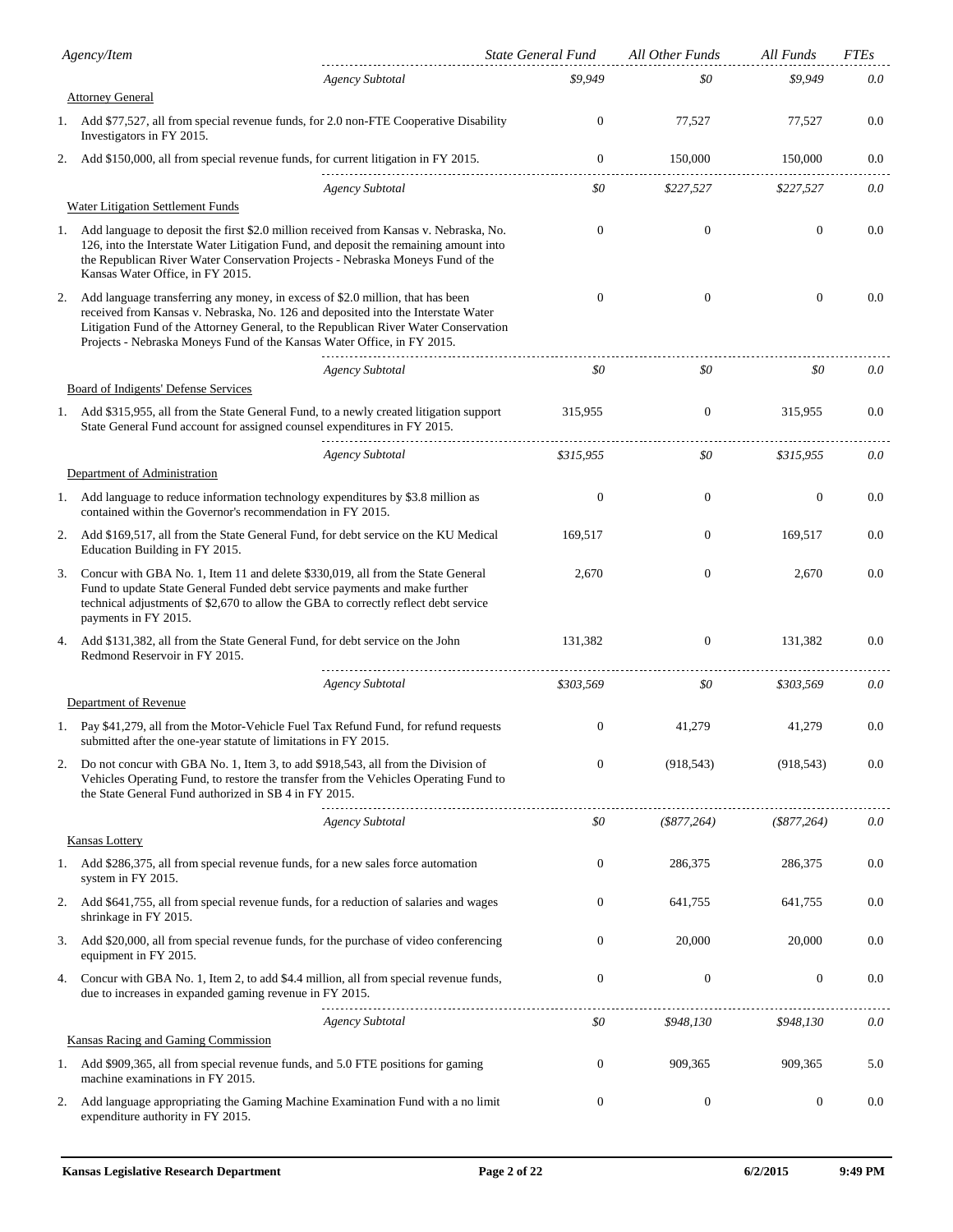|    | Agency/Item                                                                                                                                                                                                                                                                                                      |                        | <b>State General Fund</b> | All Other Funds  | All Funds       | <b>FTEs</b> |
|----|------------------------------------------------------------------------------------------------------------------------------------------------------------------------------------------------------------------------------------------------------------------------------------------------------------------|------------------------|---------------------------|------------------|-----------------|-------------|
|    |                                                                                                                                                                                                                                                                                                                  | <b>Agency Subtotal</b> | \$0                       | \$909,365        | \$909,365       | 5.0         |
|    | Department of Commerce                                                                                                                                                                                                                                                                                           |                        |                           |                  |                 |             |
|    | 1. Delete \$2.0 million, all from the Economic Development Initiatives Fund, for the<br>Rural Opportunity Zone Program in FY 2015.                                                                                                                                                                               |                        | $\overline{0}$            | (2,000,000)      | (2,000,000)     | 0.0         |
| 2. | Delete \$250,000, all from the Economic Development Initiatives Fund, for the agency<br>operating grant in FY 2015.                                                                                                                                                                                              |                        | $\boldsymbol{0}$          | (250,000)        | (250,000)       | 0.0         |
|    |                                                                                                                                                                                                                                                                                                                  | <b>Agency Subtotal</b> | \$0                       | $(\$2,250,000)$  | $(\$2,250,000)$ | 0.0         |
|    | Commission on Veterans Affairs                                                                                                                                                                                                                                                                                   |                        |                           |                  |                 |             |
| 1. | Delete \$325,316, all from the Veterans' Home Fee Fund, and add \$325,316, all from<br>the Soldiers' Home Domiciliary Federal Fund account of the Federal Domiciliary Per<br>Diem Fund, in FY 2015.                                                                                                              |                        | $\mathbf{0}$              | $\mathbf{0}$     | $\overline{0}$  | 0.0         |
| 2. | Add language allowing the agency to exceed the expenditure limitations for the<br>Kansas Veterans' Home Fee Fund, the Kansas Soldiers' Fee Fund, the Federal<br>Domiciliary Per Diem Fund, and the Federal Long Term Care Per Diem Fund, upon<br>specific authorization by the State Finance Council in FY 2015. |                        | $\mathbf{0}$              | $\mathbf{0}$     | $\overline{0}$  | 0.0         |
|    | Dept. of Health and Environment - Environment                                                                                                                                                                                                                                                                    | <b>Agency Subtotal</b> | \$0                       | \$0              | \$0             | 0.0         |
| 1. | Add \$4.0 million, all from special revenue funds, for agency requested adjustments<br>for operating expenditures in FY 2015.                                                                                                                                                                                    |                        | $\mathbf{0}$              | 3,960,174        | 3,960,174       | 0.0         |
|    |                                                                                                                                                                                                                                                                                                                  | <b>Agency Subtotal</b> | \$0                       | \$3,960,174      | \$3,960,174     | 0.0         |
|    | Department of Health and Environment - Health Care Finance                                                                                                                                                                                                                                                       |                        |                           |                  |                 |             |
|    | 1. Add language that no agency shall expend moneys in FY 2015 for the purpose of<br>implementing KanCare Health Homes - Chronic Conditions unless the legislature<br>expressly consents to such program expenditures.                                                                                            |                        | $\mathbf{0}$              | $\boldsymbol{0}$ | $\mathbf{0}$    | 0.0         |
| 2. | Concur with GBA No. 1, Item 9 and delete \$99.6 million, including \$24.3 million<br>from the State General Fund, to adjust for Spring Human Services Caseload estimate<br>in FY 2015.                                                                                                                           |                        | $\mathbf{0}$              | $\theta$         | $\mathbf{0}$    | 0.0         |
|    |                                                                                                                                                                                                                                                                                                                  | <b>Agency Subtotal</b> | \$0                       | \$0              | \$0             | 0.0         |
|    | Kansas Department for Aging and Disability Services                                                                                                                                                                                                                                                              |                        |                           |                  |                 |             |
| 1. | Concur with GBA No. 1, Item 9, to fund the spring Human Services Consensus<br>Caseload estimate to delete \$18.0 million, including \$9.2 million from the State<br>General Fund, in FY 2015.                                                                                                                    |                        | $\mathbf{0}$              | $\theta$         | $\mathbf{0}$    | 0.0         |
|    |                                                                                                                                                                                                                                                                                                                  | <b>Agency Subtotal</b> | \$0                       | \$0              | \$0             | 0.0         |
|    | Department for Children and Families                                                                                                                                                                                                                                                                             |                        |                           |                  |                 |             |
| 1. | Concur with GBA No. 1, Item 5, to add a new federal fund and expenditures of \$1.0<br>million, all from federal funds, for a SNAP Employment and Training Pilot program<br>in FY 2015.                                                                                                                           |                        | $\mathbf{0}$              | $\theta$         | $\theta$        | 0.0         |
| 2. | Concur with GBA No. 1, Item 9, to fund the spring Human Services Consensus<br>Caseload estimate to delete \$2.1 million from the State General Fund and add the<br>same amount from other funding sources in FY 2015.                                                                                            |                        | $\boldsymbol{0}$          | $\boldsymbol{0}$ | $\mathbf{0}$    | 0.0         |
|    |                                                                                                                                                                                                                                                                                                                  | <b>Agency Subtotal</b> | \$0                       | \$0              | \$0             | 0.0         |
|    | Parsons State Hospital                                                                                                                                                                                                                                                                                           |                        |                           |                  |                 |             |
|    | 1. Concur with GBA No. 1, Item 4, and add \$500,000, all from the Title XIX Fund, for<br>operational expenditures in FY 2015.                                                                                                                                                                                    |                        | $\mathbf{0}$              | $\mathbf{0}$     | $\mathbf{0}$    | 0.0         |
|    | Osawatomie State Hospital                                                                                                                                                                                                                                                                                        | <b>Agency Subtotal</b> | \$0                       | \$0              | \$0             | 0.0         |
| 1. | Concur with GBA No. 1, Item 4, and add \$1.5 million, all from the Osawatomie State<br>Hospital Fee Fund, for operational expenditure in FY 2015.                                                                                                                                                                |                        | $\mathbf{0}$              | $\mathbf{0}$     | $\theta$        | 0.0         |
| 2. | Concur with GBA No. 1, Item 4, and add \$500,000, all from the Title XIX Fund, for<br>operational expenditures in FY 2015.                                                                                                                                                                                       |                        | $\boldsymbol{0}$          | $\mathbf{0}$     | $\mathbf{0}$    | 0.0         |
|    |                                                                                                                                                                                                                                                                                                                  | <b>Agency Subtotal</b> | \$0                       | \$0              | \$0             | 0.0         |
|    | <b>Larned State Hospital</b>                                                                                                                                                                                                                                                                                     |                        |                           |                  |                 |             |
|    | 1. Pay \$57, all from existing resources in the Larned State Hospital - Operating<br>Expenditures account of the State General Fund, to J. Richard A. Quillen for personal<br>property loss in FY 2015.                                                                                                          |                        | $\boldsymbol{0}$          | $\mathbf{0}$     | $\mathbf{0}$    | 0.0         |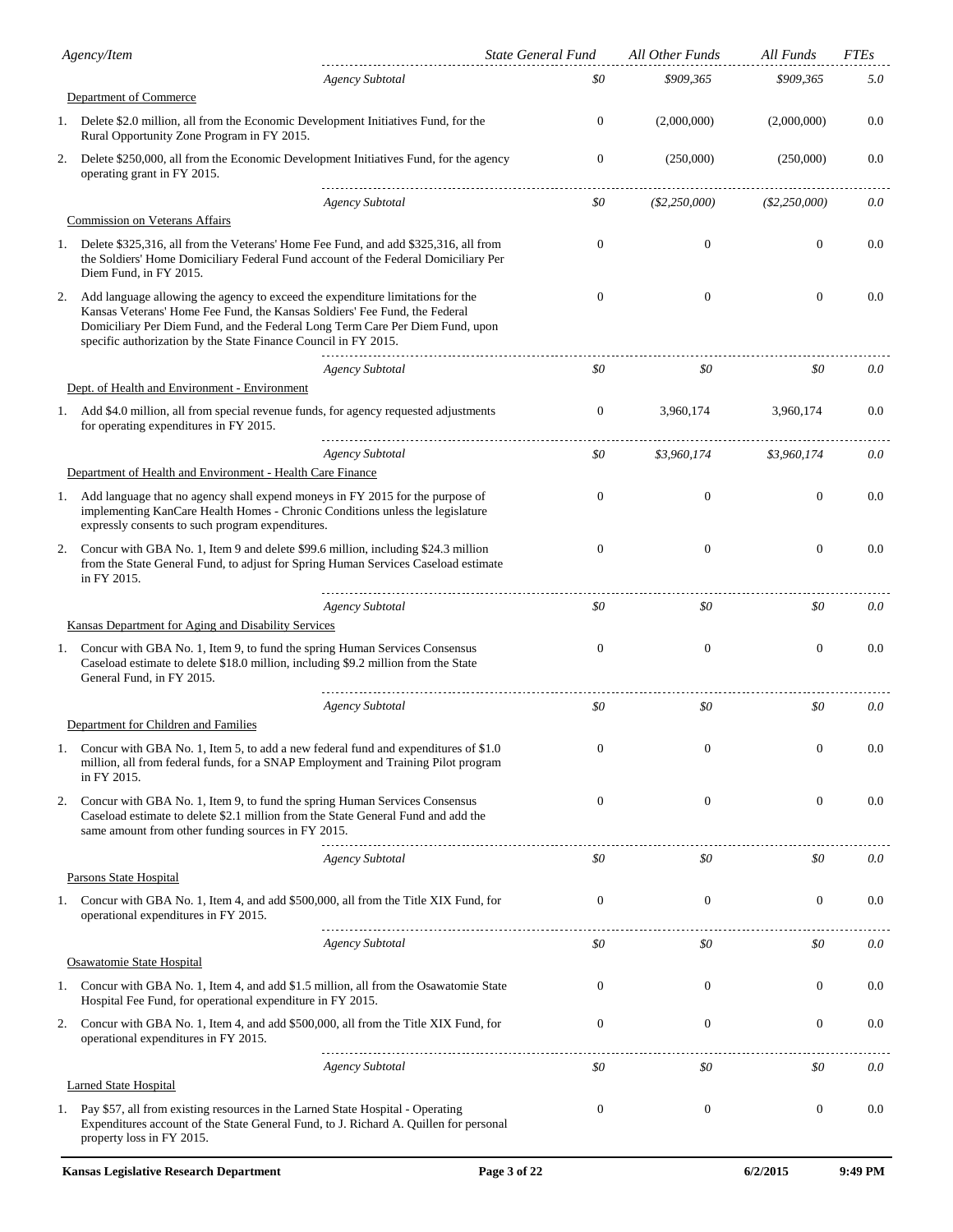|    | Agency/Item                                                                                                                                                                                                                                                                                                                      | <b>State General Fund</b> | All Other Funds  | All Funds        | <b>FTEs</b> |
|----|----------------------------------------------------------------------------------------------------------------------------------------------------------------------------------------------------------------------------------------------------------------------------------------------------------------------------------|---------------------------|------------------|------------------|-------------|
|    | 2. Pay \$150, all from existing resources in the Larned State Hospital - Operating<br>Expenditures account of the State General Fund, to Gloria Ibara for inadequate<br>medical care in FY 2015.                                                                                                                                 | $\Omega$                  | $\Omega$         | $\mathbf{0}$     | 0.0         |
|    | <b>Agency Subtotal</b>                                                                                                                                                                                                                                                                                                           | \$0                       | \$0              | \$0              | 0.0         |
|    | Kansas Guardianship Program                                                                                                                                                                                                                                                                                                      |                           |                  |                  |             |
|    | 1. Concur with GBA No. 1, Item 8, to add \$4,445, all from the State General Fund, for<br>technical correction in FY 2015.                                                                                                                                                                                                       | $\theta$                  | $\boldsymbol{0}$ | $\boldsymbol{0}$ | 0.0         |
|    | <b>Agency Subtotal</b><br><b>Board of Regents</b>                                                                                                                                                                                                                                                                                | \$0                       | \$0              | \$0              | 0.0         |
|    | 1. Add \$750,000, all from the State General Fund, to partially restore the allotment for                                                                                                                                                                                                                                        | 750,000                   | $\mathbf{0}$     | 750,000          | 0.0         |
|    | the Incentive for Technical Education program for FY 2015.                                                                                                                                                                                                                                                                       |                           |                  |                  |             |
| 2. | Add language allowing the agency the flexibility to expend money from different<br>funds for the \$3.1 million State General Fund reduction due to the Governor's<br>February allotment and fully fund the Midwest Higher Education Compact which<br>was reduced by \$1,900 from State General Fund by the allotment in FY 2015. | $\theta$                  | $\boldsymbol{0}$ | $\boldsymbol{0}$ | 0.0         |
| 3. | Add language to the Incentive for Career Technical Education appropriation,<br>requiring the incentives to be prorated if the total request exceeds the appropriated<br>amount.                                                                                                                                                  | $\mathbf{0}$              | $\boldsymbol{0}$ | $\boldsymbol{0}$ | 0.0         |
|    | <b>Agency Subtotal</b>                                                                                                                                                                                                                                                                                                           | \$750,000                 | \$0              | \$750,000        | 0.0         |
|    | <b>Pittsburg State University</b>                                                                                                                                                                                                                                                                                                |                           |                  |                  |             |
| 1. | Concur with GBA No. 1, Item 11, and delete \$23,741, all from the State General<br>Fund, to update State General Funded debt service payments and make further<br>technical adjustments of \$2,060 to allow the GBA to correctly reflect debt service<br>payments in FY 2015.                                                    | (2,060)                   | $\mathbf{0}$     | (2,060)          | 0.0         |
|    | <b>Agency Subtotal</b>                                                                                                                                                                                                                                                                                                           | ( \$2,060)                | \$0              | ( \$2,060)       | 0.0         |
|    | Department of Education                                                                                                                                                                                                                                                                                                          |                           |                  |                  |             |
|    | 1. Add language requiring the Department to develop and issue a Request for Proposal<br>for a reading success program using operating funds in FY 2015.                                                                                                                                                                          | $\theta$                  | $\mathbf{0}$     | $\boldsymbol{0}$ | 0.0         |
| 2. | Add \$1.8 million, all from the State General Fund, for capital outlay state aid for FY<br>2015.                                                                                                                                                                                                                                 | 1,756,400                 | $\boldsymbol{0}$ | 1,756,400        | 0.0         |
| 3. | Add \$2.0 million, all from the State General Fund, for supplemental state aid for FY<br>2015.                                                                                                                                                                                                                                   | 1,976,818                 | $\boldsymbol{0}$ | 1,976,818        | 0.0         |
|    | <b>Agency Subtotal</b>                                                                                                                                                                                                                                                                                                           | \$3,733,218               | \$0              | \$3,733,218      | 0.0         |
|    | Department of Corrections                                                                                                                                                                                                                                                                                                        |                           |                  |                  |             |
|    | 1. Delete \$500,000, all from the State General Fund, for juvenile out-of-home<br>placements projected caseloads in FY 2015.                                                                                                                                                                                                     | (500,000)                 | $\boldsymbol{0}$ | (500,000)        | 0.0         |
| 2. | Delete 1.0 FTE position that was added to accurately reflect the agency's FTE total in<br>FY 2015.                                                                                                                                                                                                                               | $\mathbf{0}$              | $\mathbf{0}$     | $\boldsymbol{0}$ | (1.0)       |
| 3. | Eliminate defunct Juvenile Justice Authority language and associated funds.                                                                                                                                                                                                                                                      | $\theta$                  | $\mathbf{0}$     | $\theta$         | 0.0         |
| 4. | Concur with GBA No. 1, Item 9, to delete \$1.2 million, including \$340,000 from the<br>State General Fund, for juvenile out-of-home placements projected caseloads in FY<br>2015.                                                                                                                                               | 0                         | 0                | $\mathbf{0}$     | 0.0         |
| 5. | Concur with GBA No. 1, Item 11, to delete \$191,445, all from the State General<br>Fund, for debt service refunding in FY 2015.                                                                                                                                                                                                  | $\mathbf{0}$              | $\boldsymbol{0}$ | $\boldsymbol{0}$ | 0.0         |
|    | <b>Agency Subtotal</b>                                                                                                                                                                                                                                                                                                           | $($ \$500,000)            | \$0              | $($ \$500,000)   | (1.0)       |
|    | <b>Hutchinson Correctional Facility</b>                                                                                                                                                                                                                                                                                          |                           |                  |                  |             |
|    | 1. Pay \$1,490, all from existing resources in the agency's State General Fund operations<br>account, for claims against the state in FY 2015.                                                                                                                                                                                   | $\overline{0}$            | $\boldsymbol{0}$ | $\boldsymbol{0}$ | 0.0         |
|    | <b>Agency Subtotal</b>                                                                                                                                                                                                                                                                                                           | \$0                       | \$0              | \$0              | 0.0         |
|    | <b>Lansing Correctional Facility</b>                                                                                                                                                                                                                                                                                             |                           |                  |                  |             |
|    | 1. Pay \$48, all from existing resources in the agency's State General Fund operations<br>account, for claims against the state in FY 2015.                                                                                                                                                                                      | $\mathbf{0}$              | $\boldsymbol{0}$ | $\boldsymbol{0}$ | 0.0         |
|    | <b>Agency Subtotal</b>                                                                                                                                                                                                                                                                                                           | \$0                       | \$0              | \$0              | 0.0         |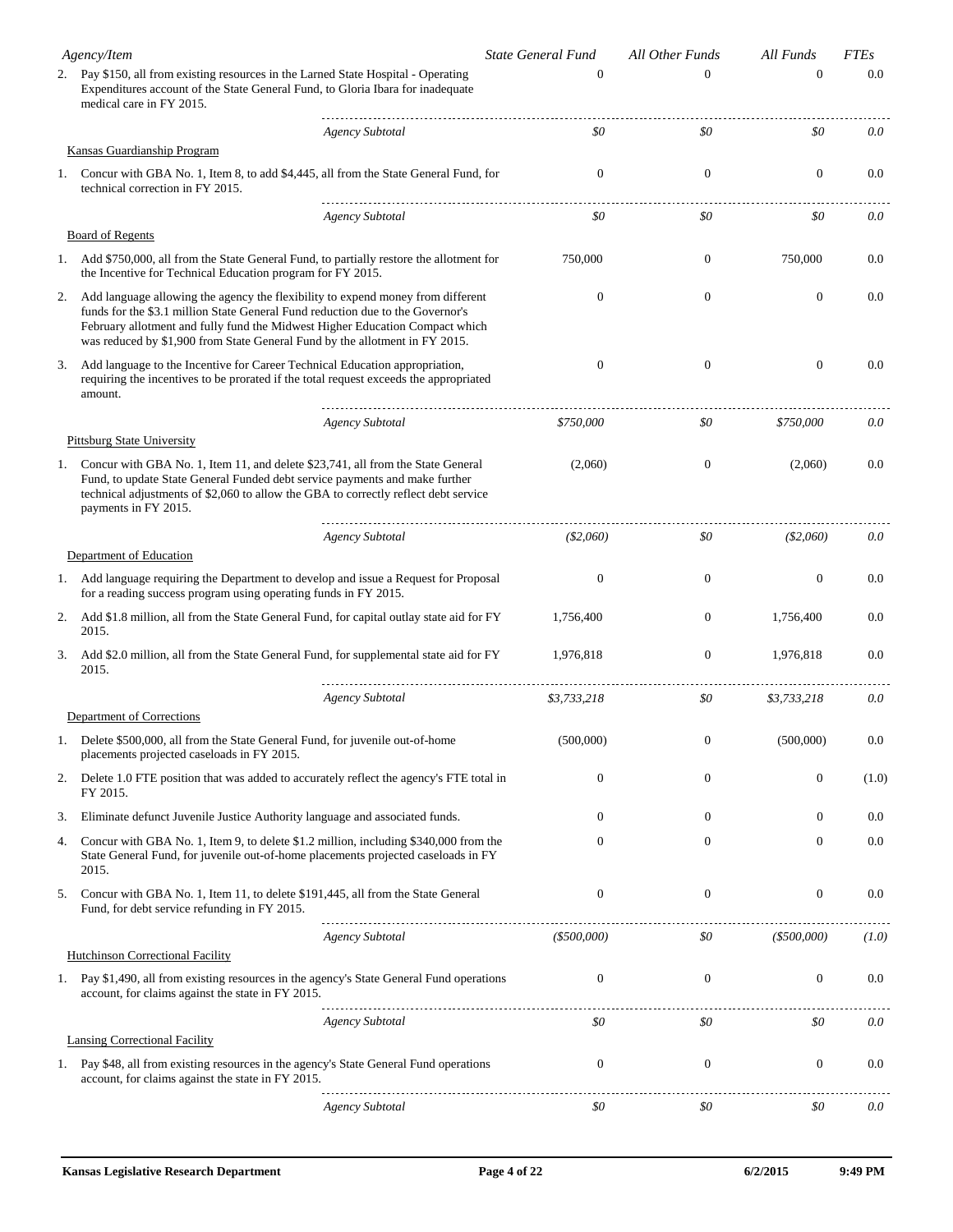|    | <b>TOTAL: FY 2015</b>                                                                                                                                                                                                                                                               |                        | \$4,610,019        | \$7,006,034              | \$11,616,053             | (4.0)       |
|----|-------------------------------------------------------------------------------------------------------------------------------------------------------------------------------------------------------------------------------------------------------------------------------------|------------------------|--------------------|--------------------------|--------------------------|-------------|
|    |                                                                                                                                                                                                                                                                                     | <b>Agency Subtotal</b> | \$0                | \$0                      | \$0                      | 0.0         |
| 2. | Add \$13,000, all from the Administrative Hearings Office Fund, for a supplemental<br>request for expenditures to OITS to use the KS.LOC network in FY 2015.                                                                                                                        |                        | $\boldsymbol{0}$   | $\boldsymbol{0}$         | $\mathbf{0}$             | 0.0         |
| 1. | Add \$39,792, all from the Administrative Hearings Office Fund, for a supplemental<br>request for salary increases related to the agency converting 5.0 FTE positions to non-<br>FTE unclassified permanent positions as well as hiring a temporary office assistant in<br>FY 2015. |                        | $\mathbf{0}$       | $\boldsymbol{0}$         | $\boldsymbol{0}$         | 0.0         |
|    | Office of Administrative Hearings                                                                                                                                                                                                                                                   | Agency Subtotal        | \$0                | \$150,000                | \$150,000                | 0.0         |
|    | Add \$150,000, all from the Parks Fee Fund, to replace six trucks in FY 2015.                                                                                                                                                                                                       |                        | $\theta$           | 150,000                  | 150,000                  | $0.0\,$     |
|    | Department of Wildlife, Parks and Tourism                                                                                                                                                                                                                                           |                        |                    |                          |                          |             |
| 1. | Add \$1.2 million, all from special revenue funds, for agency requested increases for<br>operating expenditures in FY 2015.                                                                                                                                                         | <b>Agency Subtotal</b> | 0<br>\$0           | 1,235,237<br>\$1,235,237 | 1,235,237<br>\$1,235,237 | 0.0<br>0.0  |
|    | Kansas Water Office                                                                                                                                                                                                                                                                 |                        |                    |                          |                          |             |
|    |                                                                                                                                                                                                                                                                                     | <b>Agency Subtotal</b> | \$0                | \$2,453,238              | \$2,453,238              | 0.0         |
| 1. | Add \$2.5 million, all from special revenue funds, for agency requested increases for<br>operating expenditures in FY 2015.                                                                                                                                                         |                        | $\mathbf{0}$       | 2,453,238                | 2,453,238                | 0.0         |
|    | Department of Agriculture                                                                                                                                                                                                                                                           | <b>Agency Subtotal</b> | \$0                | \$0                      | \$0                      | (8.0)       |
|    | 1. Delete 8.0 vacant unfunded FTE positions in FY 2015.                                                                                                                                                                                                                             |                        | $\Omega$           | $\Omega$                 | $\overline{0}$           | (8.0)       |
|    | <b>State Fire Marshal</b>                                                                                                                                                                                                                                                           | <b>Agency Subtotal</b> | $($ \$612)         | \$0                      | $($ \$612)               | 0.0         |
| 1. | Concur with GBA No. 1, Item 11 and delete \$172,727, all from the State General<br>Fund to update State General Funded debt service payments and make further<br>technical adjustments of \$612 to allow the GBA to correctly reflect debt service<br>payments in FY 2015.          |                        | (612)              | $\mathbf{0}$             | (612)                    | 0.0         |
|    | <b>Adjutant General</b>                                                                                                                                                                                                                                                             |                        |                    |                          |                          |             |
|    | account, for claims against the state in FY 2015.                                                                                                                                                                                                                                   | <b>Agency Subtotal</b> | \$0                | \$0                      | \$0                      | 0.0         |
| 1. | Pay \$595, all from existing resources in the agency's State General Fund operations                                                                                                                                                                                                |                        | $\boldsymbol{0}$   | $\boldsymbol{0}$         | $\mathbf{0}$             | 0.0         |
|    | El Dorado Correctional Facility                                                                                                                                                                                                                                                     | <b>Agency Subtotal</b> | \$0                | \$0                      | \$0                      | 0.0         |
| Ι. | Pay \$244, all from existing resources in the agency's State General Fund operations<br>account, for claims against the state in FY 2015.                                                                                                                                           |                        | $\mathbf{0}$       | $\mathbf{0}$             | $\mathbf{0}$             | 0.0         |
|    | <b>Norton Correctional Facility</b>                                                                                                                                                                                                                                                 | <b>Agency Subtotal</b> | \$0                | \$0                      | \$0                      | 0.0         |
|    | 1. Pay \$103, all from existing resources in the agency's State General Fund operations<br>account, for claims against the state in FY 2015.                                                                                                                                        |                        | $\mathbf{0}$       | $\boldsymbol{0}$         | $\boldsymbol{0}$         | 0.0         |
|    | Agency/Item<br><b>Ellsworth Correctional Facility</b>                                                                                                                                                                                                                               |                        | State General Fund | All Other Funds          | All Funds                | <b>FTEs</b> |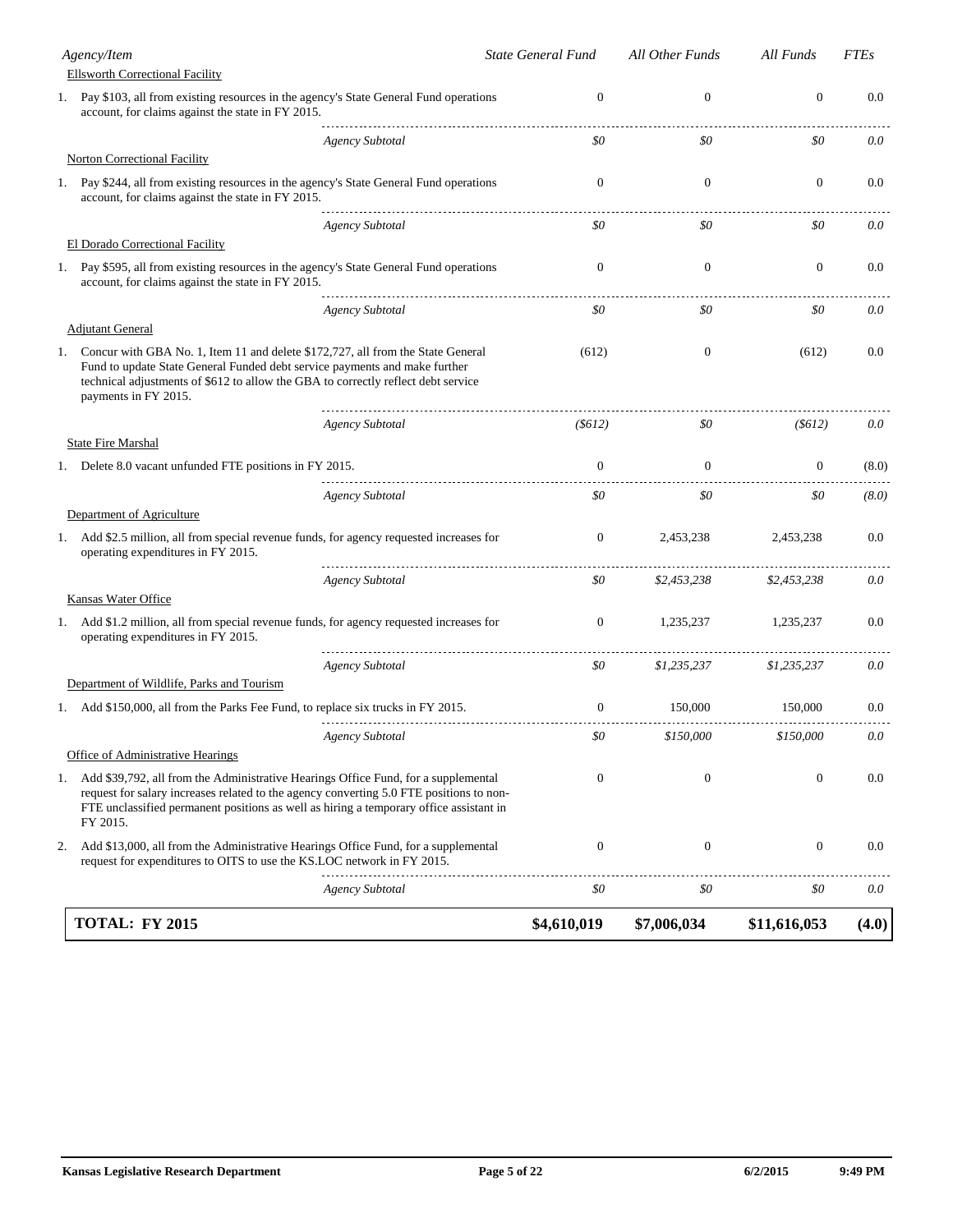|    | Agency/Item                                                                                                                                                                                                                                                                                                                                                                | <b>State General Fund</b> | All Other Funds  | All Funds        | <i>FTEs</i> |
|----|----------------------------------------------------------------------------------------------------------------------------------------------------------------------------------------------------------------------------------------------------------------------------------------------------------------------------------------------------------------------------|---------------------------|------------------|------------------|-------------|
|    | FY 2016<br><b>Real Estate Commission</b>                                                                                                                                                                                                                                                                                                                                   |                           |                  |                  |             |
| 1. | Add language to prevent the agency from expending moneys approved for<br>information technology expenditures for any other purpose for FY 2016.                                                                                                                                                                                                                            | $\mathbf{0}$              | $\boldsymbol{0}$ | $\mathbf{0}$     | 0.0         |
|    | <b>Agency Subtotal</b><br>Legislature                                                                                                                                                                                                                                                                                                                                      | \$0                       | \$0              | \$0              | 0.0         |
| 1. | Add \$3.0 million, all from the State General Fund, and add language that the<br>Legislature procure professional consulting services to assist in a review and<br>evaluation of state government, examining agency core functions, procedures, and<br>efficiencies for FY 2016.                                                                                           | 3,000,000                 | $\mathbf{0}$     | 3,000,000        | 0.0         |
| 2. | Add language allowing reimbursement for expenses incurred in local printing of<br>constituent correspondence which requires prior approval with total expenditures<br>within existing limitations for FY 2016.                                                                                                                                                             | $\mathbf{0}$              | $\boldsymbol{0}$ | $\mathbf{0}$     | 0.0         |
|    | <b>Agency Subtotal</b>                                                                                                                                                                                                                                                                                                                                                     | \$3,000,000               | \$0              | \$3,000,000      | 0.0         |
|    | Division of Post Audit                                                                                                                                                                                                                                                                                                                                                     |                           |                  |                  |             |
| 1. | Add language to exempt this agency from the payment of the monumental building<br>surcharge to the Department of Administration for FY 2016.                                                                                                                                                                                                                               | $\mathbf{0}$              | $\boldsymbol{0}$ | $\mathbf{0}$     | 0.0         |
|    | <b>Agency Subtotal</b>                                                                                                                                                                                                                                                                                                                                                     | \$0                       | \$0              | \$0              | 0.0         |
| 1. | Office of the Governor<br>Add \$150,343, all from the Domestic Violence Grant Fund, to restore the 4.0 percent<br>reduction to Domestic Violence Prevention Grants for FY 2016.                                                                                                                                                                                            | $\boldsymbol{0}$          | 150.343          | 150.343          | 0.0         |
| 2. | Transfer \$150,343 from the Medicaid Fraud Prosecution Revolving Fund in the<br>Attorney General's Office to the Domestic Violence Grant Fund for FY 2016.                                                                                                                                                                                                                 | $\mathbf{0}$              | $\boldsymbol{0}$ | $\boldsymbol{0}$ | 0.0         |
| 3. | Add \$33,348, all from the Child Advocacy Center Grant Fund, to restore the 4.0<br>percent reduction to Child Advocacy Center Grants for FY 2016.                                                                                                                                                                                                                          | $\boldsymbol{0}$          | 33,348           | 33,348           | 0.0         |
| 4. | Transfer \$33,348 from the Medicaid Fraud Prosecution Revolving Fund in the<br>Attorney General's Office to the Child Advocacy Center Grant Fund for FY 2016.                                                                                                                                                                                                              | $\mathbf{0}$              | $\boldsymbol{0}$ | $\boldsymbol{0}$ | 0.0         |
|    | <b>Agency Subtotal</b>                                                                                                                                                                                                                                                                                                                                                     | \$0                       | \$183,691        | \$183,691        | 0.0         |
|    | <b>Attorney General</b>                                                                                                                                                                                                                                                                                                                                                    |                           |                  |                  |             |
| 1. | Add \$125,000, all from special revenue funds, for office security enhancements for<br>FY 2016.                                                                                                                                                                                                                                                                            | $\overline{0}$            | 125,000          | 125,000          | 0.0         |
| 2. | Add language appropriating the Attorney General's Open Government Fund with a no-<br>limit expenditure authority for FY 2016.                                                                                                                                                                                                                                              | $\mathbf{0}$              | $\boldsymbol{0}$ | $\mathbf{0}$     | 0.0         |
|    | <b>Agency Subtotal</b><br><b>Water Litigation Settlement Funds</b>                                                                                                                                                                                                                                                                                                         | \$0                       | \$125,000        | \$125,000        | 0.0         |
| 1. | Add language to deposit the first \$2.0 million received from Kansas v. Nebraska, No.<br>126, including any money credited, received, and deposited in FY 2015, into the<br>Interstate Water Litigation Fund, and deposit the remaining amount into the<br>Republican River Water Conservation Projects - Nebraska Moneys Fund of the<br>Kansas Water Office, for FY 2016. | $\Omega$                  | $\boldsymbol{0}$ | $\mathbf{0}$     | 0.0         |
| 2. | Add language transferring any money, in excess of \$2.0 million, that has been<br>received from Kansas v. Nebraska, No. 126 and deposited into the Interstate Water<br>Litigation Fund of the Attorney General, to the Republican River Water Conservation<br>Projects - Nebraska Moneys Fund of the Kansas Water Office, for FY 2016.                                     | $\mathbf{0}$              | $\boldsymbol{0}$ | $\boldsymbol{0}$ | 0.0         |
|    | <b>Agency Subtotal</b>                                                                                                                                                                                                                                                                                                                                                     | \$0                       | \$0              | \$0              | 0.0         |
|    | <b>State Treasurer</b>                                                                                                                                                                                                                                                                                                                                                     |                           |                  |                  |             |
|    | 1. Delete \$100,000 of the transfer from the State Treasurer Operating Fund to the State<br>General Fund for FY 2016. The reduction will leave a remaining transfer of<br>\$200,000 to the State General Fund. The previous reduction would have resulted in a<br>negative balance in the State Treasurer Operating Fund for FY 2016 in excess of<br>\$85,000.             | $\mathbf{0}$              | $\boldsymbol{0}$ | $\boldsymbol{0}$ | 0.0         |
|    | <b>Agency Subtotal</b>                                                                                                                                                                                                                                                                                                                                                     | \$0                       | \$0              | \$0              | 0.0         |
|    | <b>Insurance Department</b>                                                                                                                                                                                                                                                                                                                                                |                           |                  |                  |             |
|    | 1. Add language to process the \$8.0 million transfer from the Service Regulation Fund<br>to the State General Fund that was included in the Governor's recommendation as<br>four \$2.0 million quarterly transfers for cash flow purposes for FY 2016.                                                                                                                    | $\mathbf{0}$              | $\mathbf{0}$     | $\mathbf{0}$     | 0.0         |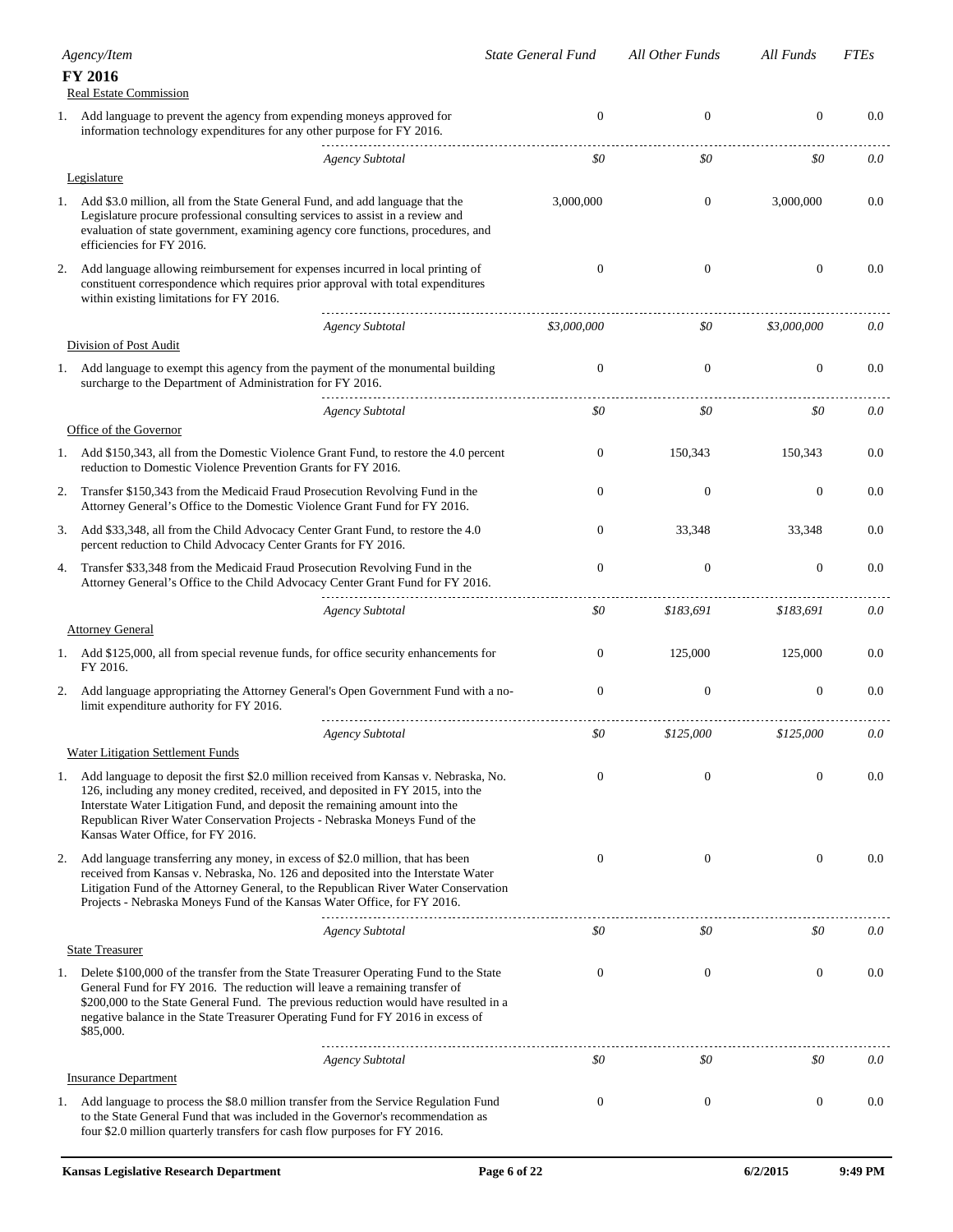|    | Agency/Item                                                                                                                                                                                                                                                                     | <b>State General Fund</b> | All Other Funds  | All Funds        | <b>FTEs</b> |
|----|---------------------------------------------------------------------------------------------------------------------------------------------------------------------------------------------------------------------------------------------------------------------------------|---------------------------|------------------|------------------|-------------|
|    | <b>Agency Subtotal</b>                                                                                                                                                                                                                                                          | \$0                       | \$0              | \$0              | 0.0         |
|    | Health Care Stabilization Fund Board                                                                                                                                                                                                                                            |                           |                  |                  |             |
| 1. | Add \$40,980, all from the Health Care Stabilization Fund, and 0.5 FTE position for<br>FY 2016, to implement the provisions of HB 2064, which allows health care systems<br>to aggregate insurance premiums for the purpose of obtaining a certificate of self-<br>insurance.   | 0                         | 40,980           | 40,980           | 0.5         |
|    | <b>Agency Subtotal</b><br>Kansas Public Employees Retirement System (KPERS)                                                                                                                                                                                                     | \$0                       | \$40,980         | \$40,980         | 0.5         |
|    |                                                                                                                                                                                                                                                                                 |                           |                  |                  |             |
| 1. | Transfer \$200,000 from the Kansas Endowment for Youth fund to the Permanent<br>families account family and children investment Fund of the judicial branch for FY<br>2016.                                                                                                     | 0                         | $\mathbf{0}$     | $\mathbf{0}$     | 0.0         |
| 2. | Transfer \$378,000 from the Kansas Endowment for Youth fund to the State General<br>Fund for purposes of Primary Care - Safety Net Clinics for FY 2016.                                                                                                                         | $\mathbf{0}$              | $\mathbf{0}$     | $\mathbf{0}$     | 0.0         |
|    | <b>Agency Subtotal</b>                                                                                                                                                                                                                                                          | \$0                       | \$0              | \$0              | 0.0         |
|    | Kansas Human Rights Commission                                                                                                                                                                                                                                                  |                           |                  |                  |             |
| ı. | Add \$8,000, all from the Employment Discrimination Federal Fund, for the purchase<br>of eight new computers for FY 2016.                                                                                                                                                       | $\mathbf{0}$              | 8,000            | 8,000            | 0.0         |
|    | <b>Agency Subtotal</b>                                                                                                                                                                                                                                                          | \$0                       | \$8,000          | \$8,000          | 0.0         |
|    | Kansas Corporation Commission                                                                                                                                                                                                                                                   |                           |                  |                  |             |
| 1. | Transfer an additional \$2.0 million, all from the Conservation Fee Fund, to the State<br>General Fund, for FY 2016.                                                                                                                                                            | $\boldsymbol{0}$          | $\mathbf{0}$     | $\mathbf{0}$     | 0.0         |
|    | <b>Agency Subtotal</b>                                                                                                                                                                                                                                                          | \$0                       | \$0              | \$0              | 0.0         |
|    | Citizens' Utility Ratepayer Board                                                                                                                                                                                                                                               |                           |                  |                  |             |
| 1. | Delete \$9,078, all from the Utility Regulatory Fee Fund, to reduce the salary increase<br>from 6.0 percent to 3.5 percent for 5.0 FTE positions for FY 2016.                                                                                                                   | $\overline{0}$            | (9,078)          | (9,078)          | 0.0         |
| 2. | Add language permitting the carry-over of unused professional services funding from<br>year to year for FY 2016.                                                                                                                                                                | $\overline{0}$            | $\theta$         | $\theta$         | 0.0         |
| 3. | Add language clarifying that no funding from the Utility Regulatory Fee Fund can be<br>expended on activities of the Citizens' Regulatory Review Board for FY 2016.                                                                                                             | $\mathbf{0}$              | $\boldsymbol{0}$ | $\overline{0}$   | 0.0         |
|    | <b>Agency Subtotal</b>                                                                                                                                                                                                                                                          | \$0                       | $($ \$9,078)     | $($ \$9,078)     | 0.0         |
|    | Department of Administration                                                                                                                                                                                                                                                    |                           |                  |                  |             |
|    | 1. Add language to reduce information technology expenditures by \$15.0 million as<br>contained within the Governor's recommendation for FY 2016.                                                                                                                               | $\Omega$                  | $\mathbf{0}$     | $\overline{0}$   | 0.0         |
|    | Add \$1.0 million, all from the Digital Imaging Program Fund, to provide grants to<br>agencies for digital imaging projects for FY 2016.                                                                                                                                        | $\Omega$                  | 1,000,000        | 1,000,000        | 0.0         |
| 3. | Add language appropriating the Digital Imaging Program Fund for FY 2016.                                                                                                                                                                                                        | $\overline{0}$            | $\boldsymbol{0}$ | $\overline{0}$   | 0.0         |
| 4. | Add language to deposit \$1 of the \$4 Division of Vehicles Modernization Surcharge<br>for total receipts not to exceed \$1.0 million in the Digital Imaging Program Fund for<br>FY 2016.                                                                                       | $\mathbf{0}$              | $\boldsymbol{0}$ | $\mathbf{0}$     | 0.0         |
| 5. | Concur with GBA No. 1, Item 11 and add \$2.1 million, all from the State General<br>Fund to update State General Funded debt service payments and make further<br>technical adjustments of \$175,879 to allow the GBA to correctly reflect debt service<br>payments in FY 2016. | (175, 879)                | $\boldsymbol{0}$ | (175, 879)       | 0.0         |
| 6. | Concur with GBA No. 1, Item 1 and delete \$6.4 million all from the State General<br>fund, to reflect interest only payments for debt service on the National Bio-Agro<br>Defense Facility in FY 2016.                                                                          | $\boldsymbol{0}$          | $\boldsymbol{0}$ | $\mathbf{0}$     | 0.0         |
| 7. | Add \$31.4 million, all from the State General Fund, for debt service on the issuance<br>of \$1.0 billion in revenue bonds to implement the provisions of SB 228 for FY 2016.                                                                                                   | 31,441,533                | $\boldsymbol{0}$ | 31,441,533       | 0.0         |
| 8. | Add \$1.7 million, all from the State General Fund, for debt service on the John<br>Redmond Reservoir in FY 2016.                                                                                                                                                               | 1,674,600                 | $\boldsymbol{0}$ | 1,674,600        | 0.0         |
| 9. | Add language barring the Department of Administration from selling the real<br>property on which the Docking State Office Building is located for FY 2016.                                                                                                                      | 0                         | $\boldsymbol{0}$ | $\boldsymbol{0}$ | 0.0         |
|    | 10. Add language directing the Office of Information Technology Services to report the<br>agency budget separately from the Department of Administration for FY 2016.                                                                                                           | 0                         | $\boldsymbol{0}$ | $\boldsymbol{0}$ | 0.0         |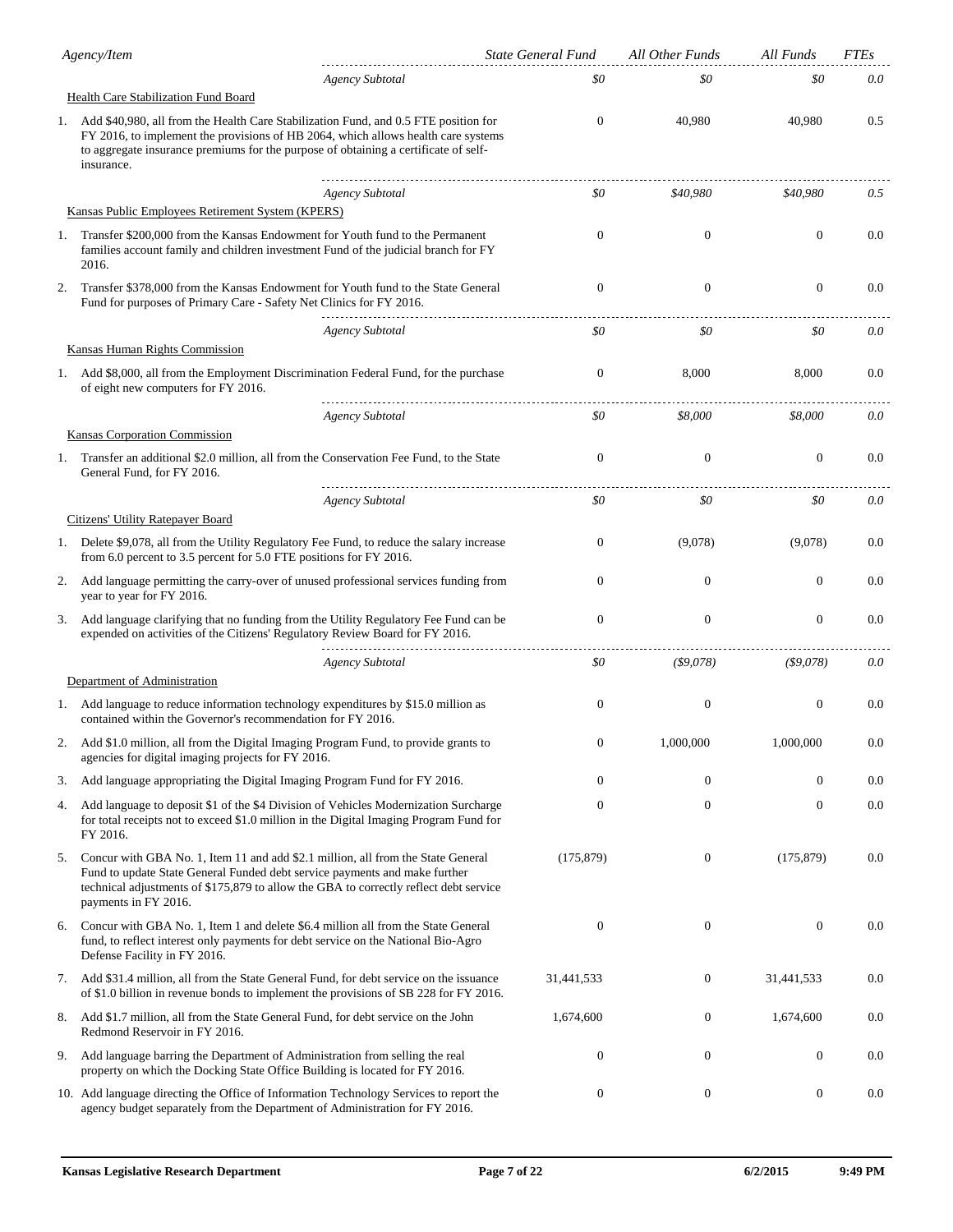|    | Agency/Item                                                                                                                                                                                                                                                                                                          | <b>State General Fund</b> | All Other Funds  | All Funds        | <b>FTEs</b> |
|----|----------------------------------------------------------------------------------------------------------------------------------------------------------------------------------------------------------------------------------------------------------------------------------------------------------------------|---------------------------|------------------|------------------|-------------|
|    | 11. Add \$1.1 million, all from the State General Fund, for debt service on the KU<br>Medical Education Building in FY 2016.                                                                                                                                                                                         | 1.089.750                 | $\Omega$         | 1,089,750        | 0.0         |
|    | 12. Add language transferring \$300,000 from the Purchasing Fee Fund to the State<br>General Fund for FY 2016.                                                                                                                                                                                                       | $\theta$                  | $\mathbf{0}$     | $\boldsymbol{0}$ | 0.0         |
|    | <b>Agency Subtotal</b>                                                                                                                                                                                                                                                                                               | \$34,030,004              | \$1,000,000      | \$35,030,004     | 0.0         |
|    | Department of Revenue                                                                                                                                                                                                                                                                                                |                           |                  |                  |             |
|    | 1. Add language to deposit \$1 of the \$4 Division of Vehicles Modernization Surcharge<br>for total receipts, not to exceed \$1.0 million, in the Division of Vehicles<br>Modernization Fund for FY 2016.                                                                                                            | $\theta$                  | $\mathbf{0}$     | $\mathbf{0}$     | 0.0         |
| 2. | Add \$1.0 million, all from the Division of Vehicles Modernization Fund, for agency<br>operations for FY 2016.                                                                                                                                                                                                       | $\theta$                  | 1,000,000        | 1,000,000        | 0.0         |
| 3. | Concur with GBA No. 1, Item 3, to add \$837,085, all from the Division of Vehicles<br>Operating Fund, to restore the transfer from the Vehicles Operating Fund to the State<br>General Fund authorized in SB 4 for FY 2016.                                                                                          | $\mathbf{0}$              | $\boldsymbol{0}$ | $\boldsymbol{0}$ | 0.0         |
|    | <b>Agency Subtotal</b><br>Kansas Lottery                                                                                                                                                                                                                                                                             | \$0                       | \$1,000,000      | \$1,000,000      | 0.0         |
|    | 1. Concur with GBA No. 1, Item 2, to add \$5.2 million, all from special revenue funds,<br>due to increases in expanded gaming revenue for FY 2016.                                                                                                                                                                  | $\theta$                  | $\mathbf{0}$     | $\mathbf{0}$     | 0.0         |
| 2. | Concur with GBA No. 1, Item 2, to reduce the transfer from the State Gaming<br>Revenues Fund to the State General Fund by \$800,000 for FY 2016.                                                                                                                                                                     | $\Omega$                  | $\mathbf{0}$     | $\mathbf{0}$     | 0.0         |
| 3. | Increase the transfer from the State Gaming Revenues Fund to the State General Fund<br>by \$1.0 million FY 2016.                                                                                                                                                                                                     | $\mathbf{0}$              | $\boldsymbol{0}$ | $\mathbf{0}$     | 0.0         |
|    | Agency Subtotal                                                                                                                                                                                                                                                                                                      | \$0                       | \$0              | \$0              | 0.0         |
|    | Department of Commerce                                                                                                                                                                                                                                                                                               |                           |                  |                  |             |
|    | 1. Add \$1.0 million, all from the Affordable Airfare Fund, for total program<br>expenditures of \$5.0 million for FY 2016 and add language specifying the grants<br>shall be in the same amount and to the same grantees as FY 2015 expenditures for FY<br>2016.                                                    | $\mathbf{0}$              | 1,000,000        | 1,000,000        | 0.0         |
|    | <b>Agency Subtotal</b>                                                                                                                                                                                                                                                                                               | \$0                       | \$1,000,000      | \$1,000,000      | 0.0         |
|    | <b>Commission on Veterans Affairs</b>                                                                                                                                                                                                                                                                                |                           |                  |                  |             |
|    | 1. Add language allowing the agency to exceed the expenditure limitations for the<br>Kansas Veterans' Home Fee Fund, the Kansas Soldiers' Fee Fund, the Federal<br>Domiciliary Per Diem Fund, and the Federal Long Term Care Per Diem Fund, upon<br>specific authorization by the State Finance Council for FY 2016. | $\theta$                  | $\mathbf{0}$     | $\mathbf{0}$     | 0.0         |
|    | <b>Agency Subtotal</b>                                                                                                                                                                                                                                                                                               | \$0                       | \$0              | \$0              | 0.0         |
|    | Department of Health and Environment                                                                                                                                                                                                                                                                                 |                           |                  |                  |             |
|    | 1. Delete \$1.9 million, including \$920,000 from the State General Fund, and 23.0 FTE<br>positions to implement the provision in ERO No. 43 which transfers the foster care<br>licensing program to the Department of Children and Families for FY 2016.                                                            | (920,000)                 | (977, 697)       | (1,897,697)      | (23.0)      |
| 2. | Adjust bill language for a technical correction to reflect the transfer of \$200,000 from<br>the Health Care Stabilization Fund to the Health Facilities Review Fund of the<br>Kansas Department of Health and Environment for FY 2016.                                                                              | $\theta$                  | $\boldsymbol{0}$ | $\mathbf{0}$     | 0.0         |
| 3. | Add \$378,000, all from the State General Fund, to Primary Care - Safety Net Clinics<br>for FY 2016. This is due to funds made available through a transfer from the Kansas<br>Endowment for Youth to the State General Fund.                                                                                        | 378,000                   | $\mathbf{0}$     | 378,000          | 0.0         |
| 4. | Transfer \$500,000, all from the Sponsored Overhead Project Fund, to the State<br>General Fund for FY 2016.                                                                                                                                                                                                          | $\theta$                  | $\boldsymbol{0}$ | $\mathbf{0}$     | 0.0         |
|    | <b>Agency Subtotal</b>                                                                                                                                                                                                                                                                                               | (\$542,000)               | $($ \$977,697)   | (\$1,519,697)    | (23.0)      |
|    | Dept. of Health and Environment - Environment                                                                                                                                                                                                                                                                        |                           |                  |                  |             |
|    | 1. Delete 2.0 FTE and 2.0 non-FTE positions that have been vacant for over 200 days<br>for FY 2016.                                                                                                                                                                                                                  | $\theta$                  | 0                | $\boldsymbol{0}$ | (2.0)       |
| 2. | Appropriate the Risk Management Fund as a no limit fund pursuant to HB 2193 for<br>FY 2016.                                                                                                                                                                                                                          | $\mathbf{0}$              | $\boldsymbol{0}$ | $\mathbf{0}$     | 0.0         |
| 3. | Transfer \$50,000, all from the Environmental Response Fund, to the State General<br>Fund for FY 2016.                                                                                                                                                                                                               | $\mathbf{0}$              | $\boldsymbol{0}$ | $\boldsymbol{0}$ | 0.0         |
|    | <b>Agency Subtotal</b>                                                                                                                                                                                                                                                                                               | \$0                       | \$0              | \$0              | (2.0)       |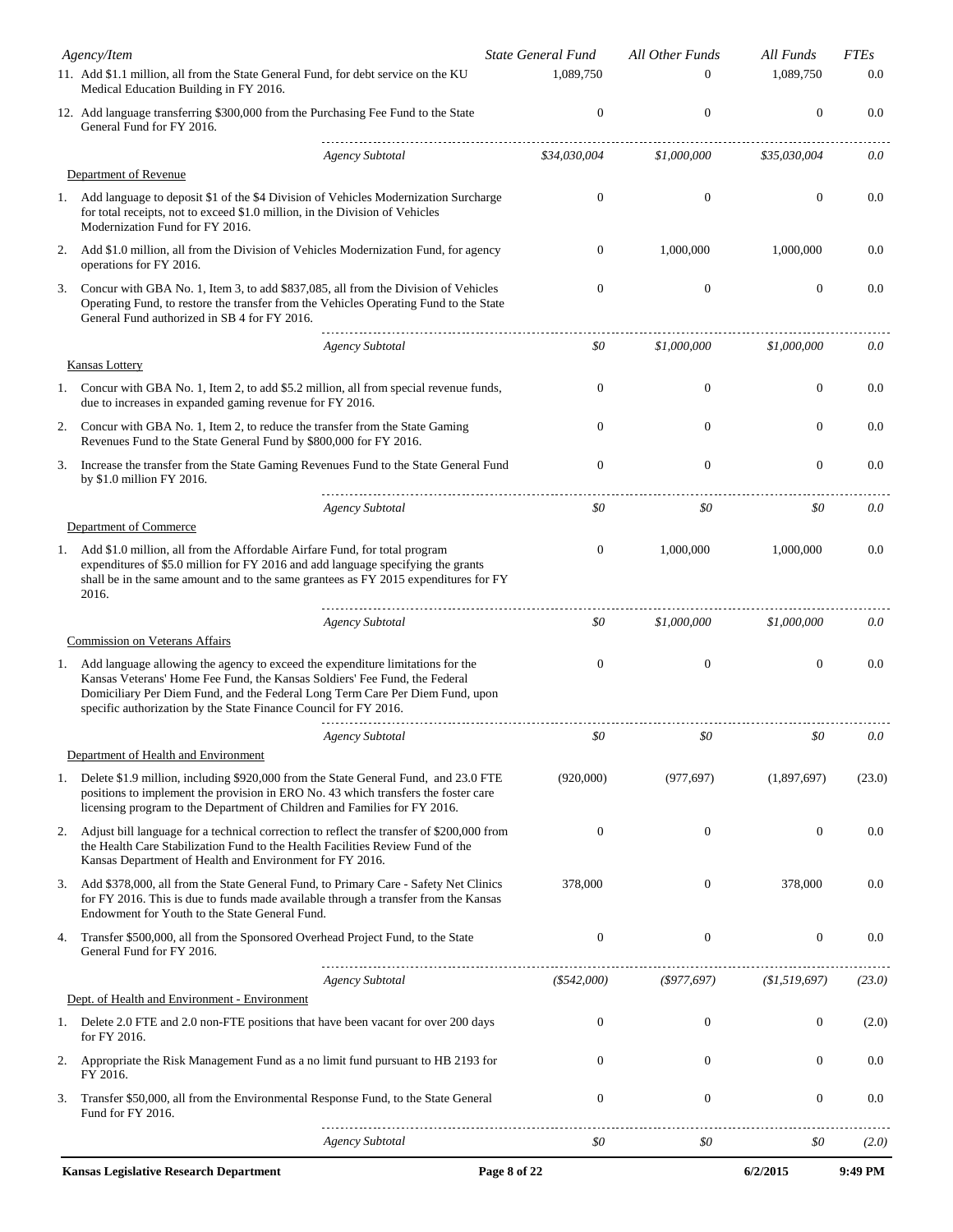|    | Agency/Item                                                                                                                                                                                                                                                                                                                                                                              | <b>State General Fund</b> | All Other Funds  | All Funds        | <b>FTEs</b> |
|----|------------------------------------------------------------------------------------------------------------------------------------------------------------------------------------------------------------------------------------------------------------------------------------------------------------------------------------------------------------------------------------------|---------------------------|------------------|------------------|-------------|
|    | Department of Health and Environment - Health Care Finance                                                                                                                                                                                                                                                                                                                               |                           |                  |                  |             |
|    | 1. Add language that no agency shall expend moneys for FY 2016 for the purpose of<br>implementing KanCare Health Homes - Chronic Conditions unless the legislature<br>expressly consents to such program expenditures.                                                                                                                                                                   | $\mathbf{0}$              | $\mathbf{0}$     | $\theta$         | 0.0         |
| 2. | Add language requiring the agency to submit a report regarding ERO No. 43<br>implementation and transition of eligibility responsibilities and staff from the<br>Department on Children and Families to determine if changes were effective in<br>decreasing the eligibility error rate to be reviewed by the 2017 Legislature.                                                          | $\mathbf{0}$              | $\boldsymbol{0}$ | $\theta$         | 0.0         |
| 3. | Concur with GBA No. 1, Item 9 and delete \$82.9 million, including \$24.6 million<br>from the State General fund to adjust for Spring Human Services Caseload estimate<br>for FY 2016.                                                                                                                                                                                                   | $\mathbf{0}$              | $\boldsymbol{0}$ | $\theta$         | 0.0         |
| 4. | Concur with GBA No.1, Item 6 and delete \$9.6 million from the State General fund<br>and add the same amount to the Medical Program Fee Fund for KanCare medical<br>assistance for FY 2016.                                                                                                                                                                                              | $\mathbf{0}$              | $\mathbf{0}$     | $\mathbf{0}$     | 0.0         |
| 5. | Do not concur with GBA No. 1, Item 7 and add \$18.7 million from the State General<br>Fund and delete the same amount to the Health Care Access Improvement Fund for<br>the increase the health care provider assessment from 1.83 percent to 2.55 percent for<br>FY 2016.                                                                                                               | 18,700,000                | (18,700,000)     | $\theta$         | 0.0         |
| 6. | Add \$3.5 million, including \$869,000 from the State General Fund, and 138.0 FTE<br>positions to implement the provision in ERO No. 43 which transfers the Medicaid<br>eligibility determination program to KDHE - Div of HCF for FY 2016.                                                                                                                                              | 869,000                   | 2,607,000        | 3,476,000        | 138.0       |
| 7. | Add language requiring an audit of the Health Care Access Improvement Fund and a<br>report to the 2016 Legislature of a sustainability plan for the program using only<br>assessment revenues.                                                                                                                                                                                           | $\mathbf{0}$              | $\boldsymbol{0}$ | $\theta$         | 0.0         |
| 8. | Delete and adjust funding to implement the HMO privilege fee changes and delete<br>the expenditures contained in the Governor's Recommendation to reconcile bill<br>provisions with the intent of the Governor's proposal and maximize the State General<br>Fund revenue impact for FY 2016.                                                                                             | (119, 826, 151)           | 88,836,692       | (30,989,459)     | 0.0         |
|    | <b>Agency Subtotal</b>                                                                                                                                                                                                                                                                                                                                                                   | (\$100, 257, 151)         | \$72,743,692     | $(\$27,513,459)$ | 138.0       |
|    | Kansas Department for Aging and Disability Services                                                                                                                                                                                                                                                                                                                                      |                           |                  |                  |             |
|    | 1. Delete \$382,000, all from the Problem Gambling and Addictions Grant Fund, for FY<br>2016 and transfer \$94,993 to the State General Fund and \$287,007 to the DADS<br>Social Welfare Fund.                                                                                                                                                                                           | $\boldsymbol{0}$          | (382,000)        | (382,000)        | 0.0         |
| 2. | Add \$97,000, including \$48,500 from the State General Fund, to restore grant<br>funding for the Self Advocate Coalition of Kansas (SACK) for FY 2016.                                                                                                                                                                                                                                  | 48,500                    | 48,500           | 97,000           | 0.0         |
| 3. | Add language extending contracts for National Alliance for Mental Illness, Keys for<br>Networking, and Kansas Families Partnerships, to be extended for up to six months<br>depending upon completion of new contracts for integrated prevention and promotion<br>services for behavioral health for FY 2016. Additionally, add Families Together to<br>entities for contract extension. | $\mathbf{0}$              | $\boldsymbol{0}$ | $\boldsymbol{0}$ | 0.0         |
| 4. | Concur with GBA No. 1, Item 9, to fund the spring Human Services Consensus<br>Caseload estimate to add \$22.2 million, including \$12.0 million from the State<br>General Fund, for FY 2016.                                                                                                                                                                                             | $\mathbf{0}$              | $\mathbf{0}$     | $\theta$         | 0.0         |
| 5. | Concur with GBA No. 1, Item 4, to add \$3.5 million, all from the State General Fund,<br>for additional community resources needed while building improvements are<br>completed at Osawatomie State Hospital for FY 2016.                                                                                                                                                                | $\boldsymbol{0}$          | $\boldsymbol{0}$ | $\mathbf{0}$     | 0.0         |
| 6. | Concur with GBA No. 1, Item 2, to transfer the remaining balance in Problem<br>Gambling and Addictions Grant Fund to the State General Fund at the end of FY<br>2016.                                                                                                                                                                                                                    | $\mathbf{0}$              | $\boldsymbol{0}$ | $\mathbf{0}$     | 0.0         |
| 7. | Delete and adjust funding to implement the HMO privilege fee changes and delete<br>the expenditures contained in the Governor's Recommendation to reconcile bill<br>provisions with the intent of the Governor's proposal and maximize the State General<br>Fund revenue impact for FY 2016.                                                                                             | (13,572,720)              | (17, 416, 739)   | (30,989,459)     | 0.0         |
|    | <b>Agency Subtotal</b>                                                                                                                                                                                                                                                                                                                                                                   | (\$13,524,220)            | (\$17,750,239)   | $(*31,274,459)$  | 0.0         |
|    | Department for Children and Families                                                                                                                                                                                                                                                                                                                                                     |                           |                  |                  |             |
|    | 1. Add language directing the Secretary to sell property located in Neosho County for<br>FY 2016.                                                                                                                                                                                                                                                                                        | $\boldsymbol{0}$          | $\boldsymbol{0}$ | $\mathbf{0}$     | 0.0         |
| 2. | Delete \$731,268 from all funding sources including an addition of \$319,767 from<br>the State General Fund to implement the provisions of Senate Sub. for HB 2258 for<br>FY 2016.                                                                                                                                                                                                       | 319,767                   | (1,051,035)      | (731, 268)       | 0.0         |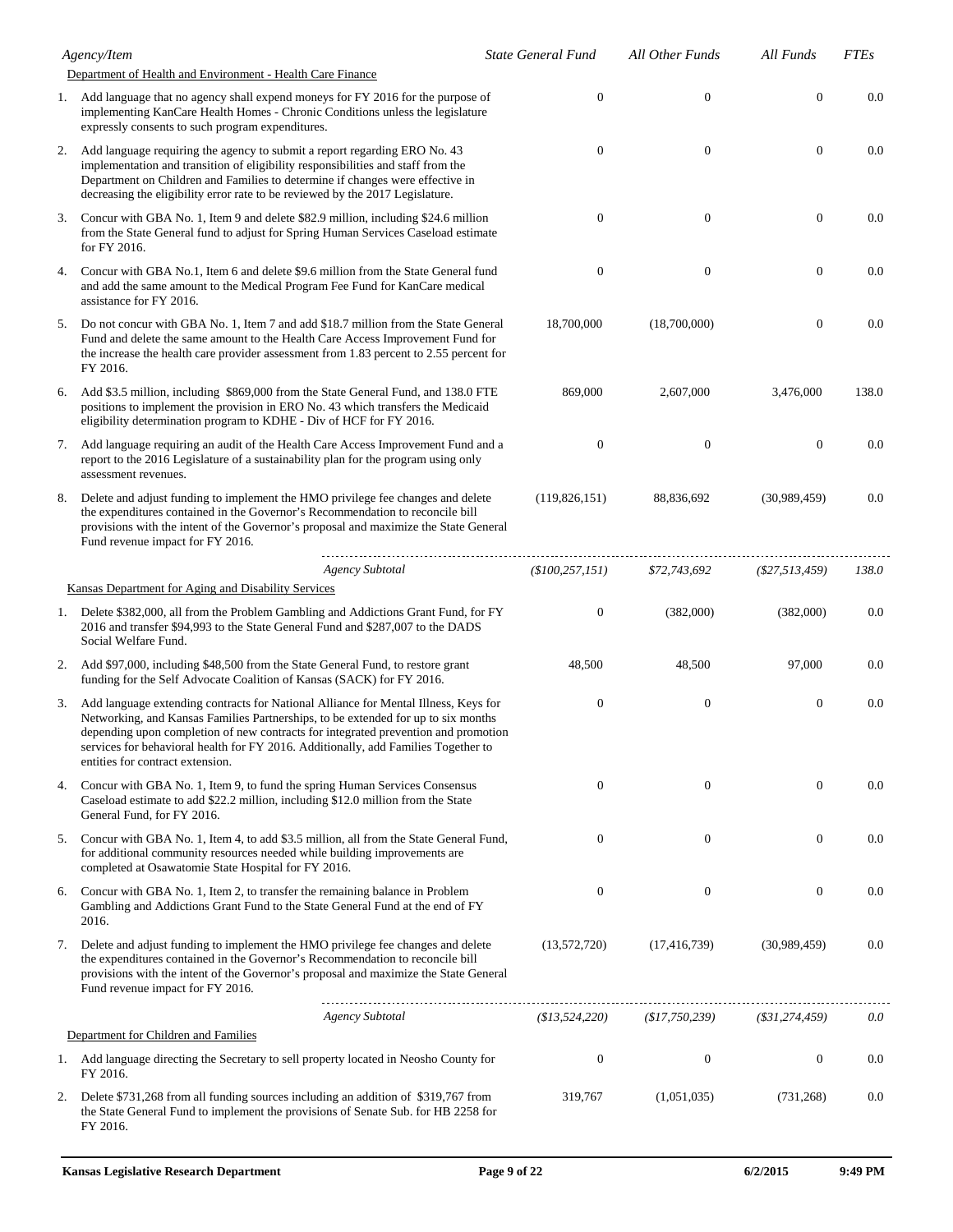|    | Agency/Item                                                                                                                                                                                                                                                                                                                                                                                                                                                                                                                | <b>State General Fund</b> | All Other Funds  | All Funds        | <b>FTEs</b> |
|----|----------------------------------------------------------------------------------------------------------------------------------------------------------------------------------------------------------------------------------------------------------------------------------------------------------------------------------------------------------------------------------------------------------------------------------------------------------------------------------------------------------------------------|---------------------------|------------------|------------------|-------------|
|    | 3. Add \$2.5 million, including \$51,000 from the State General Fund, and a reduction of<br>115.0 FTE positions to implement the provision of ERO No. 43 which transfers the<br>medicaid eligibility determination program to the Department of Environment and<br>which transfers the foster care licensing program to the Department of Children and<br>Families in FY 2016.                                                                                                                                             | 51,000                    | 2,490,070        | 2,541,070        | (115.0)     |
| 4. | Concur with GBA No. 1, Item 5, to add a new federal fund and expenditures of \$6.3<br>million, all from federal funds, for a SNAP Employment and Training Pilot program<br>for FY 2016.                                                                                                                                                                                                                                                                                                                                    | $\mathbf{0}$              | $\boldsymbol{0}$ | $\mathbf{0}$     | 0.0         |
| 5. | Concur with GBA No. 1, Item 9, to fund the spring Human Services Consensus<br>Caseload estimate to add \$16.7 million from the State General Fund and delete \$13.6<br>million from other funding sources for FY 2016.                                                                                                                                                                                                                                                                                                     | $\Omega$                  | $\mathbf{0}$     | $\mathbf{0}$     | 0.0         |
| 6. | Transfer \$500,000, all from the Other State Fees Fund, to the State General Fund, for<br>FY 2016.                                                                                                                                                                                                                                                                                                                                                                                                                         | $\mathbf{0}$              | $\boldsymbol{0}$ | $\boldsymbol{0}$ | 0.0         |
|    | <b>Agency Subtotal</b>                                                                                                                                                                                                                                                                                                                                                                                                                                                                                                     | \$370,767                 | \$1,439,035      | \$1,809,802      | (115.0)     |
|    | Osawatomie State Hospital                                                                                                                                                                                                                                                                                                                                                                                                                                                                                                  |                           |                  |                  |             |
|    | 1. Add \$500,000, all from the State General Fund, for operational expenditures for FY<br>2016.                                                                                                                                                                                                                                                                                                                                                                                                                            | 500,000                   | $\mathbf{0}$     | 500,000          | 0.0         |
|    | <b>Agency Subtotal</b>                                                                                                                                                                                                                                                                                                                                                                                                                                                                                                     | \$500,000                 | \$0              | \$500,000        | 0.0         |
|    | Larned State Hospital                                                                                                                                                                                                                                                                                                                                                                                                                                                                                                      |                           |                  |                  |             |
|    | 1. Delete language specifically restricting Pawnee County reimbursements related to the<br>Larned State Hospital Sexual Predator Treatment Program New Crimes Fund for FY<br>2016, to standardize reimbursement rates for all counties as established for Sub. for<br>SB 12.                                                                                                                                                                                                                                               | $\theta$                  | $\boldsymbol{0}$ | $\mathbf{0}$     | 0.0         |
|    | <b>Agency Subtotal</b>                                                                                                                                                                                                                                                                                                                                                                                                                                                                                                     | \$0                       | \$0              | \$0              | 0.0         |
|    | Kansas Guardianship Program                                                                                                                                                                                                                                                                                                                                                                                                                                                                                                |                           |                  |                  |             |
| 1. | Add \$46,493, all from the State General Fund, to restore operating reductions for FY<br>2016.                                                                                                                                                                                                                                                                                                                                                                                                                             | 46,493                    | $\mathbf{0}$     | 46,493           | 0.0         |
| 2. | Concur with GBA No. 1, Item 8, to add \$5,245, all from the State General Fund, for<br>technical correction for FY 2016.                                                                                                                                                                                                                                                                                                                                                                                                   | $\mathbf{0}$              | $\boldsymbol{0}$ | $\boldsymbol{0}$ | 0.0         |
|    | <b>Agency Subtotal</b>                                                                                                                                                                                                                                                                                                                                                                                                                                                                                                     | \$46,493                  | \$0              | \$46,493         | 0.0         |
|    | <b>Board of Regents</b>                                                                                                                                                                                                                                                                                                                                                                                                                                                                                                    |                           |                  |                  |             |
| 1. | Add \$750,000, all from the State General Fund, for the Incentive for Technical<br>Education for FY 2016.                                                                                                                                                                                                                                                                                                                                                                                                                  | 750,000                   | $\mathbf{0}$     | 750,000          | 0.0         |
| 2. | Add language allowing the agency to expend \$20,000, all from within existing<br>resources, for additional membership dues for the Midwest Higher Education<br>Compact for FY 2016.                                                                                                                                                                                                                                                                                                                                        | $\mathbf{0}$              | $\boldsymbol{0}$ | $\boldsymbol{0}$ | 0.0         |
| 3. | Add language that, notwithstanding the statutes for the Kansas Comprehensive Grant<br>program, the Board of Regents shall disburse no less than 60.0 percent allocation to<br>the Independent and Private Colleges. In addition, the Kansas Independent College<br>Association shall provide to the House Appropriations and Senate Ways and Means<br>Committees at the beginning of the 2016 Session, a report on the total dollars<br>dispersed to each college and how many students received scholarships for FY 2016. | $\mathbf{0}$              | $\boldsymbol{0}$ | $\mathbf{0}$     | 0.0         |
| 4. | Add language including Johnson County Community College in the Performance-<br>based Incentives program for FY 2016                                                                                                                                                                                                                                                                                                                                                                                                        | $\mathbf{0}$              | $\boldsymbol{0}$ | $\boldsymbol{0}$ | 0.0         |
| 5. | Add language allowing for tuition increase at the 2015 school year rate adding the<br>Consumer Price Index plus 2.0 percent for school year 2016.                                                                                                                                                                                                                                                                                                                                                                          | $\boldsymbol{0}$          | $\boldsymbol{0}$ | $\boldsymbol{0}$ | 0.0         |
| 6. | Add language to the Incentive for Career Technical Education appropriation<br>requiring the incentives to be prorated if the total request exceeds the appropriated<br>amount for FY 2016.                                                                                                                                                                                                                                                                                                                                 | $\mathbf{0}$              | $\boldsymbol{0}$ | $\boldsymbol{0}$ | 0.0         |
| 7. | Add language requiring the Board of Regents to provide a report to the budget<br>committees at the beginning of next session on the distribution of the Postsecondary<br>Tired Technical Education State Aid funds for FY 2016                                                                                                                                                                                                                                                                                             | $\mathbf{0}$              | $\boldsymbol{0}$ | $\boldsymbol{0}$ | 0.0         |
| 8. | Add \$770,000, all from the State General Fund, for a new forensic program at<br>Washburn university for FY 2016.                                                                                                                                                                                                                                                                                                                                                                                                          | 770,000                   | $\boldsymbol{0}$ | 770,000          | 0.0         |
|    | <b>Agency Subtotal</b>                                                                                                                                                                                                                                                                                                                                                                                                                                                                                                     | \$1,520,000               | \$0              | \$1,520,000      | 0.0         |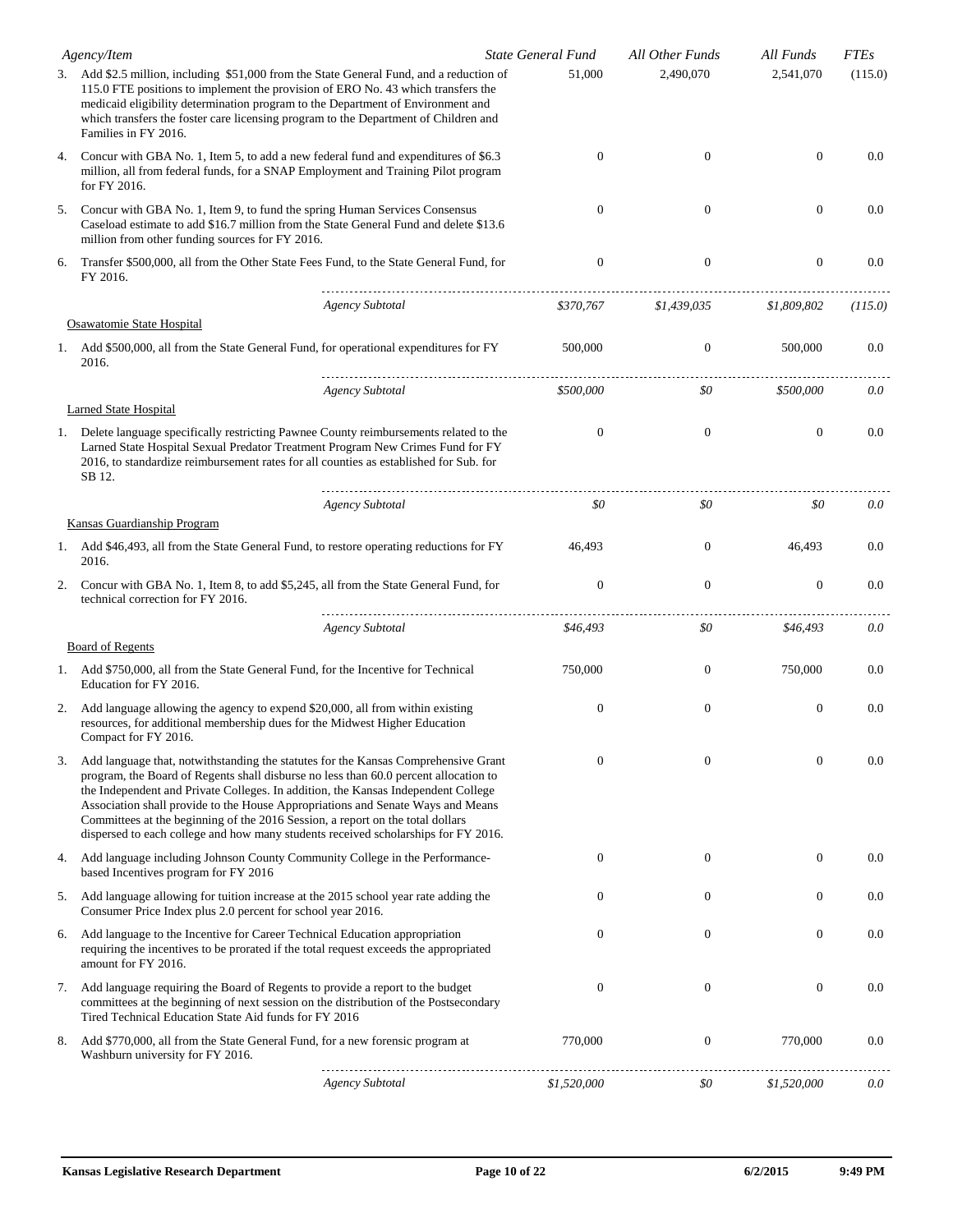|    | Agency/Item<br>Kansas State University                                                                                                                                                                                                                                            |                        | State General Fund | All Other Funds  | All Funds        | <b>FTEs</b> |
|----|-----------------------------------------------------------------------------------------------------------------------------------------------------------------------------------------------------------------------------------------------------------------------------------|------------------------|--------------------|------------------|------------------|-------------|
|    | 1. Add language allowing \$25.0 million of bonding authority for the student union<br>expansion for FY 2016. This action was originally in the Governor's recommendation<br>in FY 2015.                                                                                           |                        | 0                  | $\boldsymbol{0}$ | $\boldsymbol{0}$ | 0.0         |
| 2. | Add language allowing \$60.0 million in bonding authority for the College of<br>Architecture Planning and Design-Seaton Hall, for FY 2016.                                                                                                                                        |                        | $\theta$           | $\mathbf{0}$     | $\boldsymbol{0}$ | 0.0         |
|    |                                                                                                                                                                                                                                                                                   | <b>Agency Subtotal</b> | \$0                | \$0              | \$0              | 0.0         |
|    | <b>University of Kansas</b>                                                                                                                                                                                                                                                       |                        |                    |                  |                  |             |
|    | 1. Add language allowing \$51.2 million in bonding authority for a new dorm and dining<br>hall for FY 2016. This action was originally in the Governor's recommendation in FY<br>2015.                                                                                            |                        | $\theta$           | $\mathbf{0}$     | $\boldsymbol{0}$ | 0.0         |
| 2. | Add language allowing \$14.5 million in bonding authority for Corbin Hall for FY<br>2016. This action was originally in the Governor's recommendation in FY 2015.                                                                                                                 |                        | $\theta$           | $\boldsymbol{0}$ | $\boldsymbol{0}$ | 0.0         |
| 3. | Concur with GBA No. 1, Item 10, to add language to refinance the Law Enforcement<br>Training Center bonds with debt service paid from State General Fund or any<br>appropriate special revenue funds for FY 2016.                                                                 |                        | $\mathbf{0}$       | $\boldsymbol{0}$ | $\boldsymbol{0}$ | 0.0         |
|    |                                                                                                                                                                                                                                                                                   | <b>Agency Subtotal</b> | \$0                | \$0              | \$0              | 0.0         |
|    | University of Kansas Medical Center                                                                                                                                                                                                                                               |                        |                    |                  |                  |             |
| 1. | Add language to the cancer center research appropriation for the dollar for dollar<br>matching funds from the university and report to House Appropriations and Senate<br>Ways and Means Committees on the economic value and jobs created with this<br>funding for FY 2016.      |                        | $\theta$           | $\boldsymbol{0}$ | $\mathbf{0}$     | 0.0         |
| 2. | Delete \$1.8 million, all from the State General Fund, for debt service payments for<br>the Health Education Building for FY 2016. These payments will be made through<br>the Department of Administration.                                                                       |                        | (1,768,420)        | $\boldsymbol{0}$ | (1,768,420)      | 0.0         |
|    |                                                                                                                                                                                                                                                                                   | <b>Agency Subtotal</b> | (\$1,768,420)      | \$0              | (\$1,768,420)    | 0.0         |
|    | Fort Hays State University                                                                                                                                                                                                                                                        |                        |                    |                  |                  |             |
|    | 1. Add \$16.5 million, all from special revenue funds, for the construction of a new<br>Institute of Applied Technology building and parking lot for FY 2016.                                                                                                                     |                        | $\mathbf{0}$       | 16,500,000       | 16,500,000       | 0.0         |
|    | <b>Pittsburg State University</b>                                                                                                                                                                                                                                                 | <b>Agency Subtotal</b> | \$0                | \$16,500,000     | \$16,500,000     | 0.0         |
| 1. | Concur with GBA No. 1, Item 11, and delete \$243,596, all from the State General<br>Fund, to update State General Funded debt service payments and make further<br>technical adjustments of \$135,596 to allow the GBA to correctly reflect debt service<br>payments for FY 2016. |                        | 135,596            | $\boldsymbol{0}$ | 135,596          | 0.0         |
| 2. | Add language allowing Pittsburg State University to exchange land with the City of<br>Pittsburg, KS for FY 2016.                                                                                                                                                                  |                        | $\mathbf{0}$       | $\boldsymbol{0}$ | $\boldsymbol{0}$ | 0.0         |
|    | Wichita State University                                                                                                                                                                                                                                                          | <b>Agency Subtotal</b> | \$135,596          | \$0              | \$135,596        | 0.0         |
|    | 1. Add language to the aviation research appropriation for the dollar for dollar matching<br>funds from the university and report to House Appropriations and Senate Ways and<br>Means Committees on the economic value and jobs created with this funding for FY<br>2016.        |                        | $\theta$           | $\boldsymbol{0}$ | $\boldsymbol{0}$ | 0.0         |
|    | Department of Education                                                                                                                                                                                                                                                           | <b>Agency Subtotal</b> | \$0                | \$0              | \$0              | 0.0         |
| 1. | Add \$2.1 million, all from the Children's Initiatives Fund, for the Kansas reading<br>success program for FY 2016.                                                                                                                                                               |                        | $\mathbf{0}$       | 2,100,000        | 2,100,000        | 0.0         |
| 2. | Add \$17.5 million, from the State General Fund, to ensure the block grant general<br>state aid to school districts remains as estimated in Sen. Sub. for HB 7 for FY16.                                                                                                          |                        | 17,472,000         | $\boldsymbol{0}$ | 17,472,000       | 0.0         |
| 3. | Add language requiring monthly fund balances from school districts to be submitted<br>quarterly via the Department of Education to the Director of Legislative Research for<br>FY 2016.                                                                                           |                        | $\mathbf{0}$       | $\boldsymbol{0}$ | $\boldsymbol{0}$ | 0.0         |
|    |                                                                                                                                                                                                                                                                                   | <b>Agency Subtotal</b> | \$17,472,000       | \$2,100,000      | \$19,572,000     | 0.0         |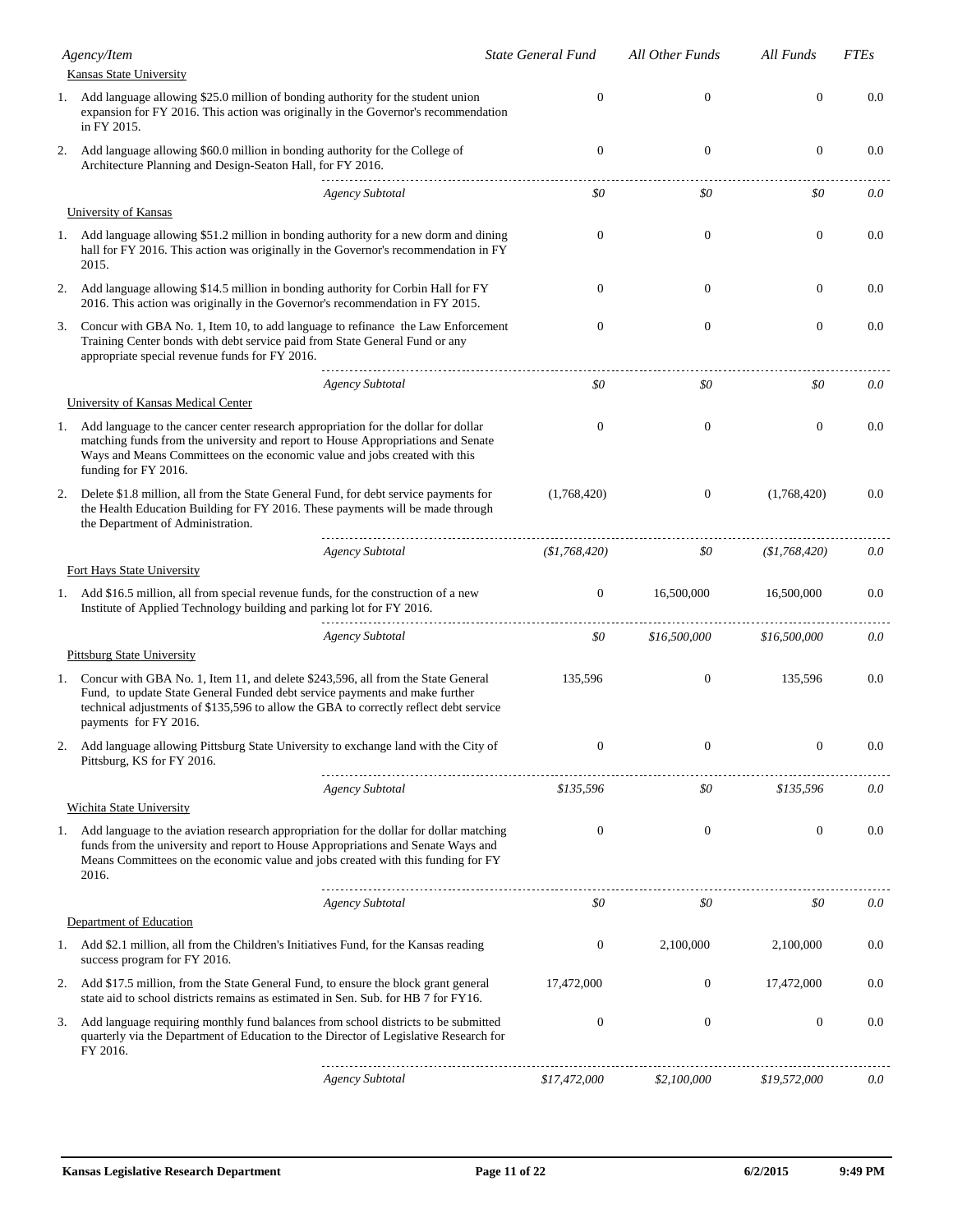|    | Agency/Item<br><b>State Historical Society</b>                                                                                                                                                                                                                                | <b>State General Fund</b> | All Other Funds  | All Funds        | <b>FTEs</b> |
|----|-------------------------------------------------------------------------------------------------------------------------------------------------------------------------------------------------------------------------------------------------------------------------------|---------------------------|------------------|------------------|-------------|
|    | 1. Add language allowing the agency to expend \$42,500, within existing resources,                                                                                                                                                                                            | 0                         | $\boldsymbol{0}$ | $\boldsymbol{0}$ | 0.0         |
|    | from its Rehab and Repair State General Fund Account, for the replacement of the<br>State Archives roof for FY 2016.                                                                                                                                                          |                           |                  |                  |             |
| 2. | Add language allowing the transfer of property known as the Last Chance Store to the<br>State Historical Society for FY 2016.                                                                                                                                                 | $\theta$                  | $\mathbf{0}$     | $\mathbf{0}$     | 0.0         |
|    | <b>Agency Subtotal</b>                                                                                                                                                                                                                                                        | \$0                       | \$0              | \$0              | 0.0         |
|    | Department of Corrections                                                                                                                                                                                                                                                     |                           |                  |                  |             |
|    | 1. Add \$500,000, all from the State General Fund, and appropriate the new Evidence<br>Based Juvenile Programs account for FY 2016.                                                                                                                                           | 500,000                   | $\mathbf{0}$     | 500,000          | 0.0         |
| 2. | Add language requiring the agency to issue a report to the 2017 Legislature detailing<br>the effectiveness of the evidence based juvenile programs.                                                                                                                           | $\mathbf{0}$              | $\boldsymbol{0}$ | $\boldsymbol{0}$ | 0.0         |
| 3. | Delete 1.0 FTE position that was added to accurately reflect the agency's FTE total<br>for FY 2016.                                                                                                                                                                           | $\mathbf{0}$              | $\boldsymbol{0}$ | $\boldsymbol{0}$ | (1.0)       |
| 4. | Concur with GBA No. 1, Item 9, to delete \$943,000, including \$276,000 from the<br>State General Fund, for juvenile out-of-home placements projected caseloads for FY<br>2016.                                                                                               | $\mathbf{0}$              | $\mathbf{0}$     | $\mathbf{0}$     | 0.0         |
| 5. | Concur with GBA No. 1, Item 11, to delete \$801,400, all from the State General<br>Fund, for debt service refunding for FY 2016.                                                                                                                                              | $\theta$                  | $\boldsymbol{0}$ | $\boldsymbol{0}$ | 0.0         |
| 6. | Delete \$1.2 million, all from the State General Fund, for estimated savings for<br>implementation of HB 2051 for FY 2016.                                                                                                                                                    | (1,200,950)               | $\boldsymbol{0}$ | (1,200,950)      | 0.0         |
| 7. | Delete \$206,000, all from the State General Fund, for estimated savings for<br>implementation of HB 2336 for FY 2016.                                                                                                                                                        | (206,000)                 | $\boldsymbol{0}$ | (206,000)        | 0.0         |
| 8. | Transfer \$46,950, all from the General Fee Fund, to the State General Fund for FY<br>2016.                                                                                                                                                                                   | $\mathbf{0}$              | $\overline{0}$   | $\boldsymbol{0}$ | 0.0         |
|    | <b>Agency Subtotal</b>                                                                                                                                                                                                                                                        | $($ \$906,950)            | \$0              | $($ \$906,950)   | (1.0)       |
|    | <b>Adjutant General</b>                                                                                                                                                                                                                                                       |                           |                  |                  |             |
| 1. | Concur with GBA No. 1, Item 11 and delete \$765,884, all from the State General<br>Fund to update State General Funded debt service payments and make further<br>technical adjustments of \$40,283 to allow the GBA to correctly reflect debt service<br>payments in FY 2016. | 40,282                    | $\mathbf{0}$     | 40,282           | 0.0         |
|    | <b>Agency Subtotal</b>                                                                                                                                                                                                                                                        | \$40,282                  | \$0              | \$40,282         | 0.0         |
|    | <b>State Fire Marshal</b>                                                                                                                                                                                                                                                     |                           |                  |                  |             |
| 1. | Add \$200,000, all from the Fire Marshal Fee Fund, and 2.0 non-FTE positions for FY<br>2016, subject to the passage of 2015 HB 2097.                                                                                                                                          | $\mathbf{0}$              | 200,000          | 200,000          | 0.0         |
| 2. | Delete 8.0 vacant unfunded FTE positions for FY 2016.                                                                                                                                                                                                                         | $\mathbf{0}$              | $\mathbf{0}$     | $\mathbf{0}$     | (8.0)       |
|    | <b>Agency Subtotal</b>                                                                                                                                                                                                                                                        | \$0                       | \$200,000        | \$200,000        | (8.0)       |
|    | <b>Highway Patrol</b>                                                                                                                                                                                                                                                         |                           |                  |                  |             |
| 1. | Add \$1.4 million, all from special revenue funds, to provide for the agency's newly<br>proposed compensation plan for non-supervisory personnel for FY 2016. In addition,<br>add language suspending state forfeiture fund usage provisions of KSA 60-4117 for<br>FY 2016.   | $\mathbf{0}$              | 1,449,486        | 1,449,486        | 0.0         |
|    | <b>Agency Subtotal</b>                                                                                                                                                                                                                                                        | \$0                       | \$1,449,486      | \$1,449,486      | 0.0         |
|    | <b>Kansas Bureau of Investigation</b>                                                                                                                                                                                                                                         |                           |                  |                  |             |
| 1. | Add language to deposit \$1 of the \$4 Division of Vehicles Modernization Surcharge<br>for total receipts not to exceed \$1.0 million in the Criminal Justice Information<br>System Line Fund for FY 2016.                                                                    | $\mathbf{0}$              | $\boldsymbol{0}$ | $\boldsymbol{0}$ | 0.0         |
| 2. | Add \$1.0 million, all from the Criminal Justice Information System Line Fund, for<br>maintenance and support of the Kansas Criminal Justice Information System for FY<br>2016.                                                                                               | $\boldsymbol{0}$          | 1,000,000        | 1,000,000        | 0.0         |
|    | <b>Agency Subtotal</b>                                                                                                                                                                                                                                                        | \$0                       | \$1,000,000      | \$1,000,000      | 0.0         |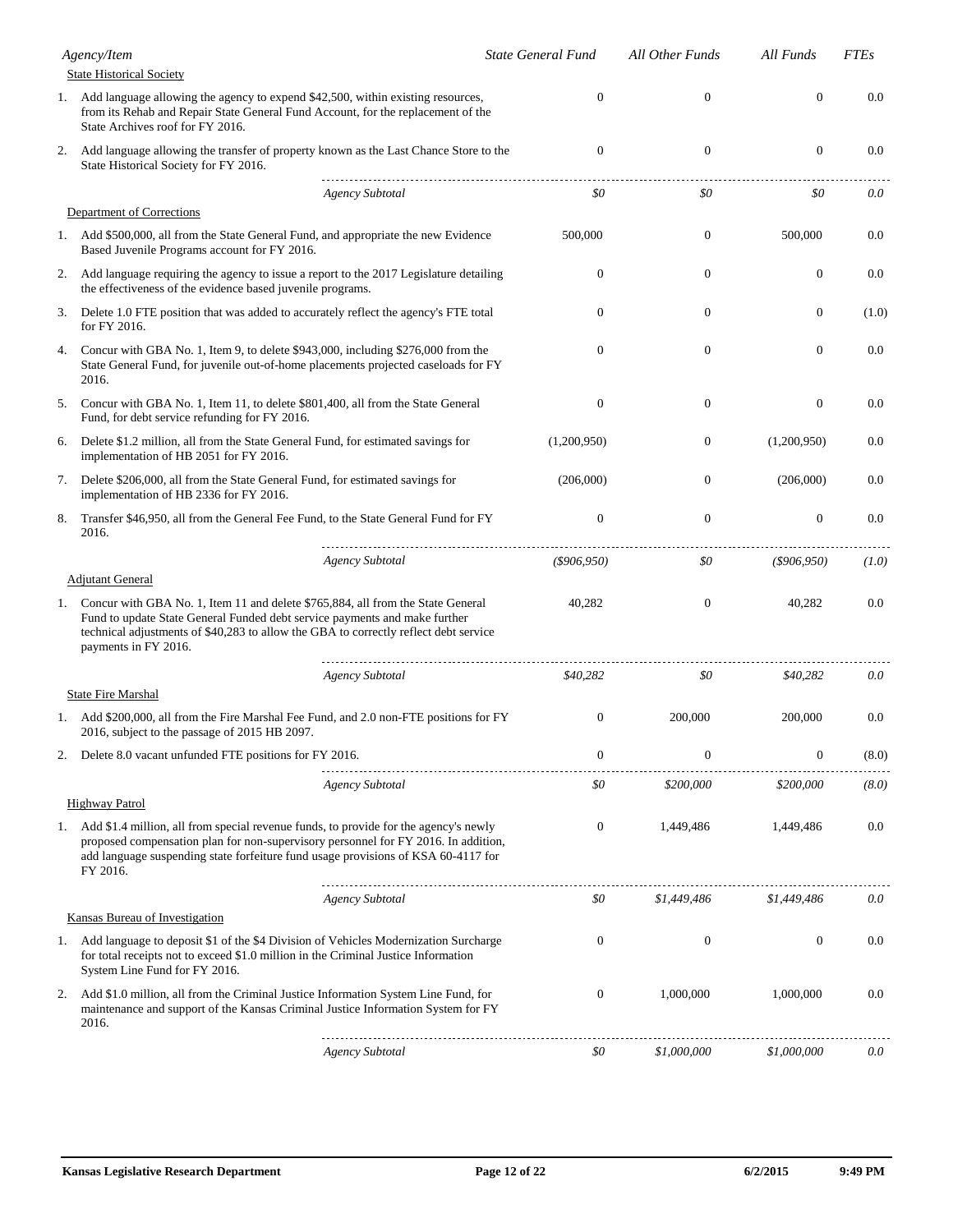|    | Agency/Item                                                                                                                                                                                                                                                                                                                                                                                                                                                                                                                      | <b>State General Fund</b> | All Other Funds  | All Funds        | <b>FTEs</b> |
|----|----------------------------------------------------------------------------------------------------------------------------------------------------------------------------------------------------------------------------------------------------------------------------------------------------------------------------------------------------------------------------------------------------------------------------------------------------------------------------------------------------------------------------------|---------------------------|------------------|------------------|-------------|
|    | <b>Emergency Medical Services Board</b>                                                                                                                                                                                                                                                                                                                                                                                                                                                                                          |                           |                  |                  |             |
| 1. | Add language to require the agency to conduct a critical analysis of state and county<br>regulations and operations as to the current and future utilization of registered nurses,<br>and/or similarly trained professionals, to staff ambulances. The agency shall report<br>findings from the analysis, including the current usage of health care professionals<br>other than fully certified EMS attendants, to staff ambulances, to the House<br>Appropriations Committee by the first day of the 2016 Legislative Session. | $\Omega$                  | $\mathbf{0}$     | $\mathbf{0}$     | 0.0         |
|    | <b>Agency Subtotal</b>                                                                                                                                                                                                                                                                                                                                                                                                                                                                                                           | \$0                       | \$0              | \$0              | 0.0         |
|    | Sentencing Commission                                                                                                                                                                                                                                                                                                                                                                                                                                                                                                            |                           |                  |                  |             |
| 1. | Add \$20,000, all from the State General Fund, and 0.5 FTE position for a part-time<br>data entry position to assist the agency in processing backlogged felony journal<br>entries for FY 2016.                                                                                                                                                                                                                                                                                                                                  | 20,000                    | $\boldsymbol{0}$ | 20,000           | 0.5         |
|    | <b>Agency Subtotal</b><br>Department of Agriculture                                                                                                                                                                                                                                                                                                                                                                                                                                                                              | \$20,000                  | \$0              | \$20,000         | 0.5         |
|    | 1. Add language requiring the agency to prepare a zero based budget for FY 2016 and<br>FY 2017 and submit that budget prior to January 29, 2016.                                                                                                                                                                                                                                                                                                                                                                                 | $\mathbf{0}$              | $\boldsymbol{0}$ | $\mathbf{0}$     | 0.0         |
| 2. | Add language authorizing the agency to prorate license fees and alter license due<br>dates as needed in order to transition to online license applications and renewals for<br>FY 2016.                                                                                                                                                                                                                                                                                                                                          | $\mathbf{0}$              | $\boldsymbol{0}$ | $\boldsymbol{0}$ | 0.0         |
|    | <b>Agency Subtotal</b><br>Kansas State Fair Board                                                                                                                                                                                                                                                                                                                                                                                                                                                                                | \$0                       | \$0              | \$0              | 0.0         |
| 1. | Transfer \$100,000, all from the State General Fund, to the State Fair Capital<br>Improvements Fund, to match a portion of the agency's contribution for FY 2016.                                                                                                                                                                                                                                                                                                                                                                | $\Omega$                  | $\mathbf{0}$     | $\mathbf{0}$     | 0.0         |
|    | <b>Agency Subtotal</b>                                                                                                                                                                                                                                                                                                                                                                                                                                                                                                           | \$0                       | \$0              | \$0              | 0.0         |
|    | Kansas Water Office                                                                                                                                                                                                                                                                                                                                                                                                                                                                                                              |                           |                  |                  |             |
|    | 1. Convert expenditures for bond payments on John Redmond Reservoir dredging to<br>transfers to the State General Fund in order to properly confirm with the intent of the<br>State Finance Council resolution authorizing the bonding for FY 2016.                                                                                                                                                                                                                                                                              | $\Omega$                  | $\boldsymbol{0}$ | $\boldsymbol{0}$ | 0.0         |
| 2. | Add \$400,000, all from the State Water Plan Fund, for streambank stabilization for<br>FY 2016.                                                                                                                                                                                                                                                                                                                                                                                                                                  | $\theta$                  | 400,000          | 400,000          | 0.0         |
|    | <b>Agency Subtotal</b>                                                                                                                                                                                                                                                                                                                                                                                                                                                                                                           | \$0                       | \$400,000        | \$400,000        | 0.0         |
|    | Department of Wildlife, Parks and Tourism                                                                                                                                                                                                                                                                                                                                                                                                                                                                                        |                           |                  |                  |             |
|    | 1. Add \$300,000, all from the Cabin Revenue Fund, for cabin site preparation for FY<br>2016.                                                                                                                                                                                                                                                                                                                                                                                                                                    | $\Omega$                  | 300,000          | 300,000          | 0.0         |
|    | Delete 21.0 FTE positions that have been vacant greater than 365 days for FY 2016.                                                                                                                                                                                                                                                                                                                                                                                                                                               | $\Omega$                  | $\Omega$         | $\Omega$         | (21.0)      |
| 3. | Delete \$300,000, all from special revenue funds, for land acquisition for FY 2016.                                                                                                                                                                                                                                                                                                                                                                                                                                              | $\mathbf{0}$              | (300,000)        | (300,000)        | 0.0         |
| 4. | Transfer \$100,000, all from the Central Aircraft Fund, to the State General Fund for<br>FY 2016.                                                                                                                                                                                                                                                                                                                                                                                                                                | $\mathbf{0}$              | $\mathbf{0}$     | $\mathbf{0}$     | 0.0         |
| 5. | Transfer \$25,000, all from the Prairie Spirit Rails/Trails Fee Fund, to the State<br>General Fund for FY 2016.                                                                                                                                                                                                                                                                                                                                                                                                                  | $\boldsymbol{0}$          | $\mathbf{0}$     | $\boldsymbol{0}$ | 0.0         |
| 6. | Transfer \$150,000, all from the Bridge Maintenance Fund, to the State General Fund<br>for FY 2016.                                                                                                                                                                                                                                                                                                                                                                                                                              | $\boldsymbol{0}$          | $\mathbf{0}$     | $\boldsymbol{0}$ | 0.0         |
| 7. | Transfer \$250,000, all from the Department Access Road Fund, to the State General<br>Fund for FY 2016.                                                                                                                                                                                                                                                                                                                                                                                                                          | $\boldsymbol{0}$          | $\boldsymbol{0}$ | $\boldsymbol{0}$ | 0.0         |
| 8. | Add \$375,000, all from special revenue funds, for land and water conservation<br>development for FY 2016.                                                                                                                                                                                                                                                                                                                                                                                                                       | $\mathbf{0}$              | 375,000          | 375,000          | 0.0         |
|    | <b>Agency Subtotal</b>                                                                                                                                                                                                                                                                                                                                                                                                                                                                                                           | \$0                       | \$375,000        | \$375,000        | (21.0)      |
|    | <b>Kansas Department of Transportation</b>                                                                                                                                                                                                                                                                                                                                                                                                                                                                                       |                           |                  |                  |             |
|    | 1. Add \$21,420, all from the State Highway Fund, for signs related to SB 127 for FY<br>2016.                                                                                                                                                                                                                                                                                                                                                                                                                                    | $\boldsymbol{0}$          | 21,420           | 21,420           | 0.0         |
| 2. | Add \$3,160, all from the State Highway Fund, for signs related to HB 2103 for FY<br>2016.                                                                                                                                                                                                                                                                                                                                                                                                                                       | $\mathbf{0}$              | 3,160            | 3,160            | 0.0         |
| 3. | Add \$2,940, all from the State Highway Fund, for signs related to SB 43 for FY 2016.                                                                                                                                                                                                                                                                                                                                                                                                                                            | $\overline{0}$            | 2,940            | 2,940            | 0.0         |
|    | <b>Agency Subtotal</b>                                                                                                                                                                                                                                                                                                                                                                                                                                                                                                           | \$0                       | \$27,520         | \$27,520         | 0.0         |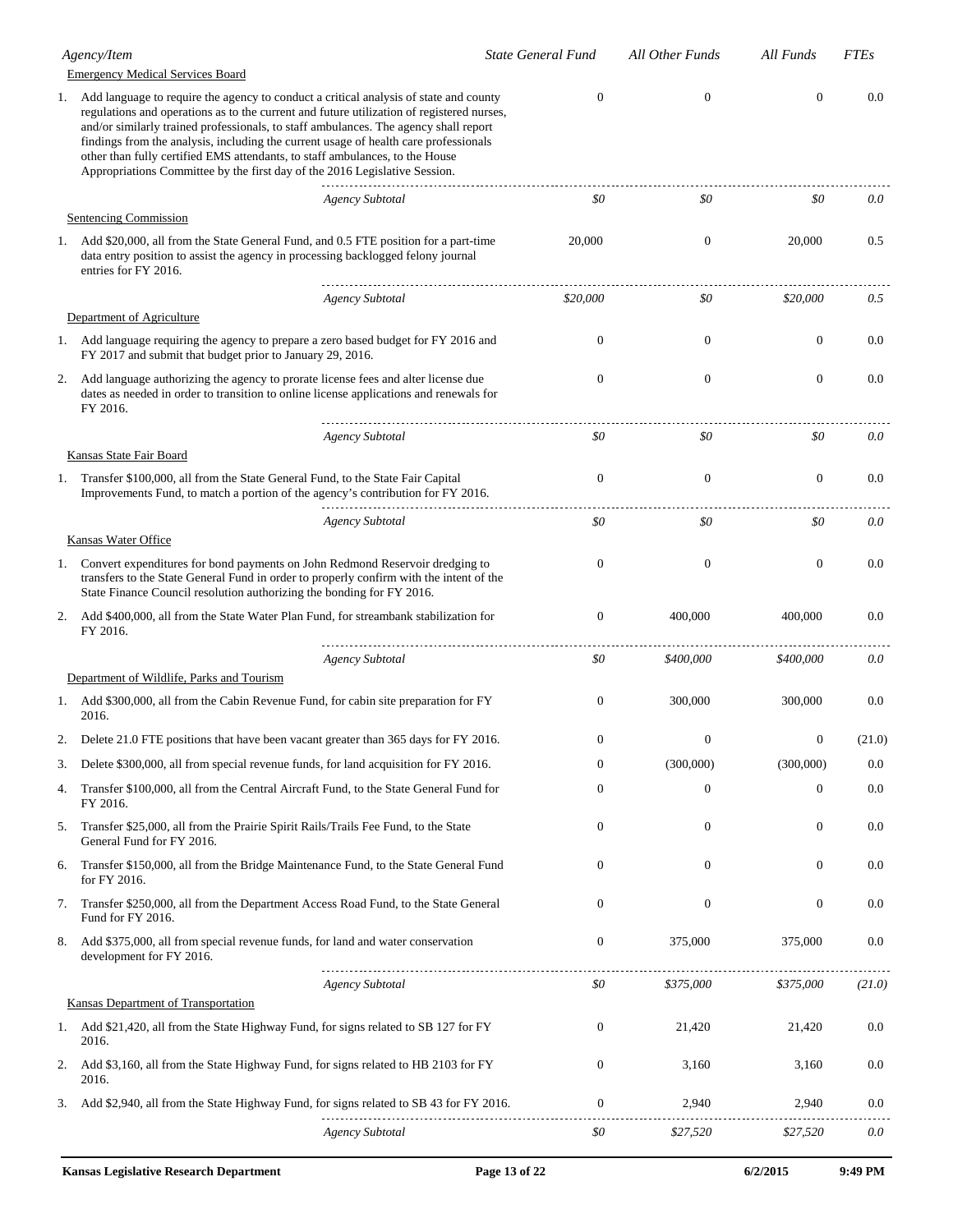|    | Agency/Item                                                                                                                                                                                                                                                               | <b>State General Fund</b> | <b>All Other Funds</b> | All Funds        | <b>FTEs</b> |
|----|---------------------------------------------------------------------------------------------------------------------------------------------------------------------------------------------------------------------------------------------------------------------------|---------------------------|------------------------|------------------|-------------|
|    | Children's Initiatives Fund                                                                                                                                                                                                                                               |                           |                        |                  |             |
|    | 1. Add language directing the Director of Accounts and Reports to withhold 10.0<br>percent of each Children's Initiatives Fund account until the Children's Cabinet<br>certifies all requested information has been provided for FY 2016.                                 | $\overline{0}$            | $\mathbf{0}$           | $\overline{0}$   | 0.0         |
| 2. | Increase the transfer from the Kansas Endowment for Youth Fund to the Children's<br>Initiatives Fund by \$2.1 million, from \$49.1 million to \$51.2 million, for FY 2016.                                                                                                | $\Omega$                  | $\mathbf{0}$           | $\mathbf{0}$     | 0.0         |
| 3. | Add language to utilize State General Fund moneys if balances in the Kansas<br>Endowment for Youth Fund or the Children's Initiatives Fund are insufficient to<br>cover appropriations and transfers for FY 2016.                                                         | $\overline{0}$            | $\overline{0}$         | $\overline{0}$   | 0.0         |
|    | <b>Agency Subtotal</b>                                                                                                                                                                                                                                                    | \$0                       | \$0                    | \$0              | 0.0         |
|    | Special Revenue Fund Transfers to State General Fund                                                                                                                                                                                                                      |                           |                        |                  |             |
| 1. | Delete \$1.7 million in transfers from special revenue funds to the State General Fund<br>from not increasing the revenue transfer from 10.0 percent to 20.0 percent for FY<br>2016.                                                                                      | $\overline{0}$            | $\overline{0}$         | $\mathbf{0}$     | 0.0         |
|    | <b>Agency Subtotal</b>                                                                                                                                                                                                                                                    | \$0                       | \$0                    | \$0              | 0.0         |
|    | <b>Expanded Lottery Act Revenues Fund</b>                                                                                                                                                                                                                                 |                           |                        |                  |             |
|    | 1. Concur with GBA No. 1, Item 2, to add language allowing the transfer of the<br>unencumbered balance of the ELARF, estimated to be \$1.5 million, to the State<br>General Fund for FY 2016.                                                                             | $\overline{0}$            | $\mathbf{0}$           | $\mathbf{0}$     | 0.0         |
|    | <b>Agency Subtotal</b>                                                                                                                                                                                                                                                    | \$0                       | \$0                    | \$0              | 0.0         |
|    | Other Statewide Adjustments                                                                                                                                                                                                                                               |                           |                        |                  |             |
|    | 1. Add language to prohibit executive branch agencies, excluding regents institutions,<br>the State Library, and the Historical Society from making expenditures on newpapers<br>and magazines, including electronic subscriptions, for FY 2016.                          | $\overline{0}$            | $\overline{0}$         | $\mathbf{0}$     | 0.0         |
|    | <b>Agency Subtotal</b>                                                                                                                                                                                                                                                    | \$0                       | \$0                    | \$0              | 0.0         |
|    | <b>KPERS Policy Change</b>                                                                                                                                                                                                                                                |                           |                        |                  |             |
|    | 1. Add \$58.6 million, including \$39.6 from the State General Fund, to eliminate the<br>Governors proposed savings from the KPERS bonding and reamortization pursuant to<br>the passage of SB 228 for FY 2016.                                                           | 39,604,323                | 18,975,211             | 58, 579, 534     | 0.0         |
| 2. | Delete \$52.5 million, including \$45.1 million from the State General Fund, to reduce<br>the Kansas Public Employees Retirement System employer contribution rate from<br>12.37 percent to 10.91 percent for FY 2016. This implements the provisions of SB<br>228.       | (45,050,105)              | (7,491,919)            | (52, 542, 024)   | 0.0         |
| 3. | Delete \$14.6 million, including \$11.3 million from the State General Fund, to<br>suspend employer contributions to the Kansas Public Employees Retirement System<br>Group Insurance Fund, or Death and Disability Fund, for the final seven pay periods<br>for FY 2016. | (11,340,548)              | (3,235,659)            | (14, 576, 207)   | 0.0         |
|    | <b>Agency Subtotal</b>                                                                                                                                                                                                                                                    | (\$16,786,330)            | \$8,247,633            | $($ \$8,538,697) | 0.0         |
|    | <b>TOTAL: FY 2016</b>                                                                                                                                                                                                                                                     | $(\$76,649,929)$          | \$89,103,023           | \$12,453,094     | (31.0)      |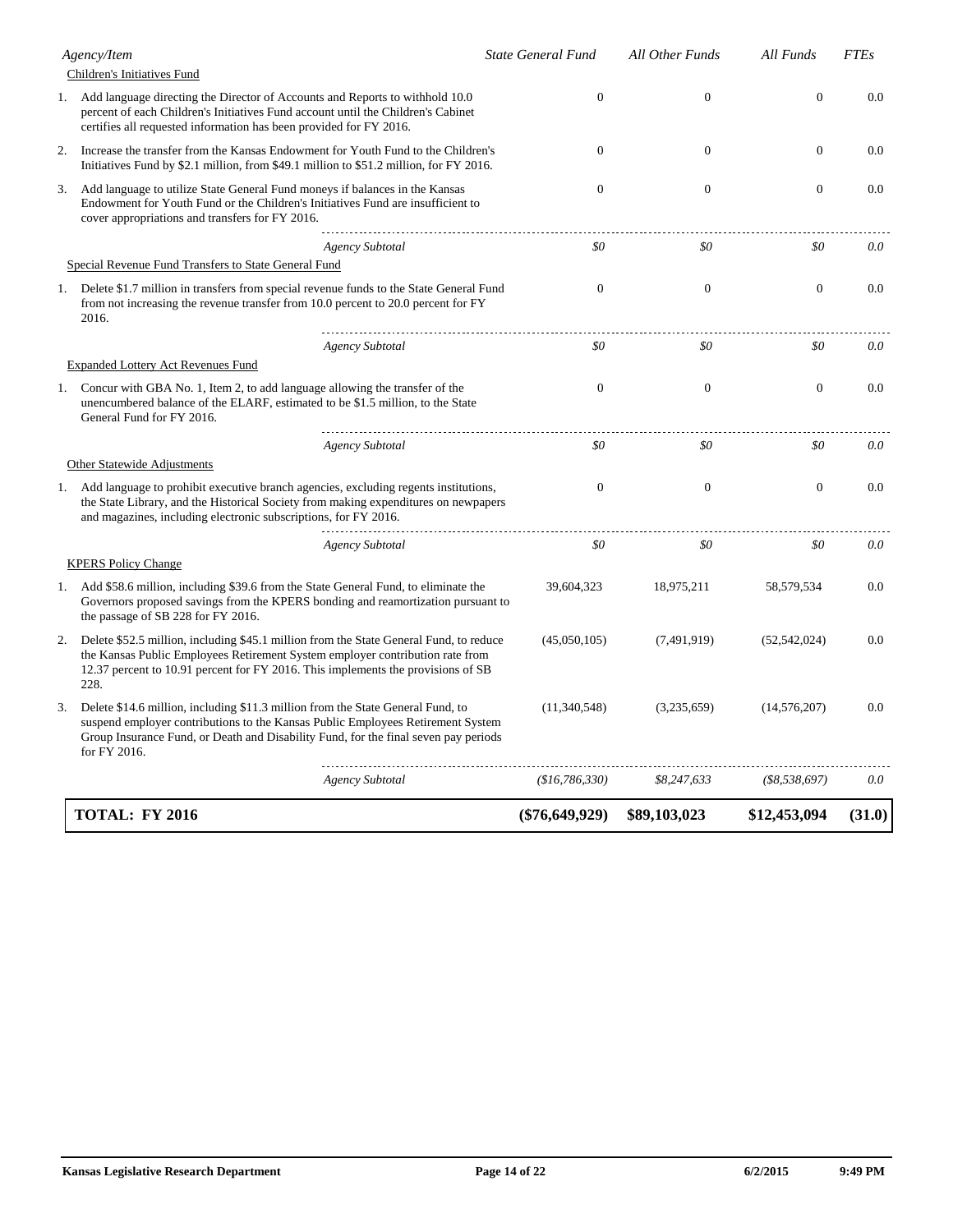|    | Agency/Item                                                                                                                                                                                                                                                                                                                                                                            | <b>State General Fund</b> | All Other Funds  | All Funds        | <b>FTEs</b> |
|----|----------------------------------------------------------------------------------------------------------------------------------------------------------------------------------------------------------------------------------------------------------------------------------------------------------------------------------------------------------------------------------------|---------------------------|------------------|------------------|-------------|
|    | FY 2017<br>Real Estate Commission                                                                                                                                                                                                                                                                                                                                                      |                           |                  |                  |             |
| 1. | Add language to prevent the agency from expending moneys approved for<br>information technology expenditures for any other purpose for FY 2017.                                                                                                                                                                                                                                        | $\mathbf{0}$              | $\mathbf{0}$     | $\boldsymbol{0}$ | 0.0         |
|    | <b>Agency Subtotal</b>                                                                                                                                                                                                                                                                                                                                                                 | \$0                       | \$0              | \$0              | 0.0         |
|    | Legislature                                                                                                                                                                                                                                                                                                                                                                            |                           |                  |                  |             |
| 1. | Add language allowing reimbursement for expenses incurred in local printing of<br>constituent correspondence which requires prior approval with total expenditures<br>within existing limitations for FY 2017.                                                                                                                                                                         | $\theta$                  | $\mathbf{0}$     | $\boldsymbol{0}$ | 0.0         |
|    | Agency Subtotal                                                                                                                                                                                                                                                                                                                                                                        | \$0                       | \$0              | \$0              | 0.0         |
|    | Division of Post Audit                                                                                                                                                                                                                                                                                                                                                                 |                           |                  |                  |             |
| 1. | Add language to exempt this agency from the payment of the monumental building<br>surcharge to the Department of Administration for FY 2017.                                                                                                                                                                                                                                           | $\theta$                  | $\mathbf{0}$     | $\boldsymbol{0}$ | 0.0         |
|    | <b>Agency Subtotal</b>                                                                                                                                                                                                                                                                                                                                                                 | \$0                       | \$0              | \$0              | 0.0         |
|    | Office of the Governor                                                                                                                                                                                                                                                                                                                                                                 |                           |                  |                  |             |
|    | 1. Add \$150,343, all from the Domestic Violence Grant Fund, to restore the 4.0 percent<br>reduction to Domestic Violence Prevention Grants for FY 2017.                                                                                                                                                                                                                               | $\mathbf{0}$              | 150,343          | 150,343          | 0.0         |
| 2. | Transfer \$150,343 from the Medicaid Fraud Prosecution Revolving Fund in the<br>Attorney General's Office to the Domestic Violence Grant Fund for FY 2017.                                                                                                                                                                                                                             | $\Omega$                  | $\boldsymbol{0}$ | $\mathbf{0}$     | 0.0         |
| 3. | Add \$33,348, all from the Child Advocacy Center Grant Fund, to restore the 4.0<br>percent reduction to Child Advocacy Center Grants for FY 2017.                                                                                                                                                                                                                                      | $\mathbf{0}$              | 33,348           | 33,348           | 0.0         |
| 4. | Transfer \$33,348 from the Medicaid Fraud Prosecution Revolving Fund in Attorney<br>General's Office to the Child Advocacy Center Grant Fund for FY 2017.                                                                                                                                                                                                                              | $\mathbf{0}$              | $\boldsymbol{0}$ | $\boldsymbol{0}$ | 0.0         |
|    | <b>Agency Subtotal</b>                                                                                                                                                                                                                                                                                                                                                                 | \$0                       | \$183,691        | \$183,691        | 0.0         |
|    | <b>Attorney General</b>                                                                                                                                                                                                                                                                                                                                                                |                           |                  |                  |             |
| 1. | Add language appropriating the Attorney General's Open Government Fund with a no-<br>limit expenditure authority for FY 2017.                                                                                                                                                                                                                                                          | $\mathbf{0}$              | $\boldsymbol{0}$ | $\boldsymbol{0}$ | 0.0         |
|    | <b>Agency Subtotal</b>                                                                                                                                                                                                                                                                                                                                                                 | \$0                       | \$0              | \$0              | 0.0         |
|    | Water Litigation Settlement Funds                                                                                                                                                                                                                                                                                                                                                      |                           |                  |                  |             |
| 1. | Add language to deposit the first \$2.0 million received from Kansas v. Nebraska, No.<br>126, including any money credited, received, and deposited in FY 2015 and FY<br>2016, into the Interstate Water Litigation Fund, and deposit the remaining amount<br>into the Republican River Water Conservation Projects - Nebraska Moneys Fund of<br>the Kansas Water Office, for FY 2017. | $\mathbf{0}$              | $\boldsymbol{0}$ | $\boldsymbol{0}$ | 0.0         |
| 2. | Add language transferring any money, in excess of \$2.0 million, that has been<br>received from Kansas v. Nebraska, No. 126 and deposited into the Interstate Water<br>Litigation Fund of the Attorney General, to the Republican River Water Conservation<br>Projects - Nebraska Moneys Fund of the Kansas Water Office, for FY 2017.                                                 | $\boldsymbol{0}$          | $\boldsymbol{0}$ | $\boldsymbol{0}$ | 0.0         |
|    | <b>Agency Subtotal</b>                                                                                                                                                                                                                                                                                                                                                                 | \$0                       | \$0              | \$0              | 0.0         |
|    | <b>Insurance Department</b>                                                                                                                                                                                                                                                                                                                                                            |                           |                  |                  |             |
| 1. | Add language to process the \$8.0 million transfer from the Service Regulation Fund<br>to the State General Fund that was included in the Governor's recommendation as<br>four \$2.0 million quarterly transfers for cash flow purposes for FY 2017.                                                                                                                                   | $\mathbf{0}$              | $\mathbf{0}$     | $\boldsymbol{0}$ | 0.0         |
|    | <b>Agency Subtotal</b>                                                                                                                                                                                                                                                                                                                                                                 | \$0                       | \$0              | \$0              | 0.0         |
|    | Health Care Stabilization Fund Board                                                                                                                                                                                                                                                                                                                                                   |                           |                  |                  |             |
| 1. | Add \$40,980, all from the Health Care Stabilization Fund, and 0.5 FTE position for<br>FY 2017, to implement the provisions of HB 2064, which allows health care systems<br>to aggregate insurance premiums for the purpose of obtaining a certificate of self-<br>insurance.                                                                                                          | $\mathbf{0}$              | 40,980           | 40,980           | 0.5         |
|    | <b>Agency Subtotal</b>                                                                                                                                                                                                                                                                                                                                                                 | \$0                       | \$40,980         | \$40,980         | 0.5         |
|    | Kansas Public Employees Retirement System (KPERS)                                                                                                                                                                                                                                                                                                                                      |                           |                  |                  |             |
| 1. | Transfer \$200,000 from the Kansas Endowment for Youth fund to the Permanent<br>families account family and children investment Fund of the judicial branch for FY<br>2017.                                                                                                                                                                                                            | $\mathbf{0}$              | $\boldsymbol{0}$ | $\boldsymbol{0}$ | 0.0         |
|    | <b>Agency Subtotal</b>                                                                                                                                                                                                                                                                                                                                                                 | \$0                       | \$0              | \$0              | 0.0         |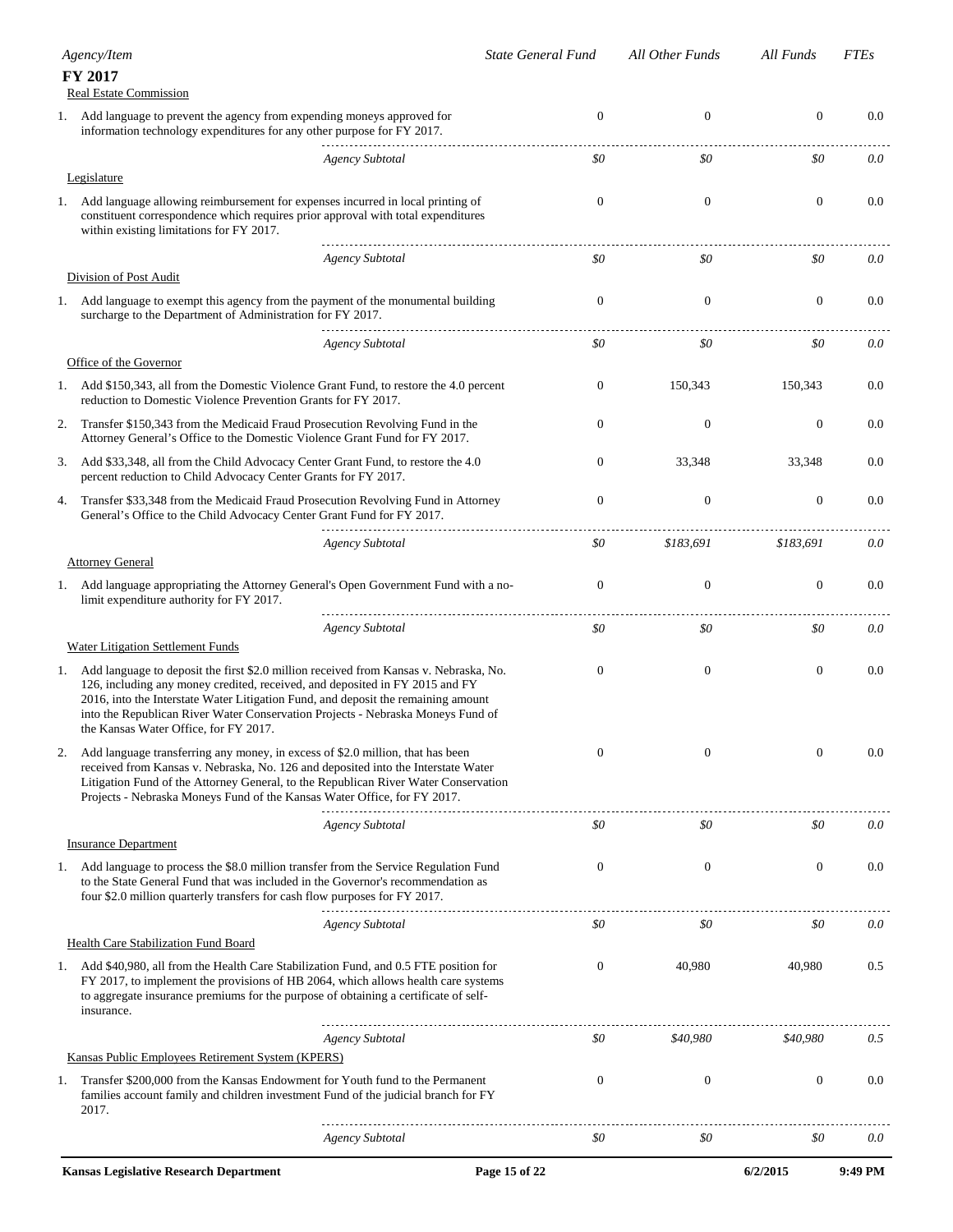|    | Agency/Item                                                                                                                                                                                                                                                                     | <b>State General Fund</b> | All Other Funds  | All Funds        | <b>FTEs</b> |
|----|---------------------------------------------------------------------------------------------------------------------------------------------------------------------------------------------------------------------------------------------------------------------------------|---------------------------|------------------|------------------|-------------|
|    | Kansas Human Rights Commission                                                                                                                                                                                                                                                  |                           |                  |                  |             |
|    | 1. Add \$3,000, all from the Employment Discrimination Federal Fund, for the purchase<br>of a new server for the Wichita office for FY 2017.                                                                                                                                    | $\overline{0}$            | 3,000            | 3,000            | 0.0         |
|    | <b>Agency Subtotal</b>                                                                                                                                                                                                                                                          | \$0                       | \$3,000          | \$3,000          | 0.0         |
|    | Citizens' Utility Ratepayer Board                                                                                                                                                                                                                                               |                           |                  |                  |             |
| 1. | Add \$27,290, all from the Utility Regulatory Fee Fund, to provide a 6.0 percent<br>salary increase above the FY 2015 base salary level for 6.0 FTE positions for FY<br>2017.                                                                                                   | $\overline{0}$            | 27,290           | 27,290           | 0.0         |
| 2. | Add language permitting the carry-over of unused professional services funding from<br>year to year for FY 2017.                                                                                                                                                                | $\mathbf{0}$              | $\boldsymbol{0}$ | $\mathbf{0}$     | 0.0         |
| 3. | Add language clarifying that no funding from the Utility Regulatory Fee Fund can be<br>expended on activities of the Citizens' Regulatory Review Board for FY 2017.                                                                                                             | $\boldsymbol{0}$          | $\boldsymbol{0}$ | $\boldsymbol{0}$ | 0.0         |
|    | <b>Agency Subtotal</b>                                                                                                                                                                                                                                                          | \$0                       | \$27,290         | \$27,290         | 0.0         |
|    | Department of Administration                                                                                                                                                                                                                                                    |                           |                  |                  |             |
| 1. | Add language appropriating the Digital Imaging Program Fund for FY 2017.                                                                                                                                                                                                        | $\overline{0}$            | $\mathbf{0}$     | $\mathbf{0}$     | 0.0         |
| 2. | Add language to reduce information technology expenditures by \$15.0 million as<br>contained within the Governor's recommendation for FY 2017.                                                                                                                                  | $\mathbf{0}$              | $\boldsymbol{0}$ | $\boldsymbol{0}$ | 0.0         |
| 3. | Add \$1.0 million, all from the Digital Imaging Program Fund, to provide grants to<br>agencies for digital imaging projects for FY 2017.                                                                                                                                        | $\overline{0}$            | 1,000,000        | 1,000,000        | 0.0         |
| 4. | Add language to deposit \$1 of the \$4 Division of Vehicles Modernization Surcharge<br>for total receipts not to exceed \$1.0 million in the Digital Imaging Program Fund for<br>FY 2017.                                                                                       | $\mathbf{0}$              | $\boldsymbol{0}$ | $\boldsymbol{0}$ | 0.0         |
| 5. | Concur with GBA No. 1, Item 1 and delete \$6.0 million all from the State General<br>fund, to reflect interest only payments for debt service on the National Bio-Agro<br>Defense Facility in FY 2017.                                                                          | $\mathbf{0}$              | $\boldsymbol{0}$ | $\mathbf{0}$     | 0.0         |
| 6. | Concur with GBA No. 1, Item 11 and add \$5.7 million, all from the State General<br>Fund to update State General Funded debt service payments and make further<br>technical adjustments of \$175,880 to allow the GBA to correctly reflect debt service<br>payments in FY 2017. | (175, 880)                | $\boldsymbol{0}$ | (175,880)        | 0.0         |
| 7. | Add \$62.2 million, all from the State General Fund, for debt service on the issuance<br>of \$1.0 billion in revenue bonds to implement the provisions of SB 228 for FY 2017.                                                                                                   | 62,242,351                | $\boldsymbol{0}$ | 62,242,351       | 0.0         |
| 8. | Add \$1.1 million, all from the State General Fund, for debt service on the KU<br>Medical Education Building in FY 2017.                                                                                                                                                        | 1,089,750                 | $\boldsymbol{0}$ | 1,089,750        | 0.0         |
| 9. | Add \$1.7 million, all from the State General Fund, for debt service on the John<br>Redmond Reservoir in FY 2017.                                                                                                                                                               | 1,673,000                 | $\boldsymbol{0}$ | 1,673,000        | 0.0         |
|    | 10. Add language directing the Office of Information Technology Services to report the<br>agency budget separately from the Department of Administration for FY 2017.                                                                                                           | $\boldsymbol{0}$          | $\boldsymbol{0}$ | $\boldsymbol{0}$ | 0.0         |
|    | <b>Agency Subtotal</b>                                                                                                                                                                                                                                                          | \$64,829,221              | \$1,000,000      | \$65,829,221     | 0.0         |
|    | Department of Revenue                                                                                                                                                                                                                                                           |                           |                  |                  |             |
| 1. | Add language to deposit \$1 of the \$4 Division of Vehicles Modernization Surcharge<br>for total receipts, not to exceed \$1.0 million, in the Division of Vehicles<br>Modernization Fund for FY 2017.                                                                          | $\boldsymbol{0}$          | $\boldsymbol{0}$ | $\boldsymbol{0}$ | 0.0         |
| 2. | Add \$1.0 million, all from the Division of Vehicles Modernization Fund, for agency<br>operations for FY 2017.                                                                                                                                                                  | $\overline{0}$            | 1,000,000        | 1,000,000        | 0.0         |
| 3. | Do not concur with GBA No. 1, Item 3, to add \$837,085, all from the Division of<br>Vehicles Operating Fund, to restore the transfer from the Vehicles Operating Fund to<br>the State General Fund authorized in SB 4 for FY 2017.                                              | 0                         | (837,085)        | (837,085)        | 0.0         |
|    | <b>Agency Subtotal</b>                                                                                                                                                                                                                                                          | \$0                       | \$162,915        | \$162,915        | 0.0         |
|    | <b>Kansas Lottery</b>                                                                                                                                                                                                                                                           |                           |                  |                  |             |
|    | 1. Concur with GBA No. 1, Item 2, to add \$12.7 million, all from special revenue funds,<br>for FY 2017 due to increases in expanded gaming revenue.                                                                                                                            | 0                         | $\boldsymbol{0}$ | $\boldsymbol{0}$ | 0.0         |
| 2. | Concur with GBA No. 1, Item 2, to reduce the transfer from the State Gaming<br>Revenues Fund to the State General Fund by \$2.7 million for FY 2017.                                                                                                                            | $\boldsymbol{0}$          | $\boldsymbol{0}$ | $\boldsymbol{0}$ | 0.0         |
|    | <b>Agency Subtotal</b>                                                                                                                                                                                                                                                          | \$0                       | \$0              | \$0              | 0.0         |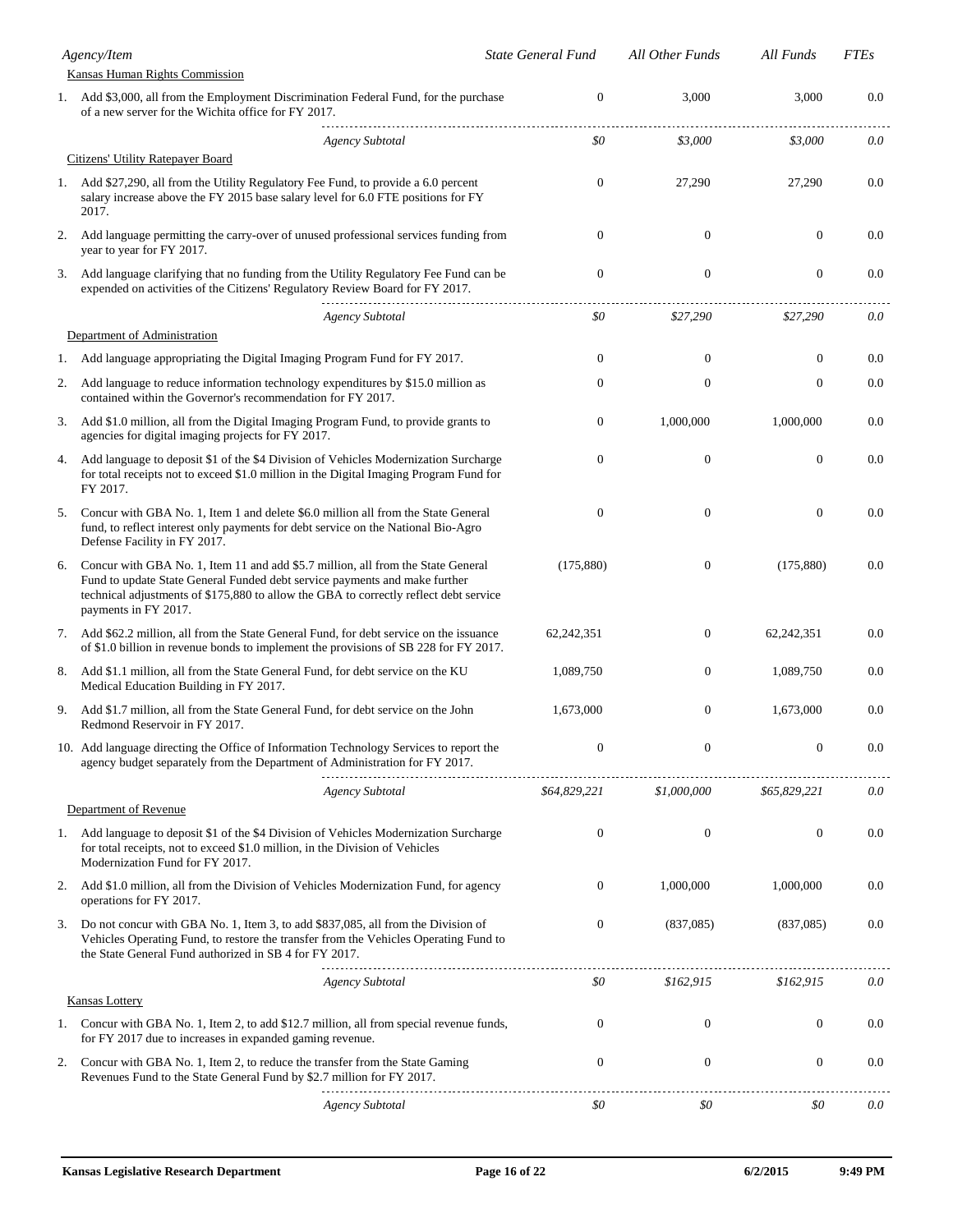| Agency/Item |                                                                                                                                                                                                                                                                                                                                 | State General Fund | All Other Funds     | All Funds           | <b>FTEs</b> |
|-------------|---------------------------------------------------------------------------------------------------------------------------------------------------------------------------------------------------------------------------------------------------------------------------------------------------------------------------------|--------------------|---------------------|---------------------|-------------|
|             | Department of Commerce                                                                                                                                                                                                                                                                                                          |                    |                     |                     |             |
|             | 1. Delete \$3.0 million, all from the Affordable Airfare Fund, due to elimination of the<br>program for FY 2017.                                                                                                                                                                                                                | $\theta$           | (3,000,000)         | (3,000,000)         | 0.0         |
|             | <b>Agency Subtotal</b>                                                                                                                                                                                                                                                                                                          | \$0                | $($ \$3,000,000 $)$ | $($ \$3,000,000 $)$ | 0.0         |
|             | <b>Commission on Veterans Affairs</b>                                                                                                                                                                                                                                                                                           |                    |                     |                     |             |
| 1.          | Add language allowing the agency to exceed the expenditure limitations for the<br>Kansas Veterans' Home Fee Fund, the Kansas Soldiers' Fee Fund, the Federal<br>Domiciliary Per Diem Fund, and the Federal Long Term Care Per Diem Fund, upon<br>specific authorization by the State Finance Council for FY 2017.               | $\theta$           | $\mathbf{0}$        | $\mathbf{0}$        | 0.0         |
|             | <b>Agency Subtotal</b>                                                                                                                                                                                                                                                                                                          | \$0                | \$0                 | \$0                 | 0.0         |
|             | Department of Health and Environment                                                                                                                                                                                                                                                                                            |                    |                     |                     |             |
|             | 1. Delete \$2.0 million, including \$938,000 from the State General Fund, and 23.0 FTE<br>positions to implement the provision in ERO No. 43 which transfers the foster care<br>licensing program to the Department of Children and Families for FY 2017.                                                                       | (938,000)          | (1,013,682)         | (1,951,682)         | (23.0)      |
| 2.          | Adjust bill language for a technical correction to reflect the transfer of \$200,000 from<br>the Health Care Stabilization Fund to the Health Facilities Review Fund of the<br>Kansas Department of Health and Environment for FY 2017.                                                                                         | $\mathbf{0}$       | $\mathbf{0}$        | $\boldsymbol{0}$    | 0.0         |
|             | <b>Agency Subtotal</b>                                                                                                                                                                                                                                                                                                          | $($ \$938,000)     | (S1, 013, 682)      | (S1, 951, 682)      | (23.0)      |
|             | Dept. of Health and Environment - Environment                                                                                                                                                                                                                                                                                   |                    |                     |                     |             |
|             | 1. Delete 2.0 FTE and 2.0 non-FTE positions that have been vacant for over 200 days<br>for FY 2017.                                                                                                                                                                                                                             | $\theta$           | $\boldsymbol{0}$    | $\boldsymbol{0}$    | (2.0)       |
| 2.          | Appropriate the Risk Management Fund as a no limit fund pursuant to HB 2193 for<br>FY 2017.                                                                                                                                                                                                                                     | $\theta$           | $\boldsymbol{0}$    | $\boldsymbol{0}$    | 0.0         |
|             | <b>Agency Subtotal</b>                                                                                                                                                                                                                                                                                                          | \$0                | \$0                 | \$0                 | (2.0)       |
|             | Department of Health and Environment - Health Care Finance                                                                                                                                                                                                                                                                      |                    |                     |                     |             |
|             | 1. Add language that no agency shall expend moneys for FY 2017 for the purpose of<br>implementing KanCare Health Homes - Chronic Conditions unless the legislature<br>expressly consents to such program expenditures.                                                                                                          | $\theta$           | $\mathbf{0}$        | $\mathbf{0}$        | 0.0         |
| 2.          | Add language requiring the agency to submit a report regarding ERO No. 43<br>implementation and transition of eligibility responsibilities and staff from the<br>Department on Children and Families to determine if changes were effective in<br>decreasing the eligibility error rate to be reviewed by the 2017 Legislature. | $\theta$           | $\mathbf{0}$        | $\mathbf{0}$        | 0.0         |
| 3.          | Concur with GBA No. 1, Item 9 and delete \$38.8 million, including \$17.9 million<br>from the State General fund to adjust for Spring Human Services Caseload estimate<br>for FY 2017.                                                                                                                                          | $\theta$           | $\boldsymbol{0}$    | $\boldsymbol{0}$    | 0.0         |
| 4.          | Concur with GBA No.1, Item 6 and delete \$14.8 million from the State General fund<br>and add the same amount to the Medical Program Fee Fund for KanCare medical<br>assistance for FY 2017.                                                                                                                                    | $\boldsymbol{0}$   | 0                   | $\boldsymbol{0}$    | 0.0         |
| 5.          | Do not concur with GBA No. 1, Item 7 and delete \$18.7 million from the State<br>General Fund and add the same amount to the Health Care Access Improvement Fund<br>for the increase the health care provider assessment from 1.83 percent to 2.55 percent<br>for FY 2017.                                                      | 18,700,000         | (18,700,000)        | $\boldsymbol{0}$    | 0.0         |
| 6.          | Add \$6.9 million, including \$1.7 million from the State General Fund, and 138.0<br>FTE positions to implement the provision in ERO No. 43 which transfers the<br>Medicaid eligibility determination program to KDHE - Div of HCF in FY 2017.                                                                                  | 1,737,000          | 5,211,000           | 6,948,000           | 138.0       |
| 7.          | Delete and adjust funding to implement the HMO privilege fee changes and delete<br>the expenditures contained in the Governor's Recommendation to reconcile bill<br>provisions with the intent of the Governor's proposal and maximize the State General<br>Fund revenue impact for FY 2017.                                    | (123, 665, 926)    | 94,080,396          | (29, 585, 530)      | 0.0         |
|             | <b>Agency Subtotal</b>                                                                                                                                                                                                                                                                                                          | (\$103, 228, 926)  | \$80,591,396        | $($ \$22,637,530)   | 138.0       |
|             | Kansas Department for Aging and Disability Services                                                                                                                                                                                                                                                                             |                    |                     |                     |             |
| 1.          | Delete \$382,000, all from the Problem Gambling and Addictions Grant Fund, for FY<br>2017 and transfer \$94,993 to the State General Fund and \$287,007 to the DADS<br>Social Welfare Fund.                                                                                                                                     | $\mathbf{0}$       | (382,000)           | (382,000)           | 0.0         |
| 2.          | Add \$97,000, including \$48,500 from the State General Fund, to restore grant<br>funding for the Self Advocate Coalition of Kansas (SACK) for FY 2017.                                                                                                                                                                         | 48,500             | 48,500              | 97,000              | 0.0         |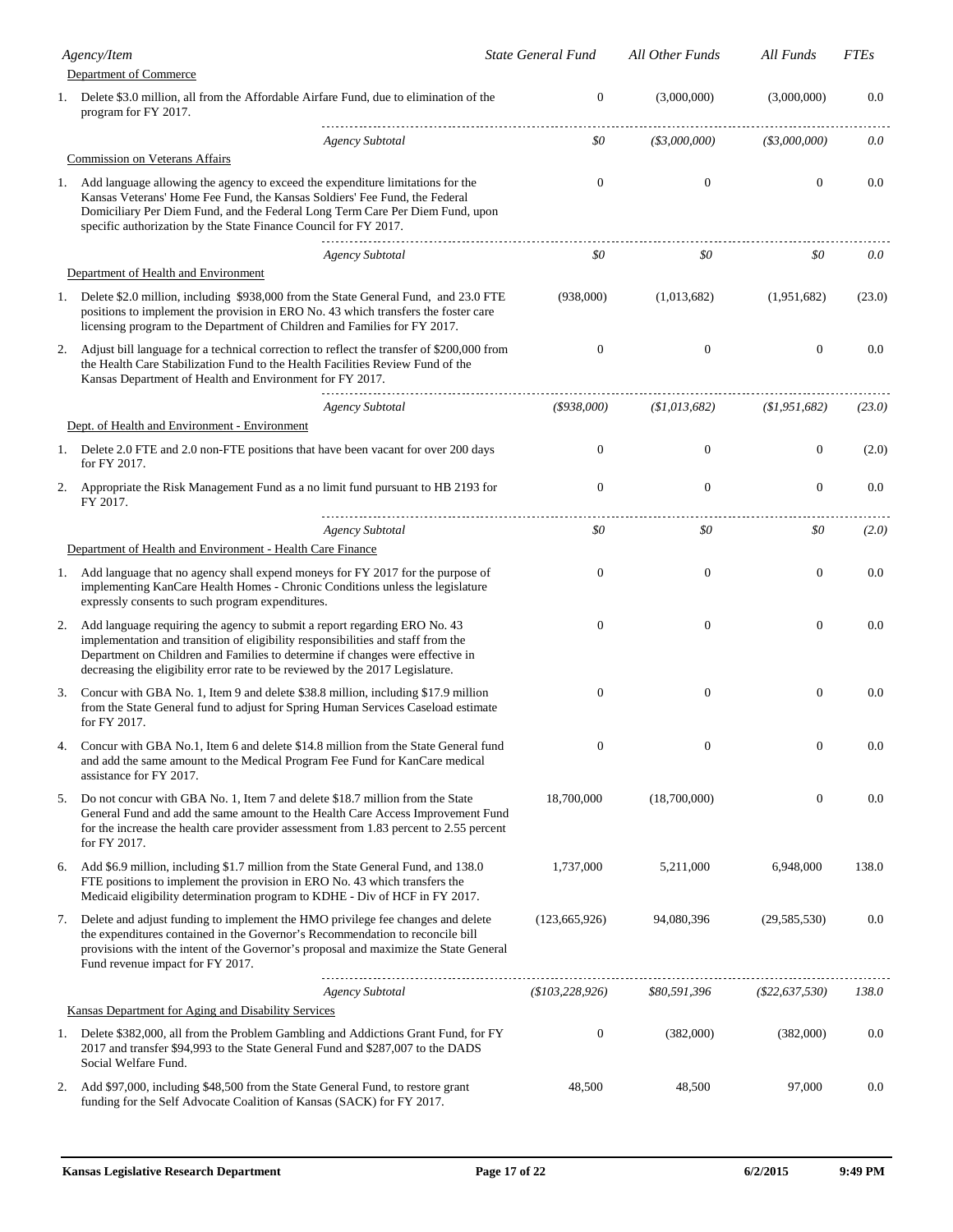|    | Agency/Item                                                                                                                                                                                                                                                                                                                                                                                                             |  | <b>State General Fund</b> | All Other Funds  | All Funds        | <b>FTEs</b> |
|----|-------------------------------------------------------------------------------------------------------------------------------------------------------------------------------------------------------------------------------------------------------------------------------------------------------------------------------------------------------------------------------------------------------------------------|--|---------------------------|------------------|------------------|-------------|
|    | 3. Concur with GBA No. 1, Item 9, to fund the spring Human Services Consensus<br>Caseload estimate to add \$7.5 million from the State General Fund and delete \$46.3<br>million from other funding sources for FY 2017.                                                                                                                                                                                                |  | $\Omega$                  | $\Omega$         | $\Omega$         | 0.0         |
| 4. | Concur with GBA No. 1, Item 2, to transfer the remaining balance in Problem<br>Gambling and Addictions Grant Fund to the State General Fund at the end of FY<br>2017.                                                                                                                                                                                                                                                   |  | $\mathbf{0}$              | $\mathbf{0}$     | $\mathbf{0}$     | 0.0         |
| 5. | Delete and adjust funding to implement the HMO privilege fee changes and delete<br>the expenditures contained in the Governor's Recommendation to reconcile bill<br>provisions with the intent of the Governor's proposal and maximize the State General<br>Fund revenue impact.                                                                                                                                        |  | (12,949,851)              | (16,635,679)     | (29, 585, 530)   | 0.0         |
|    | <b>Agency Subtotal</b>                                                                                                                                                                                                                                                                                                                                                                                                  |  | (\$12,901,351)            | (\$16,969,179)   | $(\$29,870,530)$ | 0.0         |
|    | Department for Children and Families                                                                                                                                                                                                                                                                                                                                                                                    |  |                           |                  |                  |             |
|    | 1. Add \$888,791 from all funding sources which includes a reduction of \$799,000 from<br>the State General Fund, and a reduction of 115.0 FTE positions to implement the<br>provision of ERO No. 43 which transfers the medicaid eligibility determination<br>program to the Department of Environment and which transfers the foster care<br>licensing program to the Department of Children and Families in FY 2017. |  | (799,000)                 | 1,687,791        | 888,791          | (115.0)     |
| 2. | Delete \$301,222 from all funding sources including an addition of \$355,460 from the<br>State General Fund to implement the provisions of Senate Sub. for HB 2258 for FY<br>2017.                                                                                                                                                                                                                                      |  | 355,460                   | (656, 682)       | (301, 222)       | 0.0         |
| 3. | Concur with GBA No. 1, Item 5, to add a new federal fund and expenditures of \$6.3<br>million, all from federal funds, for a SNAP Employment and Training Pilot program<br>for FY 2017.                                                                                                                                                                                                                                 |  | $\mathbf{0}$              | $\boldsymbol{0}$ | $\mathbf{0}$     | 0.0         |
| 4. | Concur with GBA No. 1, Item 9, to fund the spring Human Services Consensus<br>Caseload estimate to add \$7.5 million from the State General Fund and delete \$0.9<br>million from other funding sources for FY 2017.                                                                                                                                                                                                    |  | $\boldsymbol{0}$          | $\boldsymbol{0}$ | $\boldsymbol{0}$ | 0.0         |
|    | <b>Agency Subtotal</b>                                                                                                                                                                                                                                                                                                                                                                                                  |  | ( \$443, 540)             | \$1,031,109      | \$587,569        | (115.0)     |
|    | Osawatomie State Hospital                                                                                                                                                                                                                                                                                                                                                                                               |  |                           |                  |                  |             |
|    | 1. Add \$500,000, all from the State General Fund, for operational expenditures for FY<br>2017.                                                                                                                                                                                                                                                                                                                         |  | 500,000                   | $\boldsymbol{0}$ | 500,000          | 0.0         |
|    | <b>Agency Subtotal</b>                                                                                                                                                                                                                                                                                                                                                                                                  |  | \$500,000                 | \$0              | \$500,000        | 0.0         |
|    | <b>Larned State Hospital</b>                                                                                                                                                                                                                                                                                                                                                                                            |  |                           |                  |                  |             |
|    | 1. Delete language specifically restricting Pawnee County reimbursements related to the<br>Larned State Hospital Sexual Predator Treatment Program New Crimes Fund for FY<br>2017, to standardize reimbursement rates for all counties as established by Sub. for<br>SB 12.                                                                                                                                             |  | $\mathbf{0}$              | $\boldsymbol{0}$ | $\boldsymbol{0}$ | 0.0         |
|    | <b>Agency Subtotal</b>                                                                                                                                                                                                                                                                                                                                                                                                  |  | \$0                       | \$0              | \$0              | 0.0         |
|    | Kansas Guardianship Program                                                                                                                                                                                                                                                                                                                                                                                             |  |                           |                  |                  |             |
| 1. | Add \$46,493, all from the State General Fund, to restore operating reductions for FY<br>2017.                                                                                                                                                                                                                                                                                                                          |  | 46,493                    | $\mathbf{0}$     | 46,493           | 0.0         |
| 2. | Concur with GBA No. 1, Item 8, to add \$5,556, all from the State General Fund, for<br>technical correction for FY 2017.                                                                                                                                                                                                                                                                                                |  | $\theta$                  | $\boldsymbol{0}$ | $\boldsymbol{0}$ | 0.0         |
|    | <b>Agency Subtotal</b>                                                                                                                                                                                                                                                                                                                                                                                                  |  | \$46,493                  | \$0              | \$46,493         | 0.0         |
|    | <b>Board of Regents</b>                                                                                                                                                                                                                                                                                                                                                                                                 |  |                           |                  |                  |             |
| 1. | Add \$750,000, all from the State General Fund, for the Incentive for Technical<br>Education for FY 2017.                                                                                                                                                                                                                                                                                                               |  | 750,000                   | $\boldsymbol{0}$ | 750,000          | 0.0         |
| 2. | Add language allowing the agency to expend \$20,000, all from within existing<br>resources, for additional membership dues for the Midwest Higher Education<br>Compact for FY 2017.                                                                                                                                                                                                                                     |  | $\mathbf{0}$              | $\boldsymbol{0}$ | $\boldsymbol{0}$ | 0.0         |
| 3. | Add language allowing for tuition increase at the 2016 school year rate adding the<br>Consumer Price Index plus 2.0 percent for school year 2017.                                                                                                                                                                                                                                                                       |  | $\Omega$                  | $\boldsymbol{0}$ | $\mathbf{0}$     | 0.0         |
| 4. | Add language to the Incentive for Career Technical Education appropriation<br>requiring the incentives to be prorated if the total request exceeds the appropriated<br>amount for FY 2017.                                                                                                                                                                                                                              |  | $\mathbf{0}$              | $\boldsymbol{0}$ | $\boldsymbol{0}$ | 0.0         |
| 5. | Add \$770,000, all from the State General Fund, for a new forensic program at<br>Washburn university for FY 2017.                                                                                                                                                                                                                                                                                                       |  | 770,000                   | $\mathbf{0}$     | 770,000          | 0.0         |
|    | <b>Agency Subtotal</b>                                                                                                                                                                                                                                                                                                                                                                                                  |  | \$1,520,000               | \$0              | \$1,520,000      | 0.0         |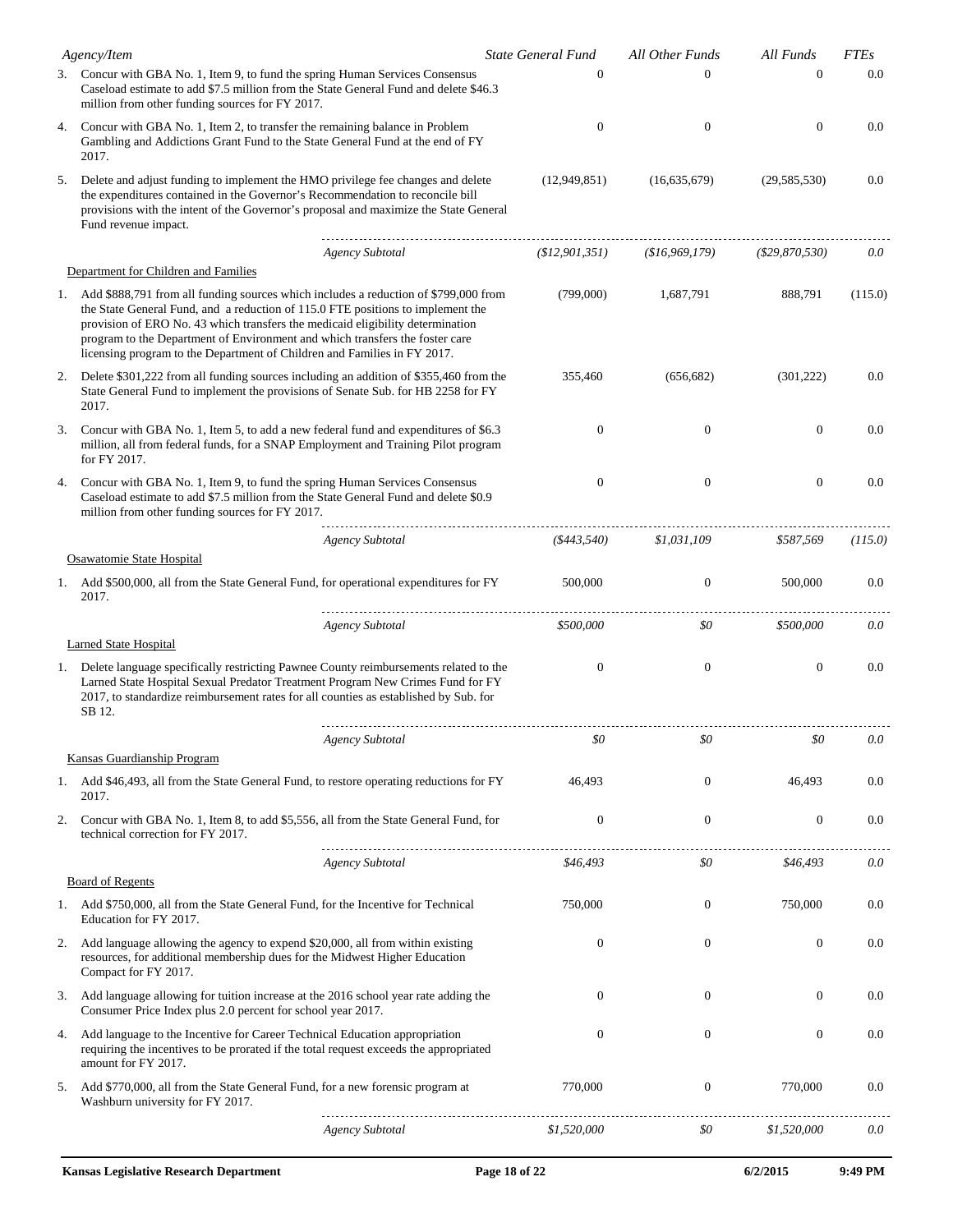|    | Agency/Item<br><b>Kansas State University</b>                                                                                                                                                                                                                                        |                        | <b>State General Fund</b> | All Other Funds  | All Funds        | <b>FTEs</b> |
|----|--------------------------------------------------------------------------------------------------------------------------------------------------------------------------------------------------------------------------------------------------------------------------------------|------------------------|---------------------------|------------------|------------------|-------------|
|    | 1. Add \$3.7 million, all from the Educational Building Fund, for debt service on College<br>of Architecture Planning and Design bonds for FY 2017.                                                                                                                                  |                        | 0                         | 3,700,000        | 3,700,000        | 0.0         |
|    |                                                                                                                                                                                                                                                                                      | <b>Agency Subtotal</b> | \$0                       | \$3,700,000      | \$3,700,000      | 0.0         |
|    | University of Kansas Medical Center                                                                                                                                                                                                                                                  |                        |                           |                  |                  |             |
| 1. | Add language to the cancer center research appropriation for the dollar for dollar<br>matching funds from the University and report to House Appropriations and Senate<br>Ways and Means Committees on the economic value and jobs created with this<br>funding for FY 2017.         |                        | $\mathbf{0}$              | $\mathbf{0}$     | $\boldsymbol{0}$ | 0.0         |
| 2. | Delete \$1.8 million, all from the State General Fund, for debt service payments for<br>the Health Education Building for FY 2017. These payments will be made through<br>the Department of Administration.                                                                          |                        | (1,766,150)               | $\mathbf{0}$     | (1,766,150)      | 0.0         |
|    |                                                                                                                                                                                                                                                                                      | <b>Agency Subtotal</b> | (\$1,766,150)             | \$0              | (\$1,766,150)    | 0.0         |
|    | Fort Hays State University                                                                                                                                                                                                                                                           |                        |                           |                  |                  |             |
|    | 1. Add \$13.9 million, all from special revenue funds, for the construction of a new<br>Department of Art building and parking lot for FY 2017.                                                                                                                                      |                        | $\overline{0}$            | 13,850,000       | 13,850,000       | 0.0         |
| 2. | Add \$1.6 million, all from special revenue funds, to raze Wiest Hall "B" for FY 2017.                                                                                                                                                                                               |                        | $\mathbf{0}$              | 1,580,000        | 1,580,000        | 0.0         |
|    |                                                                                                                                                                                                                                                                                      | <b>Agency Subtotal</b> | \$0                       | \$15,430,000     | \$15,430,000     | 0.0         |
|    | <b>Pittsburg State University</b>                                                                                                                                                                                                                                                    |                        |                           |                  |                  |             |
| 1. | Concur with GBA No. 1, Item 11, and delete \$243,596, all from the State General<br>Fund, to update State General Funded debt service payments and make further<br>technical adjustments of \$135,596 to allow the GBA to correctly reflect debt service<br>payments for FY 2017.    |                        | 135,596                   | $\mathbf{0}$     | 135,596          | 0.0         |
|    |                                                                                                                                                                                                                                                                                      | <b>Agency Subtotal</b> | \$135,596                 | \$0              | \$135,596        | 0.0         |
|    | Wichita State University                                                                                                                                                                                                                                                             |                        |                           |                  |                  |             |
|    | 1. Add language to the aviation research appropriation for the dollar for dollar matching<br>funds from the University and report to House Appropriations and Senate Ways and<br>Means Committees on the economic value and jobs created with this funding for FY<br>2017.           |                        | $\mathbf{0}$              | $\mathbf{0}$     | $\mathbf{0}$     | 0.0         |
|    | <b>State Historical Society</b>                                                                                                                                                                                                                                                      | <b>Agency Subtotal</b> | \$0                       | \$0              | \$0              | 0.0         |
| 1. | Delete \$42,500, all from the General Fee Fund, for replacement of the State Archives<br>roof for FY 2017. The funding authorization has been moved to FY 2016.                                                                                                                      |                        | $\mathbf{0}$              | (42,500)         | (42,500)         | 0.0         |
|    |                                                                                                                                                                                                                                                                                      | <b>Agency Subtotal</b> | \$0                       | ( \$42,500)      | ( \$42,500)      | 0.0         |
|    | Department of Corrections                                                                                                                                                                                                                                                            |                        |                           |                  |                  |             |
| 1. | Delete 1.0 FTE position that was added to accurately reflect the agency's FTE total<br>for FY 2017.                                                                                                                                                                                  |                        | $\mathbf{0}$              | $\boldsymbol{0}$ | $\boldsymbol{0}$ | (1.0)       |
| 2. | Concur with GBA No. 1, Item 9, to delete \$376,000, including \$946,000 from the<br>State General Fund, for juvenile out-of-home placements projected caseloads for FY<br>2017.                                                                                                      |                        | $\mathbf{0}$              | $\mathbf{0}$     | $\boldsymbol{0}$ | 0.0         |
| 3. | Concur with GBA No. 1, Item 11, to delete \$2.1 million, all from the State General<br>Fund, for debt service refunding for FY 2017.                                                                                                                                                 |                        | $\mathbf{0}$              | $\boldsymbol{0}$ | $\boldsymbol{0}$ | 0.0         |
| 4. | Delete \$2.5 million, all from the State General Fund, for estimated savings for<br>implementation of HB 2051 for FY 2017.                                                                                                                                                           |                        | (2,465,675)               | $\boldsymbol{0}$ | (2,465,675)      | 0.0         |
| 5. | Delete \$206,000, all from the State General Fund, for estimated savings for<br>implementation of HB 2336 for FY 2017.                                                                                                                                                               |                        | (206,000)                 | $\boldsymbol{0}$ | (206,000)        | 0.0         |
|    | <b>Adjutant General</b>                                                                                                                                                                                                                                                              | <b>Agency Subtotal</b> | ( \$2,671,675)            | \$0              | $(\$2,671,675)$  | (1.0)       |
|    | 1. Concur with GBA No. 1, Item 11 and delete \$2.6 million, all from the State General<br>Fund to update State General Funded debt service payments and make further<br>technical adjustments of \$40,283 to allow the GBA to correctly reflect debt service<br>payments in FY 2017. |                        | 40,283                    | $\boldsymbol{0}$ | 40,283           | 0.0         |
|    |                                                                                                                                                                                                                                                                                      | <b>Agency Subtotal</b> | \$40,283                  | \$0              | \$40,283         | 0.0         |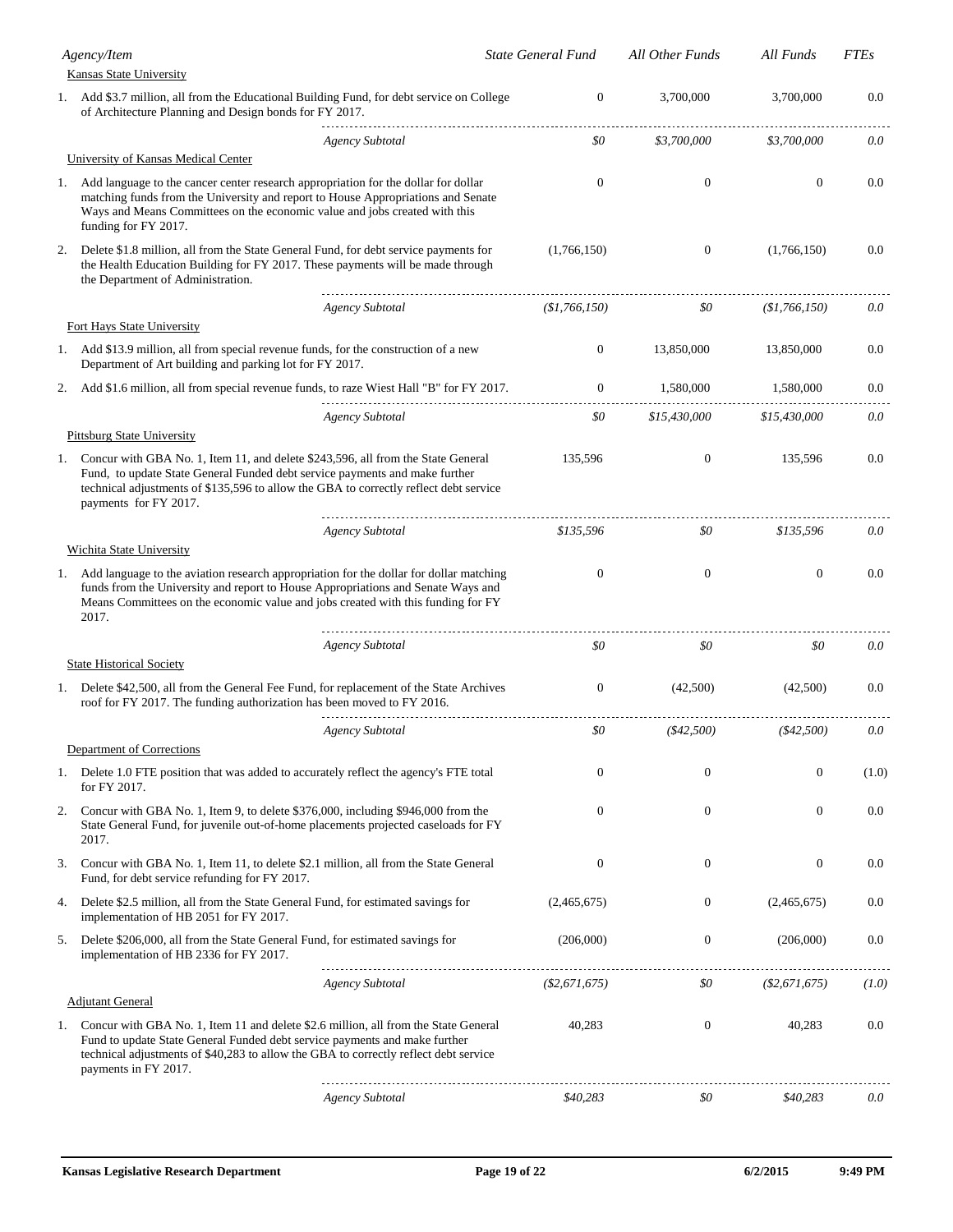|    | Agency/Item                                                                                                                                                                                                                                                                 | <b>State General Fund</b> | All Other Funds  | All Funds        | <b>FTEs</b> |
|----|-----------------------------------------------------------------------------------------------------------------------------------------------------------------------------------------------------------------------------------------------------------------------------|---------------------------|------------------|------------------|-------------|
|    | <b>State Fire Marshal</b>                                                                                                                                                                                                                                                   |                           |                  |                  |             |
| 1. | Add \$250,000, all from the Fire Marshal Fee Fund, and 2.0 non-FTE positions for FY<br>2017, subject to the passage of 2015 HB 2097.                                                                                                                                        | $\mathbf{0}$              | 250,000          | 250,000          | 0.0         |
| 2. | Delete 8.0 vacant unfunded FTE positions for FY 2017.                                                                                                                                                                                                                       | $\mathbf{0}$              | $\mathbf{0}$     | $\mathbf{0}$     | (8.0)       |
|    | <b>Agency Subtotal</b>                                                                                                                                                                                                                                                      | \$0                       | \$250,000        | \$250,000        | (8.0)       |
|    | <b>Highway Patrol</b>                                                                                                                                                                                                                                                       |                           |                  |                  |             |
| 1. | Add \$1.4 million, all from special revenue funds, to provide for the agency's newly<br>proposed compensation plan for non-supervisory personnel for FY 2017. In addition,<br>add language suspending state forfeiture fund usage provisions of KSA 60-4117 for<br>FY 2017. | $\Omega$                  | 1,449,486        | 1,449,486        | 0.0         |
|    | <b>Agency Subtotal</b>                                                                                                                                                                                                                                                      | \$0                       | \$1,449,486      | \$1,449,486      | 0.0         |
|    | <b>Kansas Bureau of Investigation</b>                                                                                                                                                                                                                                       |                           |                  |                  |             |
| 1. | Add language to deposit \$1 of the \$4 Division of Vehicles Modernization Surcharge<br>for total receipts not to exceed \$1.0 million in the Criminal Justice Information<br>System Line Fund for FY 2017.                                                                  | $\Omega$                  | $\boldsymbol{0}$ | $\boldsymbol{0}$ | 0.0         |
| 2. | Add \$1.0 million, all from the Criminal Justice Information System Line Fund, for<br>maintenance and support of the Kansas Criminal Justice Information System, for FY<br>2017.                                                                                            | $\theta$                  | 1,000,000        | 1,000,000        | 0.0         |
|    | <b>Agency Subtotal</b><br>Sentencing Commission                                                                                                                                                                                                                             | \$0                       | \$1,000,000      | \$1,000,000      | 0.0         |
|    | 1. Add \$20,000, all from the State General Fund, and 0.5 FTE position for a part-time<br>data entry position to assist the agency in processing backlogged felony journal<br>entries for FY 2017.                                                                          | 20,000                    | $\mathbf{0}$     | 20,000           | 0.5         |
|    | <b>Agency Subtotal</b>                                                                                                                                                                                                                                                      | \$20,000                  | \$0              | \$20,000         | 0.5         |
|    | Department of Agriculture                                                                                                                                                                                                                                                   |                           |                  |                  |             |
|    | 1. Add \$500,000, all from the Economic Development Initiatives Fund, for the<br>agricultural marketing program for FY 2017.                                                                                                                                                | $\Omega$                  | 500,000          | 500,000          | 0.0         |
| 2. | Delete language authorizing the Conservation Reserve Enhancement Program to<br>eliminate the program for FY 2017.                                                                                                                                                           | $\mathbf{0}$              | (448, 219)       | (448, 219)       | 0.0         |
| 3. | Add language authorizing the agency to prorate license fees and alter license due<br>dates as needed in order to transition to online license applications and renewals for<br>FY 2017.                                                                                     | $\mathbf{0}$              | $\boldsymbol{0}$ | $\mathbf{0}$     | 0.0         |
|    | <b>Agency Subtotal</b>                                                                                                                                                                                                                                                      | \$0                       | \$51,781         | \$51,781         | 0.0         |
|    | Kansas State Fair Board                                                                                                                                                                                                                                                     |                           |                  |                  |             |
| 1. | Transfer \$100,000, all from the State General Fund, to the State Fair Capital<br>Improvements Fund to match a portion of the agency's contribution for FY 2017.                                                                                                            | $\boldsymbol{0}$          | $\boldsymbol{0}$ | $\boldsymbol{0}$ | 0.0         |
|    | <b>Agency Subtotal</b><br>Kansas Water Office                                                                                                                                                                                                                               | \$0                       | \$0              | \$0              | 0.0         |
| 1. | Convert expenditures for bond payments on John Redmond Reservoir dredging to<br>transfers to the State General Fund in order to properly confirm with the intent of the<br>State Finance Council resolution authorizing the bonding for FY 2017.                            | $\theta$                  | $\boldsymbol{0}$ | $\boldsymbol{0}$ | 0.0         |
| 2. | Add \$400,000, all from the State Water Plan Fund, for streambank stabilization for<br>FY 2017.                                                                                                                                                                             | $\theta$                  | 400,000          | 400,000          | 0.0         |
|    | <b>Agency Subtotal</b>                                                                                                                                                                                                                                                      | \$0                       | \$400,000        | \$400,000        | 0.0         |
|    | Department of Wildlife, Parks and Tourism                                                                                                                                                                                                                                   |                           |                  |                  |             |
| 1. | Delete 21.0 FTE positions that have been vacant greater than 365 days for FY 2017.                                                                                                                                                                                          | $\theta$                  | 0                | $\mathbf{0}$     | (21.0)      |
| 2. | Add \$375,000, all from special revenue funds, for land and water conservation<br>development for FY 2017.                                                                                                                                                                  | $\mathbf{0}$              | 375,000          | 375,000          | 0.0         |
|    | <b>Agency Subtotal</b>                                                                                                                                                                                                                                                      | \$0                       | \$375,000        | \$375,000        | (21.0)      |
|    | Children's Initiatives Fund                                                                                                                                                                                                                                                 |                           |                  |                  |             |
| 1. | Add language directing the Director of Accounts and Reports to withhold 10.0<br>percent of each Children's Initiatives Fund account until the Children's Cabinet<br>certifies all requested information has been provided for FY 2017.                                      | $\boldsymbol{0}$          | $\boldsymbol{0}$ | $\boldsymbol{0}$ | 0.0         |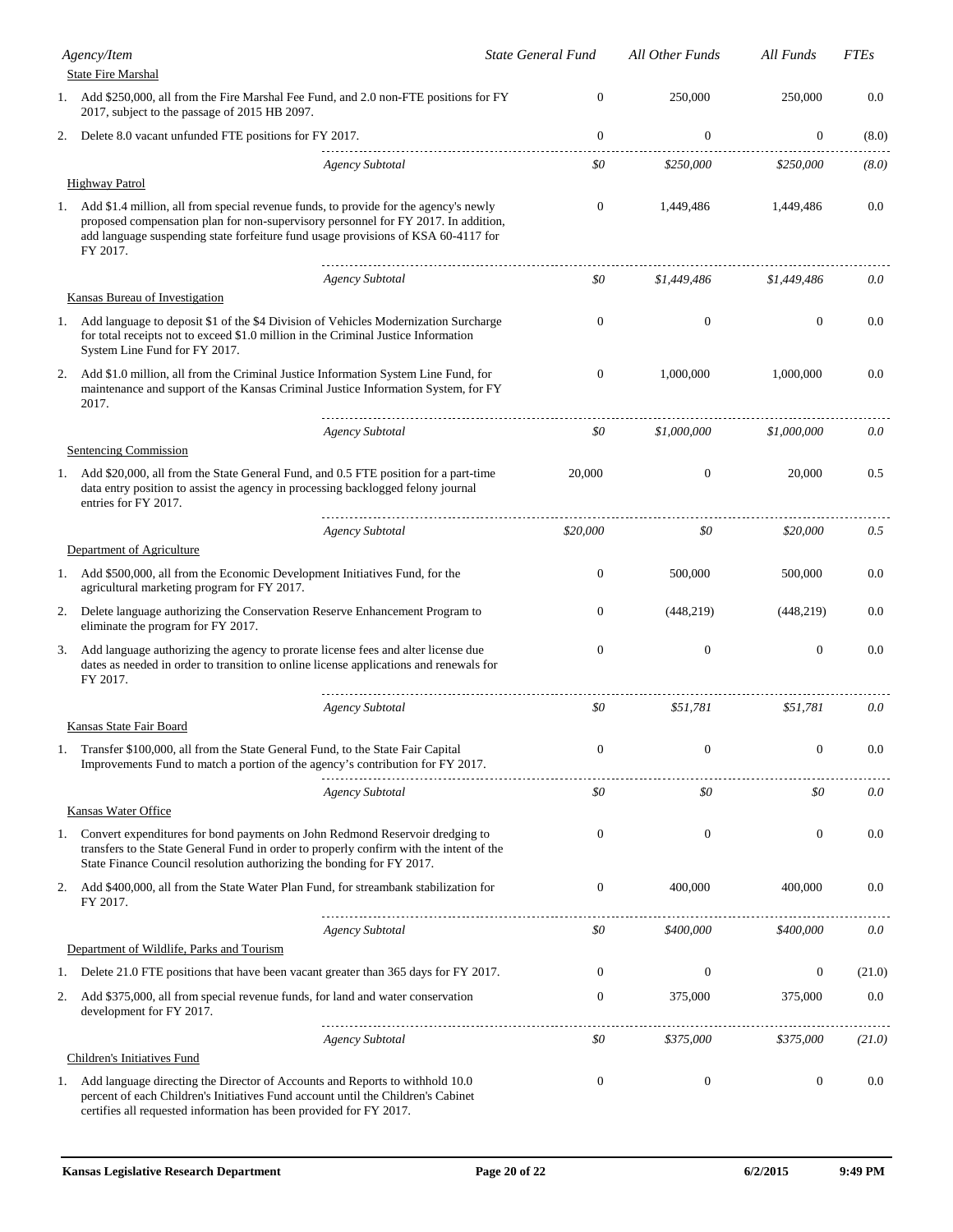|    | Agency/Item                                                                                                                                                                                                                                                               | <b>State General Fund</b> | All Other Funds | All Funds        | <b>FTEs</b> |
|----|---------------------------------------------------------------------------------------------------------------------------------------------------------------------------------------------------------------------------------------------------------------------------|---------------------------|-----------------|------------------|-------------|
|    | 2. Add language to utilize State General Fund moneys if balances in the Kansas<br>Endowment for Youth Fund or the Children's Initiatives Fund are insufficient to<br>cover appropriations and transfers for FY 2017.                                                      | $\Omega$                  | $\Omega$        | $\Omega$         | 0.0         |
|    | <b>Agency Subtotal</b>                                                                                                                                                                                                                                                    | \$0                       | \$0             | \$0              | 0.0         |
|    | Special Revenue Fund Transfers to State General Fund                                                                                                                                                                                                                      |                           |                 |                  |             |
| 1. | Delete \$1.7 million in transfers from special revenue funds to the State General Fund<br>from not increasing the revenue transfer from 10.0 percent to 20.0 percent for FY<br>2017.                                                                                      | $\mathbf{0}$              | $\mathbf{0}$    | $\mathbf{0}$     | 0.0         |
|    | <b>Agency Subtotal</b>                                                                                                                                                                                                                                                    | \$0                       | \$0             | \$0              | 0.0         |
|    | <b>Expanded Lottery Act Revenues Fund</b>                                                                                                                                                                                                                                 |                           |                 |                  |             |
|    | 1. Concur with GBA No. 1, Item 2, to add language allowing the transfer of the<br>unencumbered balance of the ELARF, estimated to be \$3.6 million, to the State<br>General Fund for FY 2017.                                                                             | $\theta$                  | $\mathbf{0}$    | $\mathbf{0}$     | 0.0         |
|    | <b>Agency Subtotal</b>                                                                                                                                                                                                                                                    | \$0                       | \$0             | \$0              | 0.0         |
|    | Other Statewide Adjustments                                                                                                                                                                                                                                               |                           |                 |                  |             |
|    | 1. Add language to prohibit agencies, excluding regents institutions, the State Library,<br>and the Historical Society from making expenditures on newpapers and magazines,<br>including electronic subscriptions, for FY 2017.                                           | $\theta$                  | $\mathbf{0}$    | $\theta$         | 0.0         |
|    | <b>Agency Subtotal</b>                                                                                                                                                                                                                                                    | \$0                       | \$0             | \$0              | 0.0         |
|    | <b>KPERS Policy Change</b>                                                                                                                                                                                                                                                |                           |                 |                  |             |
|    | 1. Add \$119.5 million, including \$92.9 million from the State General Fund to<br>eliminate the Governors proposed savings from the KPERS bonding and<br>reamortization pursuant to the passage of SB 228 for FY 2017.                                                   | 92,888,394                | 26,569,667      | 119,458,061      | 0.0         |
| 2. | Delete \$112.5 million, including \$97.8 million from the State General Fund, to<br>reduce the Kansas Public Employees Retirement System employer contribution rate<br>from 13.57 percent to 10.81 percent for FY 2017. This implements the provisions of<br>SB 228.      | (97, 842, 155)            | (14, 638, 395)  | (112,480,550)    | 0.0         |
| 3. | Delete \$13.6 million, including \$11.5 million from the State General Fund, to<br>suspend employer contributions to the Kansas Public Employees Retirement System<br>Group Insurance Fund, or Death and Disability Fund, for the final seven pay periods<br>for FY 2017. | (11,518,232)              | (2,079,977)     | (13,598,209)     | 0.0         |
|    | <b>Agency Subtotal</b>                                                                                                                                                                                                                                                    | (\$16,471,993)            | \$9,851,295     | $($ \$6,620,698) | 0.0         |
|    | <b>TOTAL: FY 2017</b>                                                                                                                                                                                                                                                     | $(\$71,330,042)$          | \$94,522,582    | \$23,192,540     | (31.0)      |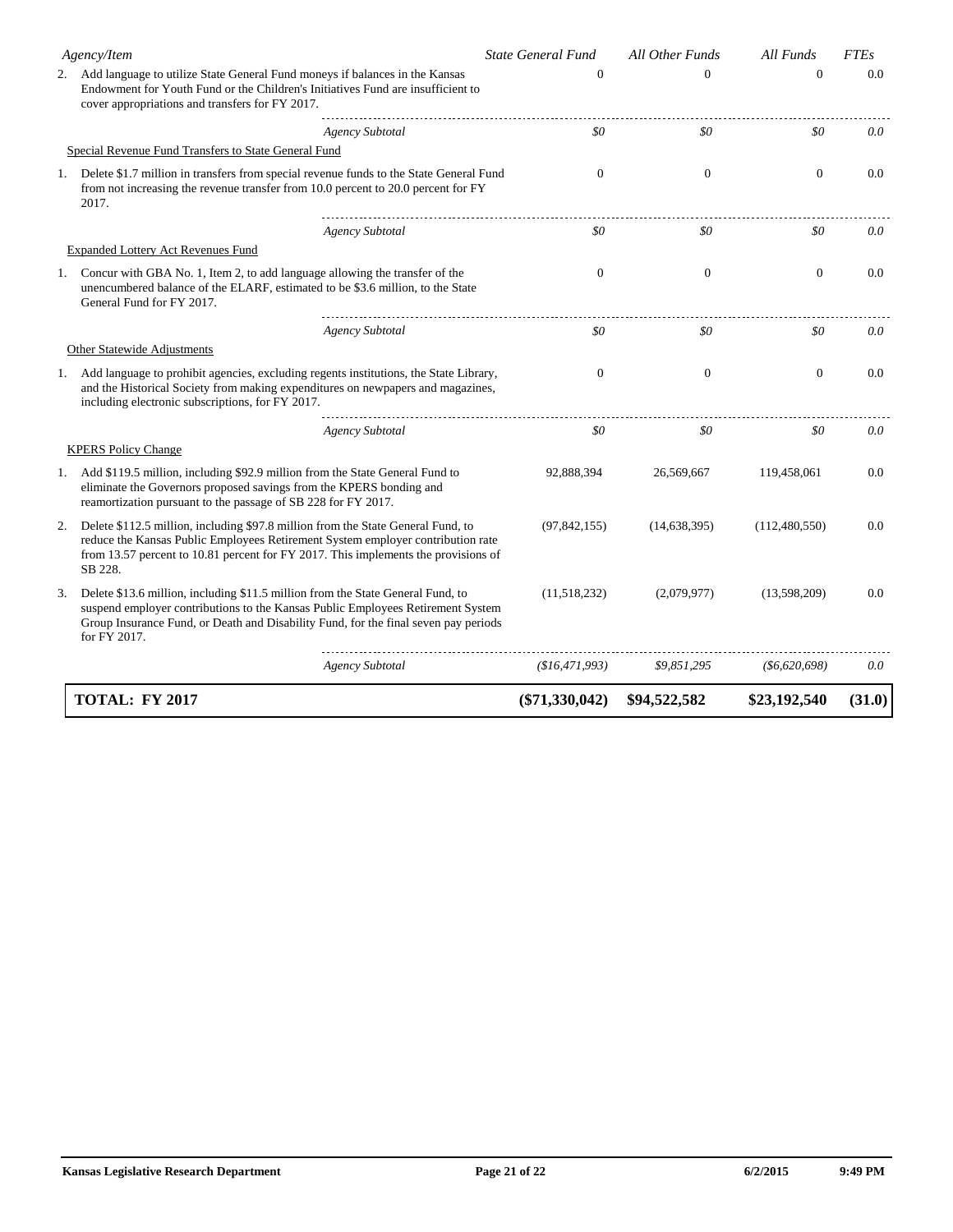| Agency/Item                                                                                       | State General Fund | All Other Funds | All Funds    | <b>FTEs</b> |
|---------------------------------------------------------------------------------------------------|--------------------|-----------------|--------------|-------------|
| <b>FY 2018</b><br><b>Highway Patrol</b>                                                           |                    |                 |              |             |
| 1. Add language suspending state for feiture fund usage provisions of KSA 60-4117 for<br>FY 2018. | $\Omega$           | $\theta$        | $\mathbf{0}$ | 0.0         |
| Agency Subtotal                                                                                   | \$0                | \$0             | \$0          | 0.0         |
| <b>TOTAL: FY 2018</b>                                                                             | \$0                | \$0             | \$0          | 0.0         |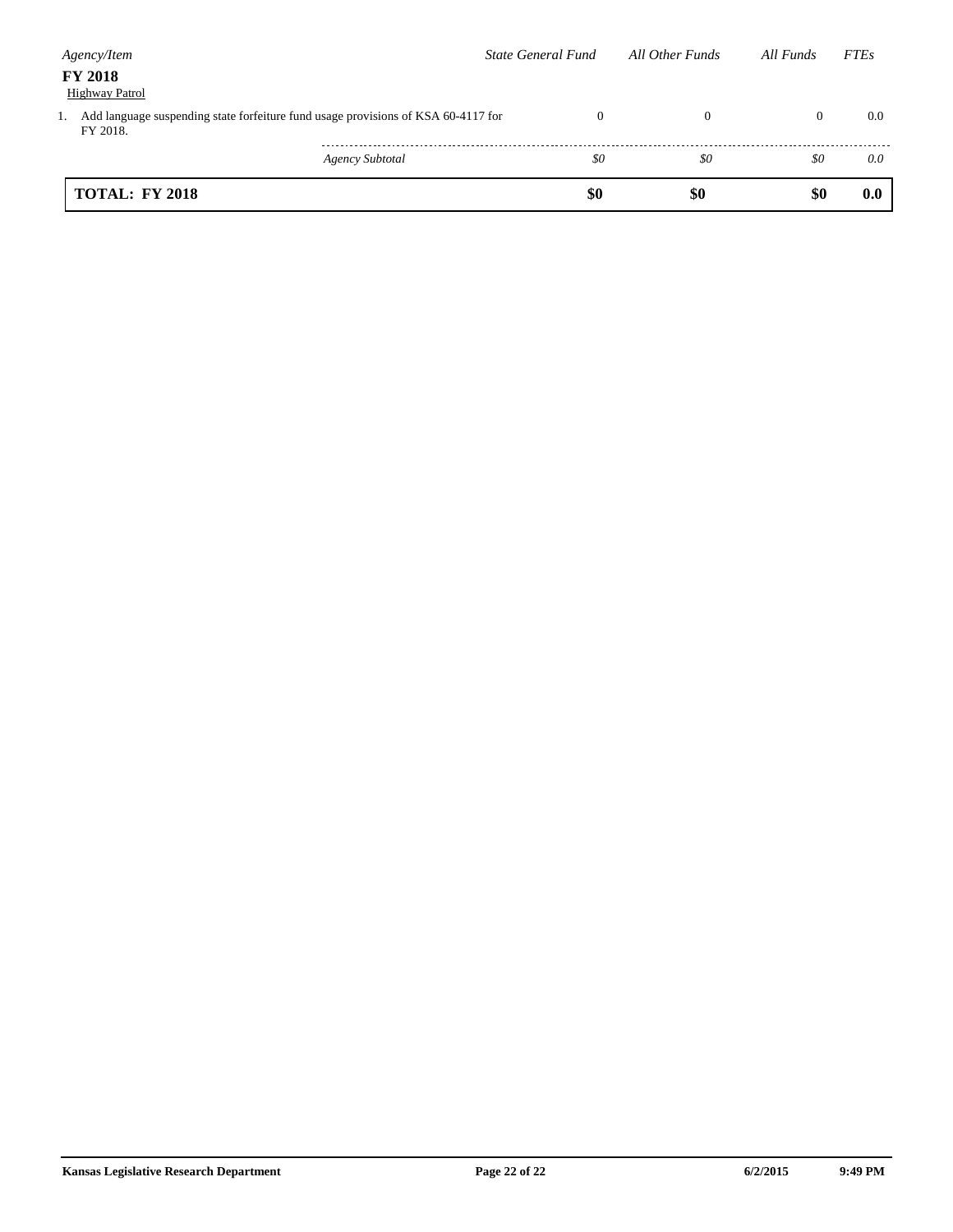| <b>House Committee Adjustments</b>                                                                                                                                                                                                                                                        | <b>Senate Adjustments</b>                                           | <b>Conference Committee</b>                                         |  |
|-------------------------------------------------------------------------------------------------------------------------------------------------------------------------------------------------------------------------------------------------------------------------------------------|---------------------------------------------------------------------|---------------------------------------------------------------------|--|
|                                                                                                                                                                                                                                                                                           |                                                                     |                                                                     |  |
|                                                                                                                                                                                                                                                                                           | <b>Mega Bill</b>                                                    |                                                                     |  |
| <b>Sub. for HB 2370</b>                                                                                                                                                                                                                                                                   | Senate Sub. for House Bill 2135                                     | <b>CCR for House Sub. for SB 112</b>                                |  |
| -Department of Agriculture<br>Sec. --                                                                                                                                                                                                                                                     | -Department of Agriculture<br>Sec. --                               | -Department of Agriculture<br><b>Sec. --</b>                        |  |
| 1. Add \$2.5 million, all from special revenue funds, for<br>agency requested increases for operating expenditures in<br>FY 2015.                                                                                                                                                         | 1. Concur with the House and add the funding.                       | 1. Concur with the House and add the funding.                       |  |
| -Attorney General<br>Sec. --                                                                                                                                                                                                                                                              | -Attorney General<br>Sec. --                                        | -Attorney General<br>Sec. --                                        |  |
| 1. Add \$77,527, all from special revenue funds, for 2.0 non-<br>FTE Cooperative Disability Investigators in FY 2015.                                                                                                                                                                     | 1. Concur with the House and add the funding and the<br>positions.  | 1. Concur with the House and add the funding and the<br>positions.  |  |
| 2. Add \$150,000, all from special revenue funds, for current<br>litigation in FY 2015.                                                                                                                                                                                                   | 2. Concur with the House and add the funding.                       | 2. Concur with the House and add the funding.                       |  |
| Sec. -- - - Office of Administrative Hearings                                                                                                                                                                                                                                             | Sec. --<br>-Office of Administrative Hearings                       | Sec. -- - - Office of Administrative Hearings                       |  |
| 1. Add \$39,792, all from the Administrative Hearings Office<br>Fund, for a supplemental request for salary increases<br>related to the agency converting 5.0 FTE positions to non-<br>FTE unclassified permanent positions as well as hiring a<br>temporary office assistant in FY 2015. | 1. Concur with the House and add the funding.                       | 1. Concur with the House and add the funding.                       |  |
| 2. Add \$13,000, all from the Administrative Hearings Office<br>Fund, for a supplemental request for expenditures to OITS<br>to use the KS.LOC network in FY 2015.                                                                                                                        | 2. Concur with the House and add the funding.                       | 2. Concur with the House and add the funding.                       |  |
| Sec. --  State Fire Marshal                                                                                                                                                                                                                                                               | -State Fire Marshal<br>Sec. --                                      | —State Fire Marshal<br><b>Sec. --</b>                               |  |
| 1. Delete 8.0 vacant unfunded FTE positions in FY 2015.                                                                                                                                                                                                                                   | 1. Did not consider deleting the positions.                         | 1. Concur with the House and delete the positions.                  |  |
| - Dept. of Health and Environment -<br>Sec. --<br><b>Environment</b>                                                                                                                                                                                                                      | -Dept. of Health and Environment -<br>Sec. --<br><b>Environment</b> | Sec. -- - - Dept. of Health and Environment -<br><b>Environment</b> |  |
| 1. Add \$4.0 million, all from special revenue funds, for<br>agency requested adjustments for operating expenditures<br>in FY 2015.                                                                                                                                                       | 1. Concur with the House and add the funding.                       | 1. Concur with the House and add the funding.                       |  |
| Sec. --  - Kansas Lottery                                                                                                                                                                                                                                                                 | -Kansas Lottery<br><b>Sec. --</b>                                   | -Kansas Lottery<br>$Sec. -$                                         |  |
| 1. Add \$286,375, all from special revenue funds, for a new<br>sales force automation system in FY 2015.                                                                                                                                                                                  | 1. Concur with the House and add the funding.                       | 1. Concur with the House and add the funding.                       |  |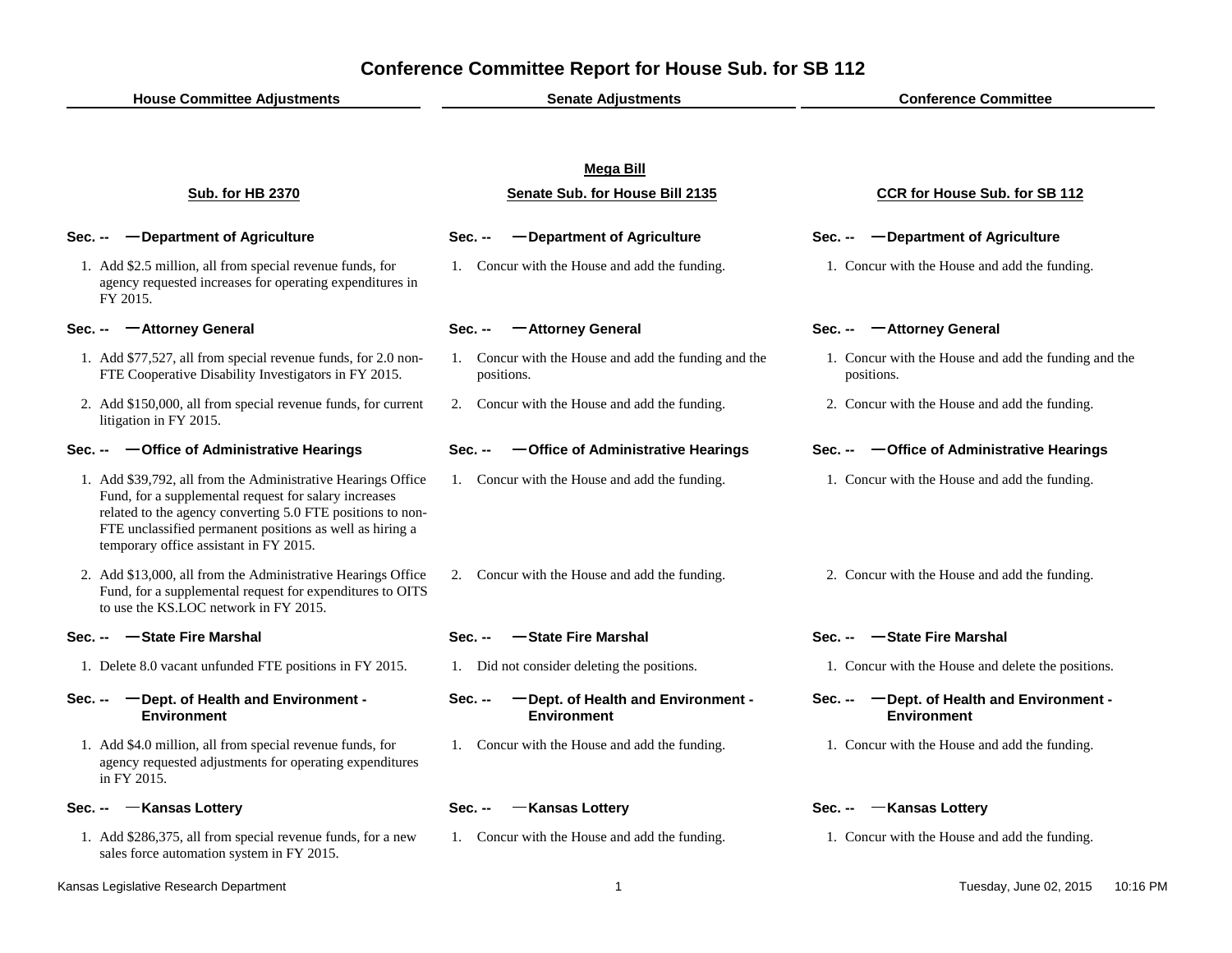| <b>House Committee Adjustments</b> |  |
|------------------------------------|--|
|------------------------------------|--|

- 2. Add \$641,755, all from special revenue funds, for a 2. Concur with the House and add the funding. 2. Concur with the House and add the funding. reduction of salaries and wages shrinkage in FY 2015.
- 3. Did not recommend adding the funding.
- 4. Concur with GBA No. 1, Item 2, to add \$4.4 million, all 4. Concur with the House and adopt the GBA. 4. Concur with the House and adopt the GBA. from special revenue funds, due to increases in expanded gaming revenue in FY 2015.

### **Sec. --**

1. Concur with GBA No 1, Item 3, and add \$918,543 to restore the Division of Vehicles Operating Fund allotment and increase expenditure authority in FY 2015.

### **Sec. -- Securities Commissioner**

1. Add \$139,760, all from special revenue funds, for 1. Concur with the House and add the funding. 1. Concur with the House and add the funding. investor education and protection in FY 2015.

### **Sec. -- Kansas Water Office**

1. Add \$1.2 million, all from special revenue funds, for 1. Concur with the House and add the funding. 1. Concur with the House and add the funding. agency requested increases for operating expenditures in FY 2015.

### **Sec. --**

1. Pay \$103, all from existing resources in the agency's State 1. Concur with the House and pay the claim. 1. Concur with the House and pay the claim. General Fund operations account, for claims against the state in FY 2015.

### **Sec. --**

1. Pay \$595, all from existing resources in the agency's State 1. Concur with the House and pay the claim. 1. Concur with the House and pay the claim. General Fund operations account, for claims against the state in FY 2015.

1. Pay \$1,490, all from existing resources in the agency's 1. Concur with the House and pay the claim. The House and pay the claim. State General Fund operations account, for claims against the state in FY 2015.

- 
- Did not recommend adding the funding. The state of the 3. Add \$20,000, all from special revenue funds, for the 3. Add \$20,000, all from special revenue funds, for the purchase of video conferencing equipment in FY 2015.
	-

### **Department of Revenue Sec. -- Department of Revenue Sec. -- Department of Revenue**

Do not concur with GBA No 1, Item 3, and add \$918,543 to restore the Division of Vehicles Operating Fund allotment and increase expenditure authority in FY 2015.

- 
- 
- 

### **Ellsworth Correctional Facility Sec. 2 Ellsworth Correctional Facility Sec. 2 Ellsworth Correctional Facility**

#### **House Committee Adjustments Senate Adjustments Conference Committee**

- 
- purchase of video conferencing equipment in FY 2015.
- 

1. Concur with the Senate and do not add the funding.

### **Sec. -- Securities Commissioner Sec. -- Securities Commissioner**

### **Sec. -- Kansas Water Office Sec. -- Kansas Water Office**

### **El Dorado Correctional Facility Sec. 2 El Dorado Correctional Facility Sec. 2 El Dorado Correctional Facility**

### **Sec. -- Hutchinson Correctional Facility Sec. 2 Hutchinson Correctional Facility Sec. 2 Hutchinson Correctional Facility**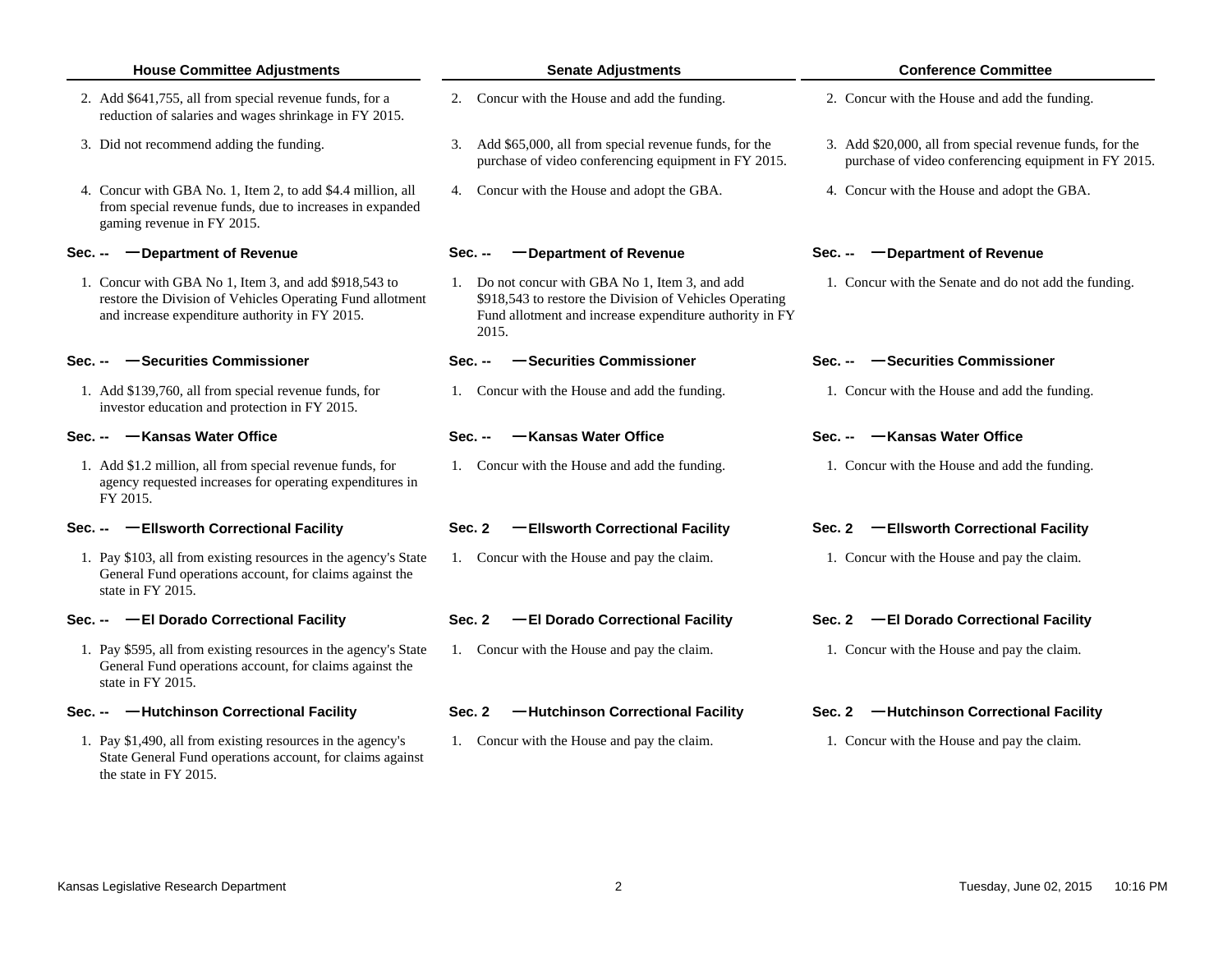| <b>House Committee Adjustments</b>                                                                                                                                                                                             | <b>Senate Adjustments</b>                                                                | <b>Conference Committee</b>                                                              |
|--------------------------------------------------------------------------------------------------------------------------------------------------------------------------------------------------------------------------------|------------------------------------------------------------------------------------------|------------------------------------------------------------------------------------------|
| -Lansing Correctional Facility<br>Sec. --                                                                                                                                                                                      | Sec. 2<br>-Lansing Correctional Facility                                                 | -Lansing Correctional Facility<br>Sec. 2                                                 |
| 1. Pay \$48, all from existing resources in the agency's State<br>General Fund operations account, for claims against the<br>state in FY 2015.                                                                                 | 1. Concur with the House and pay the claim.                                              | 1. Concur with the House and pay the claim.                                              |
| -Norton Correctional Facility<br>Sec. --                                                                                                                                                                                       | Sec. 2<br>-Norton Correctional Facility                                                  | Sec. 2 -Norton Correctional Facility                                                     |
| 1. Pay \$244, all from existing resources in the agency's State<br>General Fund operations account, for claims against the<br>state in FY 2015.                                                                                | 1. Concur with the House and pay the claim.                                              | 1. Concur with the House and pay the claim.                                              |
| Sec. -- - Larned State Hospital                                                                                                                                                                                                | -Larned State Hospital<br>Sec. 3                                                         | -Larned State Hospital<br>Sec. 3                                                         |
| 1. Pay \$150, all from existing resources in the Larned State<br>Hospital - Operating Expenditures account of the State<br>General Fund, to Gloria Ibara for inadequate medical care<br>in FY 2015.                            | 1. Concur with the House and pay the claim.                                              | 1. Concur with the House and pay the claim.                                              |
| 2. Pay \$57, all from existing resources in the Larned State<br>Hospital - Operating Expenditures account of the State<br>General Fund, to J. Richard A. Quillen for personal<br>property loss in FY 2015.                     | 2. Concur with the House and pay the claim.                                              | 2. Concur with the House and pay the claim.                                              |
| -Department of Revenue<br>Sec. --                                                                                                                                                                                              | -Department of Revenue<br>Sec. 4                                                         | -Department of Revenue<br>Sec. 4                                                         |
| 1. Pay \$41,279, all from the Motor-Vehicle Fuel Tax Refund<br>Fund, for refund requests submitted after the one-year<br>statute of limitations in FY 2015.                                                                    | 1. Concur with the House and pay the claims.                                             | 1. Concur with the House and pay the claims.                                             |
| Sec. 2 - Kansas Board of Examiners in Fitting<br>and Dispensing of Hearing Instruments                                                                                                                                         | -Kansas Board of Examiners in Fitting<br>Sec. 6<br>and Dispensing of Hearing Instruments | -Kansas Board of Examiners in Fitting<br>Sec. 6<br>and Dispensing of Hearing Instruments |
| 1. Add \$2,500, all from the Hearing Instrument Litigation<br>Fund, and delete \$2,500, all from the Hearing Instrument<br>Board Fee Fund, to reflect the Governor's<br>recommendation for litigation expenditures in FY 2015. | 1. Concur with the House and adjust the funding.                                         | 1. Concur with the House and adjust the funding.                                         |
| -Behavioral Sciences Regulatory Board<br>Sec. 3                                                                                                                                                                                | -Behavioral Sciences Regulatory Board<br>Sec. 7                                          | -Behavioral Sciences Regulatory Board<br>Sec. 7                                          |
| 1. Add language increasing the expenditure limitation for<br>official hospitality from the Behavioral Sciences<br>Regulatory Board Fee Fund by \$500 to \$1,000 in FY 2015                                                     | 1. Concur with the House and add the language.                                           | 1. Concur with the House and add the language.                                           |
| Sec. 4 - Board of Healing Arts                                                                                                                                                                                                 | -Board of Healing Arts<br>Sec. 8                                                         | -Board of Healing Arts<br>Sec. 8                                                         |
| 1. Add \$35,000, all from the Medical Records Maintenance<br>Trust Fund, and delete \$35,000, all from the Healing Arts<br>Fee Fund, to reflect the Governor's recommendation in FY<br>2015.                                   | 1. Concur with the House and adjust the funding.                                         | 1. Concur with the House and adjust the funding.                                         |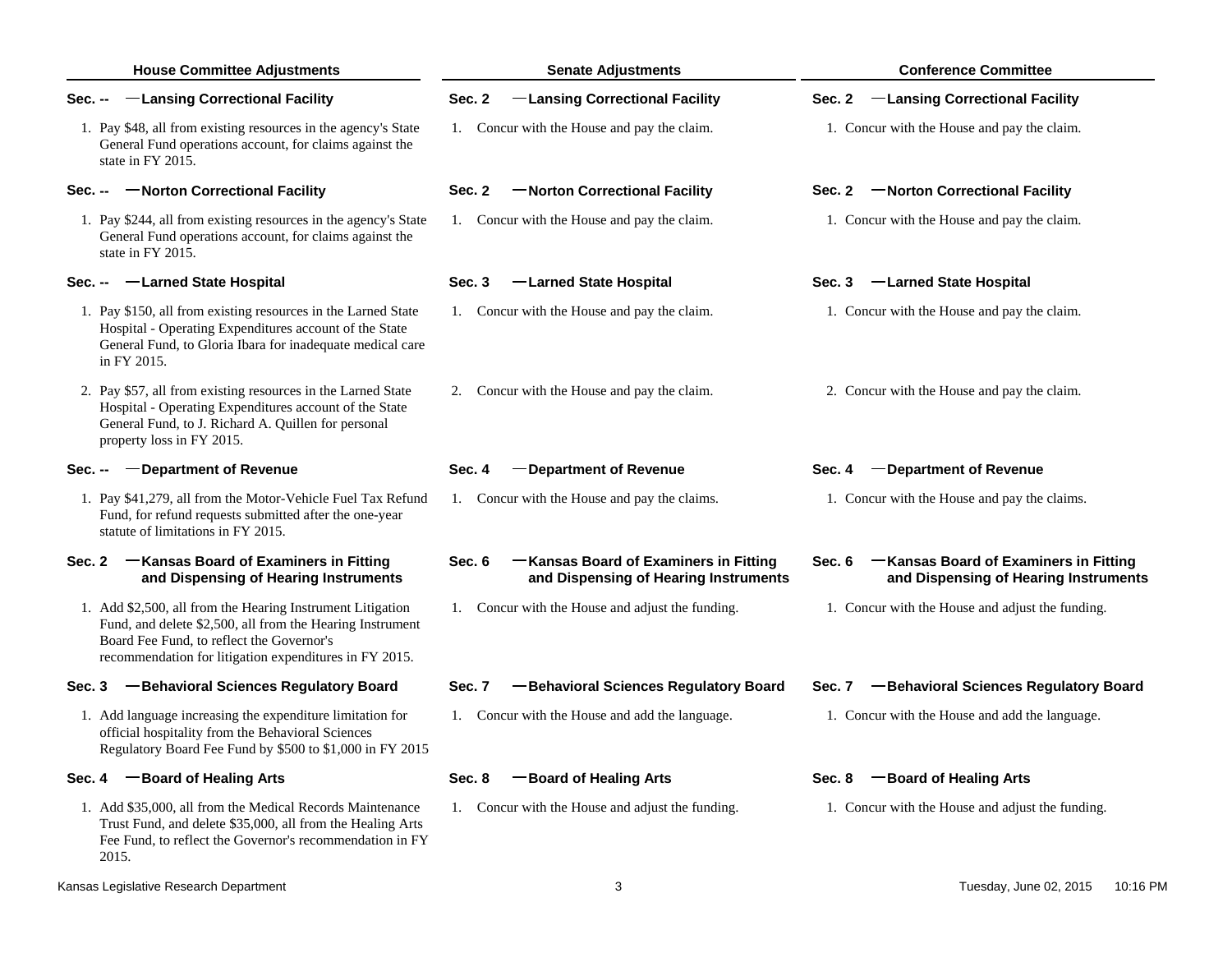| <b>House Committee Adjustments</b>                                                                                                                                                                                         | <b>Senate Adjustments</b>                                                                                                                            | <b>Conference Committee</b>                                        |
|----------------------------------------------------------------------------------------------------------------------------------------------------------------------------------------------------------------------------|------------------------------------------------------------------------------------------------------------------------------------------------------|--------------------------------------------------------------------|
| -State Bank Commissioner<br>Sec. 5                                                                                                                                                                                         | -State Bank Commissioner<br>Sec. 9                                                                                                                   | -State Bank Commissioner<br>Sec. 9                                 |
| 1. Add \$99,636, all from the Bank Commissioner Fee Fund,<br>for administration in FY 2015.                                                                                                                                | 1. Concur with the House and add the funding.                                                                                                        | 1. Concur with the House and add the funding.                      |
| Sec. 7 - Board of Nursing                                                                                                                                                                                                  | Sec. 10 $-$ Board of Nursing                                                                                                                         | Sec. 10 $-$ Board of Nursing                                       |
| 1. Delete \$318,433, all from special revenue funds, to<br>correct an error in House Sub. for SB 4 and implement the<br>Governor's Recommendation in FY 2015. (Technical<br>adjustment)                                    | 1. Concur with the House and delete the funding.                                                                                                     | 1. Concur with the House and delete the funding.                   |
| Sec. --  Real Estate Commission                                                                                                                                                                                            | Sec. 11 - Real Estate Commission                                                                                                                     | Sec. 11 - Real Estate Commission                                   |
| 1. Did not consider adding the language.                                                                                                                                                                                   | 1. Add language to prevent the agency from expending<br>moneys approved for information technology<br>expenditures for any other purpose in FY 2015. | 1. Concur with the Senate and add the language.                    |
| -Legislature<br>Sec. 8                                                                                                                                                                                                     | Sec. $12$ - Legislature                                                                                                                              | Sec. 12 - Legislature                                              |
| 1. Add language that the Legislature procure professional<br>consulting services to assist in a review and evaluation of<br>state government, examining agency core functions,<br>procedures, and efficiencies in FY 2015. | 1. Concur with the House and add the language.                                                                                                       | 1. Concur with the House and add the language.                     |
| -Division of Post Audit<br>Sec. 9                                                                                                                                                                                          | Sec. 13 - Division of Post Audit                                                                                                                     | Sec. 13 - Division of Post Audit                                   |
| 1. Add \$9,949, all from the State General Fund, in FY 2015<br>to correct an inadvertent omission in the Governor's<br>Recommendation.                                                                                     | 1. Concur with the House and add the funding.                                                                                                        | 1. Concur with the House and add the funding.                      |
| Sec. 11 - Kansas Racing and Gaming Commission                                                                                                                                                                              | Sec. 14 - Kansas Racing and Gaming<br><b>Commission</b>                                                                                              | Sec. 14 - Kansas Racing and Gaming<br><b>Commission</b>            |
| 1. Add \$909,365, all from special revenue funds, and 5.0<br>FTE positions for gaming machine examinations in FY<br>2015.                                                                                                  | 1. Concur with the House and add the funding and the<br>positions.                                                                                   | 1. Concur with the House and add the funding and the<br>positions. |
| 2. Add language appropriating the Gaming Machine<br>Examination Fund with a no limit expenditure authority in<br>FY 2015.                                                                                                  | Concur with the House and add the language.<br>2.                                                                                                    | 2. Concur with the House and add the language.                     |
| Sec. 13 - Commission on Veterans Affairs                                                                                                                                                                                   | Sec. 15 - Commission on Veterans Affairs                                                                                                             | Sec. 15 - Commission on Veterans Affairs                           |
| 1. Delete \$325,316, all from the Veterans' Home Fee Fund,<br>and add \$325,316, all from the Soldiers' Home<br>Domiciliary Federal Fund account of the Federal<br>Domiciliary Per Diem Fund, in FY 2015.                  | 1. Did not consider adjusting the funding.                                                                                                           | 1. Concur with the House and adjust the funding.                   |
| Kansas Legislative Research Department                                                                                                                                                                                     | 4                                                                                                                                                    | Tuesday, June 02, 2015<br>10:16 PM                                 |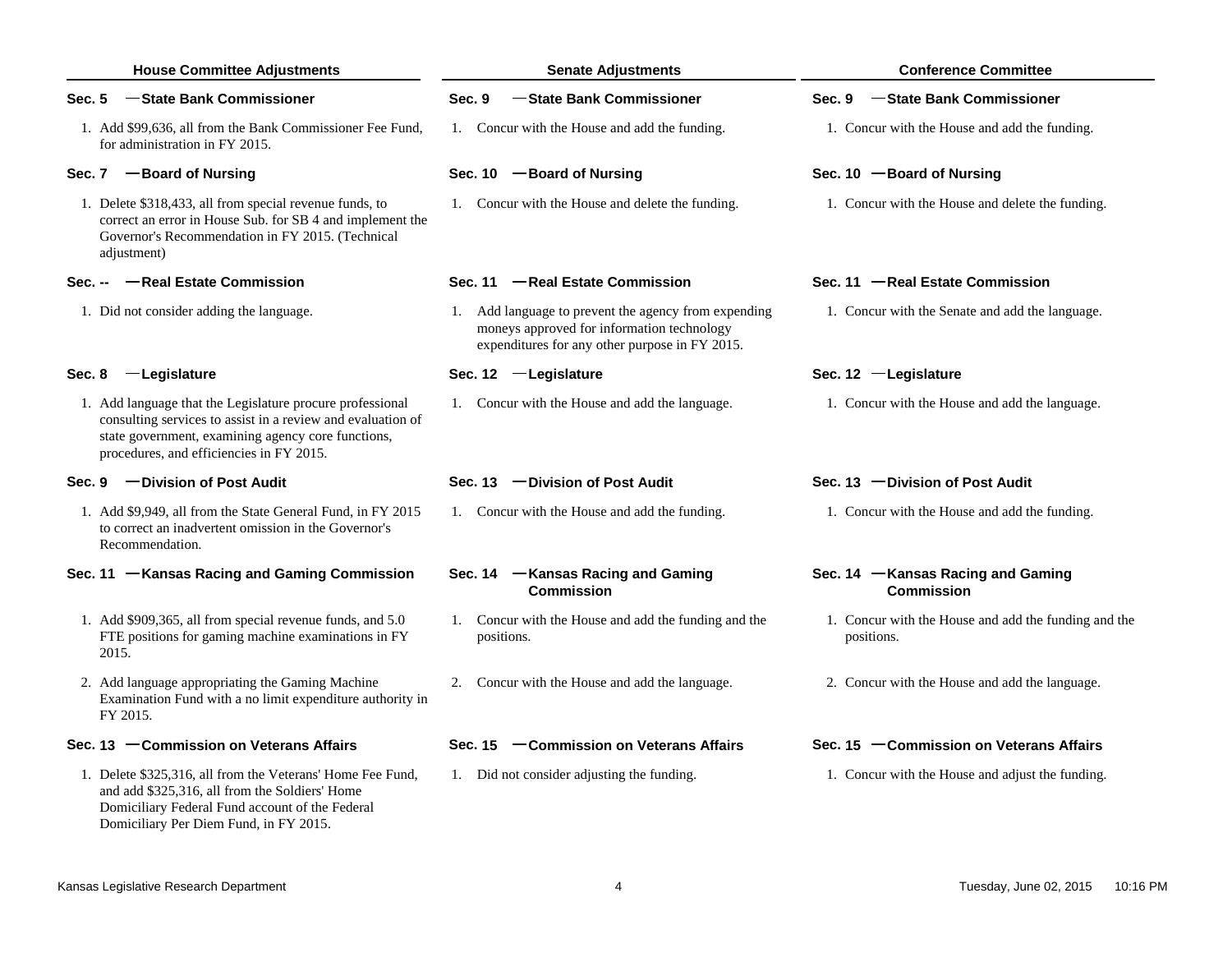| <b>House Committee Adjustments</b>                                                                                                                                                                  | <b>Senate Adjustments</b>                                                                                                                                                                                                                                                                                                 | <b>Conference Committee</b>                                                    |
|-----------------------------------------------------------------------------------------------------------------------------------------------------------------------------------------------------|---------------------------------------------------------------------------------------------------------------------------------------------------------------------------------------------------------------------------------------------------------------------------------------------------------------------------|--------------------------------------------------------------------------------|
| 2. Did not consider adding the language.                                                                                                                                                            | 2. Add language allowing the agency to exceed the<br>expenditure limitations for the Kansas Veterans' Home<br>Fee Fund, the Kansas Soldiers' Fee Fund, the Federal<br>Domiciliary Per Diem Fund, and the Federal Long Term<br>Care Per Diem Fund, upon specific authorization by the<br>State Finance Council in FY 2015. | 2. Concur with the Senate and add the language.                                |
| - Department of Health and Environment -<br>Sec. --<br><b>Health Care Finance</b>                                                                                                                   | Sec. 16 - Department of Health and<br><b>Environment - Health Care Finance</b>                                                                                                                                                                                                                                            | Sec. 16 - Department of Health and<br><b>Environment - Health Care Finance</b> |
| 1. Did not consider adding the language.                                                                                                                                                            | 1. Add language that no agency shall expend moneys in<br>FY 2015 for the purpose of implementing KanCare<br>Health Homes - Chronic Conditions unless the<br>legislature expressly consents to such program                                                                                                                | 1. Concur with the Senate and add the language.                                |
| 2. Concur with GBA No. 1, Item 9 and delete \$99.6 million,<br>including \$24.3 million from the State General fund to<br>adjust for Spring Human Services Caseload estimate in<br>FY 2015.         | 2. Concur with the House and adopt the GBA.                                                                                                                                                                                                                                                                               | 2. Concur with the House and adopt the GBA.                                    |
| Sec. -- - Kansas Department for Aging and<br><b>Disability Services</b>                                                                                                                             | -Kansas Department for Aging and<br>Sec. --<br><b>Disability Services</b>                                                                                                                                                                                                                                                 | Sec. 17 - Kansas Department for Aging and<br><b>Disability Services</b>        |
| 1. Concur with GBA No. 1, Item 9, to fund the spring<br>Human Services Consensus Caseload estimate to delete<br>\$18.0 million, including \$9.2 million from the State<br>General Fund, in FY 2015. | 1. Concur with the House and adopt the GBA.                                                                                                                                                                                                                                                                               | 1. Concur with the House and adopt the GBA.                                    |
| <b>-Osawatomie State Hospital</b><br>Sec. --                                                                                                                                                        | -Osawatomie State Hospital<br>$Sec. -$                                                                                                                                                                                                                                                                                    | Sec. 17 - Osawatomie State Hospital                                            |
| 1. Concur with GBA No. 1, Item 4, and add \$1.5 million, all<br>from the Osawatomie State Hospital Fee Fund, for<br>operational expenditure in FY 2015.                                             | 1. Concur with the House and adopt the GBA.                                                                                                                                                                                                                                                                               | 1. Concur with the House and adopt the GBA.                                    |
| 2. Concur with GBA No. 1, Item 4, and add \$500,000, all<br>from the Title XIX Fund, for operational expenditures in<br>FY 2015.                                                                    | Concur with the House and adopt the GBA.<br>2.                                                                                                                                                                                                                                                                            | 2. Concur with the House and adopt the GBA.                                    |
| Sec. -- - - Parsons State Hospital                                                                                                                                                                  | -Parsons State Hospital<br>Sec. --                                                                                                                                                                                                                                                                                        | Sec. 17 - Parsons State Hospital                                               |
| 1. Concur with GBA No. 1, Item 4, and add \$500,000, all<br>from the Title XIX Fund, for operational expenditure in<br>FY 2015.                                                                     | 1. Concur with the House and adopt the GBA.                                                                                                                                                                                                                                                                               | 1. Concur with the House and adopt the GBA.                                    |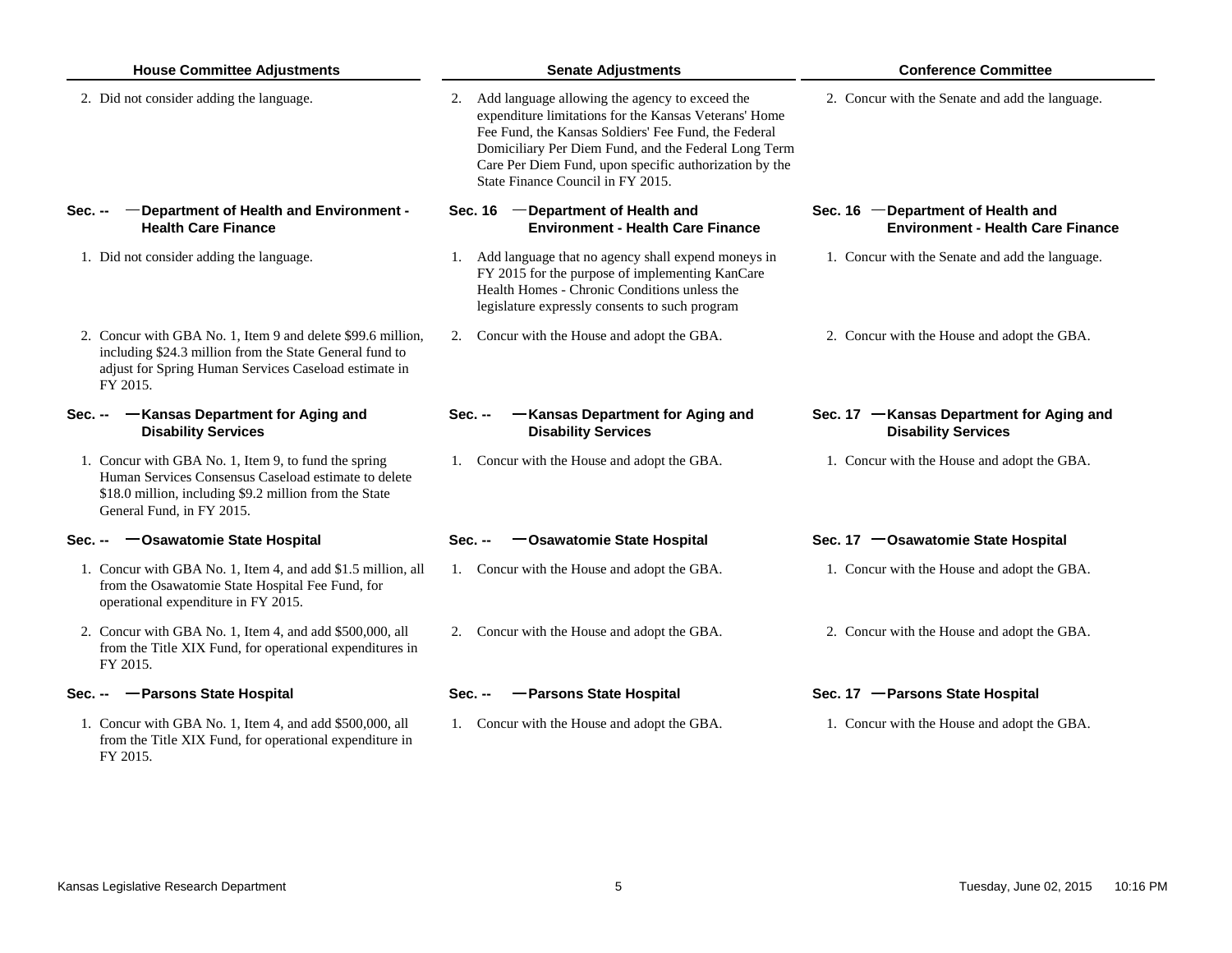| <b>House Committee Adjustments</b>                                                                                                                                                                                                                                                  | <b>Senate Adjustments</b>                                                                                                                                  | <b>Conference Committee</b>                     |
|-------------------------------------------------------------------------------------------------------------------------------------------------------------------------------------------------------------------------------------------------------------------------------------|------------------------------------------------------------------------------------------------------------------------------------------------------------|-------------------------------------------------|
| -Department for Children and Families<br>Sec. --                                                                                                                                                                                                                                    | -Department for Children and Families<br>Sec. --                                                                                                           | Sec. 18 - Department for Children and Families  |
| 1. Concur with GBA No. 1, Item 5, to add a new federal<br>fund and expenditures of \$1.0 million, all from federal<br>funds, for a SNAP Employment and Training Pilot<br>program in FY 2015.                                                                                        | 1. Concur with the House and adopt the GBA.                                                                                                                | 1. Concur with the House and adopt the GBA.     |
| 2. Concur with GBA No. 1, Item 9, to fund the spring<br>Human Services Consensus Caseload estimate to delete<br>\$2.1 million from the State General Fund and add the<br>same amount from other funding sources in FY 2015.                                                         | 2. Concur with the House and adopt the GBA.                                                                                                                | 2. Concur with the House and adopt the GBA.     |
| -Kansas Guardianship Program<br>Sec. --                                                                                                                                                                                                                                             | -Kansas Guardianship Program<br>Sec. --                                                                                                                    | Sec. 19 - Kansas Guardianship Program           |
| 1. Concur with GBA No. 1, Item 8, to add \$4,445, all from<br>the State General Fund, for technical correction in FY<br>2015.                                                                                                                                                       | 1. Concur with the House and adopt the GBA.                                                                                                                | 1. Concur with the House and adopt the GBA.     |
| Sec. 17 - Department of Education                                                                                                                                                                                                                                                   | Sec. 17 - Department of Education                                                                                                                          | Sec. 20 - Department of Education               |
| 1. Did not consider adding the language.                                                                                                                                                                                                                                            | 1. Add language requiring the Department to develop and<br>issue a Request for Proposal for a reading success<br>program using operating funds in FY 2015. | 1. Concur with the Senate and add the language. |
| 2. Did not consider adding the funding.                                                                                                                                                                                                                                             | 2. Add \$2.0 million, all from the State General Fund, so<br>USDs do not have to pay back supplemental state aid in<br>FY 2015.                            | 2. Concur with the Senate and add the language. |
| 3. Did not consider adding the funding.                                                                                                                                                                                                                                             | 3. Add \$1.8 million, all from the State General Fund, so<br>USDs do not have to pay back capital outlay state aid in<br>FY 2015.                          | 3. Concur with the Senate and add the language. |
| Sec. -- - Pittsburg State University                                                                                                                                                                                                                                                | -Pittsburg State University<br>Sec. --                                                                                                                     | Sec. 21 - Pittsburg State University            |
| 1. Concur with GBA No. 1, Item 11, and delete \$23,741, all<br>from the State General Fund, to update State General<br>Funded debt service payments and make further technical<br>adjustments of \$2,060 to allow the GBA to correctly<br>reflect debt service payments in FY 2015. | 1. Concur with the House and adopt the GBA.                                                                                                                | 1. Concur with the House and adopt the GBA.     |
| Sec. 14 - Board of Regents                                                                                                                                                                                                                                                          | Sec. 18 - Board of Regents                                                                                                                                 | Sec. 22 - Board of Regents                      |
| 1. Add language allowing the agency the flexibility to<br>expend money from different funds for the \$3.1 million<br>State General Fund reduction due to the Governor's<br>February allotment and fully fund the Midwest Higher                                                     | 1. Did not consider adding the language.                                                                                                                   | 1. Concur with the House and add the language.  |

Education Compact which was reduced by \$1,900 from State General Fund by the allotment in FY 2015.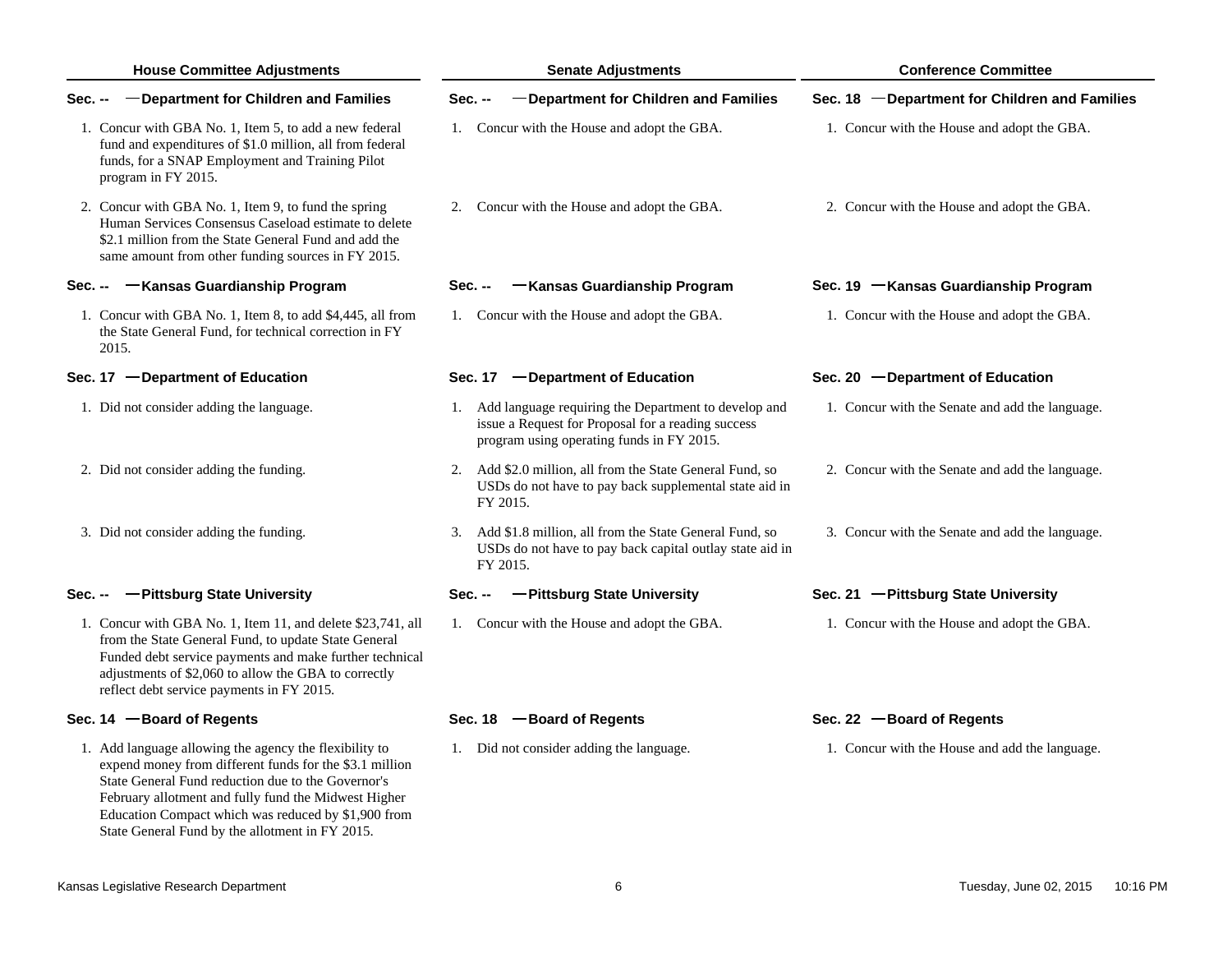|        | <b>House Committee Adjustments</b>                                                                                                                                                               |         | <b>Senate Adjustments</b>                                                                                                                                  | <b>Conference Committee</b>                                   |
|--------|--------------------------------------------------------------------------------------------------------------------------------------------------------------------------------------------------|---------|------------------------------------------------------------------------------------------------------------------------------------------------------------|---------------------------------------------------------------|
|        | 2. Did not consider deleting the funding.                                                                                                                                                        | 2.      | Delete \$222,618, all from the State General Fund, as<br>part of the reappropriated funds in FY 2015.                                                      | 2. Concur with the House and do not delete the funding.       |
|        | 3. Did not consider adding the funding.                                                                                                                                                          |         | 3. Add \$222,618, all from the State General Fund, to<br>restore the allotment to the Municipal Operating grant<br>for Washburn University in FY 2015.     | 3. Concur with the House and do not add the funding.          |
|        | 4. Did not consider deleting the funding.                                                                                                                                                        |         | 4. Delete \$29,141, all from the State General Fund, for<br>capital outlay in FY 2015.                                                                     | 4. Concur with the House and do not delete the funding.       |
|        | 5. Did not consider adding the funding.                                                                                                                                                          |         | 5. Add \$29,141, all from the State General Fund, to restore<br>the allotment for the Adult Education program in FY<br>2015.                               | 5. Concur with the House and do not add the funding.          |
|        | 6. Add \$1.5 million, all from the State General Fund, for the<br>Incentive for Technical Education program for FY 2015.                                                                         |         | 6. Add \$750,000, all from the State General Fund, to<br>partially restore the allotment for the Incentive for<br>Technical Education program for FY 2015. | 6. Concur with the Senate and add the funding.                |
|        | 7. Add language to the Incentive for Career Technical<br>Education appropriation, requiring the incentives to be<br>prorated if the total request exceeds the appropriated<br>amount in FY 2015. |         | 7. Did not consider adding the language.                                                                                                                   | 7. Concur with the House and add the language.                |
|        | Sec. 18 - Department of Wildlife, Parks and<br><b>Tourism</b>                                                                                                                                    |         | Sec. 19 - Department of Wildlife, Parks and<br><b>Tourism</b>                                                                                              | Sec. 23 - Department of Wildlife, Parks and<br><b>Tourism</b> |
|        | 1. Add \$150,000, all from the Parks Fee Fund, to replace six<br>trucks in FY 2015.                                                                                                              |         | 1. Concur with the House and add the funding.                                                                                                              | 1. Concur with the House and add the funding.                 |
|        | Sec. 15 - Board of Mortuary Arts                                                                                                                                                                 |         | -Board of Mortuary Arts<br><b>Sec. 20</b>                                                                                                                  | Sec. 24 - Board of Mortuary Arts                              |
|        | 1. Add \$1,891, all from special revenue funds, for potential<br>Office of Information Technology Services rate increases<br>in FY 2015.                                                         |         | 1. Concur with the House and add the funding.                                                                                                              | 1. Concur with the House and add the funding.                 |
|        | 2. Add \$4,355, all from special revenue funds, to increase<br>the Executive Secretary's salary in FY 2015.                                                                                      |         | 2. Concur with the House and add the funding.                                                                                                              | 2. Concur with the House and add the funding.                 |
| Sec. 6 | -Board of Barbering                                                                                                                                                                              |         | -Board of Barbering<br>$Sec. -$                                                                                                                            | Sec. 25 $-$ Board of Barbering                                |
|        | 1. Add \$3,985, all from the Board of Barbering Fee Fund,<br>for health insurance for an inspector position for half of<br>FY 2015.                                                              |         | 1. Did not recommend adding the funding.                                                                                                                   | 1. Concur with the House and add the funding.                 |
|        | Sec. 10 - Department of Administration                                                                                                                                                           | Sec. -- | -Department of Administration                                                                                                                              | Sec. 26 - Department of Administration                        |
|        | 1. Add language to reduce information technology<br>expenditures by \$3.8 million as contained within the<br>Governor's recommendation in FY 2015.                                               |         | 1. Did not consider adding the language.                                                                                                                   | 1. Concur with the House and add the language.                |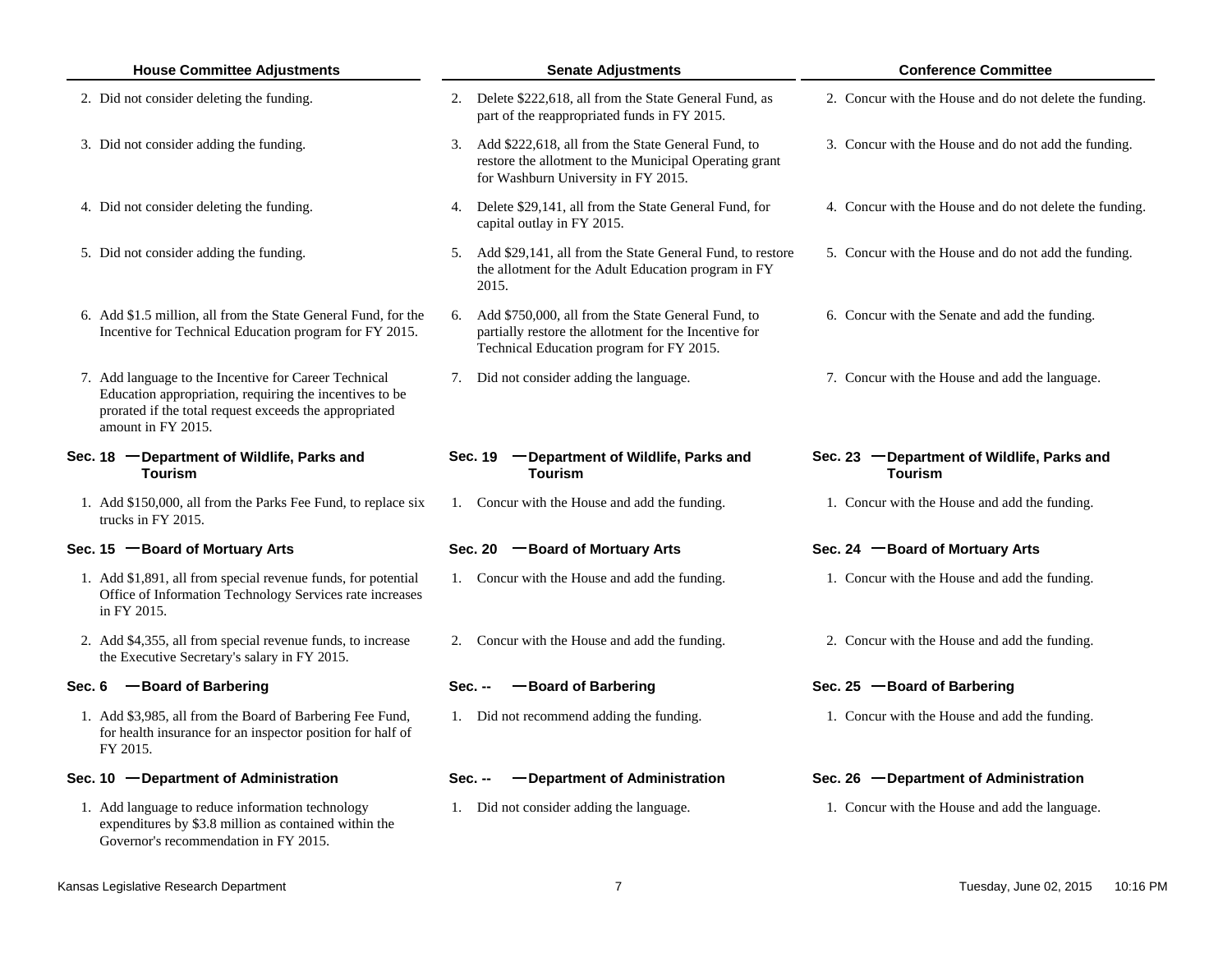| <b>House Committee Adjustments</b>                                                                                                                                                                                                                                                 |         | <b>Senate Adjustments</b>                             | <b>Conference Committee</b>                                      |
|------------------------------------------------------------------------------------------------------------------------------------------------------------------------------------------------------------------------------------------------------------------------------------|---------|-------------------------------------------------------|------------------------------------------------------------------|
| 2. Concur with GBA No. 1, Item 11 and delete \$330,019, all<br>from the State General Fund to update State General<br>Funded debt service payments and make further technical<br>adjustments of \$2,670 to allow the GBA to correctly<br>reflect debt service payments in FY 2015. | 2.      | Concur with the House and adopt the GBA.              | 2. Concur with the House and adopt the GBA.                      |
| 3. Add \$131,382, all from the State General Fund, for debt<br>service on the John Redmond Reservoir in FY 2015.                                                                                                                                                                   | 3.      | Concur with the House and add the funding.            | 3. Concur with the House and add the funding.                    |
| 4. Add \$169,517, all from the State General Fund, for debt<br>service on the KU Medical Education Building in FY<br>2015.                                                                                                                                                         |         | 4. Concur with the House and add the funding.         | 4. Concur with the House and add the funding.                    |
| Sec. 16 -Board of Indigents' Defense Services                                                                                                                                                                                                                                      | Sec. -- | -Board of Indigents' Defense Services                 | Sec. 27 - Board of Indigents' Defense Services                   |
| 1. Add \$315,955, all from the State General Fund, to a<br>newly created litigation support State General Fund<br>account for assigned counsel expenditures in FY 2015.                                                                                                            |         | 1. Did not recommend adding the funding.              | 1. Concur with the House and add the funding.                    |
| Sec. 17 - Department of Corrections                                                                                                                                                                                                                                                | Sec. -- | -Department of Corrections                            | Sec. 28 - Department of Corrections                              |
| 1. Delete \$500,000, all from the State General Fund, for<br>juvenile out-of-home placements projected caseloads in<br>FY 2015.                                                                                                                                                    |         | 1. Did not consider deleting the funding.             | 1. Concur with the House and delete the funding.                 |
| 2. Delete 1.0 FTE position that was added to accurately<br>reflect the agency's FTE total in FY 2015.                                                                                                                                                                              | 2.      | Did not consider deleting the position.               | 2. Concur with the House and delete the position.                |
| 3. Eliminate defunct Juvenile Justice Authority language and<br>associated funds.                                                                                                                                                                                                  |         | 3. Did not consider deleting the funding or language. | 3. Concur with the House and delete the funding and<br>language. |
| 4. Concur with GBA No. 1, Item 9, to delete \$1.2 million,<br>including \$340,000 from the State General Fund, for<br>juvenile out-of-home placements projected caseloads in<br>FY 2015.                                                                                           | 4.      | Concur with the House and adopt the GBA.              | 4. Concur with the House and adopt the GBA.                      |
| 5. Concur with GBA No. 1, Item 11, to delete \$191,445, all<br>from the State General Fund, for debt service refunding in<br>FY 2015.                                                                                                                                              |         | 5. Concur with the House and adopt the GBA.           | 5. Concur with the House and adopt the GBA.                      |
| Sec. 12 - Department of Commerce                                                                                                                                                                                                                                                   | Sec. -- | -Department of Commerce                               | Sec. 29 - Department of Commerce                                 |
| 1. Delete \$2.0 million, all from the Economic Development<br>Initiatives Fund, for the Rural Opportunity Zone Program<br>in FY 2015.                                                                                                                                              |         | 1. Did not consider deleting the funding.             | 1. Concur with the House and delete the funding.                 |
| 2. Delete \$250,000, all from the Economic Development<br>Initiatives Fund, for the agency operating grant in FY<br>2015.                                                                                                                                                          |         | 2. Did not consider deleting the funding.             | 2. Concur with the House and delete the funding.                 |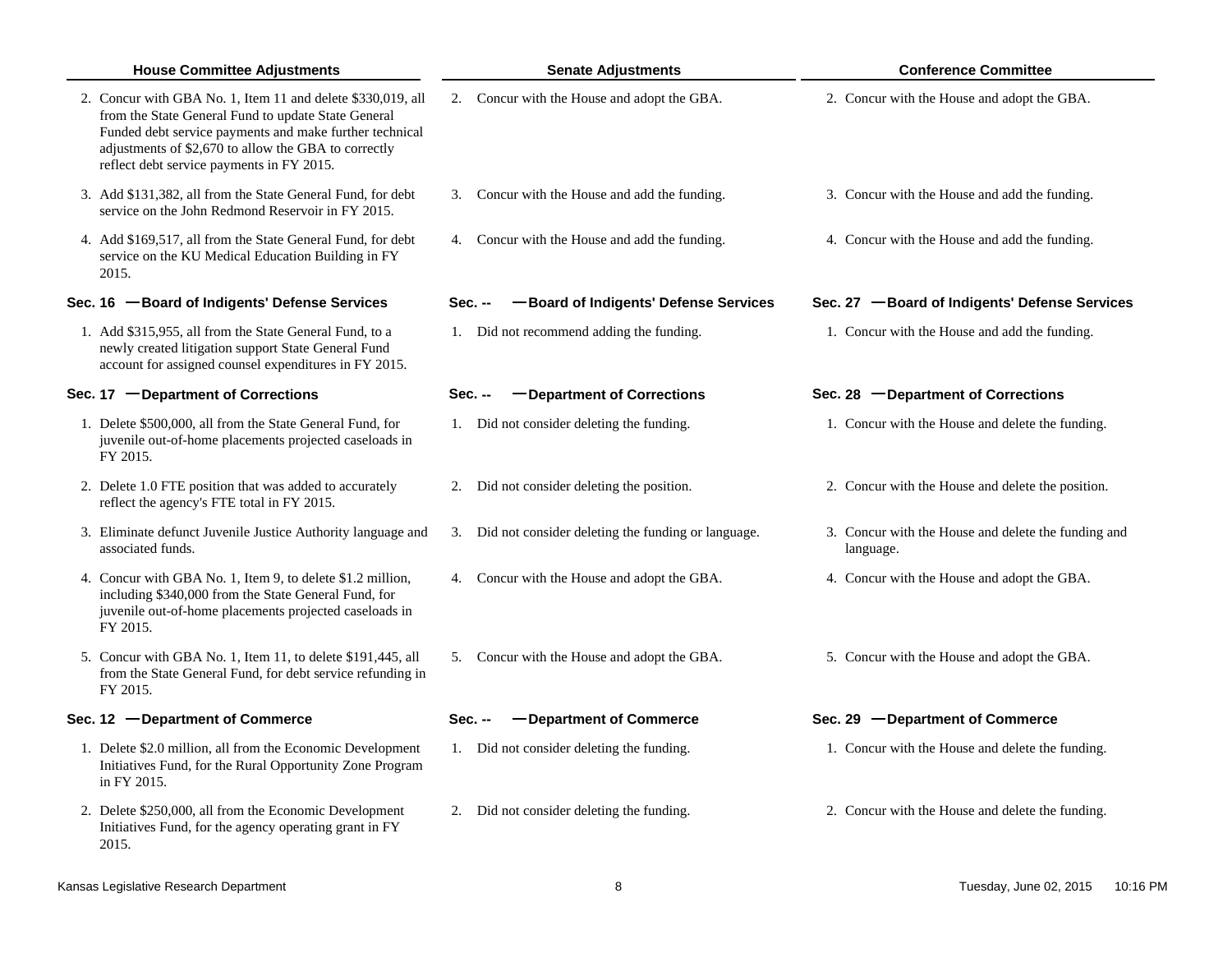| <b>House Committee Adjustments</b>                                                                                                                                                                                                             | <b>Senate Adjustments</b>                        | <b>Conference Committee</b>                                                                                                                                                                                                                      |  |  |
|------------------------------------------------------------------------------------------------------------------------------------------------------------------------------------------------------------------------------------------------|--------------------------------------------------|--------------------------------------------------------------------------------------------------------------------------------------------------------------------------------------------------------------------------------------------------|--|--|
| Sec. 20 - Board of Accountancy                                                                                                                                                                                                                 | Sec. 22 - Board of Accountancy                   | Sec. 31 - Board of Accountancy                                                                                                                                                                                                                   |  |  |
| 1. Delete \$2,010, all from special revenue funds, to reduce<br>the Kansas Public Employees Retirement System<br>employer contribution rate from 12.37 percent to 10.91<br>percent for FY 2016. This implements the provisions of<br>SB 228.   | 1. Concur with the House and delete the funding. | 1. Concur with the House and delete the funding.                                                                                                                                                                                                 |  |  |
| 2. Delete \$3,947, all from special revenue funds, to reduce<br>the Kansas Public Employees Retirement System<br>employer contribution rate from 13.57 percent to 10.81<br>percent for FY 2017. This implements the provisions of<br>SB 228.   | 2. Concur with the House and delete the funding. | 2. Concur with the House and delete the funding.                                                                                                                                                                                                 |  |  |
| 3. Did not consider deleting the funding.                                                                                                                                                                                                      | 3. Did not consider deleting the funding.        | 3. Delete \$416, all from special revenue funds, to suspend<br>employer contributions to the Kansas Public Employees<br>Retirement System Group Insurance Fund, or Death<br>and Disability Fund, for the final seven pay periods for<br>FY 2016. |  |  |
| 4. Did not consider deleting the funding.                                                                                                                                                                                                      | 4. Did not consider deleting the funding.        | 4. Delete \$457, all from special revenue funds, to suspend<br>employer contributions to the Kansas Public Employees<br>Retirement System Group Insurance Fund, or Death<br>and Disability Fund, for the final seven pay periods for<br>FY 2017. |  |  |
| Sec. 21 - State Bank Commissioner                                                                                                                                                                                                              | Sec. 23 -State Bank Commissioner                 | Sec. 32 - State Bank Commissioner                                                                                                                                                                                                                |  |  |
| 1. Delete \$98,975, all from special revenue funds, to reduce<br>the Kansas Public Employees Retirement System<br>employer contribution rate from 12.37 percent to 10.91<br>percent for FY 2016. This implements the provisions of<br>SB 228.  | 1. Concur with the House and delete the funding. | 1. Concur with the House and delete the funding.                                                                                                                                                                                                 |  |  |
| 2. Delete \$196,943, all from special revenue funds, to reduce<br>the Kansas Public Employees Retirement System<br>employer contribution rate from 13.57 percent to 10.81<br>percent for FY 2017. This implements the provisions of<br>SB 228. | 2. Concur with the House and delete the funding. | 2. Concur with the House and delete the funding.                                                                                                                                                                                                 |  |  |
| 3. Did not consider deleting the funding.                                                                                                                                                                                                      | 3. Did not consider deleting the funding.        | 3. Delete \$20,487, all from special revenue funds, to<br>suspend employer contributions to the Kansas Public<br>Employees Retirement System Group Insurance Fund,<br>or Death and Disability Fund, for the final seven pay                      |  |  |

periods for FY 2016.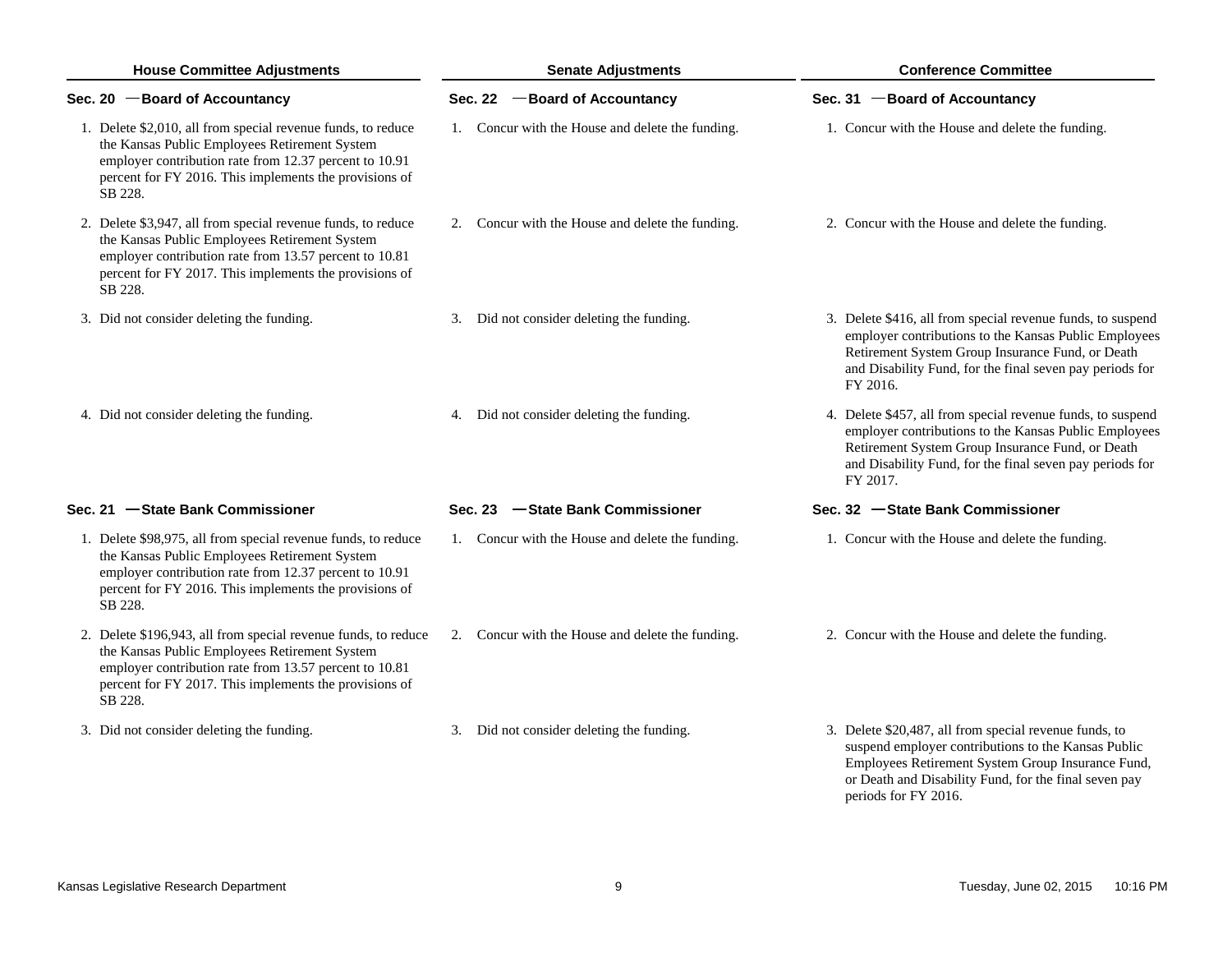| <b>House Committee Adjustments</b>                                                                                                                                                                                                                     | <b>Senate Adjustments</b>                        | <b>Conference Committee</b>                                                                                                                                                                                                                                |  |  |
|--------------------------------------------------------------------------------------------------------------------------------------------------------------------------------------------------------------------------------------------------------|--------------------------------------------------|------------------------------------------------------------------------------------------------------------------------------------------------------------------------------------------------------------------------------------------------------------|--|--|
| 4. Did not consider deleting the funding.                                                                                                                                                                                                              | 4. Did not consider deleting the funding.        | 4. Delete \$22,823, all from special revenue funds, to<br>suspend employer contributions to the Kansas Public<br>Employees Retirement System Group Insurance Fund,<br>or Death and Disability Fund, for the final seven pay<br>periods for FY 2017.        |  |  |
| Sec. 22 - Board of Barbering                                                                                                                                                                                                                           | Sec. 24 - Board of Barbering                     | Sec. 33 $-$ Board of Barbering                                                                                                                                                                                                                             |  |  |
| 1. Delete \$1,179, all from the Board of Barbering Fee Fund,<br>to reduce the Kansas Public Employees Retirement<br>System employer contribution rate from 12.37 percent to<br>10.91 percent for FY 2016. This implements the<br>provisions of SB 228. | 1. Concur with the House and delete the funding. | 1. Concur with the House and delete the funding.                                                                                                                                                                                                           |  |  |
| 2. Did not consider deleting the funding.                                                                                                                                                                                                              | 2. Did not consider deleting the funding.        | 2. Delete \$244, all from the Board of Barbering Fee Fund,<br>to suspend employer contributions to the Kansas Public<br>Employees Retirement System Group Insurance Fund,<br>or Death and Disability Fund, for the final seven pay<br>periods for FY 2016. |  |  |
| 3. Delete \$2,271, all from the Board of Barbering Fee Fund,<br>to reduce the Kansas Public Employees Retirement<br>System employer contribution rate from 13.57 percent to<br>10.81 percent for FY 2017. This implements the<br>provisions of SB 228. | 3. Concur with the House and delete the funding. | 3. Concur with the House and delete the funding.                                                                                                                                                                                                           |  |  |
| 4. Did not consider deleting the funding.                                                                                                                                                                                                              | 4. Did not consider deleting the funding.        | 4. Delete \$263, all from the Board of Barbering Fee Fund,<br>to suspend employer contributions to the Kansas Public<br>Employees Retirement System Group Insurance Fund,<br>or Death and Disability Fund, for the final seven pay<br>periods for FY 2017. |  |  |
| Sec. 23 - Behavioral Sciences Regulatory Board                                                                                                                                                                                                         | Sec. 25 - Behavioral Sciences Regulatory Board   | Sec. 34 - Behavioral Sciences Regulatory Board                                                                                                                                                                                                             |  |  |
| 1. Delete \$5,482, all from special revenue funds, to reduce<br>the Kansas Public Employees Retirement System<br>employer contribution rate from 12.37 percent to 10.91<br>percent for FY 2016. This implements the provisions of<br>SB 228.           | 1. Concur with the House and delete the funding. | 1. Concur with the House and delete the funding.                                                                                                                                                                                                           |  |  |
| 2. Delete \$10,452, all from special revenue funds, to reduce<br>the Kansas Public Employees Retirement System<br>employer contribution rate from 13.57 percent to 10.81<br>percent for FY 2017. This implements the provisions of<br>SB 228.          | 2. Concur with the House and delete the funding. | 2. Concur with the House and delete the funding.                                                                                                                                                                                                           |  |  |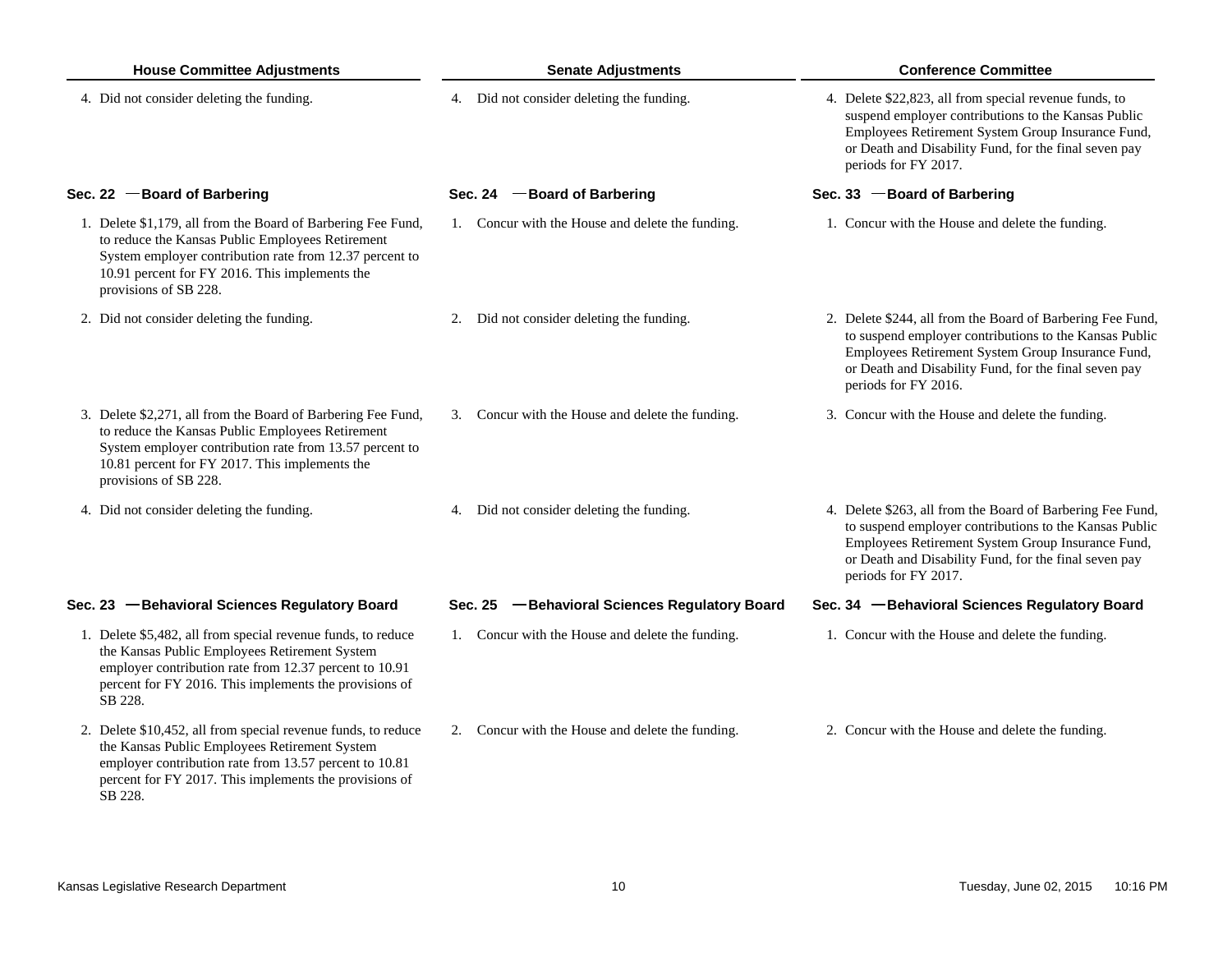| <b>House Committee Adjustments</b>                                                                                                                                                                                                                       | <b>Senate Adjustments</b>                        | <b>Conference Committee</b>                                                                                                                                                                                                                        |  |  |
|----------------------------------------------------------------------------------------------------------------------------------------------------------------------------------------------------------------------------------------------------------|--------------------------------------------------|----------------------------------------------------------------------------------------------------------------------------------------------------------------------------------------------------------------------------------------------------|--|--|
| 3. Did not consider deleting the funding.                                                                                                                                                                                                                | 3. Did not consider deleting the funding.        | 3. Delete \$1,135, all from special revenue funds, to<br>suspend employer contributions to the Kansas Public<br>Employees Retirement System Group Insurance Fund,<br>or Death and Disability Fund, for the final seven pay<br>periods for FY 2016. |  |  |
| 4. Did not consider deleting the funding.                                                                                                                                                                                                                | 4. Did not consider deleting the funding.        | 4. Delete \$1,211, all from special revenue funds, to<br>suspend employer contributions to the Kansas Public<br>Employees Retirement System Group Insurance Fund,<br>or Death and Disability Fund, for the final seven pay<br>periods for FY 2017. |  |  |
| Sec. 24 - Board of Healing Arts                                                                                                                                                                                                                          | Sec. 26 - Board of Healing Arts                  | Sec. 35 - Board of Healing Arts                                                                                                                                                                                                                    |  |  |
| 1. Delete \$32,511, all from special revenue funds, to reduce<br>the Kansas Public Employees Retirement System<br>employer contribution rate from 12.37 percent to 10.91<br>percent for FY 2016. This implements the provisions of<br>SB 228.            | 1. Concur with the House and delete the funding. | 1. Concur with the House and delete the funding.                                                                                                                                                                                                   |  |  |
| 2. Delete \$63,849, all from special revenue funds, to reduce<br>the Kansas Public Employees Retirement System<br>employer contribution rate from 13.57 percent to 10.81<br>percent for FY 2017. This implements the provisions of<br>SB 228.            | 2. Concur with the House and delete the funding. | 2. Concur with the House and delete the funding.                                                                                                                                                                                                   |  |  |
| 3. Did not consider deleting the funding.                                                                                                                                                                                                                | 3. Did not consider deleting the funding.        | 3. Delete \$6,729, all from special revenue funds, to<br>suspend employer contributions to the Kansas Public<br>Employees Retirement System Group Insurance Fund,<br>or Death and Disability Fund, for the final seven pay<br>periods for FY 2016. |  |  |
| 4. Did not consider deleting the funding.                                                                                                                                                                                                                | 4. Did not consider deleting the funding.        | 4. Delete \$7,399, all from special revenue funds, to<br>suspend employer contributions to the Kansas Public<br>Employees Retirement System Group Insurance Fund,<br>or Death and Disability Fund, for the final seven pay<br>periods for FY 2017. |  |  |
| Sec. 25 - Board of Cosmetology                                                                                                                                                                                                                           | Sec. 27 - Board of Cosmetology                   | Sec. 36 - Board of Cosmetology                                                                                                                                                                                                                     |  |  |
| 1. Delete \$6,603, all from the Board of Cosmetology Fee<br>Fund, to reduce the Kansas Public Employees Retirement<br>System employer contribution rate from 12.37 percent to<br>10.91 percent for FY 2016. This implements the<br>provisions of SB 228. | 1. Concur with the House and delete the funding. | 1. Concur with the House and delete the funding.                                                                                                                                                                                                   |  |  |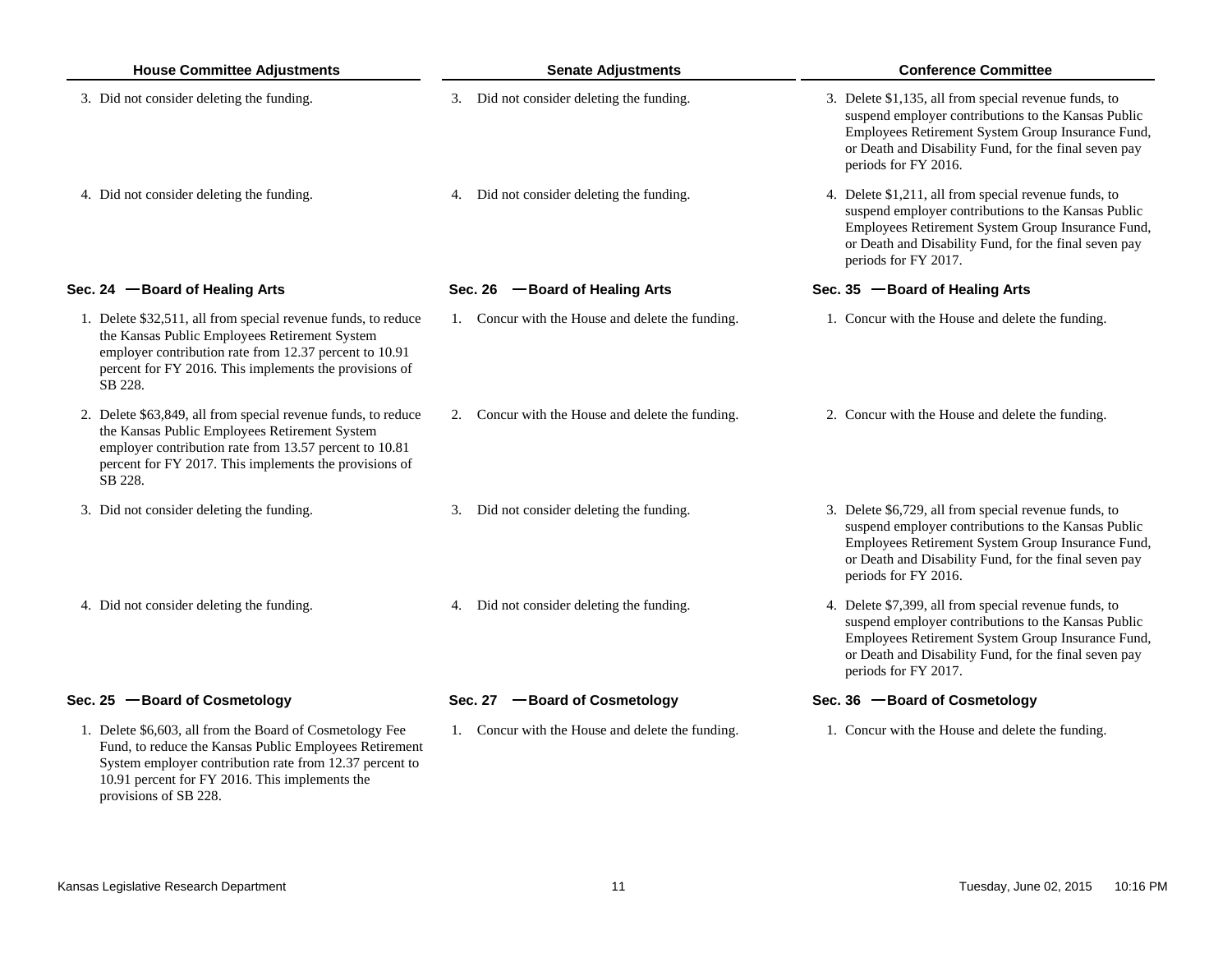| <b>House Committee Adjustments</b>                                                                                                                                                                                                                        | <b>Senate Adjustments</b>                        | <b>Conference Committee</b>                                                                                                                                                                                                                                    |  |  |
|-----------------------------------------------------------------------------------------------------------------------------------------------------------------------------------------------------------------------------------------------------------|--------------------------------------------------|----------------------------------------------------------------------------------------------------------------------------------------------------------------------------------------------------------------------------------------------------------------|--|--|
| 2. Did not consider deleting the funding.                                                                                                                                                                                                                 | 2. Did not consider deleting the funding.        | 2. Delete \$1,367, all from the Board of Cosmetology Fee<br>Fund, to suspend employer contributions to the Kansas<br>Public Employees Retirement System Group Insurance<br>Fund, or Death and Disability Fund, for the final seven<br>pay periods for FY 2016. |  |  |
| 3. Delete \$12,962, all from the Board of Cosmetology Fee<br>Fund, to reduce the Kansas Public Employees Retirement<br>System employer contribution rate from 13.57 percent to<br>10.81 percent for FY 2017. This implements the<br>provisions of SB 228. | 3. Concur with the House and delete the funding. | 3. Concur with the House and delete the funding.                                                                                                                                                                                                               |  |  |
| 4. Did not consider deleting the funding.                                                                                                                                                                                                                 | 4. Did not consider deleting the funding.        | 4. Delete \$1,502, all from the Board of Cosmetology Fee<br>Fund, to suspend employer contributions to the Kansas<br>Public Employees Retirement System Group Insurance<br>Fund, or Death and Disability Fund, for the final seven<br>pay periods for FY 2017. |  |  |
| Sec. 26 - Department of Credit Unions                                                                                                                                                                                                                     | -Department of Credit Unions<br>Sec. 28          | Sec. 37 - Department of Credit Unions                                                                                                                                                                                                                          |  |  |
| 1. Delete \$10,378, all from special revenue funds, to reduce<br>the Kansas Public Employees Retirement System<br>employer contribution rate from 12.37 percent to 10.91<br>percent for FY 2016. This implements the provisions of<br>SB 228.             | 1. Concur with the House and delete the funding. | 1. Concur with the House and delete the funding.                                                                                                                                                                                                               |  |  |
| 2. Delete \$20,525, all from special revenue funds, to reduce<br>the Kansas Public Employees Retirement System<br>employer contribution rate from 13.57 percent to 10.81<br>percent for FY 2017. This implements the provisions of<br>SB 228.             | 2. Concur with the House and delete the funding. | 2. Concur with the House and delete the funding.                                                                                                                                                                                                               |  |  |
| 3. Did not consider deleting the funding.                                                                                                                                                                                                                 | 3. Did not consider deleting the funding.        | 3. Delete \$2,148, all from special revenue funds, to<br>suspend employer contributions to the Kansas Public<br>Employees Retirement System Group Insurance Fund,<br>or Death and Disability Fund, for the final seven pay<br>periods for FY 2016.             |  |  |
| 4. Did not consider deleting the funding.                                                                                                                                                                                                                 | 4. Did not consider deleting the funding.        | 4. Delete \$2,379, all from special revenue funds, to<br>suspend employer contributions to the Kansas Public<br>Employees Retirement System Group Insurance Fund,<br>or Death and Disability Fund, for the final seven pay<br>periods for FY 2017.             |  |  |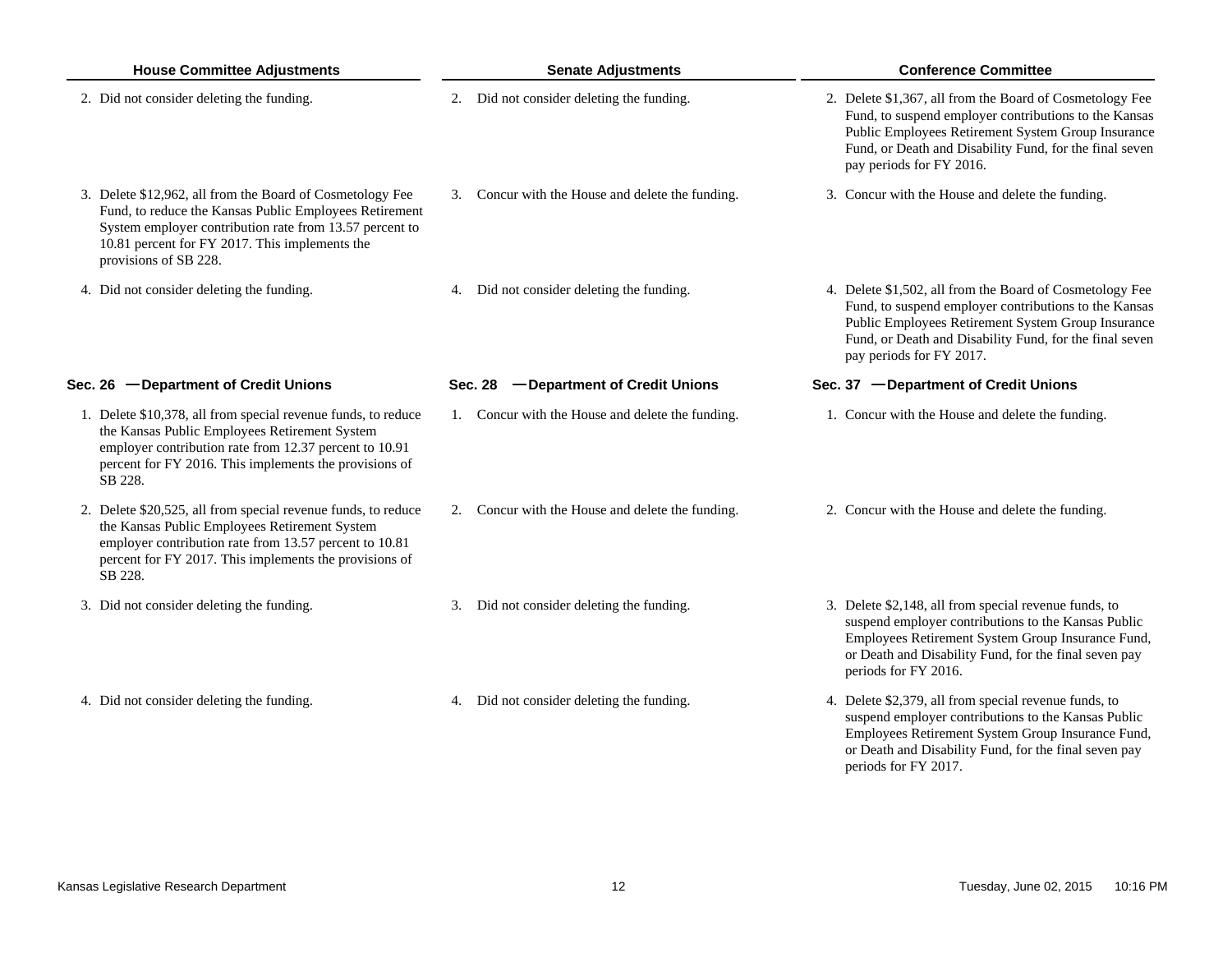| <b>House Committee Adjustments</b> |                                                                                                                                                                                                                                              | <b>Senate Adjustments</b>                        | <b>Conference Committee</b>                                                                                                                                                                                                                      |  |  |
|------------------------------------|----------------------------------------------------------------------------------------------------------------------------------------------------------------------------------------------------------------------------------------------|--------------------------------------------------|--------------------------------------------------------------------------------------------------------------------------------------------------------------------------------------------------------------------------------------------------|--|--|
|                                    | Sec. 27 - Kansas Dental Board                                                                                                                                                                                                                | Sec. 29 - Kansas Dental Board                    | Sec. 38 - Kansas Dental Board                                                                                                                                                                                                                    |  |  |
|                                    | 1. Delete \$1,872, all from special revenue funds, to reduce<br>the Kansas Public Employees Retirement System<br>employer contribution rate from 12.37 percent to 10.91<br>percent for FY 2016. This implements the provisions of<br>SB 228. | 1. Concur with the House and delete the funding. | 1. Concur with the House and delete the funding.                                                                                                                                                                                                 |  |  |
|                                    | 2. Delete \$3,676, all from special revenue funds, to reduce<br>the Kansas Public Employees Retirement System<br>employer contribution rate from 13.57 percent to 10.81<br>percent for FY 2017. This implements the provisions of<br>SB 228. | 2. Concur with the House and delete the funding. | 2. Concur with the House and delete the funding.                                                                                                                                                                                                 |  |  |
|                                    | 3. Did not consider deleting the funding.                                                                                                                                                                                                    | 3. Did not consider deleting the funding.        | 3. Delete \$387, all from special revenue funds, to suspend<br>employer contributions to the Kansas Public Employees<br>Retirement System Group Insurance Fund, or Death<br>and Disability Fund, for the final seven pay periods for<br>FY 2016. |  |  |
|                                    | 4. Did not consider deleting the funding.                                                                                                                                                                                                    | 4. Did not consider deleting the funding.        | 4. Delete \$426, all from special revenue funds, to suspend<br>employer contributions to the Kansas Public Employees<br>Retirement System Group Insurance Fund, or Death<br>and Disability Fund, for the final seven pay periods for<br>FY 2017. |  |  |
|                                    | Sec. 28 - Board of Mortuary Arts                                                                                                                                                                                                             | Sec. 30 - Board of Mortuary Arts                 | Sec. 39 - Board of Mortuary Arts                                                                                                                                                                                                                 |  |  |
|                                    | 1. Delete \$2,170, all from special revenue funds, to reduce<br>the Kansas Public Employees Retirement System<br>employer contribution rate from 12.37 percent to 10.91<br>percent for FY 2016. This implements the provisions of<br>SB 228. | 1. Concur with the House and delete the funding. | 1. Concur with the House and delete the funding.                                                                                                                                                                                                 |  |  |
|                                    | 2. Did not consider deleting the funding.                                                                                                                                                                                                    | 2. Did not consider deleting the funding.        | 2. Delete \$449, all from special revenue funds, to suspend<br>employer contributions to the Kansas Public Employees<br>Retirement System Group Insurance Fund, or Death<br>and Disability Fund, for the final seven pay periods for<br>FY 2016. |  |  |
|                                    | 3. Delete \$4,255, all from special revenue funds, to reduce<br>the Kansas Public Employees Retirement System<br>employer contribution rate from 13.57 percent to 10.81<br>percent for FY 2017. This implements the provisions of            | 3. Concur with the House and delete the funding. | 3. Concur with the House and delete the funding.                                                                                                                                                                                                 |  |  |

SB 228.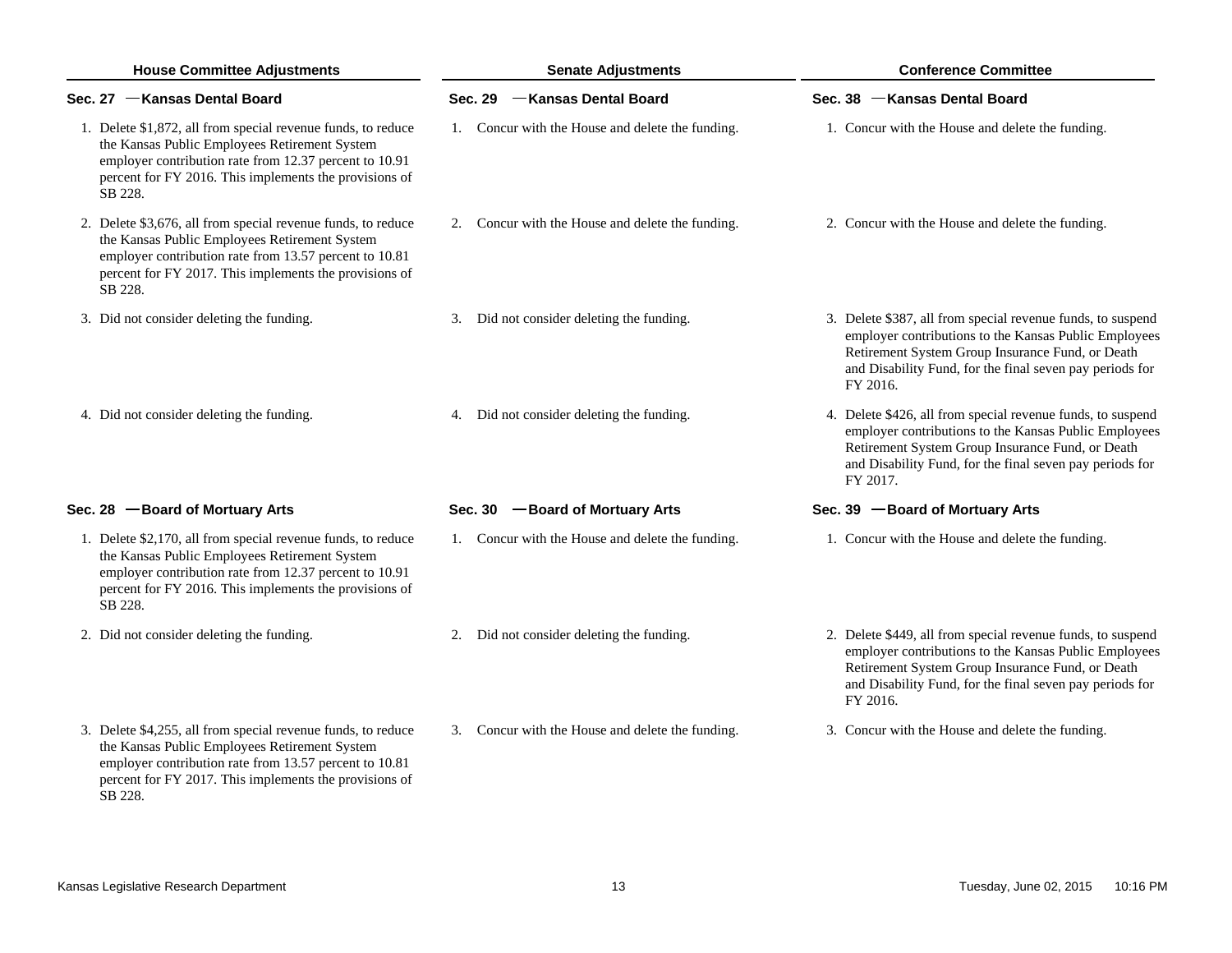| <b>House Committee Adjustments</b>                                                                                                                                                                                                            | <b>Senate Adjustments</b>                        | <b>Conference Committee</b>                                                                                                                                                                                                                        |  |  |
|-----------------------------------------------------------------------------------------------------------------------------------------------------------------------------------------------------------------------------------------------|--------------------------------------------------|----------------------------------------------------------------------------------------------------------------------------------------------------------------------------------------------------------------------------------------------------|--|--|
| 4. Did not consider deleting the funding.                                                                                                                                                                                                     | 4. Did not consider deleting the funding.        | 4. Delete \$493, all from special revenue funds, to suspend<br>employer contributions to the Kansas Public Employees<br>Retirement System Group Insurance Fund, or Death<br>and Disability Fund, for the final seven pay periods for<br>FY 2017.   |  |  |
| Sec. 30 $-$ Board of Nursing                                                                                                                                                                                                                  | Sec. 32 - Board of Nursing                       | Sec. 41 - Board of Nursing                                                                                                                                                                                                                         |  |  |
| 1. Delete \$17,643, all from special revenue funds, to reduce<br>the Kansas Public Employees Retirement System<br>employer contribution rate from 12.37 percent to 10.91<br>percent for FY 2016. This implements the provisions of<br>SB 228. | 1. Concur with the House and delete the funding. | 1. Concur with the House and delete the funding.                                                                                                                                                                                                   |  |  |
| 2. Delete \$34,551, all from special revenue funds, to reduce<br>the Kansas Public Employees Retirement System<br>employer contribution rate from 13.57 percent to 10.81<br>percent for FY 2017. This implements the provisions of<br>SB 228. | 2. Concur with the House and delete the funding. | 2. Concur with the House and delete the funding.                                                                                                                                                                                                   |  |  |
| 3. Did not consider deleting the funding.                                                                                                                                                                                                     | 3. Did not consider deleting the funding.        | 3. Delete \$3,652, all from special revenue funds, to<br>suspend employer contributions to the Kansas Public<br>Employees Retirement System Group Insurance Fund,<br>or Death and Disability Fund, for the final seven pay<br>periods for FY 2016. |  |  |
| 4. Did not consider deleting the funding.                                                                                                                                                                                                     | 4. Did not consider deleting the funding.        | 4. Delete \$4,004, all from special revenue funds, to<br>suspend employer contributions to the Kansas Public<br>Employees Retirement System Group Insurance Fund,<br>or Death and Disability Fund, for the final seven pay<br>periods for FY 2017. |  |  |
| Sec. 31 - Optometry Board                                                                                                                                                                                                                     | Sec. 33 - Optometry Board                        | Sec. 42 - Optometry Board                                                                                                                                                                                                                          |  |  |
| 1. Delete \$597, all from special revenue funds, to reduce the<br>Kansas Public Employees Retirement System employer<br>contribution rate from 12.37 percent to 10.91 percent for<br>FY 2016. This implements the provisions of SB 228.       | 1. Concur with the House and delete the funding. | 1. Concur with the House and delete the funding.                                                                                                                                                                                                   |  |  |
| 2. Delete \$1,171, all from special revenue funds, to reduce<br>the Kansas Public Employees Retirement System<br>employer contribution rate from 13.57 percent to 10.81<br>percent for FY 2017. This implements the provisions of             | 2. Concur with the House and delete the funding. | 2. Concur with the House and delete the funding.                                                                                                                                                                                                   |  |  |

SB 228.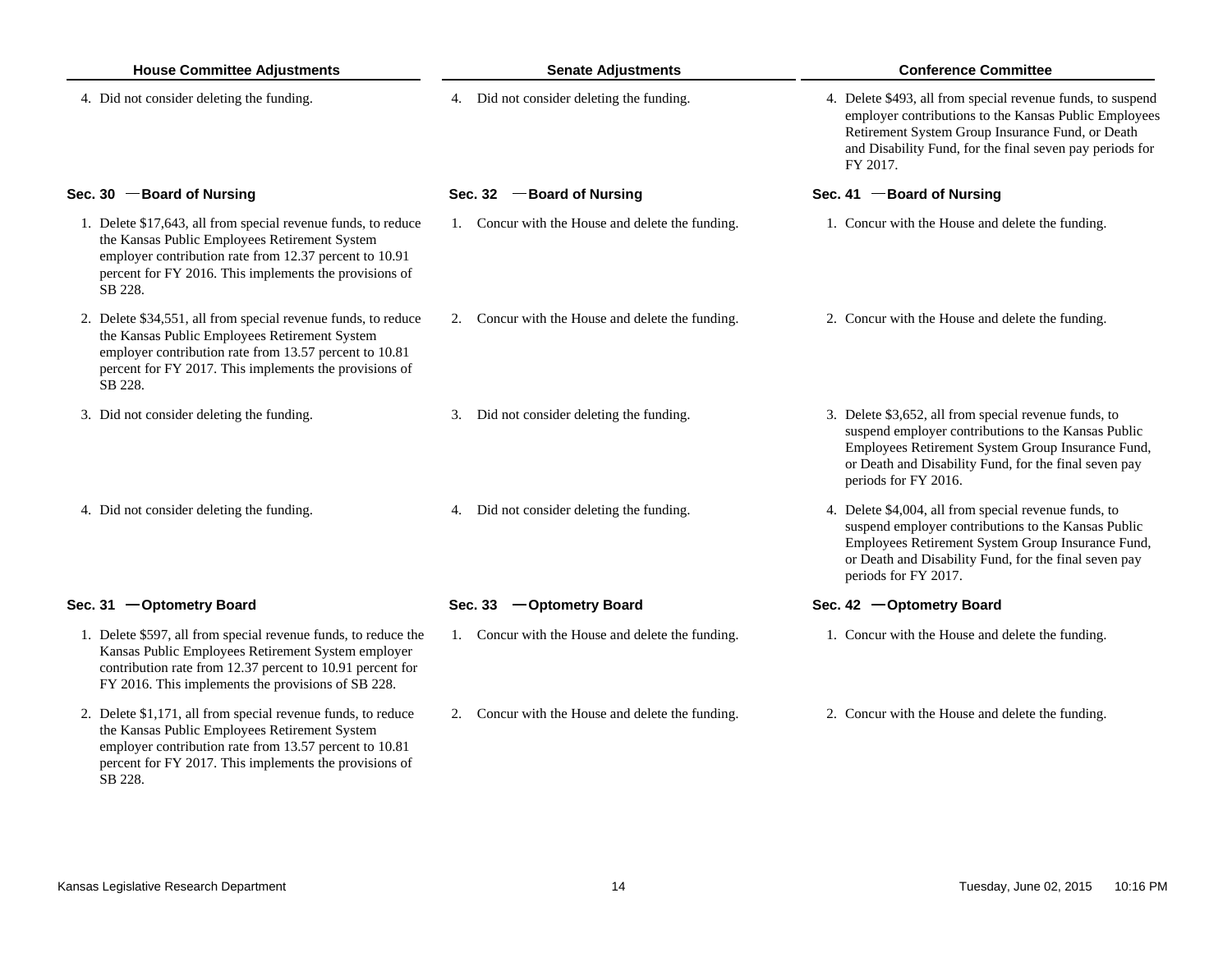| <b>House Committee Adjustments</b>                                                                                                                                                                                                            | <b>Senate Adjustments</b>                        | <b>Conference Committee</b>                                                                                                                                                                                                                        |  |  |
|-----------------------------------------------------------------------------------------------------------------------------------------------------------------------------------------------------------------------------------------------|--------------------------------------------------|----------------------------------------------------------------------------------------------------------------------------------------------------------------------------------------------------------------------------------------------------|--|--|
| 3. Did not consider deleting the funding.                                                                                                                                                                                                     | 3. Did not consider deleting the funding.        | 3. Delete \$124, all from special revenue funds, to suspend<br>employer contributions to the Kansas Public Employees<br>Retirement System Group Insurance Fund, or Death<br>and Disability Fund, for the final seven pay periods for<br>FY 2016.   |  |  |
| 4. Did not consider deleting the funding.                                                                                                                                                                                                     | 4. Did not consider deleting the funding.        | 4. Delete \$136, all from special revenue funds, to suspend<br>employer contributions to the Kansas Public Employees<br>Retirement System Group Insurance Fund, or Death<br>and Disability Fund, for the final seven pay periods for<br>FY 2017.   |  |  |
| Sec. 32 - Board of Pharmacy                                                                                                                                                                                                                   | Sec. 34 - Board of Pharmacy                      | Sec. 43 - Board of Pharmacy                                                                                                                                                                                                                        |  |  |
| 1. Delete \$7,114, all from special revenue funds, to reduce<br>the Kansas Public Employees Retirement System<br>employer contribution rate from 12.37 percent to 10.91<br>percent for FY 2016. This implements the provisions of<br>SB 228.  | 1. Concur with the House and delete the funding. | 1. Concur with the House and delete the funding.                                                                                                                                                                                                   |  |  |
| 2. Delete \$13,967, all from special revenue funds, to reduce<br>the Kansas Public Employees Retirement System<br>employer contribution rate from 13.57 percent to 10.81<br>percent for FY 2017. This implements the provisions of<br>SB 228. | 2. Concur with the House and delete the funding. | 2. Concur with the House and delete the funding.                                                                                                                                                                                                   |  |  |
| 3. Did not consider deleting the funding.                                                                                                                                                                                                     | 3. Did not consider deleting the funding.        | 3. Delete \$1,472, all from special revenue funds, to<br>suspend employer contributions to the Kansas Public<br>Employees Retirement System Group Insurance Fund,<br>or Death and Disability Fund, for the final seven pay<br>periods for FY 2016. |  |  |
| 4. Did not consider deleting the funding.                                                                                                                                                                                                     | 4. Did not consider deleting the funding.        | 4. Delete \$1,619, all from special revenue funds, to<br>suspend employer contributions to the Kansas Public<br>Employees Retirement System Group Insurance Fund,<br>or Death and Disability Fund, for the final seven pay<br>periods for FY 2017. |  |  |
| Sec. 33 - Real Estate Appraisal Board                                                                                                                                                                                                         | Sec. 35 - Real Estate Appraisal Board            | Sec. 44 -Real Estate Appraisal Board                                                                                                                                                                                                               |  |  |
| 1. Delete \$1,621, all from special revenue funds, to reduce<br>the Kansas Public Employees Retirement System<br>employer contribution rate from 12.37 percent to 10.91<br>percent for FY 2016. This implements the provisions of<br>SB 228.  | 1. Concur with the House and delete the funding. | 1. Concur with the House and delete the funding.                                                                                                                                                                                                   |  |  |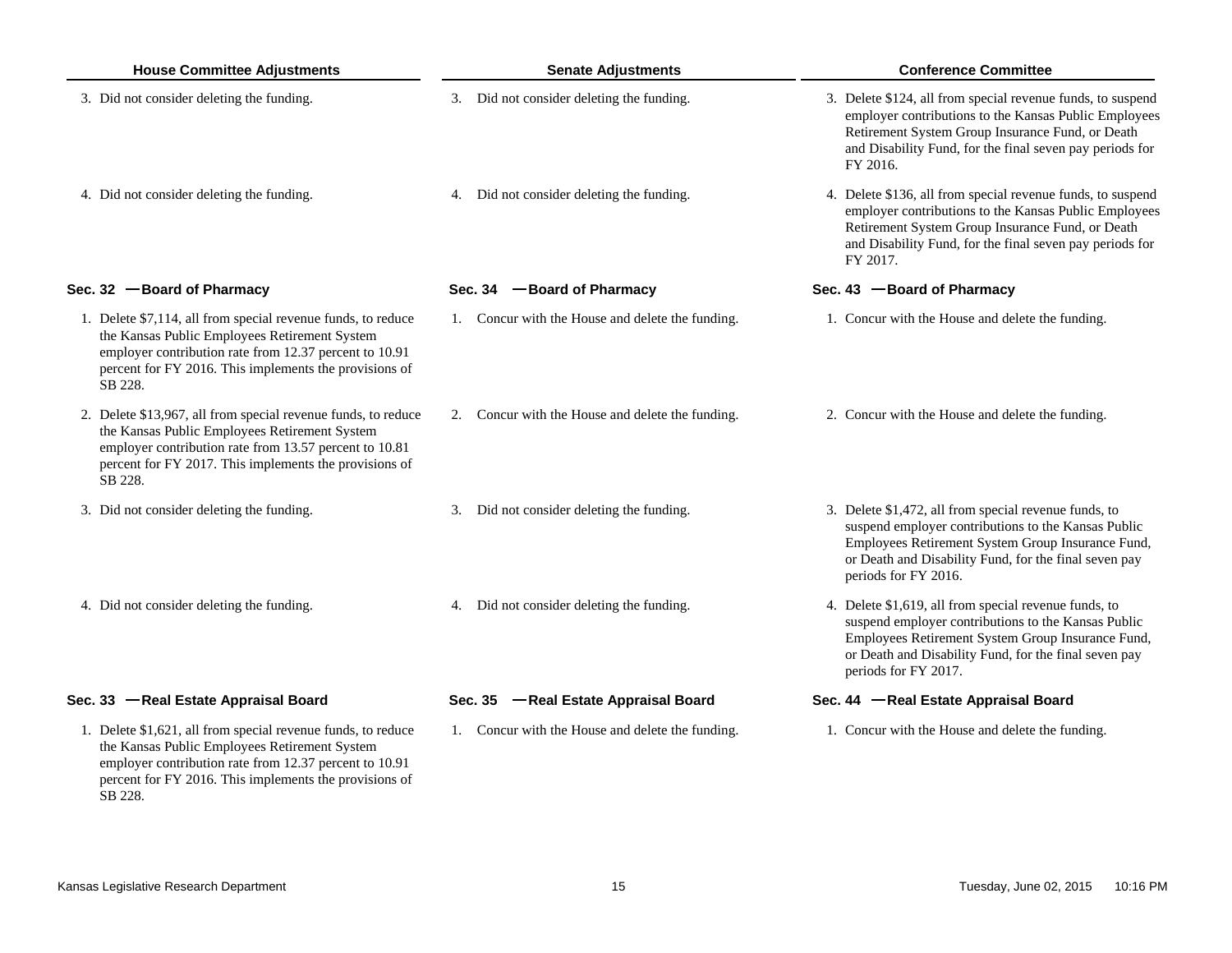| <b>House Committee Adjustments</b>                                                                                                                                                                                                               | <b>Senate Adjustments</b>                                                                                                                             | <b>Conference Committee</b>                                                                                                                                                                                                                      |  |  |
|--------------------------------------------------------------------------------------------------------------------------------------------------------------------------------------------------------------------------------------------------|-------------------------------------------------------------------------------------------------------------------------------------------------------|--------------------------------------------------------------------------------------------------------------------------------------------------------------------------------------------------------------------------------------------------|--|--|
| 2. Delete \$3,183, all from special revenue funds, to reduce<br>the Kansas Public Employees Retirement System<br>employer contribution rate from 13.57 percent to 10.81<br>percent for FY 2017. This implements the provisions of<br>SB 228.     | 2. Concur with the House and delete the funding.                                                                                                      | 2. Concur with the House and delete the funding.                                                                                                                                                                                                 |  |  |
| 3. Did not consider deleting the funding.                                                                                                                                                                                                        | 3. Did not consider deleting the funding.                                                                                                             | 3. Delete \$336, all from special revenue funds, to suspend<br>employer contributions to the Kansas Public Employees<br>Retirement System Group Insurance Fund, or Death<br>and Disability Fund, for the final seven pay periods for<br>FY 2016. |  |  |
| 4. Did not consider deleting the funding.                                                                                                                                                                                                        | 4. Did not consider deleting the funding.                                                                                                             | 4. Delete \$369, all from special revenue funds, to suspend<br>employer contributions to the Kansas Public Employees<br>Retirement System Group Insurance Fund, or Death<br>and Disability Fund, for the final seven pay periods for<br>FY 2017. |  |  |
| Sec. 34 - Real Estate Commission                                                                                                                                                                                                                 | Sec. 36 -Real Estate Commission                                                                                                                       | Sec. 45 - Real Estate Commission                                                                                                                                                                                                                 |  |  |
| 1. Did not consider adding the language.                                                                                                                                                                                                         | 1. Add language to prevent the agency from expending<br>moneys approved for information technology<br>expenditures for any other purpose for FY 2016. | 1. Concur with the Senate and add the language.                                                                                                                                                                                                  |  |  |
| 2. Did not consider adding the language.                                                                                                                                                                                                         | 2. Add language to prevent the agency from expending<br>moneys approved for information technology<br>expenditures for any other purpose for FY 2017. | 2. Concur with the Senate and add the language.                                                                                                                                                                                                  |  |  |
| 3. Delete \$6,392, all from the Real Estate Fee Fund, to<br>reduce the Kansas Public Employees Retirement System<br>employer contribution rate from 12.37 percent to 10.91<br>percent for FY 2016. This implements the provisions of<br>SB 228.  | 3. Concur with the House and delete the funding.                                                                                                      | 3. Concur with the House and delete the funding.                                                                                                                                                                                                 |  |  |
| 4. Delete \$12,557, all from the Real Estate Fee Fund, to<br>reduce the Kansas Public Employees Retirement System<br>employer contribution rate from 13.57 percent to 10.81<br>percent for FY 2017. This implements the provisions of<br>SB 228. | 4. Concur with the House and delete the funding.                                                                                                      | 4. Concur with the House and delete the funding.                                                                                                                                                                                                 |  |  |
| 5. Did not consider deleting the funding.                                                                                                                                                                                                        | 5. Did not consider deleting the funding.                                                                                                             | 5. Delete \$1,323, all from the Real Estate Fee Fund, to<br>suspend employer contributions to the Kansas Public<br>Employees Retirement System Group Insurance Fund,                                                                             |  |  |

or Death and Disability Fund, for the final seven pay

periods for FY 2016.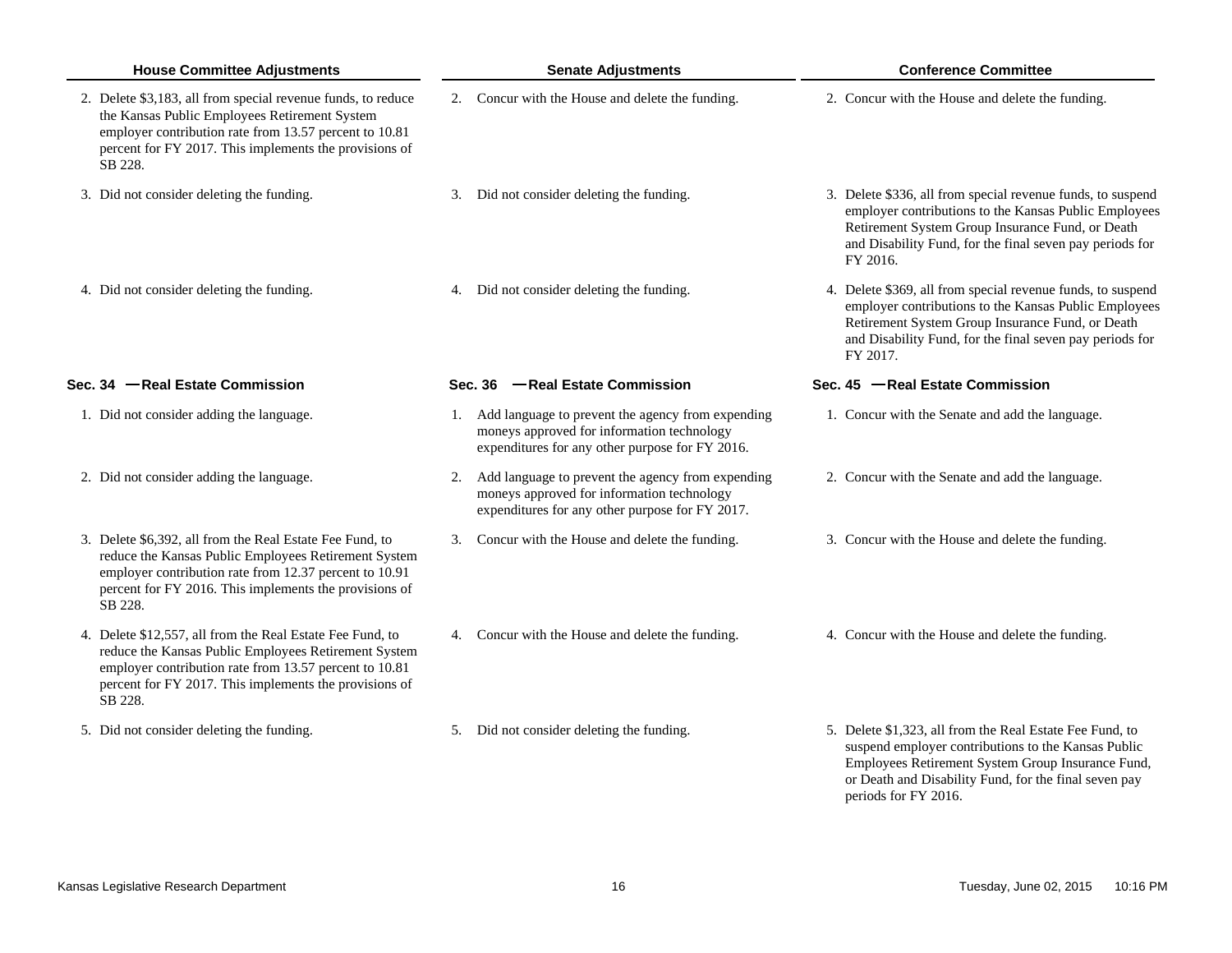| <b>House Committee Adjustments</b> |                                                                                                                                                                                                                                                           | <b>Senate Adjustments</b> |                                                  |  | <b>Conference Committee</b>                                                                                                                                                                                                                           |  |  |
|------------------------------------|-----------------------------------------------------------------------------------------------------------------------------------------------------------------------------------------------------------------------------------------------------------|---------------------------|--------------------------------------------------|--|-------------------------------------------------------------------------------------------------------------------------------------------------------------------------------------------------------------------------------------------------------|--|--|
|                                    | 6. Did not consider deleting the funding.                                                                                                                                                                                                                 |                           | 6. Did not consider deleting the funding.        |  | 6. Delete \$1,455, all from the Real Estate Fee Fund, to<br>suspend employer contributions to the Kansas Public<br>Employees Retirement System Group Insurance Fund,<br>or Death and Disability Fund, for the final seven pay<br>periods for FY 2017. |  |  |
|                                    | Sec. 35 - Securities Commissioner                                                                                                                                                                                                                         |                           | Sec. 37 - Securities Commissioner                |  | Sec. 46 - Securities Commissioner                                                                                                                                                                                                                     |  |  |
|                                    | 1. Delete \$27,471, all from special revenue funds, to reduce<br>the Kansas Public Employees Retirement System<br>employer contribution rate from 12.37 percent to 10.91<br>percent for FY 2016. This implements the provisions of<br>SB 228.             |                           | 1. Concur with the House and delete the funding. |  | 1. Concur with the House and delete the funding.                                                                                                                                                                                                      |  |  |
|                                    | 2. Did not consider deleting the funding.                                                                                                                                                                                                                 |                           | 2. Did not consider deleting the funding.        |  | 2. Delete \$5,686, all from special revenue funds, to<br>suspend employer contributions to the Kansas Public<br>Employees Retirement System Group Insurance Fund,<br>or Death and Disability Fund, for the final seven pay<br>periods for FY 2016.    |  |  |
|                                    | 3. Delete \$53,928, all from special revenue funds, to reduce<br>the Kansas Public Employees Retirement System<br>employer contribution rate from 13.57 percent to 10.81<br>percent for FY 2017. This implements the provisions of<br>SB 228.             |                           | 3. Concur with the House and delete the funding. |  | 3. Concur with the House and delete the funding.                                                                                                                                                                                                      |  |  |
|                                    | 4. Did not consider deleting the funding.                                                                                                                                                                                                                 |                           | 4. Did not consider deleting the funding.        |  | 4. Delete \$6,250, all from special revenue funds, to<br>suspend employer contributions to the Kansas Public<br>Employees Retirement System Group Insurance Fund,<br>or Death and Disability Fund, for the final seven pay<br>periods for FY 2017.    |  |  |
|                                    | Sec. 36 - Board of Technical Professions                                                                                                                                                                                                                  | Sec. 38                   | -Board of Technical Professions                  |  | Sec. 47 - Board of Technical Professions                                                                                                                                                                                                              |  |  |
|                                    | 1. Delete \$2,932, all from the Technical Professions Fee<br>Fund, to reduce the Kansas Public Employees Retirement<br>System employer contribution rate from 12.37 percent to<br>10.91 percent for FY 2016. This implements the<br>provisions of SB 228. |                           | 1. Concur with the House and delete the funding. |  | 1. Concur with the House and delete the funding.                                                                                                                                                                                                      |  |  |
|                                    | 2. Delete \$5,756, all from the Technical Professions Fee<br>Fund, to reduce the Kansas Public Employees Retirement<br>System employer contribution rate from 13.57 percent to<br>10.81 percent for FY 2017. This implements the<br>provisions of SB 228. |                           | 2. Concur with the House and delete the funding. |  | 2. Concur with the House and delete the funding.                                                                                                                                                                                                      |  |  |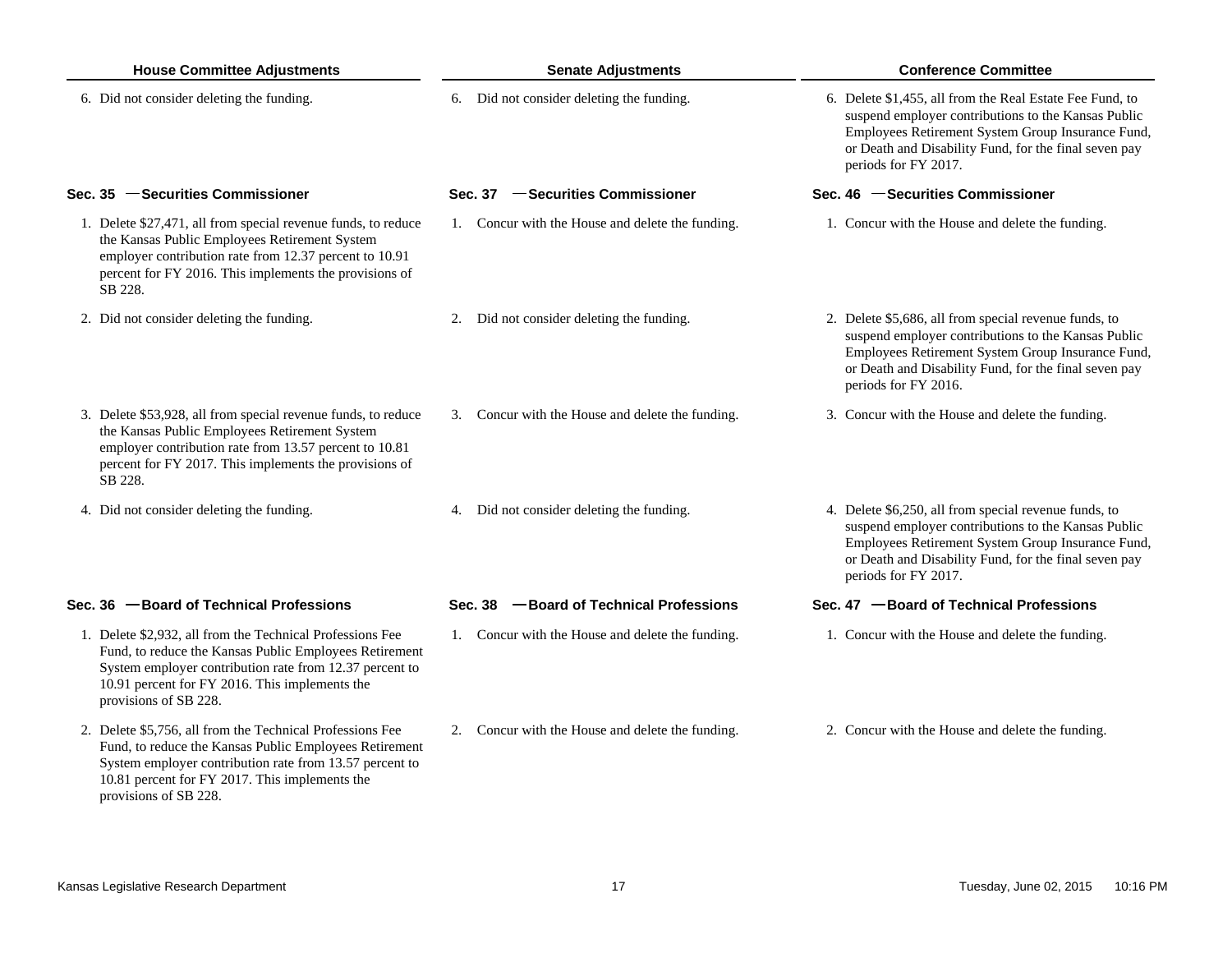| <b>House Committee Adjustments</b>                                                                                                                                                                                                                          | <b>Senate Adjustments</b>                         | <b>Conference Committee</b>                                                                                                                                                                                                                                   |
|-------------------------------------------------------------------------------------------------------------------------------------------------------------------------------------------------------------------------------------------------------------|---------------------------------------------------|---------------------------------------------------------------------------------------------------------------------------------------------------------------------------------------------------------------------------------------------------------------|
| 3. Did not consider deleting the funding.                                                                                                                                                                                                                   | 3. Did not consider deleting the funding.         | 3. Delete \$607, all from the Technical Professions Fee<br>Fund, to suspend employer contributions to the Kansas<br>Public Employees Retirement System Group Insurance<br>Fund, or Death and Disability Fund, for the final seven<br>pay periods for FY 2016. |
| 4. Did not consider deleting the funding.                                                                                                                                                                                                                   | 4. Did not consider deleting the funding.         | 4. Delete \$667, all from the Technical Professions Fee<br>Fund, to suspend employer contributions to the Kansas<br>Public Employees Retirement System Group Insurance<br>Fund, or Death and Disability Fund, for the final seven<br>pay periods for FY 2017. |
| Sec. 37 - Board of Veterinary Examiners                                                                                                                                                                                                                     | Sec. 39 - Board of Veterinary Examiners           | Sec. 48 -Board of Veterinary Examiners                                                                                                                                                                                                                        |
| 1. Delete \$6,768, all from special revenue funds, to reduce<br>the Kansas Public Employees Retirement System<br>employer contribution rate from 13.57 percent to 10.81<br>percent for FY 2017. This implements the provisions of<br>SB 228.                | 1. Concur with the House and delete the funding.  | 1. Concur with the House and delete the funding.                                                                                                                                                                                                              |
| 2. Did not consider deleting the funding.                                                                                                                                                                                                                   | 2. Did not consider deleting the funding.         | 2. Delete \$784, all from special revenue funds, to suspend<br>employer contributions to the Kansas Public Employees<br>Retirement System Group Insurance Fund, or Death<br>and Disability Fund, for the final seven pay periods for<br>FY 2017.              |
| Sec. 38 - Governmental Ethics Commission                                                                                                                                                                                                                    | <b>-Governmental Ethics Commission</b><br>Sec. 40 | Sec. 49 - Governmental Ethics Commission                                                                                                                                                                                                                      |
| 1. Delete \$4,953, including \$3,332 from the State General<br>Fund, to reduce the Kansas Public Employees Retirement<br>System employer contribution rate from 12.37 percent to<br>10.91 percent for FY 2016. This implements the<br>provisions of SB 228. | 1. Concur with the House and delete the funding.  | 1. Concur with the House and delete the funding.                                                                                                                                                                                                              |
| 2. Delete \$9,723, including \$6,533 from the State General<br>Fund, to reduce the Kansas Public Employees Retirement<br>System employer contribution rate from 13.57 percent to<br>10.81 percent for FY 2017. This implements the<br>provisions of SB 228. | 2. Concur with the House and delete the funding.  | 2. Concur with the House and delete the funding.                                                                                                                                                                                                              |
| 3. Did not consider deleting the funding.                                                                                                                                                                                                                   | 3. Did not consider deleting the funding.         | 3. Delete \$1,026, including \$690 from the State General<br>Fund, to suspend employer contributions to the Kansas<br>Public Employees Retirement System Group Insurance                                                                                      |

Fund, or Death and Disability Fund, for the final seven

pay periods for FY 2016.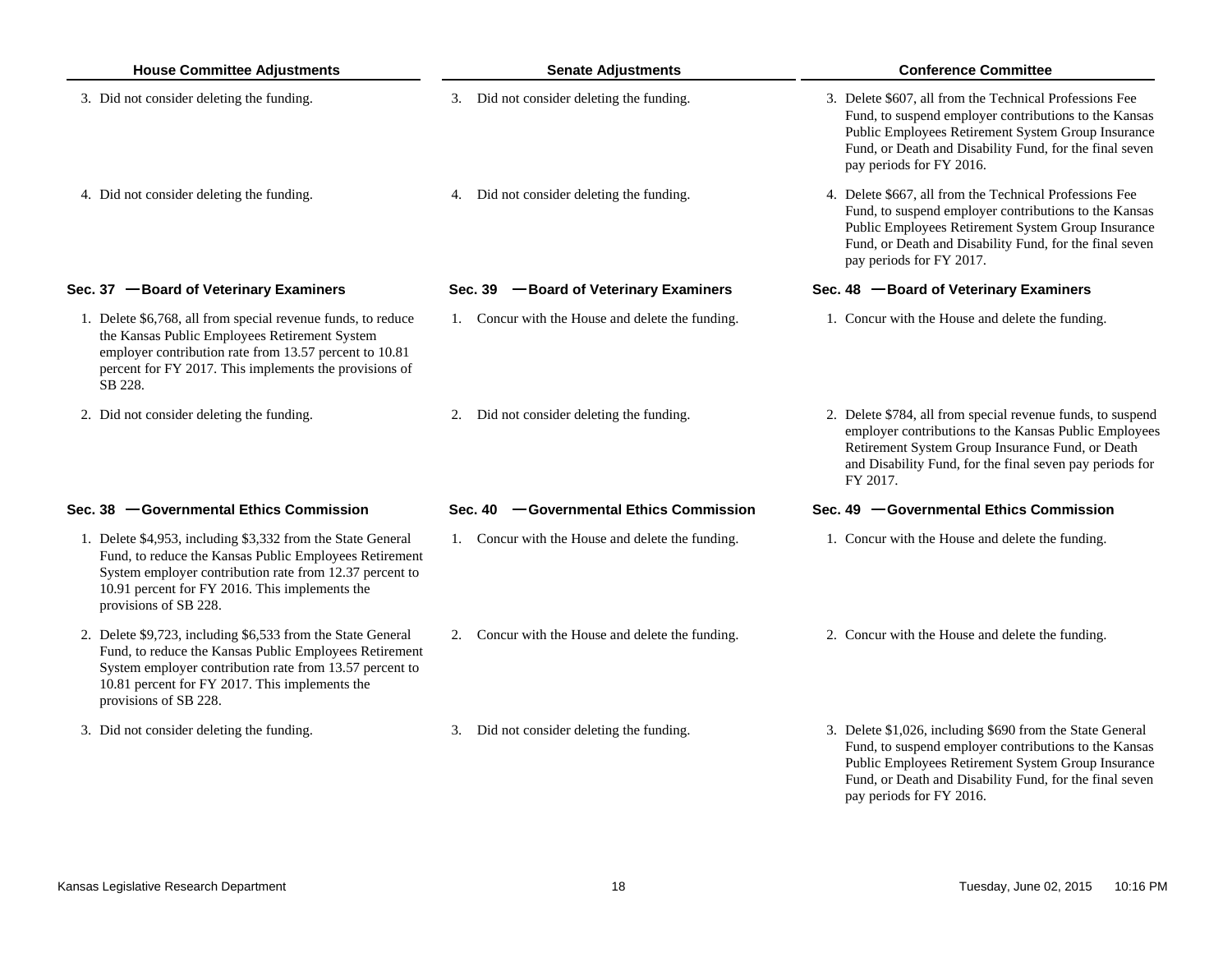| <b>House Committee Adjustments</b>                                                                                                                                                                                                             | <b>Senate Adjustments</b>                        | <b>Conference Committee</b>                                                                                                                                                                                                                                     |  |  |
|------------------------------------------------------------------------------------------------------------------------------------------------------------------------------------------------------------------------------------------------|--------------------------------------------------|-----------------------------------------------------------------------------------------------------------------------------------------------------------------------------------------------------------------------------------------------------------------|--|--|
| 4. Did not consider deleting the funding.                                                                                                                                                                                                      | 4. Did not consider deleting the funding.        | 4. Delete \$1,127, including \$757 from the State General<br>Fund, to suspend employer contributions to the Kansas<br>Public Employees Retirement System Group Insurance<br>Fund, or Death and Disability Fund, for the final seven<br>pay periods for FY 2017. |  |  |
| 5. Did not consider deleting the funding.                                                                                                                                                                                                      | 5. Did not consider deleting the funding.        | 5. Delete \$798, all from the State General Fund, for a 25.0<br>percent reduction of travel expenditures for FY 2016.                                                                                                                                           |  |  |
| 6. Did not consider deleting the funding.                                                                                                                                                                                                      | 6. Did not consider deleting the funding.        | 6. Delete \$778, all from the State General Fund, for a 25.0<br>percent reduction of travel expenditures for FY 2017.                                                                                                                                           |  |  |
| Sec. 39 - Legislative Coordinating Council                                                                                                                                                                                                     | -Legislative Coordinating Council<br>Sec. 41     | Sec. 50 -Legislative Coordinating Council                                                                                                                                                                                                                       |  |  |
| 1. Delete \$5,491, all from the State General Fund, to reduce<br>the Kansas Public Employees Retirement System<br>employer contribution rate from 12.37 percent to 10.91<br>percent for FY 2016. This implements the provisions of<br>SB 228.  | 1. Concur with the House and delete the funding. | 1. Concur with the House and delete the funding.                                                                                                                                                                                                                |  |  |
| 2. Did not consider deleting the funding.                                                                                                                                                                                                      | 2. Did not consider deleting the funding.        | 2. Delete \$1,137, all from the State General Fund, to<br>suspend employer contributions to the Kansas Public<br>Employees Retirement System Group Insurance Fund,<br>or Death and Disability Fund, for the final seven pay<br>periods for FY 2016.             |  |  |
| Sec. 39 -Legislative Research Department                                                                                                                                                                                                       | -Legislative Research Department<br>Sec. 41      | Sec. 50 -Legislative Research Department                                                                                                                                                                                                                        |  |  |
| 1. Delete \$38,513, all from the State General Fund, to reduce<br>the Kansas Public Employees Retirement System<br>employer contribution rate from 12.37 percent to 10.91<br>percent for FY 2016. This implements the provisions of<br>SB 228. | 1. Concur with the House and delete the funding. | 1. Concur with the House and delete the funding.                                                                                                                                                                                                                |  |  |
| 2. Did not consider deleting the funding.                                                                                                                                                                                                      | 2. Did not consider deleting the funding.        | 2. Delete \$7,972, all from the State General Fund, to<br>suspend employer contributions to the Kansas Public<br>Employees Retirement System Group Insurance Fund,<br>or Death and Disability Fund, for the final seven pay<br>periods for FY 2016.             |  |  |
| Sec. 39 - Revisor of Statutes                                                                                                                                                                                                                  | Sec. 41 $-$ Revisor of Statutes                  | Sec. 50 - Revisor of Statutes                                                                                                                                                                                                                                   |  |  |
| 1. Delete \$25,160, all from the State General Fund, to reduce<br>the Kansas Public Employees Retirement System<br>employer contribution rate from 12.37 percent to 10.91<br>percent for FY 2016. This implements the provisions of            | 1. Concur with the House and delete the funding. | 1. Concur with the House and delete the funding.                                                                                                                                                                                                                |  |  |

SB 228.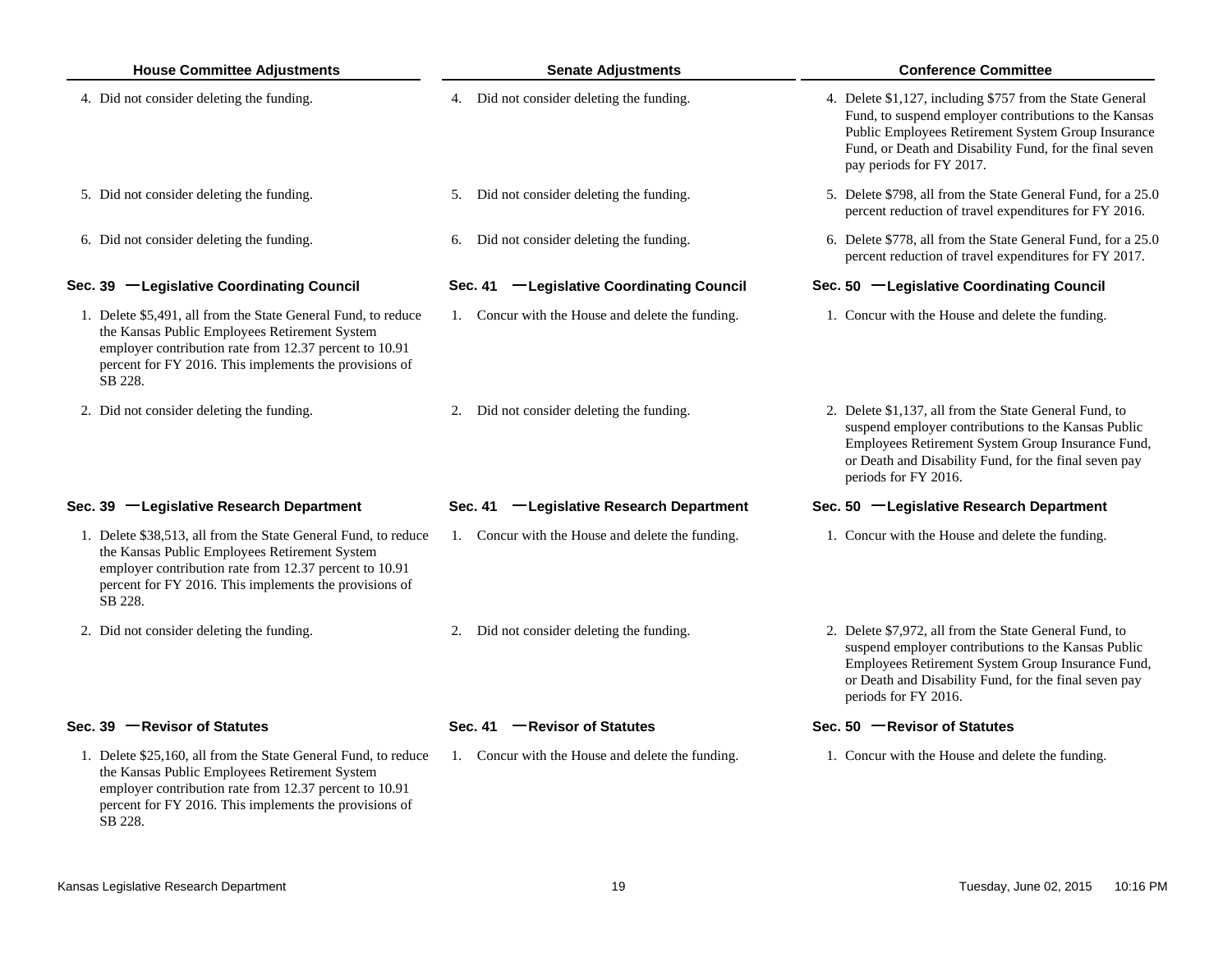| <b>House Committee Adjustments</b>                                                                                                                                                                                                             | <b>Senate Adjustments</b>                        | <b>Conference Committee</b><br>2. Delete \$5,496, all from the State General Fund, to<br>suspend employer contributions to the Kansas Public<br>Employees Retirement System Group Insurance Fund,<br>or Death and Disability Fund, for the final seven pay<br>periods for FY 2016. |  |  |
|------------------------------------------------------------------------------------------------------------------------------------------------------------------------------------------------------------------------------------------------|--------------------------------------------------|------------------------------------------------------------------------------------------------------------------------------------------------------------------------------------------------------------------------------------------------------------------------------------|--|--|
| 2. Did not consider deleting the funding.                                                                                                                                                                                                      | 2. Did not consider deleting the funding.        |                                                                                                                                                                                                                                                                                    |  |  |
| Sec. 40 - Legislative Coordinating Council                                                                                                                                                                                                     | Sec. 42 - Legislative Coordinating Council       | Sec. 51 -Legislative Coordinating Council                                                                                                                                                                                                                                          |  |  |
| 1. Delete \$11,344, all from the State General Fund, to reduce<br>the Kansas Public Employees Retirement System<br>employer contribution rate from 13.57 percent to 10.81<br>percent for FY 2017. This implements the provisions of<br>SB 228. | 1. Concur with the House and delete the funding. | 1. Concur with the House and delete the funding.                                                                                                                                                                                                                                   |  |  |
| 2. Did not consider deleting the funding.                                                                                                                                                                                                      | 2. Did not consider deleting the funding.        | 2. Delete \$1,315, all from the State General Fund, to<br>suspend employer contributions to the Kansas Public<br>Employees Retirement System Group Insurance Fund,<br>or Death and Disability Fund, for the final seven pay<br>periods for FY 2017.                                |  |  |
| Sec. 40 -Legislative Research Department                                                                                                                                                                                                       | Sec. 42 -Legislative Research Department         | Sec. 51 -Legislative Research Department                                                                                                                                                                                                                                           |  |  |
| 1. Delete \$72,745, all from the State General Fund, to reduce<br>the Kansas Public Employees Retirement System<br>employer contribution rate from 13.57 percent to 10.81<br>percent for FY 2017. This implements the provisions of<br>SB 228. | 1. Concur with the House and delete the funding. | 1. Concur with the House and delete the funding.                                                                                                                                                                                                                                   |  |  |
| 2. Did not consider deleting the funding.                                                                                                                                                                                                      | 2. Did not consider deleting the funding.        | 2. Delete \$8,430, all from the State General Fund, to<br>suspend employer contributions to the Kansas Public<br>Employees Retirement System Group Insurance Fund,<br>or Death and Disability Fund, for the final seven pay<br>periods for FY 2017.                                |  |  |
| Sec. $40$ - Revisor of Statutes                                                                                                                                                                                                                | Sec. 42 - Revisor of Statutes                    | Sec. $51$ - Revisor of Statutes                                                                                                                                                                                                                                                    |  |  |
| 1. Delete \$48,323, all from the State General Fund, to reduce<br>the Kansas Public Employees Retirement System<br>employer contribution rate from 13.57 percent to 10.81<br>percent for FY 2017. This implements the provisions of<br>SB 228. | 1. Concur with the House and delete the funding. | 1. Concur with the House and delete the funding.                                                                                                                                                                                                                                   |  |  |
| 2. Did not consider deleting the funding.                                                                                                                                                                                                      | 2. Did not consider deleting the funding.        | 2. Delete \$5,884, all from the State General Fund, to<br>suspend employer contributions to the Kansas Public<br>Employees Retirement System Group Insurance Fund,<br>or Death and Disability Fund, for the final seven pay<br>periods for FY 2017.                                |  |  |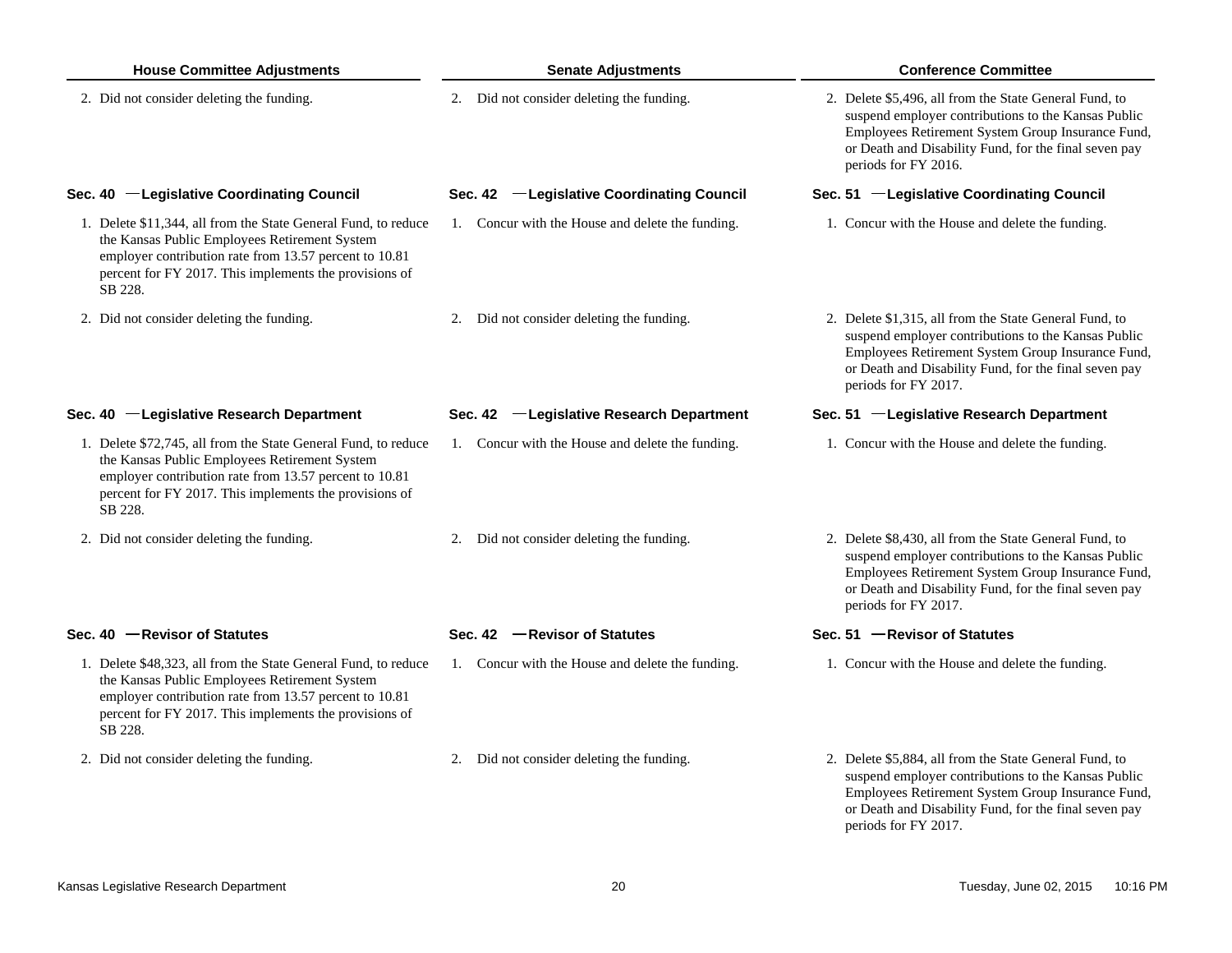| <b>House Committee Adjustments</b> |                                                                                                                                                                                                                                                                                        | <b>Senate Adjustments</b>                                                                                                                                                                                            | <b>Conference Committee</b>                                                                                                                                                                                                                          |  |  |
|------------------------------------|----------------------------------------------------------------------------------------------------------------------------------------------------------------------------------------------------------------------------------------------------------------------------------------|----------------------------------------------------------------------------------------------------------------------------------------------------------------------------------------------------------------------|------------------------------------------------------------------------------------------------------------------------------------------------------------------------------------------------------------------------------------------------------|--|--|
|                                    | Sec. $41$ - Legislature                                                                                                                                                                                                                                                                | Sec. 43 -Legislature                                                                                                                                                                                                 | Sec. 52 - Legislature                                                                                                                                                                                                                                |  |  |
|                                    | 1. Add \$3.0 million, all from the State General Fund, and<br>add language that the Legislature procure professional<br>consulting services to assist in a review and evaluation of<br>state government, examining agency core functions,<br>procedures, and efficiencies for FY 2016. | 1. Concur with the House and add the funding.                                                                                                                                                                        | 1. Concur with the House and add the funding.                                                                                                                                                                                                        |  |  |
|                                    | 2. Did not consider adding the language.                                                                                                                                                                                                                                               | 2. Add language allowing reimbursement for expenses<br>incurred in local printing of constituent correspondence<br>which requires prior approval with total expenditures<br>within existing limitations for FY 2016. | 2. Concur with the Senate and add the language.                                                                                                                                                                                                      |  |  |
|                                    | 3. Delete \$169,811, all from the State General Fund, to<br>reduce the Kansas Public Employees Retirement System<br>employer contribution rate from 12.37 percent to 10.91<br>percent for FY 2016. This implements the provisions of<br>SB 228.                                        | 3. Concur with the House and delete the funding.                                                                                                                                                                     | 3. Concur with the Senate and add the funding.                                                                                                                                                                                                       |  |  |
|                                    | 4. Did not consider deleting the funding.                                                                                                                                                                                                                                              | 4. Did not consider deleting the funding.                                                                                                                                                                            | 4. Delete \$40,249, all from the State General Fund, to<br>suspend employer contributions to the Kansas Public<br>Employees Retirement System Group Insurance Fund,<br>or Death and Disability Fund, for the final seven pay<br>periods for FY 2016. |  |  |
|                                    | Sec. 42 - Legislature                                                                                                                                                                                                                                                                  | Sec. 44 - Legislature                                                                                                                                                                                                | Sec. 53 $-$ Legislature                                                                                                                                                                                                                              |  |  |
|                                    | 1. Did not consider adding the language.                                                                                                                                                                                                                                               | 1. Add language allowing reimbursement for expenses<br>incurred in local printing of constituent correspondence<br>which requires prior approval with total expenditures<br>within existing limitations for FY 2017. | 1. Concur with the Senate and add the language.                                                                                                                                                                                                      |  |  |
|                                    | 2. Delete \$309,959, all from the State General Fund, to<br>reduce the Kansas Public Employees Retirement System<br>employer contribution rate from 13.57 percent to 10.81<br>percent for FY 2017. This implements the provisions of<br>SB 228.                                        | 2. Concur with the House and delete the funding.                                                                                                                                                                     | 2. Concur with the House and delete the funding.                                                                                                                                                                                                     |  |  |
|                                    | 3. Did not consider deleting the funding.                                                                                                                                                                                                                                              | 3. Did not consider deleting the funding.                                                                                                                                                                            | 3. Delete \$40,916, all from the State General Fund, to<br>suspend employer contributions to the Kansas Public<br>Employees Retirement System Group Insurance Fund,<br>or Death and Disability Fund, for the final seven pay<br>periods for FY 2017. |  |  |
|                                    | Sec. 43 - Division of Post Audit                                                                                                                                                                                                                                                       | Sec. 45 - Division of Post Audit                                                                                                                                                                                     | Sec. 54 - Division of Post Audit                                                                                                                                                                                                                     |  |  |
|                                    | 1. Add language to exempt this agency from the payment of<br>the monumental building surcharge to the Department of<br>Administration for FY 2016.                                                                                                                                     | 1. Concur with the House and add the language.                                                                                                                                                                       | 1. Concur with the House and add the language.                                                                                                                                                                                                       |  |  |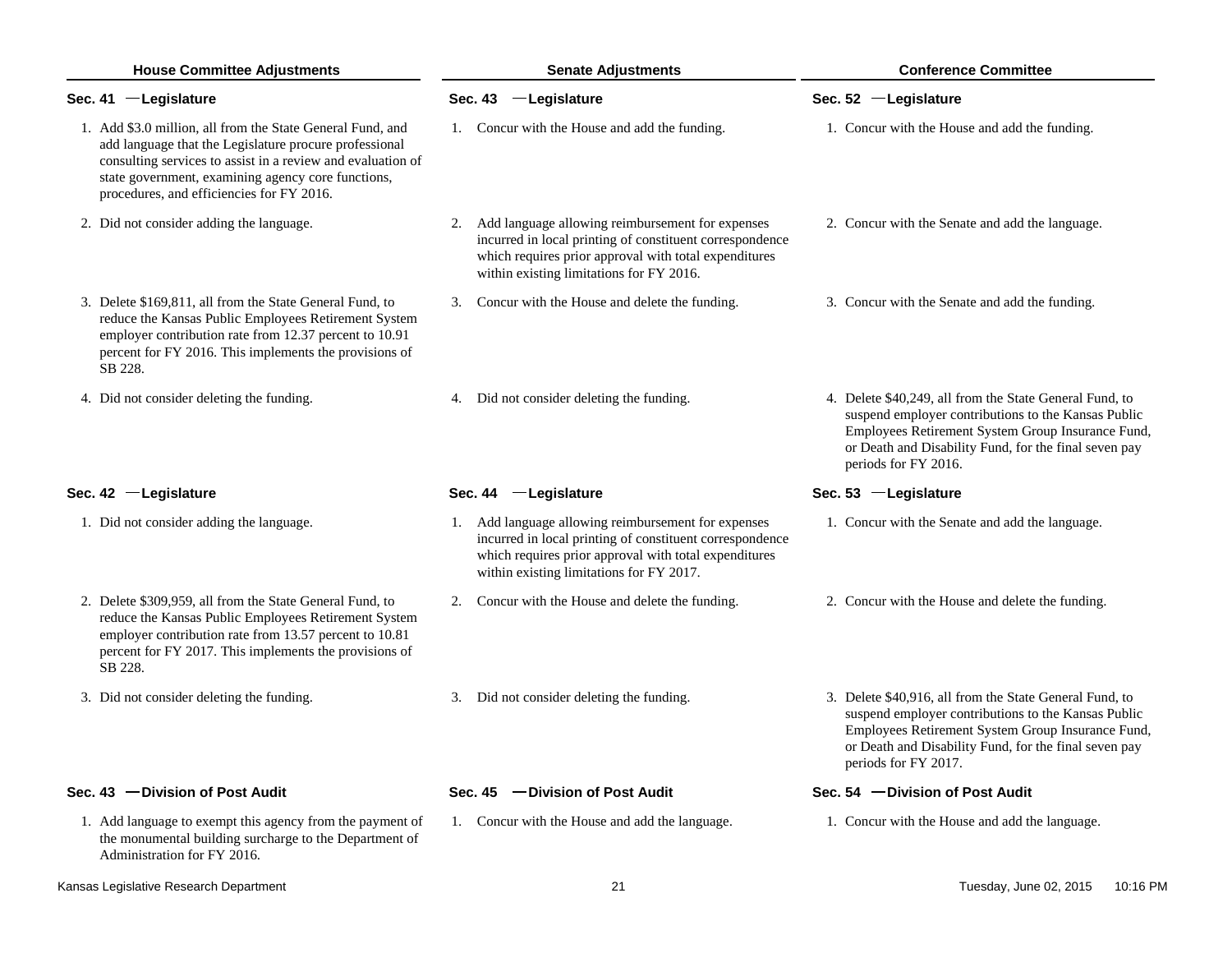| <b>House Committee Adjustments</b>                                                                                                                                                                                                             | <b>Senate Adjustments</b>                                                                                                                         | <b>Conference Committee</b>                                                                                                                                                                                                                         |  |  |
|------------------------------------------------------------------------------------------------------------------------------------------------------------------------------------------------------------------------------------------------|---------------------------------------------------------------------------------------------------------------------------------------------------|-----------------------------------------------------------------------------------------------------------------------------------------------------------------------------------------------------------------------------------------------------|--|--|
| 2. Delete \$24,501, all rom the State General Fund, to reduce<br>the Kansas Public Employees Retirement System<br>employer contribution rate from 12.37 percent to 10.91<br>percent for FY 2016. This implements the provisions of<br>SB 228.  | 2. Concur with the House and delete the funding.                                                                                                  | 2. Concur with the House and delete the funding.                                                                                                                                                                                                    |  |  |
| 3. Did not consider deleting the funding.                                                                                                                                                                                                      | 3. Did not consider deleting the funding.                                                                                                         | 3. Delete \$5,071, all from the State General Fund, to<br>suspend employer contributions to the Kansas Public<br>Employees Retirement System Group Insurance Fund,<br>or Death and Disability Fund, for the final seven pay<br>periods for FY 2016. |  |  |
| Sec. $44$ -Division of Post Audit                                                                                                                                                                                                              | Sec. 46 - Division of Post Audit                                                                                                                  | Sec. 55 $-$ Division of Post Audit                                                                                                                                                                                                                  |  |  |
| 1. Add language to exempt this agency from the payment of<br>the monumental building surcharge to the Department of<br>Administration for FY 2017.                                                                                             | 1. Concur with the House and add the language.                                                                                                    | 1. Concur with the House and add the language.                                                                                                                                                                                                      |  |  |
| 2. Delete \$46,327, all from the State General Fund, to reduce<br>the Kansas Public Employees Retirement System<br>employer contribution rate from 13.57 percent to 10.81<br>percent for FY 2017. This implements the provisions of<br>SB 228. | 2. Concur with the House and delete the funding.                                                                                                  | 2. Concur with the House and delete the funding.                                                                                                                                                                                                    |  |  |
| 3. Did not consider deleting the funding.                                                                                                                                                                                                      | 3. Did not consider deleting the funding.                                                                                                         | 3. Delete \$5,369, all from the State General Fund, to<br>suspend employer contributions to the Kansas Public<br>Employees Retirement System Group Insurance Fund,<br>or Death and Disability Fund, for the final seven pay<br>periods for FY 2017. |  |  |
| Sec. $45$ -Office of the Governor                                                                                                                                                                                                              | Sec. 47 - Office of the Governor                                                                                                                  | Sec. 56 - Office of the Governor                                                                                                                                                                                                                    |  |  |
| 1. Add \$150,343, all from the Domestic Violence Grant<br>Fund, to restore the 4.0 percent reduction to Domestic<br>Violence Prevention Grants for FY 2016.                                                                                    | 1. Add \$150,343, all from the State General Fund, to<br>restore the 4.0 percent reduction to Domestic Violence<br>Prevention Grants for FY 2016. | 1. Concur with the House and add the funding to special<br>revenue funds.                                                                                                                                                                           |  |  |
| 2. Add \$33,348, all from the Child Advocacy Center Grant<br>Fund, to restore the 4.0 percent reduction to Child<br>Advocacy Center Grants for FY 2016.                                                                                        | 2. Add \$33,348, all from the State General Fund, to restore<br>the 4.0 percent reduction to Child Advocacy Center<br>Grants for FY 2016.         | 2. Concur with the House and add the funding to special<br>revenue funds.                                                                                                                                                                           |  |  |
| 3. Transfer \$33,348 from the Medicaid Fraud Prosecution<br>Revolving Fund in the Attorney General's Office to the<br>Child Advocacy Center Grant Fund for FY 2016.                                                                            | 3. Did not consider transferring the funding.                                                                                                     | 3. Concur with the House and transfer the funding.                                                                                                                                                                                                  |  |  |
| 4. Transfer \$150,343 from the Medicaid Fraud Prosecution<br>Revolving Fund in the Attorney General's Office to the<br>Domestic Violence Grant Fund for FY 2016.                                                                               | 4. Did not consider transferring the funding.                                                                                                     | 4. Concur with the House and transfer the funding.                                                                                                                                                                                                  |  |  |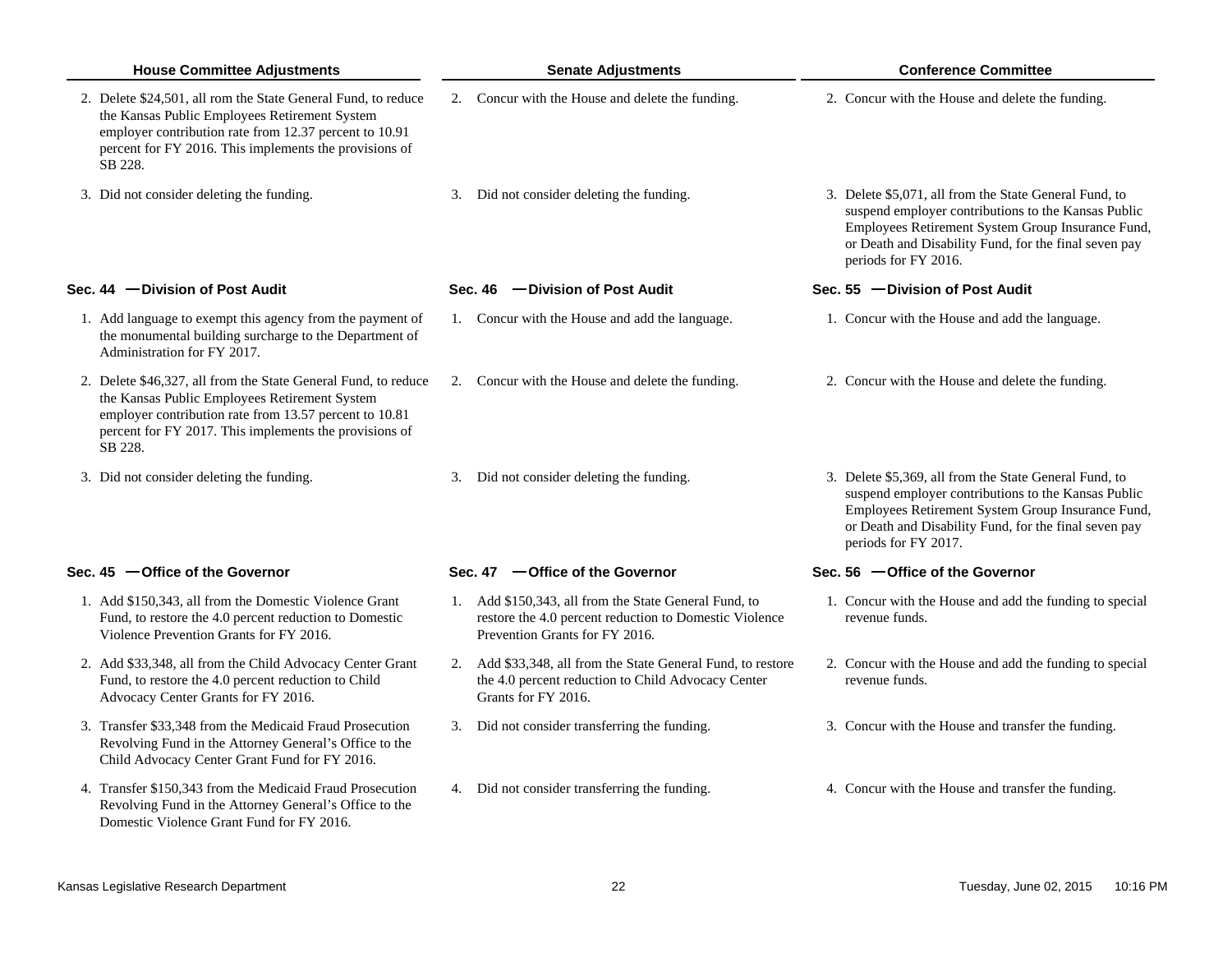| <b>House Committee Adjustments</b> |                                                                                                                                                                                                                                                               |    | <b>Senate Adjustments</b>                                                                                                                         | <b>Conference Committee</b> |                                                                                                                                                                                                                                                                          |  |
|------------------------------------|---------------------------------------------------------------------------------------------------------------------------------------------------------------------------------------------------------------------------------------------------------------|----|---------------------------------------------------------------------------------------------------------------------------------------------------|-----------------------------|--------------------------------------------------------------------------------------------------------------------------------------------------------------------------------------------------------------------------------------------------------------------------|--|
|                                    | 5. Delete \$6,803, including \$5,704 from the State General<br>Fund, to reduce the Kansas Public Employees Retirement<br>System employer contribution rate from 12.37 percent to<br>10.91 percent for FY 2016. This implements the<br>provisions of SB 228.   |    | 5. Concur with the House and delete the funding.                                                                                                  |                             | 5. Concur with the House and delete the funding.                                                                                                                                                                                                                         |  |
|                                    | 6. Did not consider deleting the funding.                                                                                                                                                                                                                     | 6. | Did not consider deleting the funding.                                                                                                            |                             | 6. Delete \$5,777, including \$4,776 from the State General<br>Fund, to suspend employer contributions to the Kansas<br>Public Employees Retirement System Group Insurance<br>Fund, or Death and Disability Fund, for the final seven<br>pay periods for FY 2016.        |  |
|                                    | 7. Did not consider deleting the funding.                                                                                                                                                                                                                     |    | 7. Did not consider deleting the funding.                                                                                                         |                             | 7. Delete \$29,017, all from the State General Fund, for a<br>25.0 percent reduction of travel expenditures for FY<br>2016.                                                                                                                                              |  |
|                                    | Sec. $46$ -Office of the Governor                                                                                                                                                                                                                             |    | Sec. 48 - Office of the Governor                                                                                                                  |                             | Sec. 57 $-$ Office of the Governor                                                                                                                                                                                                                                       |  |
|                                    | 1. Add \$150,343, all from the Domestic Violence Grant<br>Fund, to restore the 4.0 percent reduction to Domestic<br>Violence Prevention Grants for FY 2017.                                                                                                   |    | 1. Add \$150,343, all from the State General Fund, to<br>restore the 4.0 percent reduction to Domestic Violence<br>Prevention Grants for FY 2017. |                             | 1. Concur with the House and add the funding to special<br>revenue funds.                                                                                                                                                                                                |  |
|                                    | 2. Add \$33,348, all from the Child Advocacy Center Grant<br>Fund, to restore the 4.0 percent reduction to Child<br>Advocacy Center Grants for FY 2017.                                                                                                       |    | 2. Add \$33,348, all from the State General Fund, to restore<br>the 4.0 percent reduction to Child Advocacy Center<br>Grants for FY 2017.         |                             | 2. Concur with the House and add the funding to special<br>revenue funds.                                                                                                                                                                                                |  |
|                                    | 3. Transfer \$150,343 from the Medicaid Fraud Prosecution<br>Revolving Fund in the Attorney General's Office to the<br>Domestic Violence Grant Fund for FY 2017.                                                                                              |    | 3. Did not consider transferring the funding.                                                                                                     |                             | 3. Concur with the House and transfer the funding.                                                                                                                                                                                                                       |  |
|                                    | 4. Transfer \$33,348 from the Medicaid Fraud Prosecution<br>Revolving Fund in Attorney General's Office to the Child<br>Advocacy Center Grant Fund for FY 2017.                                                                                               |    | 4. Did not consider transferring the funding.                                                                                                     |                             | 4. Concur with the House and transfer the funding.                                                                                                                                                                                                                       |  |
|                                    | 5. Delete \$13,356, including \$11,183 from the State General<br>Fund, to reduce the Kansas Public Employees Retirement<br>System employer contribution rate from 13.57 percent to<br>10.81 percent for FY 2017. This implements the<br>provisions of SB 228. |    | 5. Concur with the House and delete the funding.                                                                                                  |                             | 5. Concur with the House and delete the funding.                                                                                                                                                                                                                         |  |
|                                    | 6. Did not consider deleting the funding.                                                                                                                                                                                                                     | 6. | Did not consider deleting the funding.                                                                                                            |                             | 6. Delete \$5,872, including \$4,851 from the State General<br>Fund, to suspend employer contributions to the Kansas<br><b>Public Employees Retirement System Group Insurance</b><br>Fund, or Death and Disability Fund, for the final seven<br>pay periods for FY 2017. |  |
|                                    | 7. Did not consider deleting the funding.                                                                                                                                                                                                                     |    | 7. Did not consider deleting the funding.                                                                                                         |                             | 7. Delete \$26,395, all from the State General Fund, for a<br>25.0 percent reduction of travel expenditures for FY<br>2017.                                                                                                                                              |  |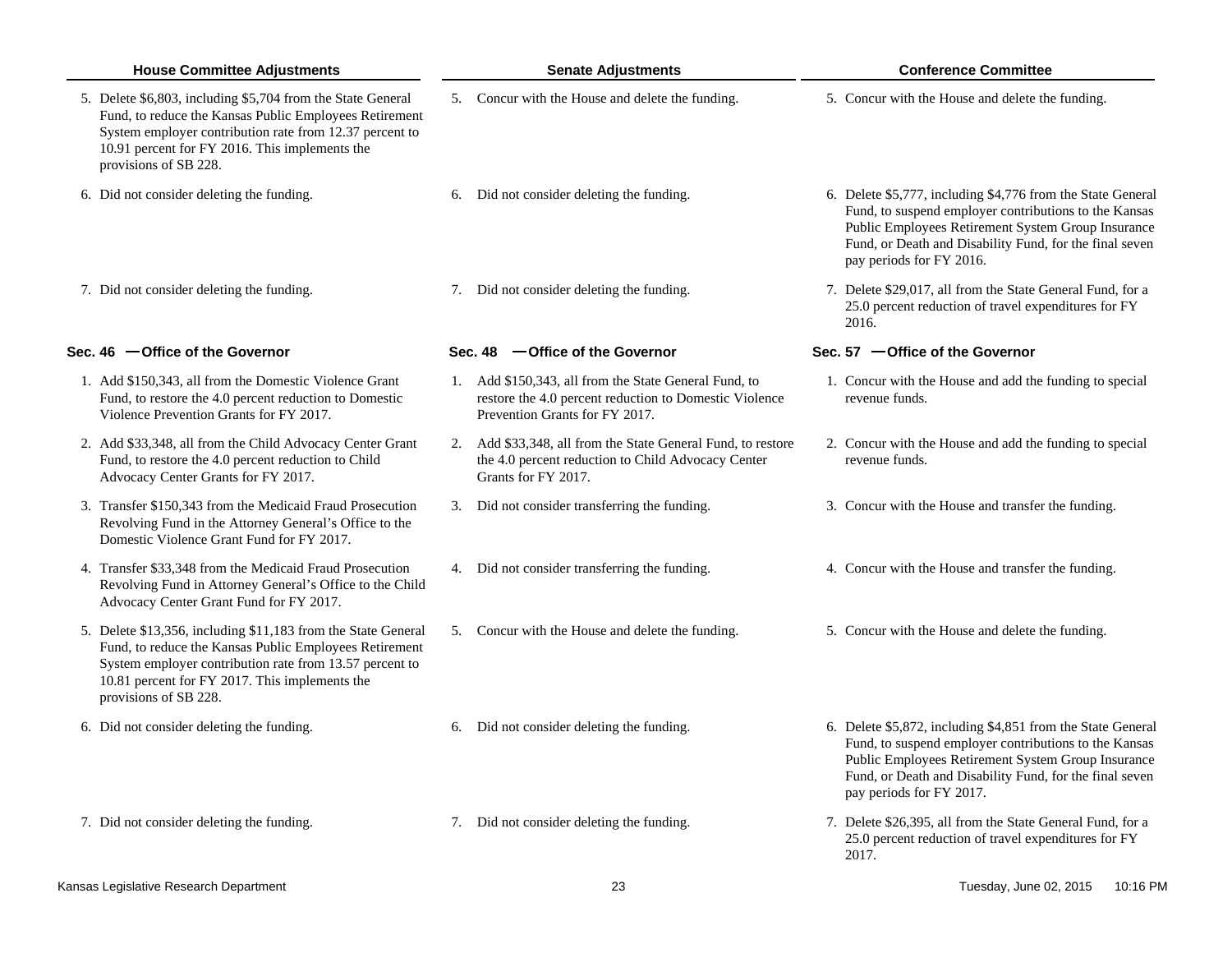| <b>House Committee Adjustments</b>                                                                                                                                                                                                                             | <b>Senate Adjustments</b>                                                                          | <b>Conference Committee</b><br>Sec. 58 - Attorney General                                                                                                                                                                                                          |  |  |
|----------------------------------------------------------------------------------------------------------------------------------------------------------------------------------------------------------------------------------------------------------------|----------------------------------------------------------------------------------------------------|--------------------------------------------------------------------------------------------------------------------------------------------------------------------------------------------------------------------------------------------------------------------|--|--|
| Sec. 47 - Attorney General                                                                                                                                                                                                                                     | Sec. 49 - Attorney General                                                                         |                                                                                                                                                                                                                                                                    |  |  |
| 1. Did not consider adding the funding.                                                                                                                                                                                                                        | 1. Add \$125,000, all from special revenue funds, for office<br>security enhancements for FY 2016. | 1. Concur with the Senate and add the funding.                                                                                                                                                                                                                     |  |  |
| 2. Add language appropriating the Attorney General's Open<br>Government Fund with a no-limit expenditure authority<br>for FY 2016.                                                                                                                             | 2. Concur with the House and add the language.                                                     | 2. Concur with the House and add the language.                                                                                                                                                                                                                     |  |  |
| 3. Delete \$102,590, including \$47,754, from the State<br>General Fund, to reduce the Kansas Public School<br>Employee Retirement employer contribution rate from<br>12.37 percent to 10.91 percent for FY 2016. This<br>implements the provisions of SB 228. | 3. Concur with the House and delete the funding.                                                   | 3. Concur with the House and delete the funding.                                                                                                                                                                                                                   |  |  |
| 4. Did not consider deleting the funding.                                                                                                                                                                                                                      | 4. Did not consider deleting the funding.                                                          | 4. Delete \$2,141, all from the State General Fund, for a<br>25.0 percent reduction of travel expenditures for FY<br>2016.                                                                                                                                         |  |  |
| 5. Did not consider deleting the funding.                                                                                                                                                                                                                      | 5. Did not consider deleting the funding.                                                          | 5. Delete \$21,234, including \$9,884 from the State<br>General Fund, to suspend employer contributions to the<br>Kansas Public Employees Retirement System Group<br>Insurance Fund, or Death and Disability Fund, for the<br>final seven pay periods for FY 2016. |  |  |
| Sec. 48 - Attorney General                                                                                                                                                                                                                                     | Sec. 50 - Attorney General                                                                         | Sec. 59 - Attorney General                                                                                                                                                                                                                                         |  |  |
| 1. Add language appropriating the Attorney General's Open<br>Government Fund with a no-limit expenditure authority<br>for FY 2017.                                                                                                                             | 1. Concur with the House and add the funding.                                                      | 1. Concur with the House and add the language.                                                                                                                                                                                                                     |  |  |
| 2. Delete \$201,321, including \$93,679 from the State<br>General Fund, to reduce the Kansas Public School<br>Employee Retirement employer contribution rate from<br>13.57 percent to 10.81 percent for FY 2017. This<br>implements the provisions of SB 228.  | 2. Concur with the House and delete the funding.                                                   | 2. Concur with the House and delete the funding.                                                                                                                                                                                                                   |  |  |
| 3. Did not consider deleting the funding.                                                                                                                                                                                                                      | 3. Did not consider deleting the funding.                                                          | 3. Delete \$2,251, all from the State General Fund, for a<br>25.0 percent reduction of travel expenditures for FY<br>2017.                                                                                                                                         |  |  |
| 4. Did not consider deleting the funding.                                                                                                                                                                                                                      | 4. Did not consider deleting the funding.                                                          | 4. Delete \$23,334, including \$10,857 from the State<br>General Fund, to suspend employer contributions to the<br>Kansas Public Employees Retirement System Group<br>Insurance Fund, or Death and Disability Fund, for the                                        |  |  |

final seven pay periods for FY 2017.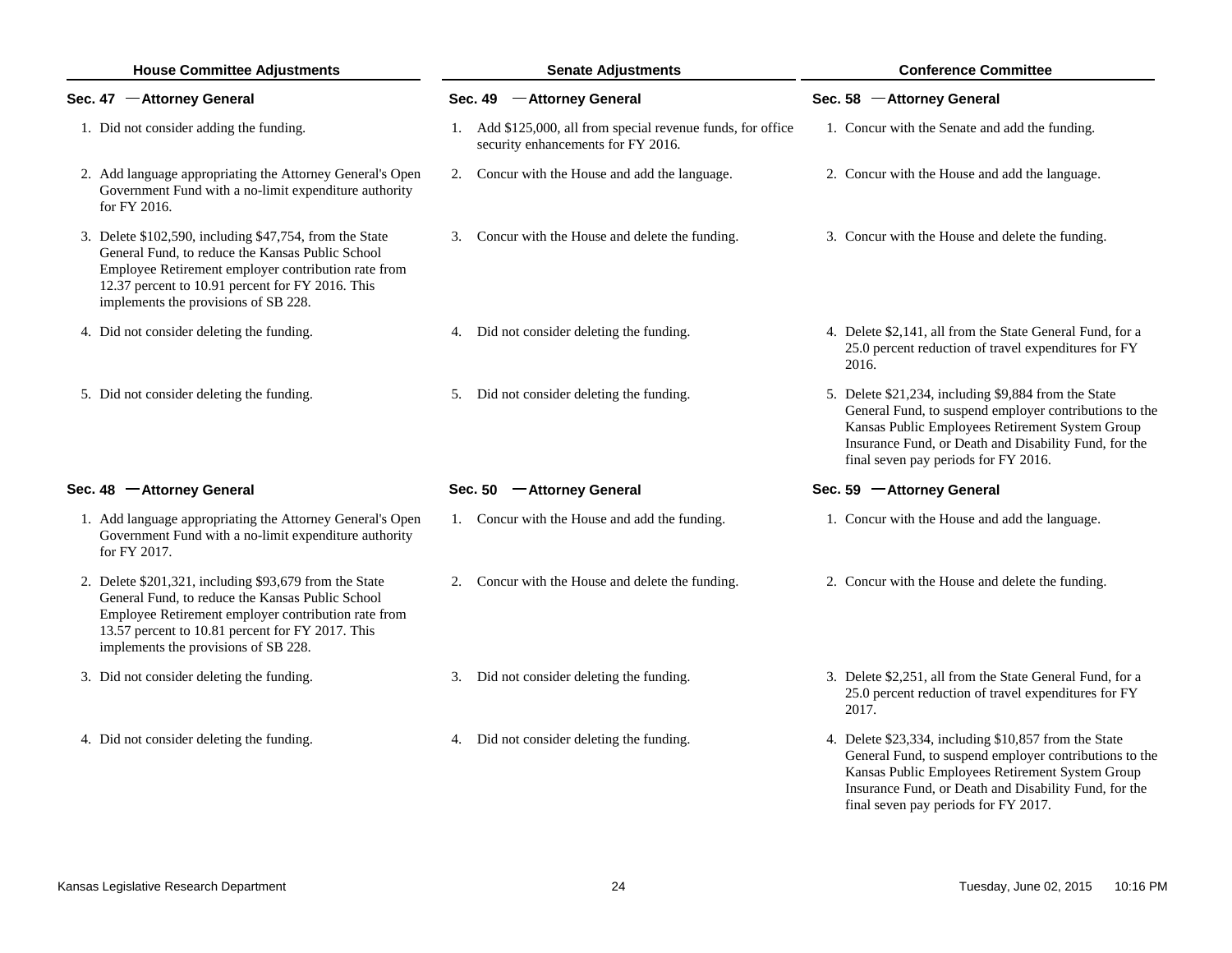| <b>House Committee Adjustments</b>                                                                                                                                                                                                                                                                                                                                | <b>Senate Adjustments</b>                                                                                                                                                                                                                                                                                                                                            | <b>Conference Committee</b>                                                                                                                                                                                                                        |  |  |
|-------------------------------------------------------------------------------------------------------------------------------------------------------------------------------------------------------------------------------------------------------------------------------------------------------------------------------------------------------------------|----------------------------------------------------------------------------------------------------------------------------------------------------------------------------------------------------------------------------------------------------------------------------------------------------------------------------------------------------------------------|----------------------------------------------------------------------------------------------------------------------------------------------------------------------------------------------------------------------------------------------------|--|--|
| Sec. 49 - Secretary of State                                                                                                                                                                                                                                                                                                                                      | Sec. 51 - Secretary of State                                                                                                                                                                                                                                                                                                                                         | Sec. 60 - Secretary of State                                                                                                                                                                                                                       |  |  |
| 1. Delete \$31,249 all from special revenue funds, to reduce<br>the Kansas Public Employees Retirement System<br>employer contribution rate from 12.37 percent to 10.91<br>percent for FY 2016. This implements the provisions of<br>SB 228.                                                                                                                      | 1. Concur with the House and delete the funding.                                                                                                                                                                                                                                                                                                                     | 1. Concur with the House and delete the funding.                                                                                                                                                                                                   |  |  |
| 2. Did not consider deleting the funding.                                                                                                                                                                                                                                                                                                                         | 2. Did not consider deleting the funding.                                                                                                                                                                                                                                                                                                                            | 2. Delete \$6,468, all from special revenue funds, to<br>suspend employer contributions to the Kansas Public<br>Employees Retirement System Group Insurance Fund,<br>or Death and Disability Fund, for the final seven pay<br>periods for FY 2016. |  |  |
| Sec. 50 - Secretary of State                                                                                                                                                                                                                                                                                                                                      | Sec. 52 - Secretary of State                                                                                                                                                                                                                                                                                                                                         | Sec. 61 - Secretary of State                                                                                                                                                                                                                       |  |  |
| 1. Delete \$61,341, all from special revenue funds, to reduce<br>the Kansas Public Employees Retirement System<br>employer contribution rate from 13.57 percent to 10.81<br>percent for FY 2017. This implements the provisions of<br>SB 228.                                                                                                                     | 1. Concur with the House and delete the funding.                                                                                                                                                                                                                                                                                                                     | 1. Concur with the House and delete the funding.                                                                                                                                                                                                   |  |  |
| 2. Did not consider deleting the funding.                                                                                                                                                                                                                                                                                                                         | 2. Did not consider deleting the funding.                                                                                                                                                                                                                                                                                                                            | 2. Delete \$7,110, all from special revenue funds, to<br>suspend employer contributions to the Kansas Public<br>Employees Retirement System Group Insurance Fund,<br>or Death and Disability Fund, for the final seven pay<br>periods for FY 2017. |  |  |
| Sec. 51 - State Treasurer                                                                                                                                                                                                                                                                                                                                         | Sec. 53 - State Treasurer                                                                                                                                                                                                                                                                                                                                            | Sec. 62 - State Treasurer                                                                                                                                                                                                                          |  |  |
| 1. Delete \$100,000 of the transfer from the State Treasurer<br>Operating Fund to the State General Fund for FY 2016.<br>The reduction will leave a remaining transfer of \$200,000<br>to the State General Fund. The previous reduction would<br>have resulted in a negative balance in the State Treasurer<br>Operating Fund for FY 2016 in excess of \$85,000. | 1. Delete \$200,000 of the transfer from the State Treasurer<br>Operating Fund to the State General Fund for FY 2016.<br>The reduction will leave a remaining transfer of<br>\$200,000 to the State General Fund. The previous<br>reduction would have resulted in a negative balance in<br>the State Treasurer Operating Fund for FY 2016 in<br>excess of \$85,000. | 1. Concur with the House and transfer \$100,000 for FY<br>2016.                                                                                                                                                                                    |  |  |
| 2. Delete \$25,345, all from special revenue funds, to reduce<br>the Kansas Public Employees Retirement System<br>employer contribution rate from 12.37 percent to 10.91<br>percent for FY 2016. This implements the provisions of<br>SB 228.                                                                                                                     | 2. Concur with the House and delete the funding.                                                                                                                                                                                                                                                                                                                     | 2. Concur with the House and delete the funding.                                                                                                                                                                                                   |  |  |
| 3. Did not consider deleting the funding.                                                                                                                                                                                                                                                                                                                         | 3. Did not consider deleting the funding.                                                                                                                                                                                                                                                                                                                            | 3. Delete \$6,174, all from special revenue funds, to<br>suspend employer contributions to the Kansas Public<br>Employees Retirement System Group Insurance Fund,<br>or Death and Disability Fund, for the final seven pay<br>periods for FY 2016. |  |  |
| Kansas Legislative Research Department                                                                                                                                                                                                                                                                                                                            | 25                                                                                                                                                                                                                                                                                                                                                                   | 10:16 PM<br>Tuesday, June 02, 2015                                                                                                                                                                                                                 |  |  |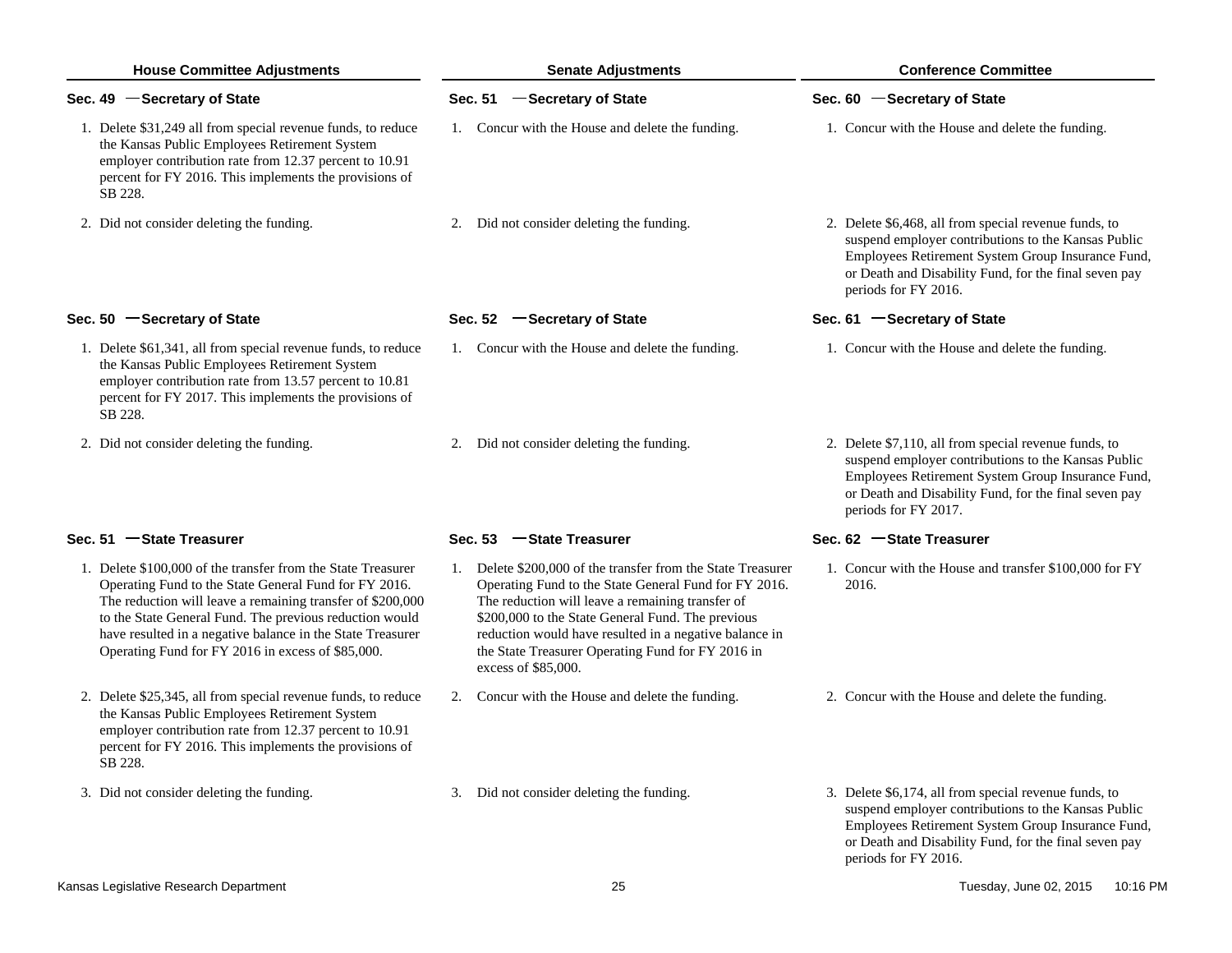| <b>House Committee Adjustments</b>                                                                                                                                                                                                                            | <b>Senate Adjustments</b>                        | <b>Conference Committee</b>                                                                                                                                                                                                                         |  |  |
|---------------------------------------------------------------------------------------------------------------------------------------------------------------------------------------------------------------------------------------------------------------|--------------------------------------------------|-----------------------------------------------------------------------------------------------------------------------------------------------------------------------------------------------------------------------------------------------------|--|--|
| Sec. 52 - State Treasurer                                                                                                                                                                                                                                     | Sec. 54 - State Treasurer                        | Sec. 63 - State Treasurer                                                                                                                                                                                                                           |  |  |
| 1. Delete \$49,753, all from special revenue funds, to reduce<br>the Kansas Public Employees Retirement System<br>employer contribution rate from 13.57 percent to 10.81<br>percent for FY 2017. This implements the provisions of<br>SB 228.                 | 1. Concur with the House and delete the funding. | 1. Concur with the House and delete the funding.                                                                                                                                                                                                    |  |  |
| 2. Did not consider deleting the funding.                                                                                                                                                                                                                     | 2. Did not consider deleting the funding.        | 2. Remove \$6,785, all from special revenue funds, to<br>suspend employer contributions to the Kansas Public<br>Employees Retirement System Group Insurance Fund,<br>or Death and Disability Fund, for the final seven pay<br>periods for FY 2017.  |  |  |
| Sec. 53 - Insurance Department                                                                                                                                                                                                                                | Sec. 55 - Insurance Department                   | Sec. 64 - Insurance Department                                                                                                                                                                                                                      |  |  |
| 1. Add language to process the \$8.0 million transfer from the<br>Service Regulation Fund to the State General Fund that<br>was included in the Governor's recommendation as four<br>\$2.0 million quarterly transfers for cash flow purposes for<br>FY 2016. | 1. Concur with the House and add the language.   | 1. Concur with the House and add the language.                                                                                                                                                                                                      |  |  |
| 2. Delete \$86,336, all from special revenue funds, to reduce<br>the Kansas Public Employees Retirement System<br>employer contribution rate from 12.37 percent to 10.91<br>percent for FY 2016. This implements the provisions of<br>SB 228.                 | 2. Concur with the House and delete the funding. | 2. Concur with the House and delete the funding.                                                                                                                                                                                                    |  |  |
| 3. Did not consider deleting the funding.                                                                                                                                                                                                                     | 3. Did not consider deleting the funding.        | 3. Delete \$17,871, all from special revenue funds, to<br>suspend employer contributions to the Kansas Public<br>Employees Retirement System Group Insurance Fund,<br>or Death and Disability Fund, for the final seven pay<br>periods for FY 2016. |  |  |
| Sec. 54 - Insurance Department                                                                                                                                                                                                                                | Sec. 56 - Insurance Department                   | Sec. 65 - Insurance Department                                                                                                                                                                                                                      |  |  |
| 1. Add language to process the \$8.0 million transfer from the<br>Service Regulation Fund to the State General Fund that<br>was included in the Governor's recommendation as four<br>\$2.0 million quarterly transfers for cash flow purposes for<br>FY 2017. | 1. Concur with the House and add the language.   | 1. Concur with the House and add the language.                                                                                                                                                                                                      |  |  |
| 2. Delete \$169,571, all from special revenue funds, to reduce<br>the Kansas Public Employees Retirement System<br>employer contribution rate from 13.57 percent to 10.81<br>percent for FY 2017. This implements the provisions of<br>SB 228.                | 2. Concur with the House and delete the funding. | 2. Concur with the House and delete the funding.                                                                                                                                                                                                    |  |  |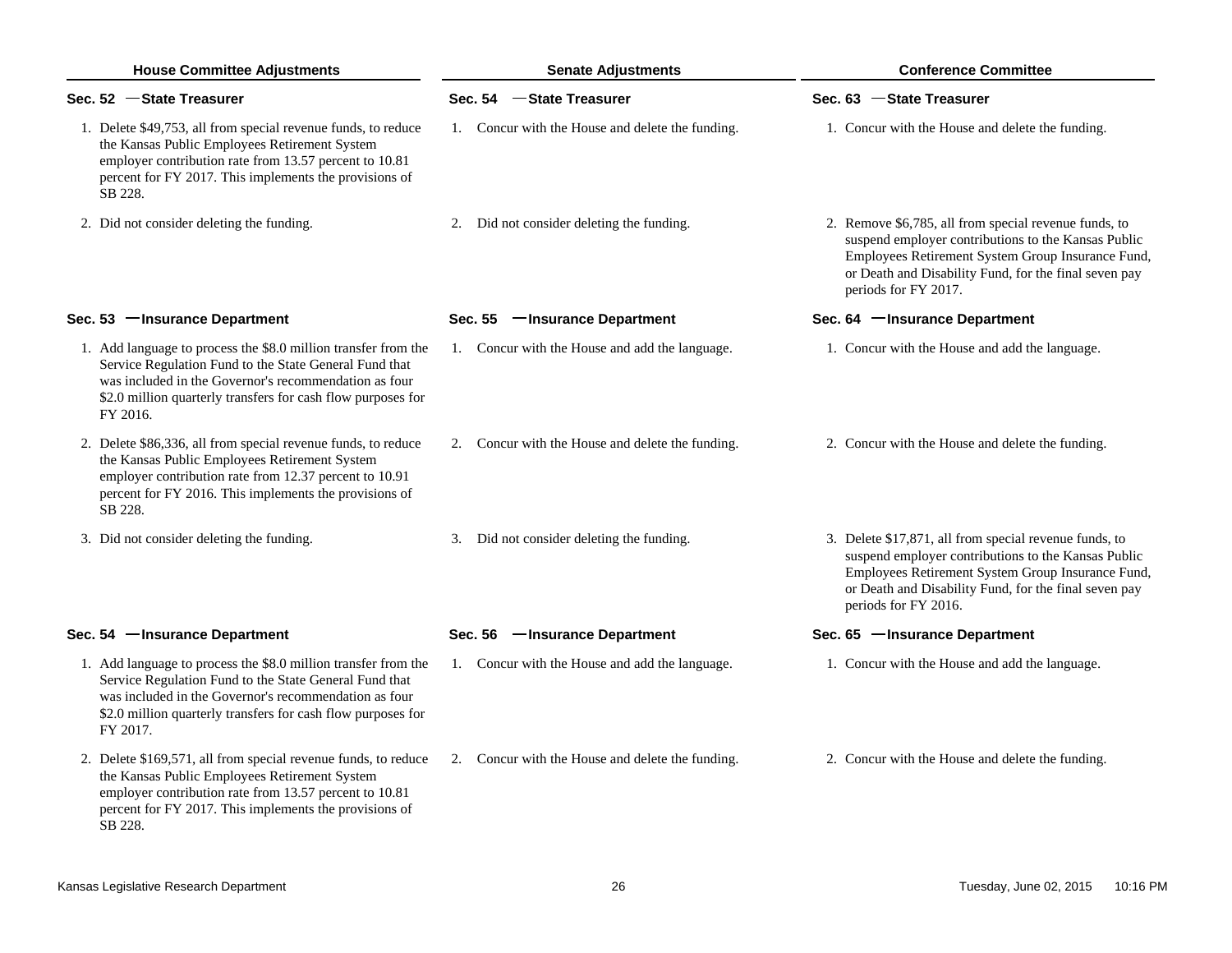| <b>House Committee Adjustments</b>                                                                                                                                                                                                                                                 | <b>Senate Adjustments</b>                                         | <b>Conference Committee</b>                                                                                                                                                                                                                                     |  |  |
|------------------------------------------------------------------------------------------------------------------------------------------------------------------------------------------------------------------------------------------------------------------------------------|-------------------------------------------------------------------|-----------------------------------------------------------------------------------------------------------------------------------------------------------------------------------------------------------------------------------------------------------------|--|--|
| 3. Did not consider deleting the funding.                                                                                                                                                                                                                                          | 3. Did not consider deleting the funding.                         | 3. Delete \$19,650, all from special revenue funds, to<br>suspend employer contributions to the Kansas Public<br>Employees Retirement System Group Insurance Fund,<br>or Death and Disability Fund, for the final seven pay<br>periods for FY 2017.             |  |  |
| Sec. 55 - Health Care Stabilization Fund Board                                                                                                                                                                                                                                     | Sec. 57 - Health Care Stabilization Fund Board                    | Sec. 66 - Health Care Stabilization Fund Board                                                                                                                                                                                                                  |  |  |
| 1. Add \$40,980, all from the Health Care Stabilization Fund,<br>and 0.5 FTE position for FY 2016, to implement the<br>provisions of HB 2064, which allows health care systems<br>to aggregate insurance premiums for the purpose of<br>obtaining a certificate of self-insurance. | 1. Concur with the House and add the funding and the<br>position. | 1. Concur with the House and add the funding and the<br>position.                                                                                                                                                                                               |  |  |
| 2. Delete \$14,567, all from the Health Care Stabilization<br>Fund, to reduce the Kansas Public Employees Retirement<br>System employer contribution rate from 12.37 percent to<br>10.91 percent for FY 2016. This implements the<br>provisions of SB 228.                         | 2. Concur with the House and delete the funding.                  | 2. Concur with the House and delete the funding.                                                                                                                                                                                                                |  |  |
| 3. Did not consider deleting the funding.                                                                                                                                                                                                                                          | 3. Did not consider deleting the funding.                         | 3. Delete \$3,015, all from the Health Care Stabilization<br>Fund, to suspend employer contributions to the Kansas<br>Public Employees Retirement System Group Insurance<br>Fund, or Death and Disability Fund, for the final seven<br>pay periods for FY 2016. |  |  |
| Sec. 56 - Health Care Stabilization Fund Board                                                                                                                                                                                                                                     | Sec. 58 - Health Care Stabilization Fund Board                    | Sec. 67 - Health Care Stabilization Fund Board                                                                                                                                                                                                                  |  |  |
| 1. Add \$40,980, all from the Health Care Stabilization Fund,<br>and 0.5 FTE position for FY 2017, to implement the<br>provisions of HB 2064.                                                                                                                                      | 1. Concur with the House and add the funding and the<br>position. | 1. Concur with the House and add the funding and the<br>position.                                                                                                                                                                                               |  |  |
| 2. Delete \$28,596, all from the Health Care Stabilization<br>Fund, to reduce the Kansas Public Employees Retirement<br>System employer contribution rate from 13.57 percent to<br>10.81 percent for FY 2017. This implements the<br>provisions of SB 228.                         | 2. Concur with the House and delete the funding.                  | 2. Concur with the House and delete the funding.                                                                                                                                                                                                                |  |  |
| 3. Did not consider deleting the funding.                                                                                                                                                                                                                                          | 3. Did not consider deleting the funding.                         | 3. Delete \$3,314, all from the Health Care Stabilization                                                                                                                                                                                                       |  |  |

Fund, to suspend employer contributions to the Kansas Public Employees Retirement System Group Insurance Fund, or Death and Disability Fund, for the final seven

pay periods for FY 2017.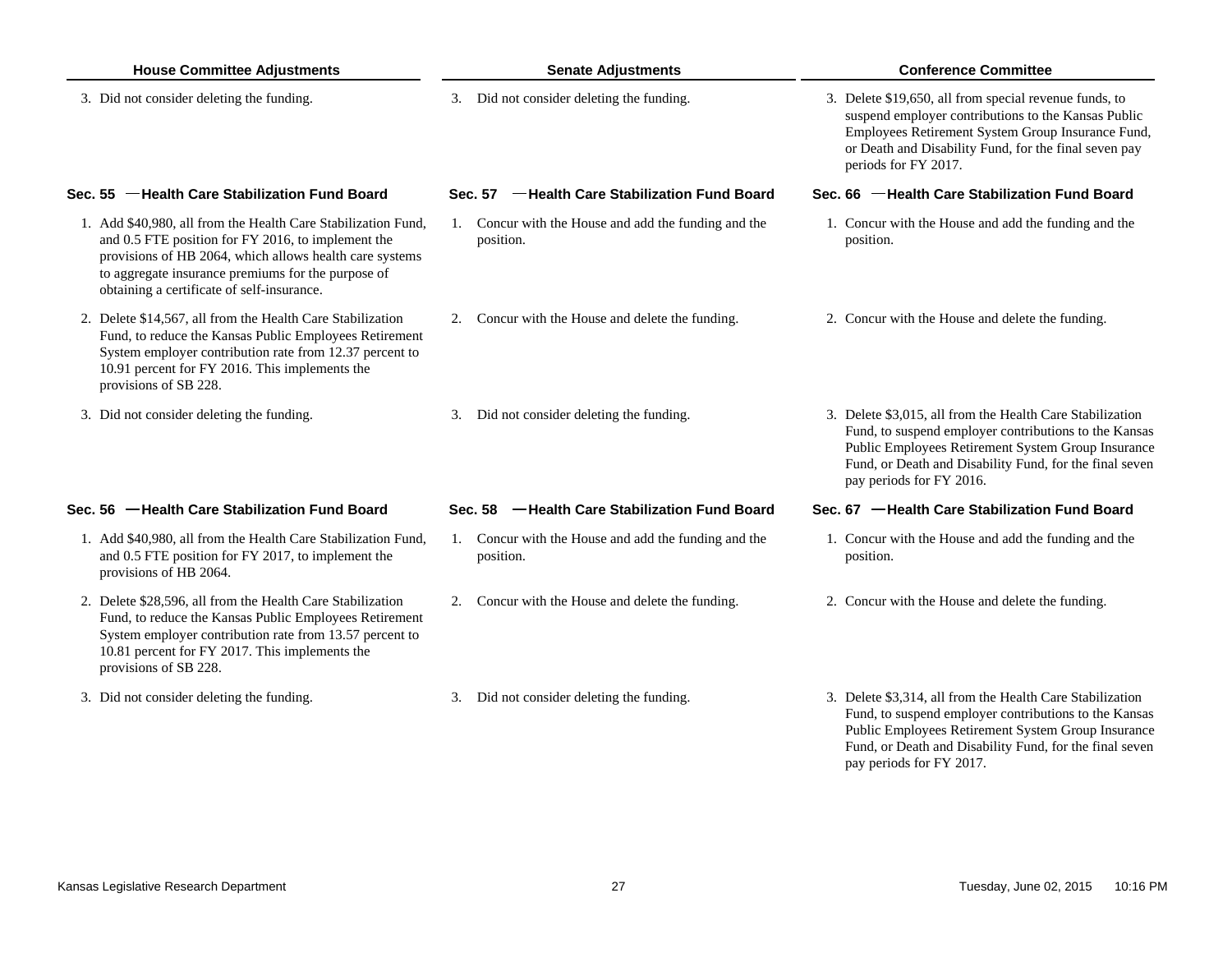| <b>House Committee Adjustments</b>                                                                                                                                                                                                                              | <b>Senate Adjustments</b>                        | <b>Conference Committee</b>                                                                                                                                                                                                                                         |  |  |
|-----------------------------------------------------------------------------------------------------------------------------------------------------------------------------------------------------------------------------------------------------------------|--------------------------------------------------|---------------------------------------------------------------------------------------------------------------------------------------------------------------------------------------------------------------------------------------------------------------------|--|--|
| Sec. 57 - Judicial Council                                                                                                                                                                                                                                      | Sec. 59 - Judicial Council                       | Sec. 68 - Judicial Council                                                                                                                                                                                                                                          |  |  |
| 1. Delete \$4,806, all from special revenue funds, to reduce<br>the Kansas Public Employees Retirement System<br>employer contribution rate from 12.37 percent to 10.91<br>percent for FY 2016. This implements the provisions of<br>SB 228.                    | 1. Concur with the House and delete the funding. | 1. Concur with the House and delete the funding.                                                                                                                                                                                                                    |  |  |
| 2. Did not consider deleting the funding.                                                                                                                                                                                                                       | 2. Did not consider deleting the funding.        | 2. Delete \$995, all from special revenue funds, to suspend<br>employer contributions to the Kansas Public Employees<br>Retirement System Group Insurance Fund, or Death<br>and Disability Fund, for the final seven pay periods for<br>FY 2016.                    |  |  |
| Sec. 58 - Judicial Council                                                                                                                                                                                                                                      | Sec. 60 - Judicial Council                       | Sec. 69 - Judicial Council                                                                                                                                                                                                                                          |  |  |
| 1. Delete \$9,471, all from special revenue funds, to reduce<br>the Kansas Public Employees Retirement System<br>employer contribution rate from 13.57 percent to 10.81<br>percent for FY 2017. This implements the provisions of<br>SB 228.                    | 1. Concur with the House and delete the funding. | 1. Concur with the House and delete the funding.                                                                                                                                                                                                                    |  |  |
| 2. Did not consider deleting the funding.                                                                                                                                                                                                                       | Did not consider deleting the funding.<br>2.     | 2. Delete \$1,098, all from special revenue funds, to<br>suspend employer contributions to the Kansas Public<br>Employees Retirement System Group Insurance Fund,<br>or Death and Disability Fund, for the final seven pay<br>periods for FY 2017.                  |  |  |
| Sec. 59 - Board of Indigents' Defense Services                                                                                                                                                                                                                  | Sec. 61 - Board of Indigents' Defense Services   | Sec. 70 - Board of Indigents' Defense Services                                                                                                                                                                                                                      |  |  |
| 1. Delete \$140,591, including \$140,233 from the State<br>General Fund, to reduce the Kansas Public Employees<br>Retirement System employer contribution rate from 12.37<br>percent to 10.91 percent for FY 2016. This implements<br>the provisions of SB 228. | 1. Concur with the House and delete the funding. | 1. Concur with the House and delete the funding.                                                                                                                                                                                                                    |  |  |
| 2. Did not consider deleting the funding.                                                                                                                                                                                                                       | 2. Did not consider deleting the funding.        | 2. Delete \$29,100, including \$29,026 from the State<br>General Fund, to suspend employer contributions to the<br>Kansas Public Employees Retirement System Group<br>Insurance Fund, or Death and Disability Fund, for the<br>final seven pay periods for FY 2016. |  |  |
| 3. Did not consider deleting the funding.                                                                                                                                                                                                                       | 3. Did not consider deleting the funding.        | 3. Delete \$7,482, all from the State General Fund, for a<br>25.0 percent reduction of travel expenditures for FY<br>2016.                                                                                                                                          |  |  |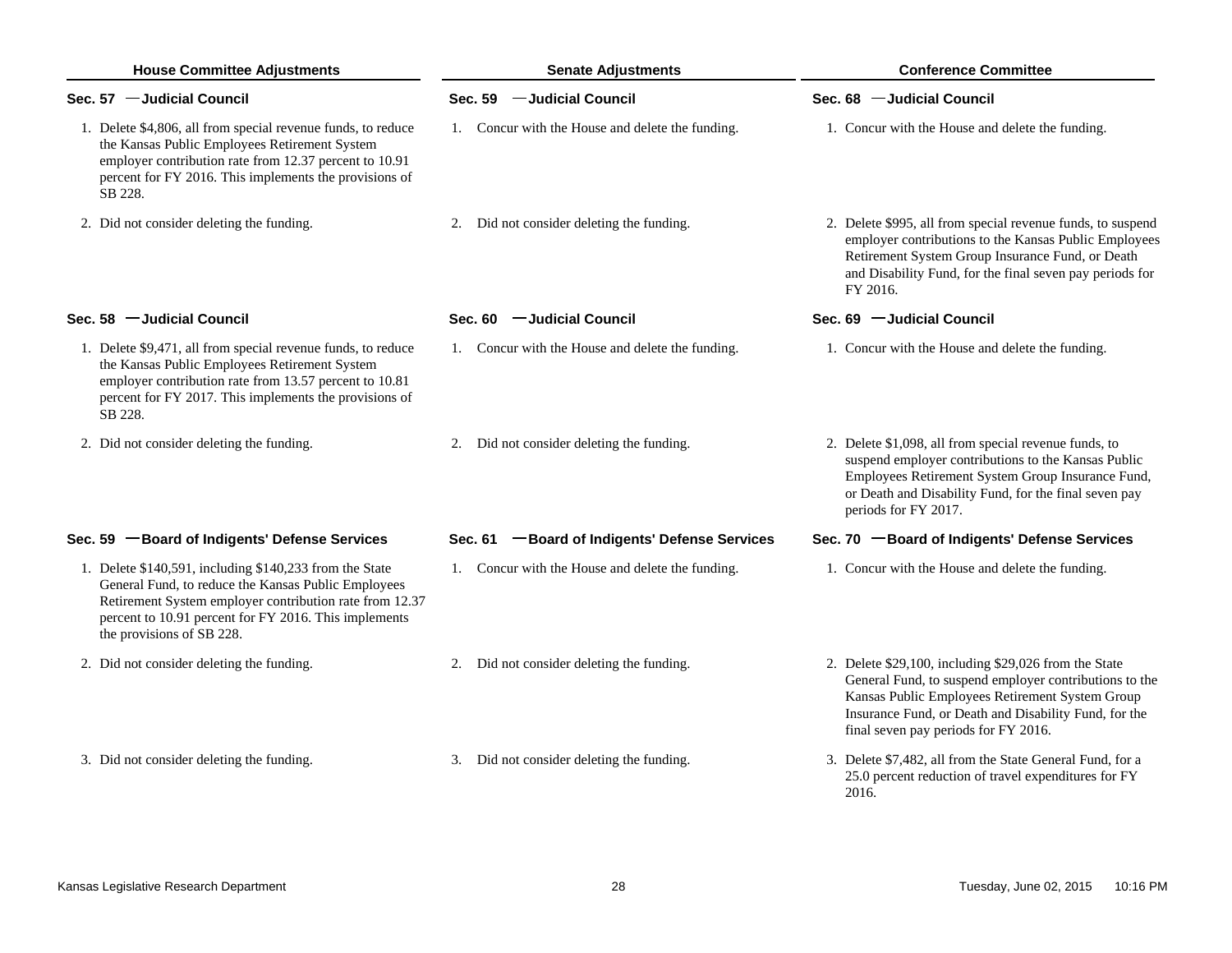| <b>House Committee Adjustments</b> |                                                                                                                                                                                                                                                                 |    | <b>Senate Adjustments</b> |                                                                                                                 |  | <b>Conference Committee</b>                                                                                                                                                                                                                                         |  |  |
|------------------------------------|-----------------------------------------------------------------------------------------------------------------------------------------------------------------------------------------------------------------------------------------------------------------|----|---------------------------|-----------------------------------------------------------------------------------------------------------------|--|---------------------------------------------------------------------------------------------------------------------------------------------------------------------------------------------------------------------------------------------------------------------|--|--|
|                                    | Sec. 60 - Board of Indigents' Defense Services                                                                                                                                                                                                                  |    |                           | Sec. 62 - Board of Indigents' Defense Services                                                                  |  | Sec. 71 - Board of Indigents' Defense Services                                                                                                                                                                                                                      |  |  |
|                                    | 1. Delete \$276,029, including \$275,289 from the State<br>General Fund, to reduce the Kansas Public Employees<br>Retirement System employer contribution rate from 13.57<br>percent to 10.81 percent for FY 2017. This implements<br>the provisions of SB 228. |    |                           | 1. Concur with the House and delete the funding.                                                                |  | 1. Concur with the House and delete the funding.                                                                                                                                                                                                                    |  |  |
|                                    | 2. Did not consider deleting the funding.                                                                                                                                                                                                                       |    |                           | 2. Did not consider deleting the funding.                                                                       |  | 2. Delete \$31,989, including \$31,903 from the State<br>General Fund, to suspend employer contributions to the<br>Kansas Public Employees Retirement System Group<br>Insurance Fund, or Death and Disability Fund, for the<br>final seven pay periods for FY 2017. |  |  |
|                                    | 3. Did not consider deleting the funding.                                                                                                                                                                                                                       |    |                           | 3. Did not consider deleting the funding.                                                                       |  | 3. Delete \$7,520, all from the State General Fund, for a<br>25.0 percent reduction of travel expenditures for FY<br>2017.                                                                                                                                          |  |  |
|                                    | Sec. 63 - Kansas Public Employees Retirement<br><b>System (KPERS)</b>                                                                                                                                                                                           |    |                           | Sec. 63 - Kansas Public Employees Retirement<br><b>System (KPERS)</b>                                           |  | Sec. 72 - Kansas Public Employees Retirement<br><b>System (KPERS)</b>                                                                                                                                                                                               |  |  |
|                                    | 1. Delete \$93,267, all from special revenue funds, to reduce<br>the Kansas Public Employees Retirement System<br>employer contribution rate from 12.37 percent to 10.91<br>percent for FY 2016. This implements the provisions of<br>SB 228.                   |    |                           | 1. Concur with the House and delete the funding.                                                                |  | 1. Concur with the House and delete the funding.                                                                                                                                                                                                                    |  |  |
|                                    | 2. Did not transfer the funding.                                                                                                                                                                                                                                | 2. | FY 2016.                  | Transfer \$2.1 million, all from the Kansas Endowment<br>for Youth Fund to the Children's Initiatives Fund, for |  | 2. Concur with the Senate and transfer the funding.                                                                                                                                                                                                                 |  |  |
|                                    | 3. Did not consider transferring the funding.                                                                                                                                                                                                                   | 3. |                           | Did not consider transferring the funding.                                                                      |  | 3. Transfer \$200,000 from the Kansas endowment for<br>youth fund to the Permanent families account family<br>and children investment Fund of the judicial branch for<br>FY 2016.                                                                                   |  |  |
|                                    | 4. Did not consider transferring the funding.                                                                                                                                                                                                                   |    |                           | 4. Did not consider transferring the funding.                                                                   |  | 4. Transfer \$378,000 from the Kansas endowment for<br>youth fund to the State General Fund for purposes of<br>Primary Care - Safety Net Clinics for FY 2016.                                                                                                       |  |  |
|                                    | 5. Did not consider deleting the funding.                                                                                                                                                                                                                       |    |                           | 5. Did not consider deleting the funding.                                                                       |  | 5. Delete \$19,306, all from special revenue funds, to<br>suspend employer contributions to the Kansas Public<br>Employees Retirement System Group Insurance Fund,<br>or Death and Disability Fund, for the final seven pay<br>periods for FY 2016.                 |  |  |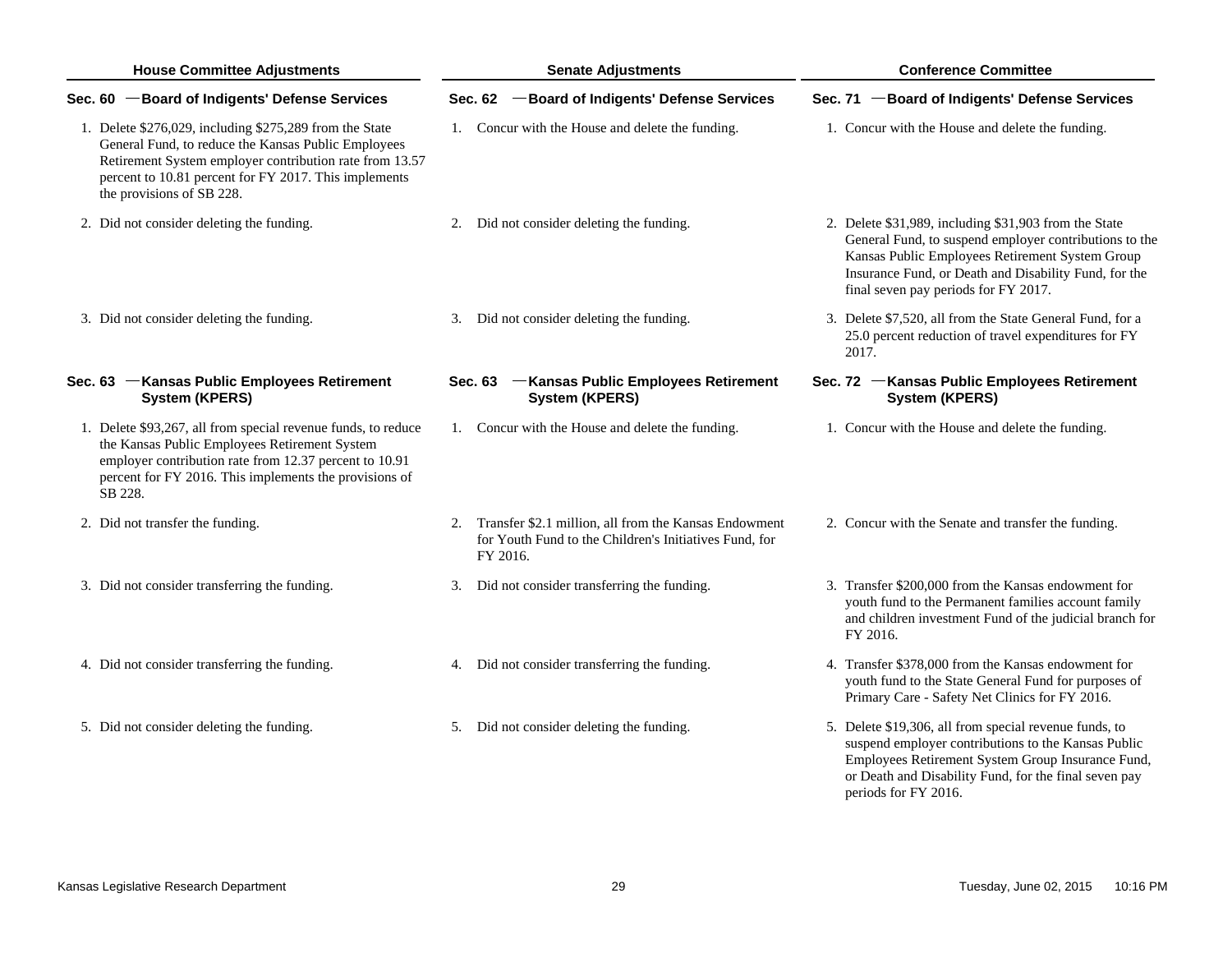| <b>House Committee Adjustments</b>                                                                                                                                                                                                                           | <b>Senate Adjustments</b>                                             | <b>Conference Committee</b>                                                                                                                                                                                                                                       |  |  |
|--------------------------------------------------------------------------------------------------------------------------------------------------------------------------------------------------------------------------------------------------------------|-----------------------------------------------------------------------|-------------------------------------------------------------------------------------------------------------------------------------------------------------------------------------------------------------------------------------------------------------------|--|--|
| Sec. 64 - Kansas Public Employees Retirement<br><b>System (KPERS)</b>                                                                                                                                                                                        | Sec. 64 - Kansas Public Employees Retirement<br><b>System (KPERS)</b> | Sec. 73 - Kansas Public Employees Retirement<br><b>System (KPERS)</b>                                                                                                                                                                                             |  |  |
| 1. Delete \$184,640, all from special revenue funds, to reduce<br>the Kansas Public Employees Retirement System<br>employer contribution rate from 13.57 percent to 10.81<br>percent for FY 2017. This implements the provisions of<br>SB 228.               | 1. Concur with the House and delete the funding.                      | 1. Concur with the House and delete the funding.                                                                                                                                                                                                                  |  |  |
| 2. Did not consider transferring the funding.                                                                                                                                                                                                                | 2. Did not consider transferring the funding.                         | 2. Transfer \$200,000 from the Kansas endowment for<br>youth fund to the Permanent families account family<br>and children investment Fund of the judicial branch for<br>FY 2017.                                                                                 |  |  |
| 3. Did not consider deleting the funding.                                                                                                                                                                                                                    | 3. Did not consider deleting the funding.                             | 3. Delete \$21,398, all from special revenue funds, to<br>suspend employer contributions to the Kansas Public<br>Employees Retirement System Group Insurance Fund,<br>or Death and Disability Fund, for the final seven pay<br>periods for FY 2017.               |  |  |
| Sec. 65 - Kansas Human Rights Commission                                                                                                                                                                                                                     | Sec. 65 - Kansas Human Rights Commission                              | Sec. 74 - Kansas Human Rights Commission                                                                                                                                                                                                                          |  |  |
| 1. Add \$8,000, all from the Employment Discrimination<br>Federal Fund, for the purchase of eight new computers for<br>FY 2016.                                                                                                                              | 1. Did not recommend adding the funding.                              | 1. Concur with the House and add the funding.                                                                                                                                                                                                                     |  |  |
| 2. Delete \$15,071, including \$9,846 from the State General<br>Fund, to reduce the Kansas Public Employees Retirement<br>System employer contribution rate from 12.37 percent to<br>10.91 percent for FY 2016. This implements the<br>provisions of SB 228. | 2. Concur with the House and delete the funding.                      | 2. Concur with the House and delete the funding.                                                                                                                                                                                                                  |  |  |
| 3. Did not consider deleting the funding.                                                                                                                                                                                                                    | 3. Did not consider deleting the funding.                             | 3. Delete \$3,120, including \$2,038 from the State General<br>Fund, to suspend employer contributions to the Kansas<br>Public Employees Retirement System Group Insurance<br>Fund, or Death and Disability Fund, for the final seven<br>pay periods for FY 2016. |  |  |
| 4. Did not consider deleting the funding.                                                                                                                                                                                                                    | 4. Did not consider deleting the funding.                             | 4. Delete \$4,577, all from the State General Fund, for a<br>25.0 percent reduction of travel expenditures for FY<br>2016.                                                                                                                                        |  |  |
| 5. Did not consider deleting the funding.                                                                                                                                                                                                                    | 5. Did not consider deleting the funding.                             | 5. Delete \$192, all from the State General Fund, for a 50.0<br>percent reduction of advertising for FY 2016.                                                                                                                                                     |  |  |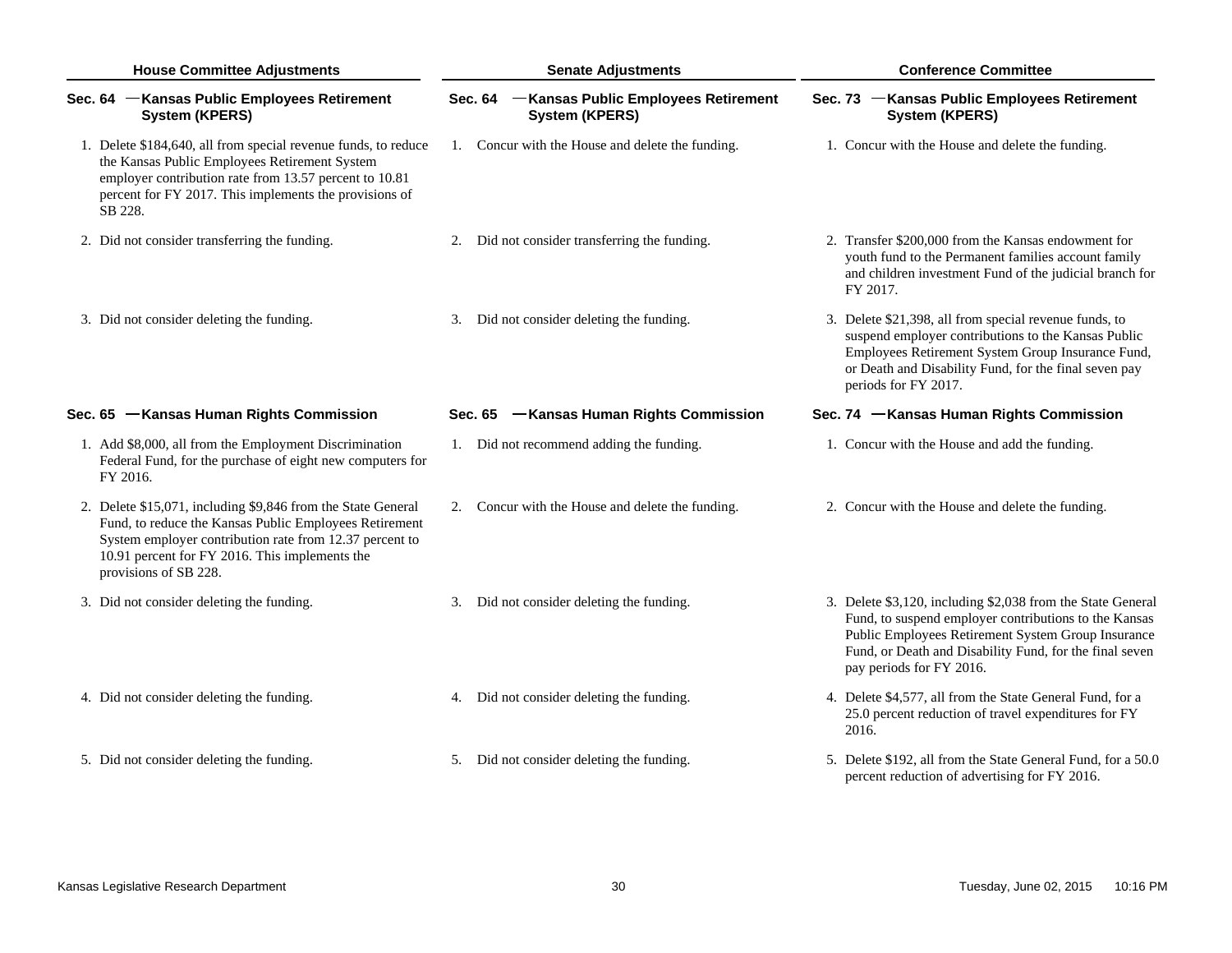| <b>House Committee Adjustments</b> |                                                                                                                                                                                                                                                              | <b>Senate Adjustments</b> |                                                                                                                            |  | <b>Conference Committee</b>                                                                                                                                                                                                                                       |  |  |
|------------------------------------|--------------------------------------------------------------------------------------------------------------------------------------------------------------------------------------------------------------------------------------------------------------|---------------------------|----------------------------------------------------------------------------------------------------------------------------|--|-------------------------------------------------------------------------------------------------------------------------------------------------------------------------------------------------------------------------------------------------------------------|--|--|
|                                    | Sec. 66 - Kansas Human Rights Commission                                                                                                                                                                                                                     |                           | -Kansas Human Rights Commission<br><b>Sec. 66</b>                                                                          |  | Sec. 75 - Kansas Human Rights Commission                                                                                                                                                                                                                          |  |  |
|                                    | 1. Add \$3,000, all from the Employment Discrimination<br>Federal Fund, for the purchase of a new server for the<br>Wichita office for FY 2017.                                                                                                              |                           | 1. Did not recommend adding the funding.                                                                                   |  | 1. Concur with the House and add the funding.                                                                                                                                                                                                                     |  |  |
|                                    | 2. Delete \$29,598 including \$20,091 from the State General<br>Fund, to reduce the Kansas Public Employees Retirement<br>System employer contribution rate from 13.57 percent to<br>10.81 percent for FY 2017. This implements the<br>provisions of SB 228. |                           | 2. Concur with the House and delete the funding.                                                                           |  | 2. Concur with the House and delete the funding.                                                                                                                                                                                                                  |  |  |
|                                    | 3. Did not consider deleting the funding.                                                                                                                                                                                                                    |                           | 3. Did not consider deleting the funding.                                                                                  |  | 3. Delete \$3,430, including \$2,328 from the State General<br>Fund, to suspend employer contributions to the Kansas<br>Public Employees Retirement System Group Insurance<br>Fund, or Death and Disability Fund, for the final seven<br>pay periods for FY 2017. |  |  |
|                                    | 4. Did not consider deleting the funding.                                                                                                                                                                                                                    |                           | 4. Did not consider deleting the funding.                                                                                  |  | 4. Delete \$4,662, all from the State General Fund, for a<br>25.0 percent reduction of travel expenditures for FY<br>2017.                                                                                                                                        |  |  |
|                                    | 5. Did not consider deleting the funding.                                                                                                                                                                                                                    |                           | 5. Did not consider deleting the funding.                                                                                  |  | 5. Delete \$197, all from the State General Fund, for a 50.0<br>percent reduction of advertising for FY 2017.                                                                                                                                                     |  |  |
|                                    | Sec. 67 - Kansas Corporation Commission                                                                                                                                                                                                                      |                           | Sec. 67 - Kansas Corporation Commission                                                                                    |  | Sec. 76 - Kansas Corporation Commission                                                                                                                                                                                                                           |  |  |
|                                    | 1. Did not consider transferring the funding.                                                                                                                                                                                                                |                           | 1. Transfer an additional \$2.0 million, all from the<br>conservation fee fund, to the State General Fund, for FY<br>2016. |  | 1. Concur with the Senate and transfer the funding.                                                                                                                                                                                                               |  |  |
|                                    | 2. Delete \$159,428, all from special revenue funds, to reduce<br>the Kansas Public Employees Retirement System<br>employer contribution rate from 12.37 percent to 10.91<br>percent for FY 2016. This implements the provisions of<br>SB 228.               |                           | 2. Concur with the House and delete the funding.                                                                           |  | 2. Concur with the House and delete the funding.                                                                                                                                                                                                                  |  |  |
|                                    | 3. Did not consider deleting the funding.                                                                                                                                                                                                                    |                           | 3. Did not consider deleting the funding.                                                                                  |  | 3. Delete \$33,001, all from special revenue funds, to<br>suspend employer contributions to the Kansas Public<br>Employees Retirement System Group Insurance Fund,<br>or Death and Disability Fund, for the final seven pay                                       |  |  |

periods for FY 2016.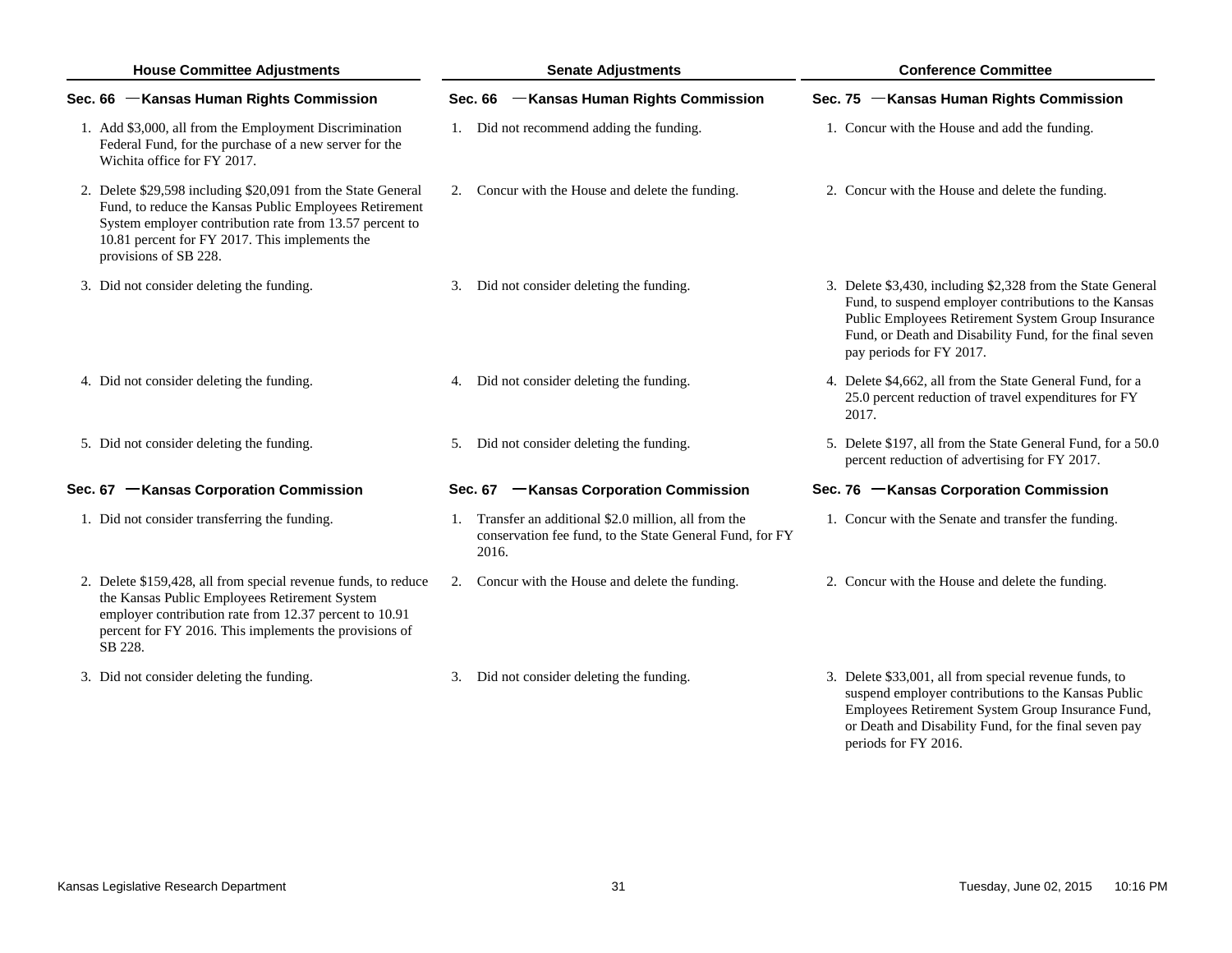| <b>House Committee Adjustments</b>                                                                                                                                                                                                             | <b>Senate Adjustments</b>                        | <b>Conference Committee</b>                                                                                                                                                                                                                         |  |  |
|------------------------------------------------------------------------------------------------------------------------------------------------------------------------------------------------------------------------------------------------|--------------------------------------------------|-----------------------------------------------------------------------------------------------------------------------------------------------------------------------------------------------------------------------------------------------------|--|--|
| Sec. 68 - Kansas Corporation Commission                                                                                                                                                                                                        | -Kansas Corporation Commission<br><b>Sec. 68</b> | Sec. 77 - Kansas Corporation Commission                                                                                                                                                                                                             |  |  |
| 1. Delete \$312,306, all from special revenue funds, to reduce<br>the Kansas Public Employees Retirement System<br>employer contribution rate from 13.57 percent to 10.81<br>percent for FY 2017. This implements the provisions of<br>SB 228. | 1. Concur with the House and delete the funding. | 1. Concur with the House and delete the funding.                                                                                                                                                                                                    |  |  |
| 2. Did not consider deleting the funding.                                                                                                                                                                                                      | 2. Did not consider deleting the funding.        | 2. Delete \$36,194, all from special revenue funds, to<br>suspend employer contributions to the Kansas Public<br>Employees Retirement System Group Insurance Fund,<br>or Death and Disability Fund, for the final seven pay<br>periods for FY 2017. |  |  |
| Sec. 69 - Citizens' Utility Ratepayer Board                                                                                                                                                                                                    | Sec. 69 - Citizens' Utility Ratepayer Board      | Sec. 78 - Citizens' Utility Ratepayer Board                                                                                                                                                                                                         |  |  |
| 1. Delete \$9,078, all from the Utility Regulatory Fee Fund,<br>to reduce the salary increase from 6.0 percent to 3.5<br>percent for 5.0 FTE positions for FY 2016.                                                                            | 1. Concur with the House and delete the funding. | 1. Concur with the House and delete the funding.                                                                                                                                                                                                    |  |  |
| 2. Add language permitting the carry-over of unused<br>professional services funding from year to year for FY<br>2016.                                                                                                                         | 2. Concur with the House and add the language.   | 2. Concur with the House and add the language.                                                                                                                                                                                                      |  |  |
| 3. Add language clarifying that no funding from the Utility<br>Regulatory Fee Fund can be expended on activities of the<br>Citizens' Regulatory Review Board for FY 2016.                                                                      | 3. Concur with the House and add the language.   | 3. Concur with the House and add the language.                                                                                                                                                                                                      |  |  |
| 4. Delete \$5,519, all from special revenue funds, to reduce<br>the Kansas Public Employees Retirement System<br>employer contribution rate from 12.37 percent to 10.91<br>percent for FY 2016. This implements the provisions of<br>SB 228.   | 4. Concur with the House and delete the funding. | 4. Concur with the House and delete the funding.                                                                                                                                                                                                    |  |  |
| 5. Did not consider deleting the funding.                                                                                                                                                                                                      | 5. Did not consider deleting the funding.        | 5. Delete \$1,142, all from special revenue funds, to<br>suspend employer contributions to the Kansas Public<br>Employees Retirement System Group Insurance Fund,<br>or Death and Disability Fund, for the final seven pay<br>periods for FY 2016.  |  |  |
| Sec. 70 - Citizens' Utility Ratepayer Board                                                                                                                                                                                                    | Sec. 70 - Citizens' Utility Ratepayer Board      | Sec. 79 - Citizens' Utility Ratepayer Board                                                                                                                                                                                                         |  |  |
| 1. Add \$27,290, all from the Utility Regulatory Fee Fund, to<br>provide a 6.0 percent salary increase above the FY 2015<br>base salary level for 6.0 FTE positions for FY 2017.                                                               | 1. Concur with the House and add the funding.    | 1. Concur with the House and add the funding.                                                                                                                                                                                                       |  |  |
| 2. Add language permitting the carry-over of unused<br>professional services funding from year to year for FY<br>2017.                                                                                                                         | 2. Concur with the House and add the language.   | 2. Concur with the House and add the language.                                                                                                                                                                                                      |  |  |
| Kansas Legislative Research Department                                                                                                                                                                                                         | 32                                               | Tuesday, June 02, 2015<br>10:16 PM                                                                                                                                                                                                                  |  |  |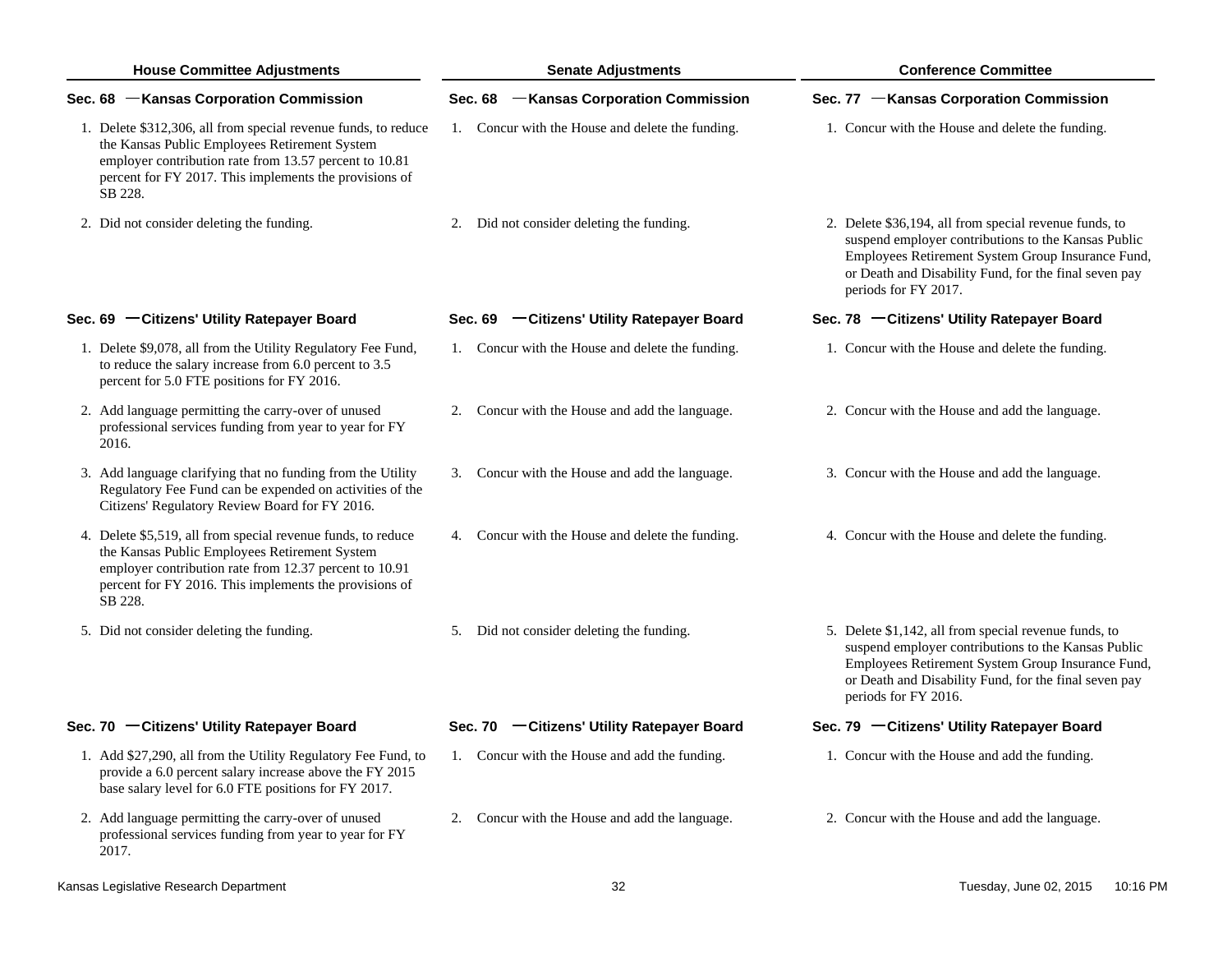| <b>House Committee Adjustments</b>                                                                                                                                                                                                                            | <b>Senate Adjustments</b>                                                                                                                                                                       | <b>Conference Committee</b>                                                                                                                                                                                                                        |
|---------------------------------------------------------------------------------------------------------------------------------------------------------------------------------------------------------------------------------------------------------------|-------------------------------------------------------------------------------------------------------------------------------------------------------------------------------------------------|----------------------------------------------------------------------------------------------------------------------------------------------------------------------------------------------------------------------------------------------------|
| 3. Add language clarifying that no funding from the Utility<br>Regulatory Fee Fund can be expended on activities of the<br>Citizens' Regulatory Review Board for FY 2017.                                                                                     | 3. Concur with the House and add the language.                                                                                                                                                  | 3. Concur with the House and add the language.                                                                                                                                                                                                     |
| 4. Delete \$10,622, all from special revenue funds, to reduce<br>the Kansas Public Employees Retirement System<br>employer contribution rate from 13.57 percent to 10.81<br>percent for FY 2017. This implements the provisions of<br>SB 228.                 | 4. Concur with the House and delete the funding.                                                                                                                                                | 4. Concur with the House and delete the funding.                                                                                                                                                                                                   |
| 5. Did not consider deleting the funding.                                                                                                                                                                                                                     | 5. Did not consider deleting the funding.                                                                                                                                                       | 5. Delete \$1,231, all from special revenue funds, to<br>suspend employer contributions to the Kansas Public<br>Employees Retirement System Group Insurance Fund,<br>or Death and Disability Fund, for the final seven pay<br>periods for FY 2017. |
| Sec. 71 - Department of Administration                                                                                                                                                                                                                        | Sec. 71 - Department of Administration                                                                                                                                                          | Sec. 80 - Department of Administration                                                                                                                                                                                                             |
| 1. Did not consider adding the language.                                                                                                                                                                                                                      | 1. Add language appropriating the Digital Imaging<br>Program Fund for FY 2016.                                                                                                                  | 1. Concur with the Senate and add the language.                                                                                                                                                                                                    |
| 2. Did not consider adding the funding.                                                                                                                                                                                                                       | 2. Add \$1.0 million, all from the Digital Imaging Program<br>Fund, to provide grants to agencies for digital imaging<br>projects for FY 2016.                                                  | 2. Concur with the Senate and add the funding.                                                                                                                                                                                                     |
| 3. Did not consider adding the language.                                                                                                                                                                                                                      | 3. Add language to deposit \$1 of the \$4 Division of<br>Vehicles Modernization Surcharge for total receipts not<br>to exceed \$1.0 million in the Digital Imaging Program<br>Fund for FY 2016. | 3. Concur with the Senate and add the language.                                                                                                                                                                                                    |
| 4. Add language to reduce information technology<br>expenditures by \$15.0 million as contained within the<br>Governor's recommendation for FY 2016.                                                                                                          | 4. Did not consider adding the language.                                                                                                                                                        | 4. Concur with the House and add the language.                                                                                                                                                                                                     |
| 5. Delete \$88,052, including \$53,038 from the State General<br>Fund, to reduce the Kansas Public Employees Retirement<br>System employer contribution rate from 12.37 percent to<br>10.91 percent for FY 2016. This implements the<br>provisions of SB 228. | 5. Concur with the House and delete the funding.                                                                                                                                                | 5. Concur with the House and delete the funding.                                                                                                                                                                                                   |
| 6. Concur with GBA No. 1, Item 1 and delete \$6.4 million<br>all from the State General fund, to reflect interest only<br>payments for debt service on the National Bio-Agro<br>Defense Facility in FY 2016.                                                  | 6. Concur with the House and adopt the GBA.                                                                                                                                                     | 6. Concur with the House and adopt the GBA.                                                                                                                                                                                                        |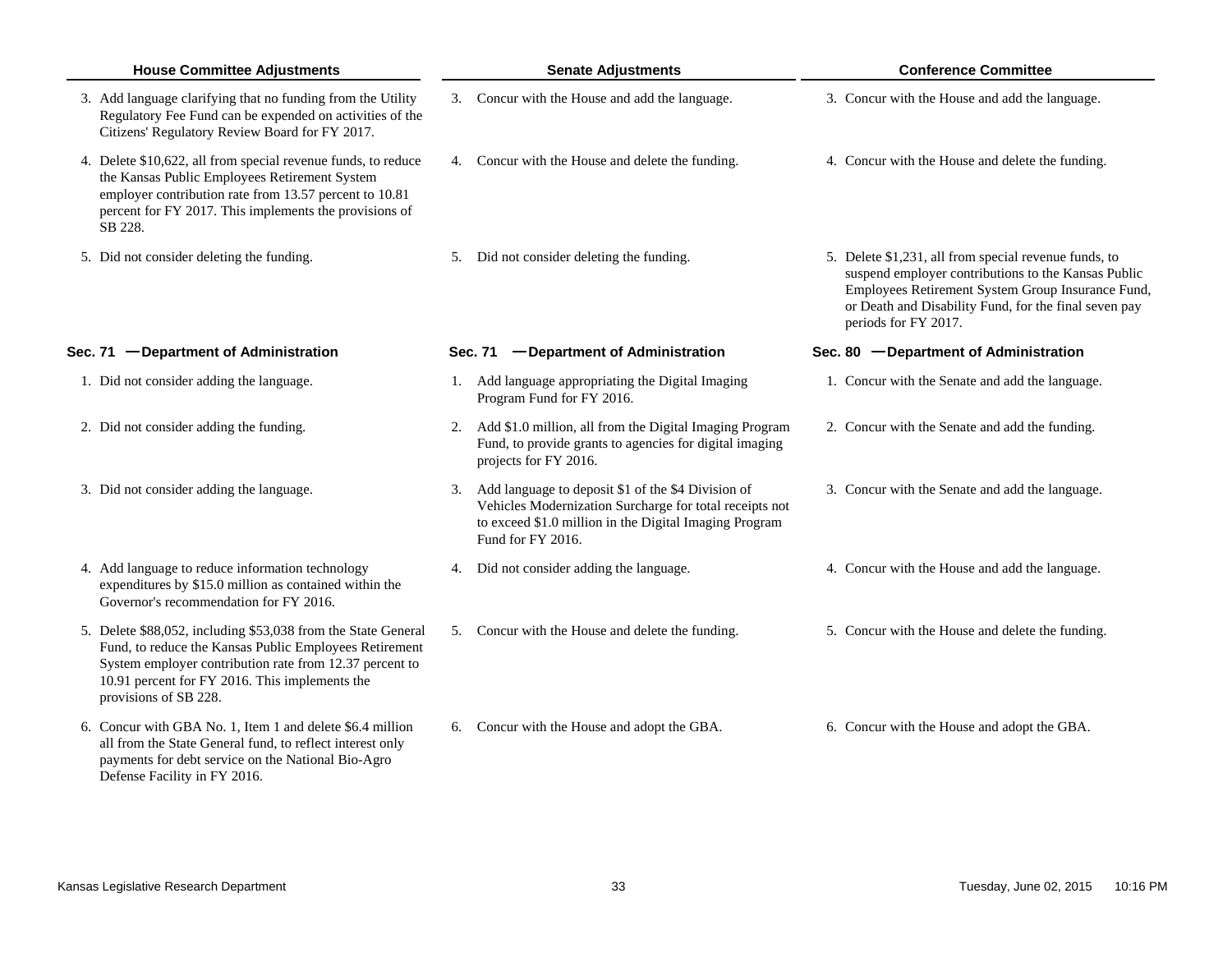| <b>House Committee Adjustments</b>                                                                                                                                                                                                                                                     | <b>Senate Adjustments</b>                                                                                                                      | <b>Conference Committee</b>                                                                                                                                                                                                                                          |  |  |
|----------------------------------------------------------------------------------------------------------------------------------------------------------------------------------------------------------------------------------------------------------------------------------------|------------------------------------------------------------------------------------------------------------------------------------------------|----------------------------------------------------------------------------------------------------------------------------------------------------------------------------------------------------------------------------------------------------------------------|--|--|
| 7. Concur with GBA No. 1, Item 11 and add \$2.1 million, all<br>from the State General Fund to update State General<br>Funded debt service payments and make further technical<br>adjustments of \$175,879 to allow the GBA to correctly<br>reflect debt service payments for FY 2016. | 7. Concur with the House and adopt the GBA.                                                                                                    | 7. Concur with the House and adopt the GBA.                                                                                                                                                                                                                          |  |  |
| 8. Add \$31.4 million, all from the State General Fund, for<br>debt service on the issuance of \$1.0 billion in revenue<br>bonds to implement the provisions of SB 228 for FY 2016.                                                                                                    | 8. Concur with the House and add the funding.                                                                                                  | 8. Concur with the House and add the funding.                                                                                                                                                                                                                        |  |  |
| 9. Add \$1,089,750, all from the State General Fund, for debt<br>service on the KU Medical Education Building for FY<br>2016.                                                                                                                                                          | 9. Concur with the House and add the funding.                                                                                                  | 9. Concur with the House and add the funding.                                                                                                                                                                                                                        |  |  |
| 10. Add \$1,674,600, all from the State General Fund, for debt<br>service on the John Redmond Reservoir for FY 2016.                                                                                                                                                                   | 10. Concur with the House and add the funding.                                                                                                 | 10. Concur with the House and add the funding.                                                                                                                                                                                                                       |  |  |
| 11. Did not consider deleting the funding.                                                                                                                                                                                                                                             | 11. Did not consider deleting the funding.                                                                                                     | 11. Delete \$18,720, including \$12,508 from the State<br>General Fund, to suspend employer contributions to the<br>Kansas Public Employees Retirement System Group<br>Insurance Fund, or Death and Disability Fund, for the<br>final seven pay periods for FY 2016. |  |  |
| 12. Did not consider deleting the funding.                                                                                                                                                                                                                                             | 12. Did not consider deleting the funding.                                                                                                     | 12. Delete \$12,758, all from the State General Fund, for a<br>25.0 percent reduction of travel expenditures for FY<br>2016.                                                                                                                                         |  |  |
| 13. Did not consider deleting the funding.                                                                                                                                                                                                                                             | 13. Did not consider deleting the funding.                                                                                                     | 13. Add language transferring \$300,000 from the<br>Purchasing Fee Fund to the State General Fund for FY<br>2016.                                                                                                                                                    |  |  |
| 14. Did not consider adding the language.                                                                                                                                                                                                                                              | 14. Did not consider adding the language.                                                                                                      | 14. Add language directing the Office of Information<br>Technology Services to report the agency budget<br>separately from the Department of Administration for<br>FY 2016.                                                                                          |  |  |
| 15. Did not consider adding the language.                                                                                                                                                                                                                                              | 15. Did not consider adding the language.                                                                                                      | 15. Add language barring the Department of<br>Administration from selling the real property on which<br>the Docking State Office Building is located for FY<br>2016.                                                                                                 |  |  |
| Sec. 72 - Department of Administration                                                                                                                                                                                                                                                 | Sec. 72 - Department of Administration                                                                                                         | Sec. 81 - Department of Administration                                                                                                                                                                                                                               |  |  |
| 1. Did not consider adding the language.                                                                                                                                                                                                                                               | 1. Add language appropriating the Digital Imaging<br>Program Fund for FY 2017.                                                                 | 1. Concur with the Senate and add the language.                                                                                                                                                                                                                      |  |  |
| 2. Did not consider adding the funding.                                                                                                                                                                                                                                                | 2. Add \$1.0 million, all from the Digital Imaging Program<br>Fund, to provide grants to agencies for digital imaging<br>projects for FY 2017. | 2. Concur with the Senate and add the funding.                                                                                                                                                                                                                       |  |  |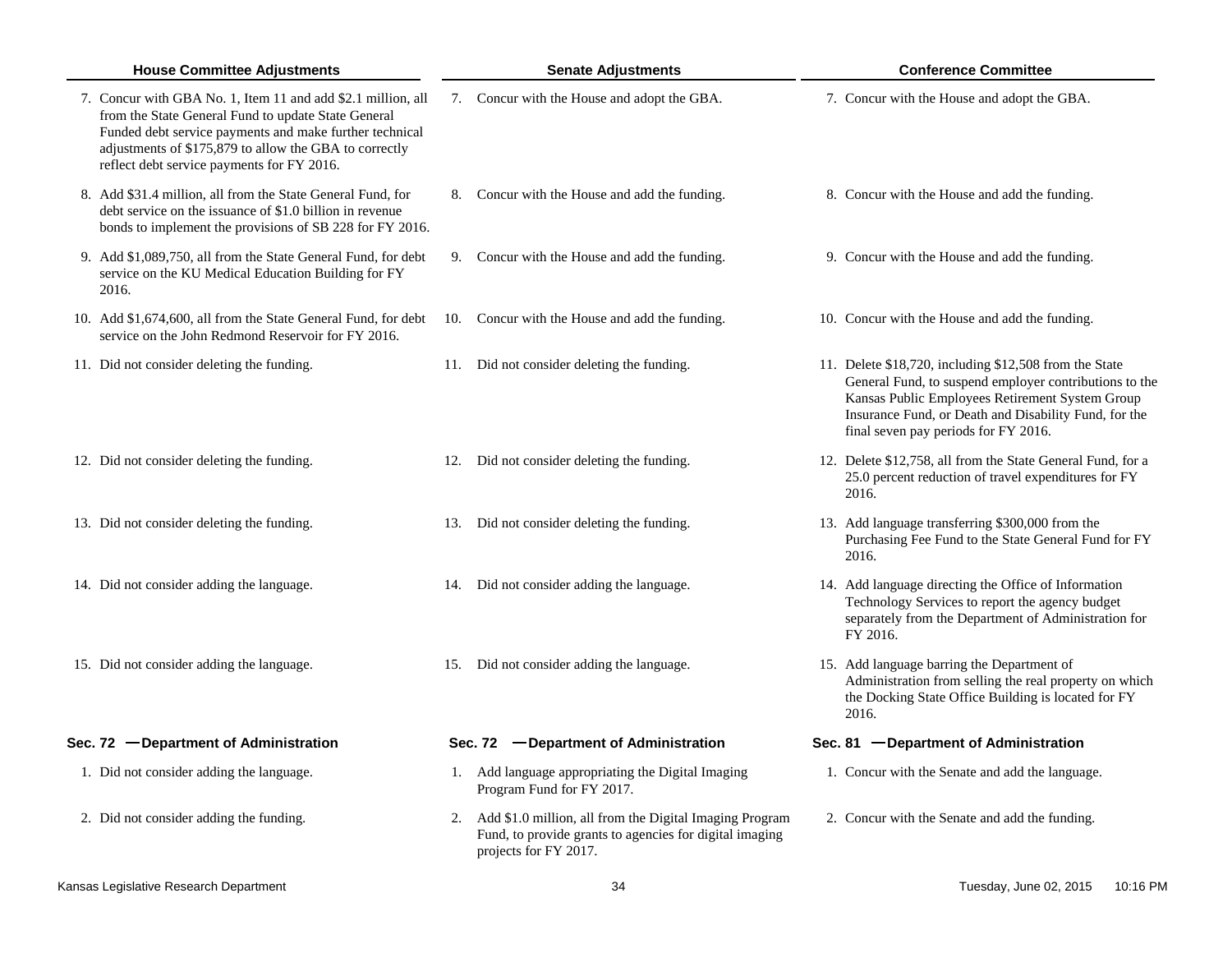| <b>House Committee Adjustments</b>                                                                                                                                                                                                                                                    | <b>Senate Adjustments</b>                                                                                                                                                                       | <b>Conference Committee</b>                                                                                                                                                 |  |  |
|---------------------------------------------------------------------------------------------------------------------------------------------------------------------------------------------------------------------------------------------------------------------------------------|-------------------------------------------------------------------------------------------------------------------------------------------------------------------------------------------------|-----------------------------------------------------------------------------------------------------------------------------------------------------------------------------|--|--|
| 3. Did not consider adding the language.                                                                                                                                                                                                                                              | 3. Add language to deposit \$1 of the \$4 Division of<br>Vehicles Modernization Surcharge for total receipts not<br>to exceed \$1.0 million in the Digital Imaging Program<br>Fund for FY 2017. | 3. Concur with the Senate and add the language.                                                                                                                             |  |  |
| 4. Add language to reduce information technology<br>expenditures by \$15.0 million as contained within the<br>Governor's recommendation for FY 2017.                                                                                                                                  | 4. Did not consider adding the language.                                                                                                                                                        | 4. Concur with the House and add the language.                                                                                                                              |  |  |
| 5. Delete \$171,427, including \$140,574 from the State<br>General Fund, to reduce the Kansas Public Employees<br>Retirement System employer contribution rate from 13.57<br>percent to 10.81 percent for FY 2017. This implements<br>the provisions of SB 228.                       | 5. Concur with the House and delete the funding.                                                                                                                                                | 5. Concur with the House and delete the funding.                                                                                                                            |  |  |
| 6. Concur with GBA No. 1, Item 1 and delete \$6.0 million<br>all from the State General fund, to reflect interest only<br>payments for debt service on the National Bio-Agro<br>Defense Facility for FY 2017.                                                                         | 6. Concur with the House and adopt the GBA.                                                                                                                                                     | 6. Concur with the House and adopt the GBA.                                                                                                                                 |  |  |
| 7. Concur with GBA No. 1, Item 11 and add \$5.7 million, all<br>from the State General Fund to update State General<br>Funded debt service payments and make further technical<br>adjustments of \$175,880 to allow the GBA to correctly<br>reflect debt service payments in FY 2017. | 7. Concur with the House and adopt the GBA.                                                                                                                                                     | 7. Concur with the House and adopt the GBA.                                                                                                                                 |  |  |
| 8. Add \$62.2 million, all from the State General Fund, for<br>debt service on the issuance of \$1.0 billion in revenue<br>bonds to implement the provisions of SB 228 for FY 2016.                                                                                                   | 8. Concur with the House and add the funding.                                                                                                                                                   | 8. Concur with the House and add the funding.                                                                                                                               |  |  |
| 9. Add \$1,089,750, all from the State General Fund, for debt<br>service on the KU Medical Education Building for FY<br>2017.                                                                                                                                                         | 9. Concur with the House and add the funding.                                                                                                                                                   | 9. Concur with the House and add the funding.                                                                                                                               |  |  |
| 10. Add \$1,673,000, all from the State General Fund, for debt<br>service on the John Redmond Reservoir for FY 2017.                                                                                                                                                                  | 10. Concur with the House and add the funding.                                                                                                                                                  | 10. Concur with the House and add the funding.                                                                                                                              |  |  |
| 11. Did not consider adding the language.                                                                                                                                                                                                                                             | 11. Did not consider adding the language.                                                                                                                                                       | 11. Add language directing the Office of Information<br>Technology Services to report the agency budget<br>separately from the Department of Administration for<br>FY 2017. |  |  |
| 12. Did not consider deleting the funding.                                                                                                                                                                                                                                            | 12. Did not consider deleting the funding.                                                                                                                                                      | 12. Delete \$12,157, all from the State General Fund, for a<br>25.0 percent reduction of travel expenditures for FY<br>2017.                                                |  |  |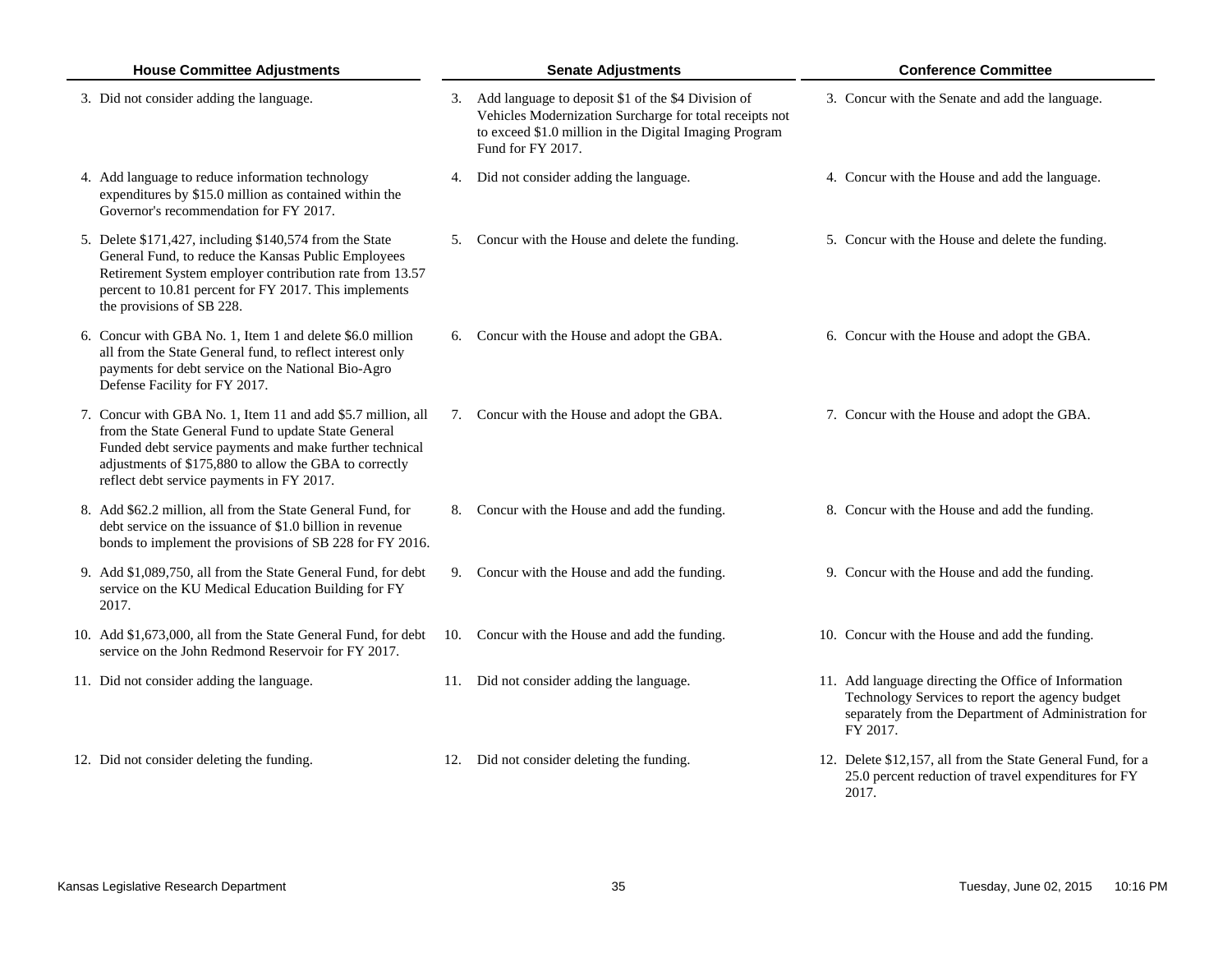| <b>House Committee Adjustments</b>                                                                                                                                                                                                                            | <b>Senate Adjustments</b>                                                                                                                                                                                                         | <b>Conference Committee</b>                                                                                                                                                                                                                                          |  |  |
|---------------------------------------------------------------------------------------------------------------------------------------------------------------------------------------------------------------------------------------------------------------|-----------------------------------------------------------------------------------------------------------------------------------------------------------------------------------------------------------------------------------|----------------------------------------------------------------------------------------------------------------------------------------------------------------------------------------------------------------------------------------------------------------------|--|--|
| 13. Did not consider deleting the funding.                                                                                                                                                                                                                    | 13. Did not consider deleting the funding.                                                                                                                                                                                        | 13. Delete \$20,360, including \$13,698 from the State<br>General Fund, to suspend employer contributions to the<br>Kansas Public Employees Retirement System Group<br>Insurance Fund, or Death and Disability Fund, for the<br>final seven pay periods for FY 2017. |  |  |
| Sec. 75 - Court of Tax Appeals                                                                                                                                                                                                                                | Sec. 75 - Court of Tax Appeals                                                                                                                                                                                                    | Sec. 86 - Court of Tax Appeals                                                                                                                                                                                                                                       |  |  |
| 1. Delete \$16,354, including \$8,252 from the State General<br>Fund, to reduce the Kansas Public Employees Retirement<br>System employer contribution rate from 12.37 percent to<br>10.91 percent for FY 2016. This implements the<br>provisions of SB 228.  | 1. Concur with the House and delete the funding.                                                                                                                                                                                  | 1. Concur with the House and delete the funding.                                                                                                                                                                                                                     |  |  |
| 2. Did not consider deleting the funding.                                                                                                                                                                                                                     | 2. Did not consider deleting the funding.                                                                                                                                                                                         | 2. Delete \$3,385, including \$1,708 from the State General<br>Fund, to suspend employer contributions to the Kansas<br>Public Employees Retirement System Group Insurance<br>Fund, or Death and Disability Fund, for the final seven<br>pay periods for FY 2016.    |  |  |
| 3. Did not consider deleting the funding.                                                                                                                                                                                                                     | 3. Did not consider deleting the funding.                                                                                                                                                                                         | 3. Delete \$77, all from the State General Fund, for a 25.0<br>percent reduction of travel expenditures for FY 2016.                                                                                                                                                 |  |  |
| Sec. 76 - Court of Tax Appeals                                                                                                                                                                                                                                | Sec. 76 - Court of Tax Appeals                                                                                                                                                                                                    | Sec. 87 - Court of Tax Appeals                                                                                                                                                                                                                                       |  |  |
| 1. Delete \$32,006, including \$16,179 from the State General<br>Fund, to reduce the Kansas Public Employees Retirement<br>System employer contribution rate from 13.57 percent to<br>10.81 percent for FY 2017. This implements the<br>provisions of SB 228. | 1. Concur with the House and delete the funding.                                                                                                                                                                                  | 1. Concur with the House and delete the funding.                                                                                                                                                                                                                     |  |  |
| 2. Did not consider deleting the funding.                                                                                                                                                                                                                     | 2. Did not consider deleting the funding.                                                                                                                                                                                         | 2. Delete \$3,709, including \$1,875 from the State General<br>Fund, to suspend employer contributions to the Kansas<br>Public Employees Retirement System Group Insurance<br>Fund, or Death and Disability Fund, for the final seven<br>pay periods for FY 2017.    |  |  |
| 3. Did not consider deleting the funding.                                                                                                                                                                                                                     | 3. Did not consider deleting the funding.                                                                                                                                                                                         | 3. Delete \$12, all from the State General Fund, for a 25.0<br>percent reduction of travel expenditures for FY 2017.                                                                                                                                                 |  |  |
| Sec. 77 - Department of Revenue                                                                                                                                                                                                                               | Sec. 77 - Department of Revenue                                                                                                                                                                                                   | Sec. 88 - Department of Revenue                                                                                                                                                                                                                                      |  |  |
| 1. Do not concur with GBA No. 1, Item 3, to add \$837,085,<br>all from the Division of Vehicles Operating Fund, to<br>restore the transfer from the Vehicles Operating Fund to<br>the State General Fund authorized in SB 4 for FY 2016.                      | 1. Concur with GBA No. 1, Item 3, to add \$837,085, all<br>from the Division of Vehicles Operating Fund, to restore<br>the transfer from the Vehicles Operating Fund to the<br>State General Fund authorized in SB 4 for FY 2016. | 1. Concur with the Senate and add the funding.                                                                                                                                                                                                                       |  |  |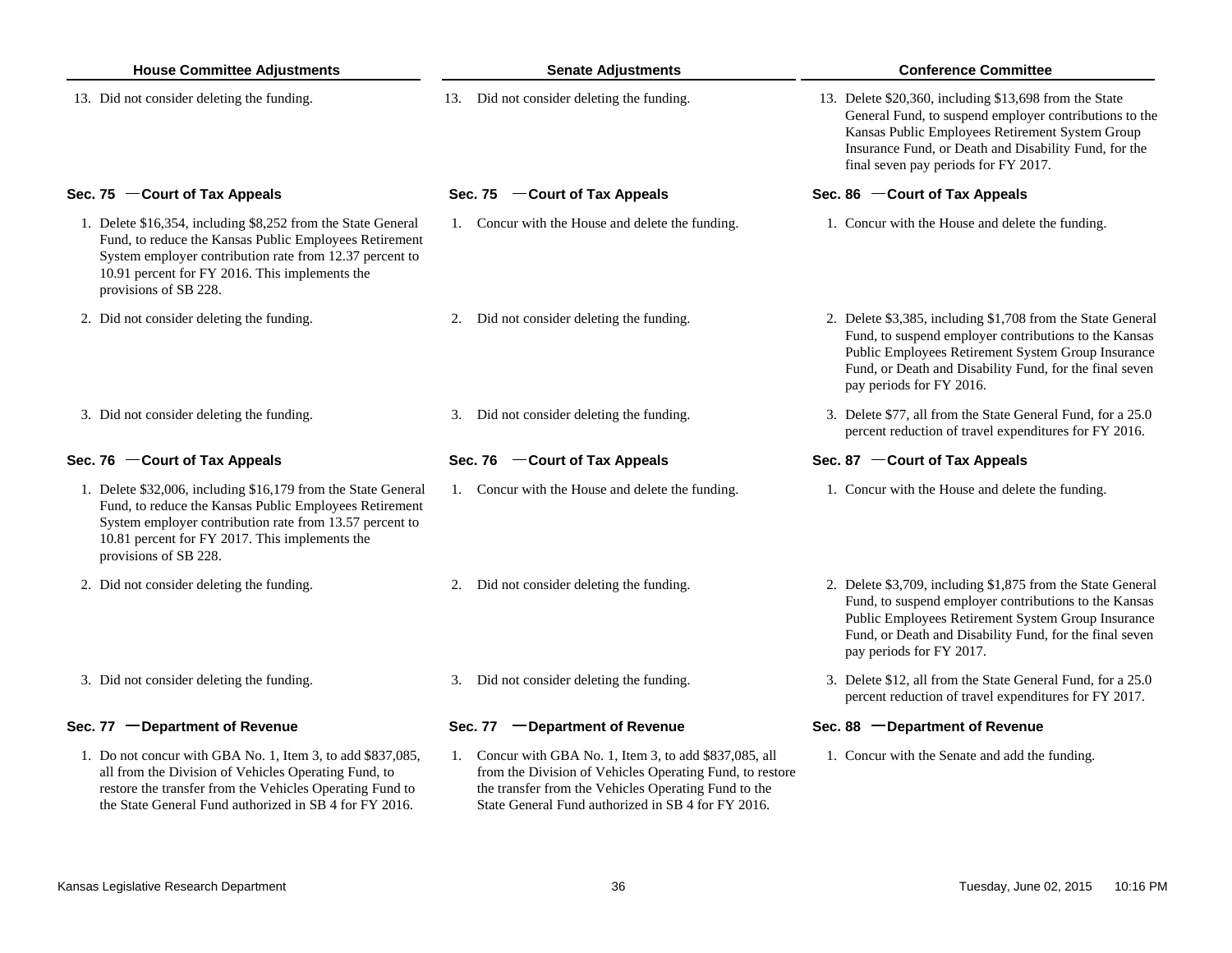| <b>House Committee Adjustments</b> |                                                                                                                                                                                                                                                                     | <b>Senate Adjustments</b> |                                                                                                                                                                                                                                   |  | <b>Conference Committee</b>                                                                                                                                                                                                                                          |  |  |
|------------------------------------|---------------------------------------------------------------------------------------------------------------------------------------------------------------------------------------------------------------------------------------------------------------------|---------------------------|-----------------------------------------------------------------------------------------------------------------------------------------------------------------------------------------------------------------------------------|--|----------------------------------------------------------------------------------------------------------------------------------------------------------------------------------------------------------------------------------------------------------------------|--|--|
|                                    | 2. Did not consider adding the funding.                                                                                                                                                                                                                             |                           | 2. Add language to deposit \$1 of the \$4 Division of<br>Vehicles Modernization Surcharge for total receipts not<br>to exceed \$1.0 million in the Division of Vehicles<br>Modernization Fund for FY 2016.                        |  | 2. Concur with the Senate and add the funding.                                                                                                                                                                                                                       |  |  |
|                                    | 3. Did not consider adding the funding.                                                                                                                                                                                                                             |                           | 3. Add \$1.0 million, all from the Division of Vehicles<br>Modernization Fund, for agency operations for FY 2016.                                                                                                                 |  | 3. Concur with the Senate and add the funding.                                                                                                                                                                                                                       |  |  |
|                                    | 4. Delete \$592,014, including \$138,966 from the State<br>General Fund, to reduce the Kansas Public Employees<br>Retirement System employer contribution rate from 12.37<br>percent to 10.91 percent for FY 2016. This implements<br>the provisions of SB 228.     |                           | 4. Concur with the House and delete the funding.                                                                                                                                                                                  |  | 4. Concur with the House and delete the funding.                                                                                                                                                                                                                     |  |  |
|                                    | 5. Did not consider deleting the funding.                                                                                                                                                                                                                           |                           | 5. Did not consider deleting the funding.                                                                                                                                                                                         |  | 5. Delete \$122,539, including \$28,765 from the State<br>General Fund, to suspend employer contributions to the<br>Kansas Public Employees Retirement System Group<br>Insurance Fund, or Death and Disability Fund, for the<br>final seven pay periods for FY 2016. |  |  |
|                                    | 6. Did not consider deleting the funding.                                                                                                                                                                                                                           |                           | 6. Did not consider deleting the funding.                                                                                                                                                                                         |  | 6. Delete \$9,897, all from the State General Fund, for a<br>50.0 percent reduction of advertising expenditures for<br>FY 2016.                                                                                                                                      |  |  |
|                                    | 7. Did not consider deleting the funding.                                                                                                                                                                                                                           |                           | 7. Did not consider deleting the funding.                                                                                                                                                                                         |  | 7. Delete \$12,696, all from the State General Fund, for a<br>25.0 percent reduction of travel expenditures for FY<br>2016.                                                                                                                                          |  |  |
|                                    | Sec. 78 - Department of Revenue                                                                                                                                                                                                                                     |                           | Sec. 78 - Department of Revenue                                                                                                                                                                                                   |  | Sec. 89 - Department of Revenue                                                                                                                                                                                                                                      |  |  |
|                                    | 1. Do not concur with GBA No. 1, Item 3, to add \$837,085,<br>all from the Division of Vehicles Operating Fund, to<br>restore the transfer from the Vehicles Operating Fund to<br>the State General Fund authorized in SB 4 for FY 2017.                            |                           | 1. Concur with GBA No. 1, Item 3, to add \$837,085, all<br>from the Division of Vehicles Operating Fund, to restore<br>the transfer from the Vehicles Operating Fund to the<br>State General Fund authorized in SB 4 for FY 2017. |  | 1. Concur with the House and do not add the funding.                                                                                                                                                                                                                 |  |  |
|                                    | 2. Did not consider adding the funding.                                                                                                                                                                                                                             |                           | 2. Add language to deposit \$1 of the \$4 Division of<br>Vehicles Modernization Surcharge for total receipts not<br>to exceed \$1.0 million in the Division of Vehicles<br>Modernization Fund for FY 2017.                        |  | 2. Concur with the Senate and add the funding.                                                                                                                                                                                                                       |  |  |
|                                    | 3. Did not consider adding the funding.                                                                                                                                                                                                                             |                           | 3. Add \$1.0 million, all from the Division of Vehicles<br>Modernization Fund, for agency operations for FY 2017.                                                                                                                 |  | 3. Concur with the Senate and add the funding.                                                                                                                                                                                                                       |  |  |
|                                    | 4. Delete \$1.2 million, including \$301,054 from the State<br>General Fund, to reduce the Kansas Public Employees<br>Retirement System employer contribution rate from 13.57<br>percent to 10.81 percent for FY 2017. This implements<br>the provisions of SB 228. |                           | 4. Concur with the House and delete the funding.                                                                                                                                                                                  |  | 4. Concur with the House and delete the funding.                                                                                                                                                                                                                     |  |  |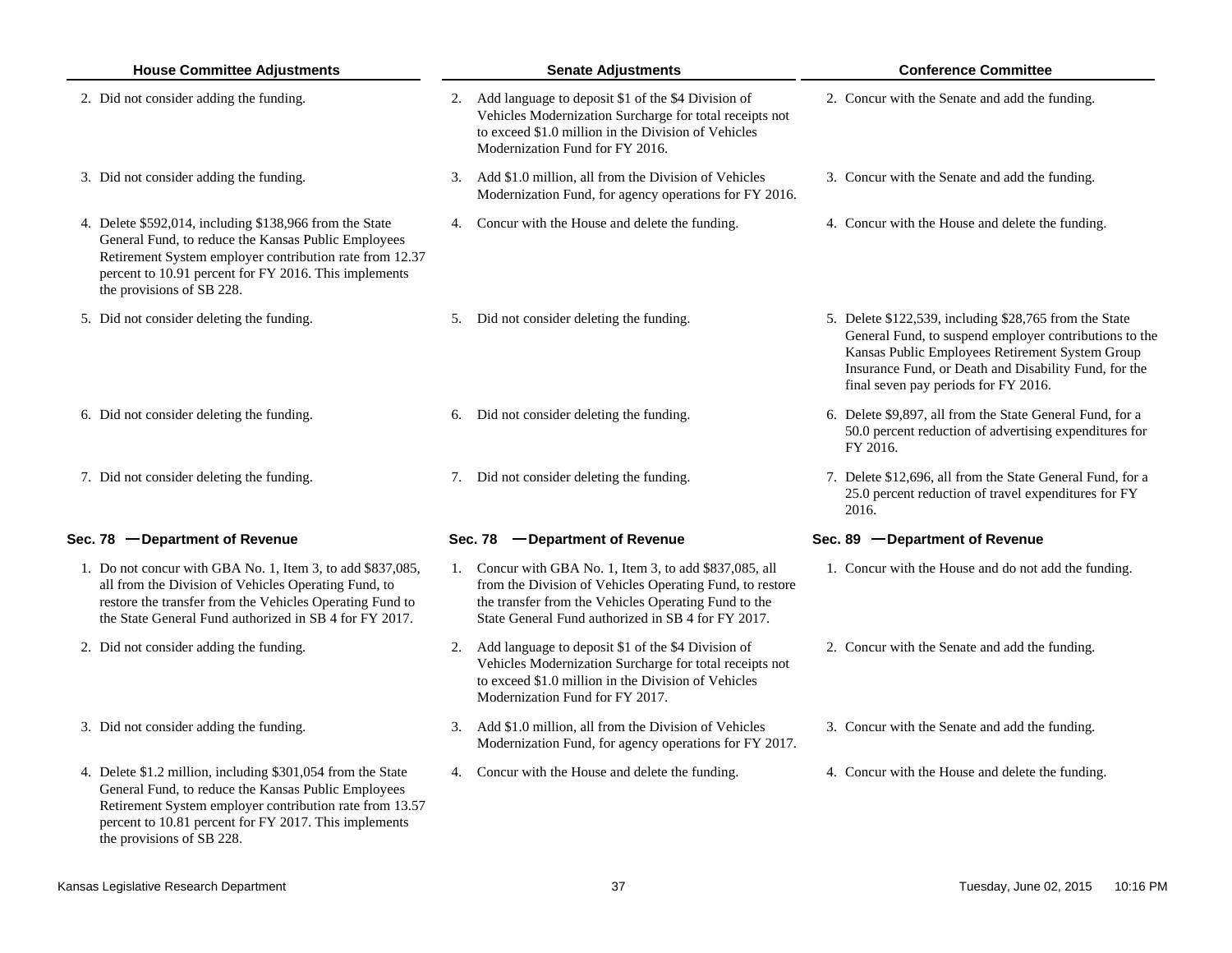| <b>House Committee Adjustments</b> |                                                                                                                                                                                                                                               | <b>Senate Adjustments</b>                           | <b>Conference Committee</b>                                                                                                                                                                                                                                          |  |  |
|------------------------------------|-----------------------------------------------------------------------------------------------------------------------------------------------------------------------------------------------------------------------------------------------|-----------------------------------------------------|----------------------------------------------------------------------------------------------------------------------------------------------------------------------------------------------------------------------------------------------------------------------|--|--|
|                                    | 5. Did not consider deleting the funding.                                                                                                                                                                                                     | 5. Did not consider deleting the funding.           | 5. Delete \$135,300, including \$34,889 from the State<br>General Fund, to suspend employer contributions to the<br>Kansas Public Employees Retirement System Group<br>Insurance Fund, or Death and Disability Fund, for the<br>final seven pay periods for FY 2017. |  |  |
|                                    | 6. Did not consider deleting the funding.                                                                                                                                                                                                     | 6. Did not consider deleting the funding.           | 6. Delete \$1,411, all from the State General Fund, for a<br>50.0 percent reduction of advertising expenditures for<br>FY 2017.                                                                                                                                      |  |  |
|                                    | 7. Did not consider deleting the funding.                                                                                                                                                                                                     | 7. Did not consider deleting the funding.           | 7. Delete \$13,401, all from the State General Fund, for a<br>25.0 percent reduction of travel expenditures for FY<br>2017.                                                                                                                                          |  |  |
|                                    | Sec. 79 - Kansas Lottery                                                                                                                                                                                                                      | Sec. 79 - Kansas Lottery                            | Sec. 90 - Kansas Lottery                                                                                                                                                                                                                                             |  |  |
|                                    | 1. Concur with GBA No. 1, Item 2, to add \$5.2 million, all<br>from special revenue funds, due to increases in expanded<br>gaming revenue for FY 2016.                                                                                        | 1. Concur with the House and adopt the GBA.         | 1. Concur with the House and adopt the GBA.                                                                                                                                                                                                                          |  |  |
|                                    | 2. Concur with GBA No. 1, Item 2, to reduce the transfer<br>from the State Gaming Revenues Fund to the State<br>General Fund by \$800,000.                                                                                                    | 2. Concur with the House and adopt the GBA.         | 2. Concur with the House and adopt the GBA.                                                                                                                                                                                                                          |  |  |
|                                    | 3. Did the consider increasing the transfer amount.                                                                                                                                                                                           | 3. Did the consider increasing the transfer amount. | 3. Increase the transfer from the State Gaming Revenues<br>Fund to the State General Fund by \$1.0 million.                                                                                                                                                          |  |  |
|                                    | 4. Delete \$72,821, all from special revenue funds, to reduce<br>the Kansas Public Employees Retirement System<br>employer contribution rate from 12.37 percent to 10.91<br>percent for FY 2016. This implements the provisions of<br>SB 228. | 4. Concur with the House and delete the funding.    | 4. Concur with the House and delete the funding.                                                                                                                                                                                                                     |  |  |
|                                    | 5. Did not consider deleting the funding.                                                                                                                                                                                                     | 5. Did not consider deleting the funding.           | 5. Delete \$15,437, all from special revenue funds, to<br>suspend employer contributions to the Kansas Public<br>Employees Retirement System Group Insurance Fund,<br>or Death and Disability Fund, for the final seven pay<br>periods for FY 2016.                  |  |  |
|                                    | Sec. 80 - Kansas Lottery                                                                                                                                                                                                                      | Sec. 80 - Kansas Lottery                            | Sec. 91 - Kansas Lottery                                                                                                                                                                                                                                             |  |  |
|                                    | 1. Concur with GBA No. 1, Item 2, to add \$12.7 million, all<br>from special revenue funds, for FY 2017 due to increases<br>in expanded gaming revenue.                                                                                       | 1. Concur with the House and adopt the GBA.         | 1. Concur with the House and adopt the GBA.                                                                                                                                                                                                                          |  |  |
|                                    | 2. Concur with GBA No. 1, Item 2, to reduce the transfer<br>from the State Gaming Revenues Fund to the State<br>General Fund by \$2.7 million.                                                                                                | Concur with the House and adopt the GBA.<br>2.      | 2. Concur with the House and adopt the GBA.                                                                                                                                                                                                                          |  |  |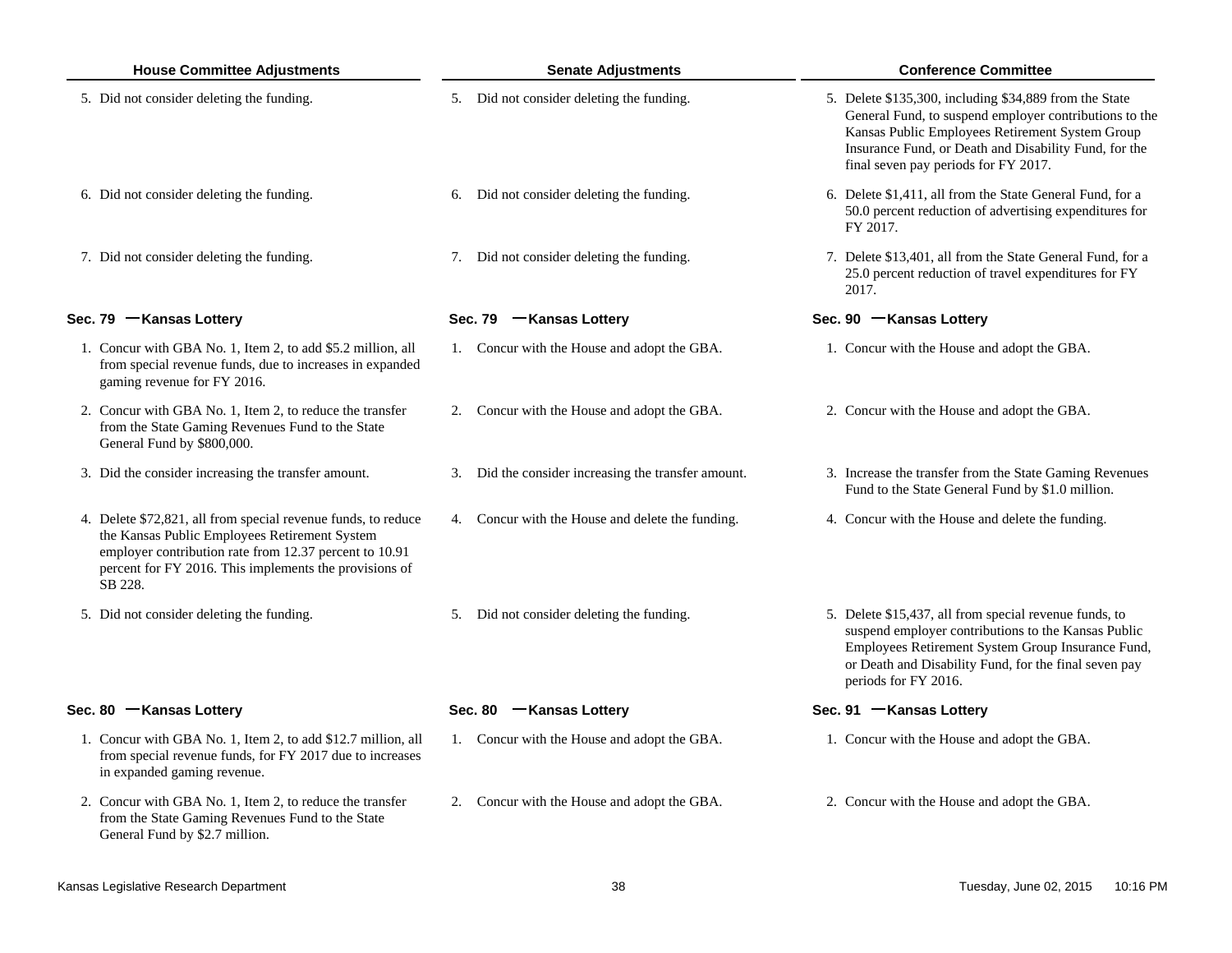| <b>House Committee Adjustments</b>                                                                                                                                                                                                             | <b>Senate Adjustments</b>                               | <b>Conference Committee</b>                                                                                                                                                                                                                         |
|------------------------------------------------------------------------------------------------------------------------------------------------------------------------------------------------------------------------------------------------|---------------------------------------------------------|-----------------------------------------------------------------------------------------------------------------------------------------------------------------------------------------------------------------------------------------------------|
| 3. Delete \$142,902, all from special revenue funds, to reduce<br>the Kansas Public Employees Retirement System<br>employer contribution rate from 13.57 percent to 10.81<br>percent for FY 2017. This implements the provisions of<br>SB 228. | 3. Concur with the House and delete the funding.        | 3. Concur with the House and delete the funding.                                                                                                                                                                                                    |
| 4. Did not consider deleting the funding.                                                                                                                                                                                                      | 4. Did not consider deleting the funding.               | 4. Delete \$16,926, all from special revenue funds, to<br>suspend employer contributions to the Kansas Public<br>Employees Retirement System Group Insurance Fund,<br>or Death and Disability Fund, for the final seven pay<br>periods for FY 2017. |
| Sec. 81 - Kansas Racing and Gaming Commission                                                                                                                                                                                                  | Sec. 81 - Kansas Racing and Gaming<br><b>Commission</b> | Sec. 92 - Kansas Racing and Gaming<br><b>Commission</b>                                                                                                                                                                                             |
| 1. Delete \$71,469, all from special revenue funds, to reduce<br>the Kansas Public Employees Retirement System<br>employer contribution rate from 12.37 percent to 10.91<br>percent for FY 2016. This implements the provisions of<br>SB 228.  | 1. Concur with the House and delete the funding.        | 1. Concur with the House and delete the funding.                                                                                                                                                                                                    |
| 2. Did not consider deleting the funding.                                                                                                                                                                                                      | 2. Did not consider deleting the funding.               | 2. Delete \$15,067, all from special revenue funds, to<br>suspend employer contributions to the Kansas Public<br>Employees Retirement System Group Insurance Fund,<br>or Death and Disability Fund, for the final seven pay<br>periods for FY 2016. |
| Sec. 82 - Kansas Racing and Gaming Commission                                                                                                                                                                                                  | Sec. 82 - Kansas Racing and Gaming<br><b>Commission</b> | Sec. 93 - Kansas Racing and Gaming<br><b>Commission</b>                                                                                                                                                                                             |
| 1. Delete \$148,122, all from special revenue funds, to reduce<br>the Kansas Public Employees Retirement System<br>employer contribution rate from 13.57 percent to 10.81<br>percent for FY 2017. This implements the provisions of<br>SB 228. | 1. Concur with the House and delete the funding.        | 1. Concur with the House and delete the funding.                                                                                                                                                                                                    |
| 2. Did not consider deleting the funding.                                                                                                                                                                                                      | 2. Did not consider deleting the funding.               | 2. Delete \$17,439, all from special revenue funds, to<br>suspend employer contributions to the Kansas Public<br>Employees Retirement System Group Insurance Fund,<br>or Death and Disability Fund, for the final seven pay<br>periods for FY 2017. |
| Sec. 83 - Department of Commerce                                                                                                                                                                                                               | Sec. 83 - Department of Commerce                        | Sec. 94 - Department of Commerce                                                                                                                                                                                                                    |
| 1. Increase the State Highway Fund transfer to the<br>Department of Commerce for affordable airfares by \$1.0<br>million for a total transfer of \$5.0 million for FY 2016.                                                                    | 1. Did not recommend increasing the transfer.           | 1. Concur with the House increase the transfer.                                                                                                                                                                                                     |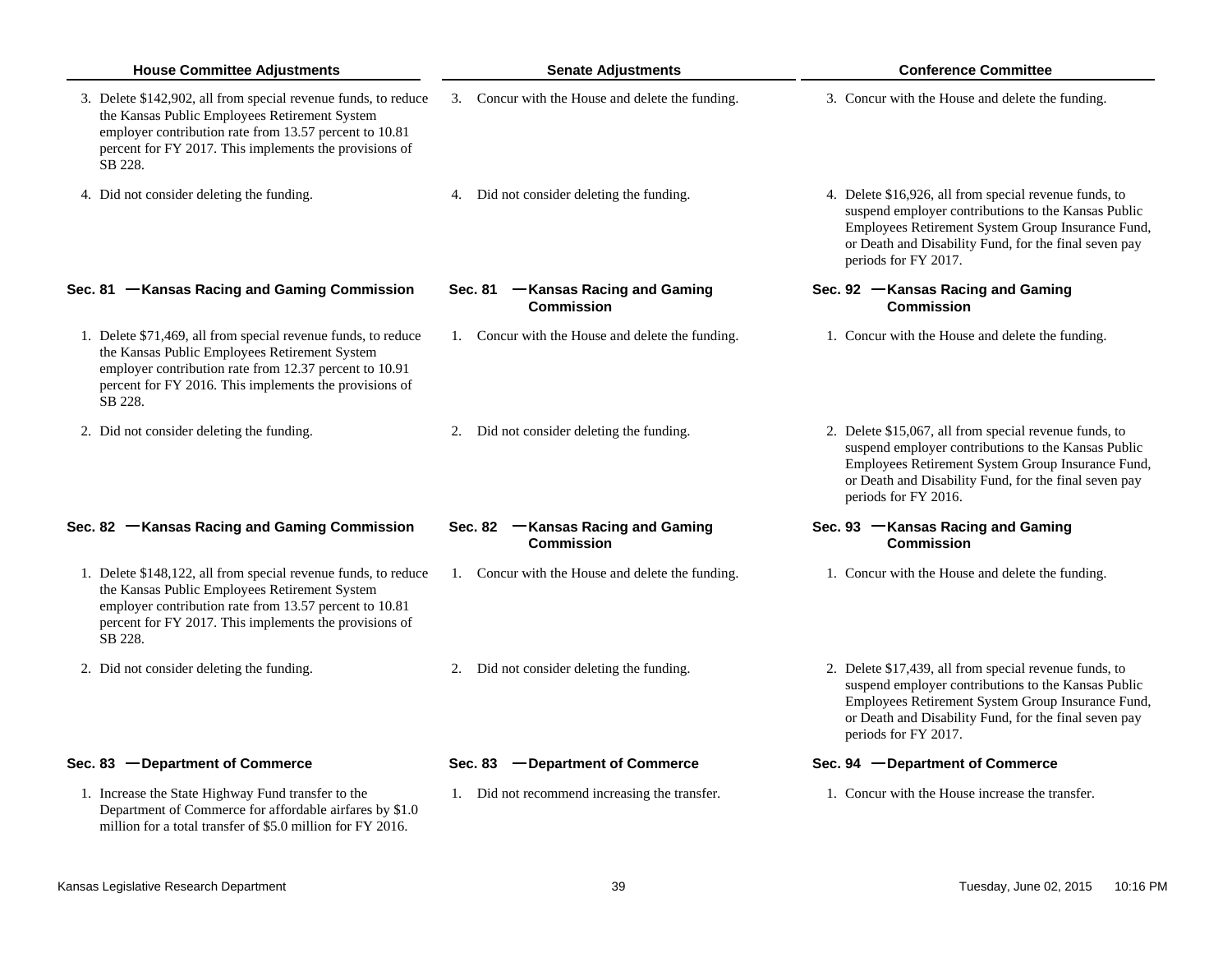| <b>House Committee Adjustments</b>                                                                                                                                                                                                                                   | <b>Senate Adjustments</b>                        | <b>Conference Committee</b>                                                                                                                                                                                                                         |
|----------------------------------------------------------------------------------------------------------------------------------------------------------------------------------------------------------------------------------------------------------------------|--------------------------------------------------|-----------------------------------------------------------------------------------------------------------------------------------------------------------------------------------------------------------------------------------------------------|
| 2. Add \$1.0 million, all from the Affordable Airfare Fund,<br>for total program expenditures of \$5.0 million for FY<br>2016 and add language specifying the grants shall be in<br>the same amount and to the same grantees as FY 2015<br>expenditures for FY 2016. | 2. Did not consider adding the funding.          | 2. Concur with the House and add the funding.                                                                                                                                                                                                       |
| 3. Delete \$174,518, all from special revenue funds, to reduce<br>the Kansas Public Employees Retirement System<br>employer contribution rate from 12.37 percent to 10.91<br>percent for FY 2016. This implements the provisions of<br>SB 228.                       | 3. Concur with the House and delete the funding. | 3. Concur with the House and delete the funding.                                                                                                                                                                                                    |
| 4. Did not consider deleting the funding.                                                                                                                                                                                                                            | 4. Did not consider deleting the funding.        | 4. Delete \$36,122, all from special revenue funds, to<br>suspend employer contributions to the Kansas Public<br>Employees Retirement System Group Insurance Fund,<br>or Death and Disability Fund, for the final seven pay<br>periods for FY 2016. |
| Sec. 84 - Department of Commerce                                                                                                                                                                                                                                     | Sec. 84 - Department of Commerce                 | Sec. 95 - Department of Commerce                                                                                                                                                                                                                    |
| 1. Delete the transfer from the State Highway Fund to the<br>Affordable Airfare Fund of \$3.0 million due to<br>elimination of the program for FY 2017.                                                                                                              | 1. Did not consider deleting the funding.        | 1. Concur with the House and delete the funding.                                                                                                                                                                                                    |
| 2. Delete \$3.0 million, all from the Affordable Airfare Fund,<br>due to elimination of the program for FY 2017.                                                                                                                                                     | 2. Did not consider deleting the funding.        | 2. Concur with the House and delete the funding.                                                                                                                                                                                                    |
| 3. Delete \$341,231, all from special revenue funds, to reduce<br>the Kansas Public Employees Retirement System<br>employer contribution rate from 13.57 percent to 10.81<br>percent for FY 2017. This implements the provisions of<br>SB 228.                       | 3. Concur with the House and delete the funding. | 3. Concur with the House and delete the funding.                                                                                                                                                                                                    |
| 4. Did not consider deleting the funding.                                                                                                                                                                                                                            | 4. Did not consider adding the funding.          | 4. Delete \$39,543, all from special revenue funds, to<br>suspend employer contributions to the Kansas Public<br>Employees Retirement System Group Insurance Fund,<br>or Death and Disability Fund, for the final seven pay<br>periods for FY 2017. |
| Sec. 87 - Department of Labor                                                                                                                                                                                                                                        | Sec. 87 - Department of Labor                    | Sec. 98 - Department of Labor                                                                                                                                                                                                                       |
| 1. Delete \$279,495, including \$1,839 from the State General<br>Fund, to reduce the Kansas Public Employees Retirement<br>System employer contribution rate from 12.37 percent to<br>10.91 percent for FY 2016. This implements the<br>provisions of SB 228.        | 1. Concur with the House and delete the funding. | 1. Concur with the House and delete the funding.                                                                                                                                                                                                    |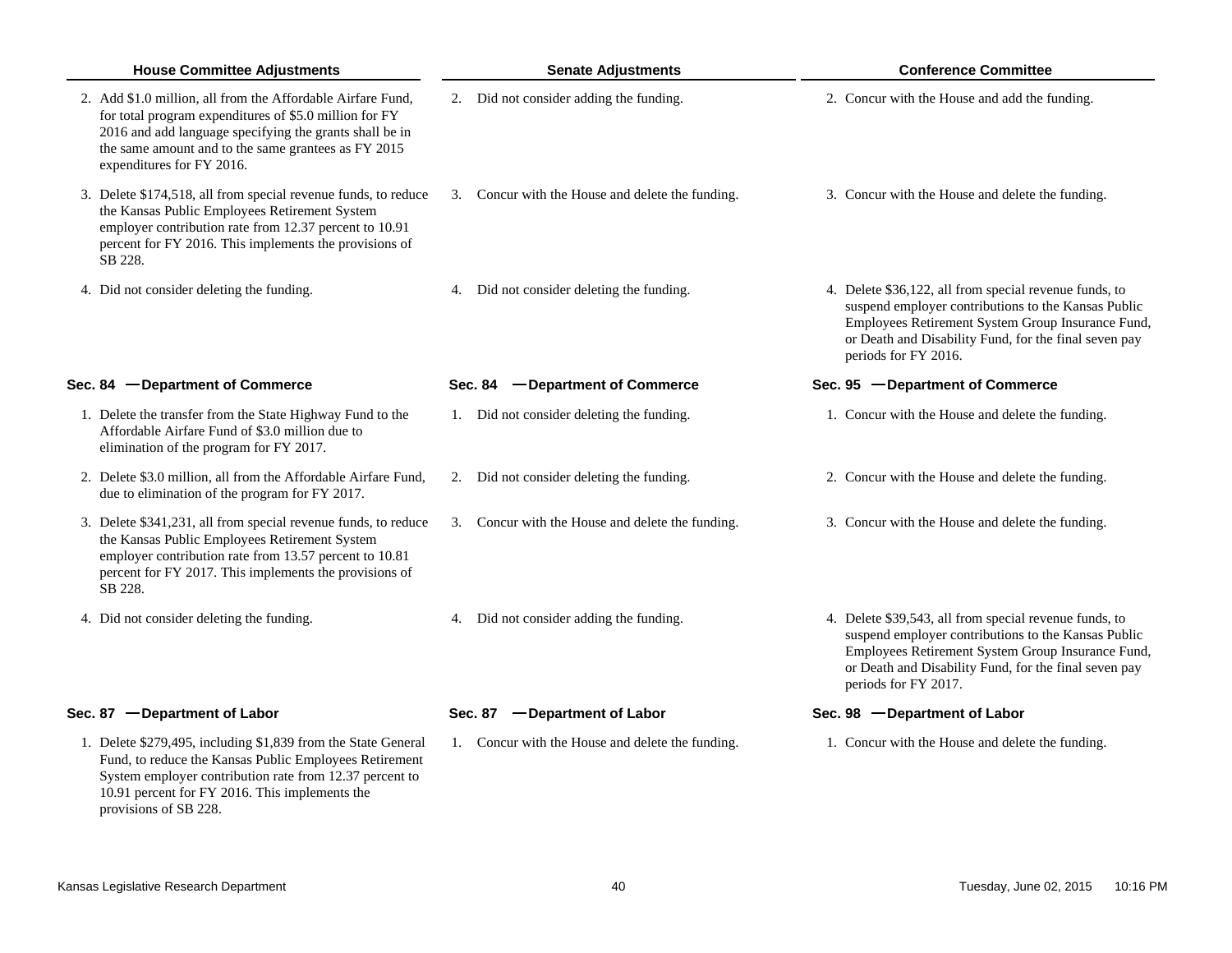| <b>House Committee Adjustments</b>                                                                                                                                                                                                                             |    | <b>Senate Adjustments</b>                                                                                                                                                                                                                                                                                                  | <b>Conference Committee</b> |                                                                                                                                                                                                                                                                     |  |
|----------------------------------------------------------------------------------------------------------------------------------------------------------------------------------------------------------------------------------------------------------------|----|----------------------------------------------------------------------------------------------------------------------------------------------------------------------------------------------------------------------------------------------------------------------------------------------------------------------------|-----------------------------|---------------------------------------------------------------------------------------------------------------------------------------------------------------------------------------------------------------------------------------------------------------------|--|
| 2. Did not consider deleting the funding.                                                                                                                                                                                                                      |    | 2. Did not consider deleting the funding.                                                                                                                                                                                                                                                                                  |                             | 2. Delete \$1,187, all from the State General Fund, for a<br>25.0 percent reduction of travel expenditures for FY<br>2016.                                                                                                                                          |  |
| 3. Did not consider deleting the funding.                                                                                                                                                                                                                      |    | 3. Did not consider deleting the funding.                                                                                                                                                                                                                                                                                  |                             | 3. Delete \$57,852, including \$380 from the State General<br>Fund, to suspend employer contributions to the Kansas<br>Public Employees Retirement System Group Insurance<br>Fund, or Death and Disability Fund, for the final seven<br>pay periods for FY 2016.    |  |
| Sec. 88 - Department of Labor                                                                                                                                                                                                                                  |    | Sec. 88 - Department of Labor                                                                                                                                                                                                                                                                                              |                             | Sec. 99 - Department of Labor                                                                                                                                                                                                                                       |  |
| 1. Delete \$548,745, including \$3,608 from the State General<br>Fund, to reduce the Kansas Public Employees Retirement<br>System employer contribution rate from 13.57 percent to<br>10.81 percent for FY 2017. This implements the<br>provisions of SB 228.  |    | 1. Concur with the House and delete the funding.                                                                                                                                                                                                                                                                           |                             | 1. Concur with the House and delete the funding.                                                                                                                                                                                                                    |  |
| 2. Did not consider deleting the funding.                                                                                                                                                                                                                      |    | 2. Did not consider deleting the funding.                                                                                                                                                                                                                                                                                  |                             | 2. Delete \$1,192, all from the State General Fund, for a<br>25.0 percent reduction of travel expenditures for FY<br>2017.                                                                                                                                          |  |
| 3. Did not consider deleting the funding.                                                                                                                                                                                                                      |    | 3. Did not consider deleting the funding.                                                                                                                                                                                                                                                                                  |                             | 3. Delete \$63,591, including \$419 from the State General<br>Fund, to suspend employer contributions to the Kansas<br>Public Employees Retirement System Group Insurance<br>Fund, or Death and Disability Fund, for the final seven<br>pay periods for FY 2017.    |  |
| Sec. 89 - Commission on Veterans Affairs                                                                                                                                                                                                                       |    | Sec. 89 - Commission on Veterans Affairs                                                                                                                                                                                                                                                                                   |                             | Sec. 100 – Commission on Veterans Affairs                                                                                                                                                                                                                           |  |
| 1. Did not consider adding the language.                                                                                                                                                                                                                       |    | 1. Add language allowing the agency to exceed the<br>expenditure limitations for the Kansas Veterans' Home<br>Fee Fund, the Kansas Soldiers' Fee Fund, the Federal<br>Domiciliary Per Diem Fund, and the Federal Long Term<br>Care Per Diem Fund, upon specific authorization by the<br>State Finance Council for FY 2016. |                             | 1. Concur with the Senate and add the language.                                                                                                                                                                                                                     |  |
| 2. Delete \$163,670, including \$55,064 from the State<br>General Fund, to reduce the Kansas Public Employees<br>Retirement System employer contribution rate from 12.37<br>percent to 10.91 percent for FY 2016. This implements<br>the provisions of SB 228. | 2. | Concur with the House and delete the funding.                                                                                                                                                                                                                                                                              |                             | 2. Concur with the House and delete the funding.                                                                                                                                                                                                                    |  |
| 3. Did not consider deleting the funding.                                                                                                                                                                                                                      | 3. | Did not consider deleting the funding.                                                                                                                                                                                                                                                                                     |                             | 3. Delete \$37,425, including \$11,397 from the State<br>General Fund, to suspend employer contributions to the<br>Kansas Public Employees Retirement System Group<br>Insurance Fund, or Death and Disability Fund, for the<br>final seven pay periods for FY 2016. |  |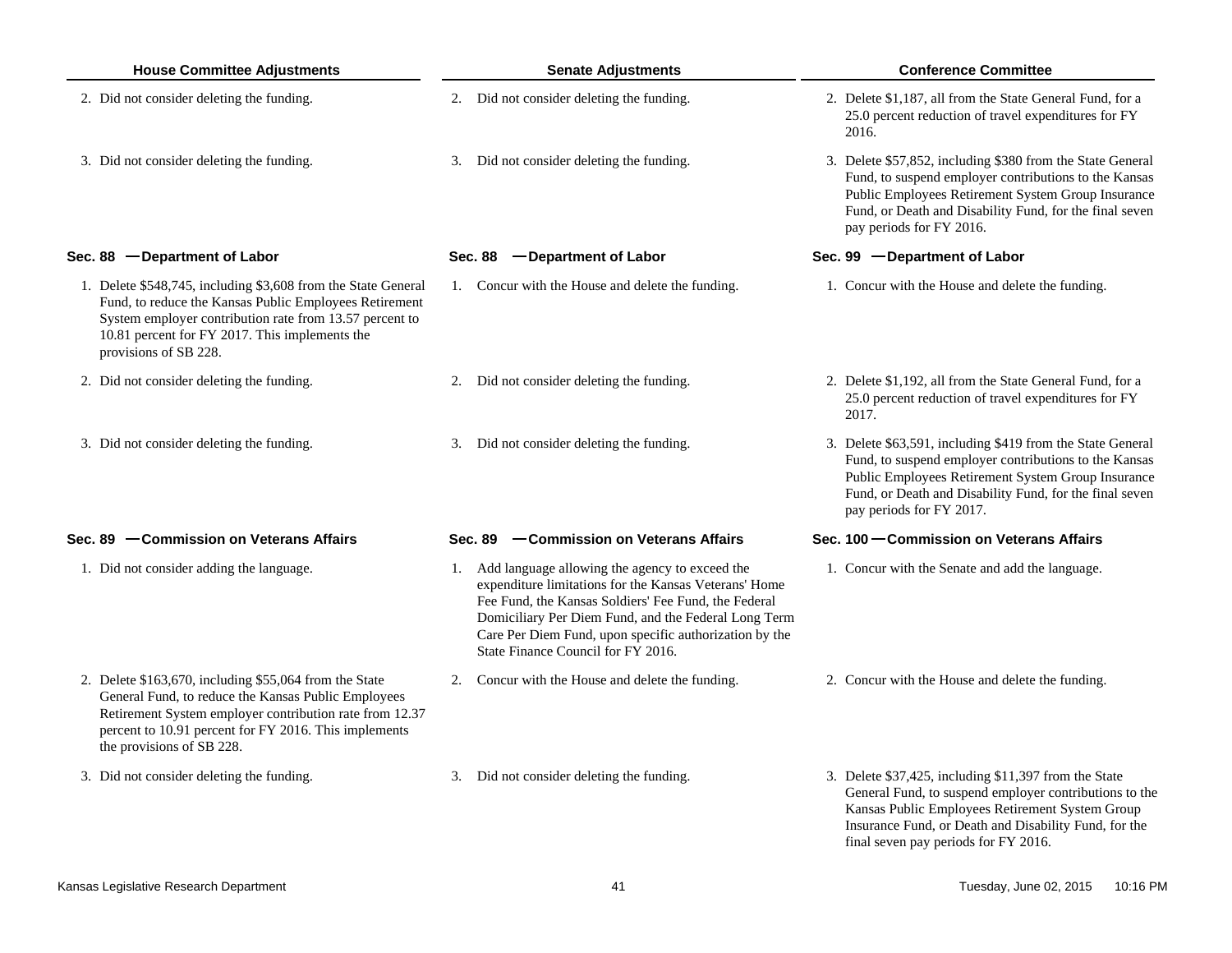| <b>House Committee Adjustments</b>                                                                                                                                                                                                                              | <b>Senate Adjustments</b>                                                                                                                                                                                                                                                                                                  | <b>Conference Committee</b>                                                                                                                                                                                                                                         |  |  |
|-----------------------------------------------------------------------------------------------------------------------------------------------------------------------------------------------------------------------------------------------------------------|----------------------------------------------------------------------------------------------------------------------------------------------------------------------------------------------------------------------------------------------------------------------------------------------------------------------------|---------------------------------------------------------------------------------------------------------------------------------------------------------------------------------------------------------------------------------------------------------------------|--|--|
| 4. Did not consider deleting the funding.                                                                                                                                                                                                                       | 4. Did not consider deleting the funding.                                                                                                                                                                                                                                                                                  | 4. Delete \$13,588, all from the State General Fund, for a<br>25.0 percent reduction of travel expenditures for FY<br>2016.                                                                                                                                         |  |  |
| 5. Did not consider deleting the funding.                                                                                                                                                                                                                       | 5. Did not consider deleting the funding.                                                                                                                                                                                                                                                                                  | 5. Delete \$861, all from the State General Fund, for a 50.0<br>percent reduction of advertising expenditures for FY<br>2016.                                                                                                                                       |  |  |
| Sec. 90 - Commission on Veterans Affairs                                                                                                                                                                                                                        | Sec. 90 - Commission on Veterans Affairs                                                                                                                                                                                                                                                                                   | Sec. 101 – Commission on Veterans Affairs                                                                                                                                                                                                                           |  |  |
| 1. Did not consider adding the language.                                                                                                                                                                                                                        | 1. Add language allowing the agency to exceed the<br>expenditure limitations for the Kansas Veterans' Home<br>Fee Fund, the Kansas Soldiers' Fee Fund, the Federal<br>Domiciliary Per Diem Fund, and the Federal Long Term<br>Care Per Diem Fund, upon specific authorization by the<br>State Finance Council for FY 2017. | 1. Concur with the Senate and add the language.                                                                                                                                                                                                                     |  |  |
| 2. Delete \$320,806, including \$103,980 from the State<br>General Fund, to reduce the Kansas Public Employees<br>Retirement System employer contribution rate from 13.57<br>percent to 10.81 percent for FY 2017. This implements<br>the provisions of SB 228. | 2. Concur with the House and delete the funding.                                                                                                                                                                                                                                                                           | 2. Concur with the House and delete the funding.                                                                                                                                                                                                                    |  |  |
| 3. Did not consider deleting the funding.                                                                                                                                                                                                                       | 3. Did not consider deleting the funding.                                                                                                                                                                                                                                                                                  | 3. Delete \$41,079, including \$12,051 from the State<br>General Fund, to suspend employer contributions to the<br>Kansas Public Employees Retirement System Group<br>Insurance Fund, or Death and Disability Fund, for the<br>final seven pay periods for FY 2017. |  |  |
| 4. Did not consider deleting the funding.                                                                                                                                                                                                                       | 4. Did not consider deleting the funding.                                                                                                                                                                                                                                                                                  | 4. Delete \$14,705, all from the State General Fund, for a<br>25.0 percent reduction of travel expenditures for FY<br>2017.                                                                                                                                         |  |  |
| 5. Did not consider deleting the funding.                                                                                                                                                                                                                       | 5. Did not consider deleting the funding.                                                                                                                                                                                                                                                                                  | 5. Delete \$932, all from the State General Fund, for a 50.0<br>percent reduction of advertising expenditures for FY<br>2017.                                                                                                                                       |  |  |
| Sec. 91 - Department of Health and Environment                                                                                                                                                                                                                  | -Department of Health and Environment<br>Sec. 91                                                                                                                                                                                                                                                                           | Sec. 102 - Department of Health and Environment                                                                                                                                                                                                                     |  |  |
| 1. Delete \$1.9 million, including \$920,000 from the State<br>General Fund, and 23.0 FTE positions to implement the<br>provision in ERO No. 43 which transfers the foster care                                                                                 | 1. Concur with the House and add the funding.                                                                                                                                                                                                                                                                              | 1. Concur with the House and add the funding.                                                                                                                                                                                                                       |  |  |

Families for FY 2016.

licensing program to the Department of Children and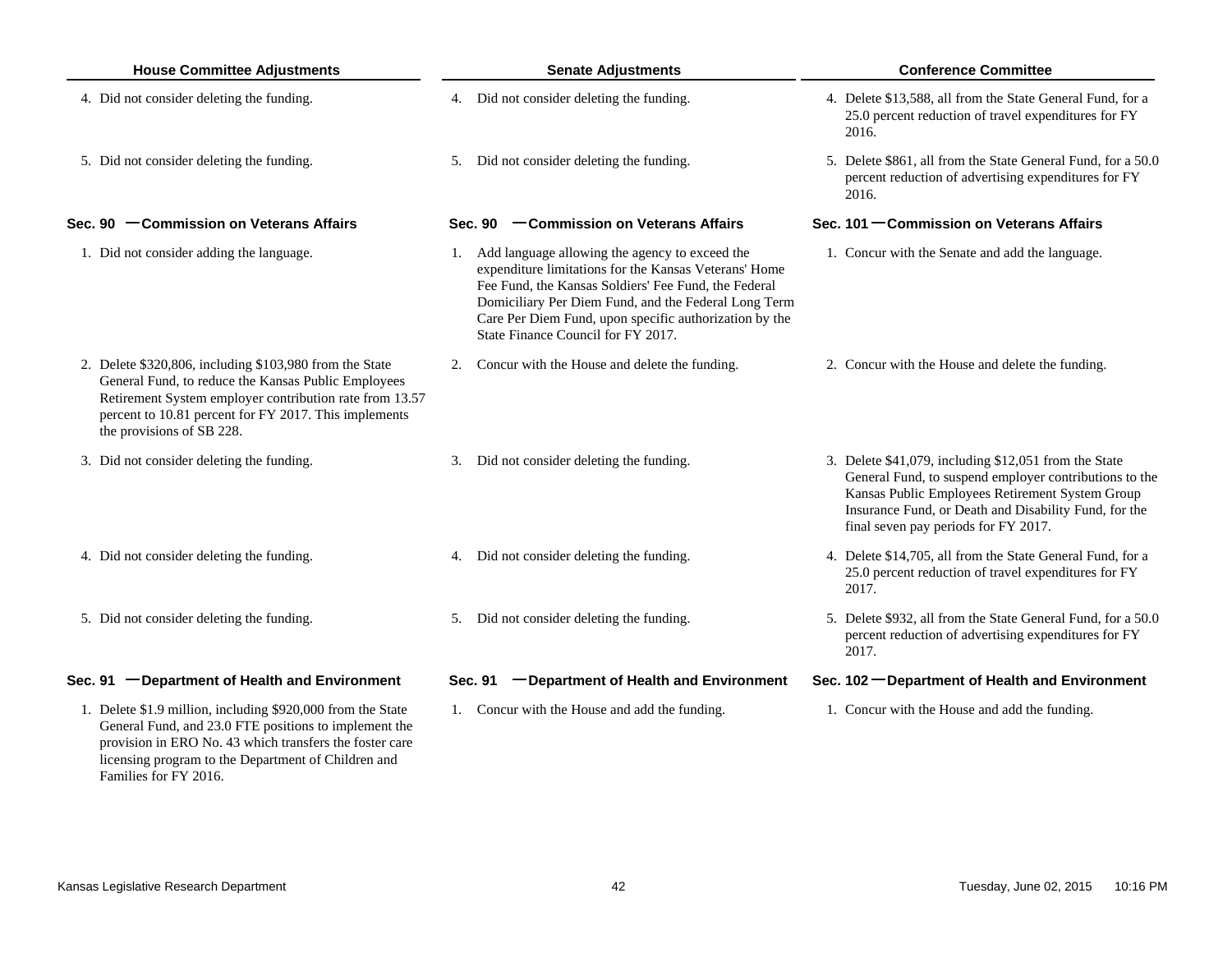| <b>House Committee Adjustments</b>                                                                                                                                                                                                                             | <b>Senate Adjustments</b>                         | <b>Conference Committee</b>                                                                                                                                                                                                                                         |
|----------------------------------------------------------------------------------------------------------------------------------------------------------------------------------------------------------------------------------------------------------------|---------------------------------------------------|---------------------------------------------------------------------------------------------------------------------------------------------------------------------------------------------------------------------------------------------------------------------|
| 2. Add language directing the Director of Accounts and<br>Reports to withhold 10.0 percent of each Children's<br>Initiatives Fund account until the Children's Cabinet<br>certifies all requested information has been provided for<br>FY 2016.                | 2. Concur with the House and add the language.    | 2. Concur with the House and add the language.                                                                                                                                                                                                                      |
| 3. Adjust bill language for a technical correction to reflect<br>the transfer of \$200,000 from the Health Care<br>Stabilization Fund to the Health Facilities Review Fund of<br>the Kansas Department of Health and Environment for FY<br>2016.               | 3. Concur with the House and adjust the language. | 3. Concur with the House and adjust the language.                                                                                                                                                                                                                   |
| 4. Delete \$378,000, all from the State General Fund<br>operating expenditures account for administration, and<br>add the same amount to the State General Fund Aid to<br>Local account for Primary Care - Safety Net Clinics for<br>FY 2016.                  | 4. Did not consider adjusting the funding.        | 4. Concur with the Senate and do not adjust the funding.                                                                                                                                                                                                            |
| 5. Delete \$298,982, including \$47,940 from the State<br>General Fund, to reduce the Kansas Public Employees<br>Retirement System employer contribution rate from 13.57<br>percent to 10.81 percent for FY 2016. This implements<br>the provisions of SB 228. | 5. Did not recommend deleting the funding.        | 5. Concur with the House and delete the funding.                                                                                                                                                                                                                    |
| 6. Did not consider adding the funding.                                                                                                                                                                                                                        | Did not consider adding the funding.<br>6.        | 6. Add \$378,000, all from the State General Fund, to<br>Primary Care - Safety Net Clinics for FY 2016. This is<br>due to funds made available through a transfer from the<br>Kansas Endowment for Youth to the State General<br>Fund.                              |
| 7. Did not consider the transfer.                                                                                                                                                                                                                              | 7. Did not consider the transfer.                 | 7. Transfer \$500,000, all from the Sponsored Overhead<br>Project Fund, to the State General Fund for FY 2016.                                                                                                                                                      |
| 8. Did not consider deleting the funding.                                                                                                                                                                                                                      | 8. Did not consider deleting the funding.         | 8. Delete \$13,270, all from the State General Fund, for a<br>25.0 percent reduction of travel expenditures for FY<br>2016.                                                                                                                                         |
| 9. Did not consider deleting the funding.                                                                                                                                                                                                                      | 9. Did not consider deleting the funding.         | 9. Delete \$65,346, including \$10,097 from the State<br>General Fund, to suspend employer contributions to the<br>Kansas Public Employees Retirement System Group<br>Insurance Fund, or Death and Disability Fund, for the<br>final seven pay periods for FY 2016. |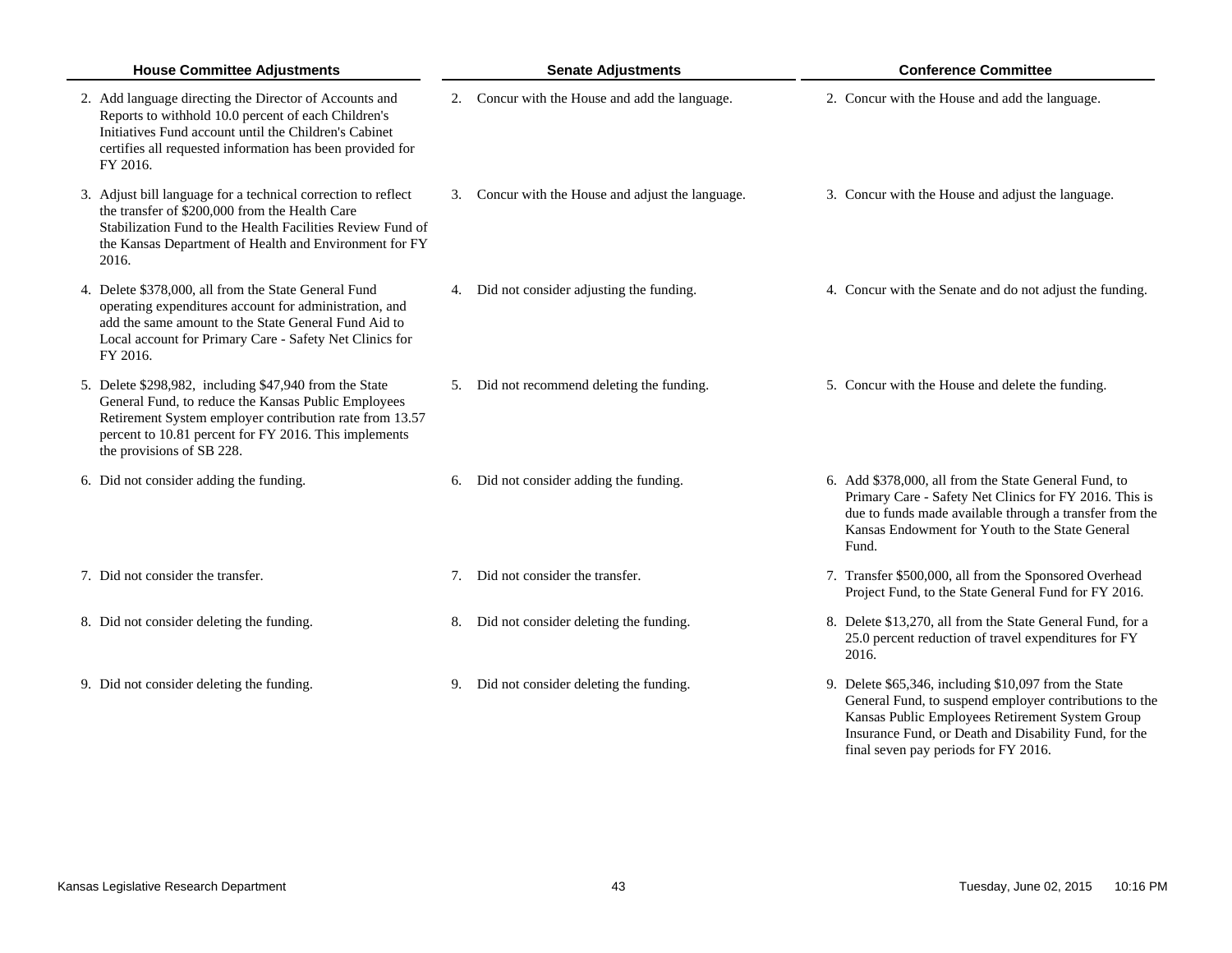| <b>House Committee Adjustments</b>                                                                                                                                                                                                                                      | <b>Senate Adjustments</b>                               | <b>Conference Committee</b>                                                                                                                                                                                                                                         |  |
|-------------------------------------------------------------------------------------------------------------------------------------------------------------------------------------------------------------------------------------------------------------------------|---------------------------------------------------------|---------------------------------------------------------------------------------------------------------------------------------------------------------------------------------------------------------------------------------------------------------------------|--|
| Sec. 92 - Department of Health and Environment                                                                                                                                                                                                                          | -Department of Health and Environment<br><b>Sec. 92</b> | Sec. 103 - Department of Health and Environment                                                                                                                                                                                                                     |  |
| 1. Add language directing the Director of Accounts and<br>Reports to withhold 10.0 percent of each Children's<br>Initiatives Fund account until the Children's Cabinet<br>certifies all requested information has been provided for<br>FY 2017.                         | 1. Concur with the House and add the language.          | 1. Concur with the House and add the language.                                                                                                                                                                                                                      |  |
| 2. Delete \$2.0 million, including \$938,000 million from the<br>State General Fund, and 23.0 FTE positions to implement<br>the provision in ERO No. 43 which transfers the foster<br>care licensing program to the Department of Children and<br>Families for FY 2017. | 2. Concur with the House and delete the funding.        | 2. Concur with the House and delete the funding.                                                                                                                                                                                                                    |  |
| 3. Adjust bill language for a technical correction to reflect<br>the transfer of \$200,000 from the Health Care<br>Stabilization Fund to the Health Facilities Review Fund of<br>the Kansas Department of Health and Environment for FY<br>2017.                        | Concur with the House and adjust the language.<br>3.    | 3. Concur with the House and adjust the language.                                                                                                                                                                                                                   |  |
| 4. Delete \$579,085, including \$93,768 from the State<br>General Fund, to reduce the Kansas Public Employees<br>Retirement System employer contribution rate from 12.37<br>percent to 10.91 percent for FY 2017. This implements<br>the provisions of SB 228.          | 4. Did not recommend deleting the funding.              | 4. Concur with the House and delete the funding.                                                                                                                                                                                                                    |  |
| 5. Delete \$378,000, all from the State General Fund<br>operating expenditures account for administration, and<br>add the same amount to the State General Fund Aid to<br>Local account for Primary Care - Safety Net Clinics for<br>FY 2017.                           | 5. Did not recommend adjusting the funding.             | 5. Concur with the Senate and do not adjust the funding.                                                                                                                                                                                                            |  |
| 6. Did not consider deleting the funding.                                                                                                                                                                                                                               | 6. Did not consider deleting the funding.               | 6. Delete \$14,941, all from the State General Fund, for a<br>25.0 percent reduction of travel expenditures for FY<br>2017.                                                                                                                                         |  |
| 7. Did not consider deleting the funding.                                                                                                                                                                                                                               | 7. Did not consider deleting the funding.               | 7. Delete \$71,672, including \$11,042 from the State<br>General Fund, to suspend employer contributions to the<br>Kansas Public Employees Retirement System Group<br>Insurance Fund, or Death and Disability Fund, for the<br>final seven pay periods for FY 2017. |  |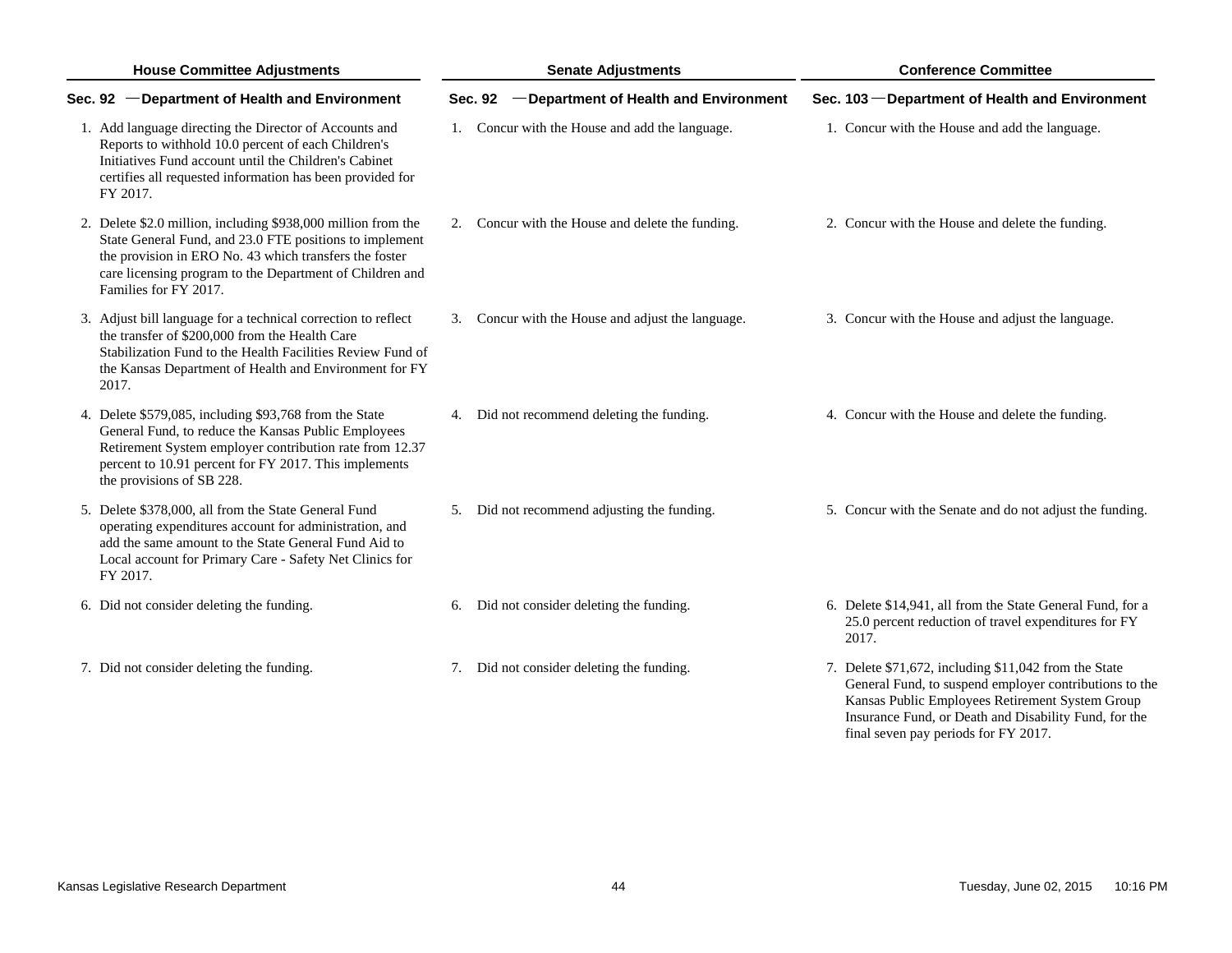| <b>House Committee Adjustments</b>                                                                                                                                                                                                                                                                                                       | <b>Senate Adjustments</b>                                                                                                                                                                                                                                                                                            | <b>Conference Committee</b>                                                     |  |  |
|------------------------------------------------------------------------------------------------------------------------------------------------------------------------------------------------------------------------------------------------------------------------------------------------------------------------------------------|----------------------------------------------------------------------------------------------------------------------------------------------------------------------------------------------------------------------------------------------------------------------------------------------------------------------|---------------------------------------------------------------------------------|--|--|
| Sec. 93 - Department of Health and Environment -<br><b>Health Care Finance</b>                                                                                                                                                                                                                                                           | Sec. 93 - Department of Health and<br><b>Environment - Health Care Finance</b>                                                                                                                                                                                                                                       | Sec. 104 - Department of Health and<br><b>Environment - Health Care Finance</b> |  |  |
| 1. Add language requiring the agency to submit a report<br>regarding ERO No. 43 implementation and transition of<br>eligibility responsibilities and staff from the Department<br>on Children and Families to determine if changes were<br>effective in decreasing the eligibility error rate to be<br>reviewed by the 2017 Legislature. | 1. Did not consider adding the language.                                                                                                                                                                                                                                                                             | 1. Concur with the House and add the language.                                  |  |  |
| 2. Did not consider adding the funding or the language.                                                                                                                                                                                                                                                                                  | 2. Add \$10.0 million, including \$4.3 million from the State<br>General Fund, for Hepatitis C medications in the<br>Medicaid Program for FY 2016. Add language to<br>specify the funding can only be used for this purpose<br>and only after all other funding is expended and that any<br>unspent funds be lapsed. | 2. Concur with the House and do not add the funding or<br>the language.         |  |  |
| 3. Did not consider adding the language.                                                                                                                                                                                                                                                                                                 | 3. Add language that no agency shall expend moneys for<br>FY 2016 for the purpose of implementing KanCare<br>Health Homes - Chronic Conditions unless the<br>legislature expressly consents to such program<br>expenditures.                                                                                         | 3. Concur with the Senate and add the language.                                 |  |  |
| 4. Concur with GBA No.1, Item 6 and delete \$9.6 million<br>from the State General Fund and add the same amount to<br>the Medical Program Fee Fund for KanCare medical<br>assistance for FY 2016.                                                                                                                                        | 4. Concur with the House and adopt the GBA.                                                                                                                                                                                                                                                                          | 4. Concur with the House and adopt the GBA.                                     |  |  |
| 5. Concur with GBA No. 1, Item 9 and delete \$82.9 million,<br>including \$24.6 million from the State General Fund, to<br>adjust for Spring Human Services Caseload estimate for<br>FY 2016.                                                                                                                                            | 5. Concur with the House and adopt the GBA.                                                                                                                                                                                                                                                                          | 5. Concur with the House and adopt the GBA.                                     |  |  |
| 6. Do not concur with GBA No. 1, Item 7 and add \$18.7<br>million from the State General Fund and delete the same<br>amount to the Health Care Access Improvement Fund for<br>the increase the health care provider assessment from 1.83<br>percent to 2.55 percent for FY 2016.                                                         | 6. Concur with the House and do not adopt the GBA.                                                                                                                                                                                                                                                                   | 6. Concur with the House and do not adopt the GBA.                              |  |  |
| 7. Add \$3.5 million, including \$869,000 from the State<br>General Fund, and 138.0 FTE positions to implement the<br>provision in ERO No. 43 which transfers the medicaid<br>eligibility determination program to KDHE for FY 2016.                                                                                                     | 7. Concur with the House and add the funding and<br>positions.                                                                                                                                                                                                                                                       | 7. Concur with the House and add the funding and<br>positions.                  |  |  |
| 8. Delete \$133,351, including \$35,898 from the State<br>General Fund, to reduce the Kansas Public Employees<br>Retirement System employer contribution rate from 13.57<br>percent to 10.81 percent for FY 2016. This implements<br>the provisions of SB 228.                                                                           | 8. Did not recommend deleting the funding.                                                                                                                                                                                                                                                                           | 8. Concur with the House and delete the funding.                                |  |  |
| Kansas Legislative Research Department                                                                                                                                                                                                                                                                                                   | 45                                                                                                                                                                                                                                                                                                                   | Tuesday, June 02, 2015<br>10:16 PM                                              |  |  |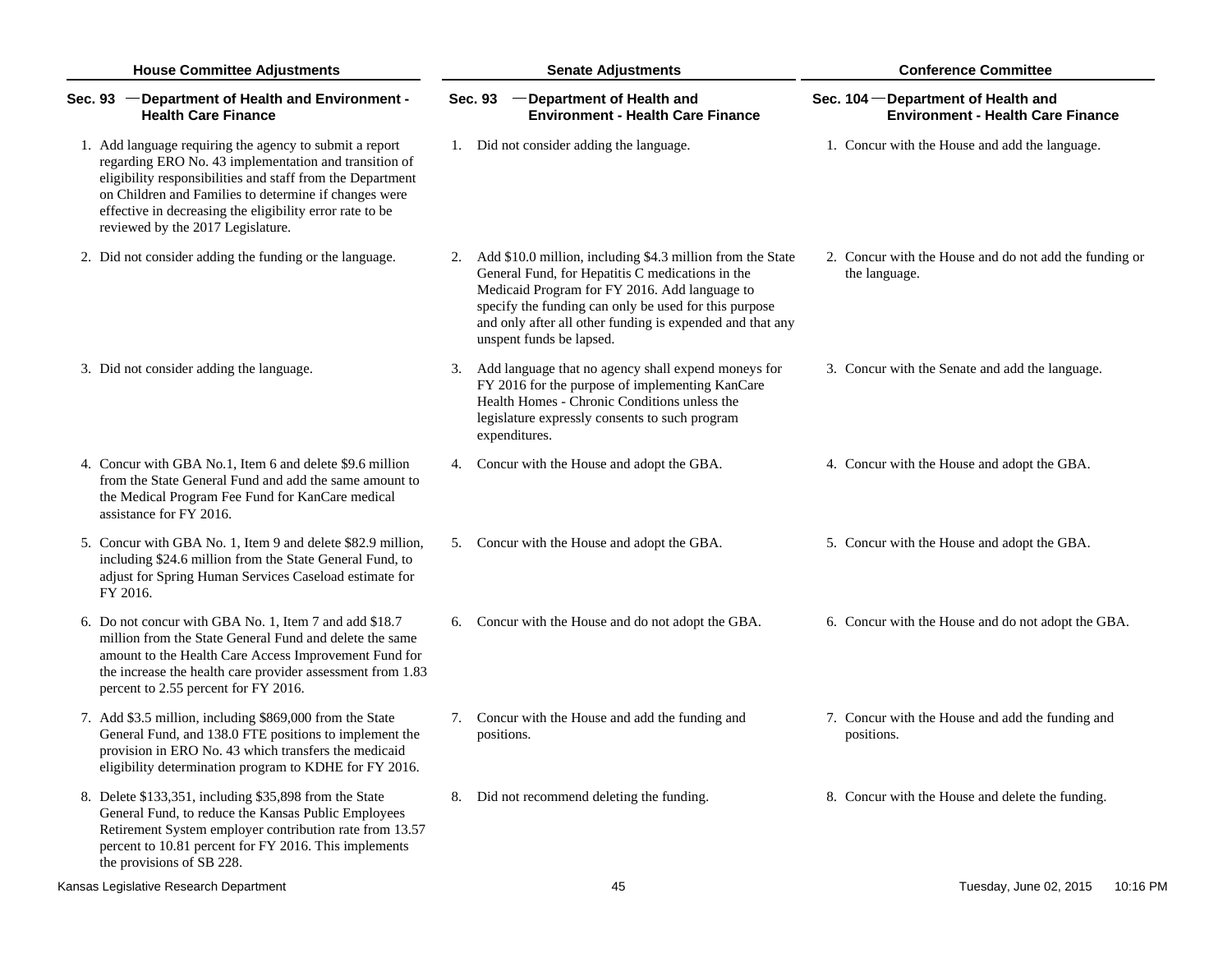| <b>House Committee Adjustments</b>                                                                                                                                                                                                                                                                                                       | <b>Senate Adjustments</b>                                                                                                                                                                                                    | <b>Conference Committee</b>                                                                                                                                                                                                                                                                                                                                                                                                                                                                                                                                                       |
|------------------------------------------------------------------------------------------------------------------------------------------------------------------------------------------------------------------------------------------------------------------------------------------------------------------------------------------|------------------------------------------------------------------------------------------------------------------------------------------------------------------------------------------------------------------------------|-----------------------------------------------------------------------------------------------------------------------------------------------------------------------------------------------------------------------------------------------------------------------------------------------------------------------------------------------------------------------------------------------------------------------------------------------------------------------------------------------------------------------------------------------------------------------------------|
| 9. Did not consider adding the language.                                                                                                                                                                                                                                                                                                 | 9. Did not consider adding the language.                                                                                                                                                                                     | 9. Add language requiring an audit of the Health Care<br>Access Improvement Fund and a report to the 2016<br>Legislature of a sustainability plan for the program<br>using only assessment revenues.                                                                                                                                                                                                                                                                                                                                                                              |
| 10. Did not consider deleting the funding.                                                                                                                                                                                                                                                                                               | Did not consider deleting the funding.<br>10.                                                                                                                                                                                | 10. Delete \$30,238, including \$7,431 from the State<br>General Fund, to suspend employer contributions to the<br>Kansas Public Employees Retirement System Group<br>Insurance Fund, or Death and Disability Fund, for the<br>final seven pay periods for FY 2016.                                                                                                                                                                                                                                                                                                               |
| 11. Did not consider adjusting the funding.                                                                                                                                                                                                                                                                                              | 11. Did not consider adjusting the funding.                                                                                                                                                                                  | 11. Delete \$31.0 million, including \$119.8 million from the<br>State General Fund and add \$106.3 million from the<br>Medical Assistance Fee Fund to implement the HMO<br>privilege fee changes at 3.31 percent and delete the<br>expenditures contained in the Governor's<br>Recommendation to reconcile bill provisions with the<br>intent of the Governor's proposal and maximize the<br>State General Fund revenue impact for FY 2016. Create<br>a new no limit Medical Assistance Fee Fund for the<br>deposit privilege fees to be used for medical assistance<br>funding. |
| Sec. 94 - Department of Health and Environment -<br><b>Health Care Finance</b>                                                                                                                                                                                                                                                           | Sec. 94 - Department of Health and<br><b>Environment - Health Care Finance</b>                                                                                                                                               | Sec. 105 - Department of Health and<br><b>Environment - Health Care Finance</b>                                                                                                                                                                                                                                                                                                                                                                                                                                                                                                   |
| 1. Add language requiring the agency to submit a report<br>regarding ERO No. 43 implementation and transition of<br>eligibility responsibilities and staff from the Department<br>on Children and Families to determine if changes were<br>effective in decreasing the eligibility error rate to be<br>reviewed by the 2017 Legislature. | 1. Did not consider adding the language.                                                                                                                                                                                     | 1. Concur with the House and add the language.                                                                                                                                                                                                                                                                                                                                                                                                                                                                                                                                    |
| 2. Did not consider adding the language.                                                                                                                                                                                                                                                                                                 | 2. Add language that no agency shall expend moneys for<br>FY 2017 for the purpose of implementing KanCare<br>Health Homes - Chronic Conditions unless the<br>legislature expressly consents to such program<br>expenditures. | 2. Concur with the Senate and add the language.                                                                                                                                                                                                                                                                                                                                                                                                                                                                                                                                   |
| 3. Add \$6.9 million, including \$1.7 million from the State<br>General Fund, and 138.0 FTE positions to implement the<br>provision in ERO No. 43 which transfers the medicaid<br>eligibility determination program to KDHE for FY 2017.                                                                                                 | Concur with the House and add the funding and<br>3.<br>positons.                                                                                                                                                             | 3. Concur with the House and add the funding and<br>positions.                                                                                                                                                                                                                                                                                                                                                                                                                                                                                                                    |
| 4. Concur with GBA No. 1, Item 9 and delete \$38.8 million,<br>including \$17.9 million from the State General Fund, to<br>adjust for Spring Human Services Caseload estimate for<br>FY 2017.                                                                                                                                            | 4. Concur with the House and adopt the GBA.                                                                                                                                                                                  | 4. Concur with the House and adopt the GBA.                                                                                                                                                                                                                                                                                                                                                                                                                                                                                                                                       |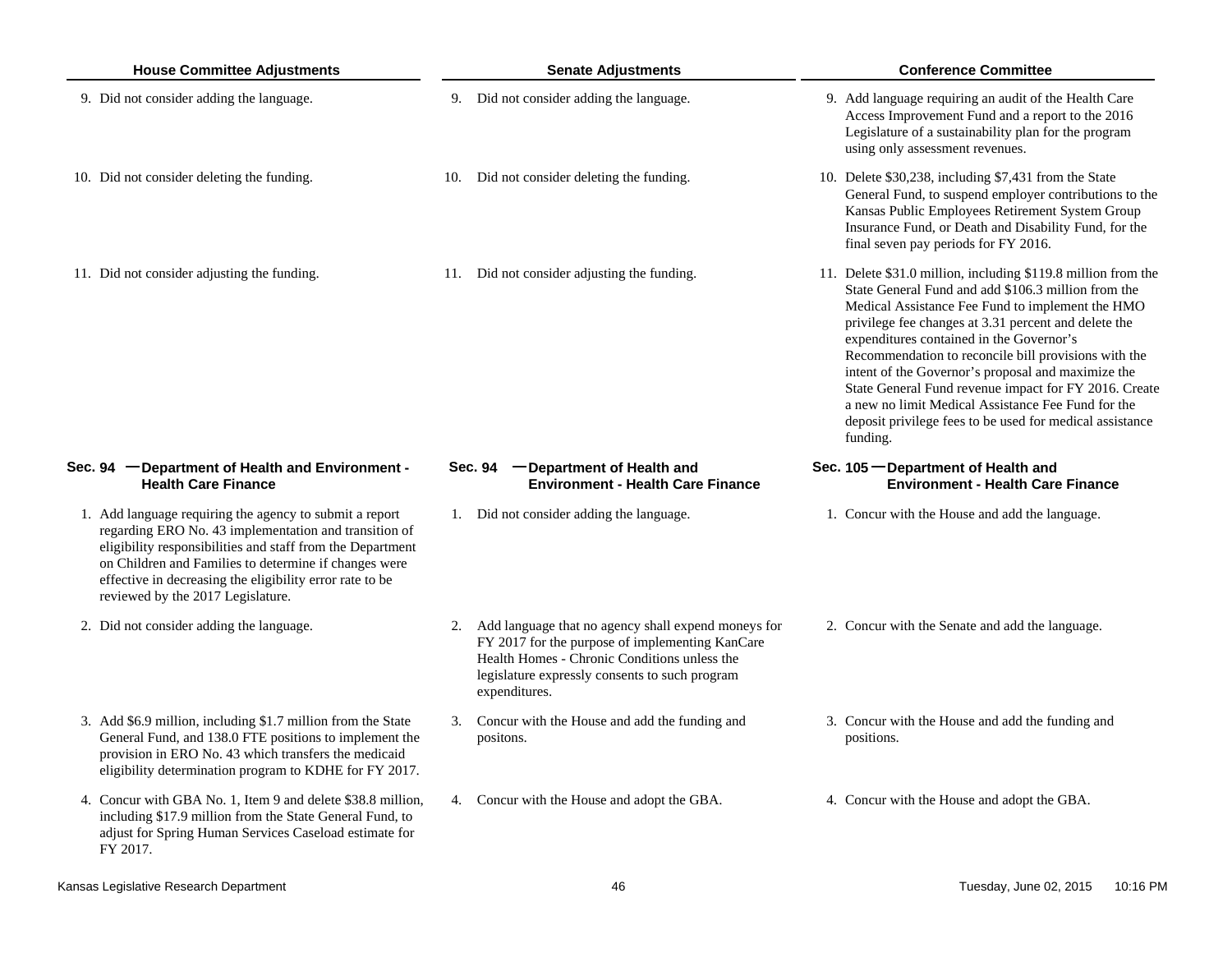| <b>House Committee Adjustments</b>                                                                                                                                                                                                                                               | <b>Senate Adjustments</b>                                                  | <b>Conference Committee</b>                                                                                                                                                                                                                                                                                                                                                                                                                                                                                                                                           |  |  |
|----------------------------------------------------------------------------------------------------------------------------------------------------------------------------------------------------------------------------------------------------------------------------------|----------------------------------------------------------------------------|-----------------------------------------------------------------------------------------------------------------------------------------------------------------------------------------------------------------------------------------------------------------------------------------------------------------------------------------------------------------------------------------------------------------------------------------------------------------------------------------------------------------------------------------------------------------------|--|--|
| 5. Do not concur with GBA No. 1, Item 7 and delete \$18.7<br>million from the State General Fund and add the same<br>amount to the Health Care Access Improvement Fund for<br>the increase the health care provider assessment from 1.83<br>percent to 2.55 percent for FY 2017. | 5. Concur with the House and do not adopt the GBA.                         | 5. Concur with the House and do not adopt the GBA.                                                                                                                                                                                                                                                                                                                                                                                                                                                                                                                    |  |  |
| 6. Concur with GBA No.1, Item 6 and delete \$14.8 million<br>from the State General Fund and add the same amount to<br>the Medical Program Fee Fund for KanCare medical<br>assistance for FY 2017.                                                                               | Concur with the House and adopt the GBA.<br>6.                             | 6. Concur with the House and adopt the GBA.                                                                                                                                                                                                                                                                                                                                                                                                                                                                                                                           |  |  |
| 7. Delete \$268,758, including \$70,477 from the State<br>General Fund, to reduce the Kansas Public Employees<br>Retirement System employer contribution rate from 12.37<br>percent to 10.91 percent for FY 2017. This implements<br>the provisions of SB 228.                   | 7. Did not recommend deleting the funding.                                 | 7. Concur with the House and delete the funding.                                                                                                                                                                                                                                                                                                                                                                                                                                                                                                                      |  |  |
| 8. Did not consider deleting the funding.                                                                                                                                                                                                                                        | 8. Did not consider deleting the funding.                                  | 8. Delete \$33,234, including \$8,168 from the State<br>General Fund, to suspend employer contributions to the<br>Kansas Public Employees Retirement System Group<br>Insurance Fund, or Death and Disability Fund, for the<br>final seven pay periods for FY 2017.                                                                                                                                                                                                                                                                                                    |  |  |
| 9. Did not consider adjusting the funding.                                                                                                                                                                                                                                       | Did not consider adjusting the funding.<br>9.                              | 9. Delete \$29.6 million, including \$122.7 million from the<br>State General Fund and add \$110.7 from the Medical<br>Assistance Fee Fund to implement the HMO privilege<br>fee changes at 3.31 percent and delete the expenditures<br>contained in the Governor's Recommendation to<br>reconcile bill provisions with the intent of the<br>Governor's proposal and maximize the State General<br>Fund revenue impact for FY 2017. Create a new no<br>limit Medical Assistance Fee Fund for the deposit<br>privilege fees to be used for medical assistance funding. |  |  |
| Sec. 95 - Dept. of Health and Environment -<br><b>Environment</b>                                                                                                                                                                                                                | - Dept. of Health and Environment -<br>Sec. 95<br><b>Environment</b>       | Sec. 106 - Dept. of Health and Environment -<br><b>Environment</b>                                                                                                                                                                                                                                                                                                                                                                                                                                                                                                    |  |  |
| 1. Delete 2.0 FTE and 2.0 non-FTE positions that have been<br>vacant for over 200 days for FY 2016.                                                                                                                                                                              | 1. Did not consider deleting the positions.                                | 1. Concur with the House and delete the positions.                                                                                                                                                                                                                                                                                                                                                                                                                                                                                                                    |  |  |
| 2. Did not consider appropriating the fund.                                                                                                                                                                                                                                      | 2. Appropriate the Risk Management Fund as a no limit<br>fund for FY 2016. | 2. Concur with the Senate and appropriate the fund.                                                                                                                                                                                                                                                                                                                                                                                                                                                                                                                   |  |  |
| 3. Delete \$314,645, including \$38,599 from the State<br>General Fund, to reduce the Kansas Public Employees<br>Retirement System employer contribution rate from 12.37<br>percent to 10.91 percent for FY 2016. This implements<br>the provisions of SB 228.                   | 3. Concur with the House and delete the funding.                           | 3. Concur with the House and delete the funding.                                                                                                                                                                                                                                                                                                                                                                                                                                                                                                                      |  |  |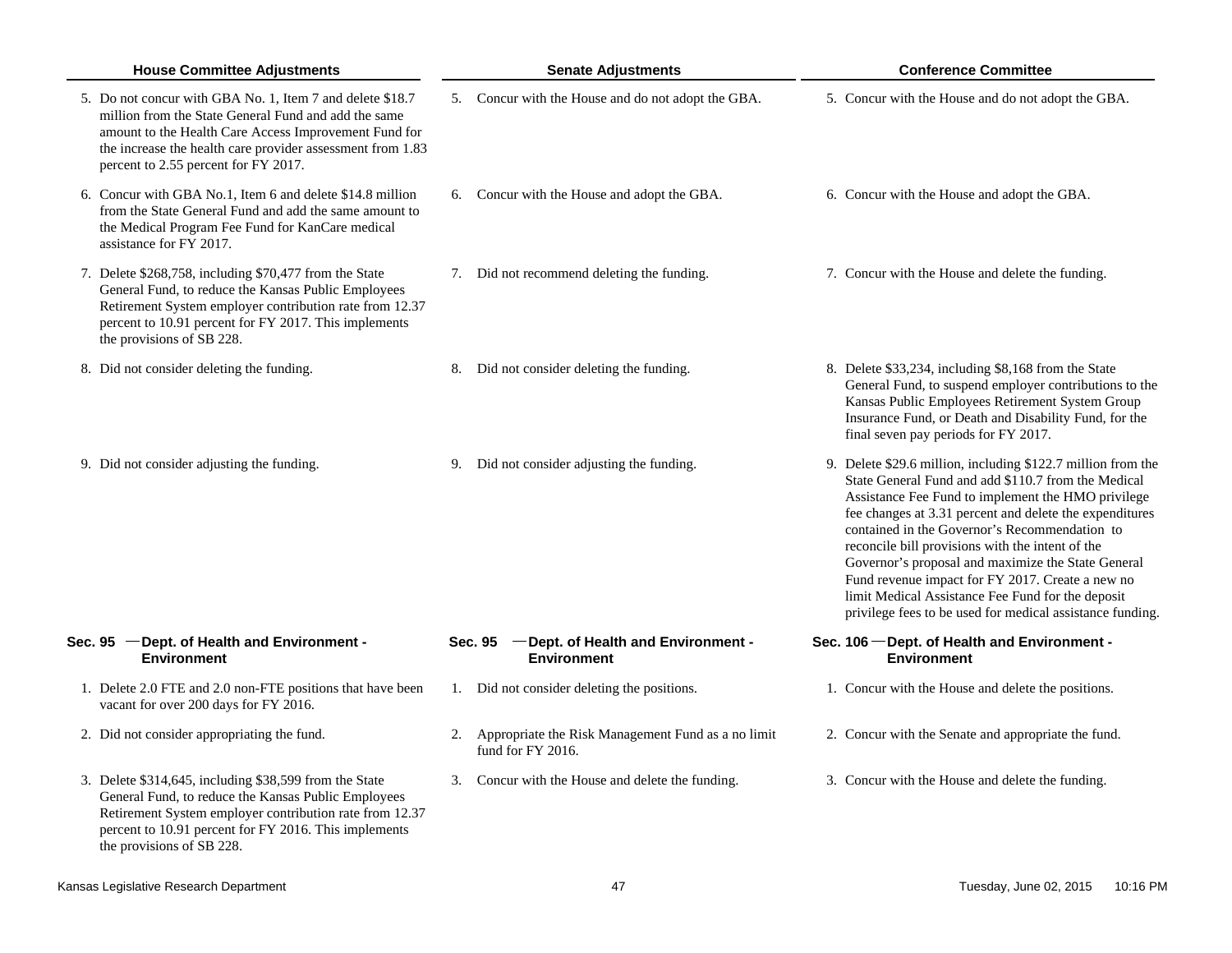| <b>House Committee Adjustments</b> |                                                                                                                                                                                                                                                                | <b>Senate Adjustments</b> |                                                                                                                                                                                                   | <b>Conference Committee</b>                                                                                                                                                                                                                                        |  |  |
|------------------------------------|----------------------------------------------------------------------------------------------------------------------------------------------------------------------------------------------------------------------------------------------------------------|---------------------------|---------------------------------------------------------------------------------------------------------------------------------------------------------------------------------------------------|--------------------------------------------------------------------------------------------------------------------------------------------------------------------------------------------------------------------------------------------------------------------|--|--|
|                                    | 4. Did not consider deleting the funding.                                                                                                                                                                                                                      |                           | 4. Did not consider deleting the funding.                                                                                                                                                         | 4. Delete \$65,128, including \$7,989 from the State<br>General Fund, to suspend employer contributions to the<br>Kansas Public Employees Retirement System Group<br>Insurance Fund, or Death and Disability Fund, for the<br>final seven pay periods for FY 2016. |  |  |
|                                    | 5. Did not consider deleting the funding.                                                                                                                                                                                                                      |                           | 5. Did not consider deleting the funding.                                                                                                                                                         | 5. Delete \$1,564, all from the State General Fund, for a<br>25.0 percent reduction of travel expenditures for FY<br>2016.                                                                                                                                         |  |  |
|                                    | 6. Did not consider transferring the funding.                                                                                                                                                                                                                  |                           | 6. Did not consider transferring the funding.                                                                                                                                                     | 6. Transfer \$50,000, all from the Environmental Response<br>Fund, to the State General Fund for FY 2016.                                                                                                                                                          |  |  |
|                                    | Sec. 96 - Dept. of Health and Environment -<br><b>Environment</b>                                                                                                                                                                                              |                           | Sec. 96 - Dept. of Health and Environment -<br><b>Environment</b>                                                                                                                                 | Sec. 107 - Dept. of Health and Environment -<br><b>Environment</b>                                                                                                                                                                                                 |  |  |
|                                    | 1. Delete 2.0 FTE and 2.0 non-FTE positions that have been<br>vacant for over 200 days for FY 2017.                                                                                                                                                            |                           | 1. Did not consider deleting the positions.                                                                                                                                                       | 1. Concur with the House and delete the positions.                                                                                                                                                                                                                 |  |  |
|                                    | 2. Did not consider appropriating the fund.                                                                                                                                                                                                                    |                           | 2. Appropriate the Risk Management Fund as a no limit<br>fund for FY 2017.                                                                                                                        | 2. Concur with the Senate and appropriate the fund.                                                                                                                                                                                                                |  |  |
|                                    | 3. Delete \$617,770, including \$75,247 from the State<br>General Fund, to reduce the Kansas Public Employees<br>Retirement System employer contribution rate from 13.57<br>percent to 10.81 percent for FY 2017. This implements<br>the provisions of SB 228. |                           | 3. Concur with the House and delete the funding.                                                                                                                                                  | 3. Concur with the House and delete the funding.                                                                                                                                                                                                                   |  |  |
|                                    | 4. Did not consider deleting the funding.                                                                                                                                                                                                                      |                           | 4. Did not consider deleting the funding.                                                                                                                                                         | 4. Delete \$71,590, including \$8,720 from the State<br>General Fund, to suspend employer contributions to the<br>Kansas Public Employees Retirement System Group<br>Insurance Fund, or Death and Disability Fund, for the<br>final seven pay periods for FY 2017. |  |  |
|                                    | 5. Did not consider deleting the funding.                                                                                                                                                                                                                      |                           | 5. Did not consider deleting the funding.                                                                                                                                                         | 5. Delete \$1,564, all from the State General Fund, for a<br>25.0 percent reduction of travel expenditures for FY<br>2017.                                                                                                                                         |  |  |
|                                    | Sec. 97 - Kansas Department for Aging and<br><b>Disability Services</b>                                                                                                                                                                                        |                           | Sec. 97 - Kansas Department for Aging and<br><b>Disability Services</b>                                                                                                                           | Sec. 108 - Kansas Department for Aging and<br><b>Disability Services</b>                                                                                                                                                                                           |  |  |
|                                    | 1. Did not consider deleting the funding.                                                                                                                                                                                                                      |                           | 1. Delete \$382,000, all from the Problem Gambling and<br>Addictions Grant Fund, for FY 2016 and transfer<br>\$94,993 to the State General Fund and \$287,007 to the<br>DADS Social Welfare Fund. | 1. Concur with the Senate and delete the funding.                                                                                                                                                                                                                  |  |  |
|                                    | 2. Did not consider adding the funding.                                                                                                                                                                                                                        |                           | 2. Add \$97,000, including \$48,500 from the State General<br>Fund, to restore grant funding for the Self Advocate<br>Coalition of Kansas (SACK) for FY 2016.                                     | 2. Concur with the Senate and add the funding.                                                                                                                                                                                                                     |  |  |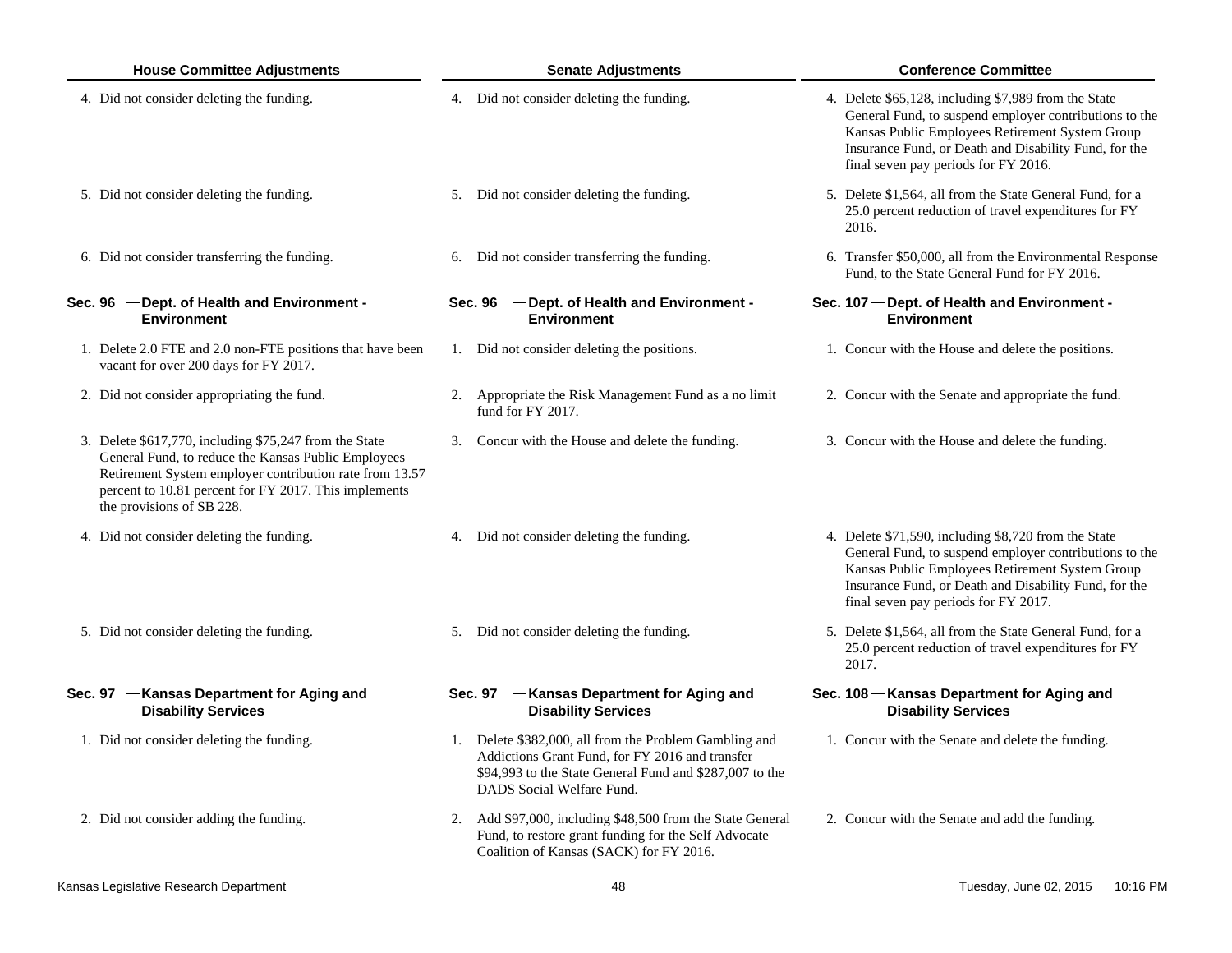| <b>House Committee Adjustments</b>                                                                                                                                                                                                                                      | <b>Senate Adjustments</b>                                                                                                                                                                                                                                                                                                                                                                         | <b>Conference Committee</b>                            |  |
|-------------------------------------------------------------------------------------------------------------------------------------------------------------------------------------------------------------------------------------------------------------------------|---------------------------------------------------------------------------------------------------------------------------------------------------------------------------------------------------------------------------------------------------------------------------------------------------------------------------------------------------------------------------------------------------|--------------------------------------------------------|--|
| 3. Place a \$0 limitation on the DADS Social Welfare Fund<br>for FY 2016.                                                                                                                                                                                               | 3. Did not consider limiting the fund.                                                                                                                                                                                                                                                                                                                                                            | 3. Concur with the Senate and do not limit the fund.   |  |
| 4. Add language directing the agency to contract with the<br>National Alliance on Mental Illness for \$150,000 for FY<br>2016.                                                                                                                                          | 4. Did not consider adding the language.                                                                                                                                                                                                                                                                                                                                                          | 4. Concur with the Senate and do not add the language. |  |
| 5. Did not consider adding the language.                                                                                                                                                                                                                                | 5. Add language extending contracts for National Alliance<br>for Mental Illness, Keys for Networking, and Kansas<br>Families Partnerships, to be extended for up to six<br>months depending upon completion of new contracts for<br>integrated prevention and promotion services for<br>behavioral health for FY 2016. Additionally, add<br>Families Together to entities for contract extension. | 5. Concur with the Senate and add the language.        |  |
| 6. Add language directing the Director of Accounts and<br>Reports to withhold 10.0 percent of each Children's<br>Initiatives Fund account until the Children's Cabinet<br>certifies all requested information has been provided for<br>FY 2016.                         | Concur with the House and add the language.<br>6.                                                                                                                                                                                                                                                                                                                                                 | 6. Concur with the House and add the language.         |  |
| 7. Concur with GBA No. 1, Item 2, to transfer the remaining<br>balance in Problem Gambling and Addictions Grant Fund<br>to the State General Fund at the end of FY 2016.                                                                                                | 7. Concur with the House and adopt the GBA.                                                                                                                                                                                                                                                                                                                                                       | 7. Concur with the House and adopt the GBA.            |  |
| 8. Concur with GBA No. 1, Item 4, to add \$3.5 million, all<br>from the State General Fund, for additional community<br>resources needed while building improvements are<br>completed at Osawatomie State Hospital for FY 2016.                                         | 8. Concur with the House and adopt the GBA.                                                                                                                                                                                                                                                                                                                                                       | 8. Concur with the House and adopt the GBA.            |  |
| 9. Concur with GBA No. 1, Item 9, to fund the spring<br>Human Services Consensus Caseload estimate to add<br>\$22.2 million, including \$12.0 million from the State<br>General Fund, for FY 2016.                                                                      | 9. Concur with the House and adopt the GBA.                                                                                                                                                                                                                                                                                                                                                       | 9. Concur with the House and adopt the GBA.            |  |
| 10. Delete \$191,487, including \$62,080 from the State<br>General Fund, to reduce the Kansas Public Employees<br>Retirement System employer contribution rate from 12.37<br>percent to 10.91 percent for FY 2016. This implements<br>the provisions of SB 228.         | 10. Concur with the House and delete the funding.                                                                                                                                                                                                                                                                                                                                                 | 10. Concur with the House and delete the funding.      |  |
| 11. Delete language to transfer of \$200,000 from the Health<br>Care Stabilization Fund to the Health Facilities Review<br>Fund. The language will be added to the Kansas<br>Department of Health and Environment for FY 2016 to<br>reflect current operating practice. | 11. Concur with the House and delete the language.                                                                                                                                                                                                                                                                                                                                                | 11. Concur with the House and delete the language.     |  |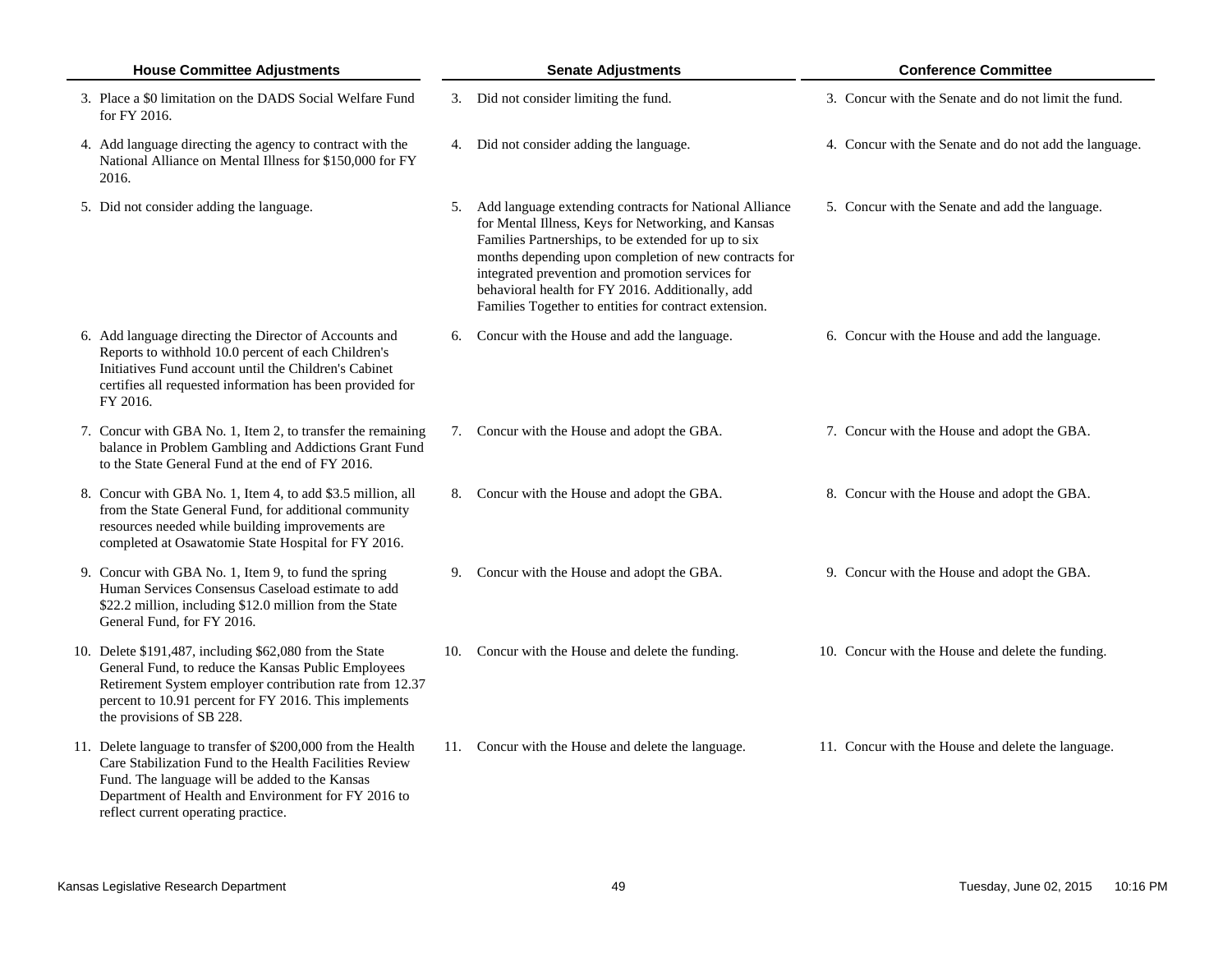| <b>House Committee Adjustments</b>                                                                                                                                                                                                                             | <b>Senate Adjustments</b>                        | <b>Conference Committee</b>                                                                                                                                                                                                                                                                                                                                                                     |  |  |
|----------------------------------------------------------------------------------------------------------------------------------------------------------------------------------------------------------------------------------------------------------------|--------------------------------------------------|-------------------------------------------------------------------------------------------------------------------------------------------------------------------------------------------------------------------------------------------------------------------------------------------------------------------------------------------------------------------------------------------------|--|--|
| 12. Did not consider deleting the funding.                                                                                                                                                                                                                     | 12. Did not consider deleting the funding.       | 12. Delete \$113,060, all from the State General Fund, for a<br>25.0 percent reduction of travel expenditures for FY<br>2016.                                                                                                                                                                                                                                                                   |  |  |
| 13. Did not consider deleting the funding.                                                                                                                                                                                                                     | 13. Did not consider deleting the funding.       | 13. Delete \$11,609, all from the State General Fund, for a<br>50.0 percent reduction of advertising expenditures for<br>FY 2016.                                                                                                                                                                                                                                                               |  |  |
| 14. Did not consider deleting the funding.                                                                                                                                                                                                                     | 14. Did not consider deleting the funding.       | 14. Delete \$39,634, including \$12,849 from the State<br>General Fund, to suspend employer contributions to the<br>Kansas Public Employees Retirement System Group<br>Insurance Fund, or Death and Disability Fund, for the<br>final seven pay periods for FY 2016.                                                                                                                            |  |  |
| 15. Did not consider adjusting the funding.                                                                                                                                                                                                                    | 15. Did not consider adjusting the funding.      | 15. Delete \$31.0 million, including \$13.6 million from the<br>State General Fund, and adjust funding to implement<br>the HMO privilege fee changes to 3.31 percent and<br>delete the expenditures contained in the Governor's<br>Recommendation to reconcile bill provisions with the<br>intent of the Governor's proposal and maximize the<br>State General Fund revenue impact for FY 2016. |  |  |
| Sec. 97 - Kansas Neurological Institute                                                                                                                                                                                                                        | Sec. 97 - Kansas Neurological Institute          | Sec. 108 - Kansas Neurological Institute                                                                                                                                                                                                                                                                                                                                                        |  |  |
| 1. Delete \$224,475, including \$85,296 from the State<br>General Fund, to reduce the Kansas Public Employees<br>Retirement System employer contribution rate from 12.37<br>percent to 10.91 percent for FY 2016. This implements<br>the provisions of SB 228. | 1. Concur with the House and delete the funding. | 1. Concur with the House and delete the funding.                                                                                                                                                                                                                                                                                                                                                |  |  |
| 2. Did not consider deleting the funding.                                                                                                                                                                                                                      | Did not consider deleting the funding.<br>2.     | 2. Delete \$46,462, including \$17,655 from the State<br>General Fund, to suspend employer contributions to the<br>Kansas Public Employees Retirement System Group<br>Insurance Fund, or Death and Disability Fund, for the<br>final seven pay periods for FY 2016.                                                                                                                             |  |  |
| 3. Did not consider deleting the funding.                                                                                                                                                                                                                      | 3. Did not consider deleting the funding.        | 3. Delete \$292, all from the State General Fund, for a 50.0<br>percent reduction of advertising expenditures for FY<br>2016.                                                                                                                                                                                                                                                                   |  |  |
| Sec. 97 - Larned State Hospital                                                                                                                                                                                                                                | Sec. 97 -Larned State Hospital                   | Sec. 108 - Larned State Hospital                                                                                                                                                                                                                                                                                                                                                                |  |  |
| 1. Did not consider deleting the language.                                                                                                                                                                                                                     | 1. Did not consider deleting the language.       | 1. Delete language specifically restricting Pawnee County<br>reimbursements related to the Larned State Hospital<br>Sexual Predator Treatment Program New Crimes Fund<br>for FY 2016, to standardize reimbursement rates for all                                                                                                                                                                |  |  |

counties as modified by SB 12.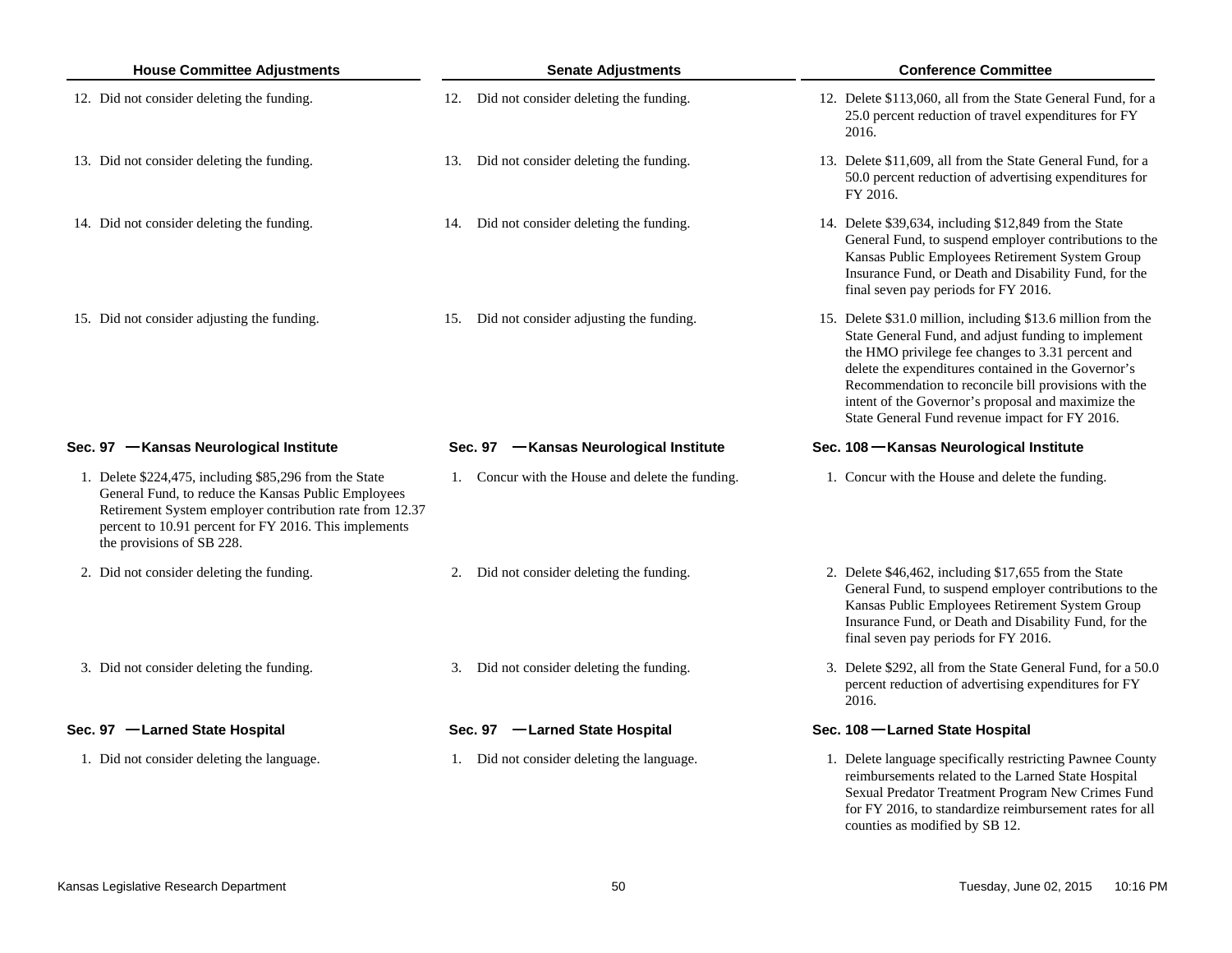| <b>House Committee Adjustments</b>                                                                                                                                                                                                                              | <b>Senate Adjustments</b>                                                                       | <b>Conference Committee</b>                                                                                                                                                                                                                                          |
|-----------------------------------------------------------------------------------------------------------------------------------------------------------------------------------------------------------------------------------------------------------------|-------------------------------------------------------------------------------------------------|----------------------------------------------------------------------------------------------------------------------------------------------------------------------------------------------------------------------------------------------------------------------|
| 2. Delete \$559,221, including \$477,795 from the State<br>General Fund, to reduce the Kansas Public Employees<br>Retirement System employer contribution rate from 12.37<br>percent to 10.91 percent for FY 2016. This implements<br>the provisions of SB 228. | 2. Concur with the House and delete the funding.                                                | 2. Concur with the House and delete the funding.                                                                                                                                                                                                                     |
| 3. Did not consider deleting the funding.                                                                                                                                                                                                                       | 3. Did not consider deleting the funding.                                                       | 3. Delete \$115,751, including \$98,897 from the State<br>General Fund, to suspend employer contributions to the<br>Kansas Public Employees Retirement System Group<br>Insurance Fund, or Death and Disability Fund, for the<br>final seven pay periods for FY 2016. |
| 4. Did not consider deleting the funding.                                                                                                                                                                                                                       | 4. Did not consider deleting the funding.                                                       | 4. Delete \$34, all from the State General Fund, for a 50.0<br>percent reduction of advertising expenditures for FY<br>2016.                                                                                                                                         |
| Sec. 97 - Osawatomie State Hospital                                                                                                                                                                                                                             | Sec. 97 - Osawatomie State Hospital                                                             | Sec. 108 - Osawatomie State Hospital                                                                                                                                                                                                                                 |
| 1. Did not consider adding the funding.                                                                                                                                                                                                                         | 1. Add \$500,000, all from the State General Fund, for<br>operational expenditures for FY 2016. | 1. Concur with the Senate and add the funding.                                                                                                                                                                                                                       |
| 2. Delete \$315,281, including \$193,564 from the State<br>General Fund, to reduce the Kansas Public Employees<br>Retirement System employer contribution rate from 12.37<br>percent to 10.91 percent for FY 2016. This implements<br>the provisions of SB 228. | 2. Concur with the House and delete the funding.                                                | 2. Concur with the House and delete the funding.                                                                                                                                                                                                                     |
| 3. Did not consider deleting the funding.                                                                                                                                                                                                                       | 3. Did not consider deleting the funding.                                                       | 3. Delete \$65,260, including \$40,065 from the State<br>General Fund, to suspend employer contributions to the<br>Kansas Public Employees Retirement System Group<br>Insurance Fund, or Death and Disability Fund, for the<br>final seven pay periods for FY 2016.  |
| 4. Did not consider deleting the funding.                                                                                                                                                                                                                       | 4. Did not consider deleting the funding.                                                       | 4. Add \$7, all from the State General Fund, for a 50.0<br>percent reduction of advertising expenditures for FY<br>2016.                                                                                                                                             |
| Sec. 97 - Parsons State Hospital                                                                                                                                                                                                                                | Sec. 97 - Parsons State Hospital                                                                | Sec. 108 - Parsons State Hospital                                                                                                                                                                                                                                    |
| 1. Delete \$227,471, including \$113,438 from the State<br>General Fund, to reduce the Kansas Public Employees<br>Retirement System employer contribution rate from 12.37<br>percent to 10.91 percent for FY 2016. This implements                              | 1. Concur with the House and delete the funding.                                                | 1. Concur with the House and delete the funding.                                                                                                                                                                                                                     |

the provisions of SB 228.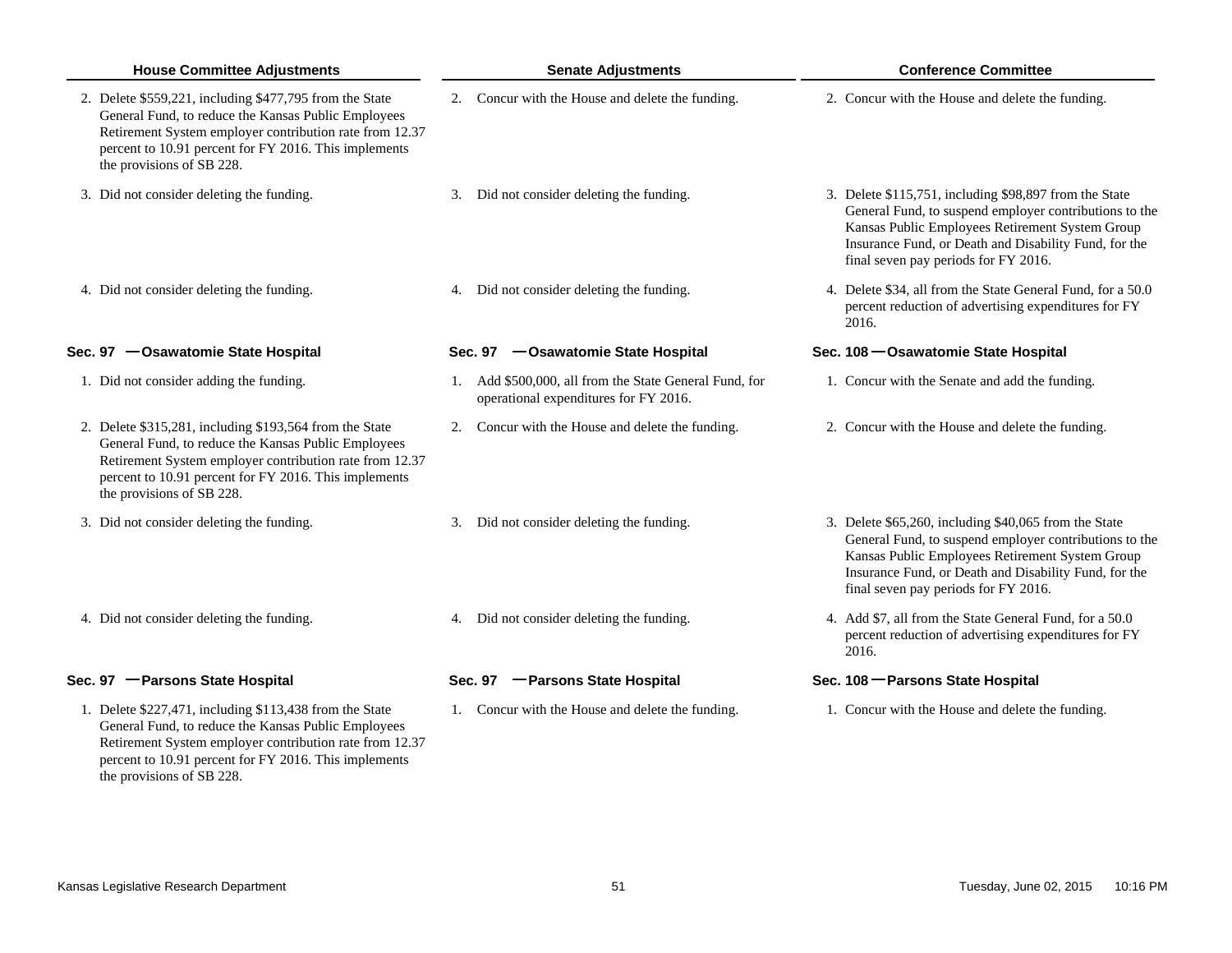| <b>House Committee Adjustments</b>                                                                                                                                                                                                                              | <b>Senate Adjustments</b>                                                                                                                                                                         | <b>Conference Committee</b>                                                                                                                                                                                                                                         |  |  |
|-----------------------------------------------------------------------------------------------------------------------------------------------------------------------------------------------------------------------------------------------------------------|---------------------------------------------------------------------------------------------------------------------------------------------------------------------------------------------------|---------------------------------------------------------------------------------------------------------------------------------------------------------------------------------------------------------------------------------------------------------------------|--|--|
| 2. Did not consider deleting the funding.                                                                                                                                                                                                                       | 2. Did not consider deleting the funding.                                                                                                                                                         | 2. Delete \$47,081, including \$23,479 from the State<br>General Fund, to suspend employer contributions to the<br>Kansas Public Employees Retirement System Group<br>Insurance Fund, or Death and Disability Fund, for the<br>final seven pay periods for FY 2016. |  |  |
| 3. Did not consider deleting the funding.                                                                                                                                                                                                                       | Did not consider deleting the funding.<br>3.                                                                                                                                                      | 3. Delete \$218, all from the State General Fund, for a 50.0<br>percent reduction of advertising expenditures for FY<br>2016.                                                                                                                                       |  |  |
| Sec. 98 - Kansas Department for Aging and<br><b>Disability Services</b>                                                                                                                                                                                         | Sec. 98 - Kansas Department for Aging and<br><b>Disability Services</b>                                                                                                                           | Sec. 109 - Kansas Department for Aging and<br><b>Disability Services</b>                                                                                                                                                                                            |  |  |
| 1. Did not consider deleting the funding.                                                                                                                                                                                                                       | 1. Delete \$382,000, all from the Problem Gambling and<br>Addictions Grant Fund, for FY 2017 and transfer<br>\$94,993 to the State General Fund and \$287,007 to the<br>DADS Social Welfare Fund. | 1. Concur with the Senate and delete the funding.                                                                                                                                                                                                                   |  |  |
| 2. Did not consider adding the funding.                                                                                                                                                                                                                         | Add \$97,000, including \$48,500 from the State General<br>2.<br>Fund, to restore grant funding for the Self Advocate<br>Coalition of Kansas (SACK) for FY 2017.                                  | 2. Concur with the Senate and add the funding.                                                                                                                                                                                                                      |  |  |
| 3. Place a \$0 limitation on the DADS Social Welfare Fund<br>for FY 2017.                                                                                                                                                                                       | 3. Did not consider limiting the fund.                                                                                                                                                            | 3. Concur with the Senate and do not limit the fund.                                                                                                                                                                                                                |  |  |
| 4. Add language directing the agency to contract with the<br>National Alliance on Mental Illness for \$150,000 for FY<br>2017.                                                                                                                                  | 4. Did not consider adding the language.                                                                                                                                                          | 4. Concur with the Senate and do not add the language.                                                                                                                                                                                                              |  |  |
| 5. Concur with GBA No. 1, Item 9, to fund the spring<br>Human Services Consensus Caseload estimate to add \$7.5<br>million from the State General Fund and delete \$46.3<br>million from other funding sources for FY 2017.                                     | 5. Concur with the House and adopt the GBA.                                                                                                                                                       | 5. Concur with the House and adopt the GBA.                                                                                                                                                                                                                         |  |  |
| 6. Concur with GBA No. 1, Item 2, to transfer the remaining<br>balance in Problem Gambling and Addictions Grant Fund<br>to the State General Fund at the end of FY 2017.                                                                                        | 6. Concur with the House and adopt the GBA.                                                                                                                                                       | 6. Concur with the House and adopt the GBA.                                                                                                                                                                                                                         |  |  |
| 7. Add language directing the Director of Accounts and<br>Reports to withhold 10.0 percent of each Children's<br>Initiatives Fund account until the Children's Cabinet<br>certifies all requested information has been provided for<br>FY 2017.                 | 7. Concur with the House and add the language.                                                                                                                                                    | 7. Concur with the House and add the language.                                                                                                                                                                                                                      |  |  |
| 8. Delete \$376,041, including \$121,787 from the State<br>General Fund, to reduce the Kansas Public Employees<br>Retirement System employer contribution rate from 13.57<br>percent to 10.81 percent for FY 2017. This implements<br>the provisions of SB 228. | Concur with the House and delete the funding.<br>8.                                                                                                                                               | 8. Concur with the House and delete the funding.                                                                                                                                                                                                                    |  |  |
| Kansas Legislative Research Department                                                                                                                                                                                                                          | 52                                                                                                                                                                                                | Tuesday, June 02, 2015<br>10:16 PM                                                                                                                                                                                                                                  |  |  |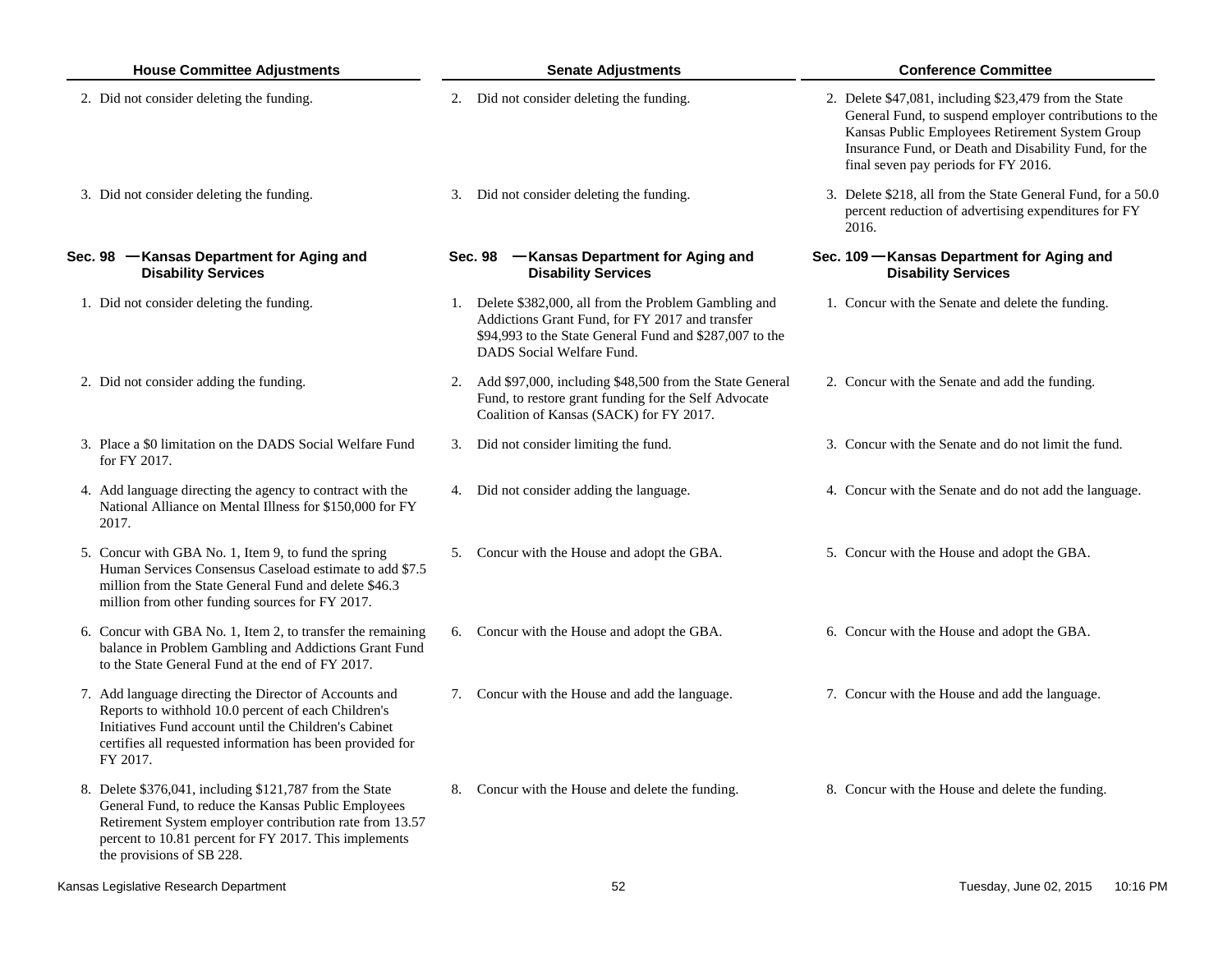| <b>House Committee Adjustments</b>                                                                                                                                                                                                                                  | <b>Senate Adjustments</b>                         | <b>Conference Committee</b>                                                                                                                                                                                                                                                                                                                                                                     |
|---------------------------------------------------------------------------------------------------------------------------------------------------------------------------------------------------------------------------------------------------------------------|---------------------------------------------------|-------------------------------------------------------------------------------------------------------------------------------------------------------------------------------------------------------------------------------------------------------------------------------------------------------------------------------------------------------------------------------------------------|
| 9. Delete language to transfer \$200,000 from the Health<br>Care Stabilization Fund to the Health Facilities Review<br>Fund. The language will be added to the Kansas<br>Department of Health and Environment for FY 2017 to<br>reflect current operating practice. | 9. Concur with the House and delete the language. | 9. Concur with the House and delete the language.                                                                                                                                                                                                                                                                                                                                               |
| 10. Did not consider deleting the funding.                                                                                                                                                                                                                          | 10. Did not consider deleting the funding.        | 10. Delete \$43,579, including \$14,113 from the State<br>General Fund, to suspend employer contributions to the<br>Kansas Public Employees Retirement System Group<br>Insurance Fund, or Death and Disability Fund, for the<br>final seven pay periods for FY 2017.                                                                                                                            |
| 11. Did not consider deleting the funding.                                                                                                                                                                                                                          | 11. Did not consider deleting the funding.        | 11. Delete \$11,610, all from the State General Fund, for a<br>50.0 percent reduction of advertising expenditures for<br>FY 2017.                                                                                                                                                                                                                                                               |
| 12. Did not consider deleting the funding.                                                                                                                                                                                                                          | 12. Did not consider deleting the funding.        | 12. Delete \$113,362, all from the State General Fund, for a<br>25.0 percent reduction of travel expenditures for FY<br>2017.                                                                                                                                                                                                                                                                   |
| 13. Did not consider adjusting the funding.                                                                                                                                                                                                                         | 13. Did not consider adjusting the funding.       | 13. Delete \$29.6 million, including \$12.9 million from the<br>State General Fund, and adjust funding to implement<br>the HMO privilege fee changes to 3.31 percent and<br>delete the expenditures contained in the Governor's<br>Recommendation to reconcile bill provisions with the<br>intent of the Governor's proposal and maximize the<br>State General Fund revenue impact for FY 2017. |
| Sec. 98 - Kansas Neurological Institute                                                                                                                                                                                                                             | Sec. 98 - Kansas Neurological Institute           | Sec. 109 - Kansas Neurological Institute                                                                                                                                                                                                                                                                                                                                                        |
| 1. Delete \$440,618, including \$167,611 from the State<br>General Fund, to reduce the Kansas Public Employees<br>Retirement System employer contribution rate from 13.57<br>percent to 10.81 percent for FY 2017. This implements<br>the provisions of SB 228.     | 1. Concur with the House and delete the funding.  | 1. Concur with the House and delete the funding.                                                                                                                                                                                                                                                                                                                                                |
| 2. Did not consider deleting the funding.                                                                                                                                                                                                                           | 2. Did not consider deleting the funding.         | 2. Delete \$51,061, including \$19,424 from the State<br>General Fund, to suspend employer contributions to the<br>Kansas Public Employees Retirement System Group<br>Insurance Fund, or Death and Disability Fund, for the<br>final seven pay periods for FY 2017.                                                                                                                             |
| 3. Did not consider deleting the funding.                                                                                                                                                                                                                           | 3. Did not consider deleting the funding.         | 3. Delete \$292, all from the State General Fund, for a 50.0<br>percent reduction of advertising expenditures for FY<br>2017.                                                                                                                                                                                                                                                                   |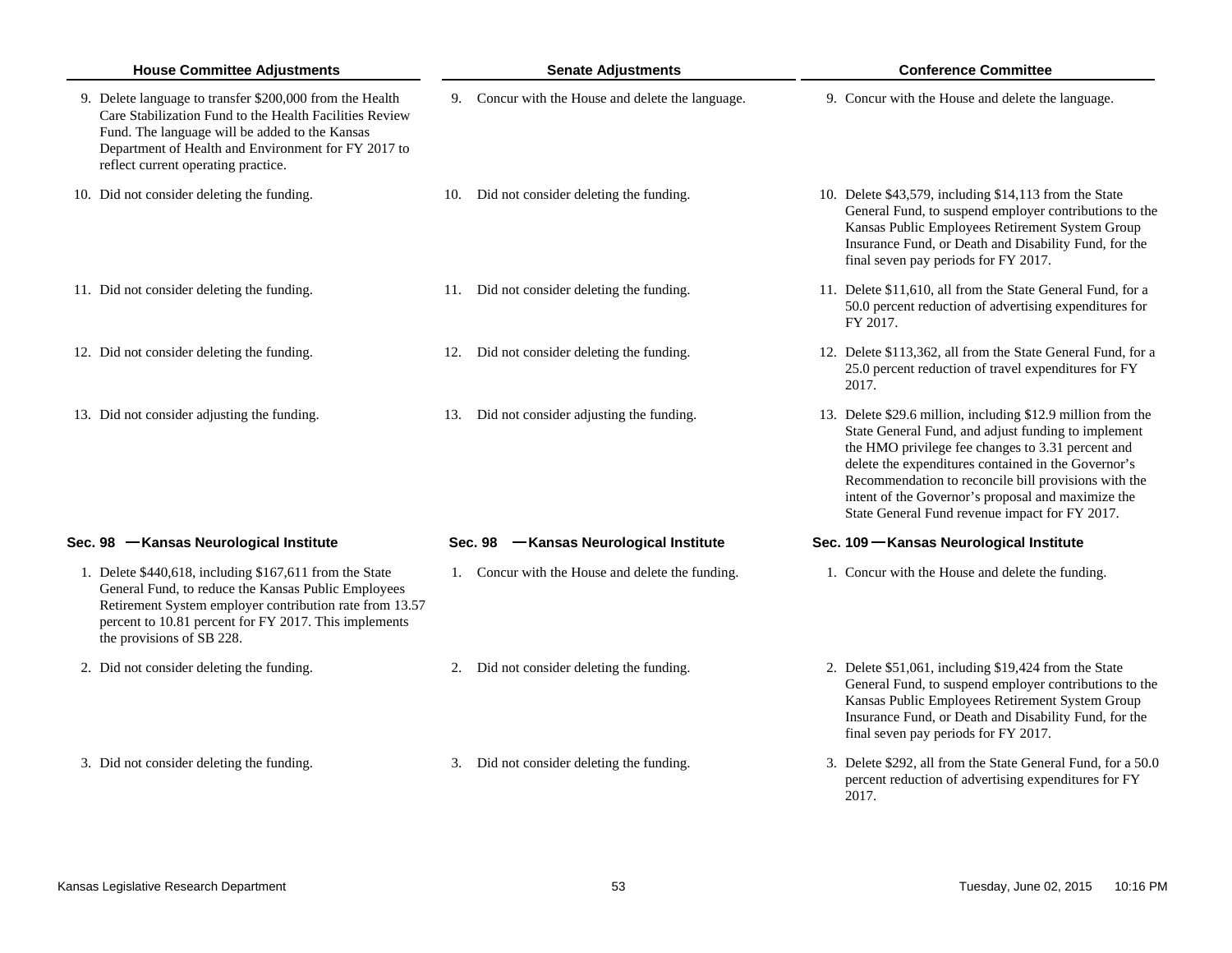| <b>House Committee Adjustments</b> |                                                                                                                                                                                                                                                                     | <b>Senate Adjustments</b> |                                                                                                 | <b>Conference Committee</b> |                                                                                                                                                                                                                                                                                |  |
|------------------------------------|---------------------------------------------------------------------------------------------------------------------------------------------------------------------------------------------------------------------------------------------------------------------|---------------------------|-------------------------------------------------------------------------------------------------|-----------------------------|--------------------------------------------------------------------------------------------------------------------------------------------------------------------------------------------------------------------------------------------------------------------------------|--|
|                                    | Sec. 98 -Larned State Hospital                                                                                                                                                                                                                                      |                           | Sec. 98 -Larned State Hospital                                                                  |                             | Sec. 109 - Larned State Hospital                                                                                                                                                                                                                                               |  |
|                                    | 1. Did not consider deleting the language.                                                                                                                                                                                                                          |                           | 1. Did not consider deleting the language.                                                      |                             | 1. Delete language specifically restricting Pawnee County<br>reimbursements related to the Larned State Hospital<br>Sexual Predator Treatment Program New Crimes Fund<br>for FY 2017, to standardize reimbursement rates for all<br>counties as established by Sub. for SB 12. |  |
|                                    | 2. Delete \$1.1 million, including \$939,289 from the State<br>General Fund, to reduce the Kansas Public Employees<br>Retirement System employer contribution rate from 13.57<br>percent to 10.81 percent for FY 2017. This implements<br>the provisions of SB 228. |                           | 2. Concur with the House and delete the funding.                                                |                             | 2. Concur with the House and delete the funding.                                                                                                                                                                                                                               |  |
|                                    | 3. Did not consider deleting the funding.                                                                                                                                                                                                                           |                           | 3. Did not consider deleting the funding.                                                       |                             | 3. Delete \$127,381, including \$108,852 from the State<br>General Fund, to suspend employer contributions to the<br>Kansas Public Employees Retirement System Group<br>Insurance Fund, or Death and Disability Fund, for the<br>final seven pay periods for FY 2017.          |  |
|                                    | 4. Did not consider deleting the funding.                                                                                                                                                                                                                           |                           | 4. Did not consider deleting the funding.                                                       |                             | 4. Delete \$43, all from the State General Fund, for a 50.0<br>percent reduction of advertising expenditures for FY<br>2017.                                                                                                                                                   |  |
|                                    | Sec. 98 - Osawatomie State Hospital                                                                                                                                                                                                                                 |                           | Sec. 98 - Osawatomie State Hospital                                                             |                             | Sec. 109 - Osawatomie State Hospital                                                                                                                                                                                                                                           |  |
|                                    | 1. Did not consider adding the funding.                                                                                                                                                                                                                             |                           | 1. Add \$500,000, all from the State General Fund, for<br>operational expenditures for FY 2017. |                             | 1. Concur with the Senate and add the funding.                                                                                                                                                                                                                                 |  |
|                                    | 2. Delete \$617,915, including \$389,643 from the State<br>General Fund, to reduce the Kansas Public Employees<br>Retirement System employer contribution rate from 13.57<br>percent to 10.81 percent for FY 2017. This implements<br>the provisions of SB 228.     | 2.                        | Concur with the House and delete the funding.                                                   |                             | 2. Concur with the House and delete the funding.                                                                                                                                                                                                                               |  |
|                                    | 3. Did not consider deleting the funding.                                                                                                                                                                                                                           |                           | 3. Did not consider deleting the funding.                                                       |                             | 3. Delete \$71,610, including \$45,155 from the State<br>General Fund, to suspend employer contributions to the<br>Kansas Public Employees Retirement System Group<br>Insurance Fund, or Death and Disability Fund, for the<br>final seven pay periods for FY 2017.            |  |
|                                    | 4. Did not consider deleting the funding.                                                                                                                                                                                                                           |                           | 4. Did not consider deleting the funding.                                                       |                             | 4. Add \$7, all from the State General Fund, for a 50.0<br>percent reduction of advertising expenditures for FY                                                                                                                                                                |  |

2017.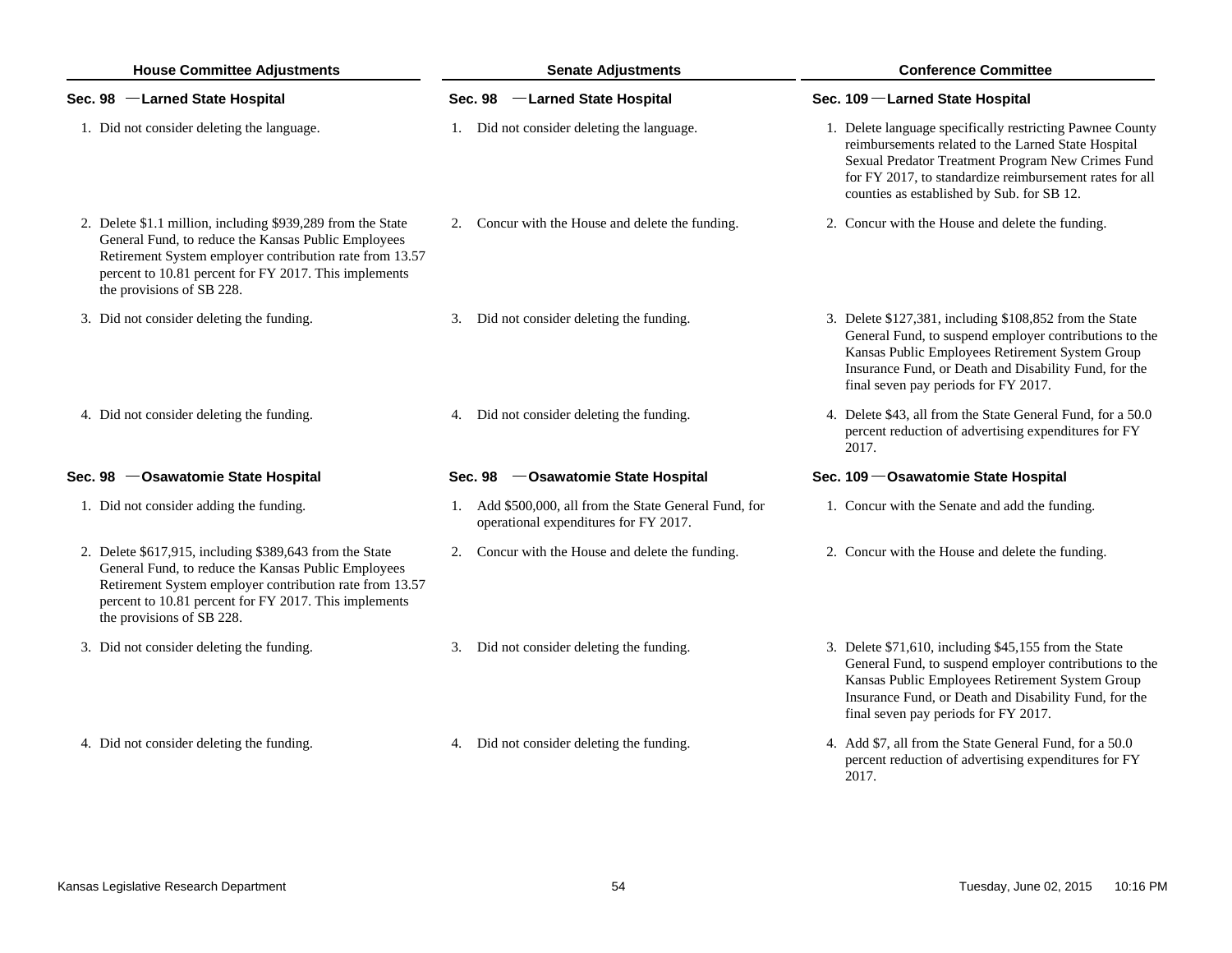| <b>House Committee Adjustments</b> |                                                                                                                                                                                                                                                                         | <b>Senate Adjustments</b> |                                                                                                                                                                                                                      |  | <b>Conference Committee</b>                                                                                                                                                                                                                                         |  |  |
|------------------------------------|-------------------------------------------------------------------------------------------------------------------------------------------------------------------------------------------------------------------------------------------------------------------------|---------------------------|----------------------------------------------------------------------------------------------------------------------------------------------------------------------------------------------------------------------|--|---------------------------------------------------------------------------------------------------------------------------------------------------------------------------------------------------------------------------------------------------------------------|--|--|
|                                    | Sec. 98 - Parsons State Hospital                                                                                                                                                                                                                                        |                           | Sec. 98 - Parsons State Hospital                                                                                                                                                                                     |  | Sec. 109 - Parsons State Hospital                                                                                                                                                                                                                                   |  |  |
|                                    | 1. Delete \$446,537, including \$222,814 from the State<br>General Fund, to reduce the Kansas Public Employees<br>Retirement System employer contribution rate from 13.57<br>percent to 10.81 percent for FY 2017. This implements<br>the provisions of SB 228.         |                           | 1. Concur with the House and delete the funding.                                                                                                                                                                     |  | 1. Concur with the House and delete the funding.                                                                                                                                                                                                                    |  |  |
|                                    | 2. Did not consider deleting the funding.                                                                                                                                                                                                                               |                           | 2. Did not consider deleting the funding.                                                                                                                                                                            |  | 2. Delete \$51,747, including \$25,821 from the State<br>General Fund, to suspend employer contributions to the<br>Kansas Public Employees Retirement System Group<br>Insurance Fund, or Death and Disability Fund, for the<br>final seven pay periods for FY 2017. |  |  |
|                                    | 3. Did not consider deleting the funding.                                                                                                                                                                                                                               |                           | 3. Did not consider deleting the funding.                                                                                                                                                                            |  | 3. Delete \$216, all from the State General Fund, for a 50.0<br>percent reduction of advertising expenditures for FY<br>2017.                                                                                                                                       |  |  |
|                                    | Sec. 99 - Department for Children and Families                                                                                                                                                                                                                          |                           | Sec. 99 - Department for Children and Families                                                                                                                                                                       |  | Sec. 110 - Department for Children and Families                                                                                                                                                                                                                     |  |  |
|                                    | 1. Did not consider adding the funding or language.                                                                                                                                                                                                                     |                           | 1. Add \$12.0 million, all from the State General Fund, for<br>potential funding issues with federal Title IV-E foster<br>care audit for FY 2016 and add language restricting<br>when the funding could be utilized. |  | 1. Concur with the House and do not add the funding or<br>the language.                                                                                                                                                                                             |  |  |
|                                    | 2. Concur with GBA No. 1, Item 5, to add a new federal<br>fund and expenditures of \$6.3 million, all from federal<br>funds, for a SNAP Employment and Training Pilot<br>program for FY 2016.                                                                           |                           | 2. Concur with the House and adopt the GBA.                                                                                                                                                                          |  | 2. Concur with the House and adopt the GBA.                                                                                                                                                                                                                         |  |  |
|                                    | 3. Delete \$1.4 million, including \$0.8 million from the State<br>General Fund, to reduce the Kansas Public Employees<br>Retirement System employer contribution rate from 12.37<br>percent to 10.91 percent for FY 2016. This implements<br>the provisions of SB 228. |                           | 3. Concur with the House and delete the funding.                                                                                                                                                                     |  | 3. Concur with the House and delete the funding.                                                                                                                                                                                                                    |  |  |
|                                    | 4. Concur with GBA No. 1, Item 9, to fund the spring<br>Human Services Consensus Caseload estimate to add<br>\$16.7 million from the State General Fund and delete<br>\$13.6 million from other funding sources for FY 2016.                                            |                           | 4. Concur with the House and adopt the GBA.                                                                                                                                                                          |  | 4. Concur with the House and adopt the GBA.                                                                                                                                                                                                                         |  |  |
|                                    | 5. Delete \$731,268 from all funding sources including an<br>addition of \$319,767 from the State General Fund to<br>implement the provisions of Senate Sub. for HB 2258 for<br>FY 2016.                                                                                |                           | 5. Concur with the House and adjust the funding.                                                                                                                                                                     |  | 5. Concur with the House and adjust the funding.                                                                                                                                                                                                                    |  |  |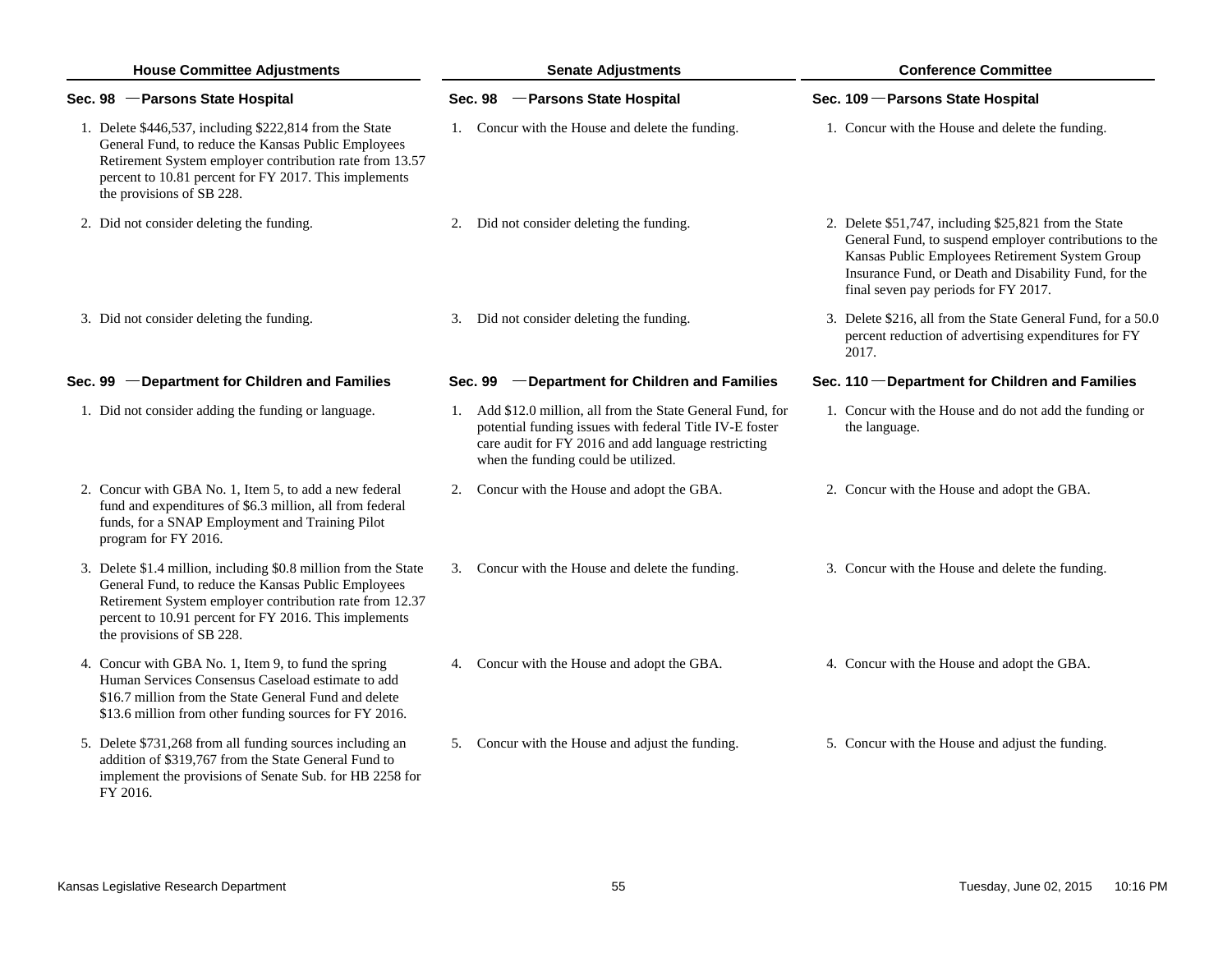| <b>House Committee Adjustments</b>                                                                                                                                                                                                                                                                                                                                                    | <b>Senate Adjustments</b>                        | <b>Conference Committee</b>                                                                                                                                                                                                                                            |
|---------------------------------------------------------------------------------------------------------------------------------------------------------------------------------------------------------------------------------------------------------------------------------------------------------------------------------------------------------------------------------------|--------------------------------------------------|------------------------------------------------------------------------------------------------------------------------------------------------------------------------------------------------------------------------------------------------------------------------|
| 6. Add language directing the Director of Accounts and<br>Reports to withhold 10.0 percent of each Children's<br>Initiatives Fund account until the Children's Cabinet<br>certifies all requested information has been provided for<br>FY 2016.                                                                                                                                       | 6. Concur with the House and add the language.   | 6. Concur with the House and add the language.                                                                                                                                                                                                                         |
| 7. Add \$2.5 million, including \$51,000 from the State<br>General Fund, and a reduction of 115.0 FTE positions to<br>implement the provision of ERO No. 43 which transfers<br>the medicaid eligibility determination program to the<br>Department of Environment and which transfers the foster<br>care licensing program to the Department of Children and<br>Families for FY 2016. | 7. Concur with the House and add the funding.    | 7. Concur with the House and add the funding.                                                                                                                                                                                                                          |
| 8. Did not consider transferring the funding.                                                                                                                                                                                                                                                                                                                                         | 8. Did not consider transferring the funding.    | 8. Transfer \$500,000, all from the Other State Fees Fund,<br>to the State General Fund, for FY 2016.                                                                                                                                                                  |
| 9. Did not consider deleting the funding.                                                                                                                                                                                                                                                                                                                                             | 9. Did not consider deleting the funding.        | 9. Delete \$1,940, all from the State General Fund, for a<br>50.0 percent reduction of advertising expenditures for<br>FY 2016.                                                                                                                                        |
| 10. Did not consider deleting the funding.                                                                                                                                                                                                                                                                                                                                            | Did not consider deleting the funding.<br>10.    | 10. Delete \$97,034 all from the State General Fund, for a<br>25.0 percent reduction of travel expenditures for FY<br>2016                                                                                                                                             |
| 11. Did not consider deleting the funding.                                                                                                                                                                                                                                                                                                                                            | 11. Did not consider deleting the funding.       | 11. Delete \$292,920, including \$156,499 from the State<br>General Fund, to suspend employer contributions to the<br>Kansas Public Employees Retirement System Group<br>Insurance Fund, or Death and Disability Fund, for the<br>final seven pay periods for FY 2016. |
| Sec. 100 - Department for Children and Families                                                                                                                                                                                                                                                                                                                                       | Sec. 100 - Department for Children and Families  | Sec. 111 - Department for Children and Families                                                                                                                                                                                                                        |
| 1. Add language directing the Director of Accounts and<br>Reports to withhold 10.0 percent of each Children's<br>Initiatives Fund account until the Children's Cabinet<br>certifies all requested information has been provided for<br>FY 2017.                                                                                                                                       | 1. Concur with the House and add the language.   | 1. Concur with the House and add the language.                                                                                                                                                                                                                         |
| 2. Concur with GBA No. 1, Item 9, to fund the spring<br>Human Services Consensus Caseload estimate to add \$7.5<br>million from the State General Fund and delete \$0.9<br>million from other funding sources for FY 2017.                                                                                                                                                            | Concur with the House and adopt the GBA.<br>2.   | 2. Concur with the House and adopt the GBA.                                                                                                                                                                                                                            |
| 3. Delete \$301,222 from all funding sources including an<br>addition of \$355,460 from the State General Fund to<br>implement the provisions of Senate Sub. for HB 2258 for<br>FY 2017.                                                                                                                                                                                              | 3. Concur with the House and adjust the funding. | 3. Concur with the House and adjust the funding.                                                                                                                                                                                                                       |
| Kansas Legislative Research Department                                                                                                                                                                                                                                                                                                                                                | 56                                               | Tuesday, June 02, 2015<br>10:16 PM                                                                                                                                                                                                                                     |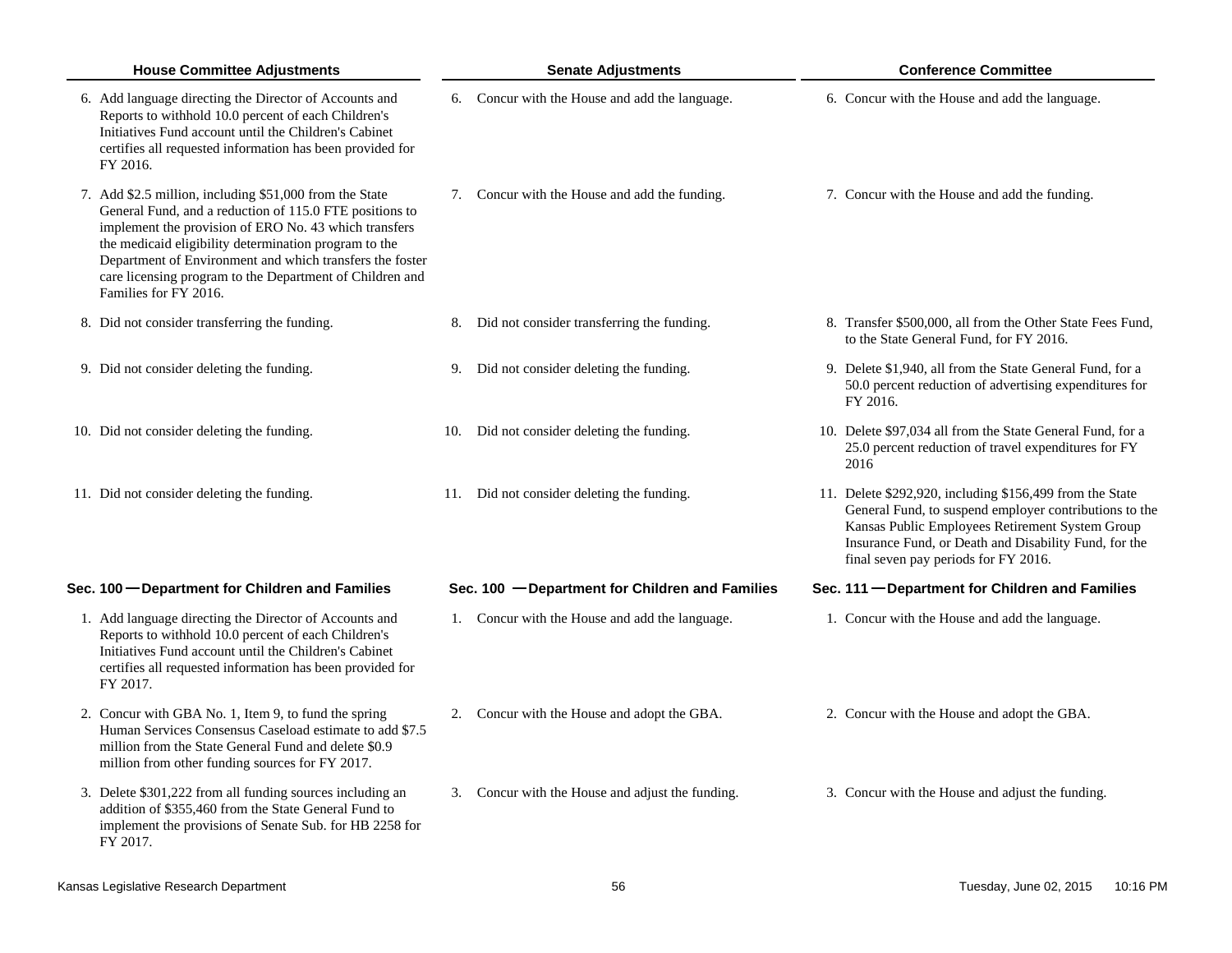| <b>House Committee Adjustments</b>                                                                                                                                                                                                                                                                                                                                                                                                | <b>Senate Adjustments</b>                        | <b>Conference Committee</b>                                                                                                                                                                                                                                           |
|-----------------------------------------------------------------------------------------------------------------------------------------------------------------------------------------------------------------------------------------------------------------------------------------------------------------------------------------------------------------------------------------------------------------------------------|--------------------------------------------------|-----------------------------------------------------------------------------------------------------------------------------------------------------------------------------------------------------------------------------------------------------------------------|
| 4. Delete \$2.8 million, including \$1.5 million from the State<br>General Fund, to reduce the Kansas Public Employees<br>Retirement System employer contribution rate from 13.57<br>percent to 10.81 percent for FY 2017. This implements<br>the provisions of SB 228.                                                                                                                                                           | 4. Concur with the House and delete the funding. | 4. Concur with the House and delete the funding.                                                                                                                                                                                                                      |
| 5. Concur with GBA No. 1, Item 5, to add a new federal<br>fund and expenditures of \$6.3 million, all from federal<br>funds, for a SNAP Employment and Training Pilot<br>program for FY 2017.                                                                                                                                                                                                                                     | 5. Concur with the House and adopt the GBA.      | 5. Concur with the House and adopt the GBA.                                                                                                                                                                                                                           |
| 6. Add \$888,791 from all funding sources which includes a<br>reduction of \$799,000 from the State General Fund, and a<br>reduction of 115.0 FTE positions to implement the<br>provision of ERO No. 43 which transfers the medicaid<br>eligibility determination program to the Department of<br>Environment and which transfers the foster care licensing<br>program to the Department of Children and Families for<br>FY 2017. | 6. Concur with the House and adjust the funding. | 6. Concur with the House and adjust the funding.                                                                                                                                                                                                                      |
| 7. Did not consider deleting the funding.                                                                                                                                                                                                                                                                                                                                                                                         | 7. Did not consider deleting the funding.        | 7. Delete \$95,222, all from the State General Fund, for a<br>25.0 percent reduction of travel expenditures for FY<br>2017.                                                                                                                                           |
| 8. Did not consider deleting the funding.                                                                                                                                                                                                                                                                                                                                                                                         | 8. Did not consider deleting the funding.        | 8. Delete \$1,888, all from the State General Fund, for a<br>50.0 percent reduction of advertising expenditures for<br>FY 2017.                                                                                                                                       |
| 9. Did not consider deleting the funding.                                                                                                                                                                                                                                                                                                                                                                                         | 9. Did not consider deleting the funding.        | 9. Delete \$322,030, including \$172,113 from the State<br>General Fund, to suspend employer contributions to the<br>Kansas Public Employees Retirement System Group<br>Insurance Fund, or Death and Disability Fund, for the<br>final seven pay periods for FY 2017. |
| Sec. 101 - Kansas Guardianship Program                                                                                                                                                                                                                                                                                                                                                                                            | Sec. 101 - Kansas Guardianship Program           | Sec. 112 - Kansas Guardianship Program                                                                                                                                                                                                                                |
| 1. Add \$46,493, all from the State General Fund, to restore<br>operating reductions for FY 2016.                                                                                                                                                                                                                                                                                                                                 | 1. Concur with the House and add the funding.    | 1. Concur with the House and add the funding.                                                                                                                                                                                                                         |
| 2. Concur with GBA No. 1, Item 8, to add \$5,245, all from<br>the State General Fund, for technical correction for FY<br>2016.                                                                                                                                                                                                                                                                                                    | 2. Concur with the House and adopt the GBA.      | 2. Concur with the House and adopt the GBA.                                                                                                                                                                                                                           |
| 3. Did not consider deleting the funding.                                                                                                                                                                                                                                                                                                                                                                                         | 3. Did not consider deleting the funding.        | 3. Delete \$8,375, all from the State General Fund, for a<br>25.0 percent reduction of travel expenditures for FY<br>2016.                                                                                                                                            |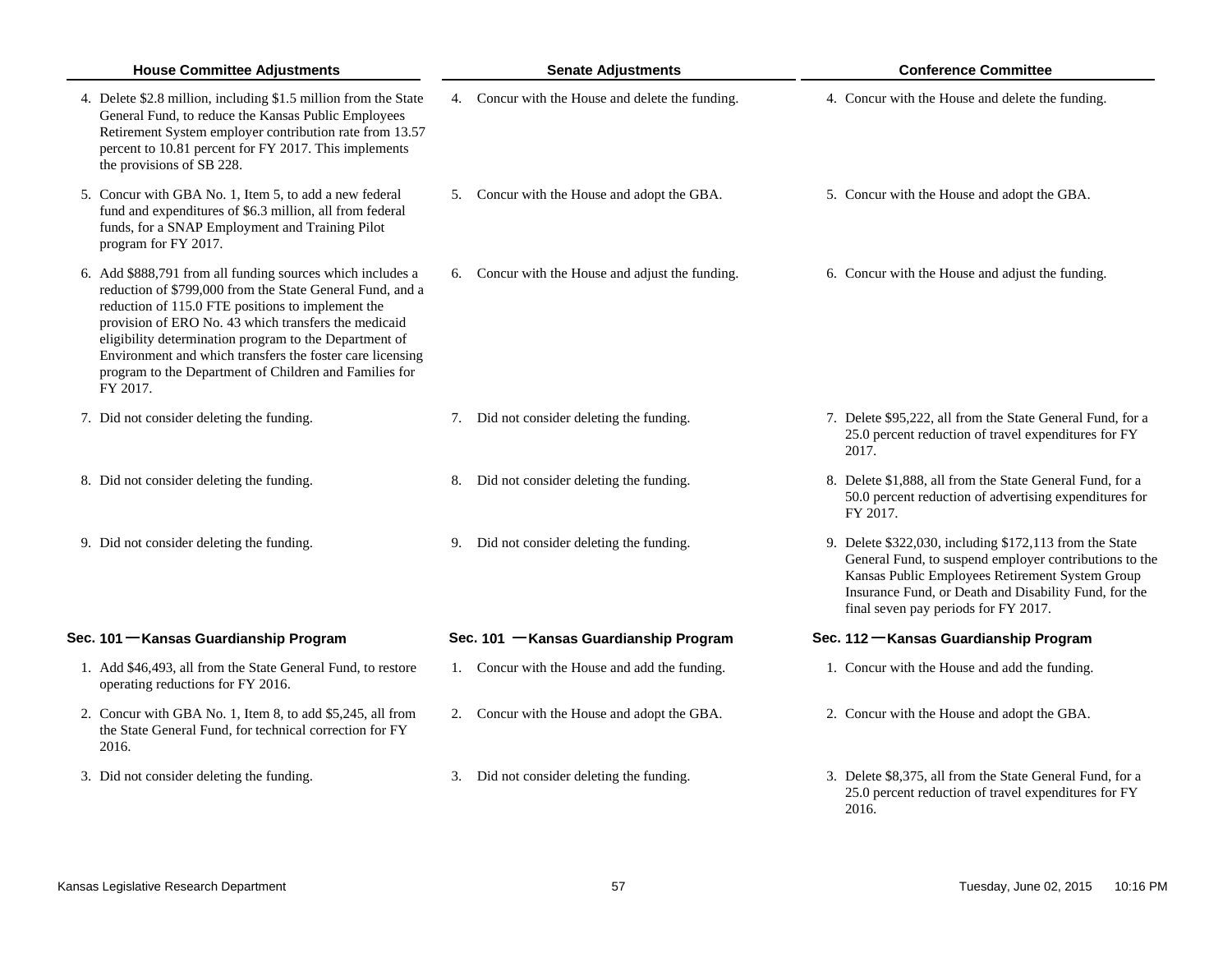| <b>House Committee Adjustments</b>                                                                                                                                                                                                                             | <b>Senate Adjustments</b>                                                                                                 | <b>Conference Committee</b>                                                                                                   |
|----------------------------------------------------------------------------------------------------------------------------------------------------------------------------------------------------------------------------------------------------------------|---------------------------------------------------------------------------------------------------------------------------|-------------------------------------------------------------------------------------------------------------------------------|
| Sec. 102 - Kansas Guardianship Program                                                                                                                                                                                                                         | Sec. 102 - Kansas Guardianship Program                                                                                    | Sec. 113 - Kansas Guardianship Program                                                                                        |
| 1. Add \$46,493, all from the State General Fund, to restore<br>operating reductions for FY 2017.                                                                                                                                                              | 1. Concur with the House and add the funding.                                                                             | 1. Concur with the House and add the funding.                                                                                 |
| 2. Concur with GBA No. 1, Item 8, to add \$5,556, all from<br>the State General Fund, for technical correction for FY<br>2017.                                                                                                                                 | 2. Concur with the House and adopt the GBA.                                                                               | 2. Concur with the House and adopt the GBA.                                                                                   |
| 3. Did not consider deleting the funding.                                                                                                                                                                                                                      | 3. Did not consider deleting the funding.                                                                                 | 3. Delete \$8,125, all from the State General Fund, for a<br>25.0 percent reduction of travel expenditures for FY<br>2017.    |
| 4. Did not consider deleting the funding.                                                                                                                                                                                                                      | 4. Did not consider deleting the funding.                                                                                 | 4. Delete \$100, all from the State General Fund, for a 50.0<br>percent reduction of advertising expenditures for FY<br>2017. |
| Sec. 103 - Department of Education                                                                                                                                                                                                                             | Sec. 103 - Department of Education                                                                                        | Sec. 114 – Department of Education                                                                                            |
| 1. Add \$17.5 million, all from the State General Fund, to<br>ensure the block grant general state aid to school districts<br>remains as estimated in Sen. Sub. for HB 7 for FY 2016.                                                                          | 1. Did not recommend adding the funding.                                                                                  | 1. Concur with the House and add the funding.                                                                                 |
| 2. Add language directing the Director of Accounts and<br>Reports to withhold 10.0 percent of each Children's<br>Initiatives Fund account until the Children's Cabinet<br>certifies all requested information has been provided for<br>FY 2016.                | 2. Concur with the House and add the language.                                                                            | 2. Concur with the House and add the language.                                                                                |
| 3. Delete \$189,378, including \$97,469 from the State<br>General Fund, to reduce the Kansas Public Employees<br>Retirement System employer contribution rate from 12.37<br>percent to 10.91 percent for FY 2016. This implements<br>the provisions of SB 228. | 3. Concur with the House and delete the funding.                                                                          | 3. Concur with the House and delete the funding.                                                                              |
| 4. Did not consider adding the funding.                                                                                                                                                                                                                        | 4. Add \$2.1 million, all from the Children's Initiatives<br>Fund, for the Kansas reading success program for FY<br>2016. | 4. Concur with the Senate and add the funding.                                                                                |
| 5. Delete \$4,542,547, all from the State General Fund -<br>KPERS Employer Contributions, to reduce the Kansas<br>Public Employees Retirement System employer<br>contribution rate from 12.37 percent to 10.91 percent for                                     | 5. Concur with the House and delete the funding.                                                                          | 5. Concur with the House and delete the funding.                                                                              |

FY 2016. This implements the provisions of SB 228.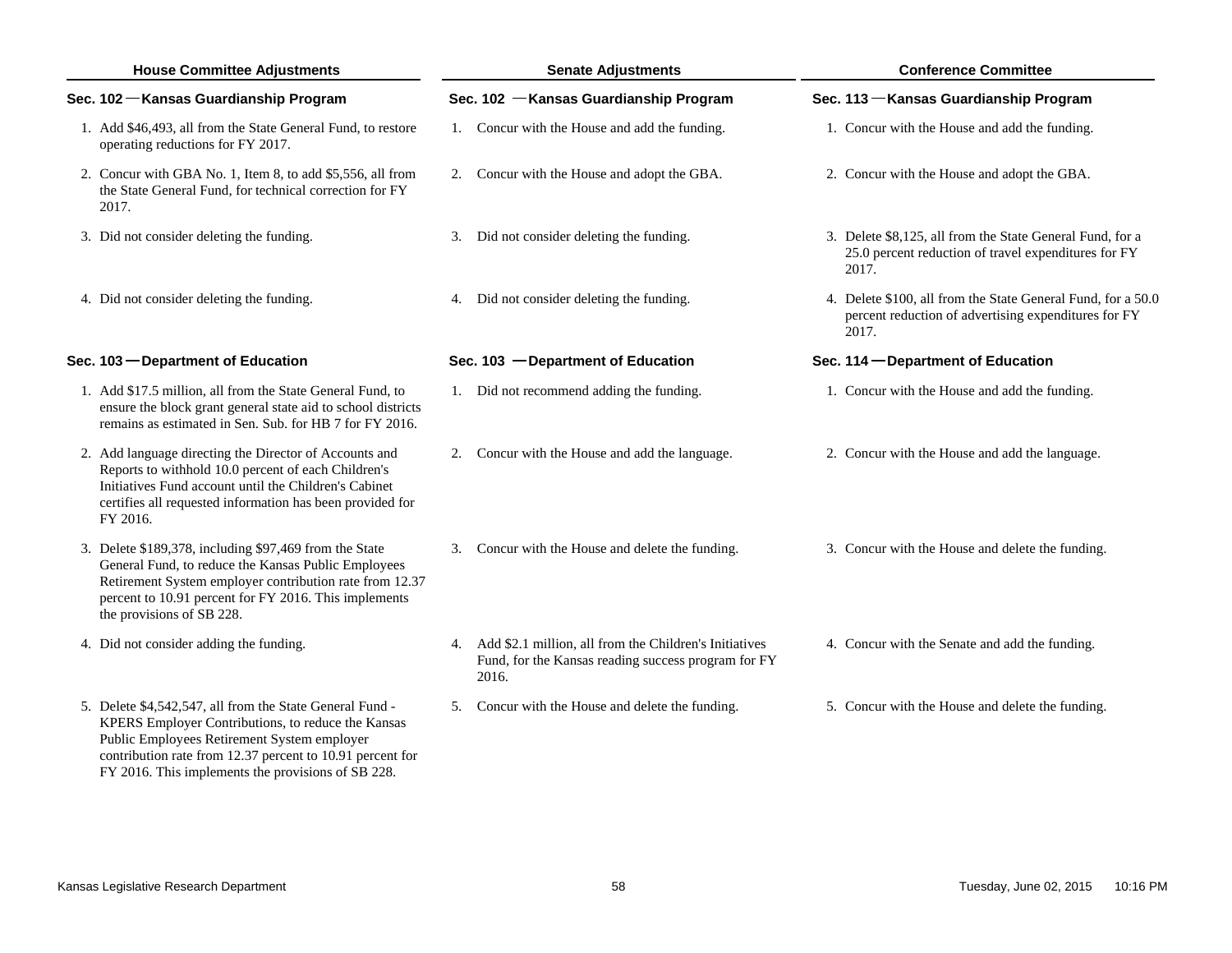| <b>House Committee Adjustments</b>                                                                                                                                                                                                                              | <b>Senate Adjustments</b>                        | <b>Conference Committee</b>                                                                                                                                                                                                                                                              |
|-----------------------------------------------------------------------------------------------------------------------------------------------------------------------------------------------------------------------------------------------------------------|--------------------------------------------------|------------------------------------------------------------------------------------------------------------------------------------------------------------------------------------------------------------------------------------------------------------------------------------------|
| 6. Delete \$33,340,537, all from the State General Fund<br>Block Grant, to reduce the Kansas Public Employees<br>Retirement System employer contribution rate from 12.37<br>percent to 10.91 percent for FY 2016. This implements<br>the provisions of SB 228.  | 6. Concur with the House and delete the funding. | 6. Concur with the House and delete the funding.                                                                                                                                                                                                                                         |
| 7. Did not consider deleting the funding.                                                                                                                                                                                                                       | 7. Did not consider deleting the funding.        | 7. Delete \$8,013,320, all from the State General Fund, to<br>suspend employer contributions to the Kansas Public<br>Employees Retirement System Group Insurance Fund,<br>or Death and Disability Fund for the final seven pay<br>periods for FY 2016.                                   |
| 8. Did not consider adding the language.                                                                                                                                                                                                                        | Did not consider adding the language.<br>8.      | 8. Add language requiring monthly fund balances from<br>school districts to be submitted quarterly via the<br>Department of Education to the Director of Legislative<br>Research for FY 2016.                                                                                            |
| 9. Did not consider deleting the funding.                                                                                                                                                                                                                       | 9. Did not consider deleting the funding.        | 9. Delete \$39,200, including \$20,176 from the State<br>General Fund, to suspend employer contributions to the<br>Kansas Public Employees Retirement System Group<br>Insurance Fund, or Death and Disability Fund for the<br>final seven pay periods for FY 2016.                       |
| 10. Did not consider deleting the funding.                                                                                                                                                                                                                      | 10. Did not consider deleting the funding.       | 10. Delete \$68,191, all from the State General Fund, for a<br>25.0 percent reduction of travel expenditures for FY<br>2016.                                                                                                                                                             |
| 11. Did not consider deleting the funding.                                                                                                                                                                                                                      | 11. Did not consider deleting the funding.       | 11. Delete \$1,265,652, all from the State General Fund -<br>KPERS Employer Contribution, to suspend employer<br>contributions to the Kansas Public Employees<br>Retirement System Group Insurance Fund, or Death<br>and Disability Fund for the final seven pay periods for<br>FY 2016. |
| Sec. 104 – Department of Education                                                                                                                                                                                                                              | Sec. 104 - Department of Education               | Sec. 115 - Department of Education                                                                                                                                                                                                                                                       |
| 1. Delete \$371,857, including \$193,096 from the State<br>General Fund, to reduce the Kansas Public Employees<br>Retirement System employer contribution rate from 13.57<br>percent to 10.81 percent for FY 2017. This implements<br>the provisions of SB 228. | 1. Concur with the House and delete the funding. | 1. Concur with the House and delete the funding.                                                                                                                                                                                                                                         |
| 2. Add \$13.0 million, all from the State General Fund, to<br>ensure the block grant general state aid to school districts<br>remains as estimated in Sen. Sub. for HB 7 for FY 2017.                                                                           | 2. Did not recommend adding the funding.         | 2. Concur with the Senate and do not add the funding.                                                                                                                                                                                                                                    |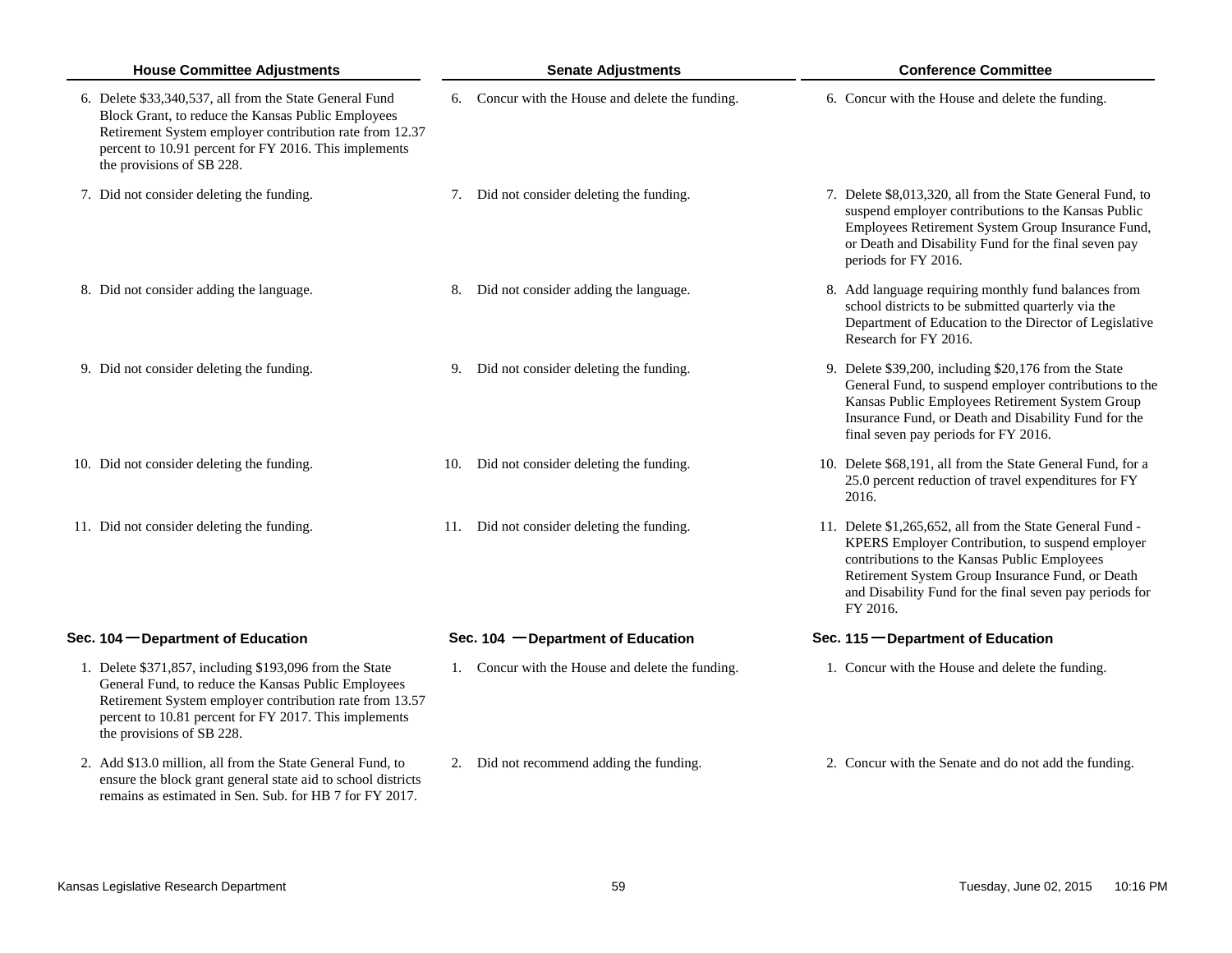| <b>House Committee Adjustments</b>                                                                                                                                                                                                                                             | <b>Senate Adjustments</b>                        | <b>Conference Committee</b>                                                                                                                                                                                                                                                                                           |
|--------------------------------------------------------------------------------------------------------------------------------------------------------------------------------------------------------------------------------------------------------------------------------|--------------------------------------------------|-----------------------------------------------------------------------------------------------------------------------------------------------------------------------------------------------------------------------------------------------------------------------------------------------------------------------|
| 3. Delete \$9,203,112, all from the State General Fund -<br>KPERS Employer Contribution, to reduce the Kansas<br>Public Employees Retirement System employer<br>contribution rate from 13.57 percent to 10.81 percent for<br>FY 2017. This implements the provisions of SB 228 | 3. Concur with the House and delete the funding. | 3. Concur with the House and delete the funding.                                                                                                                                                                                                                                                                      |
| 4. Add language directing the Director of Accounts and<br>Reports to withhold 10.0 percent of each Children's<br>Initiatives Fund account until the Children's Cabinet<br>certifies all requested information has been provided for<br>FY 2017.                                | 4. Concur with the House and add the language.   | 4. Concur with the House and add the language.                                                                                                                                                                                                                                                                        |
| 5. Delete \$74,817,520, all from the State General Fund<br>Block Grant, to reduce the Kansas Public Employees<br>Retirement System employer contribution rate from 13.57<br>percent to 10.81 percent for FY 2017. This implements<br>the provisions of SB 228                  | 5. Concur with the House and delete the funding. | 5. Concur with the House and delete the funding.                                                                                                                                                                                                                                                                      |
| 6. Did not consider deleting the funding.                                                                                                                                                                                                                                      | 6. Did not consider deleting the funding.        | 6. Delete \$8,093,452, all from the State General Fund, for<br>the Block grant to USDs and KPERS Employer<br>Contribution to suspend employer contributions to the<br>Kansas Public Employees Retirement System Group<br>Insurance Fund, or Death and Disability Fund for the<br>final seven pay periods for FY 2017. |
| 7. Did not consider deleting the funding.                                                                                                                                                                                                                                      | 7. Did not consider deleting the funding.        | 7. Delete \$43,092, including \$22,377 from the State<br>General Fund, to suspend employer contributions to the<br>Kansas Public Employees Retirement System Group<br>Insurance Fund, or Death and Disability Fund for the<br>final seven pay periods for FY 2017.                                                    |
| 8. Did not consider deleting the funding.                                                                                                                                                                                                                                      | 8. Did not consider deleting the funding.        | 8. Delete \$73,226, all from the State General Fund, for a<br>25.0 percent reduction of travel expenditures for FY<br>2017.                                                                                                                                                                                           |
| 9. Did not consider deleting the funding.                                                                                                                                                                                                                                      | 9. Did not consider deleting the funding.        | 9. Delete \$1,278,309, all from the State General Fund, to<br>suspend employer contributions to the Kansas Public<br>Employees Retirement System Group Insurance Fund,<br>or Death and Disability Fund for the final seven pay<br>periods for FY 2017.                                                                |
| Sec. 105 - State Library                                                                                                                                                                                                                                                       | Sec. $104$ -State Library                        | Sec. 116 - State Library                                                                                                                                                                                                                                                                                              |
| 1. Delete \$16,473, including \$11,686 from the State General<br>Fund, to reduce the Kansas Public Employees Retirement<br>System employer contribution rate from 12.37 percent to<br>10.91 percent for FY 2016. This implements the<br>provisions of SB 228.                  | 1. Concur with the House and delete the funding. | 1. Concur with the House and delete the funding.                                                                                                                                                                                                                                                                      |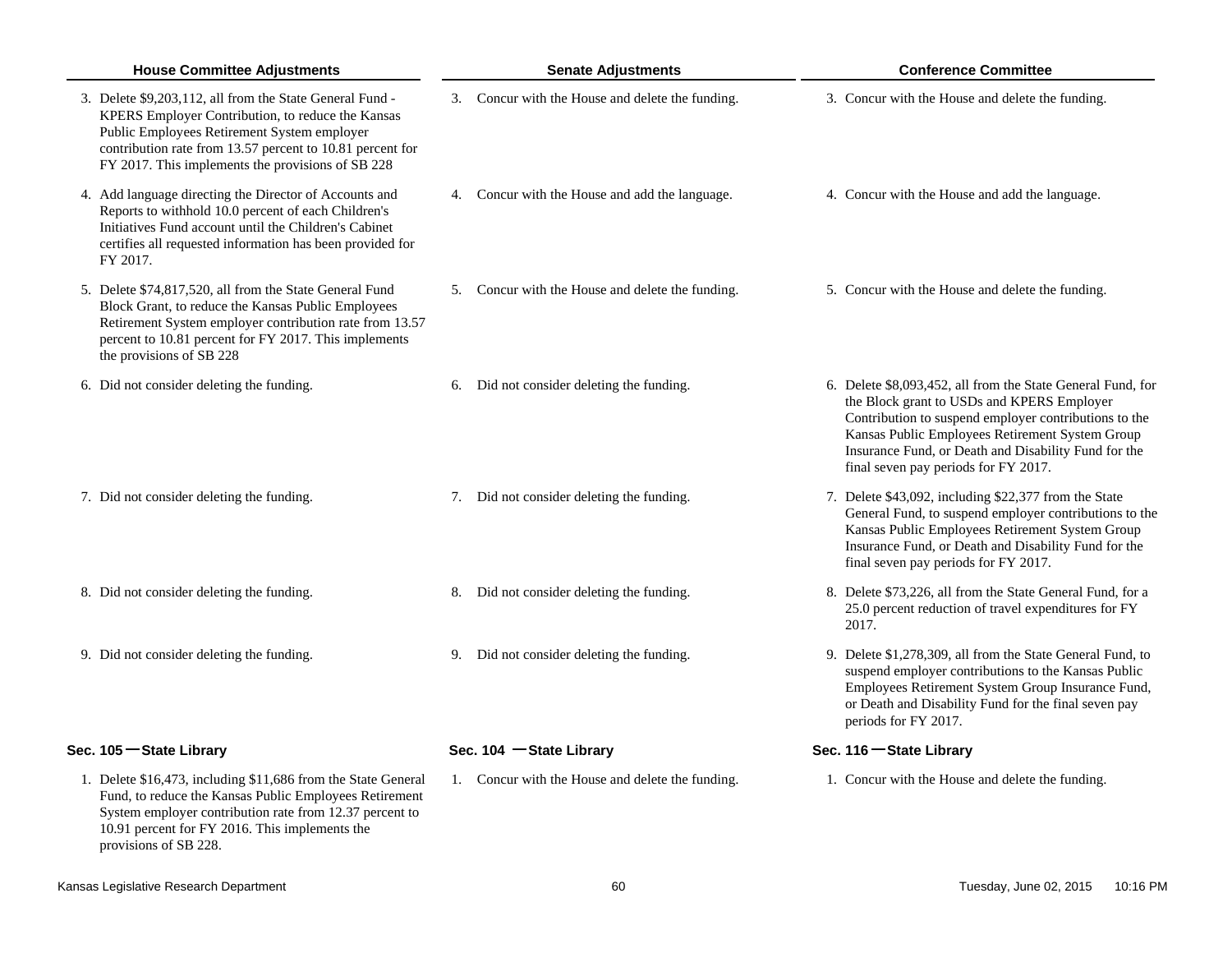| <b>House Committee Adjustments</b>                                                                                                                                                                                                                            | <b>Senate Adjustments</b>                        | <b>Conference Committee</b>                                                                                                                                                                                                                                       |
|---------------------------------------------------------------------------------------------------------------------------------------------------------------------------------------------------------------------------------------------------------------|--------------------------------------------------|-------------------------------------------------------------------------------------------------------------------------------------------------------------------------------------------------------------------------------------------------------------------|
| 2. Did not consider deleting the funding.                                                                                                                                                                                                                     | 2. Did not consider deleting the funding.        | 2. Delete \$3,475, all from the State General Fund, for a<br>25.0 percent reduction of travel expenditures for FY<br>2016.                                                                                                                                        |
| 3. Did not consider deleting the funding.                                                                                                                                                                                                                     | 3. Did not consider deleting the funding.        | 3. Delete \$156, all from the State General Fund, for a 50.0<br>percent reduction of advertising expenditures for FY<br>2016.                                                                                                                                     |
| 4. Did not consider deleting the funding.                                                                                                                                                                                                                     | 4. Did not consider deleting the funding.        | 4. Delete \$3,410, including \$2,419 from the State General<br>Fund, to suspend employer contributions to the Kansas<br>Public Employees Retirement System Group Insurance<br>Fund, or Death and Disability Fund, for the final seven<br>pay periods for FY 2016. |
| Sec. 106 - State Library                                                                                                                                                                                                                                      | Sec. 105 - State Library                         | Sec. 117 - State Library                                                                                                                                                                                                                                          |
| 1. Delete \$32,288, including \$22,891 from the State General<br>Fund, to reduce the Kansas Public Employees Retirement<br>System employer contribution rate from 13.57 percent to<br>10.81 percent for FY 2017. This implements the<br>provisions of SB 228. | 1. Concur with the House and delete the funding. | 1. Concur with the House and delete the funding.                                                                                                                                                                                                                  |
| 2. Did not consider deleting the funding.                                                                                                                                                                                                                     | 2. Did not consider deleting the funding.        | 2. Delete \$3,392, all from the State General Fund, for a<br>25.0 percent reduction of travel expenditures for FY<br>2017.                                                                                                                                        |
| 3. Did not consider deleting the funding.                                                                                                                                                                                                                     | 3. Did not consider deleting the funding.        | 3. Delete \$152, all from the State General Fund, for a 50.0<br>percent reduction of advertising expenditures for FY<br>2017.                                                                                                                                     |
| 4. Did not consider deleting the funding.                                                                                                                                                                                                                     | 4. Did not consider deleting the funding.        | 4. Delete \$3,742, including \$2,653 from the State General<br>Fund, to suspend employer contributions to the Kansas<br>Public Employees Retirement System Group Insurance<br>Fund, or Death and Disability Fund, for the final seven<br>pay periods for FY 2017. |
| Sec. 107 School for the Blind                                                                                                                                                                                                                                 | Sec. 106 - School for the Blind                  | Sec. $118 -$ School for the Blind                                                                                                                                                                                                                                 |
| 1. Delete \$62,954, including \$60,698 from the State General<br>Fund, to reduce the Kansas Public Employees Retirement<br>System employer contribution rate from 12.37 percent to<br>10.91 percent for FY 2016. This implements the<br>provisions of SB 228. | 1. Concur with the House and delete the funding. | 1. Concur with the House and delete the funding.                                                                                                                                                                                                                  |
| 2. Did not consider deleting the funding.                                                                                                                                                                                                                     | 2. Did not consider deleting the funding.        | 2. Delete \$228, all from the State General Fund, for a 50.0<br>percent reduction of advertising expenditures for FY                                                                                                                                              |

2016.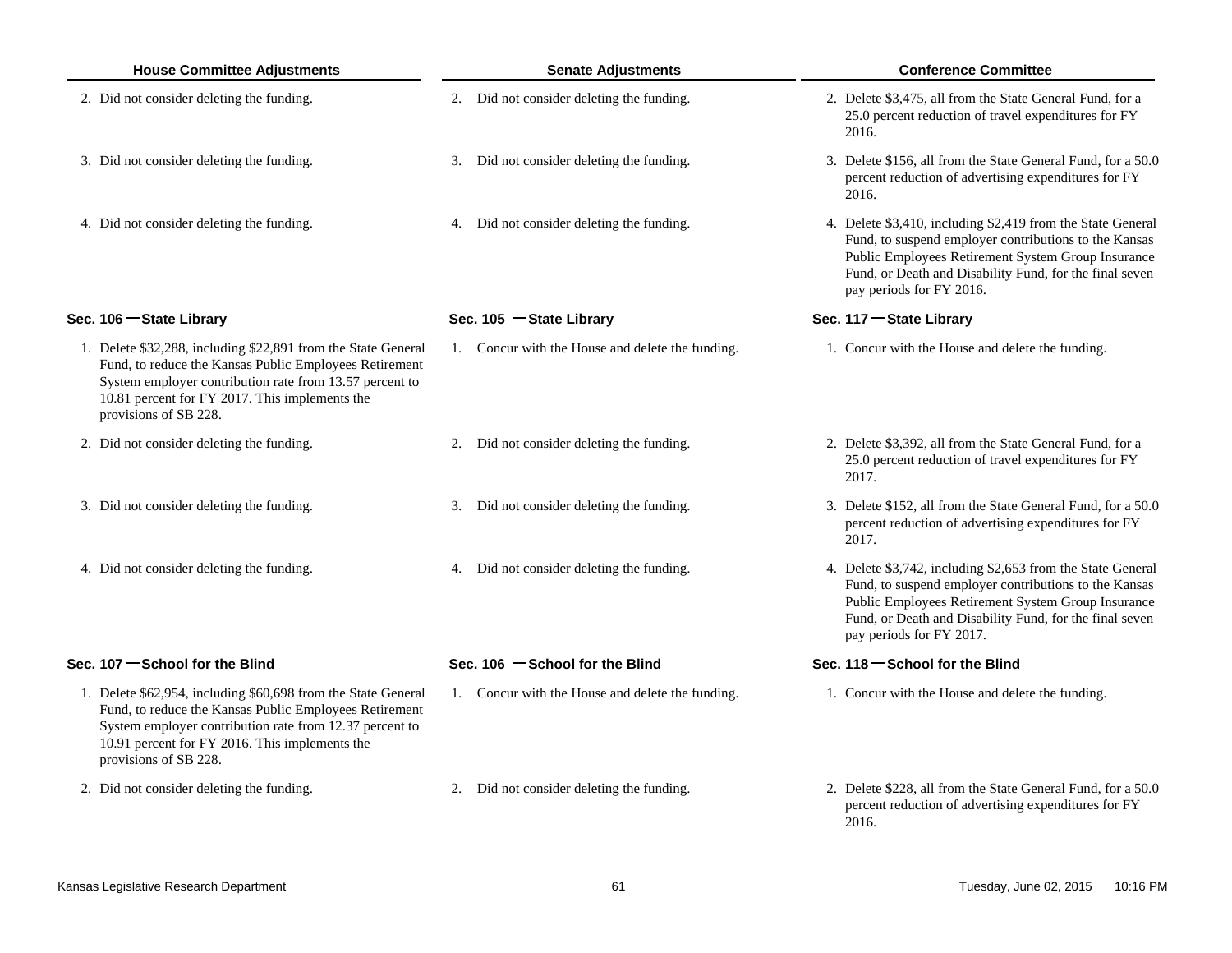| <b>House Committee Adjustments</b> |                                                                                                                                                                                                                                                                 | <b>Senate Adjustments</b> |                                                  |  | <b>Conference Committee</b>                                                                                                                                                                                                                                         |  |  |
|------------------------------------|-----------------------------------------------------------------------------------------------------------------------------------------------------------------------------------------------------------------------------------------------------------------|---------------------------|--------------------------------------------------|--|---------------------------------------------------------------------------------------------------------------------------------------------------------------------------------------------------------------------------------------------------------------------|--|--|
|                                    | 3. Did not consider deleting the funding.                                                                                                                                                                                                                       |                           | 3. Did not consider deleting the funding.        |  | 3. Delete \$7,836, all from the State General Fund, for a<br>25.0 percent reduction of travel expenditures for FY<br>2016.                                                                                                                                          |  |  |
|                                    | 4. Did not consider deleting the funding.                                                                                                                                                                                                                       |                           | 4. Did not consider deleting the funding.        |  | 4. Delete \$13,031, including \$12,564 from the State<br>General Fund, to suspend employer contributions to the<br>Kansas Public Employees Retirement System Group<br>Insurance Fund, or Death and Disability Fund, for the<br>final seven pay periods for FY 2016. |  |  |
|                                    | Sec. $108$ – School for the Blind                                                                                                                                                                                                                               |                           | Sec. $107 -$ School for the Blind                |  | Sec. $119 -$ School for the Blind                                                                                                                                                                                                                                   |  |  |
|                                    | 1. Delete \$123,018, including \$118,697 from the State<br>General Fund, to reduce the Kansas Public Employees<br>Retirement System employer contribution rate from 13.57<br>percent to 10.81 percent for FY 2017. This implements<br>the provisions of SB 228. |                           | 1. Concur with the House and delete the funding. |  | 1. Concur with the House and delete the funding.                                                                                                                                                                                                                    |  |  |
|                                    | 2. Did not consider deleting the funding.                                                                                                                                                                                                                       |                           | 2. Did not consider deleting the funding.        |  | 2. Delete \$230, all from the State General Fund, for a 50.0<br>percent reduction of advertising expenditures for FY<br>2017.                                                                                                                                       |  |  |
|                                    | 3. Did not consider deleting the funding.                                                                                                                                                                                                                       |                           | 3. Did not consider deleting the funding.        |  | 3. Delete \$10,336, all from the State General Fund, for a<br>25.0 percent reduction of travel expenditures for FY<br>2017.                                                                                                                                         |  |  |
|                                    | 4. Did not consider deleting the funding.                                                                                                                                                                                                                       |                           | 4. Did not consider deleting the funding.        |  | 4. Delete \$14,255, including \$13,755 from the State<br>General Fund, to suspend employer contributions to the<br>Kansas Public Employees Retirement System Group<br>Insurance Fund, or Death and Disability Fund, for the<br>final seven pay periods for FY 2017. |  |  |
|                                    | Sec. $109$ – School for the Deaf                                                                                                                                                                                                                                |                           | Sec. $108$ -School for the Deaf                  |  | Sec. 120 School for the Deaf                                                                                                                                                                                                                                        |  |  |
|                                    | 1. Delete \$91,828, including \$90,574 from the State General<br>Fund, to reduce the Kansas Public Employees Retirement<br>System employer contribution rate from 12.37 percent to<br>10.91 percent for FY 2016. This implements the<br>provisions of SB 228.   |                           | 1. Concur with the House and delete the funding. |  | 1. Concur with the House and delete the funding.                                                                                                                                                                                                                    |  |  |
|                                    | 2. Did not consider deleting the funding.                                                                                                                                                                                                                       |                           | 2. Did not consider deleting the funding.        |  | 2. Delete \$13,055, all from the State General Fund, for a<br>25.0 percent reduction of travel expenditures for FY<br>2016.                                                                                                                                         |  |  |
|                                    | 3. Did not consider deleting the funding.                                                                                                                                                                                                                       |                           | 3. Did not consider deleting the funding.        |  | 3. Delete \$19,006, including \$18,747 from the State<br>General Fund, to suspend employer contributions to the<br>Kansas Public Employees Retirement System Group<br>Insurance Fund, or Death and Disability Fund, for the<br>final seven pay periods of FY 2016.  |  |  |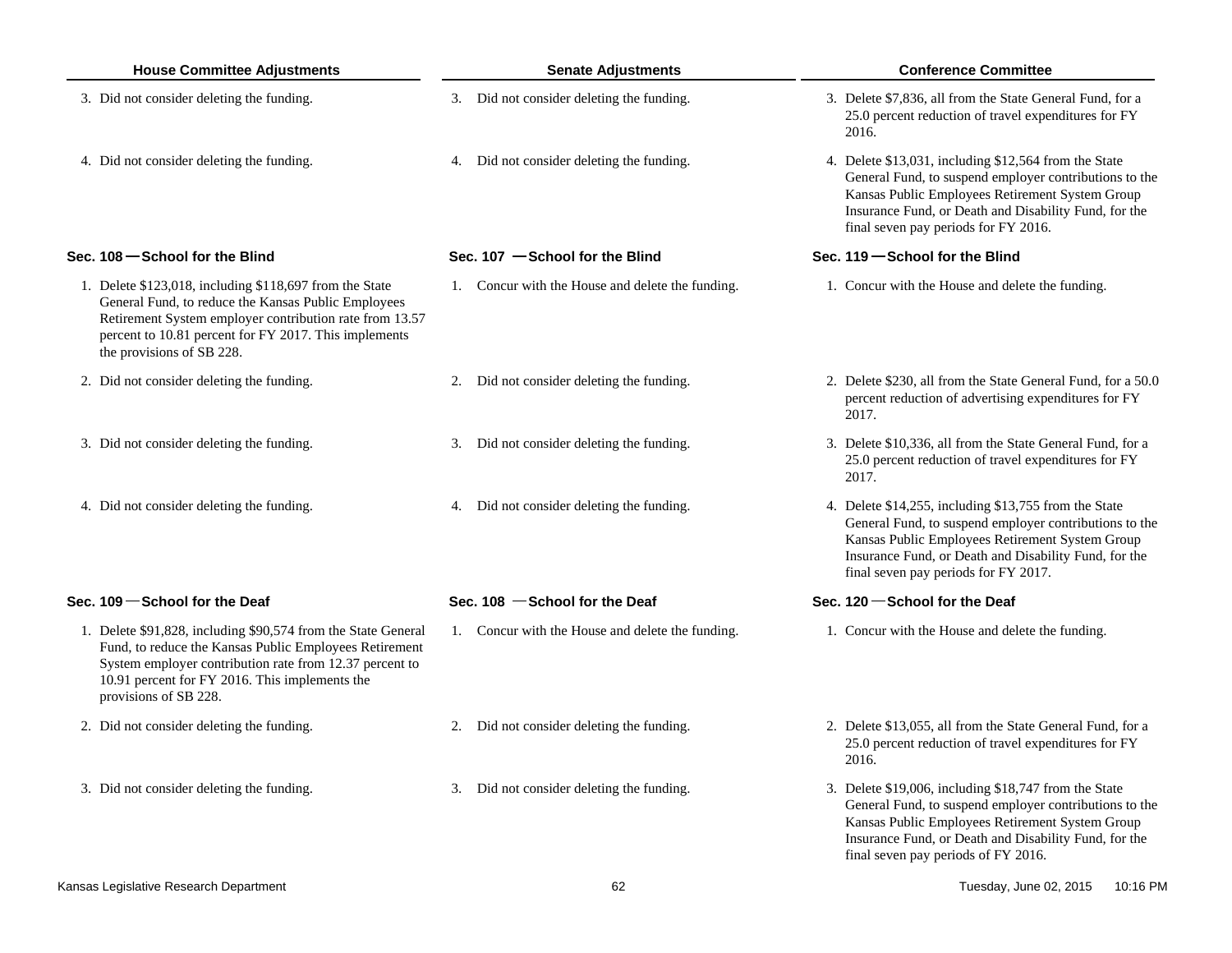| <b>House Committee Adjustments</b> |                                                                                                                                                                                                                                                                 | <b>Senate Adjustments</b>                        | <b>Conference Committee</b>                                                                                                                                                                                                                                        |  |  |
|------------------------------------|-----------------------------------------------------------------------------------------------------------------------------------------------------------------------------------------------------------------------------------------------------------------|--------------------------------------------------|--------------------------------------------------------------------------------------------------------------------------------------------------------------------------------------------------------------------------------------------------------------------|--|--|
|                                    | Sec. 110 $-$ School for the Deaf                                                                                                                                                                                                                                | Sec. 109 - School for the Deaf                   | Sec. 121 - School for the Deaf                                                                                                                                                                                                                                     |  |  |
|                                    | 1. Delete \$180,266, including \$177,805 from the State<br>General Fund, to reduce the Kansas Public Employees<br>Retirement System employer contribution rate from 13.57<br>percent to 10.81 percent for FY 2017. This implements<br>the provisions of SB 228. | 1. Concur with the House and delete the funding. | 1. Concur with the House and delete the funding.                                                                                                                                                                                                                   |  |  |
|                                    | 2. Did not consider deleting the funding.                                                                                                                                                                                                                       | 2. Did not consider deleting the funding.        | 2. Delete \$11,593, all from the State General Fund, for a<br>25.0 percent reduction of travel expenditures for FY<br>2017.                                                                                                                                        |  |  |
|                                    | 3. Did not consider deleting the funding.                                                                                                                                                                                                                       | 3. Did not consider deleting the funding.        | 3. Delete \$20,890, including \$20,606 from the State<br>General Fund, to suspend employer contributions to the<br>Kansas Public Employees Retirement System Group<br>Insurance Fund, or Death and Disability Fund, for the<br>final seven pay periods of FY 2017. |  |  |
|                                    | Sec. 111 - State Historical Society                                                                                                                                                                                                                             | Sec. 110 - State Historical Society              | Sec. 122 - State Historical Society                                                                                                                                                                                                                                |  |  |
|                                    | 1. Delete \$44,473, including \$31,427 from the State General<br>Fund, to reduce the Kansas Public Employees Retirement<br>System employer contribution rate from 12.37 percent to<br>10.91 percent for FY 2016. This implements the<br>provisions of SB 228.   | 1. Concur with the House and delete the funding. | 1. Concur with the House and delete the funding.                                                                                                                                                                                                                   |  |  |
|                                    | 2. Did not consider deleting the funding.                                                                                                                                                                                                                       | 2. Did not consider deleting the funding.        | 2. Delete \$9,207, including \$6,506 from the State General<br>Fund, to suspend employer contributions to the Kansas<br>Public Employees Retirement System Group Insurance<br>Fund, or Death and Disability Fund, for the final seven<br>pay periods for FY 2016.  |  |  |
|                                    | 3. Did not consider deleting the funding.                                                                                                                                                                                                                       | 3. Did not consider deleting the funding.        | 3. Delete \$7,152, all from the State General Fund, for a<br>50.0 percent reduction of advertising expenditures for<br>FY 2016.                                                                                                                                    |  |  |
|                                    | 4. Did not consider deleting the funding.                                                                                                                                                                                                                       | 4. Did not consider deleting the funding.        | 4. Delete \$13,994, all from the State General Fund, for a<br>25.0 percent reduction of travel expenditures for FY<br>2016.                                                                                                                                        |  |  |
|                                    | Sec. 112 - State Historical Society                                                                                                                                                                                                                             | Sec. 111 - State Historical Society              | Sec. 123 – State Historical Society                                                                                                                                                                                                                                |  |  |
|                                    | 1. Delete \$86,474, including \$60,502 from the State General<br>Fund, to reduce the Kansas Public Employees Retirement<br>System employer contribution rate from 13.57 percent to<br>10.81 percent for FY 2017. This implements the<br>provisions of SB 228.   | 1. Concur with the House and delete the funding. | 1. Concur with the House and delete the funding.                                                                                                                                                                                                                   |  |  |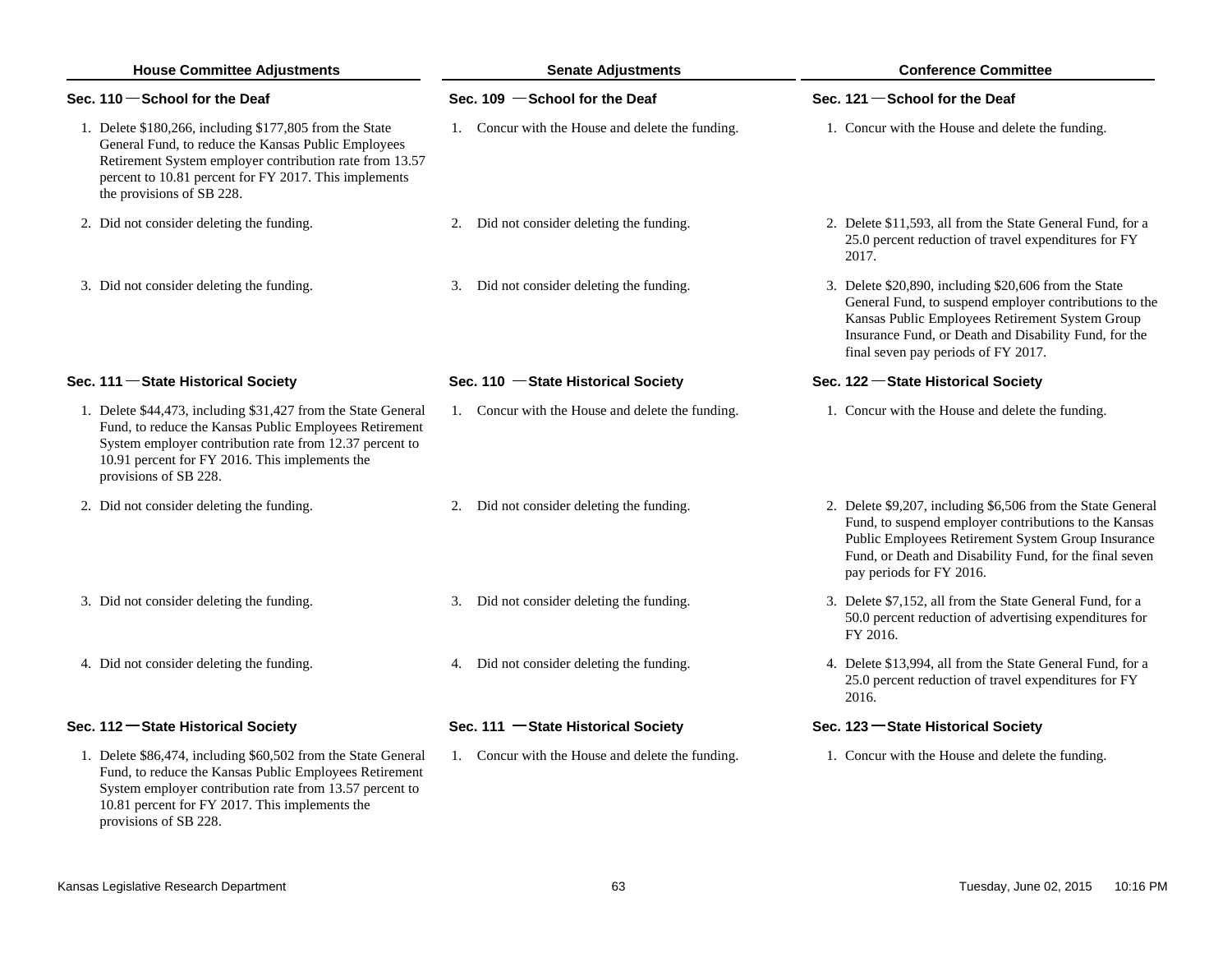| <b>House Committee Adjustments</b> |                                                                                                                                                                                                                                                                 | <b>Senate Adjustments</b> |                                                                                                                                    |  | <b>Conference Committee</b>                                                                                                                                                                                                                                          |  |  |
|------------------------------------|-----------------------------------------------------------------------------------------------------------------------------------------------------------------------------------------------------------------------------------------------------------------|---------------------------|------------------------------------------------------------------------------------------------------------------------------------|--|----------------------------------------------------------------------------------------------------------------------------------------------------------------------------------------------------------------------------------------------------------------------|--|--|
|                                    | 2. Did not consider deleting the funding.                                                                                                                                                                                                                       |                           | 2. Did not consider deleting the funding.                                                                                          |  | 2. Delete \$10,020, including \$7,011 from the State<br>General Fund, to suspend employer contributions to the<br>Kansas Public Employees Retirement System Group<br>Insurance Fund, or Death and Disability Fund, for the<br>final seven pay periods for FY 2017.   |  |  |
|                                    | 3. Did not consider deleting the funding.                                                                                                                                                                                                                       |                           | 3. Did not consider deleting the funding.                                                                                          |  | 3. Delete \$7,176, all from the State General Fund, for a<br>50.0 percent reduction of advertising expenditures for<br>FY 2017.                                                                                                                                      |  |  |
|                                    | 4. Did not consider deleting the funding.                                                                                                                                                                                                                       |                           | 4. Did not consider deleting the funding.                                                                                          |  | 4. Delete \$13,510, all from the State General Fund, for a<br>25.0 percent reduction of travel expenditures for FY<br>2017.                                                                                                                                          |  |  |
|                                    | Sec. 113 - Fort Hays State University                                                                                                                                                                                                                           |                           | Sec. 112 - Fort Hays State University                                                                                              |  | Sec. 124 – Fort Hays State University                                                                                                                                                                                                                                |  |  |
|                                    | 1. Did not consider deleting the funding.                                                                                                                                                                                                                       |                           | 1. Delete \$2,664, all from the State General Fund, for<br>Master's-level Nursing Capacity for FY 2016.                            |  | 1. Concur with the House and do not delete the funding.                                                                                                                                                                                                              |  |  |
|                                    | 2. Did not consider deleting the funding.                                                                                                                                                                                                                       |                           | 2. Delete \$5,245, all from the State General Fund, for the<br>Kansas Wetland Education Center at Cheyenne Bottoms<br>for FY 2016. |  | 2. Concur with the House and do not delete the funding.                                                                                                                                                                                                              |  |  |
|                                    | 3. Delete \$131,063, including \$66,439 from the State<br>General Fund, to reduce the Kansas Public Employees<br>Retirement System employer contribution rate from 12.37<br>percent to 10.91 percent for FY 2016. This implements<br>the provisions of SB 228.  |                           | 3. Concur with the House and delete the funding.                                                                                   |  | 3. Concur with the House and delete the funding.                                                                                                                                                                                                                     |  |  |
|                                    | 4. Did not consider deleting the funding.                                                                                                                                                                                                                       |                           | 4. Did not consider deleting the funding.                                                                                          |  | 4. Delete \$137,679, including \$68,482 from the State<br>General Fund, to suspend employer contributions to the<br>Kansas Public Employees Retirement System Group<br>Insurance Fund, or Death and Disability Fund, for the<br>final seven pay periods for FY 2016. |  |  |
|                                    | Sec. 114 - Fort Hays State University                                                                                                                                                                                                                           |                           | Sec. 113 - Fort Hays State University                                                                                              |  | Sec. 125 - Fort Hays State University                                                                                                                                                                                                                                |  |  |
|                                    | 1. Did not consider deleting the funding.                                                                                                                                                                                                                       |                           | 1. Delete \$2,664, all from the State General Fund, for<br>Master's-level Nursing Capacity for FY 2017.                            |  | 1. Concur with the House and do not delete the funding.                                                                                                                                                                                                              |  |  |
|                                    | 2. Did not consider deleting the funding.                                                                                                                                                                                                                       | 2.                        | Delete \$5,245, all from the State General Fund, for the<br>Kansas Wetland Education Center at Cheyenne Bottoms<br>for FY 2017.    |  | 2. Concur with the House and do not delete the funding.                                                                                                                                                                                                              |  |  |
|                                    | 3. Delete \$252,722, including \$127,163 from the State<br>General Fund, to reduce the Kansas Public Employees<br>Retirement System employer contribution rate from 13.57<br>percent to 10.81 percent for FY 2017. This implements<br>the provisions of SB 228. |                           | 3. Concur with the House and delete the funding.                                                                                   |  | 3. Concur with the House and delete the funding.                                                                                                                                                                                                                     |  |  |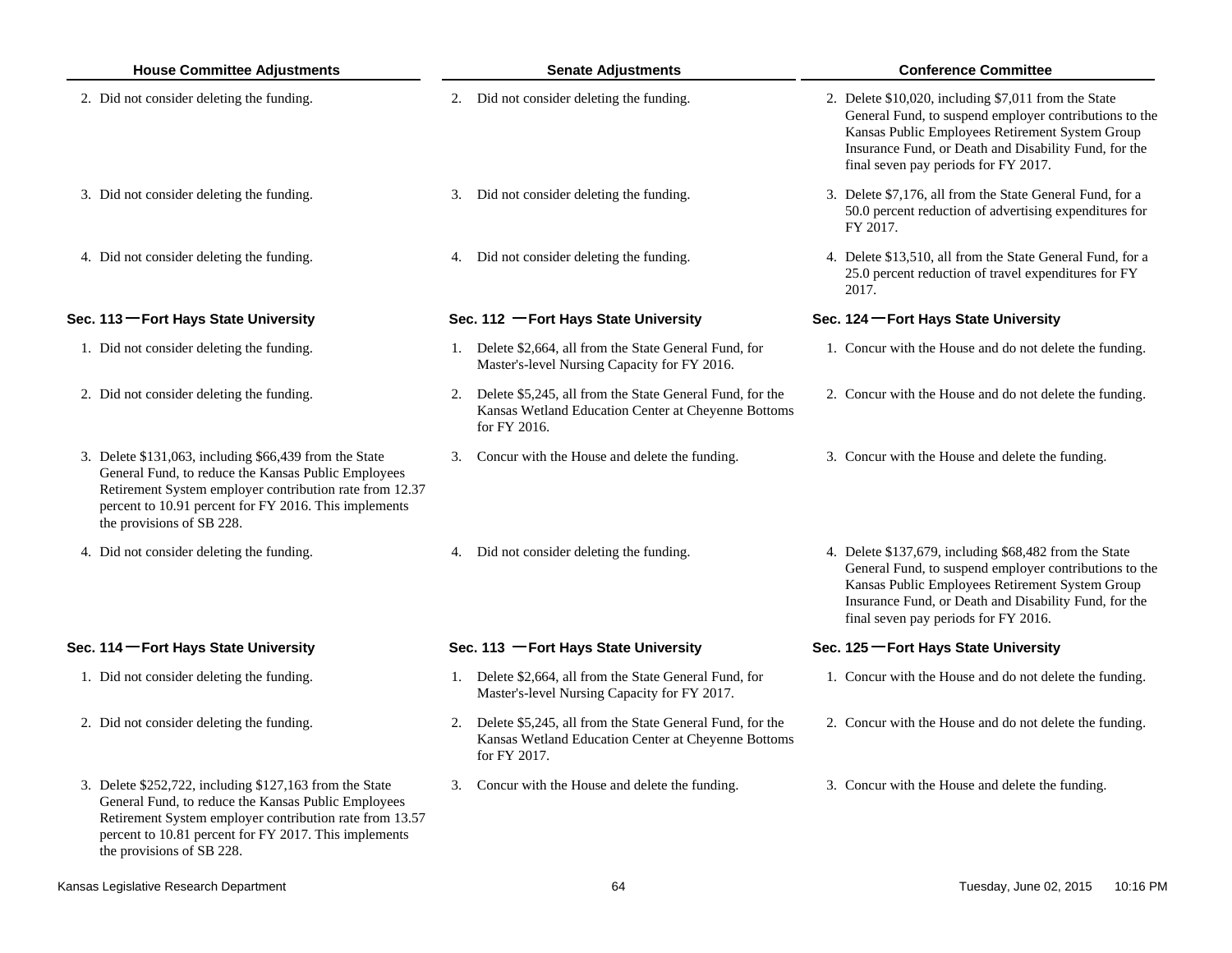| <b>House Committee Adjustments</b> |                                                                                                                                                                                                                                                                     | <b>Senate Adjustments</b> |                                                                                                                                    |  | <b>Conference Committee</b>                                                                                                                                                                                                                                           |  |  |
|------------------------------------|---------------------------------------------------------------------------------------------------------------------------------------------------------------------------------------------------------------------------------------------------------------------|---------------------------|------------------------------------------------------------------------------------------------------------------------------------|--|-----------------------------------------------------------------------------------------------------------------------------------------------------------------------------------------------------------------------------------------------------------------------|--|--|
|                                    | 4. Did not consider deleting the funding.                                                                                                                                                                                                                           |                           | 4. Did not consider deleting the funding.                                                                                          |  | 4. Delete \$137,880, including \$67,334 from the State<br>General Fund, to suspend employer contributions to the<br>Kansas Public Employees Retirement System Group<br>Insurance Fund, or Death and Disability Fund, for the<br>final seven pay periods for FY 2017.  |  |  |
|                                    | Sec. 115 - Kansas State University                                                                                                                                                                                                                                  |                           | Sec. 114 - Kansas State University                                                                                                 |  | Sec. 126 - Kansas State University                                                                                                                                                                                                                                    |  |  |
|                                    | 1. Did not consider deleting the funding.                                                                                                                                                                                                                           |                           | 1. Delete \$2.1 million, all from the State General Fund, for<br>operating expenditures for FY 2016.                               |  | 1. Concur with the House and do not delete the funding.                                                                                                                                                                                                               |  |  |
|                                    | 2. Did not consider deleting the funding.                                                                                                                                                                                                                           |                           | 2. Delete \$2,597, all from the State General Fund, for the<br>Midwest Institute for Comparative Stem Cell Biology<br>for FY 2016. |  | 2. Concur with the House and do not delete the funding.                                                                                                                                                                                                               |  |  |
|                                    | 3. Delete \$600,937, including \$234,824 from the State<br>General Fund, to reduce the Kansas Public Employees<br>Retirement System employer contribution rate from 12.37<br>percent to 10.91 percent for FY 2016. This implements<br>the provisions of SB 228.     | 3.                        | Concur with the House and delete the funding.                                                                                      |  | 3. Concur with the House and delete the funding.                                                                                                                                                                                                                      |  |  |
|                                    | 4. Did not consider deleting the funding.                                                                                                                                                                                                                           |                           | 4. Did not consider deleting the funding.                                                                                          |  | 4. Delete \$666,774, including \$177,172 from the State<br>General Fund, to suspend employer contributions to the<br>Kansas Public Employees Retirement System Group<br>Insurance Fund, or Death and Disability Fund, for the<br>final seven pay periods for FY 2016. |  |  |
|                                    | Sec. 116 – Kansas State University                                                                                                                                                                                                                                  |                           | Sec. 115 - Kansas State University                                                                                                 |  | Sec. 127 – Kansas State University                                                                                                                                                                                                                                    |  |  |
|                                    | 1. Did not consider deleting the funding.                                                                                                                                                                                                                           |                           | 1. Delete \$2.1 million, all from the State General Fund, for<br>operating expenditures for FY 2017.                               |  | 1. Concur with the House and do not delete the funding.                                                                                                                                                                                                               |  |  |
|                                    | 2. Did not consider deleting the funding.                                                                                                                                                                                                                           |                           | 2. Delete \$2,597, all from the State General Fund, for the<br>Midwest Institute for Comparative Stem Cell Biology<br>for FY 2017. |  | 2. Concur with the House and do not delete the funding.                                                                                                                                                                                                               |  |  |
|                                    | 3. Delete \$1.2 million, including \$462,075 from the State<br>General Fund, to reduce the Kansas Public Employees<br>Retirement System employer contribution rate from 13.57<br>percent to 10.81 percent for FY 2017. This implements<br>the provisions of SB 228. |                           | 3. Concur with the House and delete the funding.                                                                                   |  | 3. Concur with the House and delete the funding.                                                                                                                                                                                                                      |  |  |
|                                    | 4. Did not consider deleting the funding.                                                                                                                                                                                                                           |                           | 4. Did not consider deleting the funding.                                                                                          |  | 4. Delete \$668,145, including \$180,943 from the State<br>General Fund, to suspend employer contributions to the<br>Kansas Public Employees Retirement System Group<br>Insurance Fund, or Death and Disability Fund, for the<br>final seven pay periods for FY 2017. |  |  |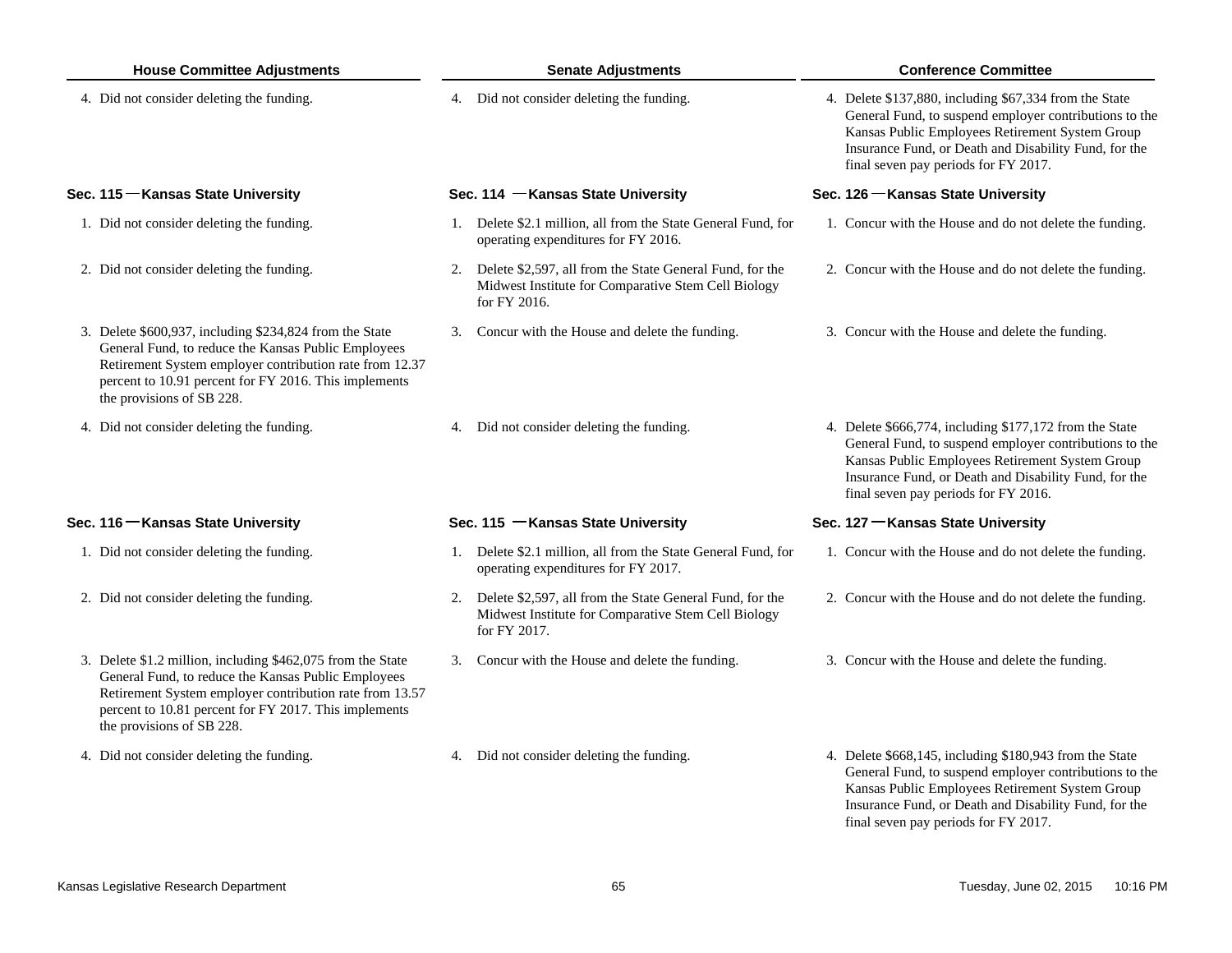| <b>House Committee Adjustments</b>                                                                                                                                                                                                                              | <b>Senate Adjustments</b>                                                                                         | <b>Conference Committee</b>                                                                                                                                                                                                                                          |  |  |
|-----------------------------------------------------------------------------------------------------------------------------------------------------------------------------------------------------------------------------------------------------------------|-------------------------------------------------------------------------------------------------------------------|----------------------------------------------------------------------------------------------------------------------------------------------------------------------------------------------------------------------------------------------------------------------|--|--|
| Sec. 117 - KSU - Extension Systems and<br><b>Agricultural Research Program</b>                                                                                                                                                                                  | Sec. 116 - KSU - Extension Systems and<br><b>Agricultural Research Program</b>                                    | Sec. 128 - KSU - Extension Systems and<br><b>Agricultural Research Program</b>                                                                                                                                                                                       |  |  |
| 1. Did not consider deleting the funding.                                                                                                                                                                                                                       | 1. Delete \$365,712, all from the State General Fund, for<br>the cooperative extension service for FY 2016.       | 1. Concur with the House and do not delete the funding.                                                                                                                                                                                                              |  |  |
| 2. Did not consider deleting the funding.                                                                                                                                                                                                                       | Delete \$583,764, all from the State General Fund, for<br>2.<br>the agricultural experiment stations for FY 2016. | 2. Concur with the House and do not delete the funding.                                                                                                                                                                                                              |  |  |
| 3. Delete \$121,088, including \$59,605 from the State<br>General Fund, to reduce the Kansas Public Employees<br>Retirement System employer contribution rate from 12.37<br>percent to 10.91 percent for FY 2016. This implements<br>the provisions of SB 228.  | 3. Concur with the House and delete the funding.                                                                  | 3. Concur with the House and delete the funding.                                                                                                                                                                                                                     |  |  |
| 4. Did not consider deleting the funding.                                                                                                                                                                                                                       | 4. Did not consider deleting the funding.                                                                         | 4. Delete \$176,624, including \$85,668 from the State<br>General Fund, to suspend employer contributions to the<br>Kansas Public Employees Retirement System Group<br>Insurance Fund, or Death and Disability Fund, for the<br>final seven pay periods for FY 2016. |  |  |
| Sec. 118 - KSU - Extension Systems and<br><b>Agricultural Research Program</b>                                                                                                                                                                                  | Sec. 117 - KSU - Extension Systems and<br><b>Agricultural Research Program</b>                                    | Sec. 129 - KSU - Extension Systems and<br><b>Agricultural Research Program</b>                                                                                                                                                                                       |  |  |
| 1. Did not consider deleting the funding.                                                                                                                                                                                                                       | 1. Delete \$365,712, all from the State General Fund, for<br>the cooperative extension service for FY 2017.       | 1. Concur with the House and do not delete the funding.                                                                                                                                                                                                              |  |  |
| 2. Did not consider deleting the funding.                                                                                                                                                                                                                       | Delete \$583,764, all from the State General Fund, for<br>2.<br>the agricultural experiment stations for FY 2017. | 2. Concur with the House and do not delete the funding.                                                                                                                                                                                                              |  |  |
| 3. Delete \$237,590, including \$116,673 from the State<br>General Fund, to reduce the Kansas Public Employees<br>Retirement System employer contribution rate from 13.57<br>percent to 10.81 percent for FY 2017. This implements<br>the provisions of SB 228. | Concur with the House and delete the funding.<br>3.                                                               | 3. Concur with the House and delete the funding.                                                                                                                                                                                                                     |  |  |
| 4. Did not consider deleting the funding.                                                                                                                                                                                                                       | 4. Did not consider deleting the funding.                                                                         | 4. Delete \$177,156, including \$85496 from the State<br>General Fund, to suspend employer contributions to the<br>Kansas Public Employees Retirement System Group<br>Insurance Fund, or Death and Disability Fund, for the<br>final seven pay periods for FY 2017.  |  |  |
| Sec. 119 - KSU - Veterinary Medical Center                                                                                                                                                                                                                      | Sec. 118 - KSU - Veterinary Medical Center                                                                        | Sec. 130 - KSU - Veterinary Medical Center                                                                                                                                                                                                                           |  |  |
| 1. Did not consider deleting the funding.                                                                                                                                                                                                                       | 1. Delete \$96,258, all from the State General Fund, for<br>operating expenditures for FY 2016.                   | 1. Concur with the House and do not delete the funding.                                                                                                                                                                                                              |  |  |
| 2. Did not consider deleting the funding.                                                                                                                                                                                                                       | Delete \$50,012, all from the State General Fund, from<br>2.<br>the operating enhancement for FY 2016.            | 2. Concur with the House and do not delete the funding.                                                                                                                                                                                                              |  |  |
| Kansas Legislative Research Department                                                                                                                                                                                                                          | 66                                                                                                                | Tuesday, June 02, 2015<br>10:16 PM                                                                                                                                                                                                                                   |  |  |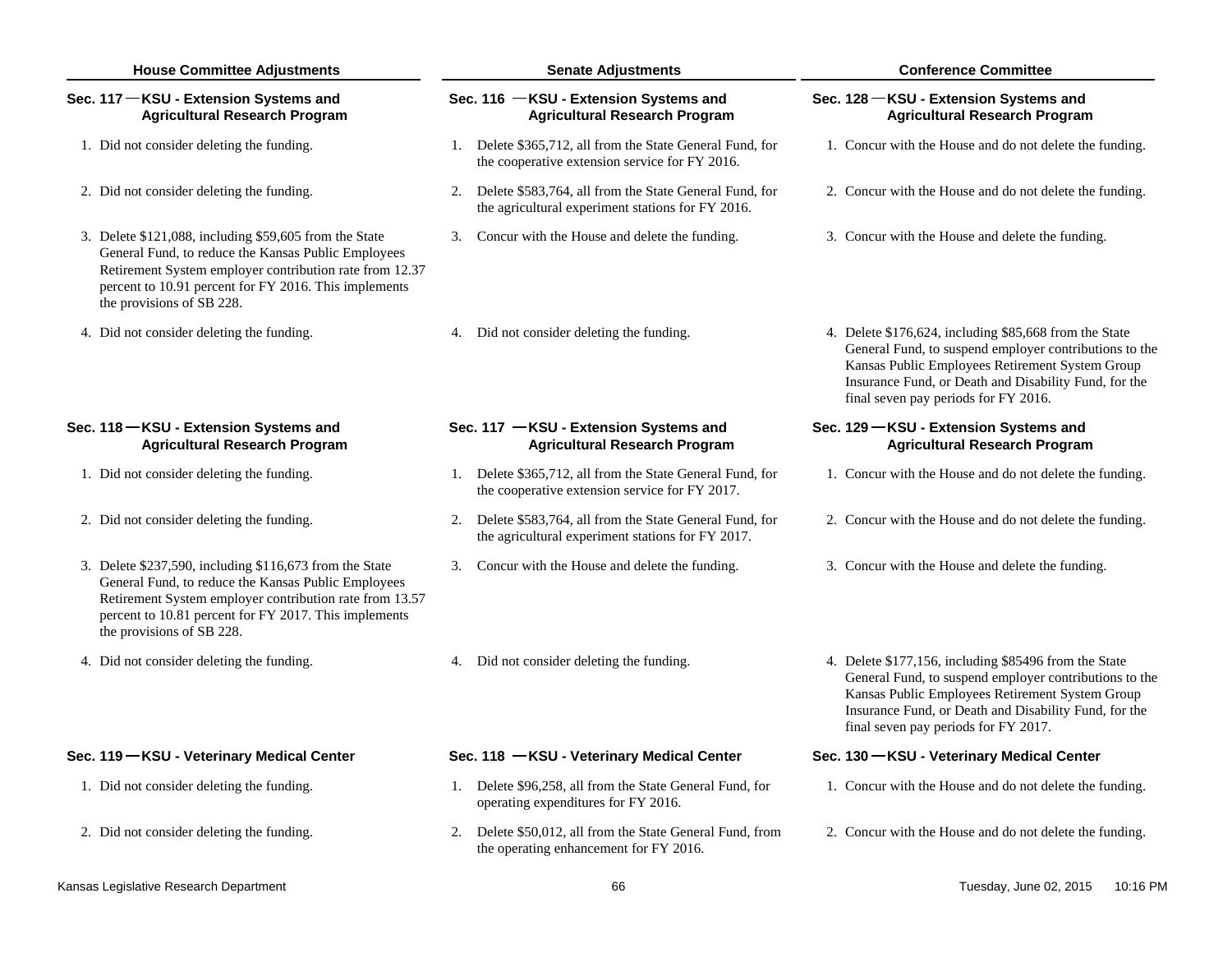| <b>House Committee Adjustments</b>                                                                                                                                                                                                                             |    | <b>Senate Adjustments</b>                                                                        | <b>Conference Committee</b>                                                                                                                                                                                                                                         |
|----------------------------------------------------------------------------------------------------------------------------------------------------------------------------------------------------------------------------------------------------------------|----|--------------------------------------------------------------------------------------------------|---------------------------------------------------------------------------------------------------------------------------------------------------------------------------------------------------------------------------------------------------------------------|
| 3. Delete \$72,326, including \$23,707 from the State General<br>Fund, to reduce the Kansas Public Employees Retirement<br>System employer contribution rate from 12.37 percent to<br>10.91 percent for FY 2016. This implements the<br>provisions of SB 228.  |    | 3. Concur with the House and delete the funding.                                                 | 3. Concur with the House and delete the funding.                                                                                                                                                                                                                    |
| 4. Did not consider deleting the funding.                                                                                                                                                                                                                      |    | 4. Did not consider deleting the funding.                                                        | 4. Delete \$70,400, including \$22,210 from the State<br>General Fund, to suspend employer contributions to the<br>Kansas Public Employees Retirement System Group<br>Insurance Fund, or Death and Disability Fund, for the<br>final seven pay periods for FY 2016. |
| Sec. 120 - KSU - Veterinary Medical Center                                                                                                                                                                                                                     |    | Sec. 119 - KSU - Veterinary Medical Center                                                       | Sec. 131 - KSU - Veterinary Medical Center                                                                                                                                                                                                                          |
| 1. Did not consider deleting the funding.                                                                                                                                                                                                                      |    | 1. Delete \$96,258, all from the State General Fund, for<br>operating expenditures for FY 2017.  | 1. Concur with the House and do not delete the funding.                                                                                                                                                                                                             |
| 2. Did not consider deleting the funding.                                                                                                                                                                                                                      | 2. | Delete \$50,012, all from the State General Fund, from<br>the operating enhancement for FY 2017. | 2. Concur with the House and do not delete the funding.                                                                                                                                                                                                             |
| 3. Delete \$141,980, including \$46,401 from the State<br>General Fund, to reduce the Kansas Public Employees<br>Retirement System employer contribution rate from 13.57<br>percent to 10.81 percent for FY 2017. This implements<br>the provisions of SB 228. |    | 3. Concur with the House and delete the funding.                                                 | 3. Concur with the House and delete the funding.                                                                                                                                                                                                                    |
| 4. Did not consider deleting the funding.                                                                                                                                                                                                                      |    | 4. Did not consider deleting the funding.                                                        | 4. Delete \$71,703, including \$22,543 from the State<br>General Fund, to suspend employer contributions to the<br>Kansas Public Employees Retirement System Group<br>Insurance Fund, or Death and Disability Fund, for the<br>final seven pay periods for FY 2017. |
| Sec. 121 - Emporia State University                                                                                                                                                                                                                            |    | Sec. 120 - Emporia State University                                                              | Sec. 132 – Emporia State University                                                                                                                                                                                                                                 |
| 1. Delete \$125,510, including \$77,891 from the State<br>General Fund, to reduce the Kansas Public Employees<br>Retirement System employer contribution rate from 12.37<br>percent to 10.91 percent for FY 2016. This implements<br>the provisions of SB 228. |    | 1. Concur with the House and delete the funding.                                                 | 1. Concur with the House and delete the funding.                                                                                                                                                                                                                    |
| 2. Did not consider deleting the funding.                                                                                                                                                                                                                      |    | 2. Did not consider deleting the funding.                                                        | 2. Delete \$103,910, including \$55,336 from the State<br>General Fund, to suspend employer contributions to the<br>Kansas Public Employees Retirement System Group<br>Insurance Fund, or Death and Disability Fund, for the                                        |

final seven pay periods for FY 2016.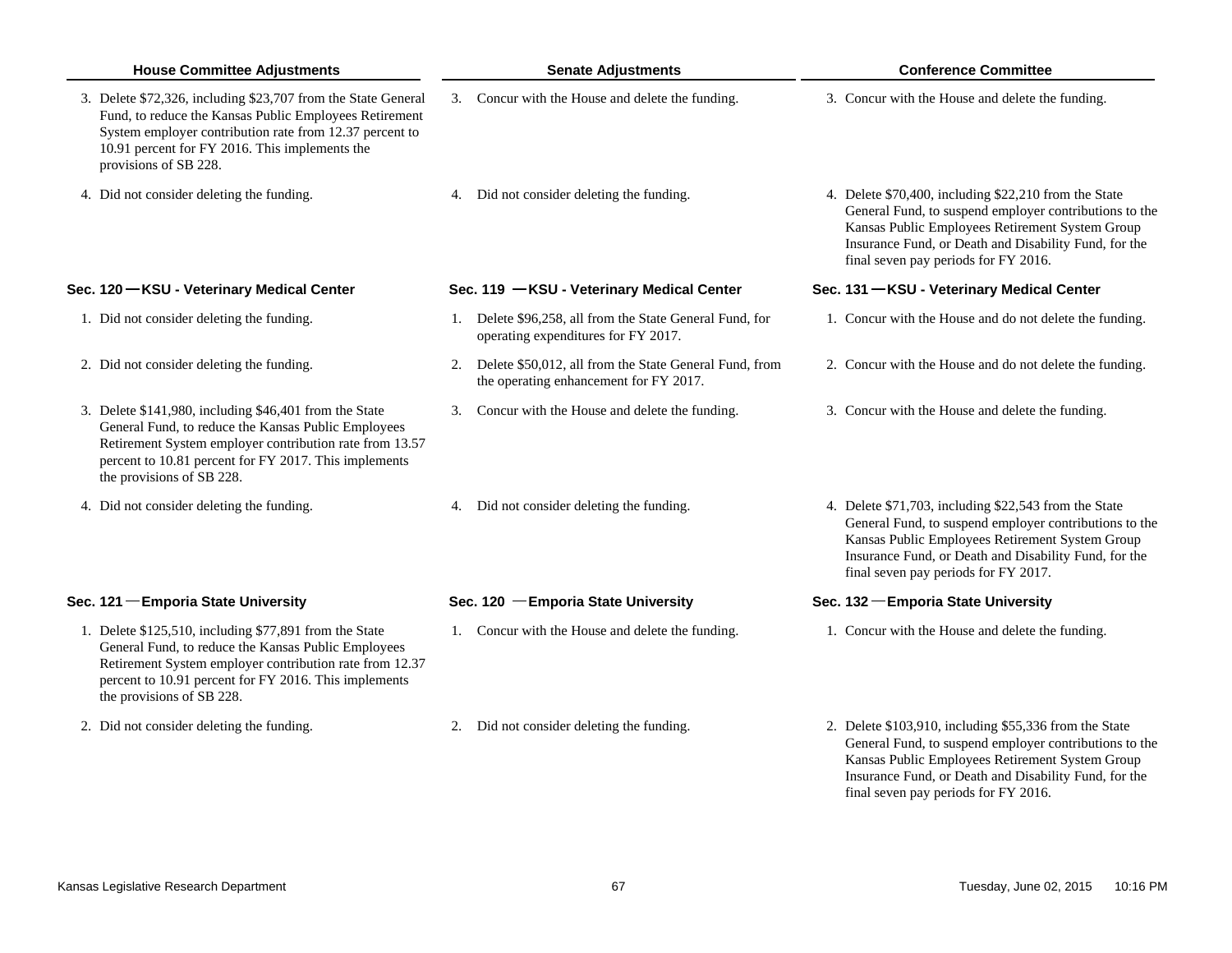| <b>House Committee Adjustments</b> |                                                                                                                                                                                                                                                                 | <b>Senate Adjustments</b> |                                                                                                         |                                     | <b>Conference Committee</b>                                                                                                                                                                                                                                          |  |  |
|------------------------------------|-----------------------------------------------------------------------------------------------------------------------------------------------------------------------------------------------------------------------------------------------------------------|---------------------------|---------------------------------------------------------------------------------------------------------|-------------------------------------|----------------------------------------------------------------------------------------------------------------------------------------------------------------------------------------------------------------------------------------------------------------------|--|--|
|                                    | Sec. 122 - Emporia State University                                                                                                                                                                                                                             |                           | Sec. 121 - Emporia State University                                                                     | Sec. 133 - Emporia State University |                                                                                                                                                                                                                                                                      |  |  |
|                                    | 1. Delete \$246,511, including \$152,597 from the State<br>General Fund, to reduce the Kansas Public Employees<br>Retirement System employer contribution rate from 13.57<br>percent to 10.81 percent for FY 2017. This implements<br>the provisions of SB 228. |                           | 1. Concur with the House and delete the funding.                                                        |                                     | 1. Concur with the House and delete the funding.                                                                                                                                                                                                                     |  |  |
|                                    | 2. Did not consider deleting the funding.                                                                                                                                                                                                                       |                           | 2. Did not consider deleting the funding.                                                               |                                     | 2. Delete \$105,119, including \$6,606 from the State<br>General Fund, to suspend employer contributions to the<br>Kansas Public Employees Retirement System Group<br>Insurance Fund, or Death and Disability Fund, for the<br>final seven pay periods for FY 2017.  |  |  |
|                                    | Sec. 123 - Pittsburg State University                                                                                                                                                                                                                           |                           | Sec. 122 - Pittsburg State University                                                                   |                                     | Sec. 134 - Pittsburg State University                                                                                                                                                                                                                                |  |  |
|                                    | 1. Did not consider adding the funding.                                                                                                                                                                                                                         |                           | 1. Add \$1.0 million, all from the State General Fund, for<br>the School of Transportation for FY 2016. |                                     | 1. Concur with the House and do not add the funding.                                                                                                                                                                                                                 |  |  |
|                                    | 2. Concur with GBA No. 1, Item 11, and delete \$243,596,<br>all from the State General Fund, as part of the refinancing<br>of bonds for FY 2016.                                                                                                                |                           | 2. Concur with the House and adopt the GBA.                                                             |                                     | 2. Concur with the House and adopt the GBA.                                                                                                                                                                                                                          |  |  |
|                                    | 3. Delete \$130,933, including \$62,344 from the State<br>General Fund, to reduce the Kansas Public Employees<br>Retirement System employer contribution rate from 12.37<br>percent to 10.91 percent for FY 2016. This implements<br>the provisions of SB 228.  |                           | 3. Concur with the House and delete the funding.                                                        |                                     | 3. Concur with the House and delete the funding.                                                                                                                                                                                                                     |  |  |
|                                    | 4. Did not consider deleting the funding.                                                                                                                                                                                                                       |                           | 4. Did not consider deleting the funding.                                                               |                                     | 4. Delete \$104,004, including \$53,112 from the State<br>General Fund, to suspend employer contributions to the<br>Kansas Public Employees Retirement System Group<br>Insurance Fund, or Death and Disability Fund, for the<br>final seven pay periods for FY 2016. |  |  |
|                                    | 5. Add language allowing Pittsburg State University to<br>exchange land with the City of Pittsburg, KS for FY 2016.                                                                                                                                             |                           | 5. Did not consider adding the language.                                                                |                                     | 5. Concur with the House and add the language.                                                                                                                                                                                                                       |  |  |
|                                    | Sec. 124 - Pittsburg State University                                                                                                                                                                                                                           |                           | Sec. 123 - Pittsburg State University                                                                   |                                     | Sec. 135 - Pittsburg State University                                                                                                                                                                                                                                |  |  |
|                                    | 1. Did not consider adding the funding.                                                                                                                                                                                                                         |                           | 1. Add \$1.0 million, all from the State General Fund, for<br>the School of Transportation for FY 2017. |                                     | 1. Concur with the House and do not add the funding.                                                                                                                                                                                                                 |  |  |
|                                    | 2. Concur with GBA No. 1, Item 11, and delete \$243,596,<br>all from the State General Fund, as part of the refinancing<br>of bonds for FY 2017.                                                                                                                |                           | 2. Concur with the House and adopt the GBA.                                                             |                                     | 2. Concur with the House and adopt the GBA.                                                                                                                                                                                                                          |  |  |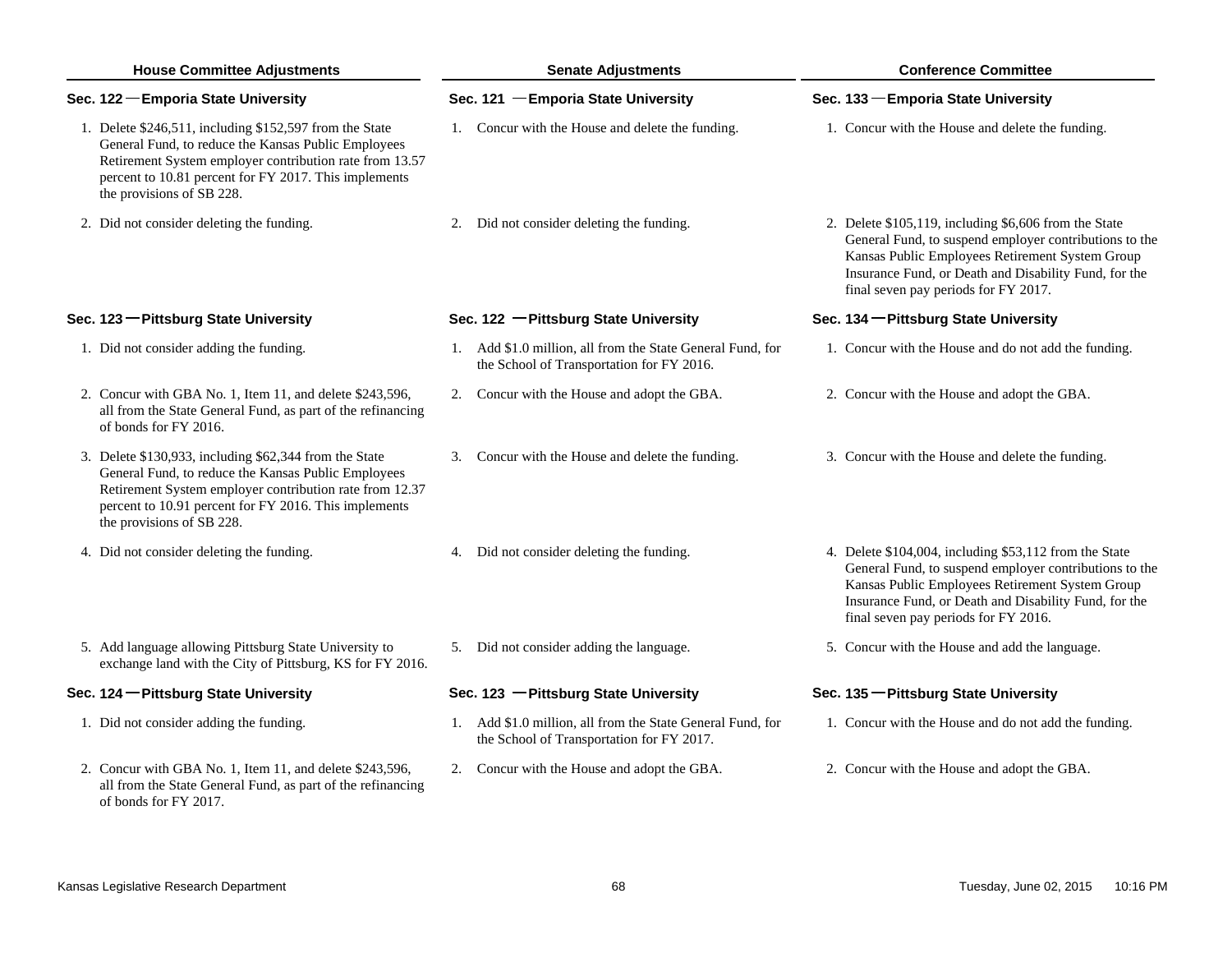| <b>House Committee Adjustments</b> |                                                                                                                                                                                                                                                                 | <b>Senate Adjustments</b> |                                                                                                                                |  | <b>Conference Committee</b>                                                                                                                                                                                                                                           |  |  |
|------------------------------------|-----------------------------------------------------------------------------------------------------------------------------------------------------------------------------------------------------------------------------------------------------------------|---------------------------|--------------------------------------------------------------------------------------------------------------------------------|--|-----------------------------------------------------------------------------------------------------------------------------------------------------------------------------------------------------------------------------------------------------------------------|--|--|
|                                    | 3. Delete \$257,723, including \$126,199 from the State<br>General Fund, to reduce the Kansas Public Employees<br>Retirement System employer contribution rate from 13.57<br>percent to 10.81 percent for FY 2017. This implements<br>the provisions of SB 228. |                           | 3. Concur with the House and delete the funding.                                                                               |  | 3. Concur with the House and delete the funding.                                                                                                                                                                                                                      |  |  |
|                                    | 4. Did not consider deleting the funding.                                                                                                                                                                                                                       | 4.                        | Did not consider deleting the funding.                                                                                         |  | 4. Delete \$104,055, including \$53,517 from the State<br>General Fund, to suspend employer contributions to the<br>Kansas Public Employees Retirement System Group<br>Insurance Fund, or Death and Disability Fund, for the<br>final seven pay periods for FY 2017.  |  |  |
|                                    | Sec. 125 – University of Kansas                                                                                                                                                                                                                                 |                           | Sec. 124 - University of Kansas                                                                                                |  | Sec. 136 – University of Kansas                                                                                                                                                                                                                                       |  |  |
|                                    | 1. Did not consider deleting the funding.                                                                                                                                                                                                                       |                           | 1. Delete \$4.6 million, all from the State General Fund, for<br>operating expenditures for FY 2016.                           |  | 1. Concur with the House and do not delete the funding.                                                                                                                                                                                                               |  |  |
|                                    | 2. Did not consider deleting the funding.                                                                                                                                                                                                                       |                           | 2. Delete \$2,621, all from the State General Fund, for the<br>Umbilical Cord Matrix project for FY 2016.                      |  | 2. Concur with the House and do not delete the funding.                                                                                                                                                                                                               |  |  |
|                                    | 3. Did not consider adding the funding.                                                                                                                                                                                                                         |                           | 3. Add \$100,000, all from the State General Fund, for the<br>Geological Survey to be used for seismic surveys for FY<br>2016. |  | 3. Concur with the House and do not add the funding.                                                                                                                                                                                                                  |  |  |
|                                    | 4. Concur with GBA No. 1, Item 10, to add language to<br>refinance the Law Enforcement Training Center bonds<br>with debt service paid from State General Fund or any<br>appropriate special revenue funds for FY 2016.                                         |                           | 4. Concur with the House and adopt the GBA.                                                                                    |  | 4. Concur with the House and adopt the GBA.                                                                                                                                                                                                                           |  |  |
|                                    | 5. Delete \$394,745, including \$174,419 from the State<br>General Fund, to reduce the Kansas Public Employees<br>Retirement System employer contribution rate from 12.37<br>percent to 10.91 percent for FY 2016. This implements<br>the provisions of SB 228. |                           | 5. Concur with the House and delete the funding.                                                                               |  | 5. Concur with the House and delete the funding.                                                                                                                                                                                                                      |  |  |
|                                    | 6. Did not consider deleting the funding.                                                                                                                                                                                                                       |                           | 6. Did not consider deleting the funding.                                                                                      |  | 6. Delete \$900,747, including \$247,218 from the State<br>General Fund, to suspend employer contributions to the<br>Kansas Public Employees Retirement System Group<br>Insurance Fund, or Death and Disability Fund, for the<br>final seven pay periods for FY 2016. |  |  |
|                                    | Sec. 126 - University of Kansas                                                                                                                                                                                                                                 |                           | Sec. 125 - University of Kansas                                                                                                |  | Sec. 137 – University of Kansas                                                                                                                                                                                                                                       |  |  |
|                                    | 1. Did not consider deleting the funding.                                                                                                                                                                                                                       |                           | 1. Delete \$4.6 million, all from the State General Fund, for<br>operating expenditures for FY 2017.                           |  | 1. Concur with the House and do not delete the funding.                                                                                                                                                                                                               |  |  |
|                                    | 2. Did not consider deleting the funding.                                                                                                                                                                                                                       |                           | 2. Delete \$2,621, all from the State General Fund, for the<br>Umbilical Cord Matrix project for FY 2017.                      |  | 2. Concur with the House and do not delete the funding.                                                                                                                                                                                                               |  |  |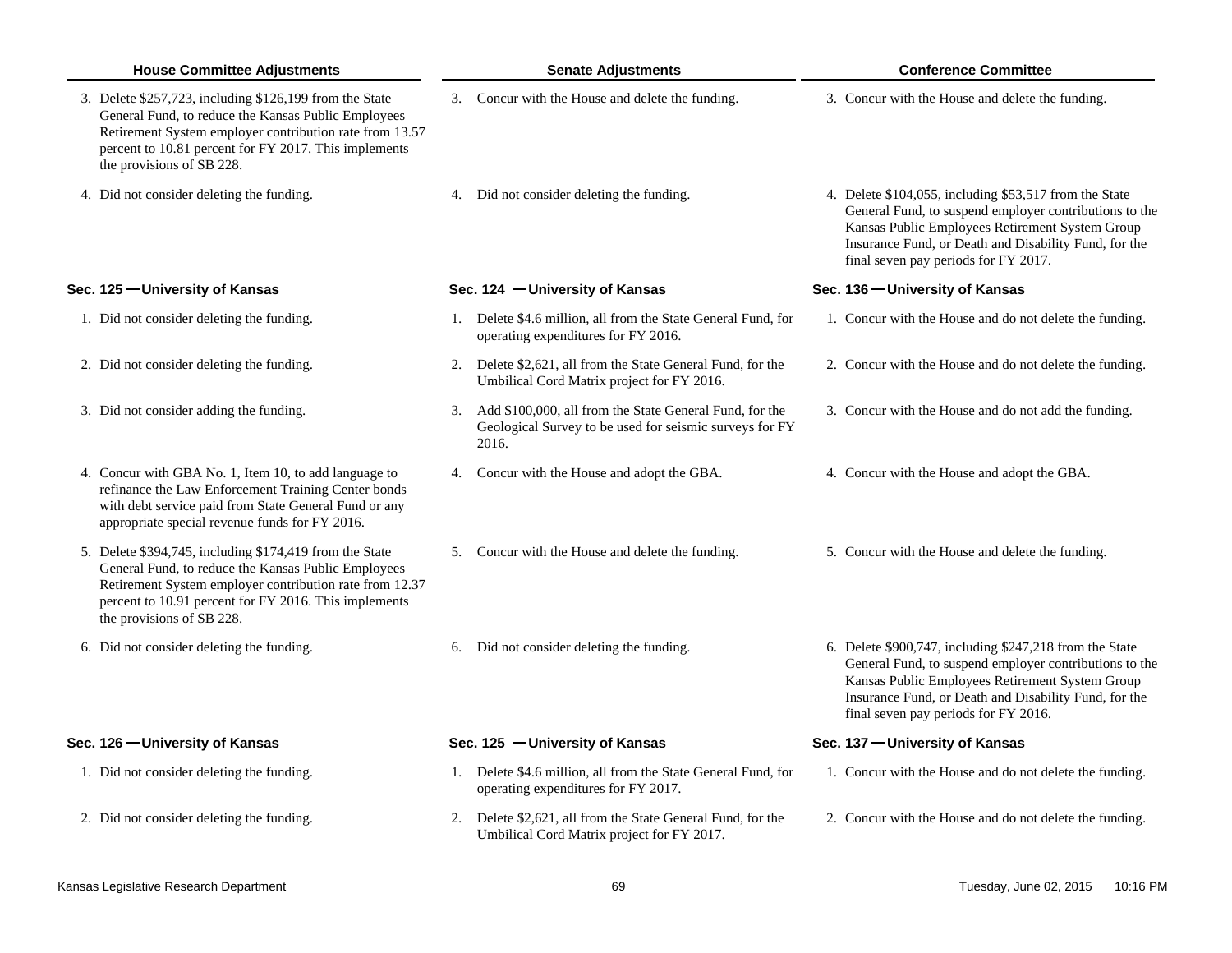| <b>House Committee Adjustments</b>                                                                                                                                                                                  |                                                                                                                                                                                                                                                                                                                                                                                                                                                                                                                                                                                                               | <b>Senate Adjustments</b>                                        | <b>Conference Committee</b>                                                                                                                                                                                                                                                                                                                                                                                                                                                                                                                                                                                                                                                      |  |  |
|---------------------------------------------------------------------------------------------------------------------------------------------------------------------------------------------------------------------|---------------------------------------------------------------------------------------------------------------------------------------------------------------------------------------------------------------------------------------------------------------------------------------------------------------------------------------------------------------------------------------------------------------------------------------------------------------------------------------------------------------------------------------------------------------------------------------------------------------|------------------------------------------------------------------|----------------------------------------------------------------------------------------------------------------------------------------------------------------------------------------------------------------------------------------------------------------------------------------------------------------------------------------------------------------------------------------------------------------------------------------------------------------------------------------------------------------------------------------------------------------------------------------------------------------------------------------------------------------------------------|--|--|
|                                                                                                                                                                                                                     |                                                                                                                                                                                                                                                                                                                                                                                                                                                                                                                                                                                                               | Geological Survey to be used for seismic surveys for FY<br>2017. | 3. Concur with the House and do not add the funding.                                                                                                                                                                                                                                                                                                                                                                                                                                                                                                                                                                                                                             |  |  |
| General Fund, to reduce the Kansas Public Employees<br>Retirement System employer contribution rate from 13.57<br>percent to 10.81 percent for FY 2017. This implements<br>the provisions of SB 228.                |                                                                                                                                                                                                                                                                                                                                                                                                                                                                                                                                                                                                               |                                                                  | 4. Concur with the House and delete the funding.                                                                                                                                                                                                                                                                                                                                                                                                                                                                                                                                                                                                                                 |  |  |
|                                                                                                                                                                                                                     |                                                                                                                                                                                                                                                                                                                                                                                                                                                                                                                                                                                                               |                                                                  | 5. Delete \$903,723, including \$251,471 from the State<br>General Fund, to suspend employer contributions to the<br>Kansas Public Employees Retirement System Group<br>Insurance Fund, or Death and Disability Fund, for the<br>final seven pay periods for FY 2017.                                                                                                                                                                                                                                                                                                                                                                                                            |  |  |
|                                                                                                                                                                                                                     |                                                                                                                                                                                                                                                                                                                                                                                                                                                                                                                                                                                                               |                                                                  | Sec. 138 - University of Kansas Medical Center                                                                                                                                                                                                                                                                                                                                                                                                                                                                                                                                                                                                                                   |  |  |
|                                                                                                                                                                                                                     |                                                                                                                                                                                                                                                                                                                                                                                                                                                                                                                                                                                                               | Midwest Stem Cell Therapy Center for FY 2016.                    | 1. Concur with the House and do not delete the funding.                                                                                                                                                                                                                                                                                                                                                                                                                                                                                                                                                                                                                          |  |  |
|                                                                                                                                                                                                                     |                                                                                                                                                                                                                                                                                                                                                                                                                                                                                                                                                                                                               | Rural Health Bridging program for FY 2016.                       | 2. Concur with the House and do not delete the funding.                                                                                                                                                                                                                                                                                                                                                                                                                                                                                                                                                                                                                          |  |  |
| for the dollar for dollar matching funds from the<br>university and report to House Appropriations and Senate<br>Ways and Means Committees on the economic value and<br>jobs created with this funding for FY 2016. |                                                                                                                                                                                                                                                                                                                                                                                                                                                                                                                                                                                                               |                                                                  | 3. Concur with the House and add the language.                                                                                                                                                                                                                                                                                                                                                                                                                                                                                                                                                                                                                                   |  |  |
| General Fund, to reduce the Kansas Public Employees<br>Retirement System employer contribution rate from 12.37<br>percent to 10.91 percent for FY 2016. This implements<br>the provisions of SB 228.                |                                                                                                                                                                                                                                                                                                                                                                                                                                                                                                                                                                                                               |                                                                  | 4. Concur with the House and delete the funding.                                                                                                                                                                                                                                                                                                                                                                                                                                                                                                                                                                                                                                 |  |  |
|                                                                                                                                                                                                                     |                                                                                                                                                                                                                                                                                                                                                                                                                                                                                                                                                                                                               |                                                                  | 5. Delete \$476,904, including \$162,579 from the State<br>General Fund, to suspend employer contributions to the<br>Kansas Public Employees Retirement System Group<br>Insurance Fund, or Death and Disability Fund, for the<br>final seven pay periods for FY 2016.                                                                                                                                                                                                                                                                                                                                                                                                            |  |  |
|                                                                                                                                                                                                                     |                                                                                                                                                                                                                                                                                                                                                                                                                                                                                                                                                                                                               |                                                                  | Sec. 139 - University of Kansas Medical Center                                                                                                                                                                                                                                                                                                                                                                                                                                                                                                                                                                                                                                   |  |  |
|                                                                                                                                                                                                                     |                                                                                                                                                                                                                                                                                                                                                                                                                                                                                                                                                                                                               | Midwest Stem Cell Therapy Center for FY 2017.                    | 1. Concur with the House and do not delete the funding.                                                                                                                                                                                                                                                                                                                                                                                                                                                                                                                                                                                                                          |  |  |
|                                                                                                                                                                                                                     |                                                                                                                                                                                                                                                                                                                                                                                                                                                                                                                                                                                                               | Rural Health Bridging program for FY 2017.                       | 2. Concur with the House and do not delete the funding.                                                                                                                                                                                                                                                                                                                                                                                                                                                                                                                                                                                                                          |  |  |
|                                                                                                                                                                                                                     | 3. Did not consider adding the funding.<br>4. Delete \$782,859, including \$346,187 from the State<br>5. Did not consider deleting the funding.<br>Sec. 127 - University of Kansas Medical Center<br>1. Did not consider deleting the funding.<br>2. Did not consider deleting the funding.<br>3. Add language to the cancer center research appropriation<br>4. Delete \$142,461, including \$74,190 from the State<br>5. Did not consider deleting the funding.<br>Sec. 128 - University of Kansas Medical Center<br>1. Did not consider deleting the funding.<br>2. Did not consider deleting the funding. |                                                                  | 3. Add \$100,000, all from the State General Fund, for the<br>4. Concur with the House and delete the funding.<br>5. Did not consider deleting the funding.<br>Sec. 126 - University of Kansas Medical Center<br>1. Delete \$15,088, all from the State General Fund, for the<br>2. Delete \$1,400, all from the State General Fund, for the<br>3. Concur with the House and add the language.<br>4. Concur with the House and delete the funding.<br>5. Did not consider deleting the funding.<br>Sec. 127 - University of Kansas Medical Center<br>1. Delete \$15,088, all from the State General Fund, for the<br>2. Delete \$1,400, all from the State General Fund, for the |  |  |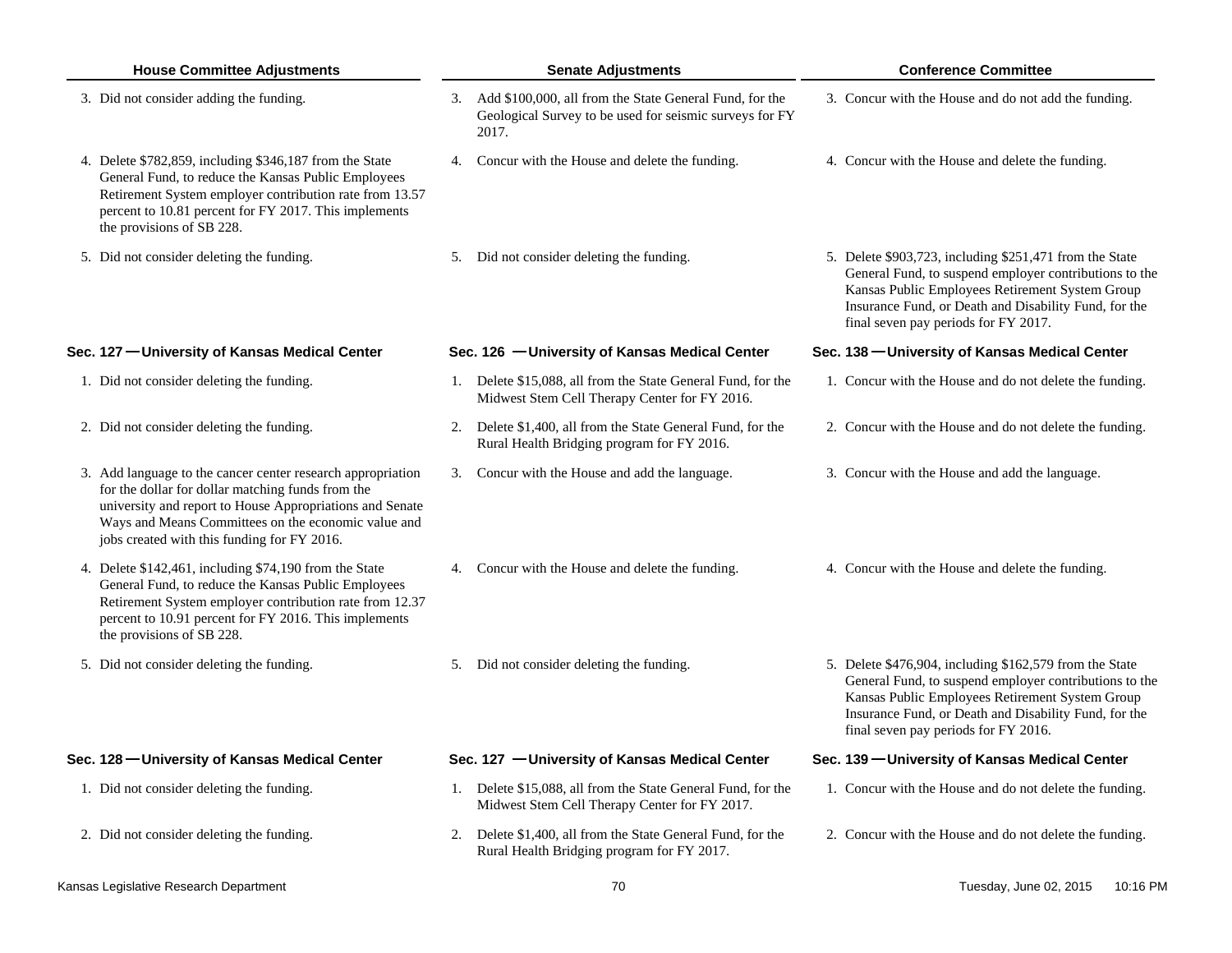| <b>House Committee Adjustments</b>                                                                                                                                                                                                                                            | <b>Senate Adjustments</b>                                                                                                                                                                                                                                                             | <b>Conference Committee</b>                                                                                                                                                                                                                                           |  |  |
|-------------------------------------------------------------------------------------------------------------------------------------------------------------------------------------------------------------------------------------------------------------------------------|---------------------------------------------------------------------------------------------------------------------------------------------------------------------------------------------------------------------------------------------------------------------------------------|-----------------------------------------------------------------------------------------------------------------------------------------------------------------------------------------------------------------------------------------------------------------------|--|--|
| 3. Concur with the House and add the language.                                                                                                                                                                                                                                | 3. Add language to the cancer center research<br>appropriation for the dollar for dollar matching funds<br>from the University and report to House Appropriations<br>and Senate Ways and Means Committees on the<br>economic value and jobs created with this funding for<br>FY 2017. | 3. Concur with the House and add the language.                                                                                                                                                                                                                        |  |  |
| 4. Delete \$242,399, including \$130,408 from the State<br>General Fund, to reduce the Kansas Public Employees<br>Retirement System employer contribution rate from 13.57<br>percent to 10.81 percent for FY 2017. This implements<br>the provisions of SB 228.               | 4. Concur with the House and delete the funding.                                                                                                                                                                                                                                      | 4. Concur with the House and delete the funding.                                                                                                                                                                                                                      |  |  |
| 5. Delete \$1,766,150, all from the State General Fund, for<br>debt service payments for the Health Education Building<br>for FY 2017. These payments will be made through the<br>Department of Administration.                                                               | 5. Concur with the House and delete the funding.                                                                                                                                                                                                                                      | 5. Concur with the House and delete the funding.                                                                                                                                                                                                                      |  |  |
| 6. Did not consider deleting the funding.                                                                                                                                                                                                                                     | 6. Did not consider deleting the funding.                                                                                                                                                                                                                                             | 6. Delete \$469,075, including \$159,984 from the State<br>General Fund, to suspend employer contributions to the<br>Kansas Public Employees Retirement System Group<br>Insurance Fund, or Death and Disability Fund, for the<br>final seven pay periods for FY 2017. |  |  |
| Sec. 129 – Wichita State University                                                                                                                                                                                                                                           | Sec. 128 - Wichita State University                                                                                                                                                                                                                                                   | Sec. 140 – Wichita State University                                                                                                                                                                                                                                   |  |  |
| 1. Add language to the aviation research appropriation for<br>the dollar for dollar matching funds from the university<br>and report to House Appropriations and Senate Ways and<br>Means Committees on the economic value and jobs<br>created with this funding for FY 2016. | 1. Concur with the House and add the language.                                                                                                                                                                                                                                        | 1. Concur with the House and add the language.                                                                                                                                                                                                                        |  |  |
| 2. Delete \$252,234, including \$147,691 from the State<br>General Fund, to reduce the Kansas Public Employees<br>Retirement System employer contribution rate from 12.37<br>percent to 10.91 percent for FY 2016. This implements<br>the provisions of SB 228.               | 2. Concur with the House and delete the funding.                                                                                                                                                                                                                                      | 2. Concur with the House and delete the funding.                                                                                                                                                                                                                      |  |  |
| 3. Did not consider deleting the funding.                                                                                                                                                                                                                                     | 3. Did not consider deleting the funding.                                                                                                                                                                                                                                             | 3. Delete \$258,869, including \$101,001 from the State<br>General Fund, to suspend employer contributions to the<br>Kansas Public Employees Retirement System Group<br>Insurance Fund, or Death and Disability Fund, for the<br>final seven pay periods for FY 2016. |  |  |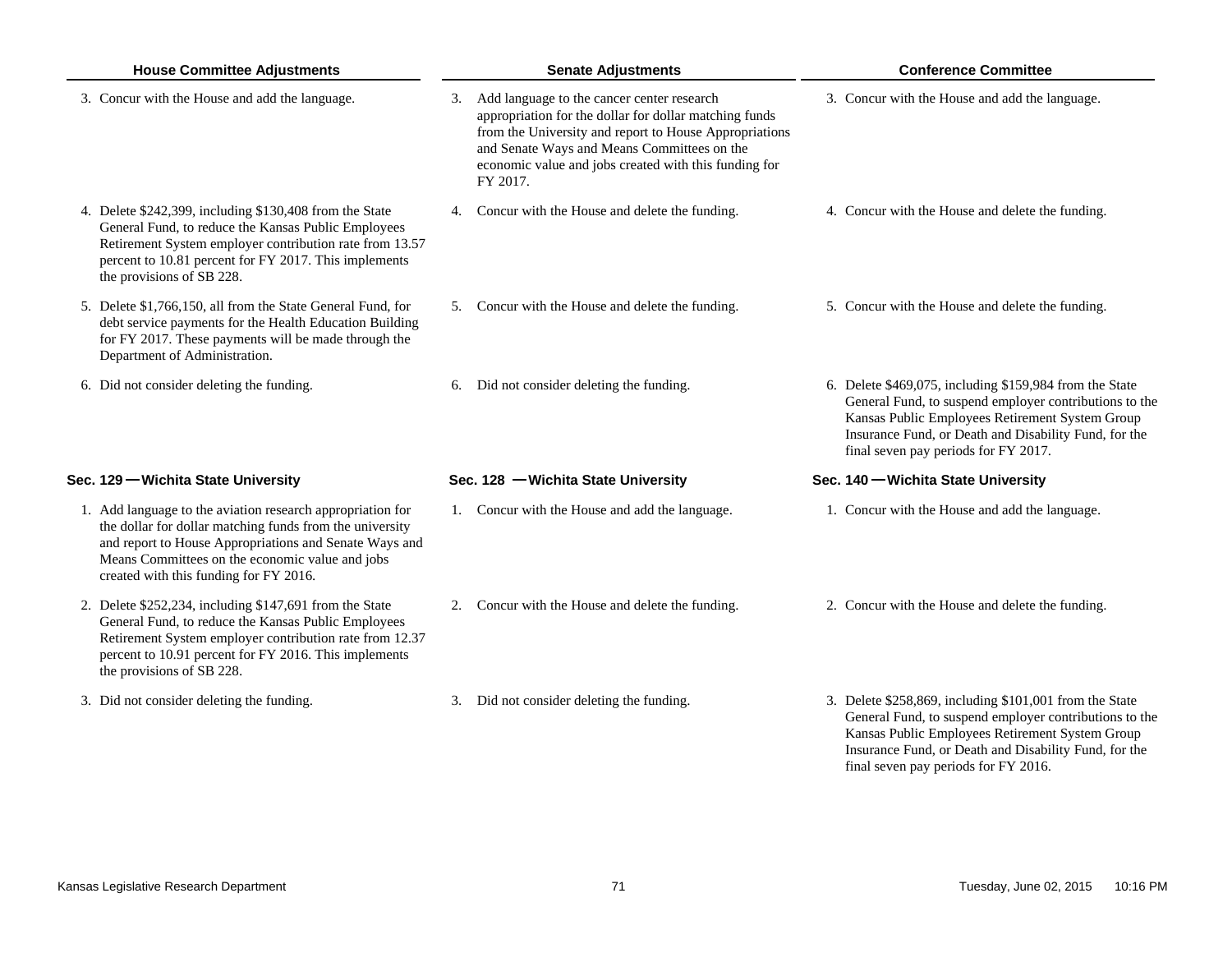| <b>House Committee Adjustments</b> |                                                                                                                                                                                                                                                                               | <b>Senate Adjustments</b>                                                                                                                                                                                                                                                                                                                                                                                                                                                                                                                                 | <b>Conference Committee</b>         |                                                                                                                                                                                                                                                                                                                                                                                                                                                                                                                                           |  |
|------------------------------------|-------------------------------------------------------------------------------------------------------------------------------------------------------------------------------------------------------------------------------------------------------------------------------|-----------------------------------------------------------------------------------------------------------------------------------------------------------------------------------------------------------------------------------------------------------------------------------------------------------------------------------------------------------------------------------------------------------------------------------------------------------------------------------------------------------------------------------------------------------|-------------------------------------|-------------------------------------------------------------------------------------------------------------------------------------------------------------------------------------------------------------------------------------------------------------------------------------------------------------------------------------------------------------------------------------------------------------------------------------------------------------------------------------------------------------------------------------------|--|
|                                    | Sec. 130 – Wichita State University                                                                                                                                                                                                                                           | Sec. 129 - Wichita State University                                                                                                                                                                                                                                                                                                                                                                                                                                                                                                                       | Sec. 141 – Wichita State University |                                                                                                                                                                                                                                                                                                                                                                                                                                                                                                                                           |  |
|                                    | 1. Add language to the aviation research appropriation for<br>the dollar for dollar matching funds from the University<br>and report to House Appropriations and Senate Ways and<br>Means Committees on the economic value and jobs<br>created with this funding for FY 2017. | 1. Concur with the House and add the language.                                                                                                                                                                                                                                                                                                                                                                                                                                                                                                            |                                     | 1. Concur with the House and add the language.                                                                                                                                                                                                                                                                                                                                                                                                                                                                                            |  |
|                                    | 2. Delete \$544,690, including \$317,702 from the State<br>General Fund, to reduce the Kansas Public Employees<br>Retirement System employer contribution rate from 13.57<br>percent to 10.81 percent for FY 2017. This implements<br>the provisions of SB 228.               | 2. Concur with the House and delete the funding.                                                                                                                                                                                                                                                                                                                                                                                                                                                                                                          |                                     | 2. Concur with the House and delete the funding.                                                                                                                                                                                                                                                                                                                                                                                                                                                                                          |  |
|                                    | 3. Did not consider deleting the funding.                                                                                                                                                                                                                                     | 3. Did not consider deleting the funding.                                                                                                                                                                                                                                                                                                                                                                                                                                                                                                                 |                                     | 3. Delete \$266,820, including \$105,181 from the State<br>General Fund, to suspend employer contributions to the<br>Kansas Public Employees Retirement System Group<br>Insurance Fund, or Death and Disability Fund, for the<br>final seven pay periods for FY 2017.                                                                                                                                                                                                                                                                     |  |
|                                    | Sec. 131 - Board of Regents                                                                                                                                                                                                                                                   | Sec. $130$ - Board of Regents                                                                                                                                                                                                                                                                                                                                                                                                                                                                                                                             |                                     | Sec. 142 – Board of Regents                                                                                                                                                                                                                                                                                                                                                                                                                                                                                                               |  |
|                                    | 1. Add language allowing the agency to expend \$20,000, all<br>from within existing resources, for additional membership<br>dues for the Midwest Higher Education Compact for FY<br>2016.                                                                                     | 1. Concur with the House and add the language.                                                                                                                                                                                                                                                                                                                                                                                                                                                                                                            |                                     | 1. Concur with the House and add the language.                                                                                                                                                                                                                                                                                                                                                                                                                                                                                            |  |
|                                    | 2. Add \$1.5 million, all from the State General Fund, for the<br>Incentive for Technical Education program for FY 2016.                                                                                                                                                      | 2. Did not recommend adding the funding.                                                                                                                                                                                                                                                                                                                                                                                                                                                                                                                  |                                     | 2. Add \$750,000, all from the State General Fund, for the<br>Incentive for Technical Education program for FY 2016.                                                                                                                                                                                                                                                                                                                                                                                                                      |  |
|                                    | 3. Did not consider adding the language.                                                                                                                                                                                                                                      | 3. Add language that, notwithstanding the statutes for the<br>Kansas Comprehensive Grant program, the Board of<br>Regents shall disburse no less than 75.0 percent or<br>\$13,318,753 allocation to the Independent and Private<br>Colleges. In addition, the Kansas Independent College<br>Association shall provide to the House Appropriations<br>and Senate Ways and Means Committees at the<br>beginning of the 2016 Session, a report on the total<br>dollars dispersed to each college and how many students<br>received scholarships for FY 2016. |                                     | 3. Add language that, notwithstanding the statutes for the<br>Kansas Comprehensive Grant program, the Board of<br>Regents shall disburse no less than 60.0 percent<br>allocation to the Independent and Private Colleges. In<br>addition, the Kansas Independent College Association<br>shall provide to the House Appropriations and Senate<br>Ways and Means Committees at the beginning of the<br>2016 Session, a report on the total dollars dispersed to<br>each college and how many students received<br>scholarships for FY 2016. |  |
|                                    | 4. Did not consider adding the language.                                                                                                                                                                                                                                      | 4. Did not consider adding the language.                                                                                                                                                                                                                                                                                                                                                                                                                                                                                                                  |                                     | 4. Add language including Johnson County Community<br>College in the Performance-based Incentives program<br>for FY 2016.                                                                                                                                                                                                                                                                                                                                                                                                                 |  |
|                                    | 5. Did not consider adding the language.                                                                                                                                                                                                                                      | 5. Did not consider adding the language.                                                                                                                                                                                                                                                                                                                                                                                                                                                                                                                  |                                     | 5. Add language to the Incentive for Career Technical<br>Education appropriation requiring the incentives to be<br>prorated if the total request exceeds the appropriated<br>amount for FY 2016.                                                                                                                                                                                                                                                                                                                                          |  |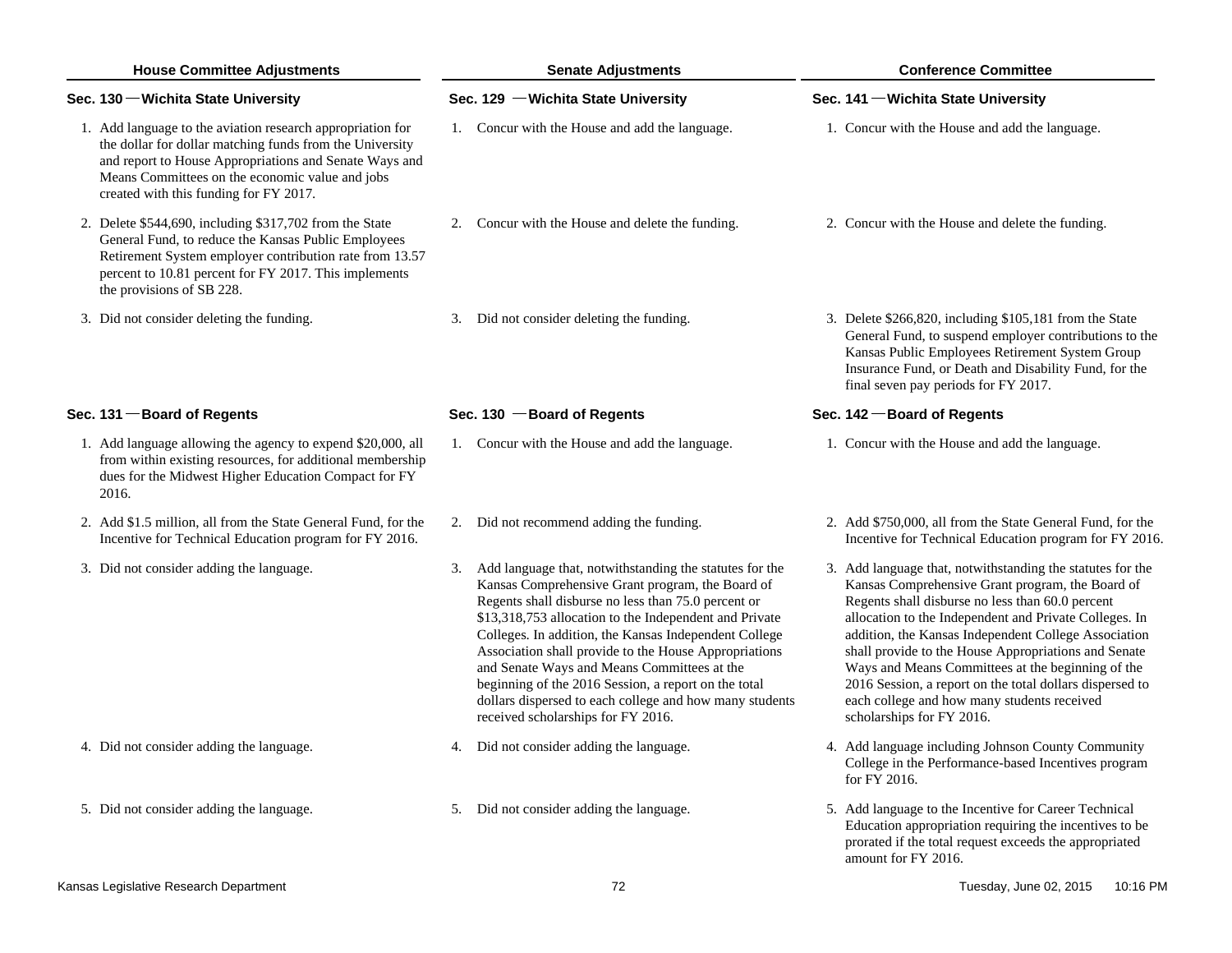| <b>House Committee Adjustments</b>                                                                                                                                                                                                                            | <b>Senate Adjustments</b>                                                                                                                                                                                                              | <b>Conference Committee</b>                                                                                                                                                                                                                                        |  |  |
|---------------------------------------------------------------------------------------------------------------------------------------------------------------------------------------------------------------------------------------------------------------|----------------------------------------------------------------------------------------------------------------------------------------------------------------------------------------------------------------------------------------|--------------------------------------------------------------------------------------------------------------------------------------------------------------------------------------------------------------------------------------------------------------------|--|--|
| 6. Delete \$8,240, including \$5,228 from the State General<br>Fund, to reduce the Kansas Public Employees Retirement<br>System employer contribution rate from 12.37 percent to<br>10.91 percent for FY 2016. This implements the<br>provisions of SB 228.   | 6. Concur with the House and delete the funding.                                                                                                                                                                                       | 6. Concur with the House and delete the funding.                                                                                                                                                                                                                   |  |  |
| 7. Did not recommend adding the funding.                                                                                                                                                                                                                      | 7. Add \$920,000, all from the State General Fund, for the<br>new forensic crime program at Washburn University for<br>FY 2016.                                                                                                        | 7. Add \$770,000, all from the State General Fund, to the<br>Municipal Operating Grant for a new forensic crime<br>program at Washburn University for FY 2016.                                                                                                     |  |  |
| 8. Did not recommend adding the language.                                                                                                                                                                                                                     | 8. Add language requesting the Board of Regents provide a<br>report to the budget committees at the beginning of next<br>session on the distribution of the Postsecondary Tiered<br>Technical Education State Aid funding for FY 2016. | 8. Concur with the Senate and add the language.                                                                                                                                                                                                                    |  |  |
| 9. Did not consider deleting the funding.                                                                                                                                                                                                                     | Did not consider deleting the funding.<br>9.                                                                                                                                                                                           | 9. Delete \$10,623, including \$6,606 from the State<br>General Fund, to suspend employer contributions to the<br>Kansas Public Employees Retirement System Group<br>Insurance Fund, or Death and Disability Fund, for the<br>final seven pay periods for FY 2016. |  |  |
| Sec. 132 - Board of Regents                                                                                                                                                                                                                                   | Sec. 131 $-$ Board of Regents                                                                                                                                                                                                          | Sec. 143 – Board of Regents                                                                                                                                                                                                                                        |  |  |
| 1. Add language allowing the agency to expend \$20,000, all<br>from within existing resources, for additional membership<br>dues for the Midwest Higher Education Compact for FY<br>2017.                                                                     | 1. Concur with the House and add the language.                                                                                                                                                                                         | 1. Concur with the House and add the language.                                                                                                                                                                                                                     |  |  |
| 2. Add \$1.5 million, all from the State General Fund, for the<br>Incentive for Technical Education program for FY 2017.                                                                                                                                      | 2. Did not recommend adding the funding.                                                                                                                                                                                               | 2. Add \$750,000, all from the State General Fund, for the<br>Incentive for Technical Education program for FY 2016.                                                                                                                                               |  |  |
| 3. Did not consider adding the language.                                                                                                                                                                                                                      | 3. Did not consider adding the language.                                                                                                                                                                                               | 3. Add language to the Incentive for Career Technical<br>Education appropriation requiring the incentives to be<br>prorated if the total request exceeds the appropriated<br>amount for FY 2017.                                                                   |  |  |
| 4. Delete \$16,175, including \$10,243 from the State General<br>Fund, to reduce the Kansas Public Employees Retirement<br>System employer contribution rate from 13.57 percent to<br>10.81 percent for FY 2017. This implements the<br>provisions of SB 228. | 4. Concur with the House and delete the funding.                                                                                                                                                                                       | 4. Concur with the House and delete the funding.                                                                                                                                                                                                                   |  |  |
| 5. Did not recommend adding the funding.                                                                                                                                                                                                                      | 5. Add \$920,000, all from the State General Fund, for the<br>new forensic crime program at Washburn University for<br>FY 2017.                                                                                                        | 5. Add \$770,000, all from the State General Fund, to the<br>Municipal Operating Grant for a new forensic crime<br>program at Washburn University for FY 2016.                                                                                                     |  |  |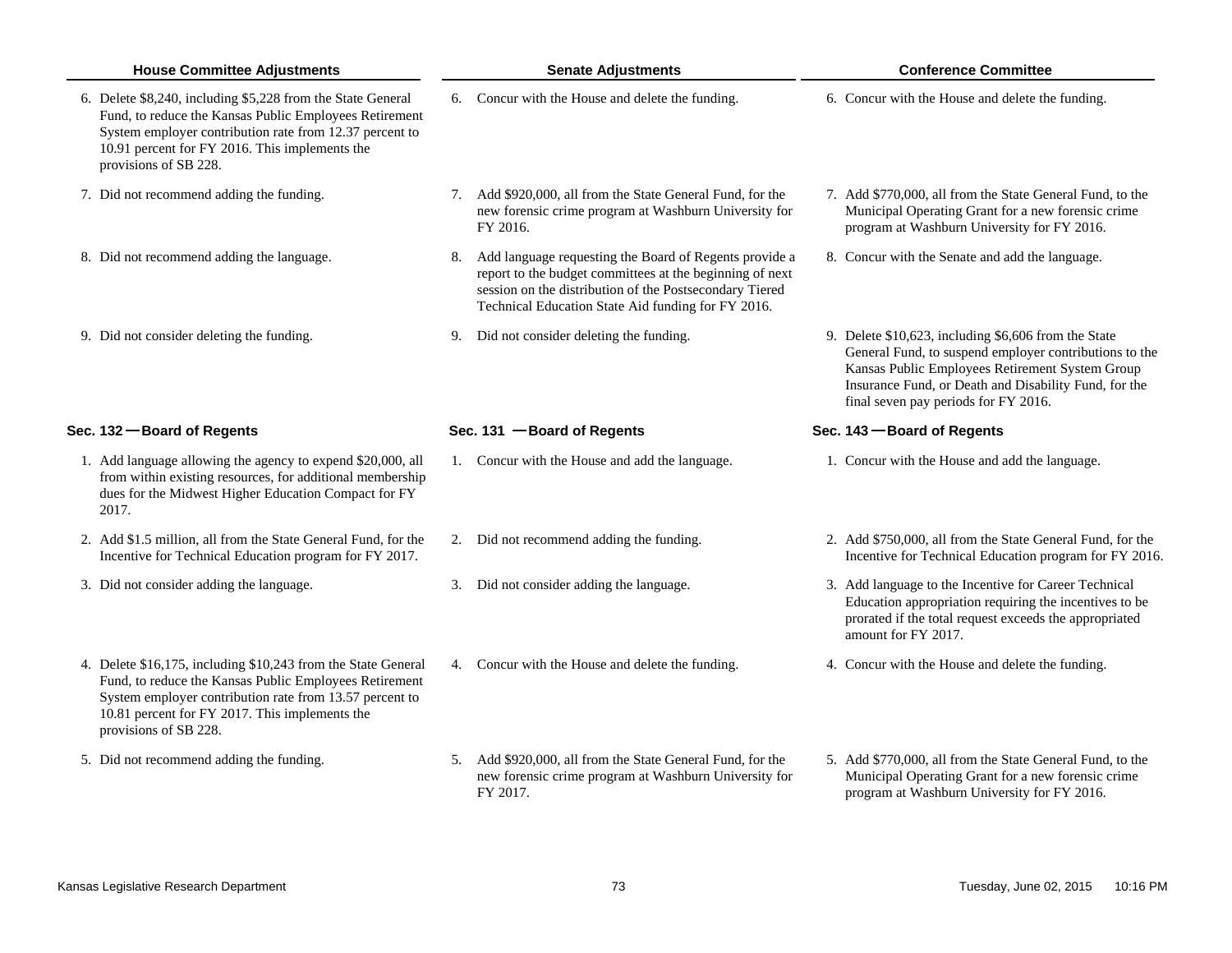| <b>House Committee Adjustments</b>                                                                                                                                                                                                                              | <b>Senate Adjustments</b>                        | <b>Conference Committee</b>                                                                                                                                                                                                                                         |  |  |  |
|-----------------------------------------------------------------------------------------------------------------------------------------------------------------------------------------------------------------------------------------------------------------|--------------------------------------------------|---------------------------------------------------------------------------------------------------------------------------------------------------------------------------------------------------------------------------------------------------------------------|--|--|--|
| 6. Did not consider deleting the funding.                                                                                                                                                                                                                       | 6. Did not consider deleting the funding.        | 6. Delete \$10,793, including \$6,701 from the State<br>General Fund, to suspend employer contributions to the<br>Kansas Public Employees Retirement System Group<br>Insurance Fund, or Death and Disability Fund, for the<br>final seven pay periods for FY 2017.  |  |  |  |
| Sec. 133 - Ellsworth Correctional Facility                                                                                                                                                                                                                      | Sec. 132 - Ellsworth Correctional Facility       | Sec. 144 - Ellsworth Correctional Facility                                                                                                                                                                                                                          |  |  |  |
| 1. Delete \$154,015, including \$153,357 from the State<br>General Fund, to reduce the Kansas Public Employees<br>Retirement System employer contribution rate from 12.37<br>percent to 10.91 percent for FY 2016. This implements<br>the provisions of SB 228. | 1. Concur with the House and delete the funding. | 1. Concur with the House and delete the funding.                                                                                                                                                                                                                    |  |  |  |
| 2. Did not consider deleting the funding.                                                                                                                                                                                                                       | Did not consider deleting the funding.<br>2.     | 2. Delete \$4,000, all from the State General Fund, for a<br>50.0 percent reduction of advertising expenditures for<br>FY 2016.                                                                                                                                     |  |  |  |
| 3. Did not consider deleting the funding.                                                                                                                                                                                                                       | 3. Did not consider deleting the funding.        | 3. Delete \$27,720, including \$26,609 from the State<br>General Fund, to suspend employer contributions to the<br>Kansas Public Employees Retirement System Group<br>Insurance Fund, or Death and Disability Fund, for the<br>final seven pay periods for FY 2016. |  |  |  |
| Sec. 133 - El Dorado Correctional Facility                                                                                                                                                                                                                      | Sec. 132 - El Dorado Correctional Facility       | Sec. 144 - El Dorado Correctional Facility                                                                                                                                                                                                                          |  |  |  |
| 1. Delete \$310,156, all from the State General Fund, to<br>reduce the Kansas Public Employees Retirement System<br>employer contribution rate from 12.37 percent to 10.91<br>percent for FY 2016. This implements the provisions of<br>SB 228.                 | 1. Concur with the House and delete the funding. | 1. Concur with the House and delete the funding.                                                                                                                                                                                                                    |  |  |  |
| 2. Did not consider deleting the funding.                                                                                                                                                                                                                       | Did not consider deleting the funding.<br>2.     | 2. Delete \$888, all from the State General Fund, for a 50.0<br>percent reduction of advertising expenditures for FY<br>2016.                                                                                                                                       |  |  |  |
| 3. Did not consider deleting the funding.                                                                                                                                                                                                                       | 3. Did not consider deleting the funding.        | 3. Delete \$53,106, all from the State General Fund, to<br>suspend employer contributions to the Kansas Public<br>Employees Retirement System Group Insurance Fund,<br>or Death and Disability Fund, for the final seven pay<br>periods for FY 2016.                |  |  |  |
| Sec. 133 - Hutchinson Correctional Facility                                                                                                                                                                                                                     | Sec. 132 - Hutchinson Correctional Facility      | Sec. 144 - Hutchinson Correctional Facility                                                                                                                                                                                                                         |  |  |  |
| 1. Delete \$336,036, including \$333,233 from the State<br>General Fund, to reduce the Kansas Public Employees<br>Retirement System employer contribution rate from 12.37<br>percent to 10.91 percent for FY 2016. This implements                              | 1. Concur with the House and delete the funding. | 1. Concur with the House and delete the funding.                                                                                                                                                                                                                    |  |  |  |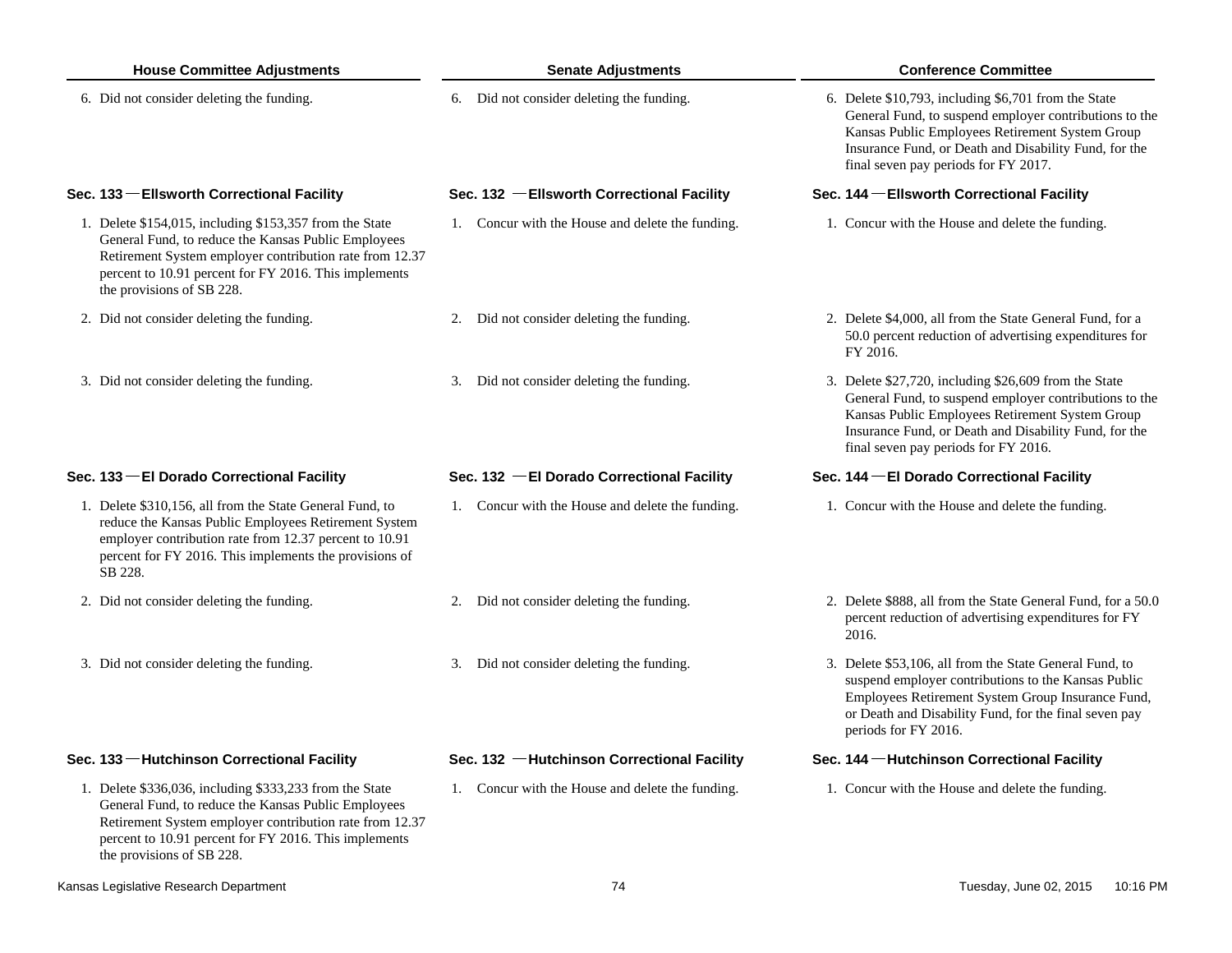| <b>House Committee Adjustments</b>                                                                                                                                                                                                              | <b>Senate Adjustments</b> |                                                  |  | <b>Conference Committee</b>                                                                                                                                                                                                                                         |  |  |
|-------------------------------------------------------------------------------------------------------------------------------------------------------------------------------------------------------------------------------------------------|---------------------------|--------------------------------------------------|--|---------------------------------------------------------------------------------------------------------------------------------------------------------------------------------------------------------------------------------------------------------------------|--|--|
| 2. Did not consider deleting the funding.                                                                                                                                                                                                       |                           | 2. Did not consider deleting the funding.        |  | 2. Delete \$7,474, all from the State General Fund, for a<br>50.0 percent reduction of advertising expenditures for<br>FY 2016.                                                                                                                                     |  |  |
| 3. Did not consider deleting the funding.                                                                                                                                                                                                       |                           | 3. Did not consider deleting the funding.        |  | 3. Delete \$57,469, including \$56,994 from the State<br>General Fund, to suspend employer contributions to the<br>Kansas Public Employees Retirement System Group<br>Insurance Fund, or Death and Disability Fund, for the<br>final seven pay periods for FY 2016. |  |  |
| Sec. 133 - Kansas Juvenile Correctional Complex                                                                                                                                                                                                 |                           | Sec. 132 - Kansas Juvenile Correctional Complex  |  | Sec. 144 – Kansas Juvenile Correctional Complex                                                                                                                                                                                                                     |  |  |
| 1. Delete \$115,535, all from the State General Fund, to<br>reduce the Kansas Public Employees Retirement System<br>employer contribution rate from 12.37 percent to 10.91<br>percent for FY 2016. This implements the provisions of<br>SB 228. |                           | 1. Concur with the House and delete the funding. |  | 1. Concur with the House and delete the funding.                                                                                                                                                                                                                    |  |  |
| 2. Did not consider deleting the funding.                                                                                                                                                                                                       |                           | 2. Did not consider deleting the funding.        |  | 2. Delete \$23,914, all from the State General Fund, to<br>suspend employer contributions to the Kansas Public<br>Employees Retirement System Group Insurance Fund,<br>or Death and Disability Fund, for the final seven pay<br>periods for FY 2016.                |  |  |
| Sec. 133 - Lansing Correctional Facility                                                                                                                                                                                                        |                           | Sec. 132 -Lansing Correctional Facility          |  | Sec. 144 - Lansing Correctional Facility                                                                                                                                                                                                                            |  |  |
| 1. Delete \$451,716, all from the State General Fund, to<br>reduce the Kansas Public Employees Retirement System<br>employer contribution rate from 12.37 percent to 10.91<br>percent for FY 2016. This implements the provisions of<br>SB 228. |                           | 1. Concur with the House and delete the funding. |  | 1. Concur with the House and delete the funding.                                                                                                                                                                                                                    |  |  |
| 2. Did not consider deleting the funding.                                                                                                                                                                                                       |                           | 2. Did not consider deleting the funding.        |  | 2. Delete \$2,449 all from the State General Fund, for a<br>50.0 percent reduction of advertising expenditures for<br>FY 2016.                                                                                                                                      |  |  |
| 3. Did not consider deleting the funding.                                                                                                                                                                                                       |                           | 3. Did not consider deleting the funding.        |  | 3. Delete \$77,565, all from the State General Fund, to<br>suspend employer contributions to the Kansas Public<br>Employees Retirement System Group Insurance Fund,<br>or Death and Disability Fund, for the final seven pay                                        |  |  |

periods for FY 2016.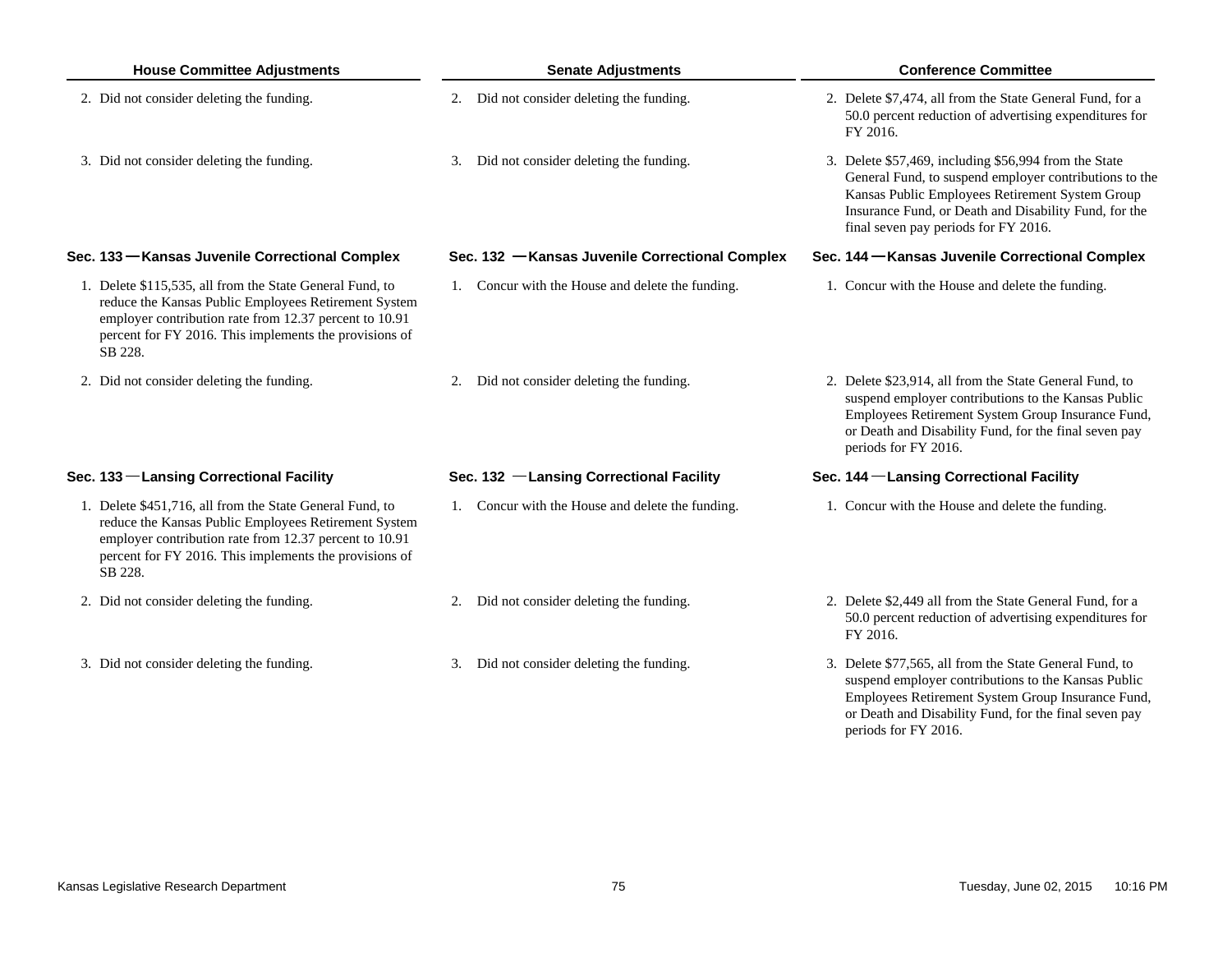| <b>House Committee Adjustments</b> |                                                                                                                                                                                                                                                 |    | <b>Senate Adjustments</b>                                             | <b>Conference Committee</b> |                                                                                                                                                                                                                                                      |  |
|------------------------------------|-------------------------------------------------------------------------------------------------------------------------------------------------------------------------------------------------------------------------------------------------|----|-----------------------------------------------------------------------|-----------------------------|------------------------------------------------------------------------------------------------------------------------------------------------------------------------------------------------------------------------------------------------------|--|
|                                    | Sec. 133 -Larned Correctional Mental Health<br><b>Facility</b>                                                                                                                                                                                  |    | Sec. 132 -Larned Correctional Mental Health<br><b>Facility</b>        |                             | Sec. 144 - Larned Correctional Mental Health<br><b>Facility</b>                                                                                                                                                                                      |  |
|                                    | 1. Delete \$121,344, all from the State General Fund, to<br>reduce the Kansas Public Employees Retirement System<br>employer contribution rate from 12.37 percent to 10.91<br>percent for FY 2016. This implements the provisions of<br>SB 228. |    | 1. Concur with the House and delete the funding.                      |                             | 1. Concur with the House and delete the funding.                                                                                                                                                                                                     |  |
|                                    | 2. Did not consider deleting the funding.                                                                                                                                                                                                       | 2. | Did not consider deleting the funding.                                |                             | 2. Delete \$4,500, all from the State General Fund, for a<br>50.0 percent reduction of advertising expenditures for<br>FY 2016.                                                                                                                      |  |
|                                    | 3. Did not consider deleting the funding.                                                                                                                                                                                                       |    | 3. Did not consider deleting the funding.                             |                             | 3. Delete \$20,944, all from the State General Fund, to<br>suspend employer contributions to the Kansas Public<br>Employees Retirement System Group Insurance Fund,<br>or Death and Disability Fund, for the final seven pay<br>periods for FY 2016. |  |
|                                    | Sec. 133 -Larned Juvenile Correctional Facility                                                                                                                                                                                                 |    | Sec. 132 -Larned Juvenile Correctional Facility                       |                             | Sec. 144 - Larned Juvenile Correctional Facility                                                                                                                                                                                                     |  |
|                                    | 1. Delete \$68,194, all from the State General Fund, to reduce<br>the Kansas Public Employees Retirement System<br>employer contribution rate from 12.37 percent to 10.91<br>percent for FY 2016. This implements the provisions of<br>SB 228.  |    | 1. Concur with the House and delete the funding.                      |                             | 1. Concur with the House and delete the funding.                                                                                                                                                                                                     |  |
|                                    | 2. Did not consider deleting the funding.                                                                                                                                                                                                       |    | 2. Did not consider deleting the funding.                             |                             | 2. Delete \$1,426 all from the State General Fund, for a<br>50.0 percent reduction of advertising expenditures for<br>FY 2016.                                                                                                                       |  |
|                                    | 3. Did not consider deleting the funding.                                                                                                                                                                                                       |    | 3. Did not consider deleting the funding.                             |                             | 3. Delete \$14,115, all from the State General Fund, to<br>suspend employer contributions to the Kansas Public<br>Employees Retirement System Group Insurance Fund,<br>or Death and Disability Fund, for the final seven pay<br>periods for FY 2016. |  |
|                                    | Sec. 133 – Department of Corrections                                                                                                                                                                                                            |    | Sec. $132$ -Department of Corrections                                 |                             | Sec. 144 – Department of Corrections                                                                                                                                                                                                                 |  |
|                                    | 1. Add \$500,000, all from the State General Fund, and<br>appropriate the new Evidence Based Juvenile Programs<br>account for FY 2016.                                                                                                          |    | 1. Did not consider adding the funding and appropriating<br>the fund. |                             | 1. Concur with the House and add the funding and<br>appropriate the fund.                                                                                                                                                                            |  |
|                                    | 2. Add language requiring the agency to issue a report to the<br>2017 Legislature detailing the effectiveness of the<br>evidence based juvenile programs.                                                                                       | 2. | Did not consider adding the language.                                 |                             | 2. Concur with the House and add the language.                                                                                                                                                                                                       |  |
|                                    | 3. Delete 1.0 FTE position that was added to accurately<br>reflect the agency's FTE total for FY 2016.                                                                                                                                          |    | 3. Did not consider deleting the position.                            |                             | 3. Concur with the House and delete the position.                                                                                                                                                                                                    |  |

Kansas Legislative Research Department **The Contract Contract Contract Contract Contract Contract Contract Contract Contract Contract Contract Tuesday, June 02, 2015 10:16 PM**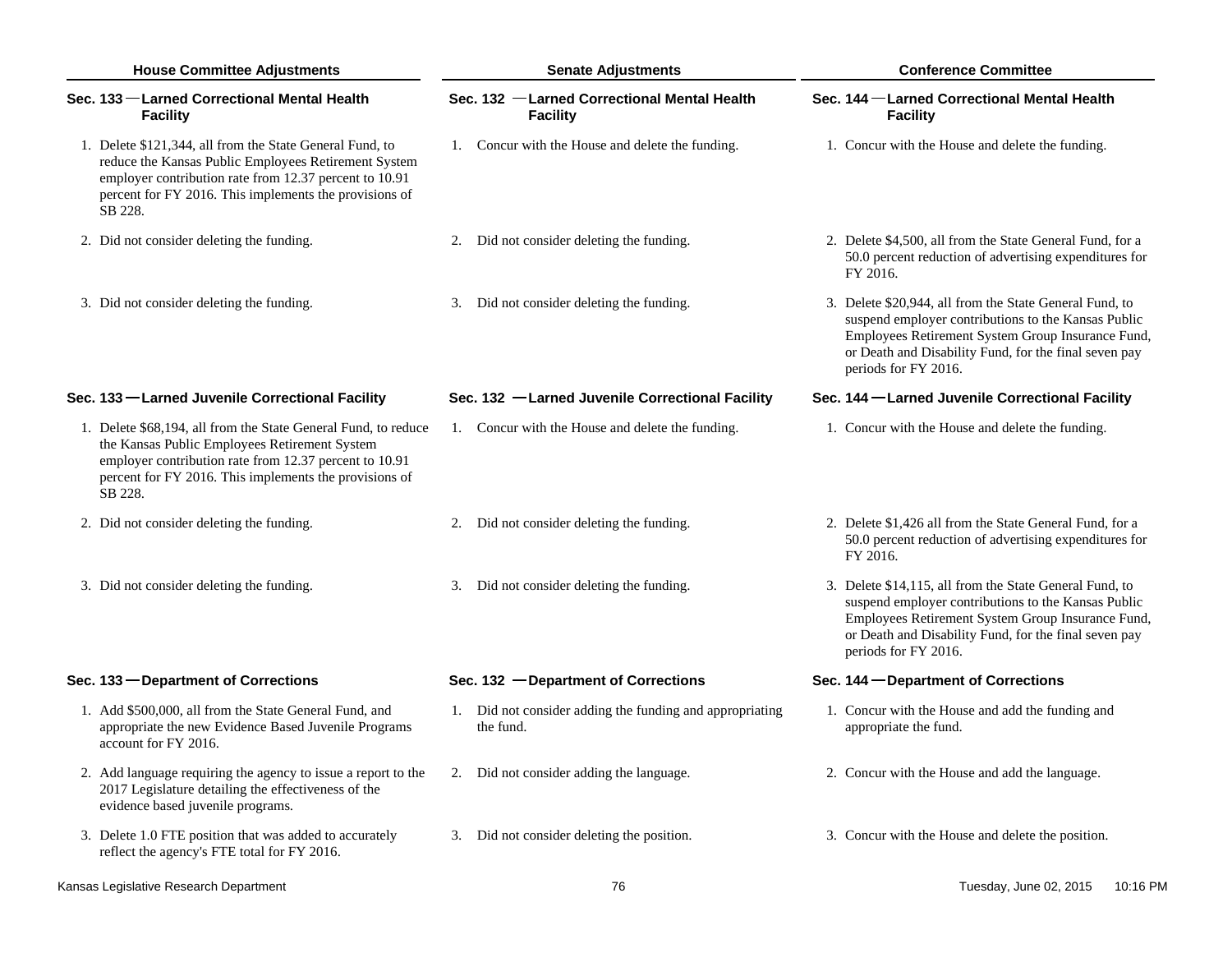| <b>House Committee Adjustments</b>                                                                                                                                                                                                                              | <b>Senate Adjustments</b>                        | <b>Conference Committee</b>                                                                                                                                                                                                                                          |
|-----------------------------------------------------------------------------------------------------------------------------------------------------------------------------------------------------------------------------------------------------------------|--------------------------------------------------|----------------------------------------------------------------------------------------------------------------------------------------------------------------------------------------------------------------------------------------------------------------------|
| 4. Delete \$206,000, all from the State General Fund, for<br>estimated savings for implementation of HB 2336 for FY<br>2016.                                                                                                                                    | 4. Concur with the House and delete the funding. | 4. Concur with the House and delete the funding.                                                                                                                                                                                                                     |
| 5. Concur with GBA No. 1, Item 9, to delete \$943,000,<br>including \$276,000 from the State General Fund, for<br>juvenile out-of-home placements projected caseloads for<br>FY 2016.                                                                           | 5. Concur with the House and adopt the GBA.      | 5. Concur with the House and adopt the GBA.                                                                                                                                                                                                                          |
| 6. Concur with GBA No. 1, Item 11, to delete \$801,400, all<br>from the State General Fund, for debt service refunding<br>for FY 2016.                                                                                                                          | 6. Concur with the House and adopt the GBA.      | 6. Concur with the House and adopt the GBA.                                                                                                                                                                                                                          |
| 7. Delete \$1.2 million, all from the State General Fund, for<br>estimated savings for implementation of HB 2051 for FY<br>2016.                                                                                                                                | 7. Concur with the House and delete the funding. | 7. Concur with the House and delete the funding.                                                                                                                                                                                                                     |
| 8. Did not consider transferring the funding.                                                                                                                                                                                                                   | 8. Did not consider transferring the funding.    | 8. Transfer \$46,950, all from the General Fee Fund, to the<br>State General Fund for FY 2016.                                                                                                                                                                       |
| 9. Delete \$314,396, including \$261,521 from the State<br>General Fund, to reduce the Kansas Public Employees<br>Retirement System employer contribution rate from 12.37<br>percent to 10.91 percent for FY 2016. This implements<br>the provisions of SB 228. | 9. Concur with the House and delete the funding. | 9. Concur with the House and delete the funding.                                                                                                                                                                                                                     |
| 10. Did not consider deleting the funding.                                                                                                                                                                                                                      | 10. Did not consider deleting the funding.       | 10. Delete \$826, all from the State General Fund, for a 50.0<br>percent reduction of advertising expenditures for FY<br>2016.                                                                                                                                       |
| 11. Did not consider deleting the funding.                                                                                                                                                                                                                      | 11. Did not consider deleting the funding.       | 11. Delete \$63,807, including \$53,628 from the State<br>General Fund, to suspend employer contributions to the<br>Kansas Public Employees Retirement System Group<br>Insurance Fund, or Death and Disability Fund, for the<br>final seven pay periods for FY 2016. |
| Sec. 133 - Norton Correctional Facility                                                                                                                                                                                                                         | Sec. 132 - Norton Correctional Facility          | Sec. 144 - Norton Correctional Facility                                                                                                                                                                                                                              |
| 1. Delete \$186,462, including \$184,371 from the State<br>General Fund, to reduce the Kansas Public Employees<br>Retirement System employer contribution rate from 12.37<br>percent to 10.91 percent for FY 2016. This implements<br>the provisions of SB 228. | 1. Concur with the House and delete the funding. | 1. Concur with the House and delete the funding.                                                                                                                                                                                                                     |
| 2. Did not consider deleting the funding.                                                                                                                                                                                                                       | 2. Did not consider deleting the funding.        | 2. Delete \$32,536, including \$32,178 from the State<br>General Fund, to suspend employer contributions to the<br>Kansas Public Employees Retirement System Group<br>Insurance Fund, or Death and Disability Fund, for the<br>final seven pay periods for FY 2016.  |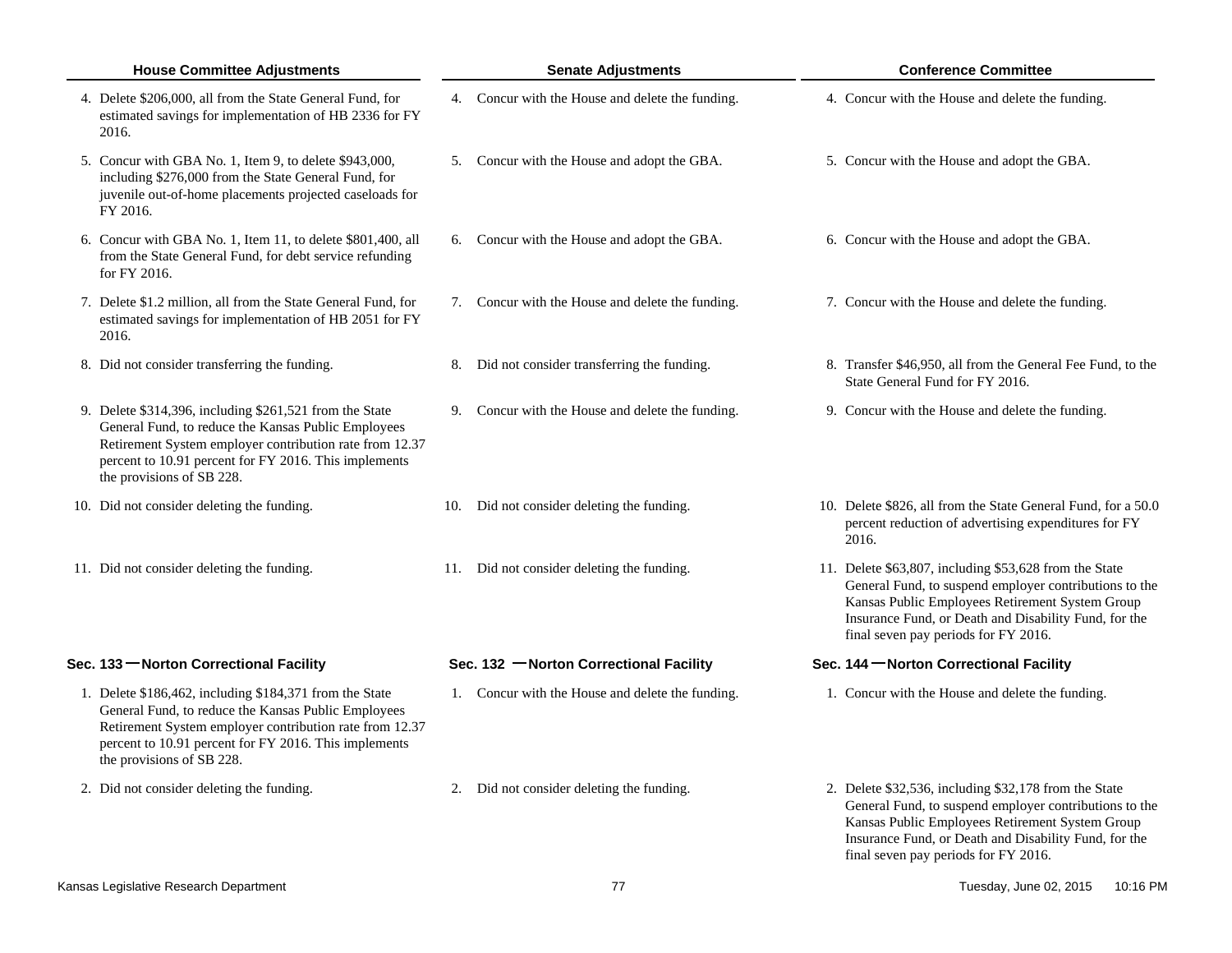| <b>House Committee Adjustments</b>                                                                                                                                                                                                                                 | <b>Senate Adjustments</b>                        | <b>Conference Committee</b>                                                                                                                                                                                                                                         |  |  |
|--------------------------------------------------------------------------------------------------------------------------------------------------------------------------------------------------------------------------------------------------------------------|--------------------------------------------------|---------------------------------------------------------------------------------------------------------------------------------------------------------------------------------------------------------------------------------------------------------------------|--|--|
| Sec. 133 – Topeka Correctional Facility                                                                                                                                                                                                                            | Sec. 132 - Topeka Correctional Facility          | Sec. 144 - Topeka Correctional Facility                                                                                                                                                                                                                             |  |  |
| 1. Delete \$174,901, including \$171,296 from the State<br>General Fund, to reduce the Kansas Public Employees<br>Retirement System employer contribution rate from 12.37<br>percent to 10.91 percent for FY 2016. This implements<br>the provisions of SB 228.    | 1. Concur with the House and delete the funding. | 1. Concur with the House and delete the funding.                                                                                                                                                                                                                    |  |  |
| 2. Did not consider deleting the funding.                                                                                                                                                                                                                          | 2. Did not consider deleting the funding.        | 2. Delete \$20, all from the State General Fund, for a 50.0<br>percent reduction of advertising expenditures for FY<br>2016.                                                                                                                                        |  |  |
| 3. Did not consider deleting the funding.                                                                                                                                                                                                                          | 3. Did not consider deleting the funding.        | 3. Delete \$30,037, including \$29,419 from the State<br>General Fund, to suspend employer contributions to the<br>Kansas Public Employees Retirement System Group<br>Insurance Fund, or Death and Disability Fund, for the<br>final seven pay periods for FY 2016. |  |  |
| Sec. 133 - Winfield Correctional Facility                                                                                                                                                                                                                          | Sec. 132 - Winfield Correctional Facility        | Sec. 144 - Winfield Correctional Facility                                                                                                                                                                                                                           |  |  |
| 1. Delete $$142,019$ , including $$138,393$ from the State<br>General Fund, to reduce the Kansas Public Employees<br>Retirement System employer contribution rate from 12.37<br>percent to 10.91 percent for FY 2016. This implements<br>the provisions of SB 228. | 1. Concur with the House and delete the funding. | 1. Concur with the House and delete the funding.                                                                                                                                                                                                                    |  |  |
| 2. Did not consider deleting the funding.                                                                                                                                                                                                                          | 2. Did not consider deleting the funding.        | 2. Delete \$24,486, including \$23,871 from the State<br>General Fund, to suspend employer contributions to the<br>Kansas Public Employees Retirement System Group<br>Insurance Fund, or Death and Disability Fund, for the<br>final seven pay periods for FY 2016. |  |  |
| Sec. 134 - Ellsworth Correctional Facility                                                                                                                                                                                                                         | Sec. 133 - Ellsworth Correctional Facility       | Sec. 145 – Ellsworth Correctional Facility                                                                                                                                                                                                                          |  |  |
| 1. Delete \$276,326, including \$275,144 from the State<br>General Fund, to reduce the Kansas Public Employees<br>Retirement System employer contribution rate from 13.57<br>percent to 10.81 percent for FY 2017. This implements<br>the provisions of SB 228.    | 1. Concur with the House and delete the funding. | 1. Concur with the House and delete the funding.                                                                                                                                                                                                                    |  |  |
| 2. Did not consider deleting the funding.                                                                                                                                                                                                                          | 2. Did not consider deleting the funding.        | 2. Delete \$4,000, all from the State General Fund, for a<br>50.0 percent reduction of advertising expenditures for<br>FY 2017.                                                                                                                                     |  |  |
| 3. Did not consider deleting the funding.                                                                                                                                                                                                                          | 3. Did not consider deleting the funding.        | 3. Delete \$29,295, including \$29,172 from the State<br>General Fund, to suspend employer contributions to the<br>Kansas Public Employees Retirement System Group<br>Insurance Fund, or Death and Disability Fund, for the<br>final seven pay periods for FY 2017. |  |  |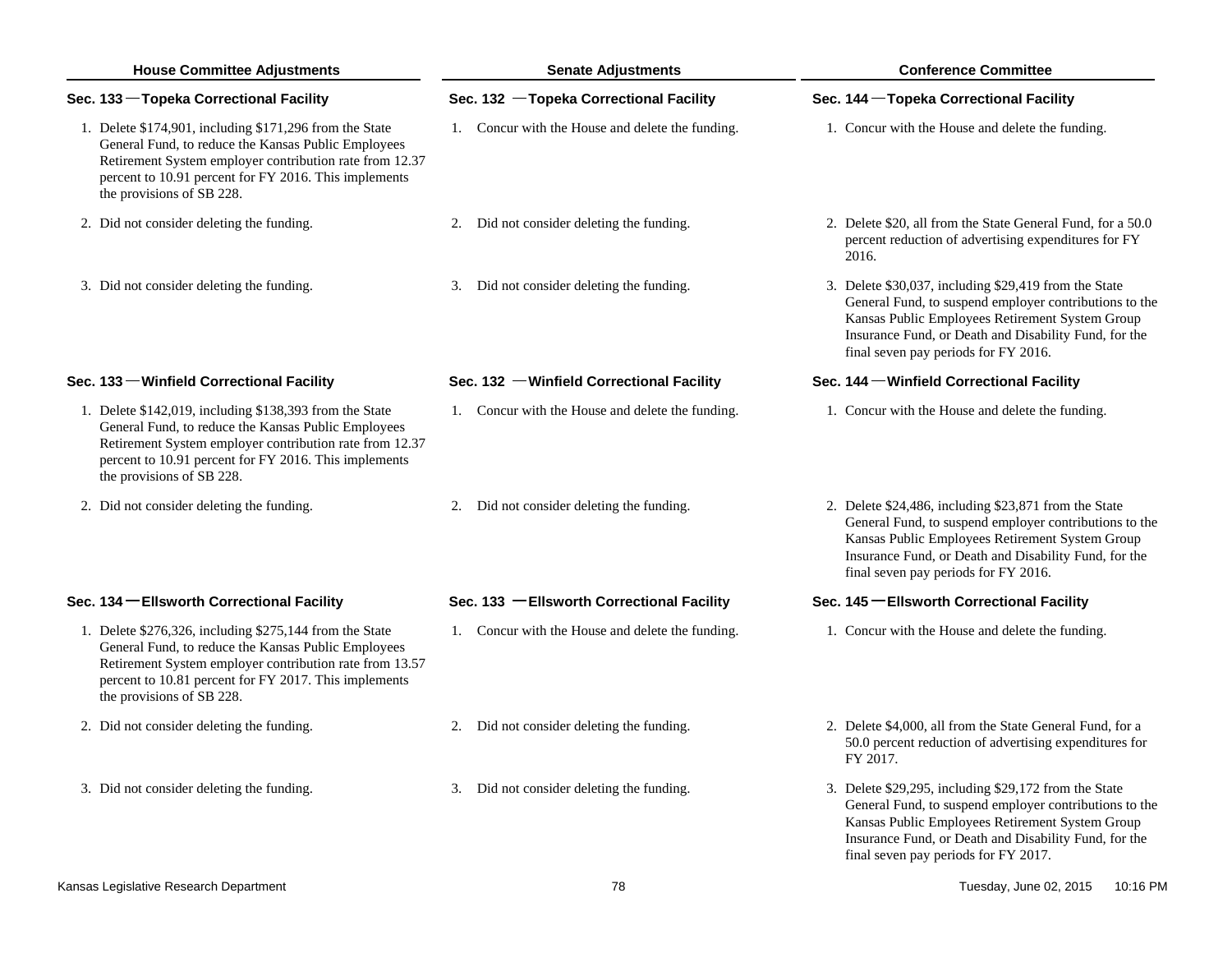| <b>House Committee Adjustments</b>                                                                                                                                                                                                                              | <b>Senate Adjustments</b>                        | <b>Conference Committee</b>                                                                                                                                                                                                                                         |  |
|-----------------------------------------------------------------------------------------------------------------------------------------------------------------------------------------------------------------------------------------------------------------|--------------------------------------------------|---------------------------------------------------------------------------------------------------------------------------------------------------------------------------------------------------------------------------------------------------------------------|--|
| Sec. 134 - El Dorado Correctional Facility                                                                                                                                                                                                                      | Sec. 133 - El Dorado Correctional Facility       | Sec. 145 - El Dorado Correctional Facility                                                                                                                                                                                                                          |  |
| 1. Delete \$553,553, all from the State General Fund, to<br>reduce the Kansas Public Employees Retirement System<br>employer contribution rate from 13.57 percent to 10.81<br>percent for FY 2017. This implements the provisions of<br>SB 228.                 | 1. Concur with the House and delete the funding. | 1. Concur with the House and delete the funding.                                                                                                                                                                                                                    |  |
| 2. Did not consider deleting the funding.                                                                                                                                                                                                                       | 2. Did not consider deleting the funding.        | 2. Delete \$888, all from the State General Fund, for a 50.0<br>percent reduction of advertising expenditures for FY<br>2017.                                                                                                                                       |  |
| 3. Did not consider deleting the funding.                                                                                                                                                                                                                       | 3. Did not consider deleting the funding.        | 3. Delete \$58,279, all from the State General Fund, to<br>suspend employer contributions to the Kansas Public<br>Employees Retirement System Group Insurance Fund,<br>or Death and Disability Fund, for the final seven pay<br>periods for FY 2017.                |  |
| Sec. 134 - Hutchinson Correctional Facility                                                                                                                                                                                                                     | Sec. 133 - Hutchinson Correctional Facility      | Sec. 145 - Hutchinson Correctional Facility                                                                                                                                                                                                                         |  |
| 1. Delete \$601,573, including \$596,572 from the State<br>General Fund, to reduce the Kansas Public Employees<br>Retirement System employer contribution rate from 13.57<br>percent to 10.81 percent for FY 2017. This implements<br>the provisions of SB 228. | 1. Concur with the House and delete the funding. | 1. Concur with the House and delete the funding.                                                                                                                                                                                                                    |  |
| 2. Did not consider deleting the funding.                                                                                                                                                                                                                       | 2. Did not consider deleting the funding.        | 2. Delete \$8,472, all from the State General Fund, for a<br>50.0 percent reduction of advertising expenditures for<br>FY 2017.                                                                                                                                     |  |
| 3. Did not consider deleting the funding.                                                                                                                                                                                                                       | 3. Did not consider deleting the funding.        | 3. Delete \$63,291, including \$62,768 from the State<br>General Fund, to suspend employer contributions to the<br>Kansas Public Employees Retirement System Group<br>Insurance Fund, or Death and Disability Fund, for the<br>final seven pay periods for FY 2017. |  |
| Sec. 134 – Kansas Juvenile Correctional Complex                                                                                                                                                                                                                 | Sec. 133 - Kansas Juvenile Correctional Complex  | Sec. 145 – Kansas Juvenile Correctional Complex                                                                                                                                                                                                                     |  |
| 1. Delete \$226,476, all from the State General Fund, to<br>reduce the Kansas Public Employees Retirement System<br>employer contribution rate from 13.57 percent to 10.81<br>percent for FY 2017. This implements the provisions of<br>SB 228.                 | 1. Concur with the House and delete the funding. | 1. Concur with the House and delete the funding.                                                                                                                                                                                                                    |  |
| 2. Did not consider deleting the funding.                                                                                                                                                                                                                       | 2. Did not consider deleting the funding.        | 2. Delete \$26,246, all from the State General Fund, to<br>suspend employer contributions to the Kansas Public<br>Employees Retirement System Group Insurance Fund,<br>or Death and Disability Fund, for the final seven pay                                        |  |

periods for FY 2017.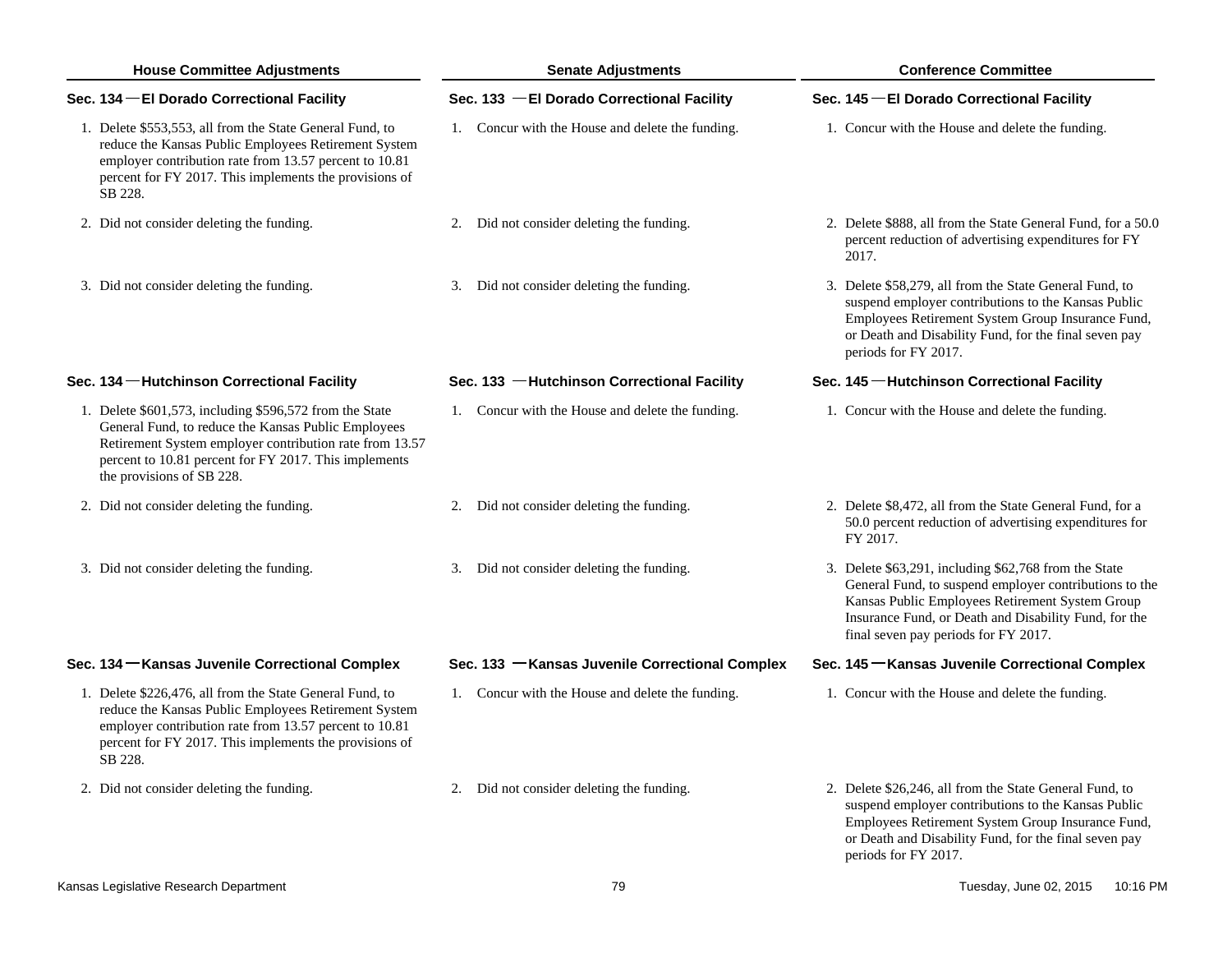| <b>House Committee Adjustments</b>                                                                                                                                                                                                              | <b>Senate Adjustments</b>                                      | <b>Conference Committee</b>                                                                                                                                                                                                                          |  |  |
|-------------------------------------------------------------------------------------------------------------------------------------------------------------------------------------------------------------------------------------------------|----------------------------------------------------------------|------------------------------------------------------------------------------------------------------------------------------------------------------------------------------------------------------------------------------------------------------|--|--|
| Sec. 134 - Lansing Correctional Facility                                                                                                                                                                                                        | Sec. 133 -Lansing Correctional Facility                        | Sec. 145 -Lansing Correctional Facility                                                                                                                                                                                                              |  |  |
| 1. Delete \$808,995, all from the State General Fund, to<br>reduce the Kansas Public Employees Retirement System<br>employer contribution rate from 13.57 percent to 10.81<br>percent for FY 2017. This implements the provisions of<br>SB 228. | 1. Concur with the House and delete the funding.               | 1. Concur with the House and delete the funding.                                                                                                                                                                                                     |  |  |
| 2. Did not consider deleting the funding.                                                                                                                                                                                                       | 2. Did not consider deleting the funding.                      | 2. Delete \$2,505, all from the State General Fund, for a<br>50.0 percent reduction of advertising expenditures for<br>FY 2017.                                                                                                                      |  |  |
| 3. Did not consider deleting the funding.                                                                                                                                                                                                       | 3. Did not consider deleting the funding.                      | 3. Delete \$85,300, all from the State General Fund, to<br>suspend employer contributions to the Kansas Public<br>Employees Retirement System Group Insurance Fund,<br>or Death and Disability Fund, for the final seven pay<br>periods for FY 2017. |  |  |
| Sec. 134 – Larned Correctional Mental Health<br><b>Facility</b>                                                                                                                                                                                 | Sec. 133 -Larned Correctional Mental Health<br><b>Facility</b> | Sec. 145 - Larned Correctional Mental Health<br><b>Facility</b>                                                                                                                                                                                      |  |  |
| 1. Delete \$217,870, all from the State General Fund, to<br>reduce the Kansas Public Employees Retirement System<br>employer contribution rate from 13.57 percent to 10.81<br>percent for FY 2017. This implements the provisions of<br>SB 228. | 1. Concur with the House and delete the funding.               | 1. Concur with the House and delete the funding.                                                                                                                                                                                                     |  |  |
| 2. Did not consider deleting the funding.                                                                                                                                                                                                       | 2. Did not consider deleting the funding.                      | 2. Delete \$4,000, all from the State General Fund, for a<br>50.0 percent reduction of advertising expenditures for<br>FY 2017.                                                                                                                      |  |  |
| 3. Did not consider deleting the funding.                                                                                                                                                                                                       | 3. Did not consider deleting the funding.                      | 3. Delete \$23,036, all from the State General Fund, to<br>suspend employer contributions to the Kansas Public<br>Employees Retirement System Group Insurance Fund,<br>or Death and Disability Fund, for the final seven pay<br>periods for FY 2017. |  |  |
| Sec. 134 - Larned Juvenile Correctional Facility                                                                                                                                                                                                | Sec. 133 -Larned Juvenile Correctional Facility                | Sec. 145 -Larned Juvenile Correctional Facility                                                                                                                                                                                                      |  |  |
| 1. Delete \$133,887, all from the State General Fund, to<br>reduce the Kansas Public Employees Retirement System<br>employer contribution rate from 13.57 percent to 10.81<br>percent for FY 2017. This implements the provisions of<br>SB 228. | 1. Concur with the House and delete the funding.               | 1. Concur with the House and delete the funding.                                                                                                                                                                                                     |  |  |
| 2. Did not consider deleting the funding.                                                                                                                                                                                                       | 2. Did not consider deleting the funding.                      | 2. Delete \$1,427, all from the State General Fund, for a<br>50.0 percent reduction of advertising expenditures for<br>FY 2017.                                                                                                                      |  |  |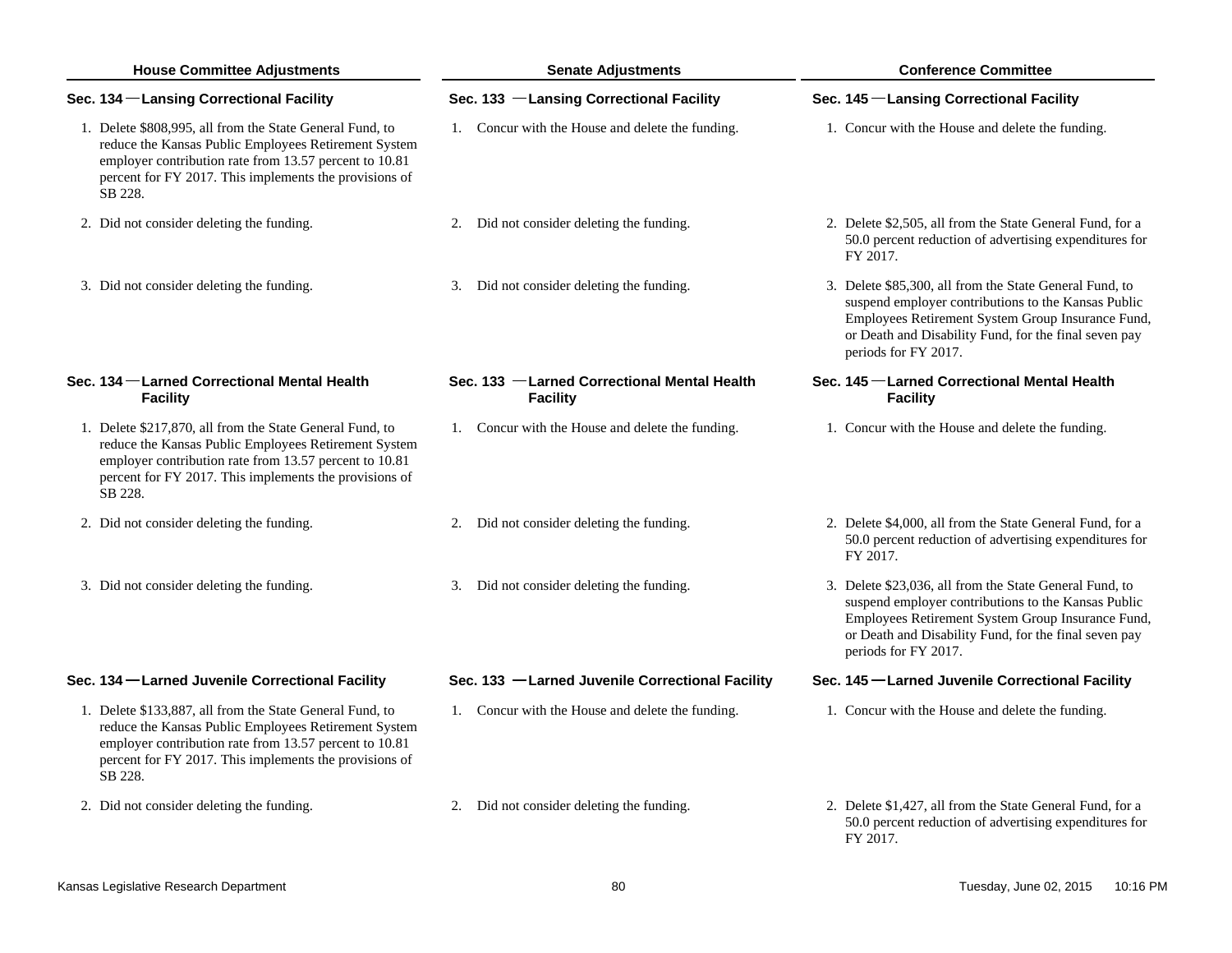| <b>House Committee Adjustments</b>                                                                                                                                                                                                                              | <b>Senate Adjustments</b>                        | <b>Conference Committee</b>                                                                                                                                                                                                                          |  |
|-----------------------------------------------------------------------------------------------------------------------------------------------------------------------------------------------------------------------------------------------------------------|--------------------------------------------------|------------------------------------------------------------------------------------------------------------------------------------------------------------------------------------------------------------------------------------------------------|--|
| 3. Did not consider deleting the funding.                                                                                                                                                                                                                       | 3. Did not consider deleting the funding.        | 3. Delete \$15,516, all from the State General Fund, to<br>suspend employer contributions to the Kansas Public<br>Employees Retirement System Group Insurance Fund,<br>or Death and Disability Fund, for the final seven pay<br>periods for FY 2017. |  |
| Sec. 134 – Department of Corrections                                                                                                                                                                                                                            | Sec. 133 - Department of Corrections             | Sec. 145 – Department of Corrections                                                                                                                                                                                                                 |  |
| 1. Delete 1.0 FTE position that was added to accurately<br>reflect the agency's FTE total for FY 2017.                                                                                                                                                          | 1. Did not consider deleting the position.       | 1. Concur with the House and delete the position.                                                                                                                                                                                                    |  |
| 2. Delete \$206,000, all from the State General Fund, for<br>estimated savings for implementation of HB 2336 for FY<br>2017.                                                                                                                                    | 2. Concur with the House and delete the funding. | 2. Concur with the House and delete the funding.                                                                                                                                                                                                     |  |
| 3. Concur with GBA No. 1, Item 9, to delete \$376,000,<br>including \$946,000 from the State General Fund, for<br>juvenile out-of-home placements projected caseloads for<br>FY 2017.                                                                           | 3. Concur with the House and adopt the GBA.      | 3. Concur with the House and adopt the GBA.                                                                                                                                                                                                          |  |
| 4. Concur with GBA No. 1, Item 11, to delete \$2.1 million,<br>all from the State General Fund, for debt service refunding<br>for FY 2017.                                                                                                                      | 4. Concur with the House and adopt the GBA.      | 4. Concur with the House and adopt the GBA.                                                                                                                                                                                                          |  |
| 5. Delete \$2.5 million, all from the State General Fund, for<br>estimated savings for implementation of HB 2051 for FY<br>2017.                                                                                                                                | 5. Concur with the House and delete the funding. | 5. Concur with the House and delete the funding.                                                                                                                                                                                                     |  |
| 6. Delete \$612,493, including \$511,636 from the State<br>General Fund, to reduce the Kansas Public Employees<br>Retirement System employer contribution rate from 13.57<br>percent to 10.81 percent for FY 2017. This implements<br>the provisions of SB 228. | 6. Concur with the House and delete the funding. | 6. Concur with the House and delete the funding.                                                                                                                                                                                                     |  |
| 7. Did not consider deleting the funding.                                                                                                                                                                                                                       | 7. Did not consider deleting the funding.        | 7. Delete \$830, all from the State General Fund, for a 50.0<br>percent reduction of advertising expenditures for FY<br>2017.                                                                                                                        |  |
| 8. Did not consider deleting the funding.                                                                                                                                                                                                                       | Did not consider deleting the funding.<br>8.     | 8. Delete \$70,290, including \$59,027 from the State<br>General Fund, to suspend employer contributions to the<br>Kansas Public Employees Retirement System Group                                                                                   |  |

Insurance Fund, or Death and Disability Fund, for the

final seven pay periods for FY 2017.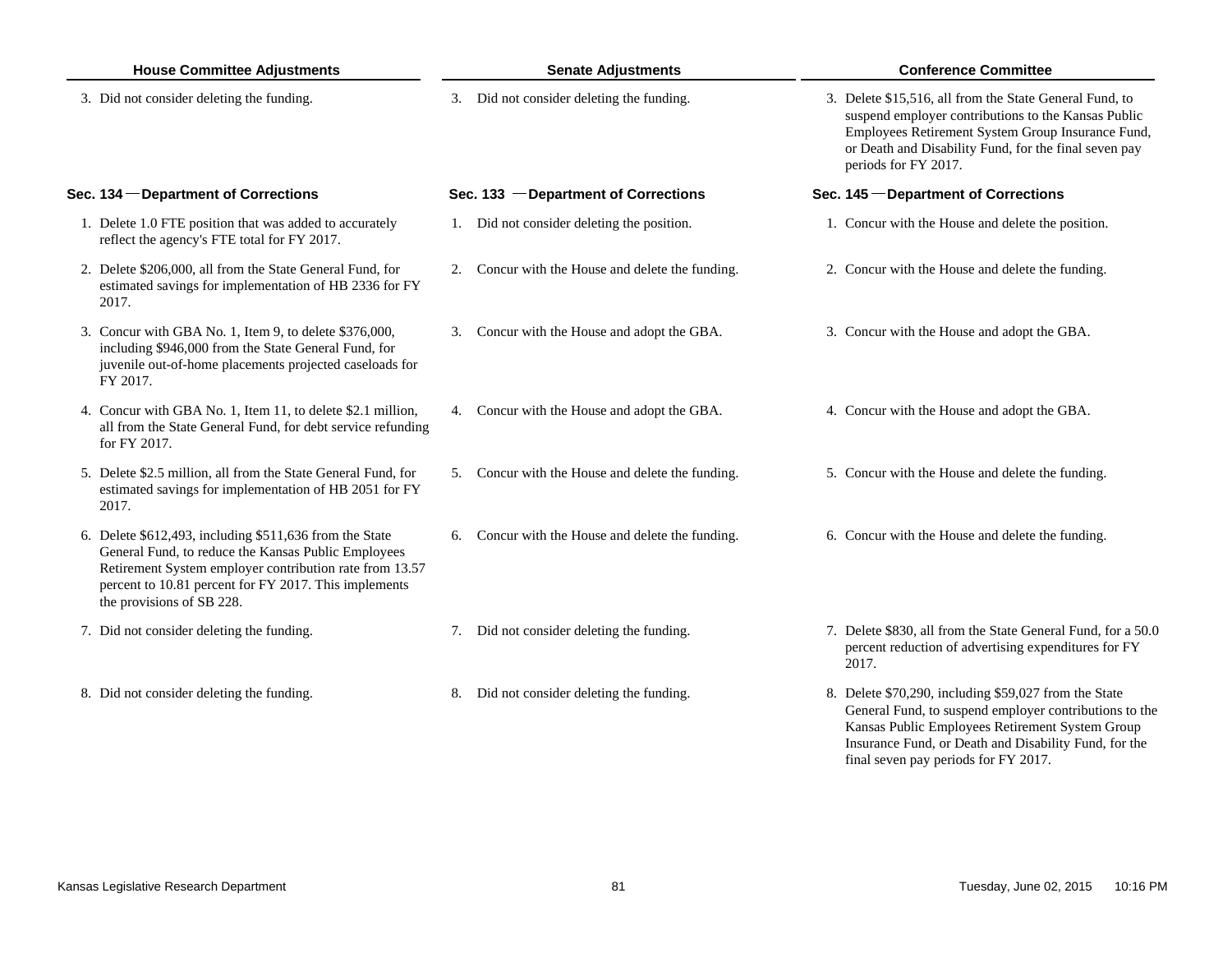| <b>House Committee Adjustments</b>                                                                                                                                                                                                                              | <b>Senate Adjustments</b>                        | <b>Conference Committee</b>                                                                                                                                                                                                                                         |  |
|-----------------------------------------------------------------------------------------------------------------------------------------------------------------------------------------------------------------------------------------------------------------|--------------------------------------------------|---------------------------------------------------------------------------------------------------------------------------------------------------------------------------------------------------------------------------------------------------------------------|--|
| Sec. 134 – Norton Correctional Facility                                                                                                                                                                                                                         | Sec. 133 - Norton Correctional Facility          | Sec. 145 - Norton Correctional Facility                                                                                                                                                                                                                             |  |
| 1. Delete \$341,093, including \$337,355 from the State<br>General Fund, to reduce the Kansas Public Employees<br>Retirement System employer contribution rate from 13.57<br>percent to 10.81 percent for FY 2017. This implements<br>the provisions of SB 228. | 1. Concur with the House and delete the funding. | 1. Concur with the House and delete the funding.                                                                                                                                                                                                                    |  |
| 2. Did not consider deleting the funding.                                                                                                                                                                                                                       | 2. Did not consider deleting the funding.        | 2. Delete \$36,249, including \$35,855 from the State<br>General Fund, to suspend employer contributions to the<br>Kansas Public Employees Retirement System Group<br>Insurance Fund, or Death and Disability Fund, for the<br>final seven pay periods for FY 2017. |  |
| Sec. 134 - Topeka Correctional Facility                                                                                                                                                                                                                         | Sec. 133 - Topeka Correctional Facility          | Sec. 145 - Topeka Correctional Facility                                                                                                                                                                                                                             |  |
| 1. Delete \$311,726, including \$305,284 from the State<br>General Fund, to reduce the Kansas Public Employees<br>Retirement System employer contribution rate from 13.57<br>percent to 10.81 percent for FY 2017. This implements<br>the provisions of SB 228. | 1. Concur with the House and delete the funding. | 1. Concur with the House and delete the funding.                                                                                                                                                                                                                    |  |
| 2. Did not consider deleting the funding.                                                                                                                                                                                                                       | 2. Did not consider deleting the funding.        | 2. Delete \$20, all from the State General Fund, for a 50.0<br>percent reduction of advertising expenditures for FY<br>2017.                                                                                                                                        |  |
| 3. Did not consider deleting the funding.                                                                                                                                                                                                                       | 3. Did not consider deleting the funding.        | 3. Delete \$32,872, including \$32,193 from the State<br>General Fund, to suspend employer contributions to the<br>Kansas Public Employees Retirement System Group<br>Insurance Fund, or Death and Disability Fund, for the<br>final seven pay periods for FY 2017. |  |
| Sec. 134 – Winfield Correctional Facility                                                                                                                                                                                                                       | Sec. 133 - Winfield Correctional Facility        | Sec. 145 – Winfield Correctional Facility                                                                                                                                                                                                                           |  |
| 1. Delete \$252,199, including \$245,802 from the State<br>General Fund, to reduce the Kansas Public Employees<br>Retirement System employer contribution rate from 13.57<br>percent to 10.81 percent for FY 2017. This implements<br>the provisions of SB 228. | 1. Concur with the House and delete the funding. | 1. Concur with the House and delete the funding.                                                                                                                                                                                                                    |  |
| 2. Did not consider deleting the funding.                                                                                                                                                                                                                       | 2. Did not consider deleting the funding.        | 2. Delete \$26,650, including \$25,980 from the State<br>General Fund, to suspend employer contributions to the<br>Kansas Public Employees Retirement System Group<br>Insurance Fund, or Death and Disability Fund, for the                                         |  |

final seven pay periods for FY 2017.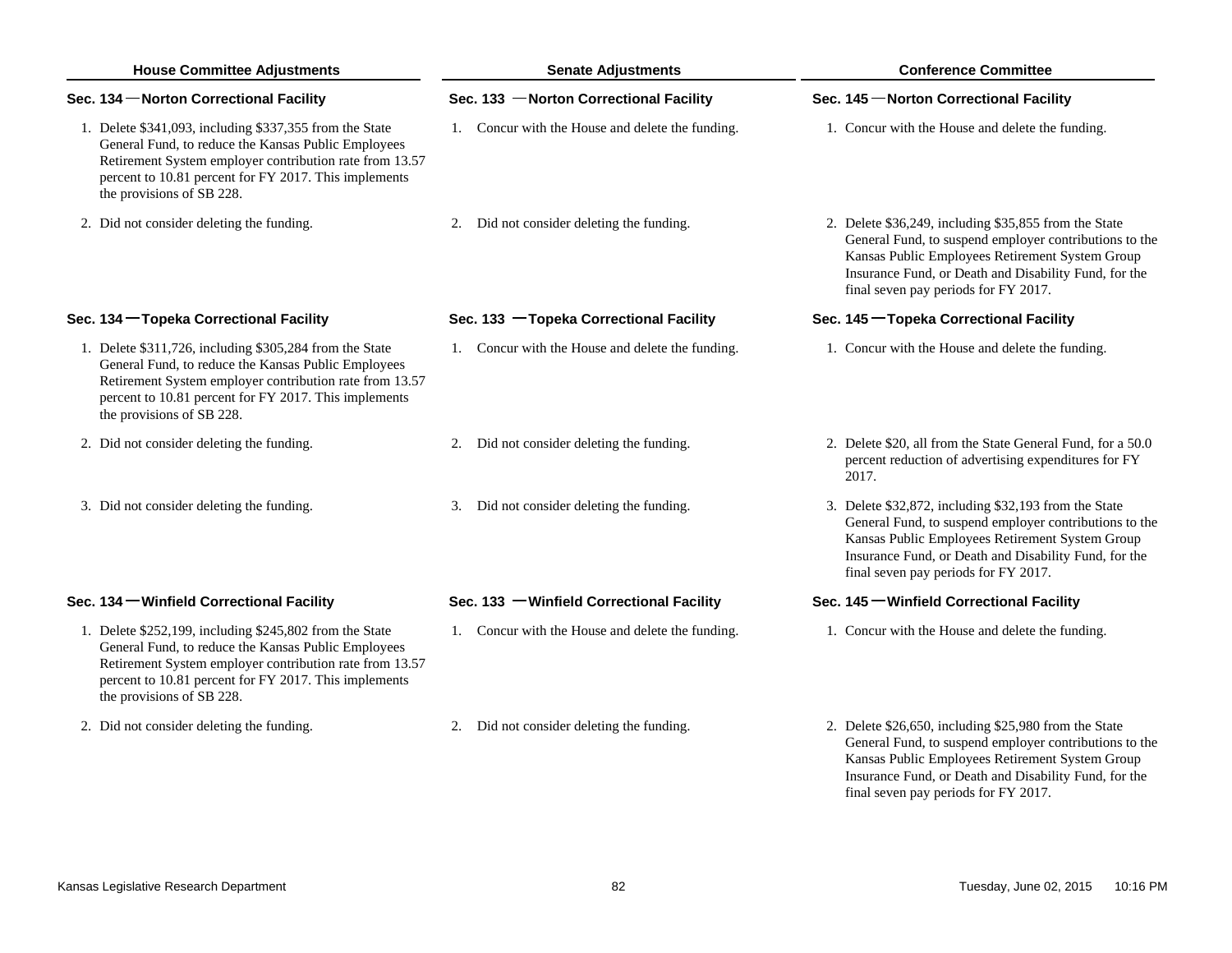| <b>House Committee Adjustments</b>                                                                                                                                                                                                                             | <b>Senate Adjustments</b>                                | <b>Conference Committee</b>                                                                                                                                                                                                                                        |
|----------------------------------------------------------------------------------------------------------------------------------------------------------------------------------------------------------------------------------------------------------------|----------------------------------------------------------|--------------------------------------------------------------------------------------------------------------------------------------------------------------------------------------------------------------------------------------------------------------------|
| Sec. 135 - Adjutant General                                                                                                                                                                                                                                    | Sec. 134 - Adjutant General                              | Sec. 146 - Adjutant General                                                                                                                                                                                                                                        |
| 1. Delete \$134,788, including \$27,486 from the State<br>General Fund, to reduce the Kansas Public Employees<br>Retirement System employer contribution rate from 12.37<br>percent to 10.91 percent for FY 2016. This implements<br>the provisions of SB 228. | 1. Concur with the House and delete the funding.         | 1. Concur with the House and delete the funding.                                                                                                                                                                                                                   |
| 2. Did not consider deleting the funding.                                                                                                                                                                                                                      | 2. Did not consider deleting the funding.                | 2. Delete \$27,899, including \$5,689 from the State<br>General Fund, to suspend employer contributions to the<br>Kansas Public Employees Retirement System Group<br>Insurance Fund, or Death and Disability Fund, for the<br>final seven pay periods for FY 2016. |
| 3. Did not consider deleting the funding.                                                                                                                                                                                                                      | 3. Did not consider deleting the funding.                | 3. Delete \$19,624, all from the State General Fund, for a<br>25.0 percent reduction of travel expenditures for FY<br>2016.                                                                                                                                        |
| Sec. 136 - Adjutant General                                                                                                                                                                                                                                    | Sec. 135 - Adjutant General                              | Sec. 147 - Adjutant General                                                                                                                                                                                                                                        |
| 1. Delete \$261,557, including \$54,291 from the State<br>General Fund, to reduce the Kansas Public Employees<br>Retirement System employer contribution rate from 13.57<br>percent to 10.81 percent for FY 2017. This implements<br>the provisions of SB 228. | 1. Concur with the House and delete the funding.         | 1. Concur with the House and delete the funding.                                                                                                                                                                                                                   |
| 2. Did not consider deleting the funding.                                                                                                                                                                                                                      | 2. Did not consider deleting the funding.                | 2. Delete \$30,312, including \$6,293 from the State<br>General Fund, to suspend employer contributions to the<br>Kansas Public Employees Retirement System Group<br>Insurance Fund, or Death and Disability Fund, for the<br>final seven pay periods for FY 2017. |
| 3. Did not consider deleting the funding.                                                                                                                                                                                                                      | 3. Did not consider deleting the funding.                | 3. Delete \$16,019, all from the State General Fund, for a<br>25.0 percent reduction of travel expenditures for FY<br>2017.                                                                                                                                        |
| Sec. 137 - State Fire Marshal                                                                                                                                                                                                                                  | Sec. 136 - State Fire Marshal                            | Sec. 148 – State Fire Marshal                                                                                                                                                                                                                                      |
| 1. Add \$200,000, all from the Fire Marshal Fee Fund, and<br>2.0 non-FTE positions for FY 2016, subject to the passage<br>of 2015 HB 2097.                                                                                                                     | 1. Did not consider adding the funding or the positions. | 1. Concur with the House and add the funding and the<br>positions.                                                                                                                                                                                                 |
| 2. Delete 8.0 vacant unfunded FTE positions for FY 2016.                                                                                                                                                                                                       | Did not consider deleting the positions.                 | 2. Concur with the House and delete the positions.                                                                                                                                                                                                                 |
| 3. Delete \$27,618, all from special revenue funds, to reduce<br>the Kansas Public Employees Retirement System<br>employer contribution rate from 12.37 percent to 10.91<br>percent for FY 2016. This implements the provisions of<br>SB 228.                  | 3. Concur with the House and delete the funding.         | 3. Concur with the House and delete the funding.                                                                                                                                                                                                                   |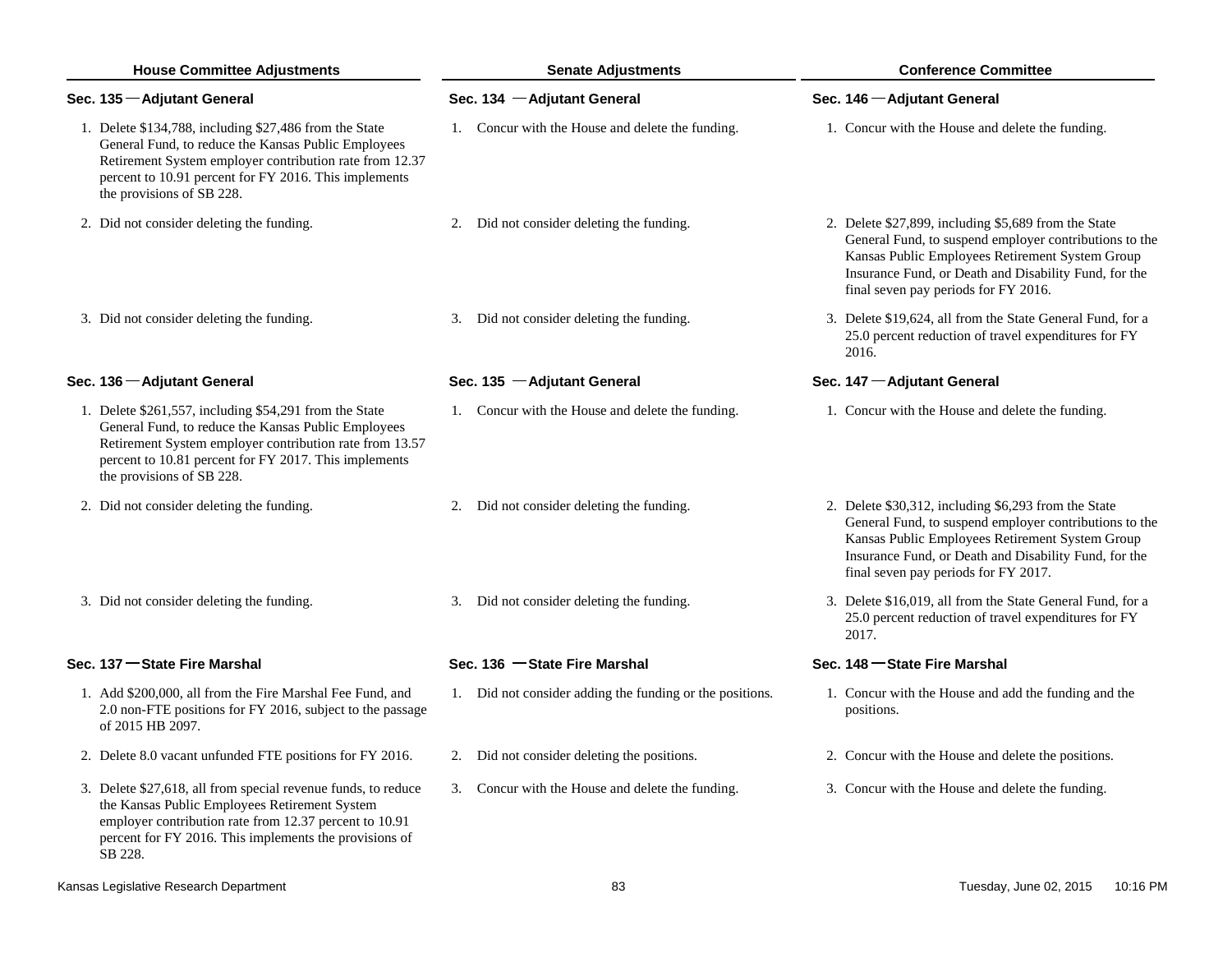| <b>House Committee Adjustments</b>                                                                                                                                                                                                                                                                                                                       | <b>Senate Adjustments</b>                                | <b>Conference Committee</b>                                                                                                                                                                                                                        |  |
|----------------------------------------------------------------------------------------------------------------------------------------------------------------------------------------------------------------------------------------------------------------------------------------------------------------------------------------------------------|----------------------------------------------------------|----------------------------------------------------------------------------------------------------------------------------------------------------------------------------------------------------------------------------------------------------|--|
| 4. Did not consider deleting the funding.                                                                                                                                                                                                                                                                                                                | 4. Did not consider deleting the funding.                | 4. Delete \$5,717, all from special revenue funds, to<br>suspend employer contributions to the Kansas Public<br>Employees Retirement System Group Insurance Fund,<br>or Death and Disability Fund, for the final seven pay<br>periods for FY 2016. |  |
| Sec. 138 - State Fire Marshal                                                                                                                                                                                                                                                                                                                            | Sec. 137 - State Fire Marshal                            | Sec. 149 - State Fire Marshal                                                                                                                                                                                                                      |  |
| 1. Add \$250,000, all from the Fire Marshal Fee Fund, and<br>2.0 non-FTE positions for FY 2017, subject to the passage<br>of 2015 HB 2097.                                                                                                                                                                                                               | 1. Did not consider adding the funding or the positions. | 1. Concur with the House and add the funding and the<br>positions.                                                                                                                                                                                 |  |
| 2. Delete 8.0 vacant unfunded FTE positions for FY 2017.                                                                                                                                                                                                                                                                                                 | 2. Did not consider deleting the positions.              | 2. Concur with the House and delete the positions.                                                                                                                                                                                                 |  |
| 3. Delete \$54,430, all from special revenue funds, to reduce<br>the Kansas Public Employees Retirement System<br>employer contribution rate from 13.57 percent to 10.81<br>percent for FY 2017. This implements the provisions of<br>SB 228.                                                                                                            | 3. Concur with the House and delete the funding.         | 3. Concur with the House and delete the funding.                                                                                                                                                                                                   |  |
| 4. Did not consider deleting the funding.                                                                                                                                                                                                                                                                                                                | 4. Did not consider deleting the funding.                | 4. Delete \$6,308, all from special revenue funds, to<br>suspend employer contributions to the Kansas Public<br>Employees Retirement System Group Insurance Fund,<br>or Death and Disability Fund, for the final seven pay<br>periods for FY 2017. |  |
| Sec. 139 - Highway Patrol                                                                                                                                                                                                                                                                                                                                | Sec. 138 -Highway Patrol                                 | Sec. 150 - Highway Patrol                                                                                                                                                                                                                          |  |
| 1. Add \$3.0 million, all from special revenue funds, to allow<br>the agency to fund the new compensation plan for FY<br>2016. Add language suspending the restrictions on the use<br>of asset seizure and forfeiture proceeds. In the new plan<br>the agency will utilize existing asset forfeiture funds to<br>pay for overtime and fuel expenditures. | 1. Did not recommend adding the funding or the language. | 1. Concur with the Senate and do not add the funding or<br>the language.                                                                                                                                                                           |  |
| 2. Delete \$169,327, all from special revenue funds, to reduce<br>the Kansas Public Employees Retirement System<br>employer contribution rate from 12.37 percent to 10.91<br>percent for FY 2016. This implements the provisions of<br>SB 228.                                                                                                           | 2. Concur with the House and delete the funding.         | 2. Concur with the House and delete the funding.                                                                                                                                                                                                   |  |
| 3. Did not consider adding the funding or the language.                                                                                                                                                                                                                                                                                                  | 3. Did not consider adding the funding or the language.  | 3. Add \$1.4 million, all from special revenue funds, to<br>provide for the agency's newly proposed compensation<br>plan for non-supervisory personnel for FY 2016. In<br>addition, add language suspending state forfeiture fund                  |  |

usage provisions of KSA 60-4117 for FY 2016.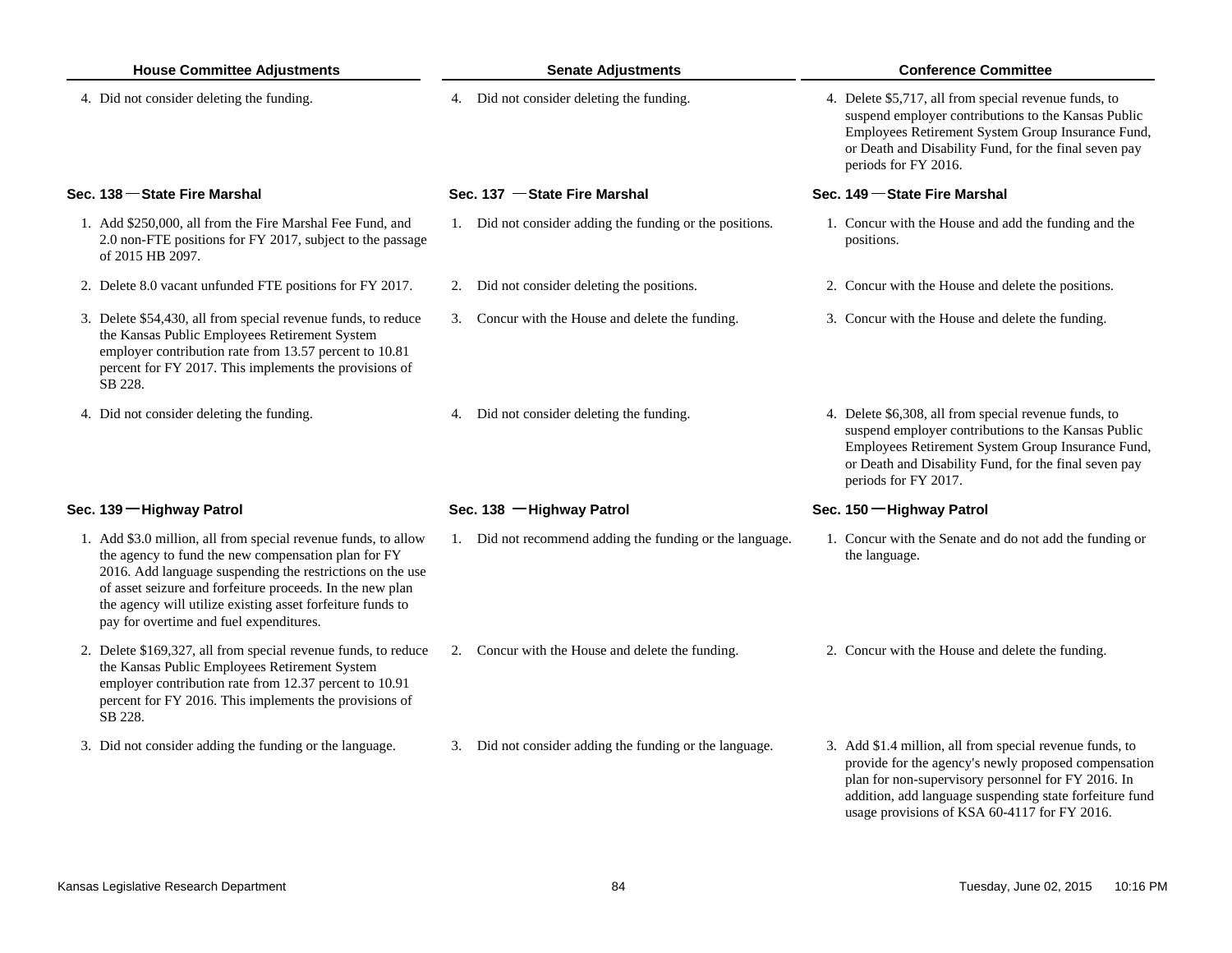| <b>House Committee Adjustments</b> |                                                                                                                                                                                                                                                                                                                                                          | <b>Senate Adjustments</b>                                                                                                                                                                                                                                                                                                                                                                          | <b>Conference Committee</b>                                                                                                                                                                                                                                                       |  |
|------------------------------------|----------------------------------------------------------------------------------------------------------------------------------------------------------------------------------------------------------------------------------------------------------------------------------------------------------------------------------------------------------|----------------------------------------------------------------------------------------------------------------------------------------------------------------------------------------------------------------------------------------------------------------------------------------------------------------------------------------------------------------------------------------------------|-----------------------------------------------------------------------------------------------------------------------------------------------------------------------------------------------------------------------------------------------------------------------------------|--|
|                                    | 4. Did not consider deleting the funding.                                                                                                                                                                                                                                                                                                                | 4. Did not consider deleting the funding.                                                                                                                                                                                                                                                                                                                                                          | 4. Delete \$35,467, all from special revenue funds, to<br>suspend employer contributions to the Kansas Public<br>Employees Retirement System Group Insurance Fund,<br>or Death and Disability Fund, for the final seven pay<br>periods for FY 2016.                               |  |
|                                    | Sec. 140 - Highway Patrol                                                                                                                                                                                                                                                                                                                                | Sec. 139 - Highway Patrol                                                                                                                                                                                                                                                                                                                                                                          | Sec. 151 - Highway Patrol                                                                                                                                                                                                                                                         |  |
|                                    | 1. Add \$3.0 million, all from special revenue funds, to allow<br>the agency to fund the new compensation plan for FY<br>2017. Add language suspending the restrictions on the use<br>of asset seizure and forfeiture proceeds. In the new plan<br>the agency will utilize existing asset forfeiture funds to<br>pay for overtime and fuel expenditures. | 1. Did not recommend adding the funding or the language.                                                                                                                                                                                                                                                                                                                                           | 1. Concur with the Senate and do not add the funding or<br>the language.                                                                                                                                                                                                          |  |
|                                    | 2. Delete \$326,455, all from special revenue funds, to reduce<br>the Kansas Public Employees Retirement System<br>employer contribution rate from 13.57 percent to 10.81<br>percent for FY 2017. This implements the provisions of<br>SB 228.                                                                                                           | 2. Concur with the House and delete the funding.                                                                                                                                                                                                                                                                                                                                                   | 2. Concur with the House and delete the funding.                                                                                                                                                                                                                                  |  |
|                                    | 3. Did not consider adding the funding or the language.                                                                                                                                                                                                                                                                                                  | 3. Did not consider adding the funding or the language.                                                                                                                                                                                                                                                                                                                                            | 3. Add \$1.4 million, all from special revenue funds, to<br>provide for the agency's newly proposed compensation<br>plan for non-supervisory personnel for FY 2017. In<br>addition, add language suspending state forfeiture fund<br>usage provisions of KSA 60-4117 for FY 2017. |  |
|                                    | 4. Did not consider deleting the funding.                                                                                                                                                                                                                                                                                                                | 4. Did not consider deleting the funding.                                                                                                                                                                                                                                                                                                                                                          | 4. Delete \$38,264, all from special revenue funds, to<br>suspend employer contributions to the Kansas Public<br>Employees Retirement System Group Insurance Fund,<br>or Death and Disability Fund, for the final seven pay<br>periods for FY 2017.                               |  |
|                                    | 5. Did not consider adding the language.                                                                                                                                                                                                                                                                                                                 | 5. Did not consider adding the language.                                                                                                                                                                                                                                                                                                                                                           | 5. Add language suspending state forfeiture fund usage<br>provisions of KSA 60-4117 for FY 2018.                                                                                                                                                                                  |  |
|                                    | Sec. 141 - Kansas Bureau of Investigation                                                                                                                                                                                                                                                                                                                | Sec. 140 - Kansas Bureau of Investigation                                                                                                                                                                                                                                                                                                                                                          | Sec. 152 – Kansas Bureau of Investigation                                                                                                                                                                                                                                         |  |
|                                    | 1. Did not consider adding the language or the funding.                                                                                                                                                                                                                                                                                                  | 1. Add language to deposit \$1 of the \$4 Division of<br>Vehicles Modernization Surcharge for total receipts not<br>to exceed \$1.0 million in the Criminal Justice<br>Information System Line Fund for FY 2016, and add<br>\$1.0 million, all from the Criminal Justice Information<br>System Line Fund, for maintenance and support of the<br>Kansas Criminal Justice Information System, for FY | 1. Concur with the Senate and add the language and the<br>funding.                                                                                                                                                                                                                |  |

2016.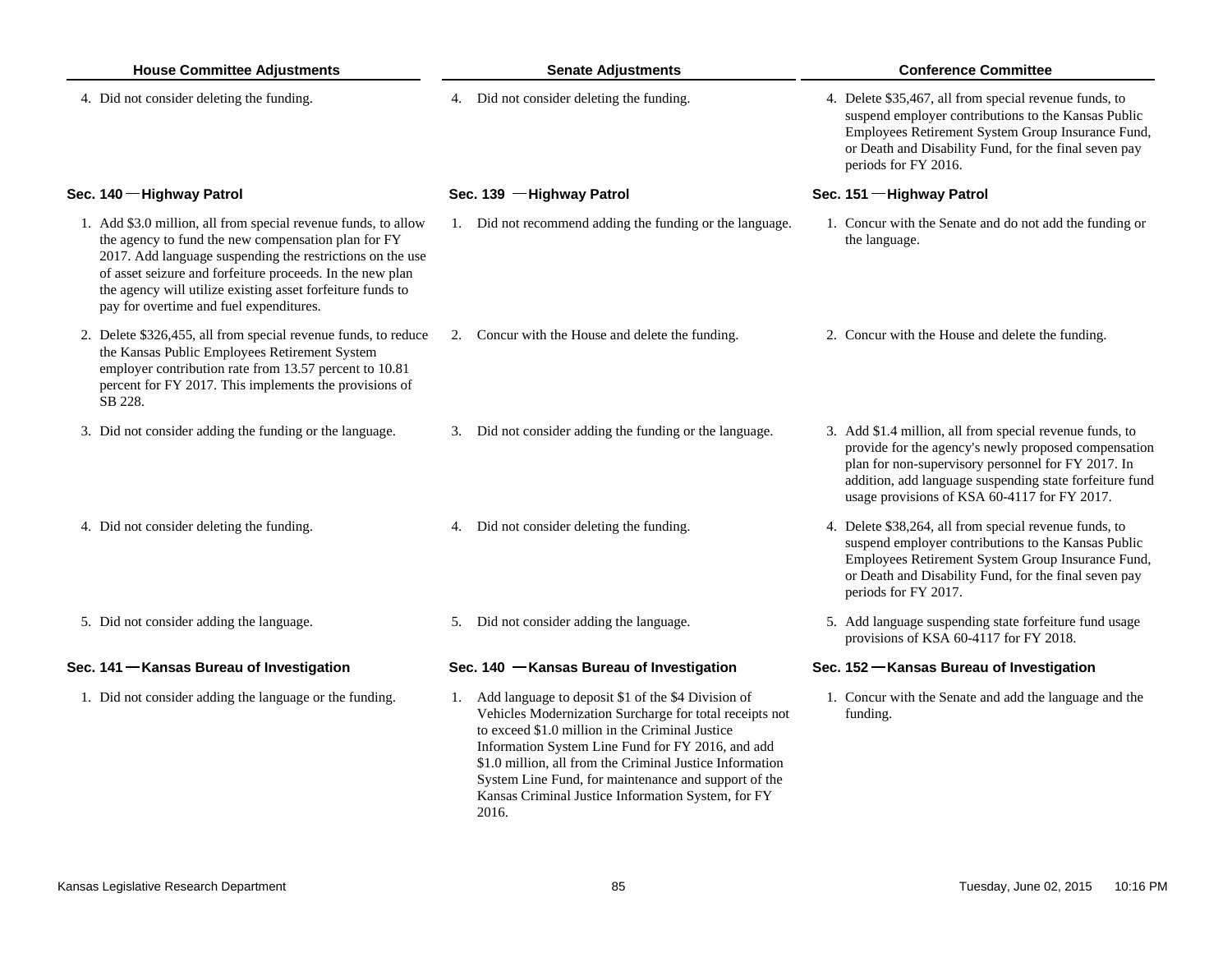| <b>House Committee Adjustments</b>                                                                                                                                                                                                                              |  | <b>Senate Adjustments</b>                                                                                                                                                                                                                                                                                                                                                                                   |  | <b>Conference Committee</b>                                                                                                                                                                                                                                         |  |
|-----------------------------------------------------------------------------------------------------------------------------------------------------------------------------------------------------------------------------------------------------------------|--|-------------------------------------------------------------------------------------------------------------------------------------------------------------------------------------------------------------------------------------------------------------------------------------------------------------------------------------------------------------------------------------------------------------|--|---------------------------------------------------------------------------------------------------------------------------------------------------------------------------------------------------------------------------------------------------------------------|--|
| 2. Delete \$127,669, including \$81,497 from the State<br>General Fund, to reduce the Kansas Public Employees<br>Retirement System employer contribution rate from 12.37<br>percent to 10.91 percent for FY 2016. This implements<br>the provisions of SB 228.  |  | 2. Concur with the House and delete the funding.                                                                                                                                                                                                                                                                                                                                                            |  | 2. Concur with the House and delete the funding.                                                                                                                                                                                                                    |  |
| 3. Did not consider deleting the funding.                                                                                                                                                                                                                       |  | 3. Did not consider deleting the funding.                                                                                                                                                                                                                                                                                                                                                                   |  | 3. Delete \$15,000, all from the State General Fund, for a<br>25.0 percent reduction of travel expenditures for FY<br>2016.                                                                                                                                         |  |
| 4. Did not consider deleting the funding.                                                                                                                                                                                                                       |  | 4. Did not consider deleting the funding.                                                                                                                                                                                                                                                                                                                                                                   |  | 4. Delete \$675, all from the State General Fund, for a 50.0<br>percent reduction of advertising expenditures for FY<br>2016.                                                                                                                                       |  |
| 5. Did not consider deleting the funding.                                                                                                                                                                                                                       |  | 5. Did not consider deleting the funding.                                                                                                                                                                                                                                                                                                                                                                   |  | 5. Delete \$26,426, including \$16,869 from the State<br>General Fund, to suspend employer contributions to the<br>Kansas Public Employees Retirement System Group<br>Insurance Fund, or Death and Disability Fund, for the<br>final seven pay periods for FY 2016. |  |
| Sec. 142 – Kansas Bureau of Investigation                                                                                                                                                                                                                       |  | Sec. 141 - Kansas Bureau of Investigation                                                                                                                                                                                                                                                                                                                                                                   |  | Sec. 153 – Kansas Bureau of Investigation                                                                                                                                                                                                                           |  |
| 1. Did not consider adding the language or the funding.                                                                                                                                                                                                         |  | 1. Add language to deposit \$1 of the \$4 Division of<br>Vehicles Modernization Surcharge for total receipts not<br>to exceed \$1.0 million in the Criminal Justice<br>Information System Line Fund for FY 2017, and add<br>\$1.0 million, all from the Criminal Justice Information<br>System Line Fund, for maintenance and support of the<br>Kansas Criminal Justice Information System, for FY<br>2017. |  | 1. Concur with the Senate and add the language and the<br>funding.                                                                                                                                                                                                  |  |
| 2. Delete \$251,980, including \$160,978 from the State<br>General Fund, to reduce the Kansas Public Employees<br>Retirement System employer contribution rate from 13.57<br>percent to 10.81 percent for FY 2017. This implements<br>the provisions of SB 228. |  | 2. Concur with the House and delete the funding.                                                                                                                                                                                                                                                                                                                                                            |  | 2. Concur with the House and delete the funding.                                                                                                                                                                                                                    |  |
| 3. Did not consider deleting the funding.                                                                                                                                                                                                                       |  | 3. Did not consider deleting the funding.                                                                                                                                                                                                                                                                                                                                                                   |  | 3. Delete \$15,000, all from the State General Fund, for a<br>25.0 percent reduction of travel expenditures for FY<br>2017.                                                                                                                                         |  |
| 4. Did not consider deleting the funding.                                                                                                                                                                                                                       |  | 4. Did not consider deleting the funding.                                                                                                                                                                                                                                                                                                                                                                   |  | 4. Delete \$688, all from the State General Fund, for a 50.0<br>percent reduction of advertising expenditures for FY                                                                                                                                                |  |

2017.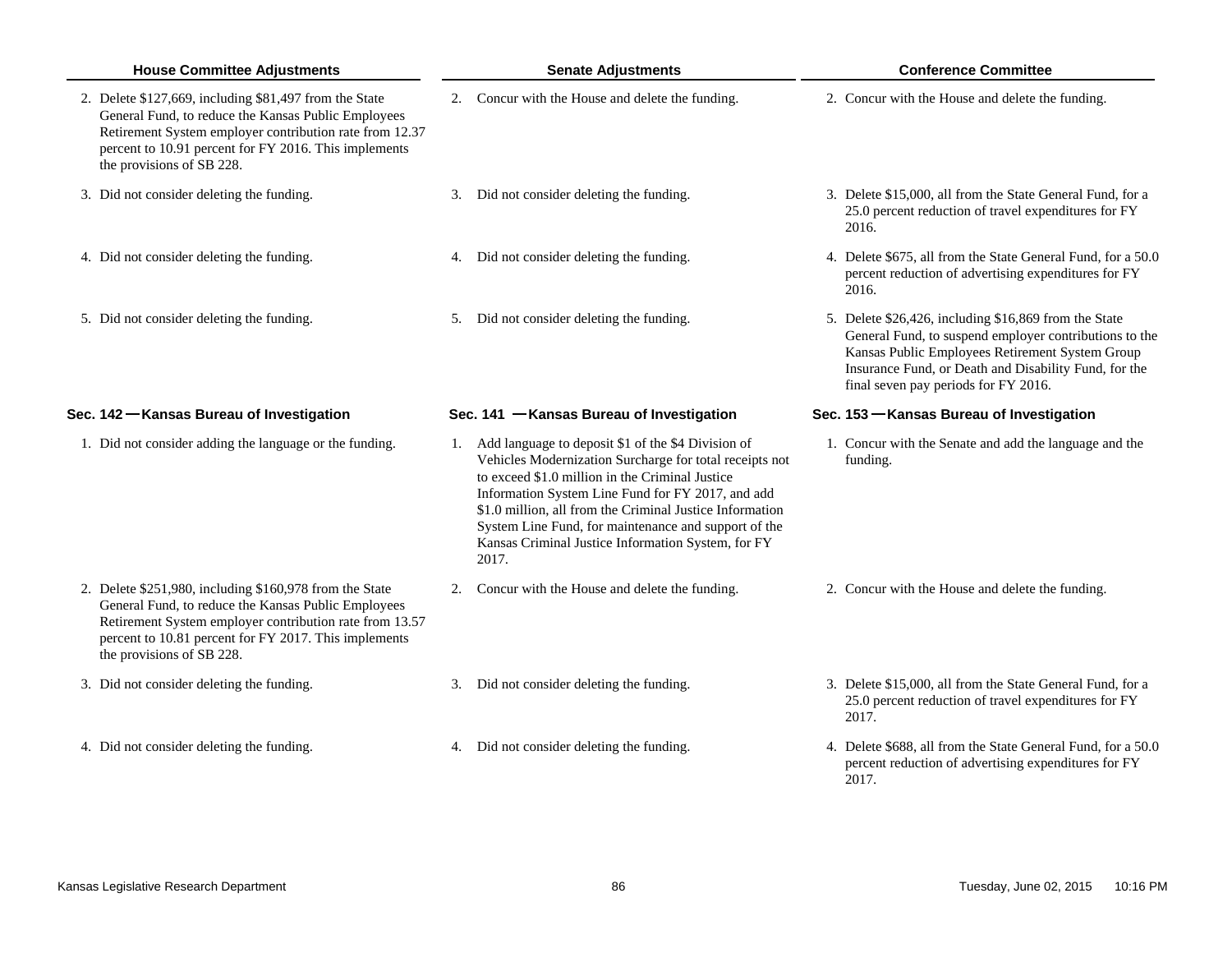| <b>House Committee Adjustments</b>                                                                                                                                                                                                                                                                                                                                                                                                                                                                                                           | <b>Senate Adjustments</b>                        | <b>Conference Committee</b>                                                                                                                                                                                                                                         |  |  |
|----------------------------------------------------------------------------------------------------------------------------------------------------------------------------------------------------------------------------------------------------------------------------------------------------------------------------------------------------------------------------------------------------------------------------------------------------------------------------------------------------------------------------------------------|--------------------------------------------------|---------------------------------------------------------------------------------------------------------------------------------------------------------------------------------------------------------------------------------------------------------------------|--|--|
| 5. Did not consider deleting the funding.                                                                                                                                                                                                                                                                                                                                                                                                                                                                                                    | 5. Did not consider deleting the funding.        | 5. Delete \$29,200, including \$18,655 from the State<br>General Fund, to suspend employer contributions to the<br>Kansas Public Employees Retirement System Group<br>Insurance Fund, or Death and Disability Fund, for the<br>final seven pay periods for FY 2017. |  |  |
| Sec. 143 - Emergency Medical Services Board                                                                                                                                                                                                                                                                                                                                                                                                                                                                                                  | Sec. 142 - Emergency Medical Services Board      | Sec. 154 - Emergency Medical Services Board                                                                                                                                                                                                                         |  |  |
| 1. Add language to require the agency to conduct a critical<br>analysis of state and county regulations and operations as<br>to the current and future utilization of registered nurses,<br>and/or similarly trained professionals, to staff ambulances.<br>The agency shall report findings from the analysis,<br>including the current usage of health care professionals<br>other than fully certified EMS attendants, to staff<br>ambulances, to the House Appropriations Committee by<br>the first day of the 2016 Legislative Session. | 1. Did not consider adding the language.         | 1. Concur with the House and add the language.                                                                                                                                                                                                                      |  |  |
| 2. Delete \$9,010, all from special revenue funds, to reduce<br>the Kansas Public Employees Retirement System<br>employer contribution rate from 12.37 percent to 10.91<br>percent for FY 2016. This implements the provisions of<br>SB 228.                                                                                                                                                                                                                                                                                                 | 2. Concur with the House and delete the funding. | 2. Concur with the House and delete the funding.                                                                                                                                                                                                                    |  |  |
| 3. Did not consider deleting the funding.                                                                                                                                                                                                                                                                                                                                                                                                                                                                                                    | 3. Did not consider deleting the funding.        | 3. Delete \$1,865, all from special revenue funds, to<br>suspend employer contributions to the Kansas Public<br>Employees Retirement System Group Insurance Fund,<br>or Death and Disability Fund, for the final seven pay<br>periods for FY 2016.                  |  |  |
| Sec. 144 - Emergency Medical Services Board                                                                                                                                                                                                                                                                                                                                                                                                                                                                                                  | Sec. 143 - Emergency Medical Services Board      | Sec. 155 - Emergency Medical Services Board                                                                                                                                                                                                                         |  |  |
| 1. Delete \$17,684, all from special revenue funds, to reduce<br>the Kansas Public Employees Retirement System<br>employer contribution rate from 13.57 percent to 10.81<br>percent for FY 2017. This implements the provisions of<br>SB 228.                                                                                                                                                                                                                                                                                                | 1. Concur with the House and delete the funding. | 1. Concur with the House and delete the funding.                                                                                                                                                                                                                    |  |  |
| 2. Did not consider deleting the funding.                                                                                                                                                                                                                                                                                                                                                                                                                                                                                                    | 2. Did not consider deleting the funding.        | 2. Delete \$2,049, all from special revenue funds, to<br>suspend employer contributions to the Kansas Public<br>Employees Retirement System Group Insurance Fund,<br>or Death and Disability Fund, for the final seven pay<br>periods for FY 2017.                  |  |  |
| Sec. 145 - Sentencing Commission                                                                                                                                                                                                                                                                                                                                                                                                                                                                                                             | Sec. 144 - Sentencing Commission                 | Sec. 156 – Sentencing Commission                                                                                                                                                                                                                                    |  |  |
| 1. Add \$280,820, all from the State General Fund, for<br>Substance Abuse Treatment program expenditures. This<br>would fund the program at the agency's requested level.                                                                                                                                                                                                                                                                                                                                                                    | 1. Did not recommend adding the funding.         | 1. Concur with the Senate and do not add the funding.                                                                                                                                                                                                               |  |  |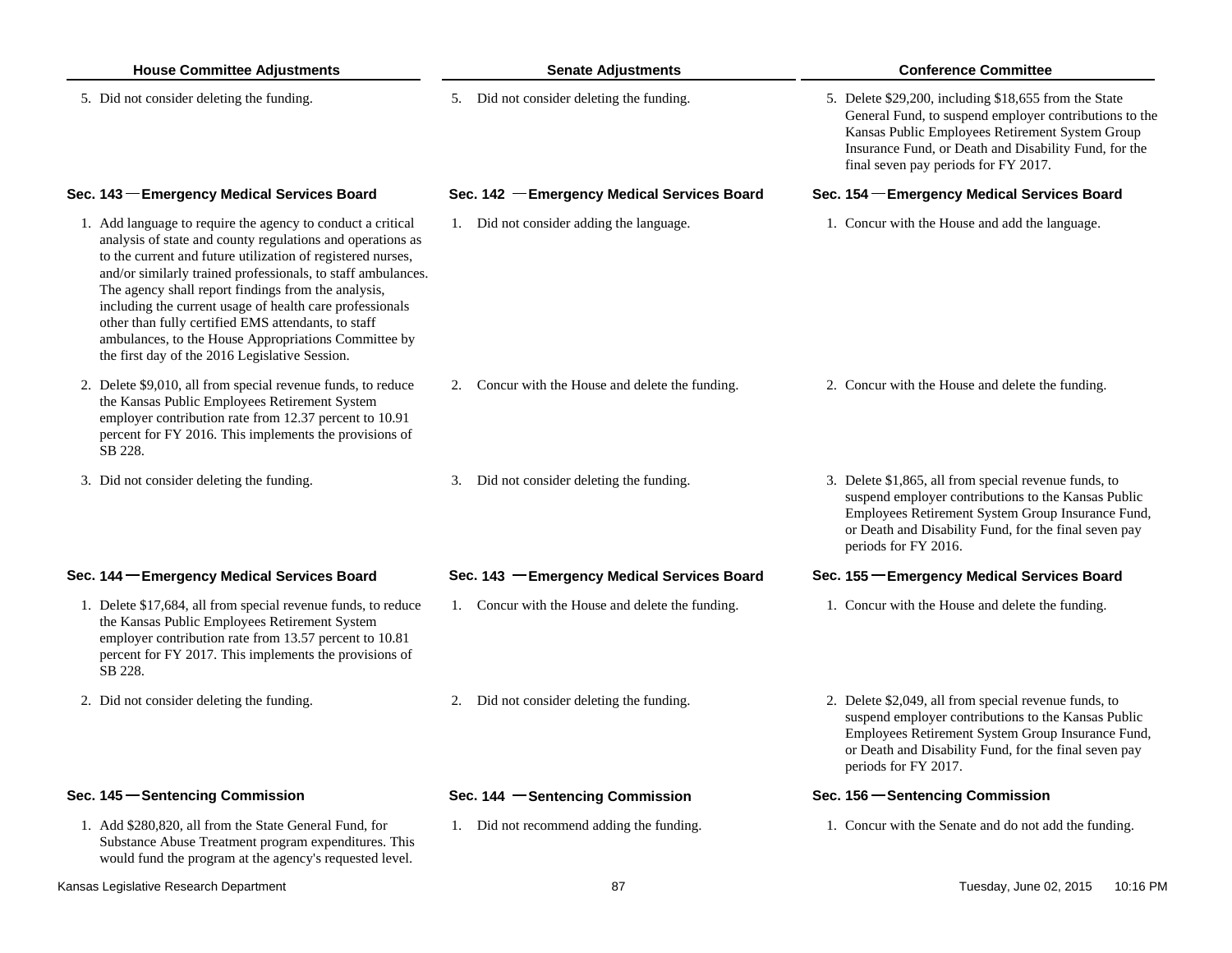| <b>House Committee Adjustments</b>                                                                                                                                                                                                                            | <b>Senate Adjustments</b>                           | <b>Conference Committee</b>                                                                                                                                                                                                                                       |  |
|---------------------------------------------------------------------------------------------------------------------------------------------------------------------------------------------------------------------------------------------------------------|-----------------------------------------------------|-------------------------------------------------------------------------------------------------------------------------------------------------------------------------------------------------------------------------------------------------------------------|--|
| 2. Add \$20,000, all from the State General Fund, and 0.5<br>FTE position for a part-time data entry position to assist<br>the agency in processing backlogged felony journal entries<br>for FY 2016.                                                         | 2. Did not consider adding the funding or position. | 2. Concur with the House and add the funding and<br>position.                                                                                                                                                                                                     |  |
| 3. Delete \$7,949, including \$7,410 from the State General<br>Fund, to reduce the Kansas Public Employees Retirement<br>System employer contribution rate from 12.37 percent to<br>10.91 percent for FY 2016. This implements the<br>provisions of SB 228.   | 3. Concur with the House and delete the funding.    | 3. Concur with the House and delete the funding.                                                                                                                                                                                                                  |  |
| 4. Did not consider deleting the funding.                                                                                                                                                                                                                     | 4. Did not consider deleting the funding.           | 4. Delete \$4,397, all from the State General Fund, for a<br>25.0 percent reduction of travel expenditures for FY<br>2016.                                                                                                                                        |  |
| 5. Did not consider deleting the funding.                                                                                                                                                                                                                     | 5. Did not consider deleting the funding.           | 5. Delete \$1,646, including \$1,534 from the State General<br>Fund, to suspend employer contributions to the Kansas<br>Public Employees Retirement System Group Insurance<br>Fund, or Death and Disability Fund, for the final seven<br>pay periods for FY 2016. |  |
| Sec. 146 Sentencing Commission                                                                                                                                                                                                                                | Sec. 145 - Sentencing Commission                    | Sec. 157 - Sentencing Commission                                                                                                                                                                                                                                  |  |
| 1. Add \$20,000, all from the State General Fund, and 0.5<br>FTE position for a part-time data entry position to assist<br>the agency in processing backlogged felony journal entries<br>for FY 2017.                                                         | 1. Did not consider adding the funding or position. | 1. Concur with the House and add the funding and<br>position.                                                                                                                                                                                                     |  |
| 2. Delete \$15,587, including \$14,544 from the State General<br>Fund, to reduce the Kansas Public Employees Retirement<br>System employer contribution rate from 13.57 percent to<br>10.81 percent for FY 2017. This implements the<br>provisions of SB 228. | 2. Concur with the House and delete the funding.    | 2. Concur with the House and delete the funding.                                                                                                                                                                                                                  |  |
| 3. Did not consider deleting the funding.                                                                                                                                                                                                                     | 3. Did not consider deleting the funding.           | 3. Delete \$5,526, all from the State General Fund, for a<br>25.0 percent reduction of travel expenditures for FY<br>2017.                                                                                                                                        |  |
| 4. Did not consider deleting the funding.                                                                                                                                                                                                                     | 4. Did not consider deleting the funding.           | 4. Delete \$1,806, including \$1,685 from the State General<br>Fund, to suspend employer contributions to the Kansas<br>Public Employees Retirement System Group Insurance<br>Fund, or Death and Disability Fund, for the final seven<br>pay periods for FY 2017. |  |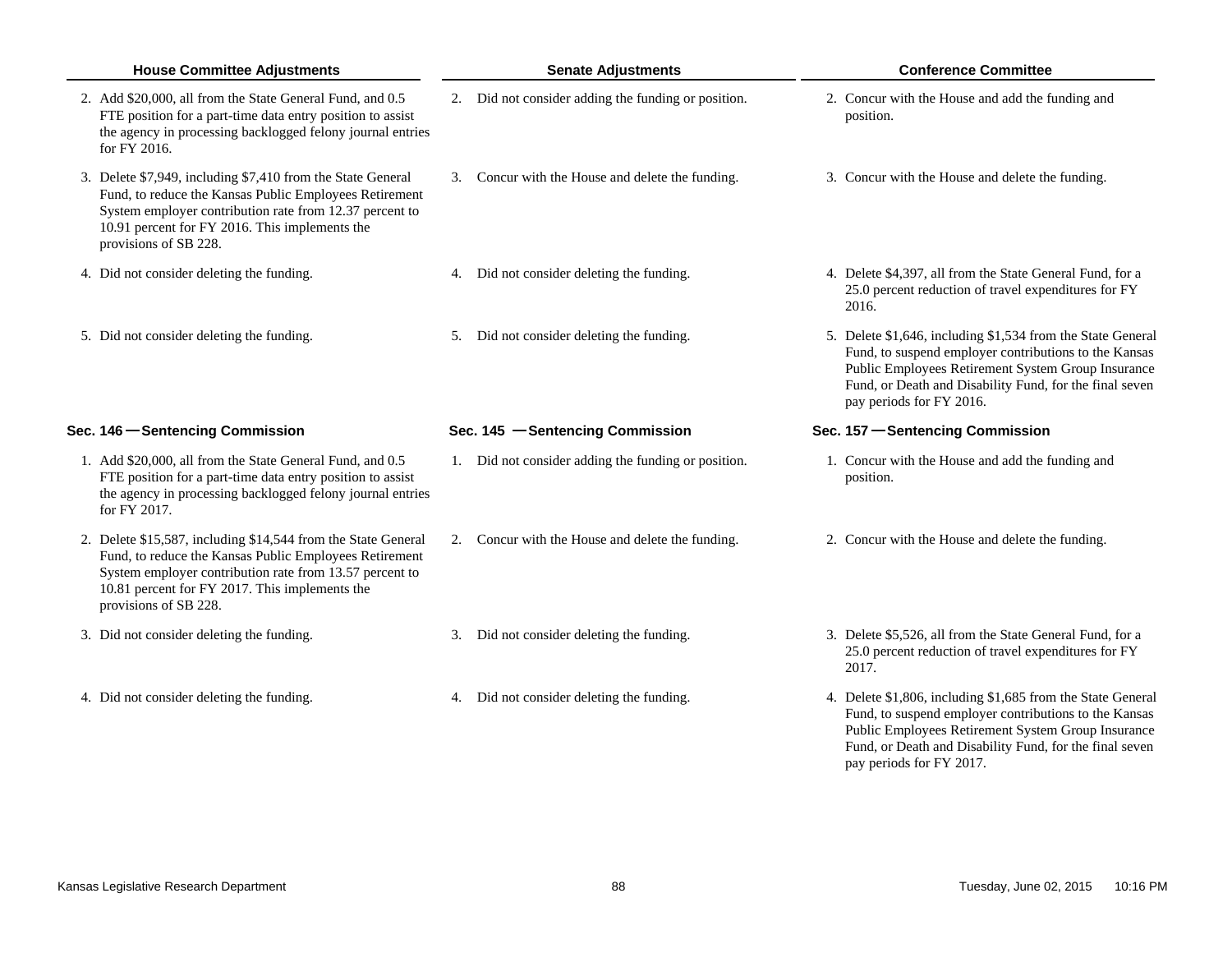| <b>House Committee Adjustments</b>                                                                                                                                                                                                           | <b>Senate Adjustments</b>                                                                                                                           | <b>Conference Committee</b><br>Sec. 158 – Kansas Commission on Peace Officers'<br><b>Standards and Training (KCPOST)</b>                                                                                                                         |  |
|----------------------------------------------------------------------------------------------------------------------------------------------------------------------------------------------------------------------------------------------|-----------------------------------------------------------------------------------------------------------------------------------------------------|--------------------------------------------------------------------------------------------------------------------------------------------------------------------------------------------------------------------------------------------------|--|
| Sec. 147 – Kansas Commission on Peace Officers'<br><b>Standards and Training (KCPOST)</b>                                                                                                                                                    | Sec. 146 - Kansas Commission on Peace Officers'<br><b>Standards and Training (KCPOST)</b>                                                           |                                                                                                                                                                                                                                                  |  |
| 1. Delete \$2,629, all from special revenue funds, to reduce<br>the Kansas Public Employees Retirement System<br>employer contribution rate from 12.37 percent to 10.91<br>percent for FY 2016. This implements the provisions of<br>SB 228. | 1. Concur with the House and delete the funding.                                                                                                    | 1. Concur with the House and delete the funding.                                                                                                                                                                                                 |  |
| 2. Did not consider deleting the funding.                                                                                                                                                                                                    | Did not consider deleting the funding.<br>2.                                                                                                        | 2. Delete \$544, all from special revenue funds, to suspend<br>employer contributions to the Kansas Public Employees<br>Retirement System Group Insurance Fund, or Death<br>and Disability Fund, for the final seven pay periods for<br>FY 2016. |  |
| Sec. 148 – Kansas Commission on Peace Officers'<br><b>Standards and Training (KCPOST)</b>                                                                                                                                                    | Sec. 147 - Kansas Commission on Peace Officers'<br><b>Standards and Training (KCPOST)</b>                                                           | Sec. 159 - Kansas Commission on Peace Officers'<br><b>Standards and Training (KCPOST)</b>                                                                                                                                                        |  |
| 1. Delete \$5,161, all from special revenue funds, to reduce<br>the Kansas Public Employees Retirement System<br>employer contribution rate from 13.57 percent to 10.81<br>percent for FY 2017. This implements the provisions of<br>SB 228. | 1. Concur with the House and delete the funding.                                                                                                    | 1. Concur with the House and delete the funding.                                                                                                                                                                                                 |  |
| 2. Did not consider deleting the funding.                                                                                                                                                                                                    | 2. Did not consider deleting the funding.                                                                                                           | 2. Delete \$598, all from special revenue funds, to suspend<br>employer contributions to the Kansas Public Employees<br>Retirement System Group Insurance Fund, or Death<br>and Disability Fund, for the final seven pay periods for<br>FY 2017. |  |
| Sec. 149 - Department of Agriculture                                                                                                                                                                                                         | Sec. 148 - Department of Agriculture                                                                                                                | Sec. 160 - Department of Agriculture                                                                                                                                                                                                             |  |
| 1. Did not recommend adding the language.                                                                                                                                                                                                    | 1. Add language requiring the agency to prepare a zero<br>based budget for FY 2016 and FY 2017 and submit that<br>budget prior to January 29, 2016. | 1. Concur with the Senate and add the language.                                                                                                                                                                                                  |  |
| 2. Add \$250,000, all from the Economic Development<br>Initiatives Fund, for the agricultural marketing program<br>for FY 2016.                                                                                                              | 2. Did not consider adding the funding.                                                                                                             | 2. Concur with the Senate and do not add the funding.                                                                                                                                                                                            |  |
| 3. Add language authorizing the agency to prorate license<br>fees and alter license due dates as needed in order to<br>transition to online license applications and renewals for<br>FY 2016.                                                | 3. Concur with the House and add the language.                                                                                                      | 3. Concur with the House and add the language.                                                                                                                                                                                                   |  |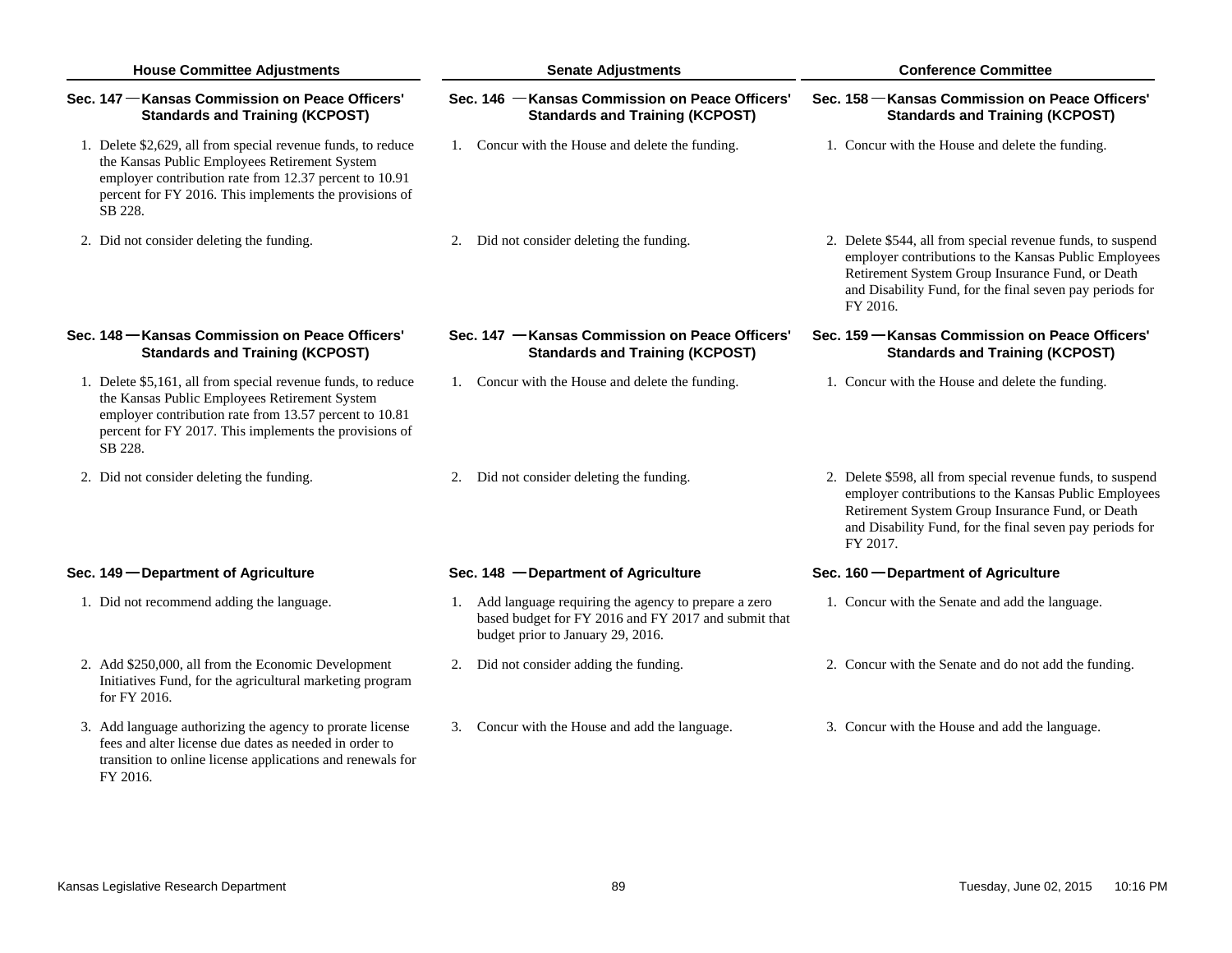| <b>House Committee Adjustments</b>                                                                                                                                                                                                                              | <b>Senate Adjustments</b>                                                                                               | <b>Conference Committee</b>                                                                                                                                                                                                                                         |
|-----------------------------------------------------------------------------------------------------------------------------------------------------------------------------------------------------------------------------------------------------------------|-------------------------------------------------------------------------------------------------------------------------|---------------------------------------------------------------------------------------------------------------------------------------------------------------------------------------------------------------------------------------------------------------------|
| 4. Delete \$251,295, including \$86,905 from the State<br>General Fund, to reduce the Kansas Public Employees<br>Retirement System employer contribution rate from 12.37<br>percent to 10.91 percent for FY 2016. This implements<br>the provisions of SB 228.  | 4. Concur with the House and delete the funding.                                                                        | 4. Concur with the House and delete the funding.                                                                                                                                                                                                                    |
| 5. Did not consider deleting the funding.                                                                                                                                                                                                                       | 5. Did not consider deleting the funding.                                                                               | 5. Delete \$52,014, including \$17,988 from the State<br>General Fund, to suspend employer contributions to the<br>Kansas Public Employees Retirement System Group<br>Insurance Fund, or Death and Disability Fund, for the<br>final seven pay periods for FY 2016. |
| 6. Did not consider deleting the funding.                                                                                                                                                                                                                       | 6. Did not consider deleting the funding.                                                                               | 6. Delete \$14,075, all from the State General Fund, for a<br>25.0 percent reduction of travel expenditures for FY<br>2016.                                                                                                                                         |
| 7. Did not consider deleting the funding.                                                                                                                                                                                                                       | 7. Did not consider deleting the funding.                                                                               | 7. Delete \$678, all from the State General Fund, for a 50.0<br>percent reduction of advertising expenditures for FY<br>2016.                                                                                                                                       |
| Sec. 150 - Department of Agriculture                                                                                                                                                                                                                            | Sec. 149 - Department of Agriculture                                                                                    | Sec. 161 - Department of Agriculture                                                                                                                                                                                                                                |
| 1. Did not consider deleting the language.                                                                                                                                                                                                                      | 1. Delete language authorizing the Conservation Reserve<br>Enhancement Program to eliminate the program for FY<br>2017. | 1. Concur with the Senate and delete the language.                                                                                                                                                                                                                  |
| 2. Add language authorizing the agency to prorate license<br>fees and alter license due dates as needed in order to<br>transition to online license applications and renewals for<br>FY 2017.                                                                   | 2. Concur with the House and add the language.                                                                          | 2. Concur with the House and add the language.                                                                                                                                                                                                                      |
| 3. Add \$500,000, all from the Economic Development<br>Initiatives Fund, for the agricultural marketing program<br>for FY 2017.                                                                                                                                 | 3. Did not consider adding the funding.                                                                                 | 3. Concur with the House and add the funding.                                                                                                                                                                                                                       |
| 4. Delete \$488,093, including \$173,592 from the State<br>General Fund, to reduce the Kansas Public Employees<br>Retirement System employer contribution rate from 13.57<br>percent to 10.81 percent for FY 2017. This implements<br>the provisions of SB 228. | 4. Concur with the House and delete the funding.                                                                        | 4. Concur with the House and delete the funding.                                                                                                                                                                                                                    |
| 5. Did not consider deleting the funding.                                                                                                                                                                                                                       | 5. Did not consider deleting the funding.                                                                               | 5. Delete \$56,166, including \$20,116 from the State<br>General Fund, to suspend employer contributions to the<br>Kansas Public Employees Retirement System Group                                                                                                  |

Insurance Fund, or Death and Disability Fund, for the

final seven pay periods for FY 2017.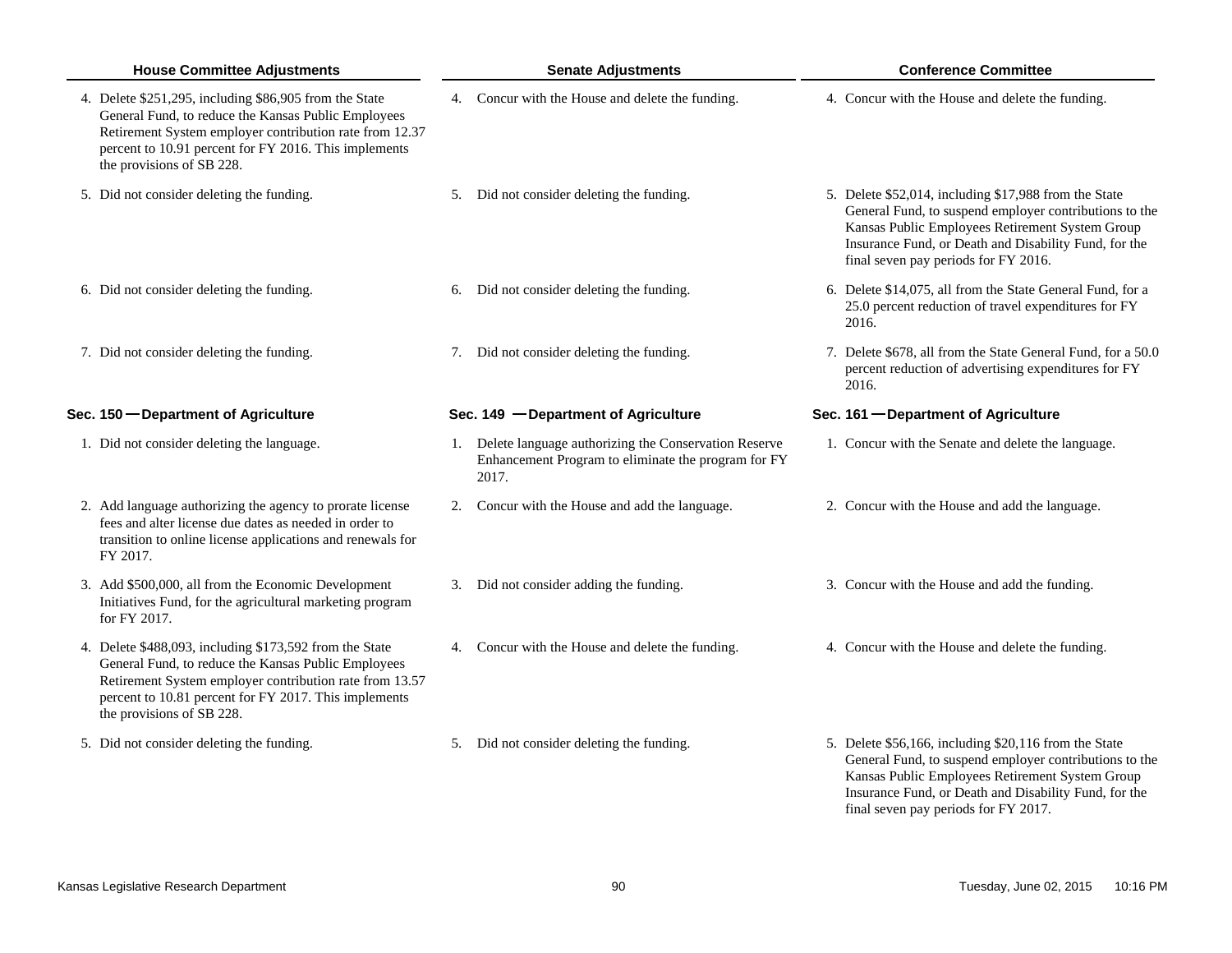| <b>House Committee Adjustments</b>                                                                                                                                                                                                                        |    | <b>Senate Adjustments</b>                                                                       | <b>Conference Committee</b>                                                                                                                                                                                                                        |
|-----------------------------------------------------------------------------------------------------------------------------------------------------------------------------------------------------------------------------------------------------------|----|-------------------------------------------------------------------------------------------------|----------------------------------------------------------------------------------------------------------------------------------------------------------------------------------------------------------------------------------------------------|
| 6. Did not consider deleting the funding.                                                                                                                                                                                                                 |    | 6. Did not consider deleting the funding.                                                       | 6. Delete \$16,557, all from the State General Fund, for a<br>25.0 percent reduction of travel expenditures for FY<br>2017.                                                                                                                        |
| 7. Did not consider deleting the funding.                                                                                                                                                                                                                 |    | 7. Did not consider deleting the funding.                                                       | 7. Delete \$790, all from the State General Fund, for a 50.0<br>percent reduction of advertising expenditures for FY<br>2017.                                                                                                                      |
| Sec. 151 – Kansas State Fair Board                                                                                                                                                                                                                        |    | Sec. 150 - Kansas State Fair Board                                                              | Sec. 162 – Kansas State Fair Board                                                                                                                                                                                                                 |
| 1. Delete \$15,116, all from special revenue funds, to reduce<br>the Kansas Public Employees Retirement System<br>employer contribution rate from 12.37 percent to 10.91<br>percent for FY 2016. This implements the provisions of<br>SB 228.             |    | 1. Concur with the House and delete the funding.                                                | 1. Concur with the House and delete the funding.                                                                                                                                                                                                   |
| 2. Did not consider deleting the funding.                                                                                                                                                                                                                 |    | 2. Did not consider deleting the funding.                                                       | 2. Delete \$3,129, all from special revenue funds, to<br>suspend employer contributions to the Kansas Public<br>Employees Retirement System Group Insurance Fund,<br>or Death and Disability Fund, for the final seven pay<br>periods for FY 2017. |
| Sec. 152 – Kansas State Fair Board                                                                                                                                                                                                                        |    | Sec. 151 - Kansas State Fair Board                                                              | Sec. 163 - Kansas State Fair Board                                                                                                                                                                                                                 |
| 1. Delete \$29,197, all from special revenue funds, to reduce<br>the Kansas Public Employees Retirement System<br>employer contribution rate from 13.57 percent to 10.81<br>percent for FY 2017. This implements the provisions of<br>SB 228.             |    | 1. Concur with the House and delete the funding.                                                | 1. Concur with the House and delete the funding.                                                                                                                                                                                                   |
| 2. Did not consider deleting the funding.                                                                                                                                                                                                                 |    | 2. Did not consider deleting the funding.                                                       | 2. Delete \$3,384, all from special revenue funds, to<br>suspend employer contributions to the Kansas Public<br>Employees Retirement System Group Insurance Fund,<br>or Death and Disability Fund, for the final seven pay<br>periods for FY 2017. |
| Sec. 153 – Kansas Water Office                                                                                                                                                                                                                            |    | Sec. 152 - Kansas Water Office                                                                  | Sec. 164 – Kansas Water Office                                                                                                                                                                                                                     |
| 1. Convert expenditures for bond payments on John<br>Redmond Reservoir dredging to transfers to the State<br>General Fund in order to properly confirm with the intent<br>of the State Finance Council resolution authorizing the<br>bonding for FY 2016. |    | 1. Concur with the House and convert the expenditures.                                          | 1. Concur with the House and convert the expenditures.                                                                                                                                                                                             |
| 2. Did not consider adding the funding.                                                                                                                                                                                                                   | 2. | Add \$400,000, all from the State Water Plan Fund, for<br>streambank stabilization for FY 2016. | 2. Concur with the Senate and add the funding.                                                                                                                                                                                                     |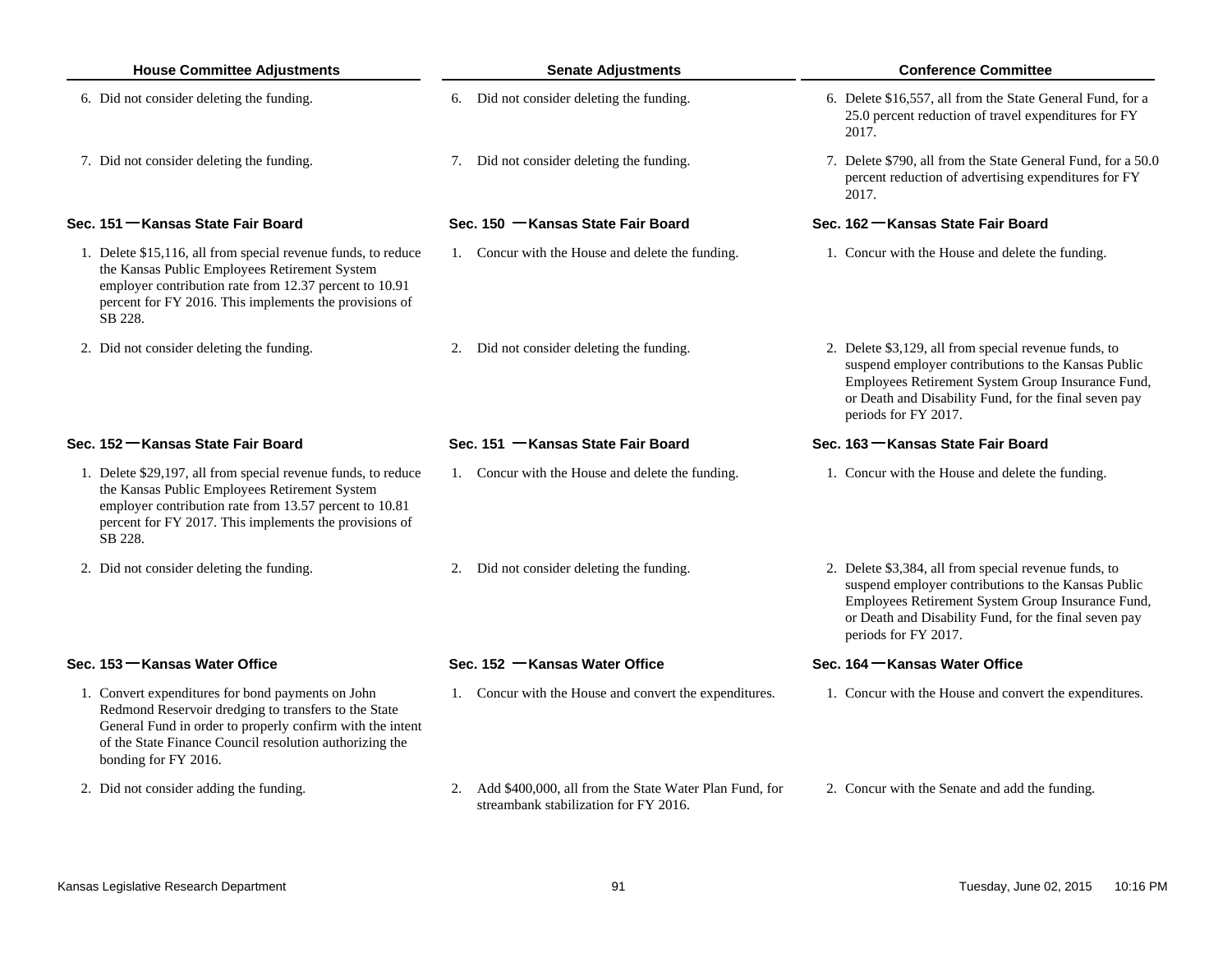| <b>House Committee Adjustments</b>                                                                                                                                                                                                                            | <b>Senate Adjustments</b>                                                                          | <b>Conference Committee</b>                                                                                                                                                                                                                                       |
|---------------------------------------------------------------------------------------------------------------------------------------------------------------------------------------------------------------------------------------------------------------|----------------------------------------------------------------------------------------------------|-------------------------------------------------------------------------------------------------------------------------------------------------------------------------------------------------------------------------------------------------------------------|
| 3. Delete \$15,954, including \$10,944 from the State General<br>Fund, to reduce the Kansas Public Employees Retirement<br>System employer contribution rate from 12.37 percent to<br>10.91 percent for FY 2016. This implements the<br>provisions of SB 228. | 3. Concur with the House and delete the funding.                                                   | 3. Concur with the House and delete the funding.                                                                                                                                                                                                                  |
| 4. Did not consider deleting the funding.                                                                                                                                                                                                                     | 4. Did not consider deleting the funding.                                                          | 4. Delete \$3,302, including \$2,265 from the State General<br>Fund, to suspend employer contributions to the Kansas<br>Public Employees Retirement System Group Insurance<br>Fund, or Death and Disability Fund, for the final seven<br>pay periods for FY 2016. |
| 5. Did not consider deleting the funding.                                                                                                                                                                                                                     | 5. Did not consider deleting the funding.                                                          | 5. Delete \$410, all from the State General Fund, for a 25.0<br>percent reduction of travel expenditures for FY 2016.                                                                                                                                             |
| Sec. 154 – Kansas Water Office                                                                                                                                                                                                                                | Sec. 153 - Kansas Water Office                                                                     | Sec. 165 – Kansas Water Office                                                                                                                                                                                                                                    |
| 1. Convert expenditures for bond payments on John<br>Redmond Reservoir dredging to transfers to the State<br>General Fund in order to properly confirm with the intent<br>of the State Finance Council resolution authorizing the<br>bonding for FY 2017.     | 1. Concur with the House and convert the expenditures.                                             | 1. Concur with the House and convert the expenditures.                                                                                                                                                                                                            |
| 2. Did not consider adding the funding.                                                                                                                                                                                                                       | 2. Add \$400,000, all from the State Water Plan Fund, for<br>streambank stabilization for FY 2017. | 2. Concur with the Senate and add the funding.                                                                                                                                                                                                                    |
| 3. Delete \$31,341, including \$21,504 from the State General<br>Fund, to reduce the Kansas Public Employees Retirement<br>System employer contribution rate from 13.57 percent to<br>10.81 percent for FY 2017. This implements the<br>provisions of SB 228. | 3. Concur with the House and delete the funding.                                                   | 3. Concur with the House and delete the funding.                                                                                                                                                                                                                  |
| 4. Did not consider deleting the funding.                                                                                                                                                                                                                     | 4. Did not consider deleting the funding.                                                          | 4. Delete \$3,632, including \$2,492 from the State General<br>Fund, to suspend employer contributions to the Kansas<br>Public Employees Retirement System Group Insurance<br>Fund, or Death and Disability Fund, for the final seven<br>pay periods for FY 2017. |
| 5. Did not consider deleting the funding.                                                                                                                                                                                                                     | 5. Did not consider deleting the funding.                                                          | 5. Delete \$296, all from the State General Fund, for a 25.0<br>percent reduction of travel expenditures for FY 2017.                                                                                                                                             |
| Sec. 155 - Department of Wildlife, Parks and<br><b>Tourism</b>                                                                                                                                                                                                | Sec. 154 - Department of Wildlife, Parks and<br><b>Tourism</b>                                     | Sec. 166 - Department of Wildlife, Parks and<br><b>Tourism</b>                                                                                                                                                                                                    |
| 1. Delete 21.0 vacant FTE positions that have been vacant<br>greater than 365 days for FY 2016.                                                                                                                                                               | 1. Did not consider deleting the positions.                                                        | 1. Concur with the House and delete the positions.                                                                                                                                                                                                                |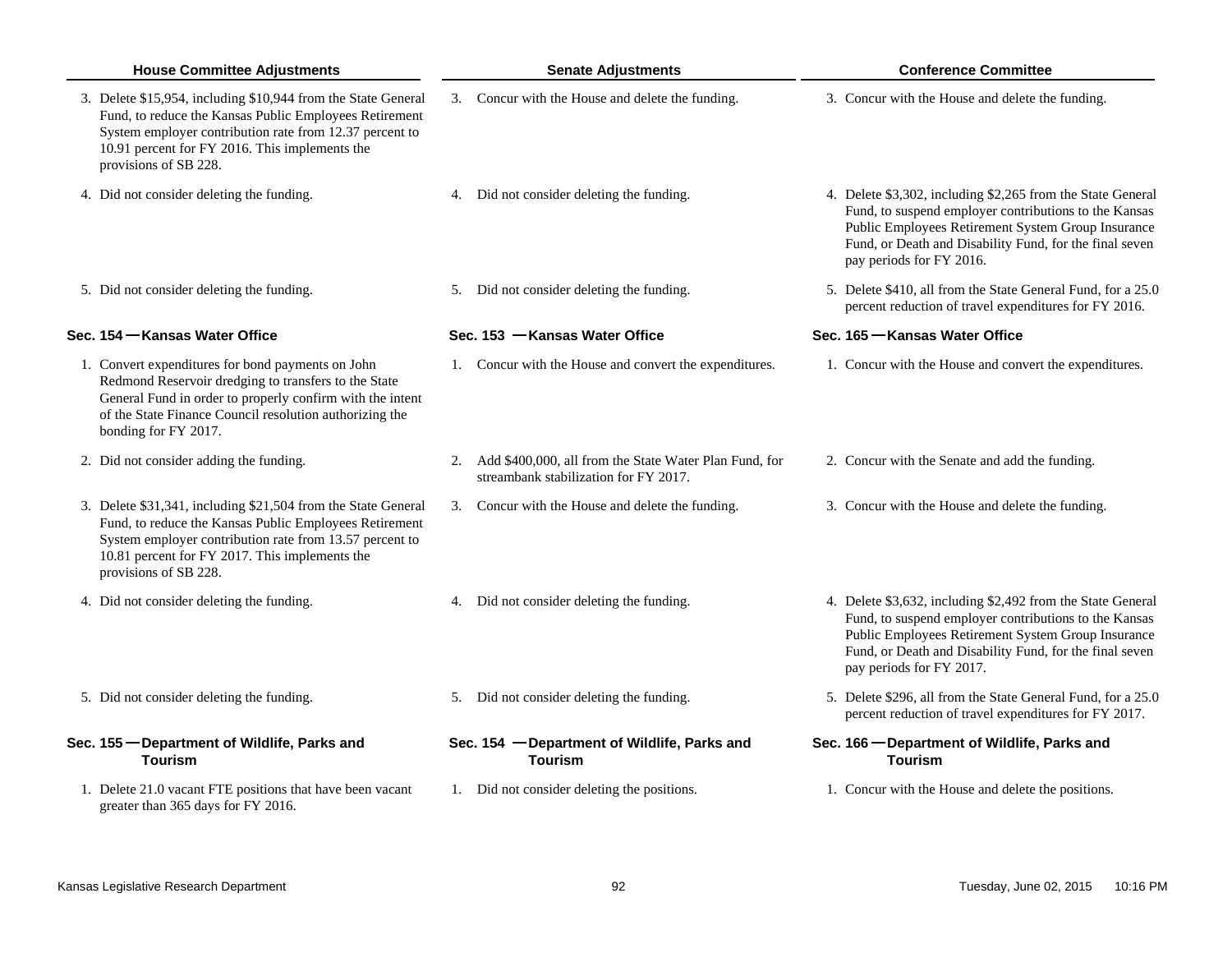| <b>House Committee Adjustments</b>                                                                                                                                                                                                                                         | <b>Senate Adjustments</b>                                      | <b>Conference Committee</b>                                                                                                                                                                                                                         |
|----------------------------------------------------------------------------------------------------------------------------------------------------------------------------------------------------------------------------------------------------------------------------|----------------------------------------------------------------|-----------------------------------------------------------------------------------------------------------------------------------------------------------------------------------------------------------------------------------------------------|
| 2. Add language providing all funding from Economic<br>Development Initiatives Fund for operating expenditures<br>to be appropriated as an operating grant, replacing<br>language that previously appropriated these amounts into<br>three separate subfunds, for FY 2016. | 2. Did not consider adding the language.                       | 2. Concur with the Senate and do not add the language.                                                                                                                                                                                              |
| 3. Delete \$289,555, all from special revenue funds, to reduce<br>the Kansas Public Employees Retirement System<br>employer contribution rate from 12.37 percent to 10.91<br>percent for FY 2016. This implements the provisions of<br>SB 228.                             | 3. Concur with the House and delete the funding.               | 3. Concur with the House and delete the funding.                                                                                                                                                                                                    |
| 4. Did not consider deleting the funding.                                                                                                                                                                                                                                  | Did not consider deleting the funding.<br>4.                   | 4. Delete \$60,230, all from special revenue funds, to<br>suspend employer contributions to the Kansas Public<br>Employees Retirement System Group Insurance Fund,<br>or Death and Disability Fund, for the final seven pay<br>periods for FY 2016. |
| 5. Did not consider transferring the funds.                                                                                                                                                                                                                                | Did not consider transferring the funds.<br>5.                 | 5. Transfer \$100,000, all from the Central Aircraft Fund,<br>to the State General Fund for FY 2016.                                                                                                                                                |
| 6. Did not consider transferring the funds.                                                                                                                                                                                                                                | Did not consider transferring the funds.<br>6.                 | 6. Transfer \$25,000, all from the Prairie Spirit Rails/Trails<br>Fee Fund, to the State General Fund for FY 2016.                                                                                                                                  |
| 7. Did not consider transferring the funds.                                                                                                                                                                                                                                | Did not consider transferring the funds.<br>7.                 | 7. Transfer \$150,000, all from the Bridge Maintenance<br>Fund, to the State General Fund for FY 2016.                                                                                                                                              |
| 8. Did not consider transferring the funds.                                                                                                                                                                                                                                | Did not consider transferring the funds.<br>8.                 | 8. Transfer \$250,000, all from the Department Access<br>Road Fund, to the State General Fund for FY 2016.                                                                                                                                          |
| Sec. 156 - Department of Wildlife, Parks and<br><b>Tourism</b>                                                                                                                                                                                                             | Sec. 155 - Department of Wildlife, Parks and<br><b>Tourism</b> | Sec. 167 - Department of Wildlife, Parks and<br><b>Tourism</b>                                                                                                                                                                                      |
| 1. Delete 21.0 vacant FTE positions that have been vacant<br>greater than 365 days for FY 2017.                                                                                                                                                                            | Did not consider deleting the positions.<br>1.                 | 1. Concur with the House and delete the positions.                                                                                                                                                                                                  |
| 2. Add language providing all funding from Economic<br>Development Initiatives Fund for operating expenditures<br>to be appropriated as an operating grant, replacing<br>language that previously appropriated these amounts into<br>three separate subfunds, for FY 2017. | Did not consider adding the language.<br>2.                    | 2. Concur with the Senate and do not add the language.                                                                                                                                                                                              |
| 3. Delete \$569,375, all from special revenue funds, to reduce<br>the Kansas Public Employees Retirement System<br>employer contribution rate from 13.57 percent to 10.81<br>percent for FY 2017. This implements the provisions of<br>SB 228.                             | 3. Concur with the House and delete the funding.               | 3. Concur with the House and delete the funding.                                                                                                                                                                                                    |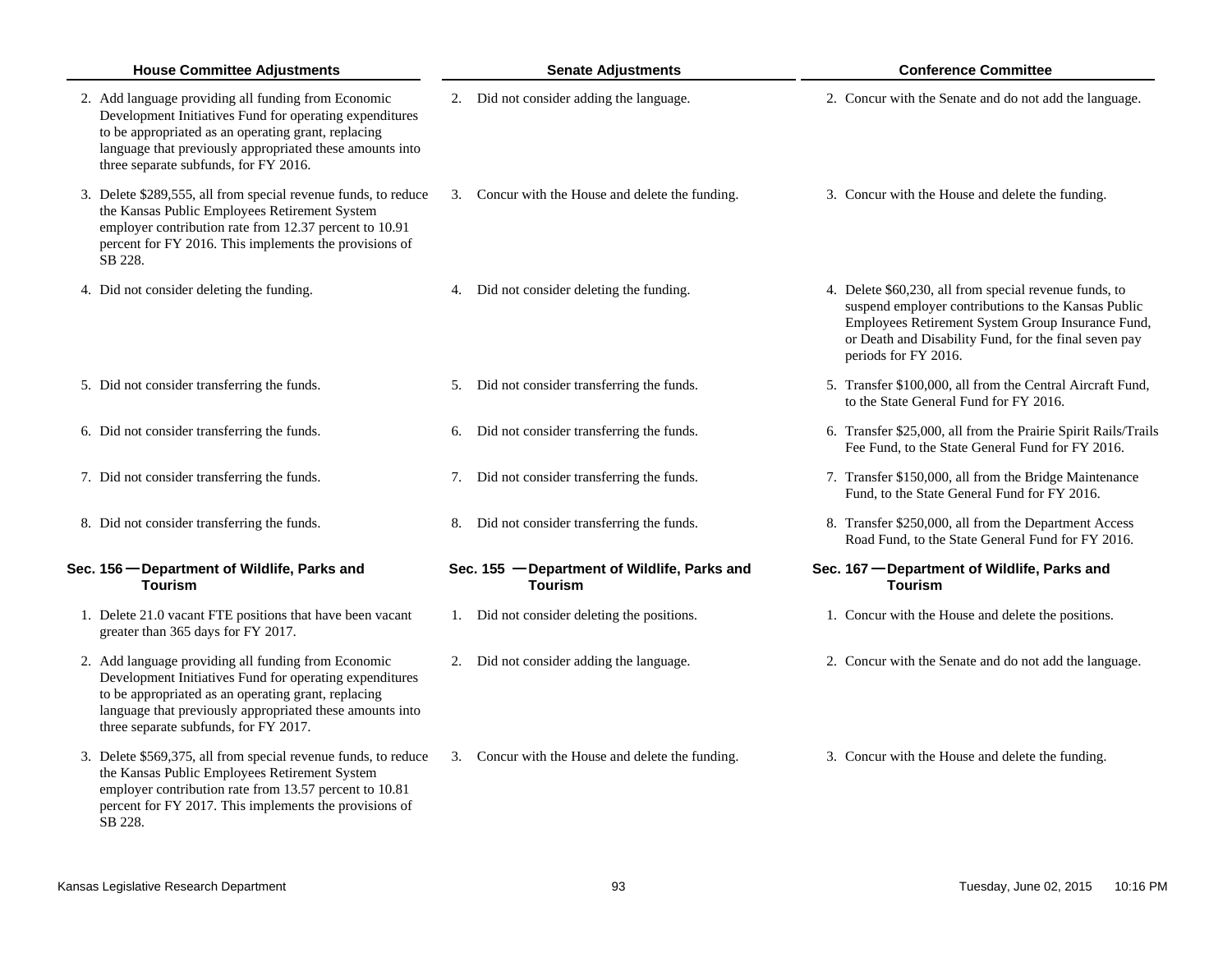| <b>House Committee Adjustments</b>                                                                                                                                                                                                                 | <b>Senate Adjustments</b>                        | <b>Conference Committee</b>                                                                                                                                                                                                                          |
|----------------------------------------------------------------------------------------------------------------------------------------------------------------------------------------------------------------------------------------------------|--------------------------------------------------|------------------------------------------------------------------------------------------------------------------------------------------------------------------------------------------------------------------------------------------------------|
| 4. Did not consider deleting the funding.                                                                                                                                                                                                          | 4. Did not consider deleting the funding.        | 4. Delete \$66,283, all from special revenue funds, to<br>suspend employer contributions to the Kansas Public<br>Employees Retirement System Group Insurance Fund,<br>or Death and Disability Fund, for the final seven pay<br>periods for FY 2017.  |
| Sec. 157 – Kansas Department of Transportation                                                                                                                                                                                                     | Sec. 156 - Kansas Department of Transportation   | Sec. 168 – Kansas Department of Transportation                                                                                                                                                                                                       |
| 1. Add \$21,420, all from the State Highway Fund, for signs<br>related to SB 127 for FY 2016.                                                                                                                                                      | 1. Concur with the House and add the funding.    | 1. Concur with the House and add the funding.                                                                                                                                                                                                        |
| 2. Add \$3,160, all from the State Highway Fund, for signs<br>related to HB 2103 for FY 2016.                                                                                                                                                      | 2. Concur with the House and add the funding.    | 2. Concur with the House and add the funding.                                                                                                                                                                                                        |
| 3. Add \$2,940, all from the State Highway Fund, for signs<br>related to SB 43 for FY 2016.                                                                                                                                                        | 3. Concur with the House and add the funding.    | 3. Concur with the House and add the funding.                                                                                                                                                                                                        |
| 4. Delete \$1.5 million, all from special revenue funds, to<br>reduce the Kansas Public Employees Retirement System<br>employer contribution rate from 12.37 percent to 10.91<br>percent for FY 2016. This implements the provisions of<br>SB 228. | 4. Concur with the House and delete the funding. | 4. Concur with the House and delete the funding.                                                                                                                                                                                                     |
| 5. Did not consider deleting the funding.                                                                                                                                                                                                          | 5. Did not consider deleting the funding.        | 5. Delete \$304,826, all from special revenue funds, to<br>suspend employer contributions to the Kansas Public<br>Employees Retirement System Group Insurance Fund,<br>or Death and Disability Fund, for the final seven pay<br>periods for FY 2016. |
| Sec. 158 – Kansas Department of Transportation                                                                                                                                                                                                     | Sec. 157 - Kansas Department of Transportation   | Sec. 169 – Kansas Department of Transportation                                                                                                                                                                                                       |
| 1. Delete \$2.9 million, all from special revenue funds, to<br>reduce the Kansas Public Employees Retirement System<br>employer contribution rate from 13.57 percent to 10.81<br>percent for FY 2017. This implements the provisions of<br>SB 228. | 1. Concur with the House and delete the funding. | 1. Concur with the House and delete the funding.                                                                                                                                                                                                     |
| 2. Did not consider deleting the funding.                                                                                                                                                                                                          | 2. Did not consider deleting the funding.        | 2. Delete \$334,729, all from special revenue funds, to<br>suspend employer contributions to the Kansas Public<br>Employees Retirement System Group Insurance Fund,<br>or Death and Disability Fund, for the final seven pay<br>periods for FY 2017. |
| Sec. 162 - Expanded Lottery Act Revenues Fund                                                                                                                                                                                                      | Sec. 161 - Expanded Lottery Act Revenues Fund    | Sec. 173 - Expanded Lottery Act Revenues Fund                                                                                                                                                                                                        |
| 1. Concur with GBA No. 1, Item 2, to add language allowing<br>the transfer of the unencumbered balance of the ELARF,<br>estimated to be \$1.5 million, to the State General Fund for<br>FY 2016.                                                   | 1. Concur with the House and adopt the GBA.      | 1. Concur with the House and adopt the GBA.                                                                                                                                                                                                          |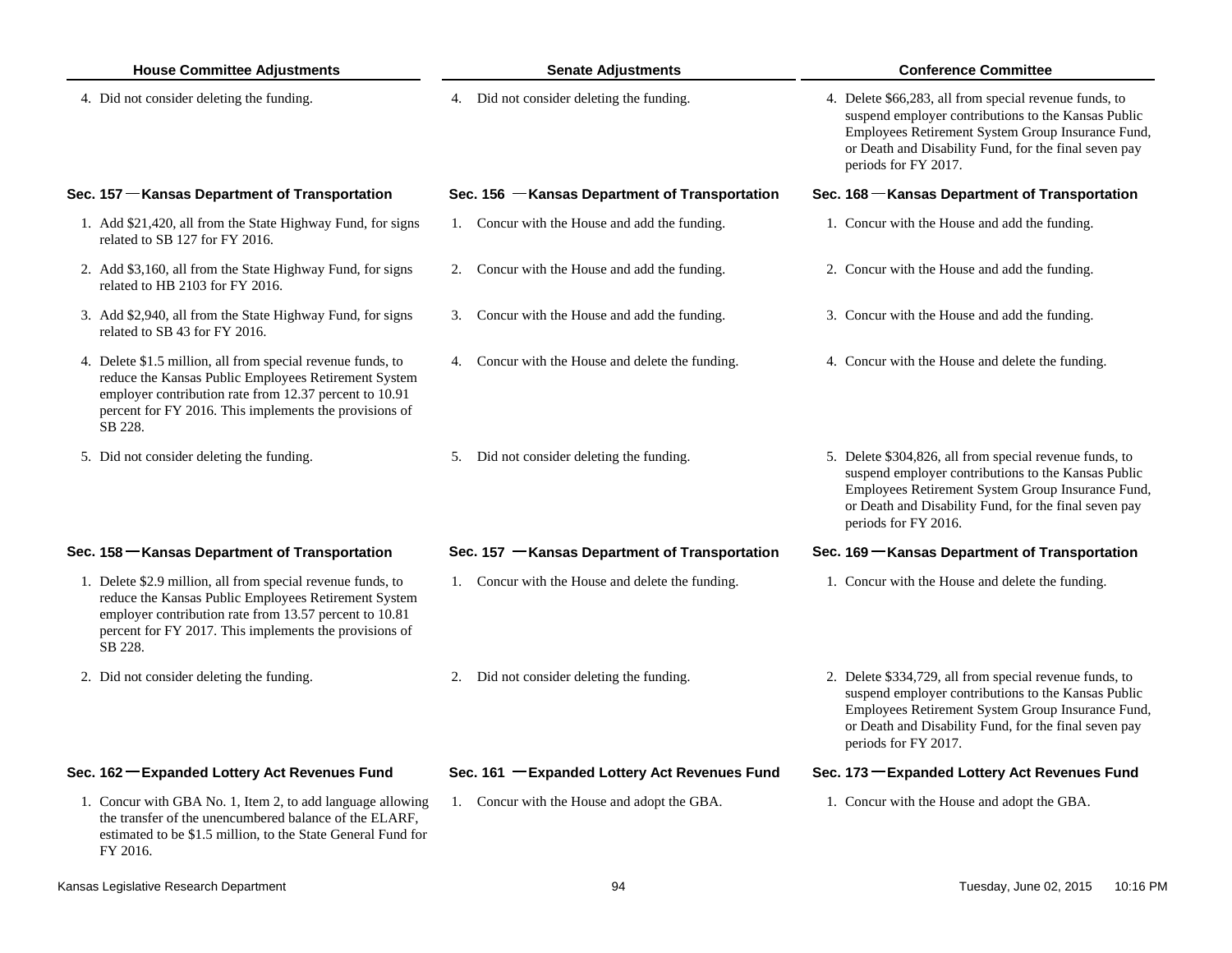# **House Committee Adjustments Senate Adjustments Conference Committee**

## **Sec. 163**

1. Concur with GBA No. 1, Item 2, to add language allowing 1. Concur with the House and adopt the GBA. 1. Concur with the House and adopt the GBA. the transfer of the unencumbered balance of the ELARF, estimated to be \$3.6 million, to the State General Fund for FY 2017.

# **Sec. --**

1. Did not consider adding the language.

### **Sec. --Children's Initiatives Fund**

1. Did not consider adding the language.

### **Sec. --Children's Initiatives Fund**

1. Did not consider adding the language.

# **Sec. --**

- 1. Did not consider adding the language.
- 2. Did not consider adding the language.

## **Expanded Lottery Act Revenues Fund Sec. 162 Expanded Lottery Act Revenues Fund Sec. 174 Expanded Lottery Act Revenues Fund**

### **Department for Children and Families Sec. 163 Department for Children and Families Sec. 175 Department for Children and Families**

Add language directing the Secretary to sell property and a Concur with the Senate and add the language.<br>
1. Add language directing the Secretary to sell property and all Concur with the Senate and add the language. located in Neosho County for FY 2016.

### **Sec. 164 Children's Initiatives Fund Sec. 176 Children's Initiatives Fund**

Did not consider adding the language. 1. Add language to utilize State General Fund moneys if 1. Concur with the Senate and add the language. balances in the Kansas Endowment for Youth Fund or the Children's Initiatives Fund are insufficient to cover appropriations and transfers for FY 2016.

### **Sec. 165 Children's Initiatives Fund**

Did not consider adding the language. 1. Add language to utilize State General Fund moneys if 1. Concur with the Senate and add the language. balances in the Kansas Endowment for Youth Fund or the Children's Initiatives Fund are insufficient to cover appropriations and transfers for FY 2017.

- Add language to deposit the first \$2.0 million received 1. Concur with the Senate and add the language. 1. Concur with the Senate and add the language. from Kansas v. Nebraska, No. 126, into the Interstate Water Litigation Fund, and deposit the remaining amount into the Republican River Water Conservation Projects - Nebraska Moneys Fund of the Kansas Water Office, in FY 2015.
	- 2. Did not consider adding the language.

# **Sec. 177 Children's Initiatives Fund**

### **Water Litigation Settlement Funds Sec. 166 Water Litigation Settlement Funds Sec. 178 Water Litigation Settlement Funds**

2. Add language transferring any money, in excess of \$2.0 million, that has been received from Kansas v. Nebraska, No. 126 and deposited into the Interstate Water Litigation Fund of the Attorney General, to the Republican River Water Conservation Projects - Nebraska Moneys Fund of the Kansas Water Office, in FY 2015.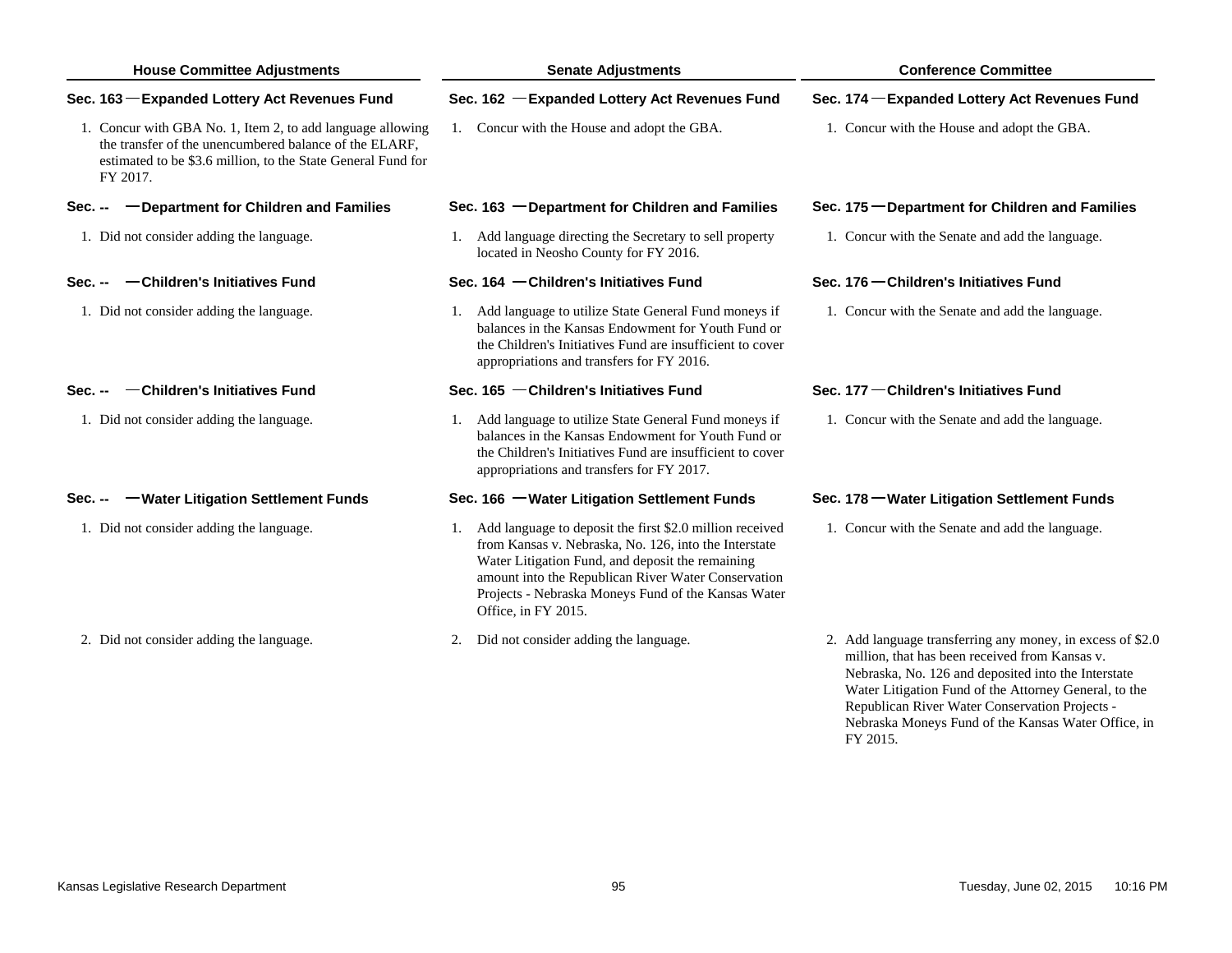| <b>House Committee Adjustments</b>         | <b>Senate Adjustments</b>                                                                                                                                                                                                                                                                                                                                                                       | <b>Conference Committee</b>                                                                                                                                                                                                                                                                                                                        |
|--------------------------------------------|-------------------------------------------------------------------------------------------------------------------------------------------------------------------------------------------------------------------------------------------------------------------------------------------------------------------------------------------------------------------------------------------------|----------------------------------------------------------------------------------------------------------------------------------------------------------------------------------------------------------------------------------------------------------------------------------------------------------------------------------------------------|
| 3. Did not consider adding the language.   | 3. Add language to deposit the first \$2.0 million received<br>from Kansas v. Nebraska, No. 126, including any money<br>credited, received, and deposited in FY 2015, into the<br>Interstate Water Litigation Fund, and deposit the<br>remaining amount into the Republican River Water<br>Conservation Projects - Nebraska Moneys Fund of the<br>Kansas Water Office, for FY 2016.             | 3. Concur with the Senate and add the language.                                                                                                                                                                                                                                                                                                    |
| 4. Did not consider adding the language.   | 4. Did not consider adding the language.                                                                                                                                                                                                                                                                                                                                                        | 4. Add language transferring any money, in excess of \$2.0<br>million, that has been received from Kansas v.<br>Nebraska, No. 126 and deposited into the Interstate<br>Water Litigation Fund of the Attorney General, to the<br>Republican River Water Conservation Projects -<br>Nebraska Moneys Fund of the Kansas Water Office, for<br>FY 2016. |
| 5. Did not consider adding the language.   | 5. Add language to deposit the first \$2.0 million received<br>from Kansas v. Nebraska, No. 126, including any money<br>credited, received, and deposited in FY 2015 and FY<br>2016, into the Interstate Water Litigation Fund, and<br>deposit the remaining amount into the Republican River<br>Water Conservation Projects - Nebraska Moneys Fund<br>of the Kansas Water Office, for FY 2017. | 5. Concur with the Senate and add the language.                                                                                                                                                                                                                                                                                                    |
| 6. Did not consider adding the language.   | Did not consider adding the language.<br>6.                                                                                                                                                                                                                                                                                                                                                     | 6. Add language transferring any money, in excess of \$2.0<br>million, that has been received from Kansas v.<br>Nebraska, No. 126 and deposited into the Interstate<br>Water Litigation Fund of the Attorney General, to the<br>Republican River Water Conservation Projects -<br>Nebraska Moneys Fund of the Kansas Water Office, for<br>FY 2017. |
| -Board of Regents - Tuition Cap<br>Sec. -- | -Board of Regents - Tuition Cap<br>Sec.                                                                                                                                                                                                                                                                                                                                                         | Sec. 179 - Board of Regents - Tuition Cap                                                                                                                                                                                                                                                                                                          |
| 1. Did not consider adding the language.   | 1. Did not consider adding the language.                                                                                                                                                                                                                                                                                                                                                        | 1. Add language allowing for tuition increase at the FY<br>2015 rate increased by the previous years' Consumer<br>Price Index plus 2.0 percent for FY 2016 and at the FY<br>2016 rate increased by the previous years' Consumer<br>Price Index plus 2.0 percent for FY 2017.                                                                       |
| -Other Statewide Adjustments<br>Sec. --    | -Other Statewide Adjustments<br>Sec. --                                                                                                                                                                                                                                                                                                                                                         | Sec. 181 - Other Statewide Adjustments                                                                                                                                                                                                                                                                                                             |
| 1. Did not consider adding the language.   | 1. Did not consider adding the language.                                                                                                                                                                                                                                                                                                                                                        | 1. Add language to prohibit executive branch agencies,<br>excluding regents institutions, the State Library, and the<br>Historical Society from making expenditures on<br>publications, including electronic subscriptions, for FY                                                                                                                 |

2016.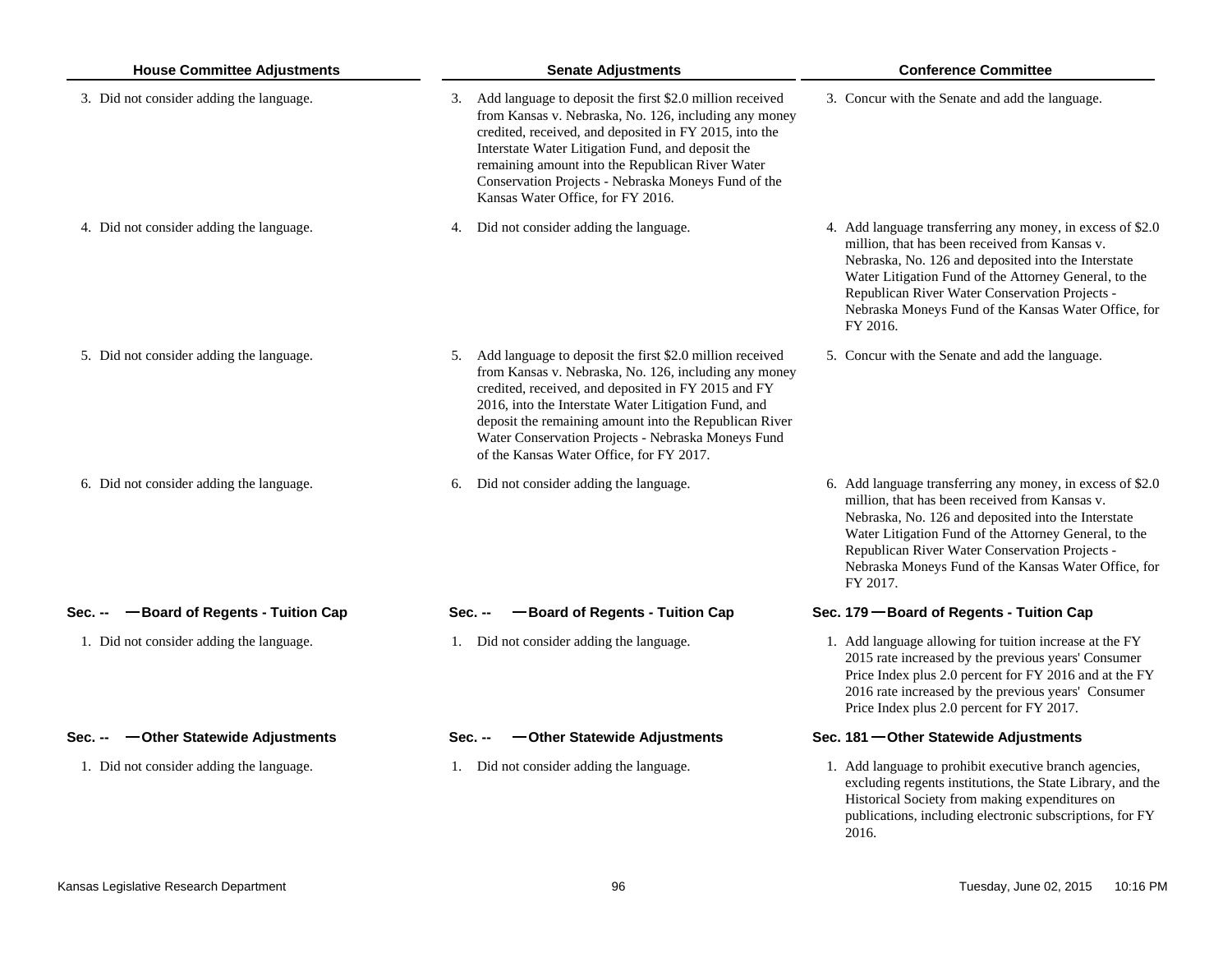| <b>House Committee Adjustments</b>                                                                                                                                                                           | <b>Senate Adjustments</b>                                                                                                                                                                                    | <b>Conference Committee</b>                                                                                                                                                                                                                 |
|--------------------------------------------------------------------------------------------------------------------------------------------------------------------------------------------------------------|--------------------------------------------------------------------------------------------------------------------------------------------------------------------------------------------------------------|---------------------------------------------------------------------------------------------------------------------------------------------------------------------------------------------------------------------------------------------|
| 2. Did not consider adding the language.                                                                                                                                                                     | 2. Did not consider adding the language.                                                                                                                                                                     | 2. Add language to prohibit executive branch agencies,<br>excluding regents institutions, the State Library, and the<br>Historical Society from making expenditures on<br>publications, including electronic subscriptions, for FY<br>2017. |
| -State Historical Society<br>Sec. --                                                                                                                                                                         | -State Historical Society<br><b>Sec. --</b>                                                                                                                                                                  | Sec. 182 – State Historical Society                                                                                                                                                                                                         |
| 1. Did not consider adding the language.                                                                                                                                                                     | 1. Did not consider adding the language.                                                                                                                                                                     | 1. Add language allowing the transfer of property known<br>as the Last Chance Store to the State Historical Society<br>for FY 2016.                                                                                                         |
| Sec. 180 State Historical Society                                                                                                                                                                            | Sec. 183 - State Historical Society                                                                                                                                                                          | Sec. 200 State Historical Society                                                                                                                                                                                                           |
| 1. Add language allowing the agency to expend \$42,500,<br>within existing resources, from its Rehab and Repair State<br>General Fund Account for the replacement of the State<br>Archives roof for FY 2016. | 1. Did not consider adding the language.                                                                                                                                                                     | 1. Concur with the House and add the language.                                                                                                                                                                                              |
| Sec. 181 - State Historical Society                                                                                                                                                                          | Sec. 184 - State Historical Society                                                                                                                                                                          | Sec. 201 – State Historical Society                                                                                                                                                                                                         |
| 1. Delete \$42,500, all from the General Fee Fund, for<br>replacement of the State Archives roof for FY 2017. The<br>funding authorization has been moved to FY 2016.                                        | 1. Did not consider deleting the funding.                                                                                                                                                                    | 1. Concur with the House and delete the funding.                                                                                                                                                                                            |
| Sec. 184 – Fort Hays State University                                                                                                                                                                        | Sec. 187 - Fort Hays State University                                                                                                                                                                        | Sec. 204 – Fort Hays State University                                                                                                                                                                                                       |
| 1. Add \$16.5 million, all from special revenue funds, for the<br>construction of a new Institute of Applied Technology<br>building and parking lot for FY 2016.                                             | 1. Concur with the House and add the funding.                                                                                                                                                                | 1. Concur with the House and add the funding.                                                                                                                                                                                               |
| Sec. 185 – Fort Hays State University                                                                                                                                                                        | Sec. 188 - Fort Hays State University                                                                                                                                                                        | Sec. 205 – Fort Hays State University                                                                                                                                                                                                       |
| 1. Add \$13.9 million, all from special revenue funds, for the<br>construction of a new Department of Art building and<br>parking lot for FY 2017.                                                           | 1. Concur with the House and add the funding.                                                                                                                                                                | 1. Concur with the House and add the funding.                                                                                                                                                                                               |
| 2. Add \$1.6 million, all from special revenue funds, to raze<br>Wiest Hall "B" for FY 2017.                                                                                                                 | 2. Concur with the House and add the funding.                                                                                                                                                                | 2. Concur with the House and add the funding.                                                                                                                                                                                               |
| Sec. 186 – Kansas State University                                                                                                                                                                           | Sec. 189 - Kansas State University                                                                                                                                                                           | Sec. 206 – Kansas State University                                                                                                                                                                                                          |
| 1. Add language allowing \$25.0 million of bonding authority<br>for the student union expansion for FY 2016. This action<br>was originally in the Governor's recommendation in FY<br>2015.                   | 1. Add language allowing \$25.0 million of bonding<br>authority for the student union expansion for FY 2016.<br>This action was originally in the Governor's<br>recommendation in FY 2015. (Floor amendment) | 1. Concur with the House and add the language.                                                                                                                                                                                              |
| 2. Add language allowing \$60.0 million in bonding authority<br>for the College of Architecture Planning and Design-<br>Seaton Hall, for FY 2016.                                                            | 2. Did not consider adding the language.                                                                                                                                                                     | 2. Concur with the House and add the language.                                                                                                                                                                                              |
| Kansas Legislative Research Department                                                                                                                                                                       | 97                                                                                                                                                                                                           | Tuesday, June 02, 2015<br>10:16 PM                                                                                                                                                                                                          |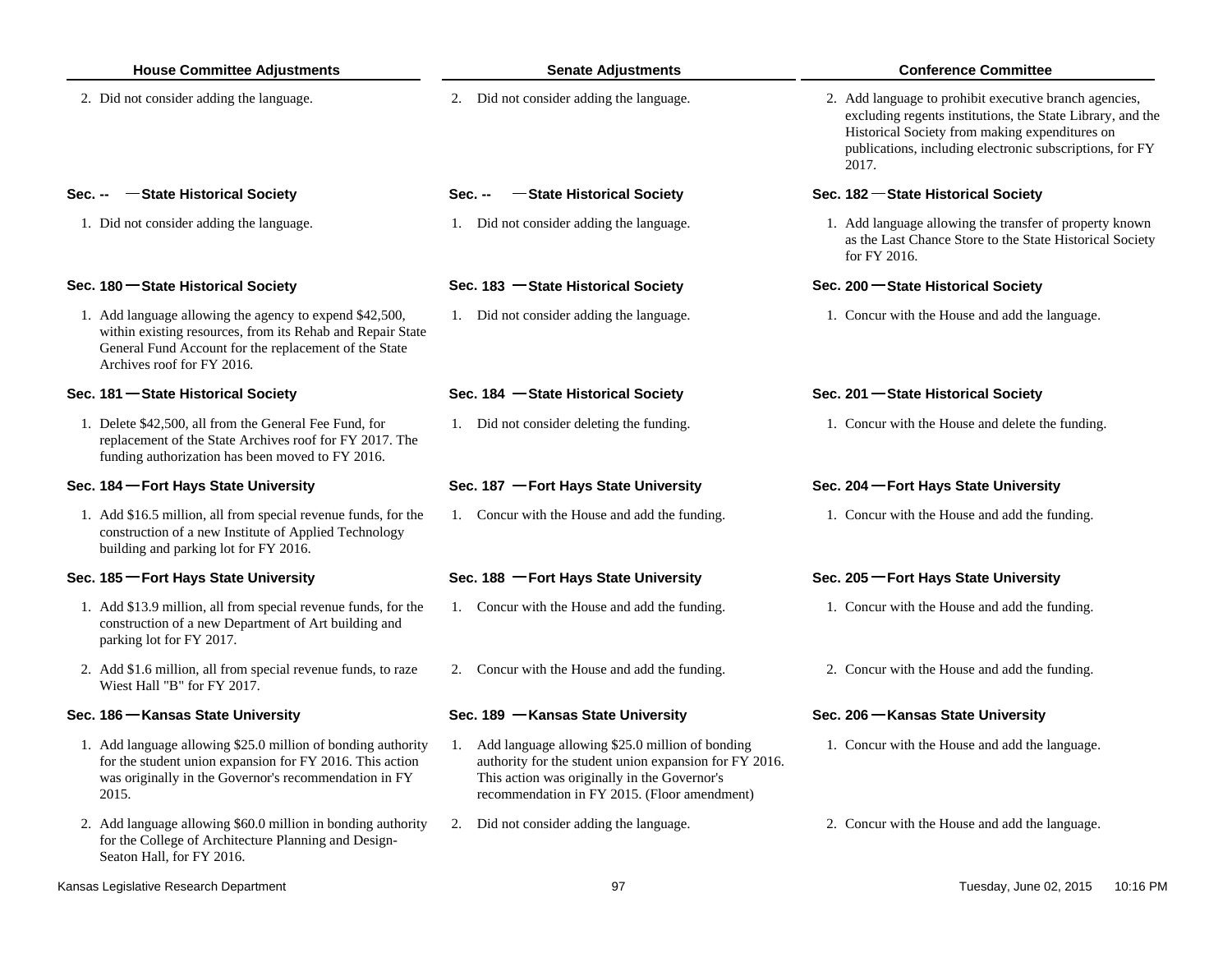| <b>House Committee Adjustments</b>                                                                                                                                                                              | <b>Senate Adjustments</b>                                                                                                                                                                                   | <b>Conference Committee</b>                      |
|-----------------------------------------------------------------------------------------------------------------------------------------------------------------------------------------------------------------|-------------------------------------------------------------------------------------------------------------------------------------------------------------------------------------------------------------|--------------------------------------------------|
| Sec. 187 – Kansas State University                                                                                                                                                                              | Sec. 190 - Kansas State University                                                                                                                                                                          | Sec. 207 – Kansas State University               |
| 1. Add \$3.7 million, all from the Educational Building Fund,<br>for debt service on College of Architecture Planning and<br>Design bonds for FY 2017.                                                          | 1. Did not consider adding the funding.                                                                                                                                                                     | 1. Concur with the House and add the funding.    |
| Sec. 192 - University of Kansas                                                                                                                                                                                 | Sec. 195 - University of Kansas                                                                                                                                                                             | Sec. 212 – University of Kansas                  |
| 1. Add language allowing \$51.2 million in bonding authority<br>for a new dorm and dining hall for FY 2016. This action<br>was originally in the Governor's recommendation in FY<br>2015.                       | 1. Add language allowing \$51.2 million in bonding<br>authority for a new dorm and dining hall for FY 2016.<br>This action was originally in the Governor's<br>recommendation in FY 2015. (Floor amendment) | 1. Concur with the House and add the language.   |
| 2. Add language allowing \$14.5 million in bonding authority<br>for Corbin Hall for FY 2016. This action was originally in<br>the Governor's recommendation in FY 2015.                                         | Add language allowing \$14.5 million in bonding<br>2.<br>authority for Corbin Hall for FY 2016. This action was<br>originally in the Governor's recommendation in FY<br>2015. (Floor amendment)             | 2. Concur with the House and add the language.   |
| Sec. 194 - University of Kansas Medical Center                                                                                                                                                                  | Sec. 197 - University of Kansas Medical Center                                                                                                                                                              | Sec. 214 - University of Kansas Medical Center   |
| 1. Delete \$1,768,420, all from the State General Fund, for<br>debt service payments for the Health Education Building<br>for FY 2016. These payments will be made through the<br>Department of Administration. | 1. Concur with the House and delete the funding.                                                                                                                                                            | 1. Concur with the House and delete the funding. |
| Sec. 195 - University of Kansas Medical Center                                                                                                                                                                  | Sec. 198 - University of Kansas Medical Center                                                                                                                                                              | Sec. 215 - University of Kansas Medical Center   |
| 1. Delete \$1,766,150, all from the State General Fund, for<br>debt service payments for the Health Education Building<br>for FY 2017. These payments will be made through the<br>Department of Administration. | 1. Concur with the House and delete the funding.                                                                                                                                                            | 1. Concur with the House and delete the funding. |
| -Adjutant General<br>$Sec. -$                                                                                                                                                                                   | -Adjutant General<br>Sec. --                                                                                                                                                                                | Sec. 226 - Adjutant General                      |
| 1. Concur with GBA No. 1, Item 11 and delete \$172,727, all<br>from the State General Fund, to adjust for additional<br>savings generated through debt service refunding in FY<br>2015.                         | 1. Concur with the House and adopt the GBA.                                                                                                                                                                 | 1. Concur with the House and adopt the GBA.      |
| Sec. 206 - Adjutant General                                                                                                                                                                                     | Sec. 209 - Adjutant General                                                                                                                                                                                 | Sec. 227 - Adjutant General                      |
| 1. Concur with GBA No. 1, Item 11 and delete \$765,884, all<br>from the State General Fund, to adjust for additional<br>savings generated through debt service refunding for FY<br>2016.                        | 1. Concur with the House and adopt the GBA.                                                                                                                                                                 | 1. Concur with the House and adopt the GBA.      |
|                                                                                                                                                                                                                 |                                                                                                                                                                                                             |                                                  |